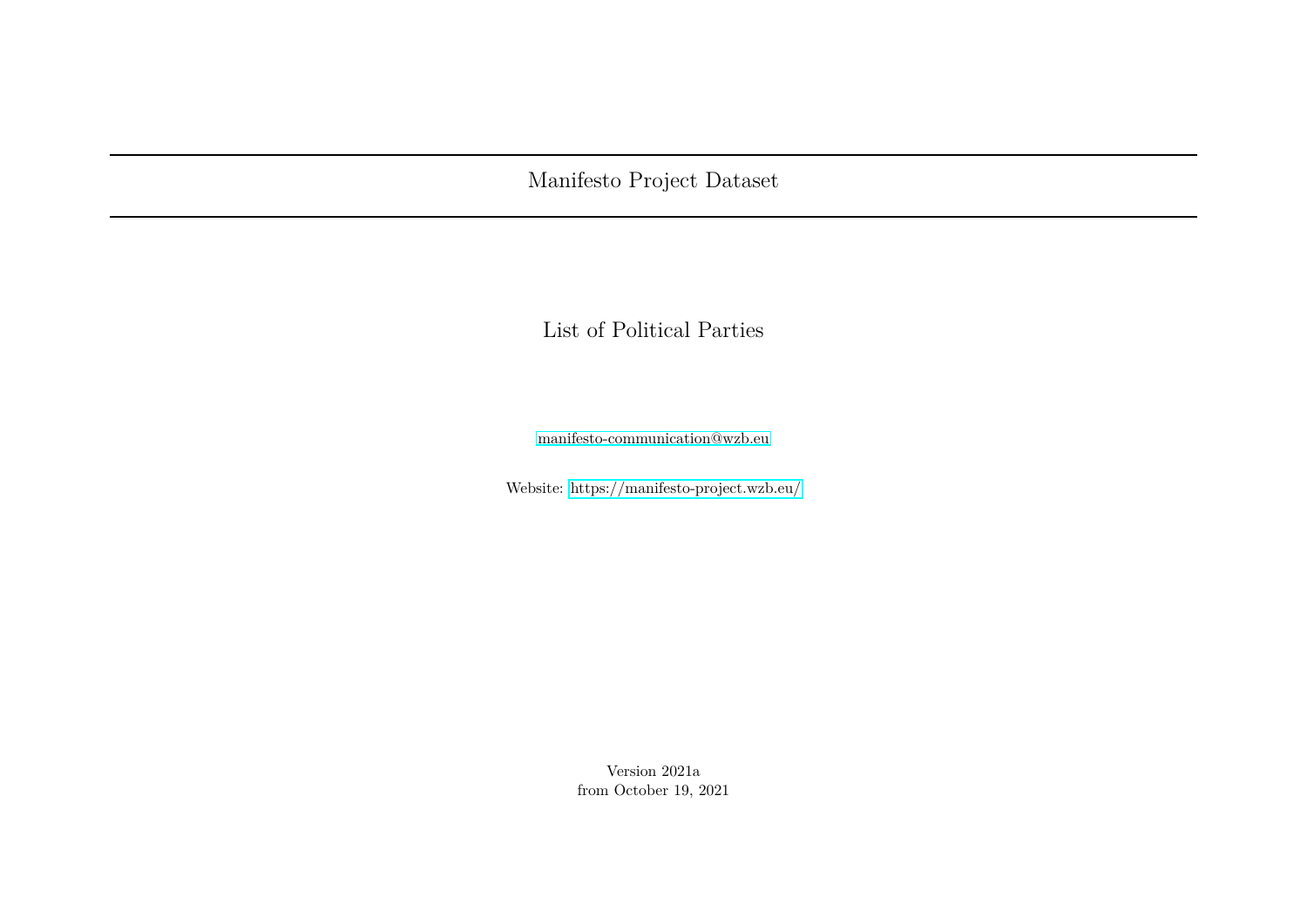#### **1 Coverage of the Dataset including Party Splits and Merges**

The following list documents the parties that were coded at a specific election. The list includes the name of the party or alliance in the original language and in English, the party/alliance abbreviation as well as the corresponding party identification number. In the case of an alliance, it also documents the member parties it comprises. Within the list of alliance members, parties are represented only by their id and abbreviation if they are also part of the general party list. If the composition of an alliance has changed between elections this change is reported as well.

Furthermore, the list records renames of parties and alliances. It shows whether a party has split from another party or a number of parties has merged and indicates the name (and if existing the id) of this split or merger parties.

In the past there have been a few cases where an alliance manifesto was coded instead of a party manifesto but without assigning the alliance a new party id. Instead, the alliance manifesto appeared under the party id of the main party within that alliance. In such cases the list displays the information for which election an alliance manifesto was coded as well as the name and members of this alliance.

#### **2 Albania**

| ID    | Covering            | Abbrev     | <b>Parties</b>                                                              | No. Elections  |
|-------|---------------------|------------|-----------------------------------------------------------------------------|----------------|
| 75220 | 1991-2001           | <b>PPS</b> | Partia e Punës e Shqipërisë (Albanian Party of Labour)                      | 5              |
|       | renamed in 1992:    | <b>PSS</b> | Partia Socialiste e Shqipërisë (Albanian Socialist Party)                   |                |
| 75320 | 1991-2001           | <b>PSD</b> | Partia Socialdemokrate ë Shqipërisë (Social Democratic<br>Party of Albania) | 5              |
| 75421 | 1992-2001           | AD         | Partia Aleanca Demokratike (Democratic Alliance Party)                      | 4              |
| 75621 | 1991                | PP         | Partia Popullore (People's Party)                                           | T              |
|       | <i>predecessor:</i> |            | APLP Albanian People's League Party                                         |                |
| 75622 | 1992                | PUK        | Partia e Unitetit Kombëtar (Party of National Unity)                        |                |
| 75623 | 1991,<br>1996-1997  | PLL        | Partia Lëvizja e Legalitetit (Legality Movement Party)                      | 3              |
| 75624 | 1991-1997           | <b>PD</b>  | Partia Demokratike e Shqipërisë (Democratic Party of<br>Albania)            | 4              |
| 75721 | 1996-1997           | ΒK         | Partia Balli Kombëtar (National Front Party)                                | $\overline{2}$ |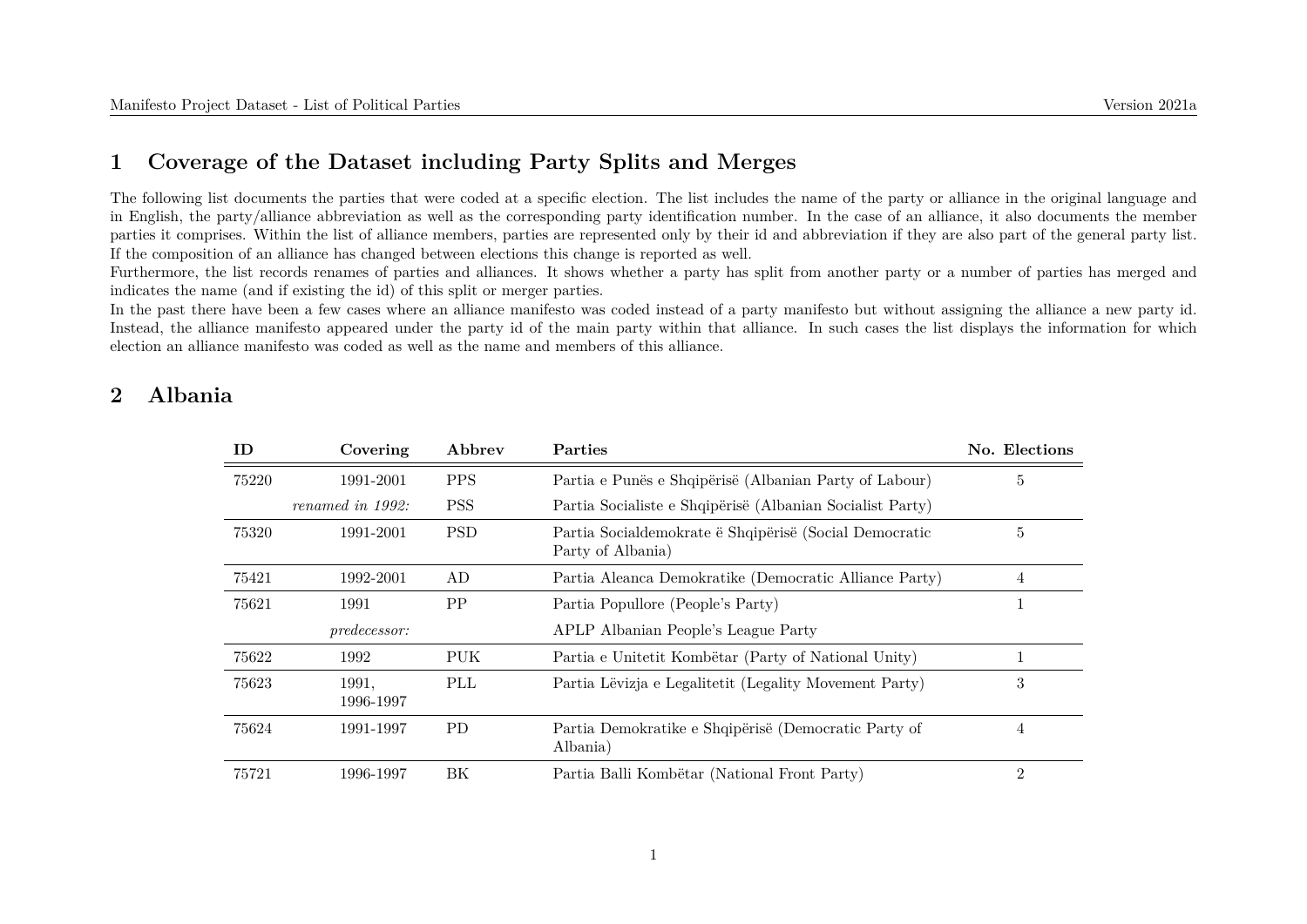|       | <i>in 1997 coalition</i><br>manifesto coded: |               | Name: E Djatha e Bashkuar e Shqipërisë (United<br>Albanian Right); <i>members:</i> no information |   |
|-------|----------------------------------------------|---------------|---------------------------------------------------------------------------------------------------|---|
| 75722 | 1991-1997                                    | <b>PRSH</b>   | Partia Republikane Shqiptare (Albanian Republican<br>Party)                                       | 4 |
| 75810 | 1991.<br>1996-2001                           | <b>PASH</b>   | Partia Agrare e Shqipërisë (Agrarian Party of Albania)                                            | 4 |
| 75951 | 1991-2001                                    | <b>OMONIA</b> | Bashkimia Demokratik i Minoritet Grek (Democratic<br>Union of the Greek Minority)                 | Ð |
|       | renamed in 1992:                             | <b>PBDNJ</b>  | Partia Bashkimi për të Drejtat e Njeriut (Union for<br>Human Rights Party)                        |   |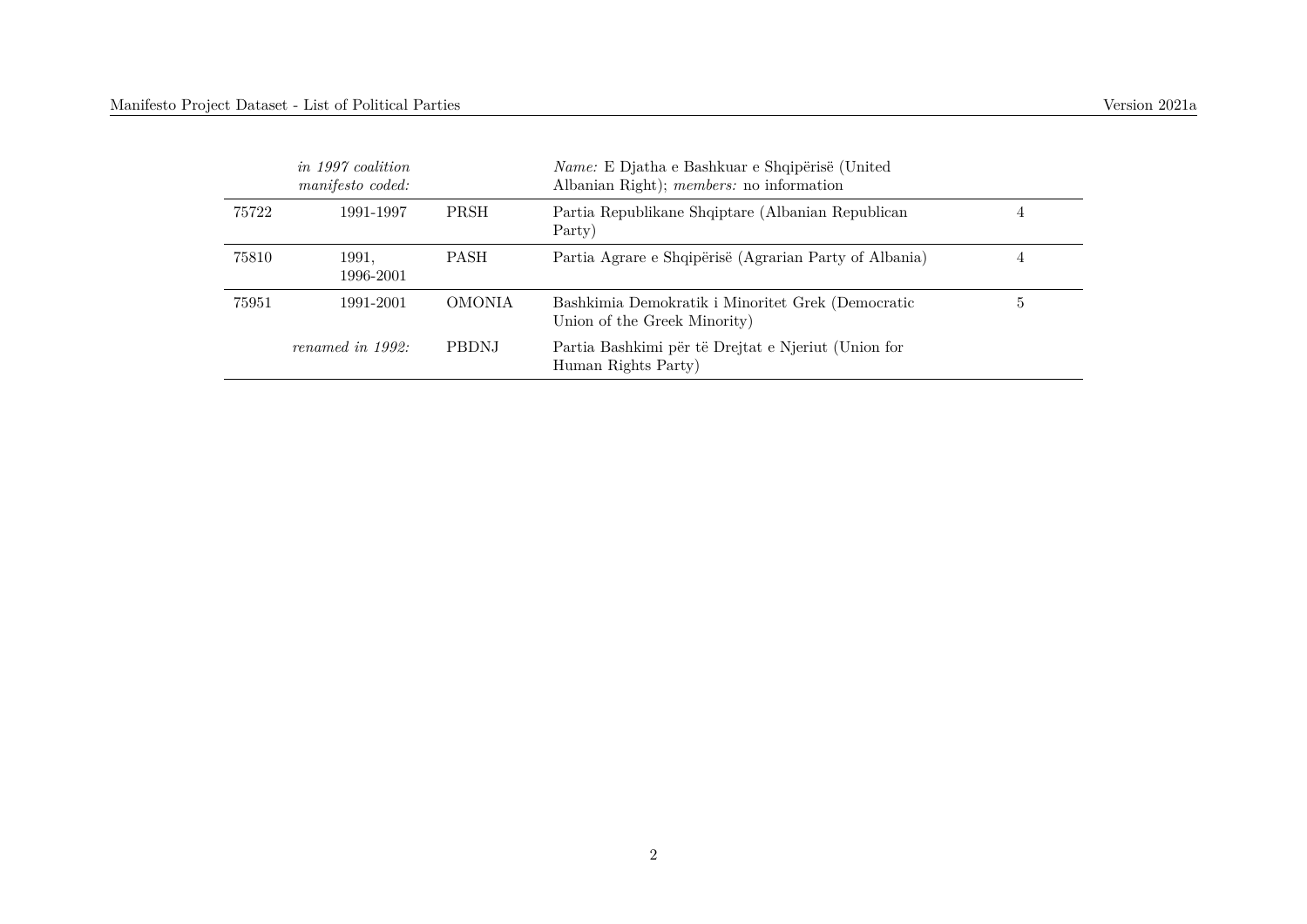#### **3 Armenia**

| ID    | Covering  | Abbrev     | Parties                                                                                                                                                                                                                                                                                                                                                                                                                                                                                                                                         | No. Elections  |
|-------|-----------|------------|-------------------------------------------------------------------------------------------------------------------------------------------------------------------------------------------------------------------------------------------------------------------------------------------------------------------------------------------------------------------------------------------------------------------------------------------------------------------------------------------------------------------------------------------------|----------------|
| 76041 | $2012\,$  | <b>HAK</b> | Alliance: Hay Azgayin Kongres (Armenian National<br>Congress); members: HHSh Hayots Hamazgain Sharzhum<br>(Pan-Armenian National Movement, HZhK Hayastani<br>Zhoghovrdakan Kusaktsutyun (People's Party of<br>Armenia), Hanrapetutyun (Republic), Zhoghovrdakan<br>Hayreniq (Democratic Fatherland), Zhoghovrdakan Ughi<br>(Democratic Way), Qristonya-demokratakan veratsnund<br>(Christian-Democratic Revival), Azatutyan (Liberty),<br>Hayots hayreniq kusaktsutyun (Armenian Fatherland<br>Party)                                           |                |
| 76222 | 1995-1999 | <b>HKK</b> | Hayastani Komunistakan Kusaktsutyun (Communist<br>Party of Armenia)                                                                                                                                                                                                                                                                                                                                                                                                                                                                             | $\overline{2}$ |
| 76321 | 1999-2012 | <b>HHD</b> | Hay Heghapokhakan Dashnaktsutyun (Armenian<br>Revolutionary Federation)                                                                                                                                                                                                                                                                                                                                                                                                                                                                         | $\overline{4}$ |
| 76322 | 2003      | <b>MAK</b> | Miavorvac Ashkhatankayin Kusaktsutyun (United Labour<br>Party)                                                                                                                                                                                                                                                                                                                                                                                                                                                                                  | $\mathbf{1}$   |
| 76420 | 1999-2012 | OEK        | Orinats' Yerkir (Rule of Law)                                                                                                                                                                                                                                                                                                                                                                                                                                                                                                                   | 4              |
| 76421 | 2003      | A          | Alliance: Ardarutyun (Justice); members: HZhK<br>Hayastani Zhoghovrdakan Kusaktsutyun (People's Party<br>of Armenia), AZhM (76712), HDK Hayastani<br>Demokratakan Kusaktsutyun (Democratic Party of<br>Armenia), Hanrapetutyun (Republic), Hayastani<br>Demokratakan Kusaktsutyun (Natioanl Democratic<br>Party), Sotsial-demokratakan Hnchakian kusaktsutsutyun<br>(Social Democratic Hnchakian Party),<br>Azgayin-demokratakan dashink (National Democratic<br>Alliance), Sahmanadrakan iravungi miutyun (Union for<br>Constitutional Rights) | 1              |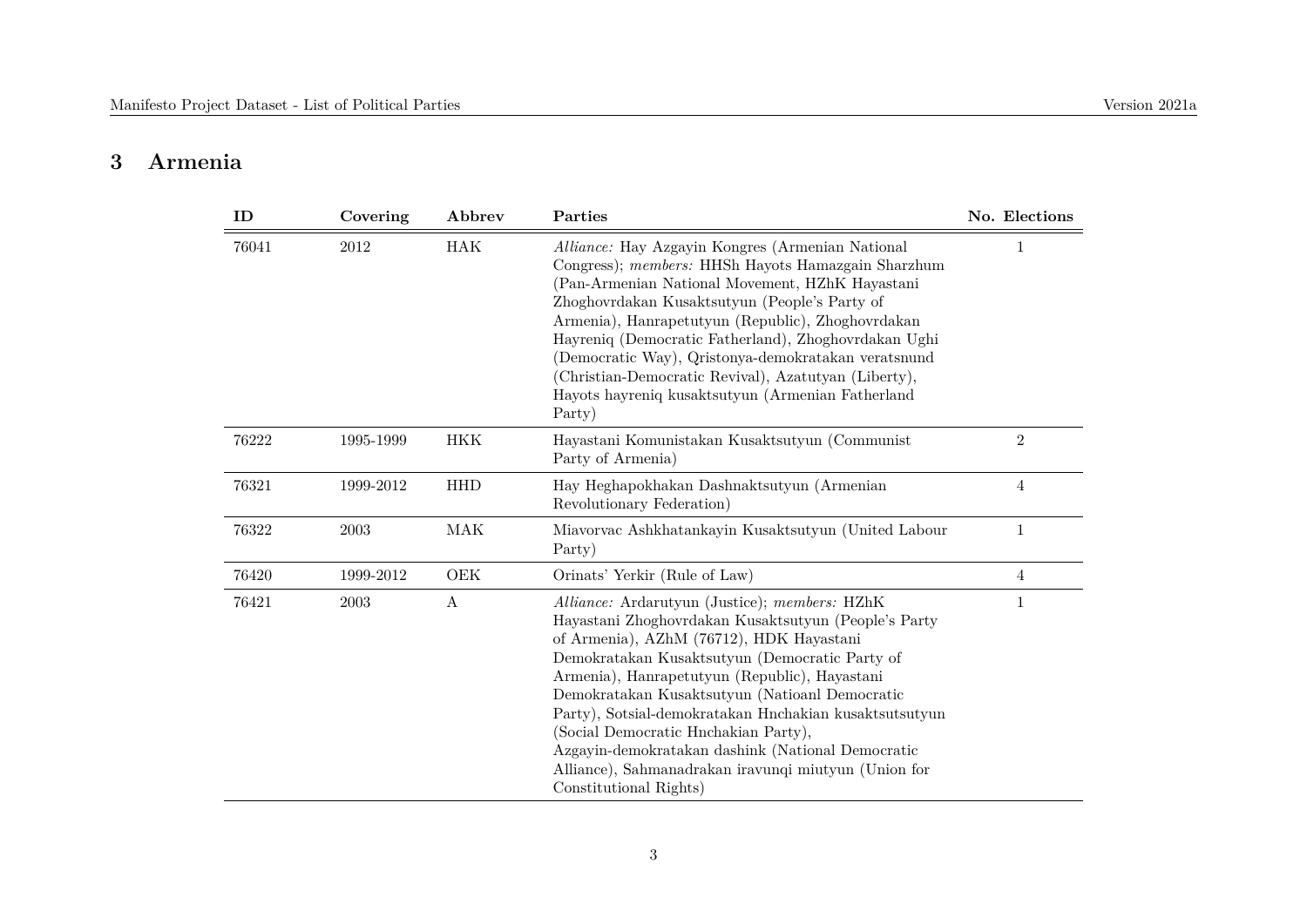| 76430 | 2007-2012 |             | Zharangutyun (Heritage)                                                                                                                                                                                                                                                                                                                                                                                                 | $\overline{2}$ |
|-------|-----------|-------------|-------------------------------------------------------------------------------------------------------------------------------------------------------------------------------------------------------------------------------------------------------------------------------------------------------------------------------------------------------------------------------------------------------------------------|----------------|
| 76521 | 1995      | $\rm{AIM}$  | Azgayin Inknoroshum Miavorum (National<br>Self-Determination Union)                                                                                                                                                                                                                                                                                                                                                     | 1              |
| 76610 | 2003-2012 | <b>HHK</b>  | Hayastani Hanrapetakan Kusaktsutyun (Republican<br>Party of Armenia)                                                                                                                                                                                                                                                                                                                                                    | 3              |
| 76620 | 2007-2012 | <b>BHK</b>  | Bargavadj Hayastan Kusaktsutyun (Prosperous Armenia)                                                                                                                                                                                                                                                                                                                                                                    | $\overline{2}$ |
| 76711 | 1995      | <b>HA</b>   | Alliance: Hanrapetutyun (Republic); members: HHSh<br>Hayots Hamazgain Sharzhum (Armenian Pan-National<br>Movement, Sotsial-demokrat Hnchakian kusaktsutsyun<br>(Social Democratic Hnchakian Party), Hay<br>qristonya-demokratakan miutyun (Armenian Christian<br>Democratic Union), Hayastani demokrat-liberal<br>kusaktsutsyun (Democratic Liberal Party of Armenia),<br>Hanrapetakan kusaktsutsyun (Republican Party) | 1              |
| 76712 | 1995-1999 | AZhM        | Azgayin Zhoghovrdakan Miutyun (National Democratic<br>Union)                                                                                                                                                                                                                                                                                                                                                            | $\overline{2}$ |
| 76901 | 1995      |             | Shamiram (Semiramis (Women's Movement))                                                                                                                                                                                                                                                                                                                                                                                 | 1              |
| 76902 | 1999      | <b>IM</b>   | Alliance: Iravunk ev Miabanutyun (Right and Unity);<br>members: AM (76904), Sahmanadrakan iravunqi miutyun<br>(Union for Constitutional Rights), Artsakh Hayastan<br>(Artsakj Haiastan), Gardmak                                                                                                                                                                                                                        |                |
| 76903 | 1999      | $\mathbf M$ | Alliance: Miasnutyun (Unity); members: HZhK Hayastani<br>Zhoghovrdakan Kusaktsutyun (People's Party of<br>Armenia), HHK (76610)                                                                                                                                                                                                                                                                                         | $\mathbf{1}$   |
| 76904 | 2003      | AM          | Azgayin Miabanutyun (National Unity Party)                                                                                                                                                                                                                                                                                                                                                                              |                |
|       |           |             |                                                                                                                                                                                                                                                                                                                                                                                                                         |                |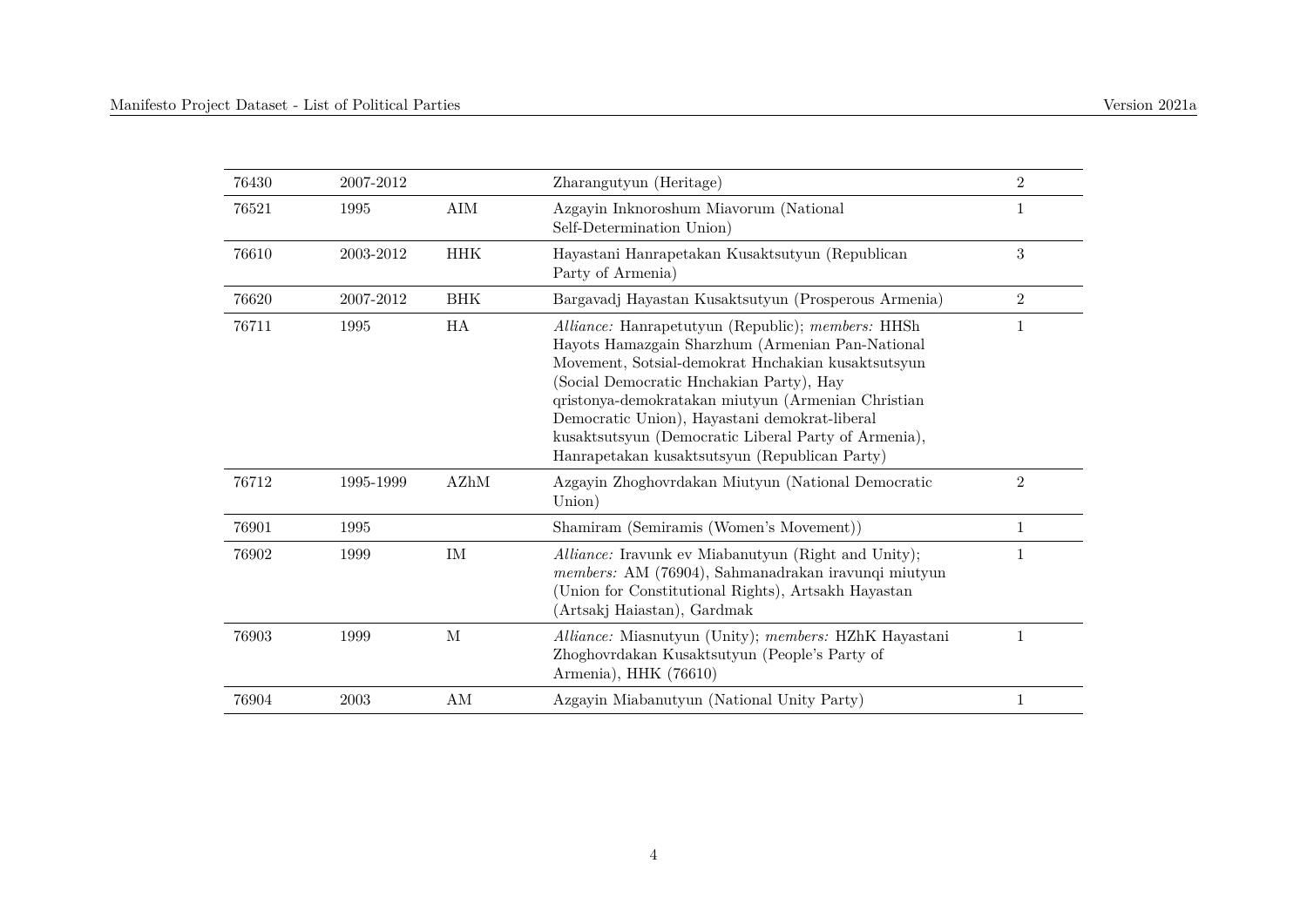#### **4 Australia**

| ID    | Covering           | Abbrev     | Parties                                 | No. Elections  |
|-------|--------------------|------------|-----------------------------------------|----------------|
| 63110 | 2004-2016          |            | Australian Greens                       | 5              |
| 63320 | 1946-2016          | ALP        | Australian Labor Party                  | 28             |
| 63321 | 1990,<br>1996-2001 | AD         | Australian Democrats                    | 4              |
| 63330 | 1955-1977          | $ALP-AC$   | Australian Labor Party (Anti-Communist) | 10             |
|       | renamed in 1957:   | <b>DLP</b> | Democratic Labor Party                  |                |
| 63410 | 2013               | <b>PUP</b> | Palmer United Party                     | $\mathbf{1}$   |
| 63620 | 1946-2016          | <b>LPA</b> | Liberal Party of Australia              | 28             |
| 63621 | 2010-2016          | <b>LNP</b> | Liberal National Party of Queensland    | 3              |
| 63622 | 2013               | CLP        | Country Liberal Party                   | 1              |
| 63710 | 2013-2016          | <b>KAT</b> | Katter's Australian Party               | $\overline{2}$ |
| 63810 | 1946-2016          | CP         | Country Party                           | 28             |
|       | renamed in 1975:   | NCP        | National Country Party                  |                |
|       | renamed in 1982:   | <b>NPA</b> | National Party of Australia             |                |
| 63901 | 2016               | <b>NXT</b> | Nick Xenophon Team                      | $\mathbf{1}$   |
|       | renamed in Inf:    |            | Centre Alliance                         |                |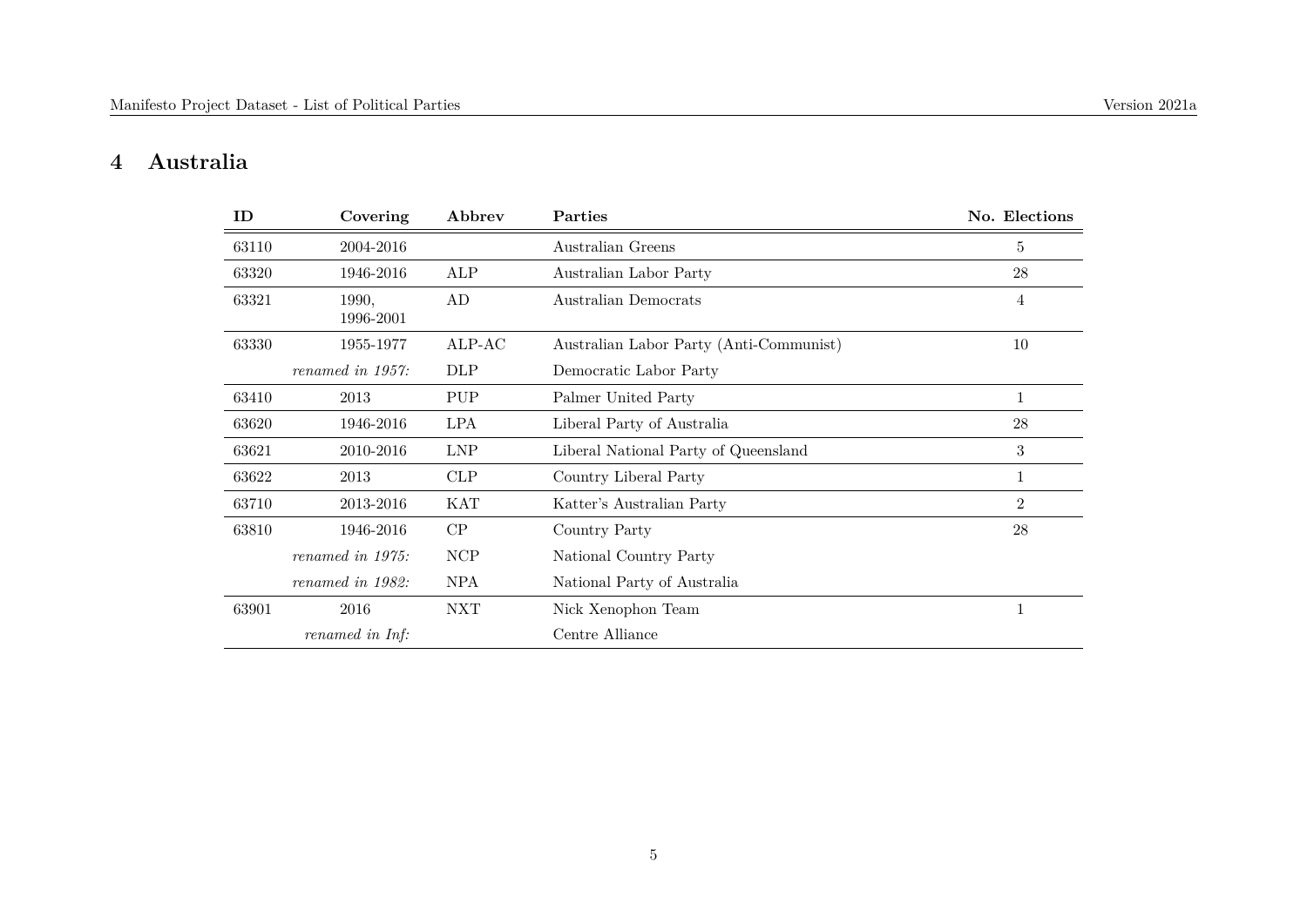#### **5 Austria**

| ID    | Covering           | Abbrev       | Parties                                                                        | No. Elections  |
|-------|--------------------|--------------|--------------------------------------------------------------------------------|----------------|
| 42110 | 1986-2019          | GA           | Die Grüne Alternative (Green Alternative)                                      | 11             |
|       | renamed in 1993:   | <b>GRÜNE</b> | Die Grünen (The Greens)                                                        |                |
| 42120 | 2017               | PILZ         | Liste Peter Pilz (Peter Pilz List)                                             | 1              |
|       | <i>split from:</i> |              | GA (42110)                                                                     |                |
| 42220 | 2002, 2008         | KPÖ          | Kommunistische Partei Österreichs (Austrian Communist<br>Party)                | $\overline{2}$ |
| 42320 | 1949-2019          | SPÖ          | Sozialdemokratische Partei Österreichs (Austrian Social<br>Democratic Party)   | 22             |
| 42420 | 1949-2019          | VdU          | Verband der Unabhängigen (League of Independents)                              | 22             |
|       | renamed in 1956:   | FPÖ          | Freiheitliche Partei Österreichs (Austrian Freedom Party)                      |                |
|       | renamed in 1995:   |              | Die Freiheitlichen (Freedom Movement)                                          |                |
|       | renamed in 1999:   | FPÖ          | Freiheitliche Partei Österreichs (Austrian Freedom Party)                      |                |
| 42421 | 1994-1995          | LIF          | Liberales Forum (Liberal Forum)                                                | $\overline{2}$ |
| 42430 | 2013-2019          | <b>NEOS</b>  | Das Neue Österreich (The New Austria)                                          | 3              |
|       | renamed in 2017:   | <b>NEOS</b>  | Das Neue Österreich und Liberales Forum (The New<br>Austria and Liberal Forum) |                |
| 42520 | 1949-2019          | ÖVP          | Österreichische Volkspartei (Austrian People's Party)                          | 22             |
| 42710 | 2006-2008          | BZÖ          | Bündnis Zukunft Österreich (Alliance for the Future of<br>Austria)             | $\overline{2}$ |
| 42951 | 2013               | <b>TS</b>    | Team Stronach für Österreich (Team Stronach for Austria)                       | 1              |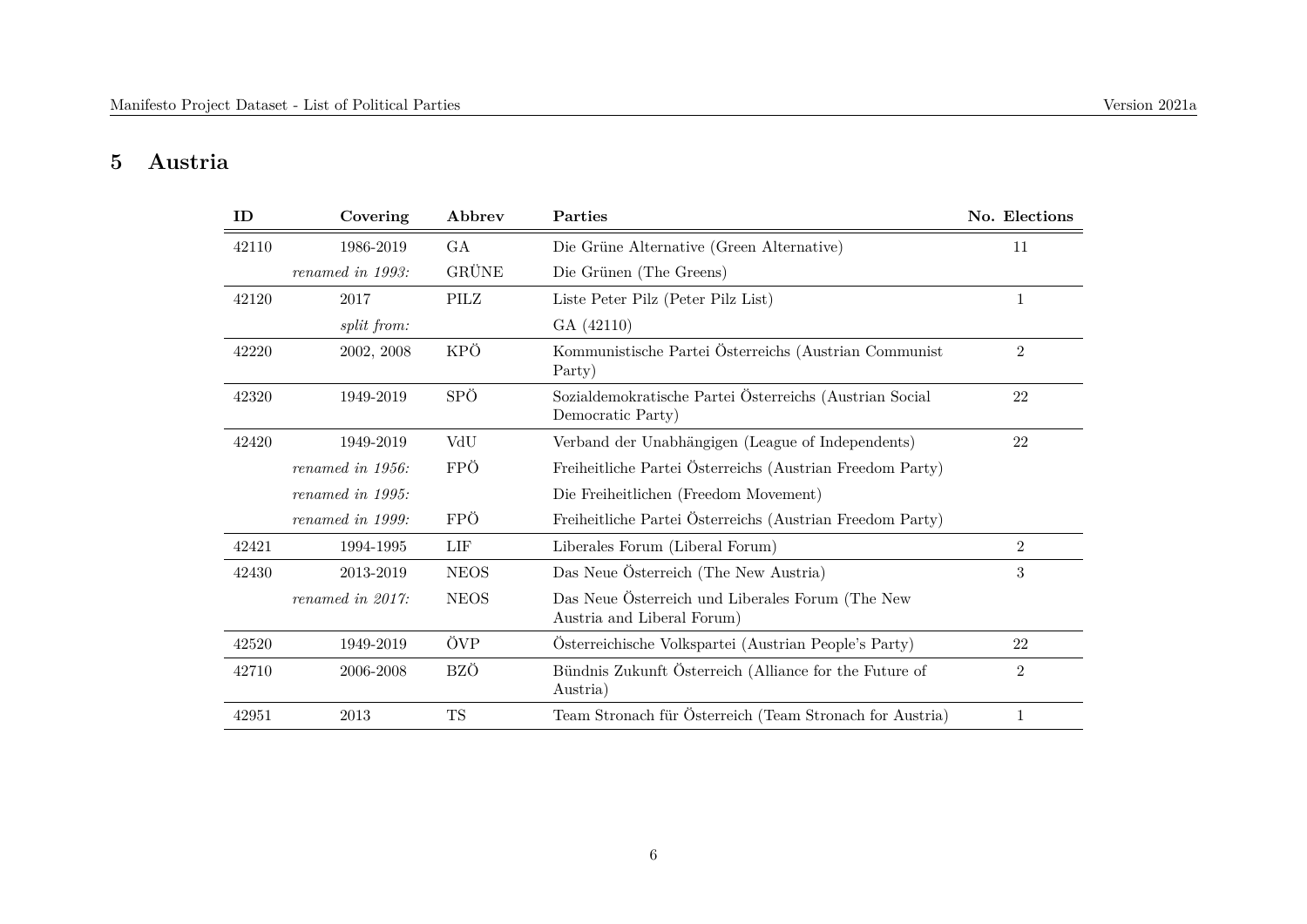# **6 Azerbaijan**

| ID    | Covering            | Abbrev      | <b>Parties</b>                                                                            | No. Elections |
|-------|---------------------|-------------|-------------------------------------------------------------------------------------------|---------------|
| 77220 | 1995-2000           | YAP         | Yeni Azərbaycan Partiyası (New Azerbaijan Party)                                          |               |
| 77221 | 2000                | <b>AVKP</b> | Azərbaycan Vahid Kommunist Partiyası (Azerbaijan<br>United Communist Party)               |               |
|       | <i>predecessor:</i> |             | AKP Azrbaycan Kommunist Partiyası (Azerbaijan<br>Communist Party)                         |               |
| 77420 | 1995-2000           | AXC         | Azərbaycan Xalq Cebhesi (Azerbaijan Popular Front)                                        | 2             |
| 77430 | 1995                | ADPS        | Azərbaycan Demokratik Sahibkarlar Partiyası (Azerbaijan<br>Democratic Entrepeneurs Party) |               |
| 77710 | 1995-2000           | AMİP        | Azərbaycan Milli İstiqlal Partiyası (Azerbaijan National<br>Independence Party)           | 2             |
| 77951 | 2000                | VHP         | Vatandas Hamrayliyi Partiyası (Civil Solidarity Party)                                    |               |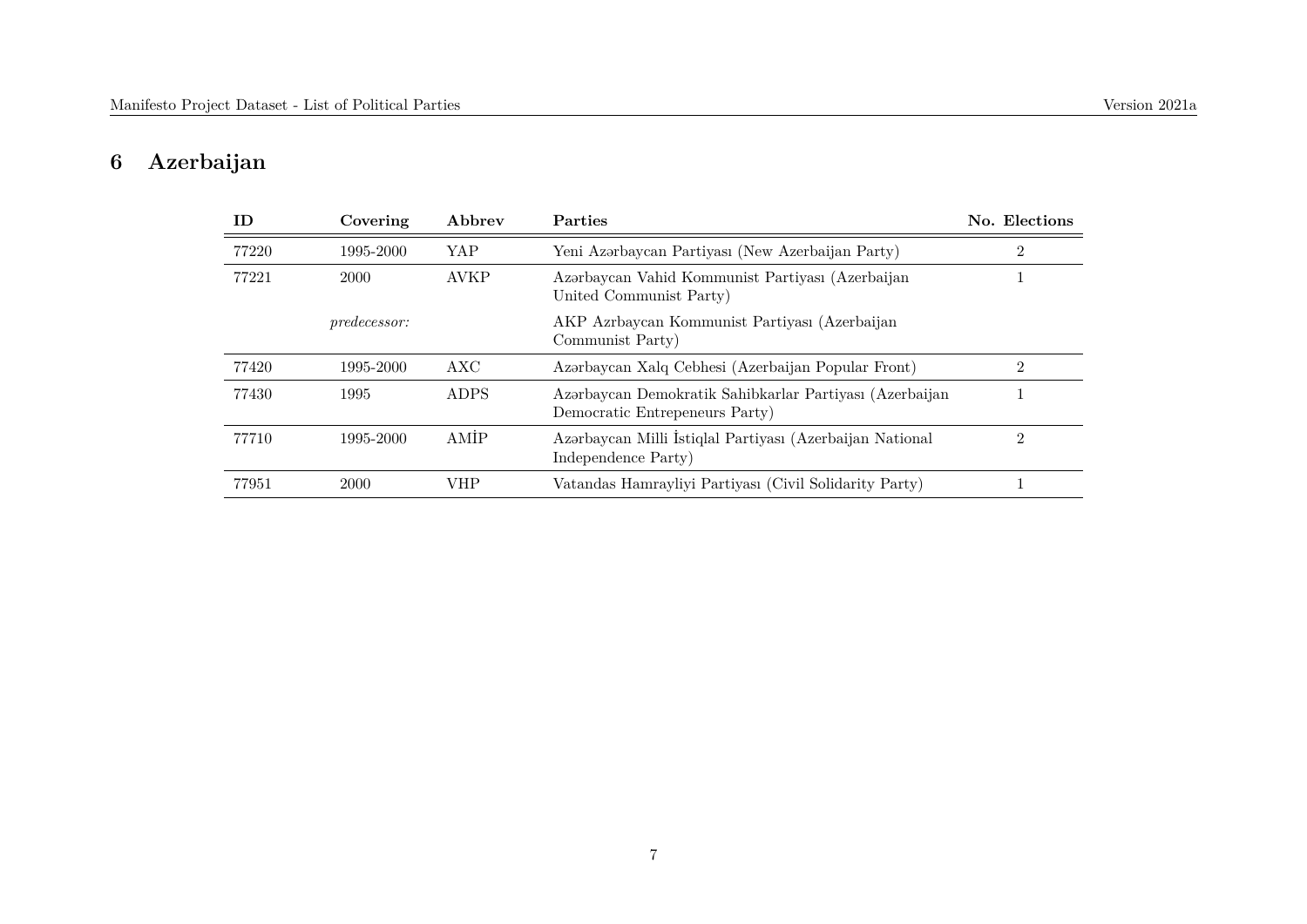#### **7 Belarus**

| ID    | Covering | Abbrev      | Parties                                                                                                 | No. Elections |
|-------|----------|-------------|---------------------------------------------------------------------------------------------------------|---------------|
| 78211 | 1995     | <b>PKB</b>  | Partiya Komunistau Belaruskaya (Party of Communists of<br>Belarus)                                      |               |
| 78212 | 1995     | APB         | Agramaya Partiya Belarusi (Agraman Party of Belarus)                                                    |               |
| 78213 | 1995     | <b>BKhP</b> | Belaruskaya Syalanskaya Partiya (Belarusan Peasants'<br>Party)                                          |               |
| 78214 | 1995     | BPR.        | Belaruski Patryatychny Rukh (Belarusan Patriotic<br>Movement)                                           | T             |
| 78410 | 1995     | PNZ         | Partiya Narodnaya Zgody (Party of People's Consent)                                                     |               |
| 78430 | 1995     | ADPB        | Abyadnanya Demakratychnaya Partiya Belarusi (United<br>Democratic Party of Belarus)                     |               |
| 78710 | 1995     | <b>BSDP</b> | Belaruskaja Sacyjal-Demakratychnaya Partiya 'Hramada'<br>(Belarusian Social-Democratic Party 'Hramada') |               |
| 78901 | 1995     | BPZ-N       | Belaruskaya Partiya Zhanchyn 'Nadzeya' (Party of<br>Women 'Nadzeja')                                    |               |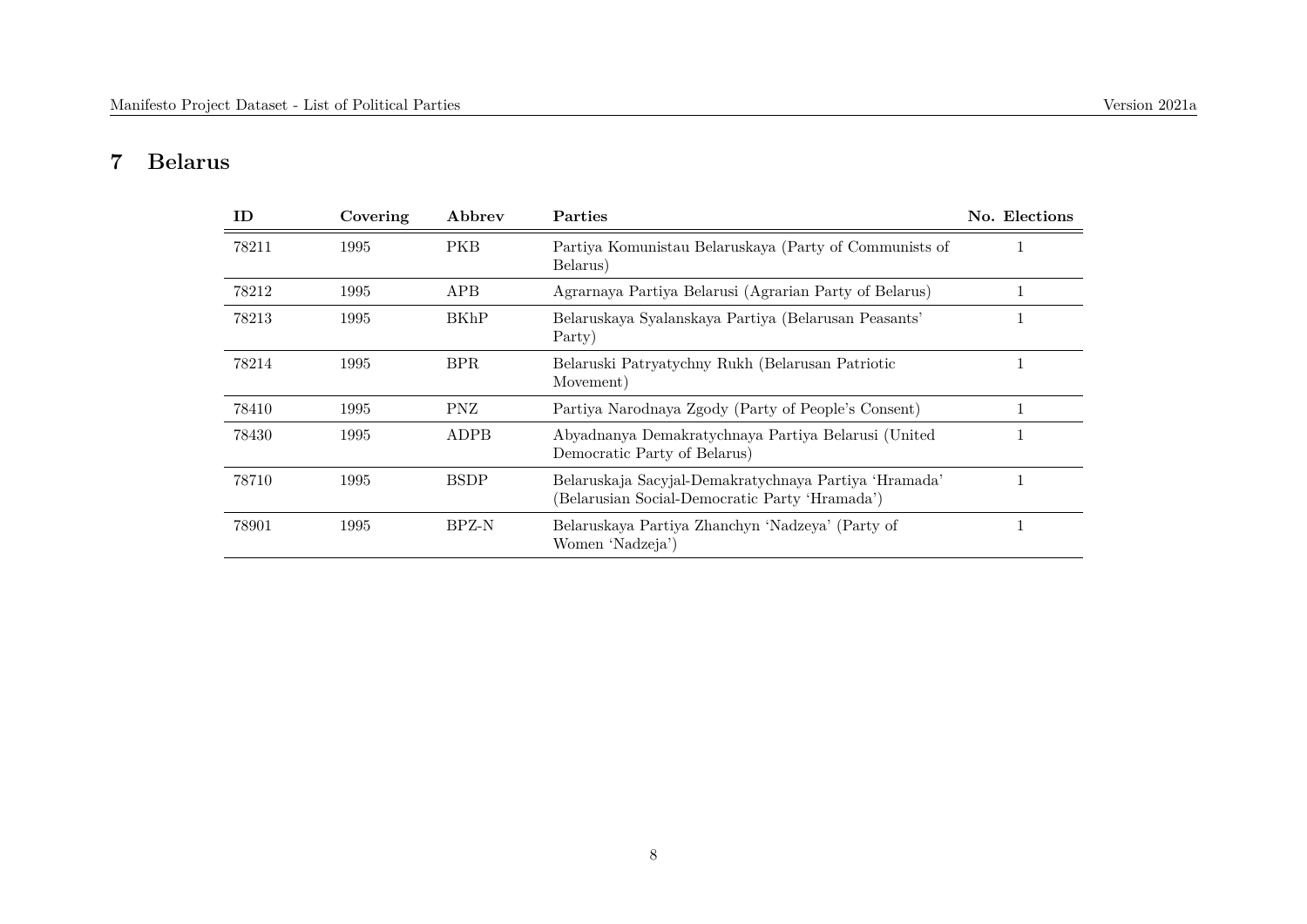## **8 Belgium**

| ID    | Covering                | Abbrev        | Parties                                                                                                                                                                                               | No. Elections  |
|-------|-------------------------|---------------|-------------------------------------------------------------------------------------------------------------------------------------------------------------------------------------------------------|----------------|
| 21111 | 1981-2010               | <b>ECOLO</b>  | Écologistes Confédérés pour l'Organisation de Luttes<br>Originales (Ecologists)                                                                                                                       | 9              |
| 21112 | 1981-2019               | <b>AGALEV</b> | Anders Gaan Leven (Live Differently)                                                                                                                                                                  | 11             |
|       | renamed in 2007:        | groen!        | Groen! (Green!)                                                                                                                                                                                       |                |
|       | joined in 2009 by:      |               | SPIRIT (21330)                                                                                                                                                                                        |                |
| 21221 | 2003-2007               | sp.a-SPIRIT   | Socialistische Partij Anders - Spirit (Socialist Party<br>Different - Spirit)                                                                                                                         | $\overline{2}$ |
| 21230 | 2014-2019               | PTB/PVDA      | Partij van de Arbeid van België/Parti du Travail de<br>Belgique (Workers' Party of Belgium)                                                                                                           | $\overline{2}$ |
| 21320 | 1946-1977               | BSP/PSB       | Belgische Socialistische Partij/Parti Socialiste Belge<br>(Belgian Socialist Party)                                                                                                                   | 11             |
|       | successor:              |               | SP (21321)                                                                                                                                                                                            |                |
| 21321 | 1978-1999,<br>2007-2019 | <b>SP</b>     | Socialistische Partij (Flemish Socialist Party)                                                                                                                                                       | 11             |
|       | <i>predecessor:</i>     |               | BSP/PSB (21320)                                                                                                                                                                                       |                |
|       | renamed in 2007:        | sp.a          | Socialistische Partij Anders (Socialist Party Different)                                                                                                                                              |                |
| 21322 | 1978-2010               | <b>PS</b>     | Parti Socialiste (Francophone Socialist Party)                                                                                                                                                        | 10             |
|       | <i>predecessor:</i>     |               | BSP/PSB (21320)                                                                                                                                                                                       |                |
| 21330 | 2007                    | <b>SPIRIT</b> | Sociaal, Progressief, International, Regionalistisch,<br>Integraal-democratisch en Toekomstgericht (Social,<br>Progressive, International, Regionalist, Integrally<br>Democartic and Forward-Looking) | 1              |
|       | predecessor:            |               | CVV (21913)                                                                                                                                                                                           |                |
| 21420 | 1946-1968               | LP/PL         | Liberale Partij/Parti Libéral (Liberal Party)                                                                                                                                                         | $8\,$          |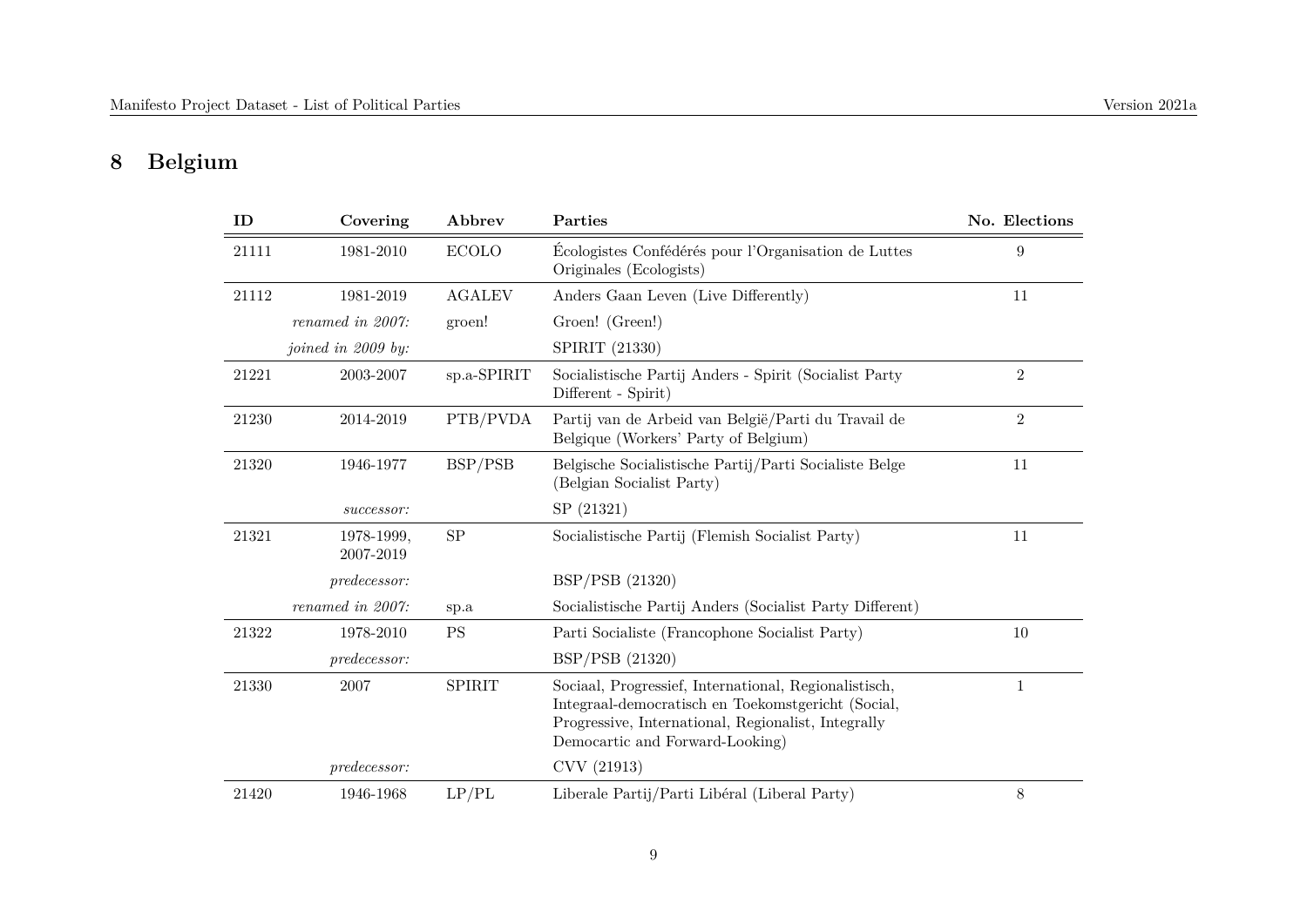|       | renamed in 1961:    | PVV/PLP                            | Partij voor Vrijheid en Vooruitgang/Parti de la Liberté et<br>du Progrès (Party of Liberty and Progress)                         |                |
|-------|---------------------|------------------------------------|----------------------------------------------------------------------------------------------------------------------------------|----------------|
| 21421 | 1971-2019           | <b>PVV</b>                         | Partij voor Vrijheid en Vooruitgang (Party of Liberty and<br>Progress)                                                           | 15             |
|       | <i>predecessor:</i> |                                    | LP/PL(21420)                                                                                                                     |                |
|       | renamed in 1992:    | <b>VLD</b>                         | Vlaamse Liberalen en Demokraten (Flemish Liberals and<br>Democrats)                                                              |                |
|       | renamed in 2007:    | openVLD                            | Open Vlaamse Liberalen en Demokraten (Open Flemish<br>Liberals and Democrats)                                                    |                |
| 21422 | 1971-1991           | PLP                                | Parti de la Liberté et du Progrès (Party of Liberty and<br>Progress)                                                             | 8              |
|       | <i>predecessor:</i> |                                    | LP/PL(21420)                                                                                                                     |                |
|       | renamed in 1976:    | PRLW                               | Parti des Réformes et de la Liberté de Wallonie (Party of<br>Walloon Reform and Liberty)                                         |                |
|       | renamed in 1979:    | PRL                                | Parti Réformateur Libéral (Liberal Reformation Party)                                                                            |                |
|       | joined in 1981 by:  |                                    | PLP de la région bruxelloise (21424)                                                                                             |                |
| 21423 | 1995                | PRL-FDF                            | Parti Réformateur Libéral - Front Démocratique des<br>Francophones (Liberal Reformation Party - Francophone<br>Democratic Front) | 1              |
| 21424 | 1971-1978           | PLP de la<br>région<br>bruxelloise | Parti Libéral Pluraliste de la région bruxelloise (Brussels<br>Liberal Party)                                                    | $\overline{4}$ |
|       | renamed in $1974$ : | <b>PLDP</b>                        | Parti Libéral Démocratique et Pluraliste (Liberal<br>Democratic and Pluralist Party)                                             |                |
|       | renamed in 1977:    | PL                                 | Parti Libéral (Liberal Party)                                                                                                    |                |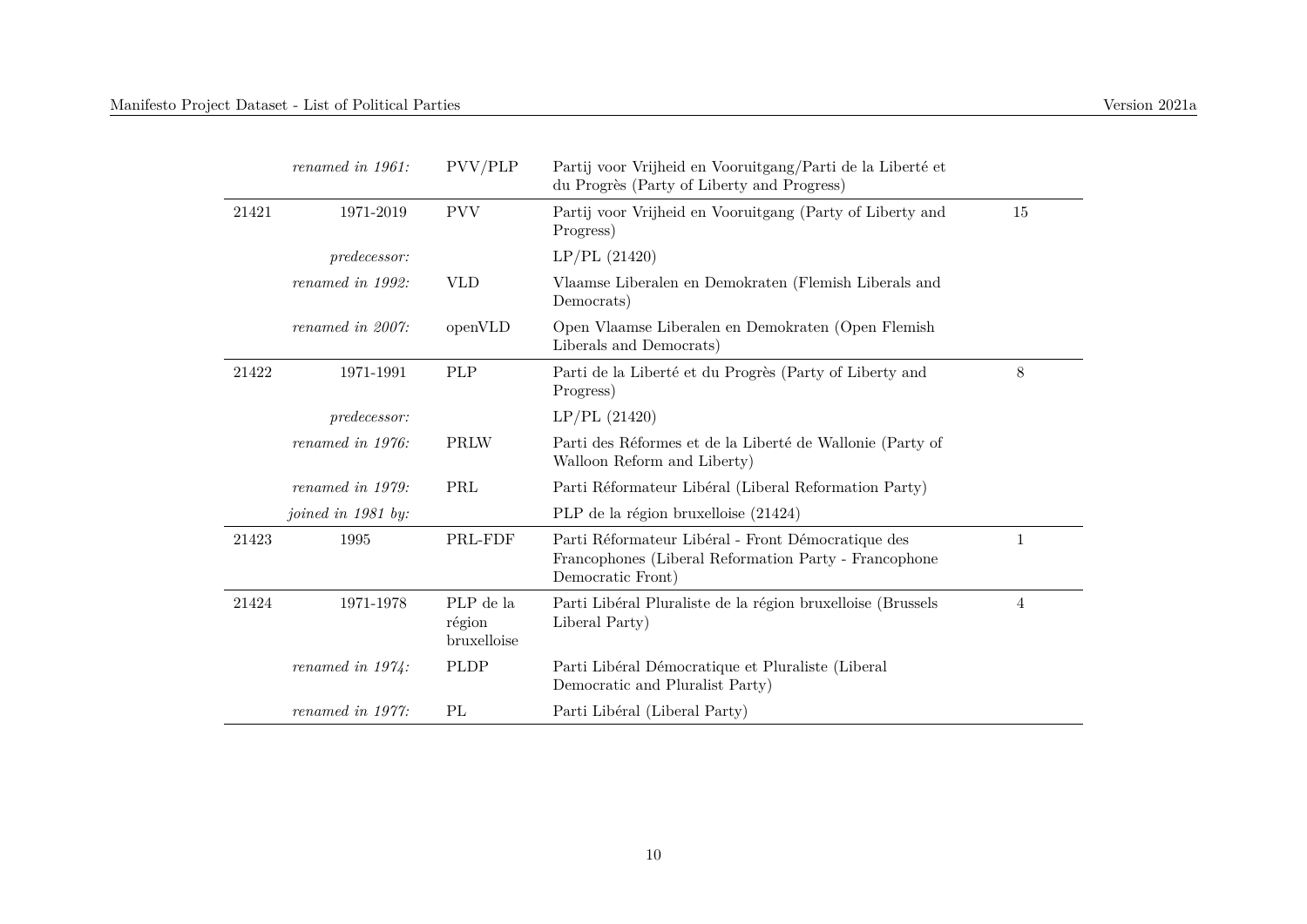| 21425 | 1999             | PRL-FDF-<br>MCC | Alliance: Parti réformateur libéral - Front Démocratique<br>des Francophones - Mouvement des Citoyens pour la<br>Changement (Liberal Reformation Party - Francophone<br>Democratic Front - Citizens' Movement for Change);<br>members: PLP (21422), FDF (21912), MCC Mouvement<br>des Citoyens pour la Changement (Citizens' Movement for | 1              |
|-------|------------------|-----------------|-------------------------------------------------------------------------------------------------------------------------------------------------------------------------------------------------------------------------------------------------------------------------------------------------------------------------------------------|----------------|
| 21426 | 2003-2010        | MR              | Change)<br>Alliance: Mouvement Réformateur (Reform Movement);<br>members: PLP (21422), FDF (21912), MCC Mouvement<br>des Citoyens pour la Changement (Citizens' Movement for<br>Change)                                                                                                                                                   | 3              |
| 21430 | 2007-2010        | <b>LDD</b>      | Lijst Dedecker (List Dedecker)                                                                                                                                                                                                                                                                                                            | $\overline{2}$ |
| 21520 | 1946-1965        | PSC/CVP         | Parti Social Chrétien/Christelijke Volkspartij<br>Francophone Christian Social Party and Flemish<br>Christian People's Party)                                                                                                                                                                                                             | $\overline{7}$ |
|       | successor:       |                 | CVP (21521)                                                                                                                                                                                                                                                                                                                               |                |
| 21521 | 1968-2019        | <b>CVP</b>      | Christelijke Volkspartij (Christian People's Party)                                                                                                                                                                                                                                                                                       | 16             |
|       | predecessor:     |                 | $PSC/CVP$ (21520)                                                                                                                                                                                                                                                                                                                         |                |
|       | renamed in 1999: | CD&V            | Christen-Democratisch en Vlaams (Christian Democratic<br>and Flemish)                                                                                                                                                                                                                                                                     |                |
| 21522 | 1968-2010        | <b>PSC</b>      | Parti Social Chrétien (Christian Social Party)                                                                                                                                                                                                                                                                                            | 14             |
|       | predecessor:     |                 | PSC/CVP (21520)                                                                                                                                                                                                                                                                                                                           |                |
|       | renamed in 2002: | cdH             | Centre démocrate humaniste (Humanist Democratic<br>Centre)                                                                                                                                                                                                                                                                                |                |
| 21911 | 1968-1981        | <b>RW</b>       | Rassemblement Wallon (Walloon Rally)                                                                                                                                                                                                                                                                                                      | $\,6\,$        |
| 21912 | 1965-1991        | <b>FDF</b>      | Front Démocratique des Bruxellois Francophones<br>(Francophone Democratic Front of Francophones of<br>Brussels)                                                                                                                                                                                                                           | $10\,$         |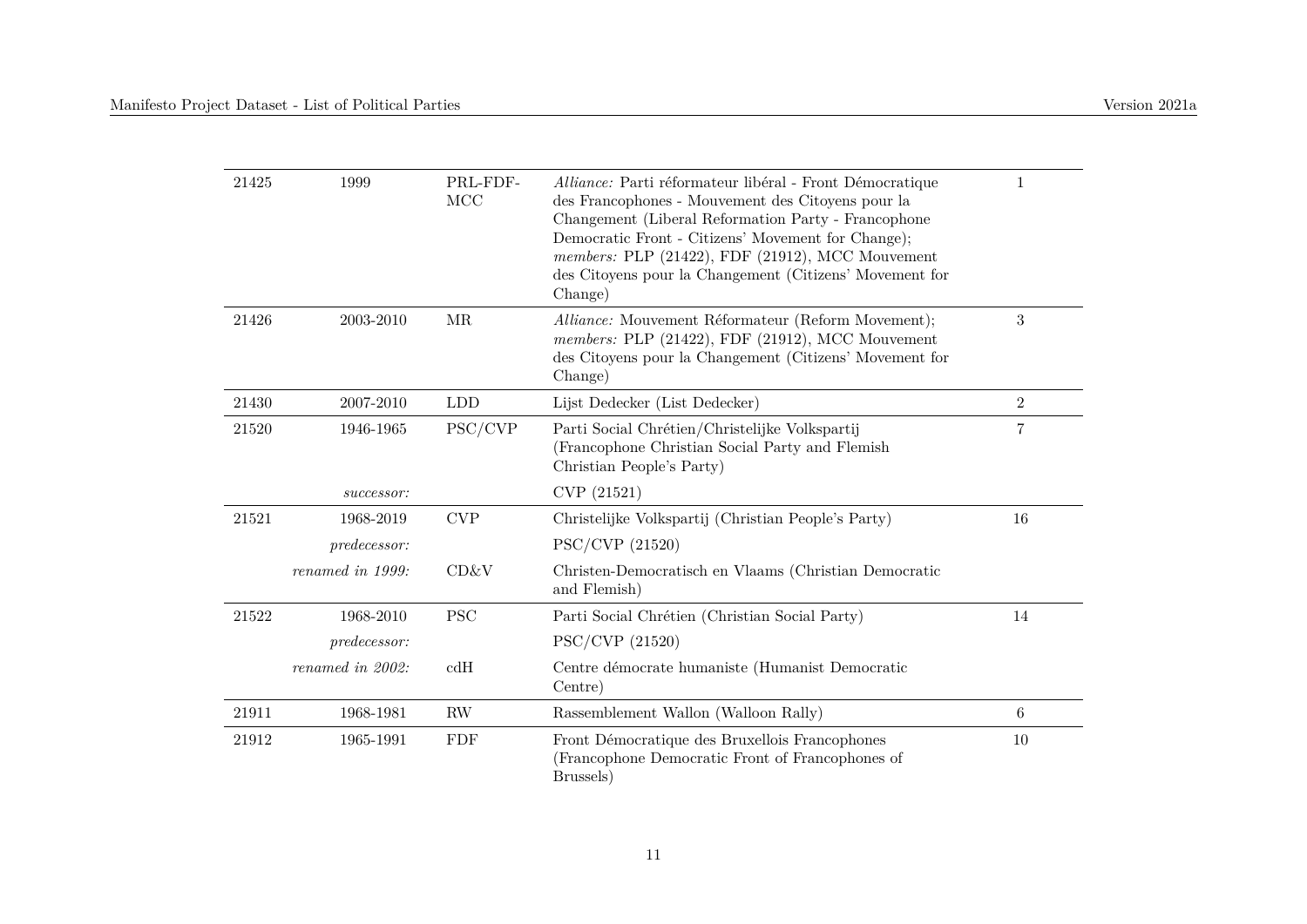|       | renamed in $1985$ : | FDF        | Front Démocratique Francophones (Francophone<br>Democratic Front of Francophones)                                       |    |
|-------|---------------------|------------|-------------------------------------------------------------------------------------------------------------------------|----|
| 21913 | 1954-1995           | <b>CVV</b> | Christelijke Vlaamse Volksunie (Flemish Christian<br>Peoples' Union)                                                    | 14 |
|       | renamed in 1955:    | VU         | De Volksunie (Peoples' Union)                                                                                           |    |
| 21914 | 1978-2003           | VВ         | Vlaams Blok (Flemish Bloc)                                                                                              | 8  |
|       | successor:          |            | VB (21917)                                                                                                              |    |
| 21915 | 1999                | VU-ID21    | De Volksunie – Integrale Democratie voor de 21ste Eeuw<br>(People's Union - Complete Democracy for the 21st<br>century) |    |
| 21916 | 2003-2019           | N-VA       | Nieuw-Vlaamse Alliantie (New Flemish Alliance)                                                                          | 5  |
|       | <i>predecessor:</i> |            | CVV (21913)                                                                                                             |    |
| 21917 | 2007-2019           | VВ         | Vlaams Belang (Flemish Interest)                                                                                        | 4  |
|       | <i>predecessor:</i> |            | VB (21914)                                                                                                              |    |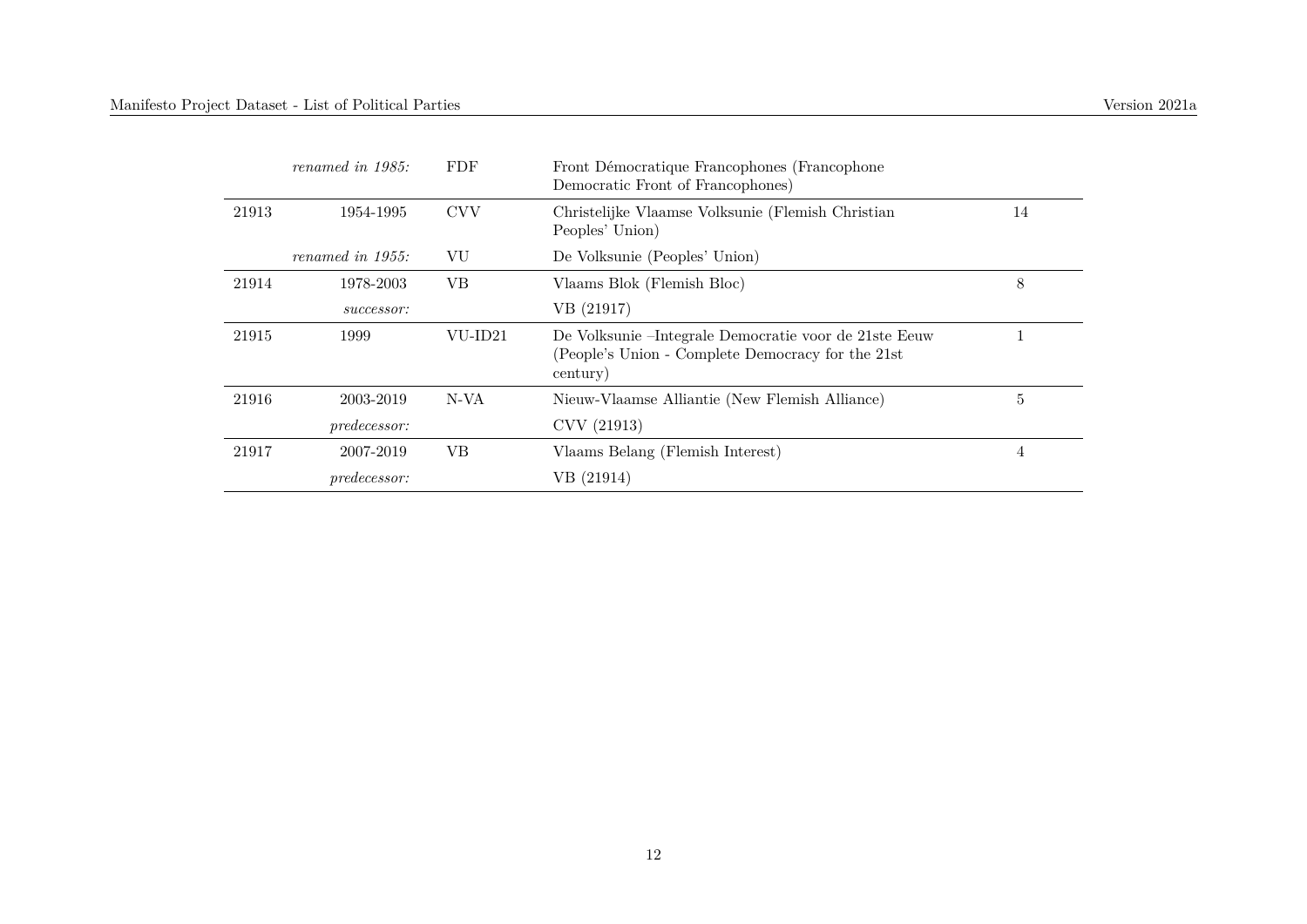## **9 Bosnia-Herzegovina**

| ID    | Covering           | Abbrev                     | Parties                                                                                                                                                                                                                               | No. Elections  |
|-------|--------------------|----------------------------|---------------------------------------------------------------------------------------------------------------------------------------------------------------------------------------------------------------------------------------|----------------|
| 79030 | 2018               | $DF$ -GS                   | Alliance: Demokratska Fronta - Građanski Savez<br>(Democratic Front - Civic Alliance); members: DF<br>(79322), GS Građanski Savez (Civic Alliance)                                                                                    | 1              |
| 79090 | 2018               | SDS-NDP-<br>NS-SRS         | Alliance: Srpska demokratska stranka - lista (Serbian<br>Democratic Party - list); members: SDS (79955), NDP<br>Narodni demokratski pokret (National Democratic<br>Movement), NS, SRS-RS Srpska radikalna stranka<br>Republike Srpske | 1              |
| 79221 | 1990               | $\rm SK$<br><b>BiH-SDP</b> | Savez komunista Bosne i Hercegovine-Socijalistička<br>demokratska partija (League of Communists of Bosnia<br>and Herzegovina-Social Democratic Party)                                                                                 | $\mathbf{1}$   |
| 79222 | 1990               | SRSJ                       | Savez reformskih snaga Jugoslavije (Alliance of Reform<br>Forces of Yugoslavia)                                                                                                                                                       | $\mathbf{1}$   |
| 79223 | 1996               | <b>SPRS</b>                | Socijalistička partija Republike Srpske (Socialist Party of<br>the Republika Srpska)                                                                                                                                                  | $\mathbf 1$    |
| 79321 | 1998-2018          | SDP BiH                    | Socijaldemokratska partija Bosne i Hercegovine (Social<br>Democratic Party of Bosnia and Herzegovina)                                                                                                                                 | $\overline{7}$ |
| 79322 | 2014               | DF                         | Demokratska fronta (Democratic Front)                                                                                                                                                                                                 | $\mathbf 1$    |
|       | <i>split from:</i> |                            | SDP BiH (79321)                                                                                                                                                                                                                       |                |
| 79421 | 1998               | KCD BiH                    | Alliance: Koalicija za cjelovitu i demokratsku Bosnu i<br>Hercegovinu (Coalition for a United and Democratic<br>Bosnia and Herzegovina); members: SDA (79951), SBiH<br>(79723)                                                        | $\mathbf 1$    |
| 79422 | 2000-2006,<br>2018 | PDP RS                     | Partija demokratskog progresa Republike Srpske (Party of<br>Democratic Progress of the Republika Srpska)                                                                                                                              | $\overline{4}$ |
| 79423 | 2000               | NHI                        | Nova hrvatska inicijativa (New Croation Initiative)                                                                                                                                                                                   | 1              |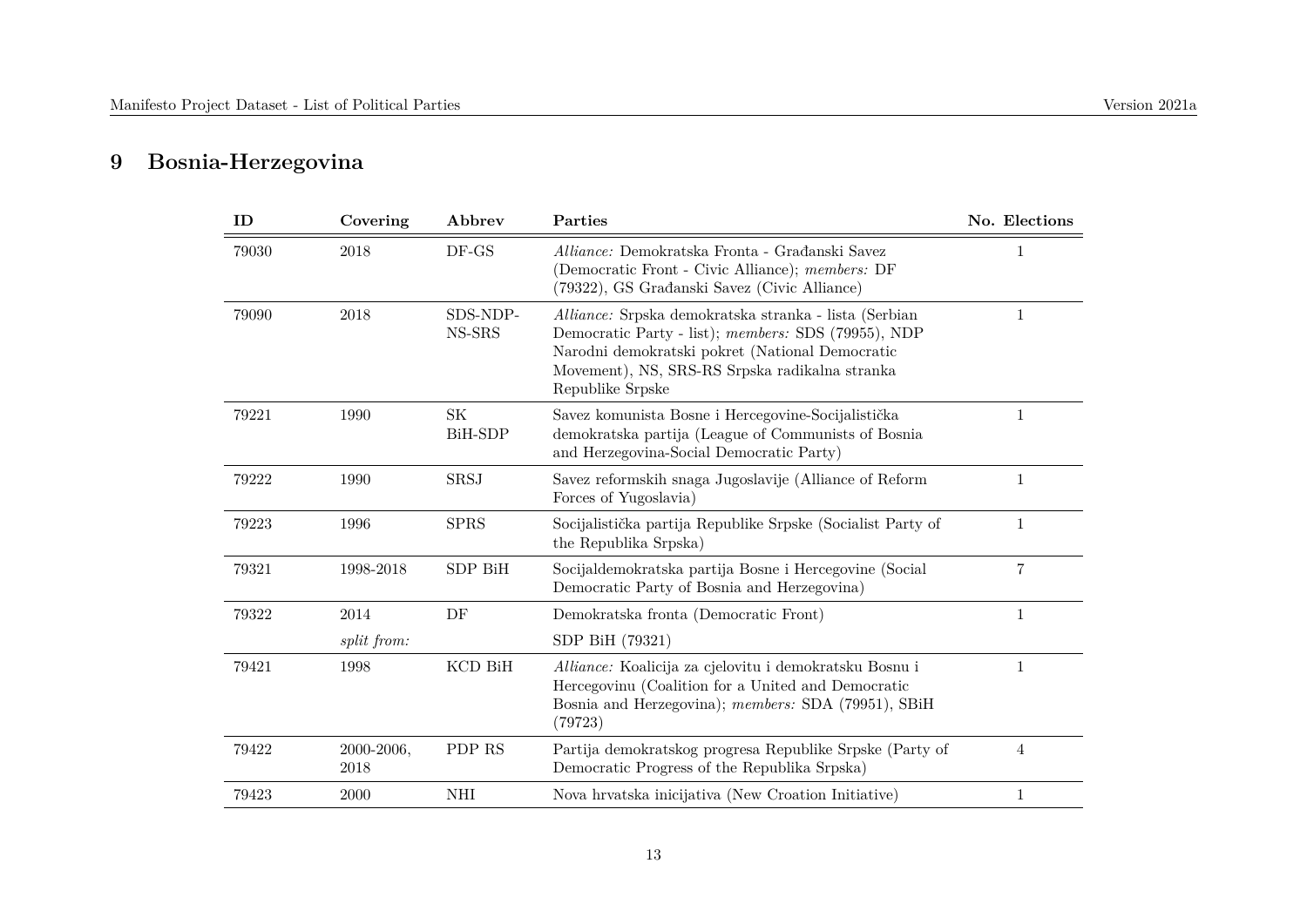| 79440 | 2018                    | NS/HC          | Naša stranka (Our Party)                                                                                    | 1            |
|-------|-------------------------|----------------|-------------------------------------------------------------------------------------------------------------|--------------|
| 79610 | 2010-2018               | <b>SBB BiH</b> | Savez za bolju budućnost Bosne i Hercegovine (Alliance<br>for a Better Future of Bosnia and Herzegovina)    | 3            |
| 79721 | 1998                    | SRS RS         | Srpska radikalna stranka Republike Srpske (Serbian<br>Radical Party of the Republika Srpska)                | $\mathbf{1}$ |
| 79722 | 1998                    | RS RS          | Radikalna stranka Republike Srpske (Radical Party of the<br>Republika Srpska)                               | 1            |
| 79723 | 1996,<br>2000-2010      | SBiH           | Stranka za Bosnu i Hercegovinu (Party for Bosnia and<br>Herzegovina)                                        | 5            |
| 79730 | 2002-2018               | <b>SNSD</b>    | Savez nezavisnih socijaldemokrata (Alliance of<br>Independent Social Democrats)                             | 5            |
| 79901 | 2000                    | DNZ BiH        | Demokratska narodna zajednica Bosne i Hercegovine<br>(Democratic Peoples' Union of Bosnia and Herzegovina)  | $\mathbf{1}$ |
| 79951 | 1990-1996,<br>2000-2018 | <b>SDA</b>     | Stranka demokratske akcije (Party of Democratic Action)                                                     | 8            |
| 79953 | 1990-2018               | HDZ BiH        | Hrvatska demokratska zajednica Bosne i Hercegovine<br>(Croatian Democratic Union of Bosnia and Herzegovina) | 9            |
| 79954 | 1990                    | <b>MBO</b>     | Muslimanska bošnjačka organizacija (Muslim-Bosniac<br>Organization)                                         | 1            |
| 79955 | 1990-2014               | <b>SDS</b>     | Srpska demokratska stranka (Serbian Democratic Party)                                                       | $8\,$        |
| 79956 | 2006-2014               | HDZ 1990       | Hrvatska demokratska zajednica 1990 (Croatian<br>Democratic Union 1990)                                     | 3            |
|       | split from:             |                | HDZ BiH (79953)                                                                                             |              |
| 79957 | 2006                    | <b>BPS</b>     | Bosanskohercegovacka Patriotska Stranka<br>(Bosnian-Herzegovinian Patriotic Party)                          | 1            |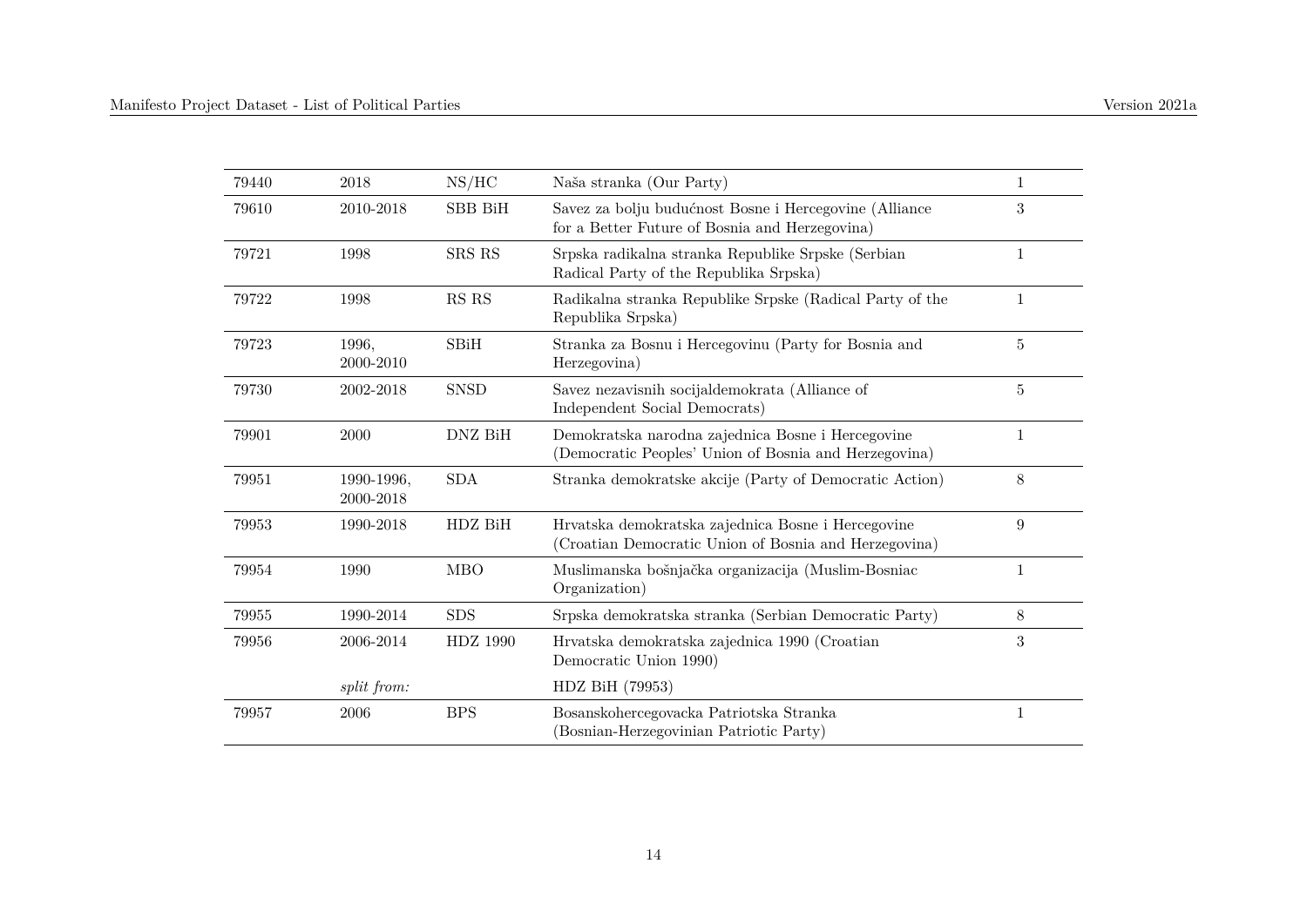#### **10 Bulgaria**

| ID    | Covering            | Abbrev    | Parties                                                                                                                                                                                                                                                                                                                                                              | No. Elections |
|-------|---------------------|-----------|----------------------------------------------------------------------------------------------------------------------------------------------------------------------------------------------------------------------------------------------------------------------------------------------------------------------------------------------------------------------|---------------|
| 80051 | 2009                | <b>SK</b> | Alliance: Sinyata Koalitsiya (Blue Coalition); members:<br>SDS (80410), DSB (80610), BSDP Balgarska<br>Sotsialdemokraticheska Partiya (Bulgarian Social<br>Democratic Party), RDP Radikalna Demokraticheska<br>Partiya (Radical Democratic Party), OZ Obedineni<br>Zemedeltsi (United Agrarians)                                                                     | 1             |
|       | predecessor:        |           | ODS (80411)                                                                                                                                                                                                                                                                                                                                                          |               |
| 80061 | 2014                |           | Alliance: Reformatorski blok (Reformist bloc); members:<br>SDS (80410), DSB (80610), Dvizhenie "Balgariya na<br>grazhdanite (Bulgaria for Citizens Movement), Narodna<br>partiya "Svoboda i dostoynstvo" (People's Party<br>"Freedom and Dignity"), Balgarski zemedelski naroden<br>sayuz – Nikolaj Nenchev (Bulgarian Agrarian National<br>Union - Nikolay Nenchev) | 1             |
| 80062 | 2014                |           | Alliance: Patriotichen front - NFSB i VMRO (Patriotic<br>Front - NFSB and VMRO); members: VMRO-BND<br>VMRO-Balgarsko natsionalno dvizhenie (IMRO-Bulgarian<br>National Movement), NFSB Natsionalen front za spasenie<br>na Bulgariya (National Front for the Salvation of<br>Bulgaria)                                                                               | 1             |
|       | successor:          |           | OP (80071)                                                                                                                                                                                                                                                                                                                                                           |               |
| 80071 | 2017                | <b>OP</b> | Alliance: Obedineni Patrioti (United Patriots); members:<br>ATAKA (80710), VMRO-BND VMRO-Balgarsko<br>natsionalno dvizhenie (IMRO-Bulgarian National<br>Movement), NFSB Natsionalen front za spasenie na<br>Bulgariya (National Front for the Salvation of Bulgaria)                                                                                                 | 1             |
|       | <i>predecessor:</i> |           | (80062)                                                                                                                                                                                                                                                                                                                                                              |               |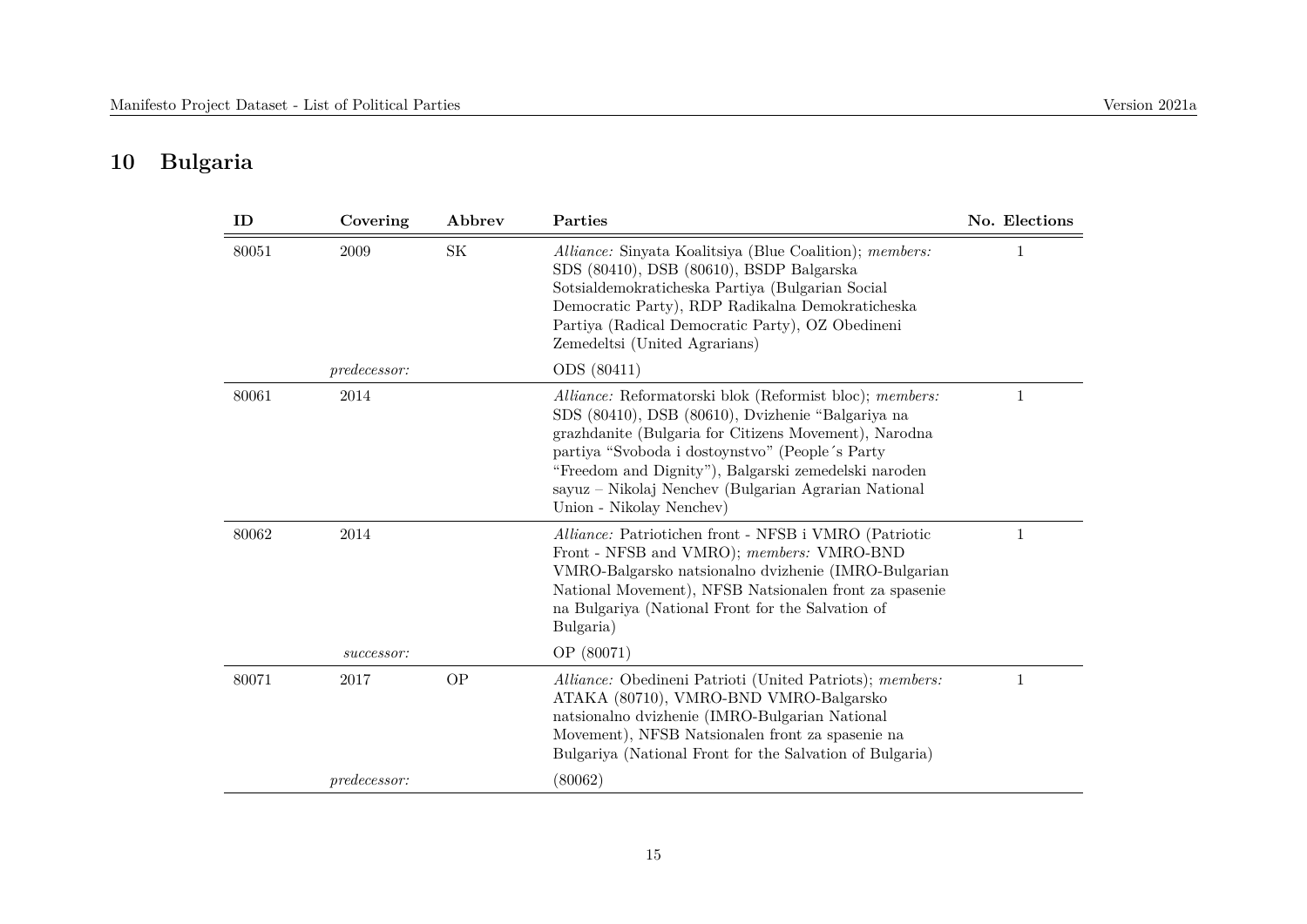| 80110 | 1994-1997                         | <b>PKE</b>    | Politicheski klub 'Ekoglasnost' (Political Club<br>'Ekoglasnost')                                                                                                                                                                                                                                                                                                                                                                                                                                                                                                                                                                                       | $\overline{2}$ |
|-------|-----------------------------------|---------------|---------------------------------------------------------------------------------------------------------------------------------------------------------------------------------------------------------------------------------------------------------------------------------------------------------------------------------------------------------------------------------------------------------------------------------------------------------------------------------------------------------------------------------------------------------------------------------------------------------------------------------------------------------|----------------|
| 80220 | 1990-1997,<br>2005, 2013          | $_{\rm{BSP}}$ | Balgarska Socialisticheska Partiya (Bulgarian Socialist<br>Party)                                                                                                                                                                                                                                                                                                                                                                                                                                                                                                                                                                                       | $\,6\,$        |
| 80221 | 2001-2009,<br>2014-2017           | KzB           | Alliance: Koaliciya za Balgariya (Coalition for Bulgaria);<br>members: BSP (80220), BZNS-AS (80812), PDSD<br>Politichesko Dvizhenie 'Socialdemokrati' (Political<br>Movement 'Social Democrats'), KPB Komunisticheska<br>Partiya na Balgariya (Communist Party of Bulgaria),<br>OBT Obedinen Blok na truda (United Labour Block),<br>Grazhdansko Obedinenie 'Roma' (Civil Union 'Roma'),<br>Sayuz za otechestvoto (Union for the Fatherland), Alians<br>za sotsioliberalen progres (Alliance for social liberal<br>progress), Dvizhenie 'Napred Balgariya' (Movement<br>'Forward, Bulgaria'), Politicheski klub 'Trakiya' (Political<br>Club 'Trakiya') | $\overline{5}$ |
|       | change of<br>composition in 2005: |               | BSP (80220), BZNS-AS (80812), BSDP Balgarska<br>Socialdemokraticheska Partiya (Bulgarian Social<br>Democratic Party), PDSD Politichesko Dvizhenie<br>'Socialdemokrati' (Political Movement 'Social<br>Democrats'), KPB Komunisticheska Partiya na Balgariya<br>(Communist Party of Bulgaria), ZPB Zelena Partiya na<br>Balgariya (Green Party in Bulgaria), DSH Dvzhenie za<br>Sotsialen Humanizum (Movement for Social Humanism),<br>Evroroma (Euroroma)                                                                                                                                                                                               |                |
|       | change of<br>composition in 2009: |               | BSP (80220), BZNS-AS (80812), DSH Dyzhenie za<br>Sotsialen Humanizum (Movement for Social Humanism),<br>BSDP Balgarska Socialdemokraticheska Partiya<br>(Bulgarian Social Democratic Party), Evroroma<br>Euroroma), KPB Komunisticheska Partiya na Balgariya<br>(Communist Party of Bulgaria), Nova zora (New Dawn)                                                                                                                                                                                                                                                                                                                                     |                |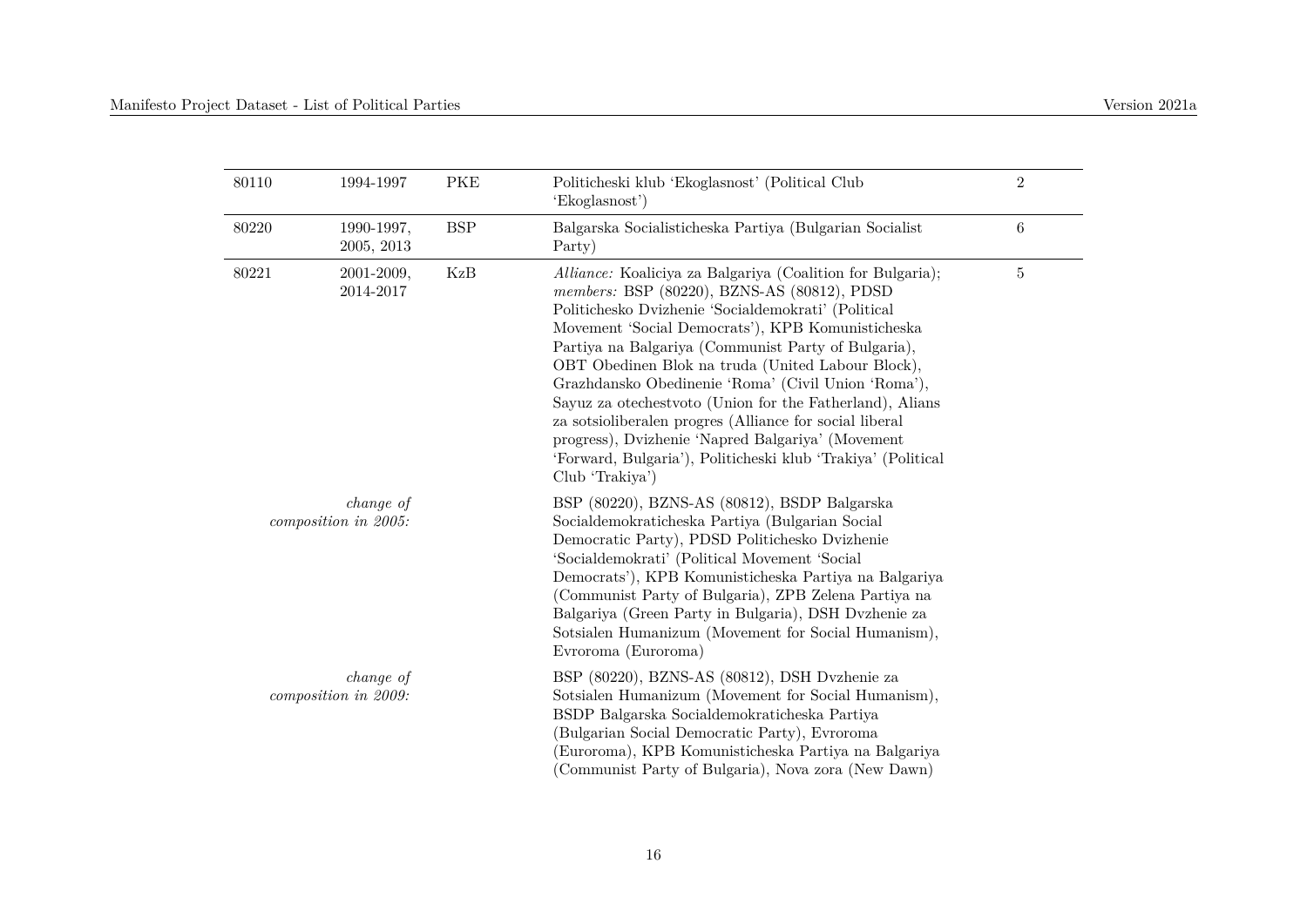| change of<br>composition in 2013:    | BSP (80220), DSH Dyzhenie za Sotsialen Humanizum<br>(Movement for Social Humanism), KPB Komunisticheska<br>Partiya na Balgariya (Communist Party of Bulgaria),<br>BZNS-AS (80812), Evroroma (Euroroma), BSDP<br>Balgarska Socialdemokraticheska Partiya (Bulgarian<br>Social Democratic Party), Nova zora (New Dawn),<br>Evropeyska sigurnost i integratsiya (European Security<br>and Integration)                                                                                                                                                                                                                                                                  |                |
|--------------------------------------|----------------------------------------------------------------------------------------------------------------------------------------------------------------------------------------------------------------------------------------------------------------------------------------------------------------------------------------------------------------------------------------------------------------------------------------------------------------------------------------------------------------------------------------------------------------------------------------------------------------------------------------------------------------------|----------------|
| change of<br>composition in $2014$ : | BSP (80220), BSDP Balgarska Socialdemokraticheska<br>Partiya (Bulgarian Social Democratic Party), DSH<br>Dvzhenie za Sotsialen Humanizum (Movement for Social<br>Humanism), Evropeyska sigurnost i integratsiya<br>(European Security and Integration), KPB<br>Komunisticheska Partiya na Balgariya (Communist Party<br>of Bulgaria), BZNS-AS (80812), Nova zora (New Dawn),<br>Evroroma (Euroroma), Sotsialdemokrati<br>(Socialdemocrats), Partiya na bagarskite komunisti (Party<br>of the Bulgarian Communists), Ekoglasnost, Obedinena<br>sotsialdemokratsiya (United Socialdemocracy), Sayuz na<br>komunistite v Balgariya (Union of Communists in<br>Bulgaria) |                |
| change of<br>composition in 2017:    | BSP (80220), BZNS-AS (80812), Nova zora (New Dawn),<br>Ekoglasnost, Politicheski klub 'Trakiya' (Political Club<br>'Trakiya'), KPB Komunisticheska Partiya na Balgariya<br>(Communist Party of Bulgaria)                                                                                                                                                                                                                                                                                                                                                                                                                                                             |                |
| 80228<br>1991-1994                   | Alliance: Koalitsiya na Balgarska Sotsialisticheska Partiya<br>(Coalition of Bulgarian Socialist Party); members: BSP<br>(80220), PKE (80110), BZNS-AS (80812)                                                                                                                                                                                                                                                                                                                                                                                                                                                                                                       | $\overline{2}$ |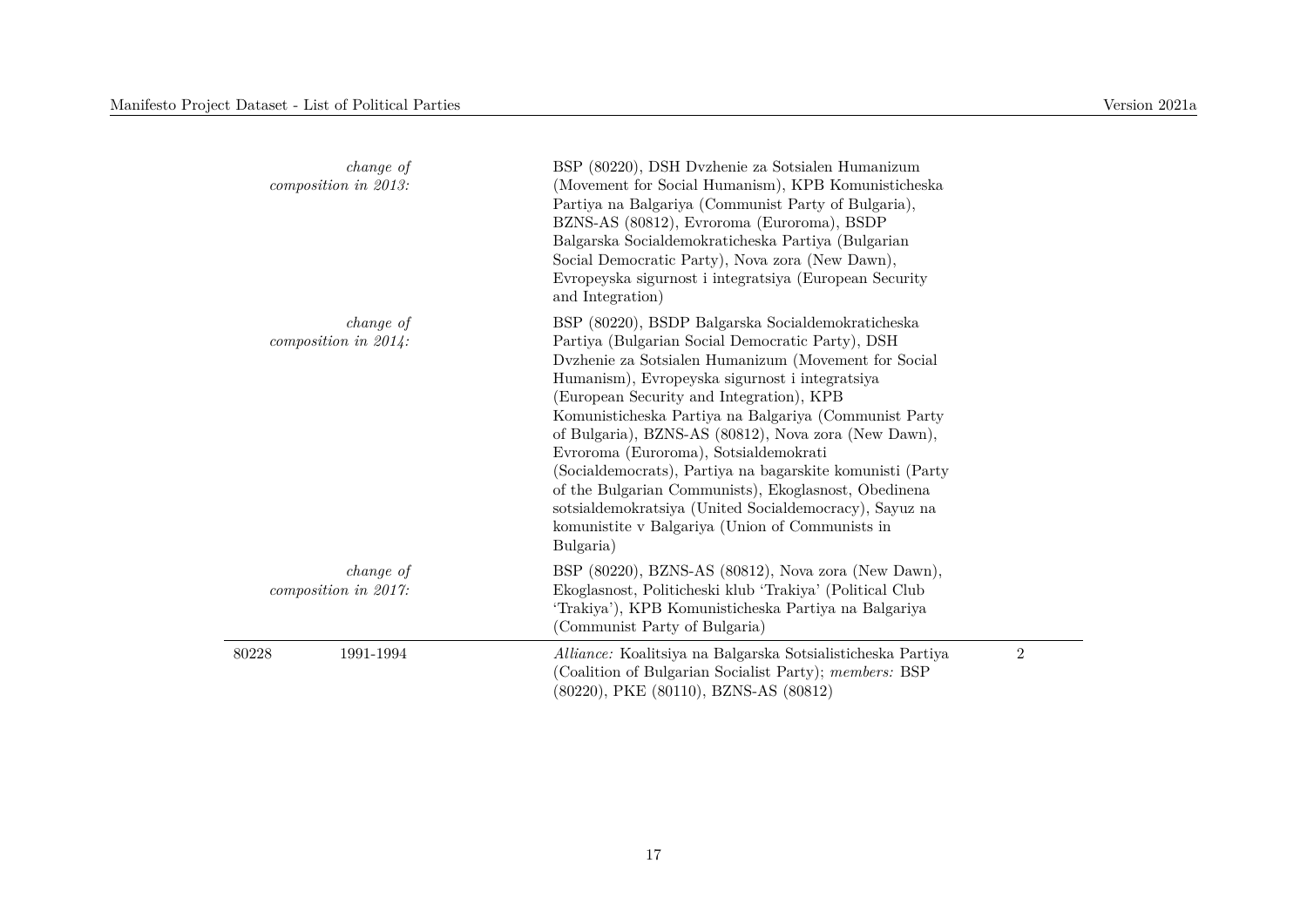|       | renamed in $1994$ : | BSP-BZNS-<br>AS-PKE | Koalitsiya na Balgarska Sotsialisticheska Partiya,<br>Balgarski Zemedelski Naroden Sayuz - Aleksandar<br>Stambolijski i Politicheski klub 'Ekoglasnost' (Coalition of<br>Bulgarian Socialist Party, Bulgarian Agrarian People's<br>Union - Alexandar Stambolijski and Political Club<br>'Ekoglasnost') |  |
|-------|---------------------|---------------------|--------------------------------------------------------------------------------------------------------------------------------------------------------------------------------------------------------------------------------------------------------------------------------------------------------|--|
| 80229 | 1997                | $\rm DL$            | <i>Alliance:</i> Demokratichna Levitsa (Democratic Left);<br>members: BSP (80220), PKE (80110), BZNS-AS (80812)                                                                                                                                                                                        |  |
| 80320 | 1997                | KEL                 | Alliance: Koalitsiya Evrolevitsa (Euroleft Coalition);<br><i>members:</i> Civic Union of the Republic, dissident deputies<br>from the BSP $(80220)$                                                                                                                                                    |  |
| 80330 | 2014                | ABV                 | Alternativa za balgarsko vazrazhdane (Alternative for<br>Bulgarian Revival)                                                                                                                                                                                                                            |  |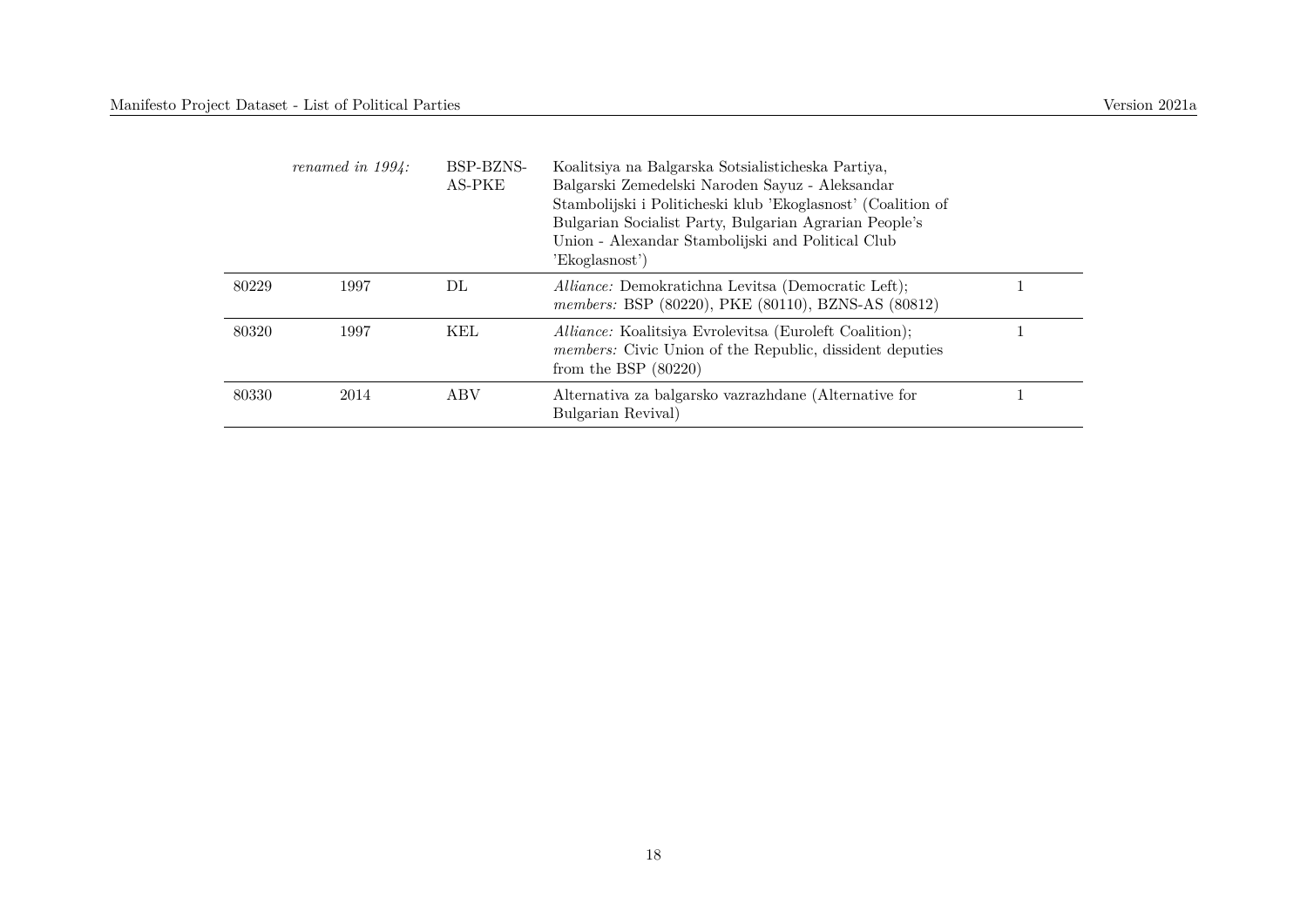#### Manifesto Project Dataset - List of Political Parties Version 2021a

| 80410 | 1990-1994 | <b>SDS</b> | Alliance: Sayuz na Demokratichnite Sili (Union of           | 3 |
|-------|-----------|------------|-------------------------------------------------------------|---|
|       |           |            | Democratic Forces); members: BSDP Balgarska                 |   |
|       |           |            | Sotsialdemokraticheska Partiya (Bulgarian Social            |   |
|       |           |            | Democratic Party), BZNS-NP Balgarski Zemedelski             |   |
|       |           |            | Naroden Sayuz - Nikola Petkov (Bulgarian Agrarian           |   |
|       |           |            | National Union - Nikola Petkov), NDZPCH Nezavisimo          |   |
|       |           |            | druzhestvo za zashtita na pravata na choveka                |   |
|       |           |            | (Independent association for the defense of human rights),  |   |
|       |           |            | RDP Radikaldemokraticheska Partiya (Radical                 |   |
|       |           |            | Democratic Party), DP Demokraticheska Partiya               |   |
|       |           |            | (Democartic Party), OHZ Obedinen                            |   |
|       |           |            | Hristiyandemokraticheski Tsentar (United Christian          |   |
|       |           |            | Democratic Centre), HDF Hristiyandemokraticheski Front      |   |
|       |           |            | (Christian Democratic Front), Dvizhenie 'Grazhdanska        |   |
|       |           |            | initiativa' (Movement 'Citizens' initiative'), Klub na      |   |
|       |           |            | represiranite sled 1945g. (Club for the Victims of          |   |
|       |           |            | Repression after 1945), Komitet za zashtita na religioznite |   |
|       |           |            | prava, svobodata na savestia i duhovnite isennosti          |   |
|       |           |            | (Committee for Religious Rights, Freedom of Conscience,     |   |
|       |           |            | and Spiritual Values), KGD Klub za glasnost i               |   |
|       |           |            | demokraciya (Club for publicity and democracy), FNSD        |   |
|       |           |            | Federatsiaya na nezavisimite studentski druzhestva          |   |
|       |           |            | (Federation of the independent student associations), ZP    |   |
|       |           |            | Zelena Partiya (Green Party), PKE (80110), Nezavisima       |   |
|       |           |            | konfederatsiya na truda 'Podkrepa' (Independent             |   |
|       |           |            | confederation of labour 'Podkrepa'), Nezavisimo             |   |
|       |           |            | sdruzhenie 'Ekoglasnost' (Independent association           |   |
|       |           |            | 'Ekoglasnost')                                              |   |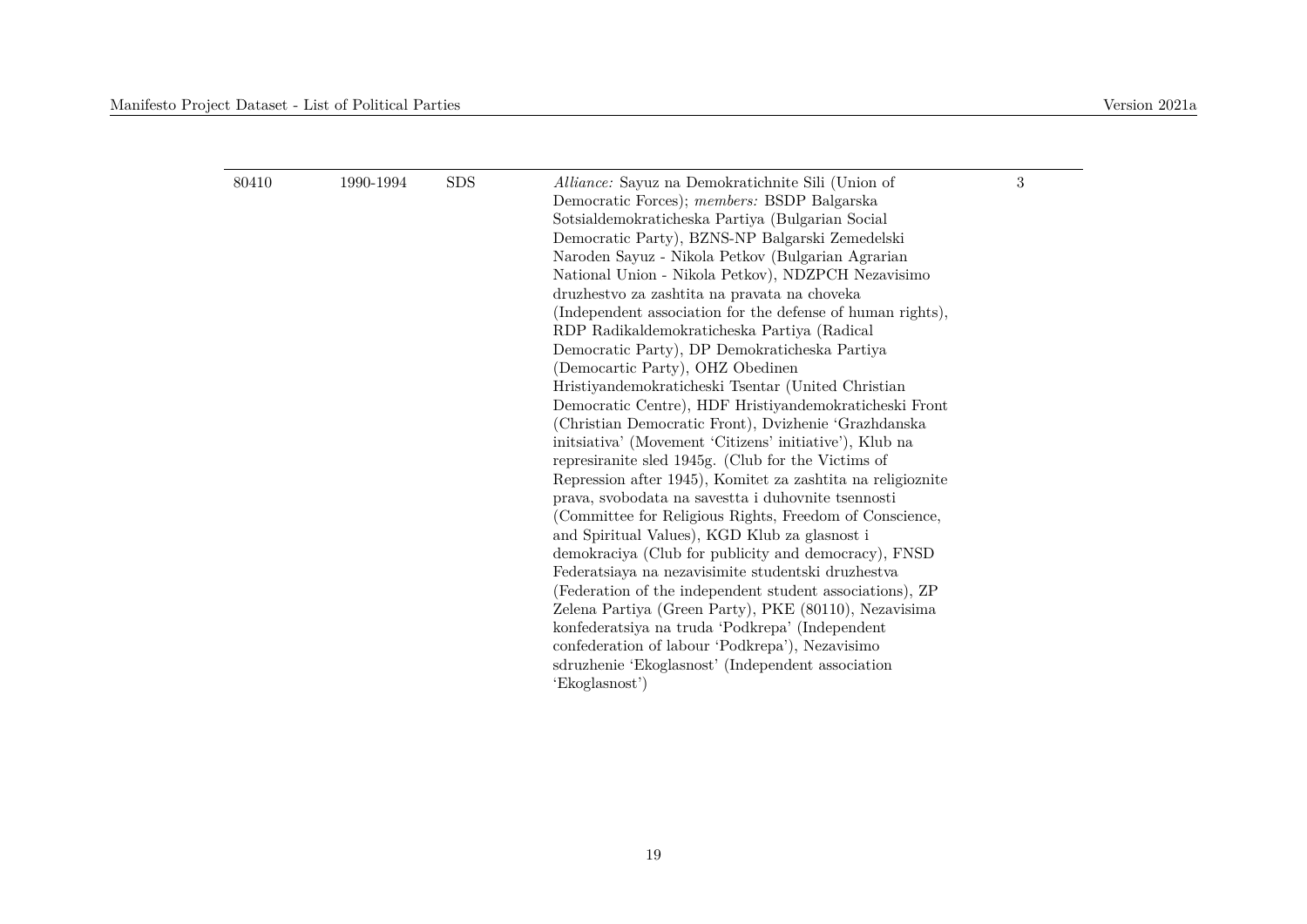|       | <i>change of</i><br>composition in $1994$ : |            | Zemedelski demokratichen sayuz (Agrarian democratic<br>union), NSDP Nova sotsialdemokraticheska partiya (New<br>socialdemocratic party), NDZPCH Nezavisimo druzhestvo<br>za zashtita na pravata na choveka (Independent<br>association for the defense of human rights), RDP<br>Radikalnademokraticheska Partiya (Radical Democratic<br>Party), DP Demokraticheska Partiya (Democartic Party),<br>OHZ Obedinen Hristiyandemokraticheski Tsentar (United<br>Christian Democratic Centre), Konservativna ecologichna<br>partiya (Conservative ecological party), SDP<br>Socialdemokraticheska partya (Social democratic party),<br>BDF Balgarski demokratichen forum (Bulgarian<br>democratic forum), Natsionalno dvizhenie 'Ekoglasnost'<br>(National movement 'Ecoglasnost'), Sayuz na represiranite<br>v Balgariya sled 9-ti seprtemvri 1944 godina (Union of the<br>victims of Repression after 9th September 1944), FNSD<br>Federatsiaya na nezavisimite studentski druzhestva<br>(Federation of the independent student associations),<br>Hristiyandemokraticheski sayuz v Balgariya (Christian<br>Democratic Union in Bulgaria), RP Republikanska<br>partiya (Republikan party), Dvizhenie 'Grazhdanska<br>initiativa' (Movement 'Citizens' initiative'), Sayuz na<br>bezpartiynite (Union of the non-party members) |   |
|-------|---------------------------------------------|------------|---------------------------------------------------------------------------------------------------------------------------------------------------------------------------------------------------------------------------------------------------------------------------------------------------------------------------------------------------------------------------------------------------------------------------------------------------------------------------------------------------------------------------------------------------------------------------------------------------------------------------------------------------------------------------------------------------------------------------------------------------------------------------------------------------------------------------------------------------------------------------------------------------------------------------------------------------------------------------------------------------------------------------------------------------------------------------------------------------------------------------------------------------------------------------------------------------------------------------------------------------------------------------------------------------------------------------|---|
| 80411 | 1997-2005                                   | <b>ODS</b> | Alliance: Obedineni Demokratichni Sili (United<br>Democratic Forces); members: SDS (80410), NS (80811),<br>BSDP Balgarska Socialdemokraticheska Partiya<br>(Bulgarian Social Democratic Party), VMRO Vatreshna<br>Makedonska Revolyutsionna Organizatsiya (Internal<br>Macedonian Revolutionary Organisation), Balgarski<br>Zemedelski Naroden Sayuz - Petko Iliyev (Bulgarian<br>Agrarian National Union), HAP Hristiyan-agrarna<br>partiya na Ivan Glushkov (Christian-agrarian party Ivan<br>Glushkov)                                                                                                                                                                                                                                                                                                                                                                                                                                                                                                                                                                                                                                                                                                                                                                                                                 | 3 |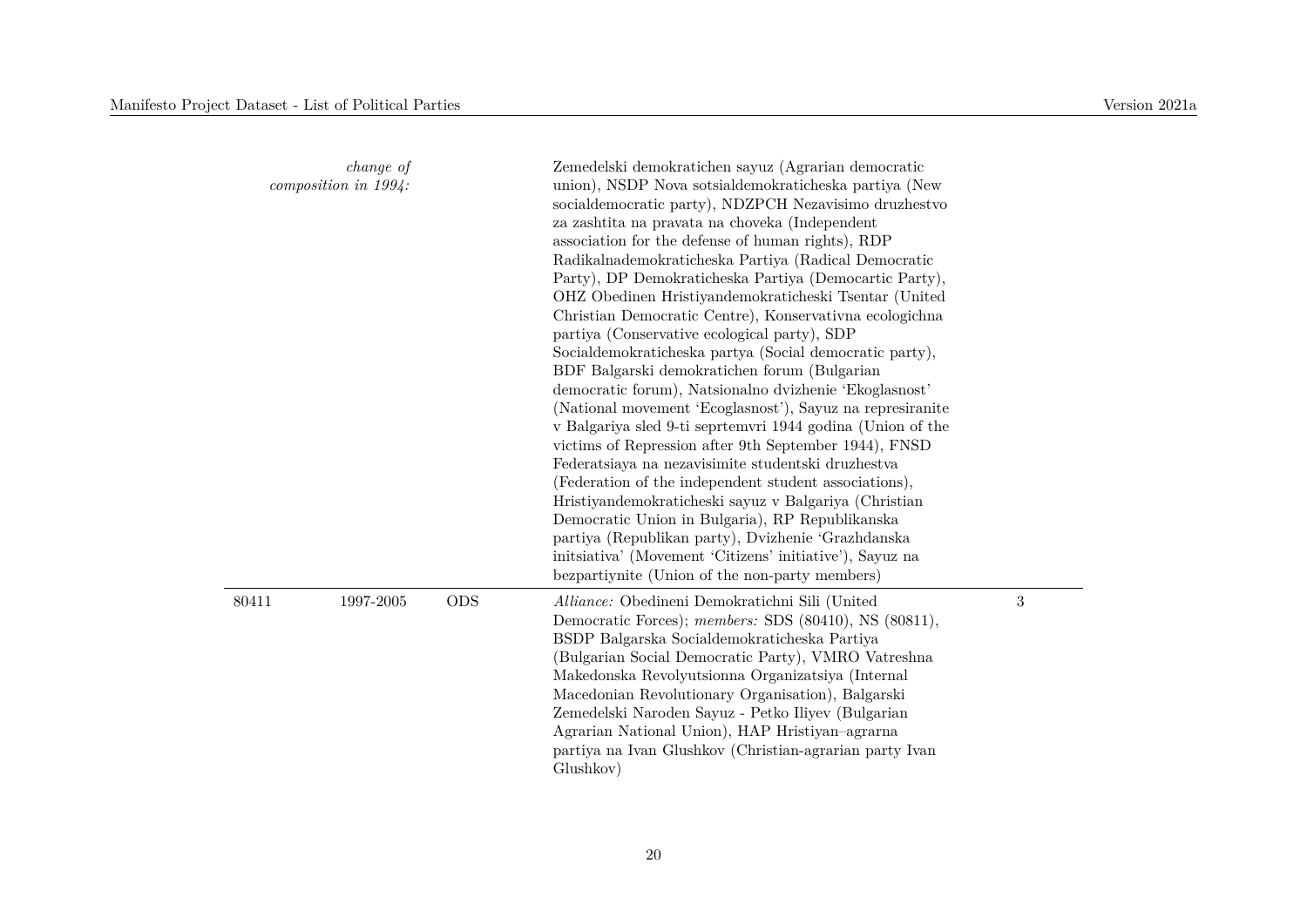| change of<br>composition in 2001: |                                          |              | SDS (80410), NS (80811), BSDP Balgarska<br>Socialdemokraticheska Partiya (Bulgarian Social<br>Democratic Party)                                                                                                                                                                          |              |
|-----------------------------------|------------------------------------------|--------------|------------------------------------------------------------------------------------------------------------------------------------------------------------------------------------------------------------------------------------------------------------------------------------------|--------------|
|                                   | <i>change of</i><br>composition in 2005: |              | SDS (80410), DP Demokraticheska Partiya (Democartic<br>Party), DG Dvizhenie Gergyovden (Saint George Day<br>Movement), NS-BZNS (National Association - Bulgarian<br>Agrarian National Union), DROM Dvizhenie za<br>ravnopraven obshtestven model (Movement for an Equal<br>Public Model) |              |
| 80510                             | 2009-2017                                | <b>GERB</b>  | Grazhdani za Evropeisko Razvitie Balgariya (Citizens for<br>European Development of Bulgaria)                                                                                                                                                                                            | 4            |
| 80610                             | 2005                                     | <b>DSB</b>   | Demokrati za Silna Balgariya (Democrats for a Strong<br>Bulgaria)                                                                                                                                                                                                                        | 1            |
| 80620                             | 2009                                     | RZS          | Red, Zakonnost i Spravedlivost (Order, Law and Justice)                                                                                                                                                                                                                                  | $\mathbf 1$  |
| 80630                             | 2014                                     | <b>BBZ</b>   | Balgariya bez tsenzura (Bulgaria without Censorship)                                                                                                                                                                                                                                     | $\mathbf{1}$ |
| 80640                             | 2017                                     |              | Volya (Will)                                                                                                                                                                                                                                                                             | 1            |
| 80710                             | 2005-2014                                | <b>ATAKA</b> | Nacionalno Obedinenie Ataka (National Union Attack)                                                                                                                                                                                                                                      | 4            |
| 80810                             | 1990                                     | <b>BZNS</b>  | Balgarski Zemedelski Naroden Sayuz (Bulgarian Agrarian<br>National Union)                                                                                                                                                                                                                | 1            |
| 80811                             | 1994                                     | $_{\rm NS}$  | Alliance: Naroden Sayuz (People's Union); members:<br>BZNS-NS Balgarski Zemedelski Naroden Sayuz - Naroden<br>Sayuz (Bulgarian Agrarian People's Union - People's<br>Union), DP Demokraticheska Partiya (Democartic Party)                                                               | 1            |
| 80812                             | 1994                                     | BZNS-AS      | Balgarski Zemedelski Naroden Sayuz - Aleksandar<br>Stambolijski (Bulgarian Agrarian People's Union -<br>Alexandar Stambolijski)                                                                                                                                                          | 1            |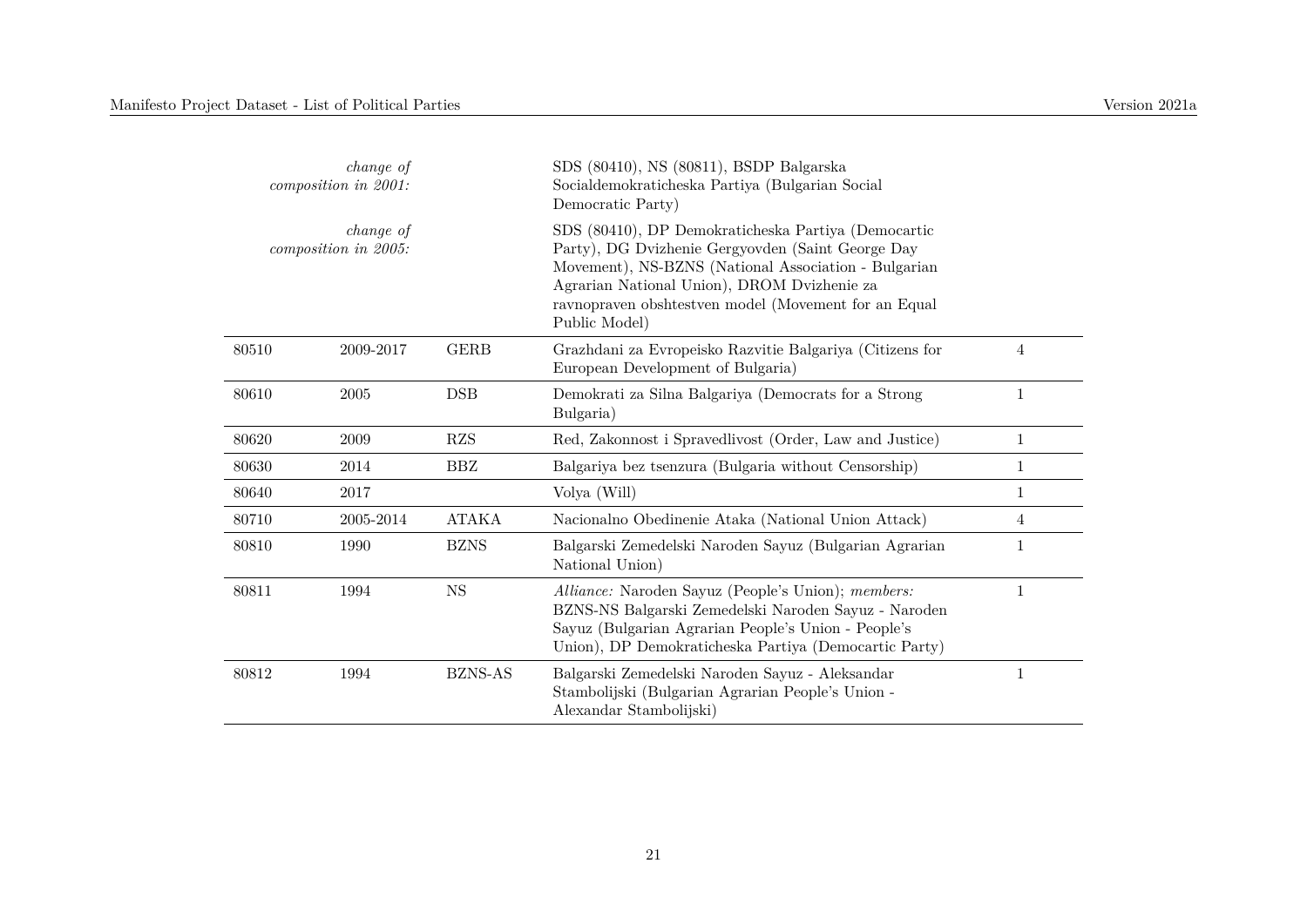| 80813 | 2005      | <b>BNS</b>  | Alliance: Balgarski Naroden Sayuz (Bulgarian People's<br>Union); <i>members:</i> BZNS-NS Balgarski Zemedelski<br>Naroden Sayuz - Naroden Sayuz (Bulgarian Agrarian<br>People's Union - People's Union), VMRO Vatreshna<br>Makedonska Revolyutsionna Organizatsiya (Internal<br>Macedonian Revolutionary Organisation), SSD Sayuz na<br>Svobodnite Demokrati (Union of Free Democrats)                                                  |                |
|-------|-----------|-------------|----------------------------------------------------------------------------------------------------------------------------------------------------------------------------------------------------------------------------------------------------------------------------------------------------------------------------------------------------------------------------------------------------------------------------------------|----------------|
| 80901 | 1994-1997 | <b>BBB</b>  | Balgarski Biznes Blok (Bulgarian Business Bloc)                                                                                                                                                                                                                                                                                                                                                                                        | $\overline{2}$ |
| 80902 | 2001-2005 | <b>NDSV</b> | Nacionalno Dvizhenie Simeon Vtori (National Movement<br>Simeon the Second)                                                                                                                                                                                                                                                                                                                                                             | $\overline{2}$ |
| 80951 | 1990-2017 | <b>DPS</b>  | Dvizhenie za Prava i Svobodi (Movement for Rights and<br>Freedoms)                                                                                                                                                                                                                                                                                                                                                                     | 10             |
| 80952 | 1997      | <b>ONS</b>  | <i>Alliance:</i> Obedinenie za Natsionalno Spasenie (Union of<br>National Salvation); members: DPS (80951), ZP Zelena<br>Partiya (Green Party), BZNS-NP Balgarski Zemedelski<br>Naroden Sayuz - Nikola Petkov (Bulgarian Agrarian<br>National Union - Nikola Petkov), PDC Partya<br>Demokratihen Tsentar (Party Democratic Center), NI<br>Nov Izbor (New Choice), FTB Federatsiya Tsarstvo<br>Balgariya (Federation Kingdom Bulgariya) |                |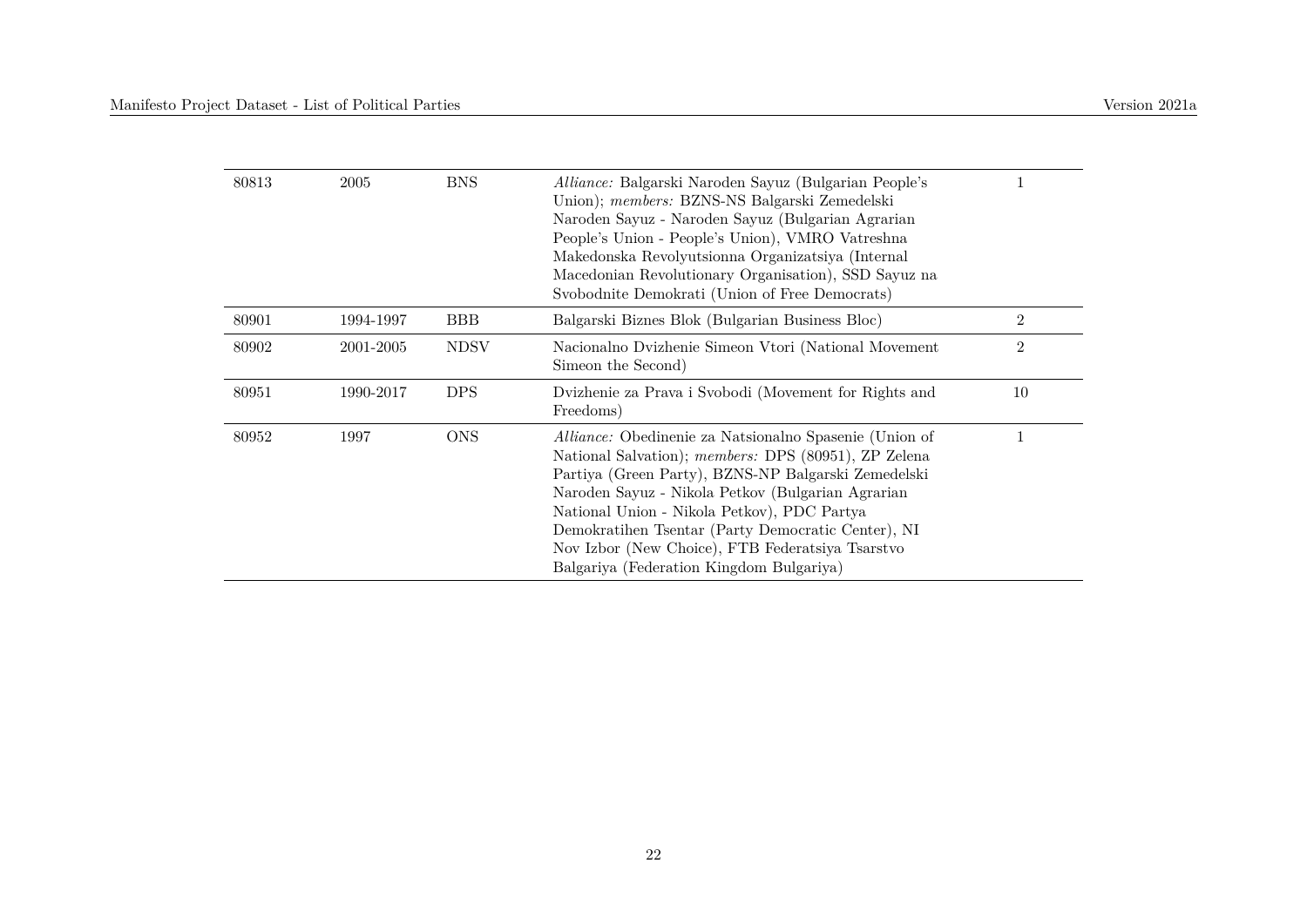#### **11 Canada**

| ID    | Covering            | Abbrev     | Parties                                                             | No. Elections |
|-------|---------------------|------------|---------------------------------------------------------------------|---------------|
| 62110 | 2008-2015           |            | Green Party                                                         | 3             |
| 62320 | 1945-2015           | CCF        | Cooperative Commonwealth Federation                                 | 23            |
|       | renamed in 1961:    | <b>NDP</b> | New Democratic Party                                                |               |
| 62420 | 1945-2015           | LP         | Liberal Party of Canada                                             | 23            |
| 62620 | 1945-2000           | <b>PCP</b> | Progressive Conservative Party                                      | 18            |
| 62621 | 1993-1997           | RPC        | Reform Party of Canada                                              | 2             |
|       | successor:          |            | CA (62622)                                                          |               |
| 62622 | 2000                | <b>CA</b>  | Canadian Reform Conservative Alliance                               |               |
|       | <i>predecessor:</i> |            | RPC (62621)                                                         |               |
| 62623 | 2004-2015           | CP         | Conservative Party of Canada; Merger of: CA (62622),<br>PCP (62620) | 5             |
| 62901 | 1993-2015           | BQ         | Bloc Québécois (Quebec Bloc)                                        | 8             |
| 62951 | 1945-1974           | Socred     | Social Credit                                                       | 11            |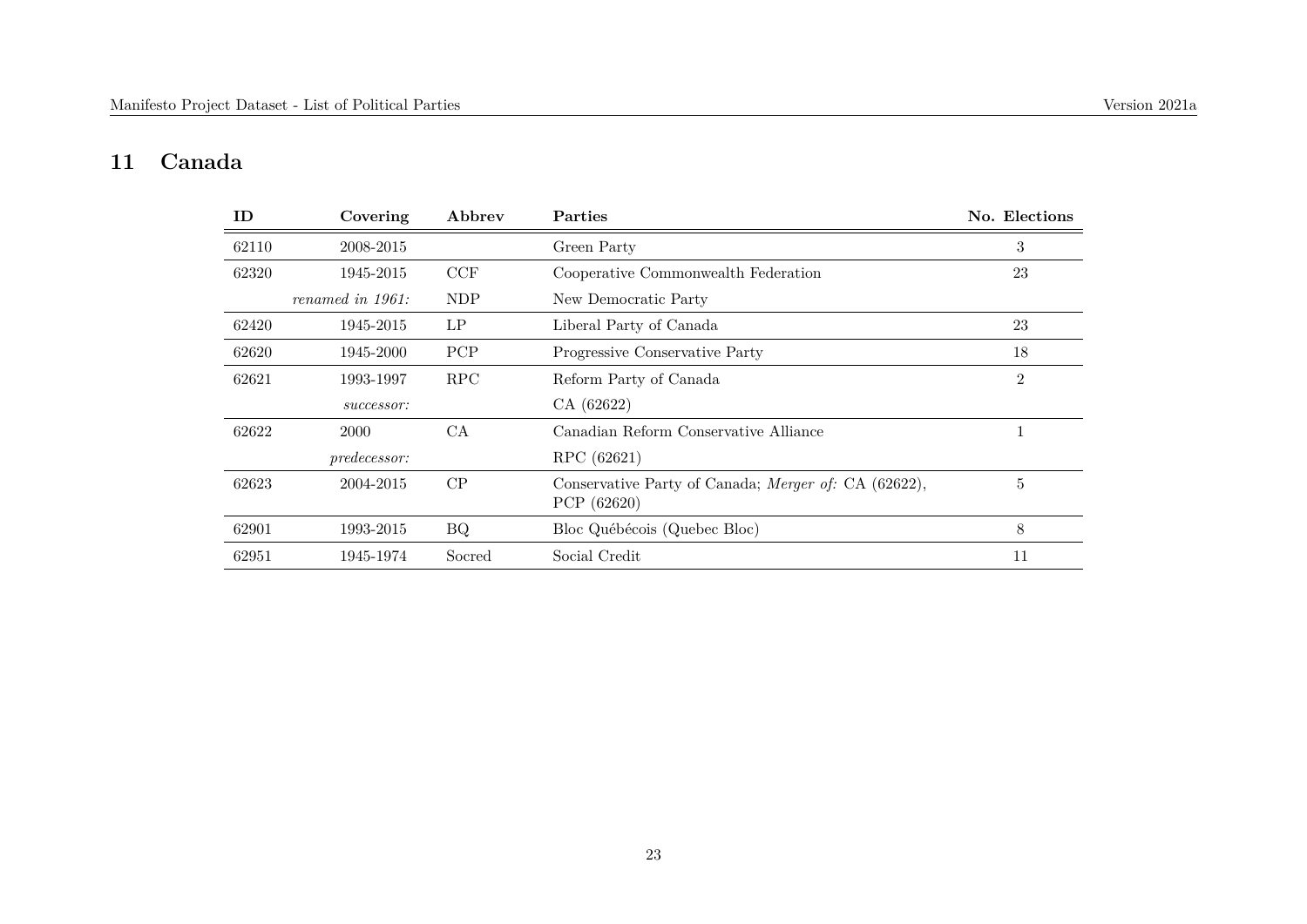#### **12 Croatia**

| ID    | Covering                                      | Abbrev   | Parties                                                                                                                                                                                                                                                                                                                                                 | No. Elections |
|-------|-----------------------------------------------|----------|---------------------------------------------------------------------------------------------------------------------------------------------------------------------------------------------------------------------------------------------------------------------------------------------------------------------------------------------------------|---------------|
| 81021 | 2000                                          | SDP-HSLS | Alliance: Koalicija Socijaldemokratske partije Hrvatske i<br>Hrvatske socijalno-liberalne stranke (Coalition of the<br>Social Democratic Party of Croatia and the Croatian<br>Social-liberal Party); members: 81223, HSLS (81410)                                                                                                                       | $\mathbf{1}$  |
| 81022 | 2016                                          |          | Alliance: Koalicija Jedina opcija (The Only Option<br>Coalition); members: 81960, UF Uvijek Frankeri (Always<br>Frankers), PH Promijenimo Hrvatsku (Change Croatia),<br>AM Akcija mladih (Youth Action), AD Abeceda<br>demokracije (Alphabet of democracy)                                                                                              | $\mathbf 1$   |
| 81032 | 2011-2020                                     | Kukuriku | Alliance: Kukuriku koalicija (Kukuriku Coalition);<br>members: SKH-SDP (81220), HNS (81712), IDS (81953),<br>HSU (81957)                                                                                                                                                                                                                                | 4             |
|       | renamed and change<br>of composition in 2015: |          | <i>Name:</i> Hrvatske raste (Croatia is growing); <i>members:</i><br>SKH-SDP (81220), HNS (81712), HSU (81957), HL<br>(81230), A-HSS Autohtona hrvatska seljačka stranka<br>(Authentic Croatian Peasant Party), Zagorska stranka<br>(Zagorje Party)                                                                                                     |               |
|       | renamed and change<br>of composition in 2016: |          | <i>Name:</i> Narodna koalicija (People's coalition); <i>members:</i><br>SKH-SDP (81220), HNS (81712), HSU (81957), HSS<br>(81810)                                                                                                                                                                                                                       |               |
|       | renamed and change<br>of composition in 2020: |          | Name: Restart koalicija (Restart Coalition); members:<br>SKH-SDP (81220), IDS (81953), HSU (81957), HSS<br>(81810), Glas Građansko-liberalni savez (Civic Liberal<br>Alliance), DBNL Damir Bajs Nezavisna lista [(Damir Bajs<br>Independent List), SNAGA Stranka narodnog i<br>građanskog aktivizma (Power - Party of People's and<br>Civic Engagement) |               |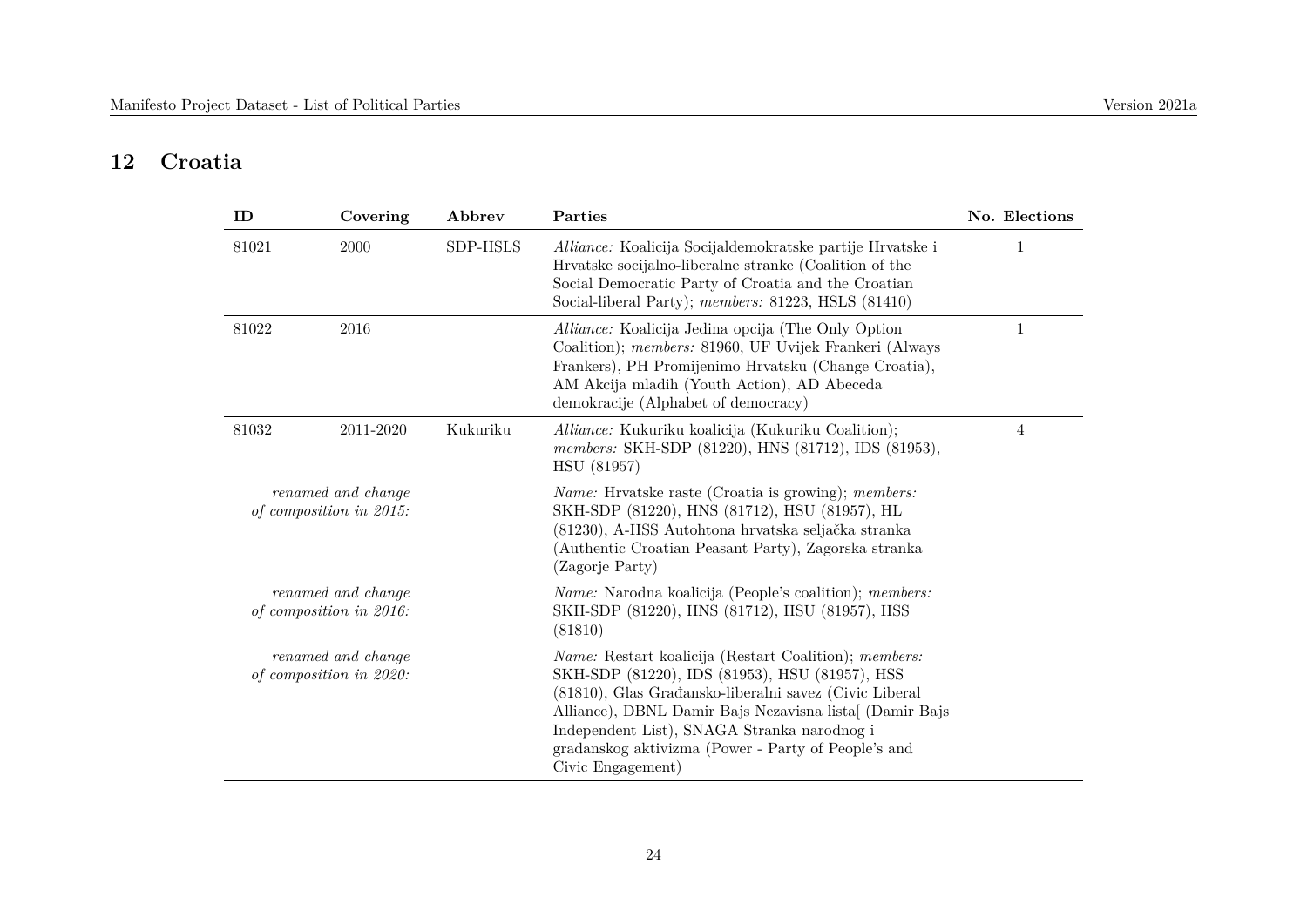| 81041 | 2007 | HSS-HSLS-<br><b>PGS</b> | Alliance: Koalicija Hrvatske seljačke stranke i Hrvatske<br>socijalno-liberalne stranke i Primorsko-Goranski Savez<br>(Coalition of the Croatian Peasant Party, the Croatian<br>Social-liberal Party and the Primorian-Goranski Union);<br><i>members:</i> HSLS (81410), HSS (81810), PGS<br>Primorsko-Goranski Savez (Primorian-Goranski Union)                                                               | $\mathbf{1}$ |
|-------|------|-------------------------|----------------------------------------------------------------------------------------------------------------------------------------------------------------------------------------------------------------------------------------------------------------------------------------------------------------------------------------------------------------------------------------------------------------|--------------|
| 81042 | 2003 | HSLS-DC                 | Alliance: Koalicija Hrvatske socijalno-liberalne stranke i<br>Demokratskog centra (Coalition of the Croatian<br>Social-liberal Party and the Democratic Centre);<br>members: HSLS (81410), DC Demokratski centar<br>(Democratic Centre)                                                                                                                                                                        | 1            |
| 81043 | 2016 |                         | Alliance: Koalicija za Premijera (Coalition for Prime<br>Minister); members: 81961, NS-R (81450), Novi Val -<br>Stranka razvoja (New Wave - Party of Development),<br>HSS-SR Hrvatska seljačka stranka - Stjepan Radić<br>(Croatian Peasants Party - Stjepan Radić), BUZ Blok<br>umirovljenici zajedno (Bloc Pensioners Together)                                                                              | 1            |
| 81044 | 2020 | SSIP-P-F                | <i>Alliance:</i> Stranka s Imenom i Prezimenom - Pametno -<br>Fokus (Party with a First and Last Name - Smart -<br>Focus); members: SSIP Stranka s Imenom i Prezimenom<br>(Party with a First Name and a Last Name), 81465, Fokus<br>na bitno (Focus on Important)                                                                                                                                             | $\mathbf{1}$ |
| 81061 | 2015 |                         | Alliance: Domoljubna koalicija (Patriotic Coalition);<br>members: HDZ (81711), HSS (81810), HSLS (81410), HSP<br>AS Hrvatska stranka prava dr. Ante Starčević (Croatian<br>Party of Rights dr. Ante Starčević), Hrast Hrvatski rast<br>(Croatian Growth), BUZ Blok umirovljenici zajedno (Bloc<br>Pensioners Together), HDS Hrvatska kršćanska<br>demokratska stranka (Croatian Christian Democratic<br>Party) | $\mathbf{1}$ |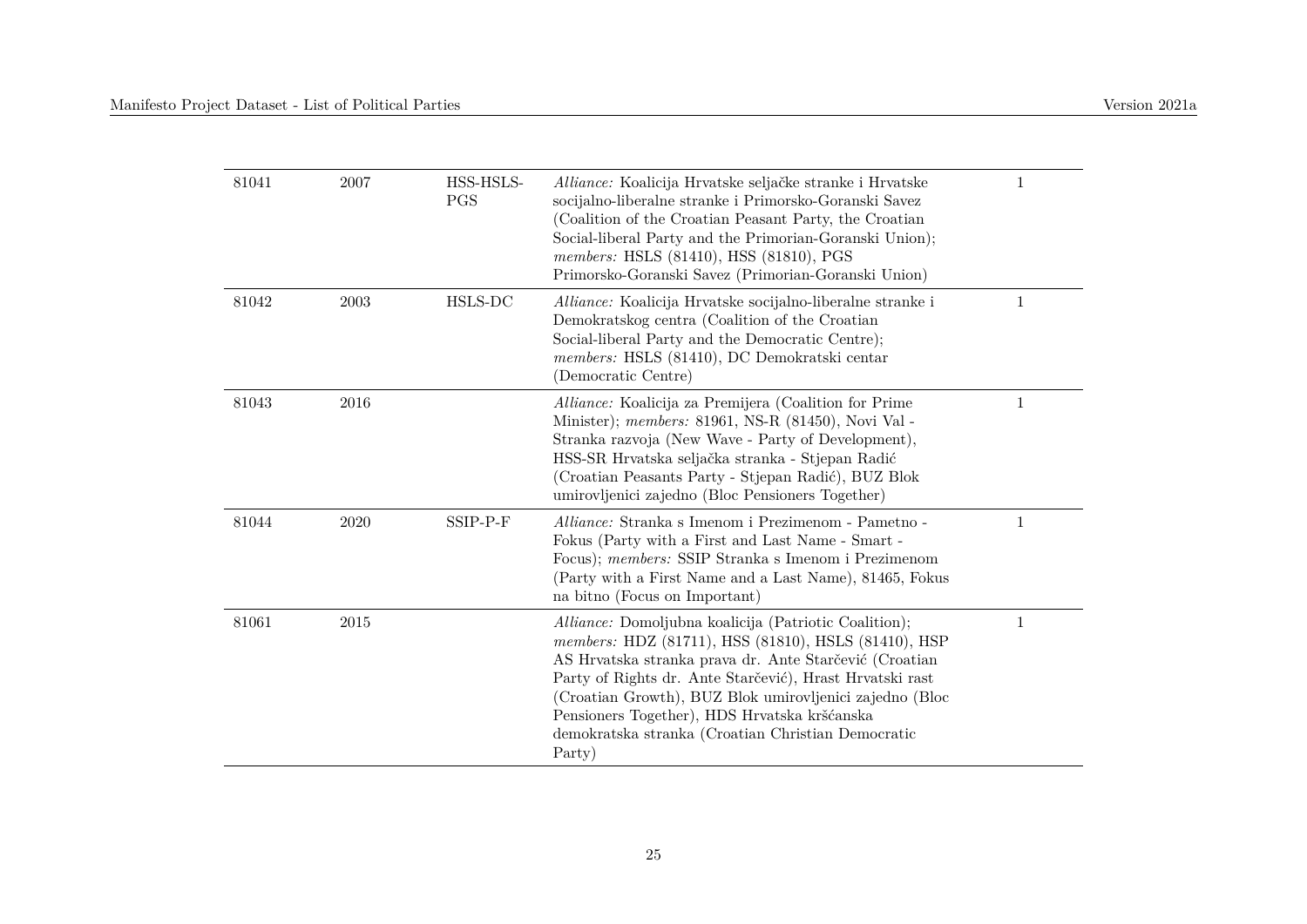| 81091 | 2015-2016        |                        | Alliance: Pravo na svoje (Our Own Right); members: IDS<br>(81953), PGS Primorsko-Goranski Savez<br>(Primorian-Goranski Union), RI Lista za Rijeku - Lista<br>per Fiume (List for Rijeka)                                                               | $\overline{2}$  |
|-------|------------------|------------------------|--------------------------------------------------------------------------------------------------------------------------------------------------------------------------------------------------------------------------------------------------------|-----------------|
|       | renamed in 2016: |                        | Istra je jaka (Even Stronger Istria Coalition)                                                                                                                                                                                                         |                 |
| 81111 | 1990             | <b>SZH</b>             | Savez Zelenih Hrvatske (Green Alliance of Croatia)                                                                                                                                                                                                     | $\mathbf{1}$    |
| 81112 | 1990             | ZAS                    | Zelena akcija – Split (Green Action of Split)                                                                                                                                                                                                          | 1               |
| 81220 | 1990-2007        | SKH-SDP                | Savez komunista Hrvatske - Stranka demokratskih<br>promjena (League of Communists of Croatia - Party of<br>Democratic Changes)                                                                                                                         | $6\phantom{.}6$ |
|       | renamed in 1992: | <b>SDPH</b>            | Socijaldemokratska Stranka Hrvatske-Stranka<br>demokratskih promjena (Social Democratic Party of<br>Croatia - Party of Democratic Changes)                                                                                                             |                 |
|       | renamed in 1995: | <b>SDP</b>             | Socijaldemokratska partija Hrvatska (Social Democratic<br>Party of Croatia)                                                                                                                                                                            |                 |
| 81221 | 1990             | <b>SSH</b>             | Socijalistička stranka Hrvatske (Socialist Party of Croatia)                                                                                                                                                                                           | $\mathbf{1}$    |
| 81222 | 1990             | <b>SSOH</b>            | Savez socijalističke omladine Hrvatske (Union of Socialist<br>Youth of Croatia)                                                                                                                                                                        | $\mathbf{1}$    |
| 81229 | 1990             | SKH-SDP-<br><b>SSH</b> | Alliance: Savez komunista Hrvatske - Stranka<br>demokratskih promjena i Socijalistička stranka Hrvatske<br>(League of Communists of Croatia - Party of Democratic<br>Changes and Socialist Party of Croatia); members:<br>SKH-SDP (81220), SSH (81221) | $\mathbf{1}$    |
| 81230 | 2011             | HL                     | Hrvatski laburisti - stranka rada (Croatian Labourists -<br>Labour Party)                                                                                                                                                                              | $\mathbf{1}$    |
| 81240 | 2020             |                        | Možemo! - politička platforma (We can!-political<br>platform)                                                                                                                                                                                          | $\mathbf{1}$    |
| 81245 | 2020             | RF                     | Radnička fronta (Workers' Front)                                                                                                                                                                                                                       | $\mathbf{1}$    |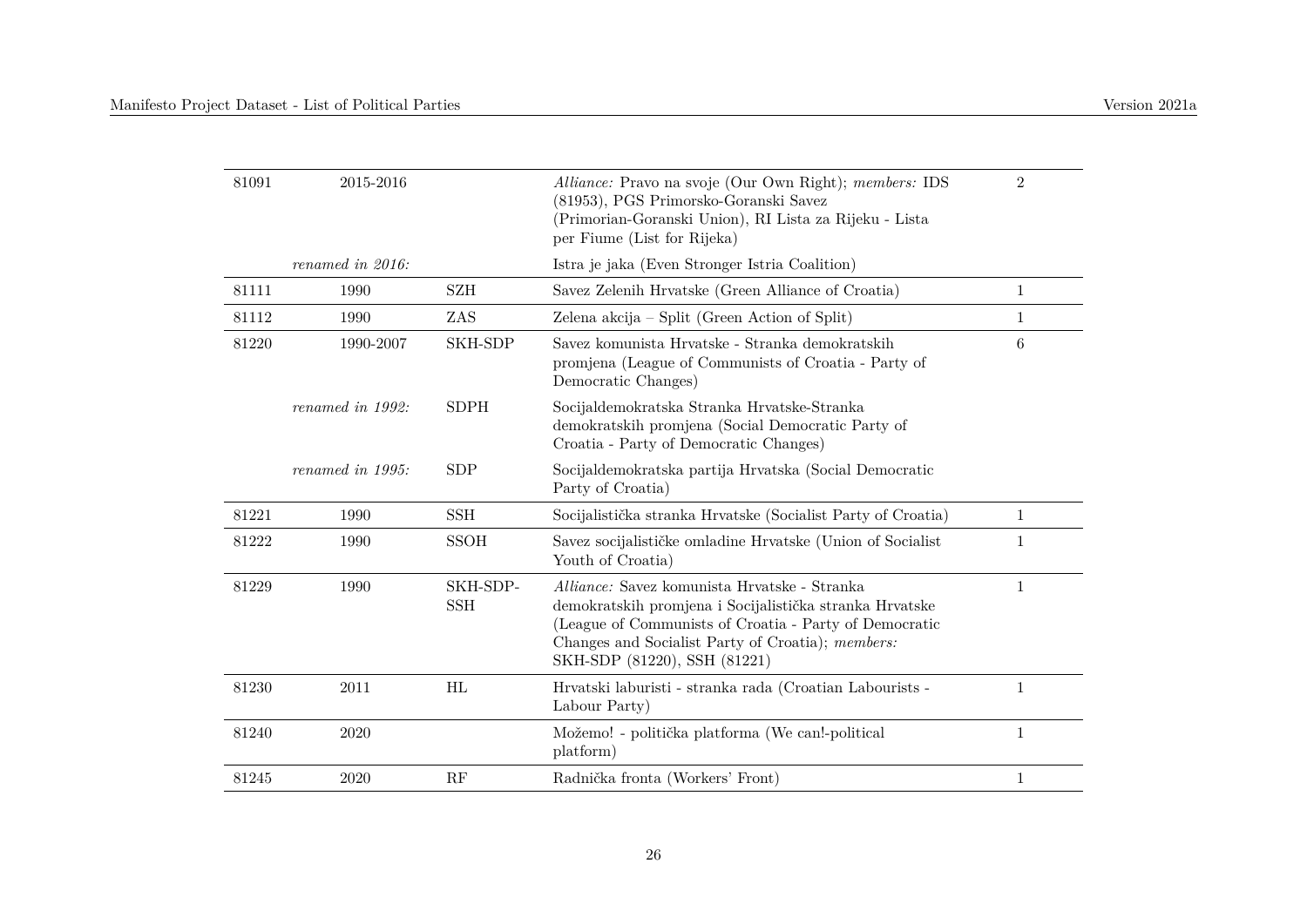| 81310 | 2020                    | $\rm NL$      | Nova ljevica (New Left)                                                                                                                                                                                                                                                                                                                        | $\mathbf{1}$   |
|-------|-------------------------|---------------|------------------------------------------------------------------------------------------------------------------------------------------------------------------------------------------------------------------------------------------------------------------------------------------------------------------------------------------------|----------------|
| 81410 | 1992-1995               | <b>HSLS</b>   | Hrvatska socijalno-liberalna stranka (Croatian<br>Social-Liberal Party)                                                                                                                                                                                                                                                                        | $\overline{2}$ |
| 81411 | 2000-2003               | ${\rm LS}$    | Liberalna stranka (Liberal Party)                                                                                                                                                                                                                                                                                                              | $\overline{2}$ |
| 81420 | 1990                    | <b>KNS</b>    | Alliance: Koalicija narodnog sporazuma (Coalition of<br>People's Accord); members: HSLS (81410), HKDS<br>Hrvatska Kršćanska-Demokratska Stranka (Croatian<br>Christian Democratic Party), SDSH Socijaldemokratska<br>Stranka Hrvatske (Social-Democratic Party of Croatia),<br>HDS Hrvatska demokratska stranka (Croatian<br>Democratic Party) | $\mathbf{1}$   |
| 81430 | 1995                    | <b>HND</b>    | Hrvatski nezavisni demokrati (Croatian Independent<br>Democrats)                                                                                                                                                                                                                                                                               | $\mathbf{1}$   |
| 81440 | 2011                    |               | Nezavisna lista Ivana Grubišića (Independent List of Ivan<br>Grubišić)                                                                                                                                                                                                                                                                         | $\mathbf{1}$   |
| 81450 | 2015, 2020              | $_{\rm NS-R}$ | Narodna stranka - Reformisti (People's Party -<br>Reformists)                                                                                                                                                                                                                                                                                  | $\overline{2}$ |
|       | split from:             |               | HNS (81712)                                                                                                                                                                                                                                                                                                                                    |                |
| 81460 | 2015-2020               | <b>MOST</b>   | Most nezavisnih lista (Bridge of Independent Lists)                                                                                                                                                                                                                                                                                            | 3              |
| 81711 | 1990-2011,<br>2016-2020 | HDZ           | Hrvatska demokratska zajednica (Croatian Democratic<br>Union)                                                                                                                                                                                                                                                                                  | 9              |
| 81712 | 1992-2007,<br>2020      | <b>HNS</b>    | Hrvatska narodna stranka (Croatian People's Party)                                                                                                                                                                                                                                                                                             | $\,6$          |
|       | joined in 2005 by:      |               | LIBRA Stranka liberalnih demokrata (Party of Liberal<br>Democrats)                                                                                                                                                                                                                                                                             |                |
| 81713 | 1992-2003               | <b>HSP</b>    | Hrvatska stranka prava (Croatian Party of Rights)                                                                                                                                                                                                                                                                                              | 4              |
| 81714 | 2020                    | <b>DPMŠ</b>   | Domovinski pokret Miroslava Škore (Miroslav Škoro<br>Homeland Movement)                                                                                                                                                                                                                                                                        | $\mathbf{1}$   |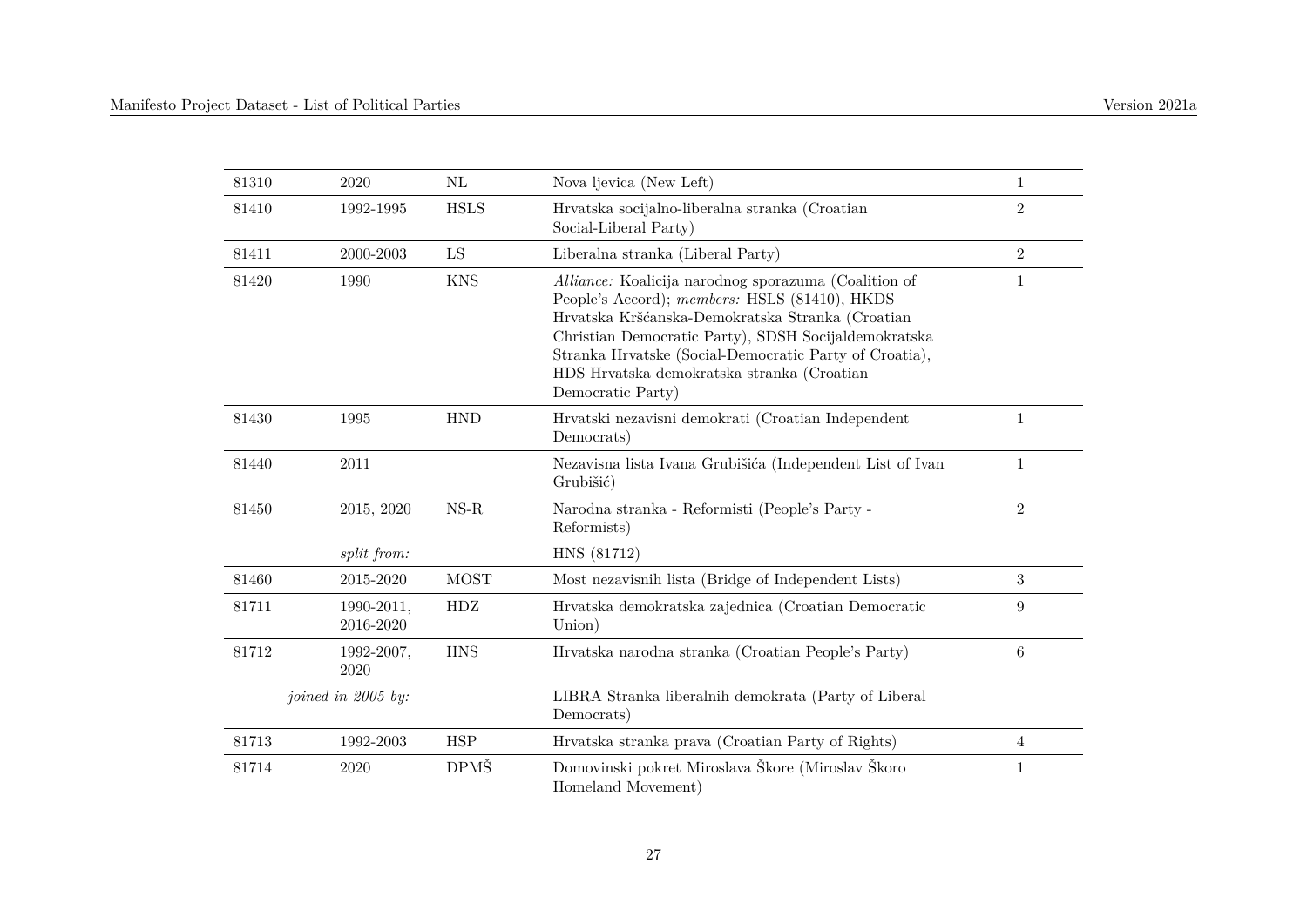|       | split from:         |                       | HDZ (81711)                                                                                                                                                                                                                                                |                  |
|-------|---------------------|-----------------------|------------------------------------------------------------------------------------------------------------------------------------------------------------------------------------------------------------------------------------------------------------|------------------|
| 81810 | 1992-2003,<br>2011  | <b>HSS</b>            | Hrvatska seljačka stranka (Croatian Peasant Party)                                                                                                                                                                                                         | 5                |
| 81899 | 1995                | ZL                    | Alliance: Zajednica lista (Joint List Bloc); members:<br>SBHS (81956), HSS (81810), IDS (81953), HNS (81712),<br>HKDU Hrvatska Krscanska Demokratska Unija (Croatian<br>Christian Democratic Union)                                                        | 1                |
| 81910 | 2003-2011,<br>2020  | <b>SDSS</b>           | Samostalna demokratska srpska stranka (Independent<br>Democratic Serbian Party)                                                                                                                                                                            | 4                |
| 81951 | 1992                | <b>SNS</b>            | Srpska narodna stranka (Serbian People's Party)                                                                                                                                                                                                            | $\mathbf{1}$     |
| 81952 | 2007-2015           | <b>HDSSB</b>          | Hrvatski demokratski savez Slavonije i Baranje (Croatian<br>Democratic Assembly of Slavonia and Baranja)                                                                                                                                                   | 3                |
| 81953 | 1992, 2000,<br>2007 | <b>IDS</b>            | Istarski demokratski sabor (Istrian Democratic Assembly)                                                                                                                                                                                                   | $\boldsymbol{3}$ |
| 81954 | 1992                | DA                    | Dalmatinska akcija (Dalmatian Action)                                                                                                                                                                                                                      | $\mathbf{1}$     |
| 81955 | 1992                | RiDS                  | Riječki demokratski savez (Democratic Alliance of Rijeka)                                                                                                                                                                                                  | 1                |
| 81956 | 1995                | <b>SBHS</b>           | Slavonsko-Baranjska Hrvatska stranka (Croatian Party of<br>Slavonia and Baranja)                                                                                                                                                                           | $\mathbf{1}$     |
| 81957 | 2003                | <b>HSU</b>            | Hrvatska stranka umirovljenika (Croatian Party of<br>Pensioners)                                                                                                                                                                                           | $\mathbf{1}$     |
| 81959 | 1992                | DA-IDS-<br><b>RDS</b> | Alliance: Koalicija Dalmatinska akcija, Istarski<br>demokratski savez i Riječki demokratski savez (Coalititon<br>of Dalmatian Action, Istrian Democratic Assembly and<br>Democratic Alliance of Rijeka); members: IDS (81953),<br>DA (81954), RiDS (81955) | $\mathbf{1}$     |
| 81960 | 2015                |                       | Živi zid (Human Shield)                                                                                                                                                                                                                                    | $\mathbf{1}$     |
| 81961 | 2015                |                       | Milan Bandić 365 - Stranka rada i solidarnosti (Milan<br>Bandić 365 - The Party of Labour and Solidarity)                                                                                                                                                  | $\mathbf{1}$     |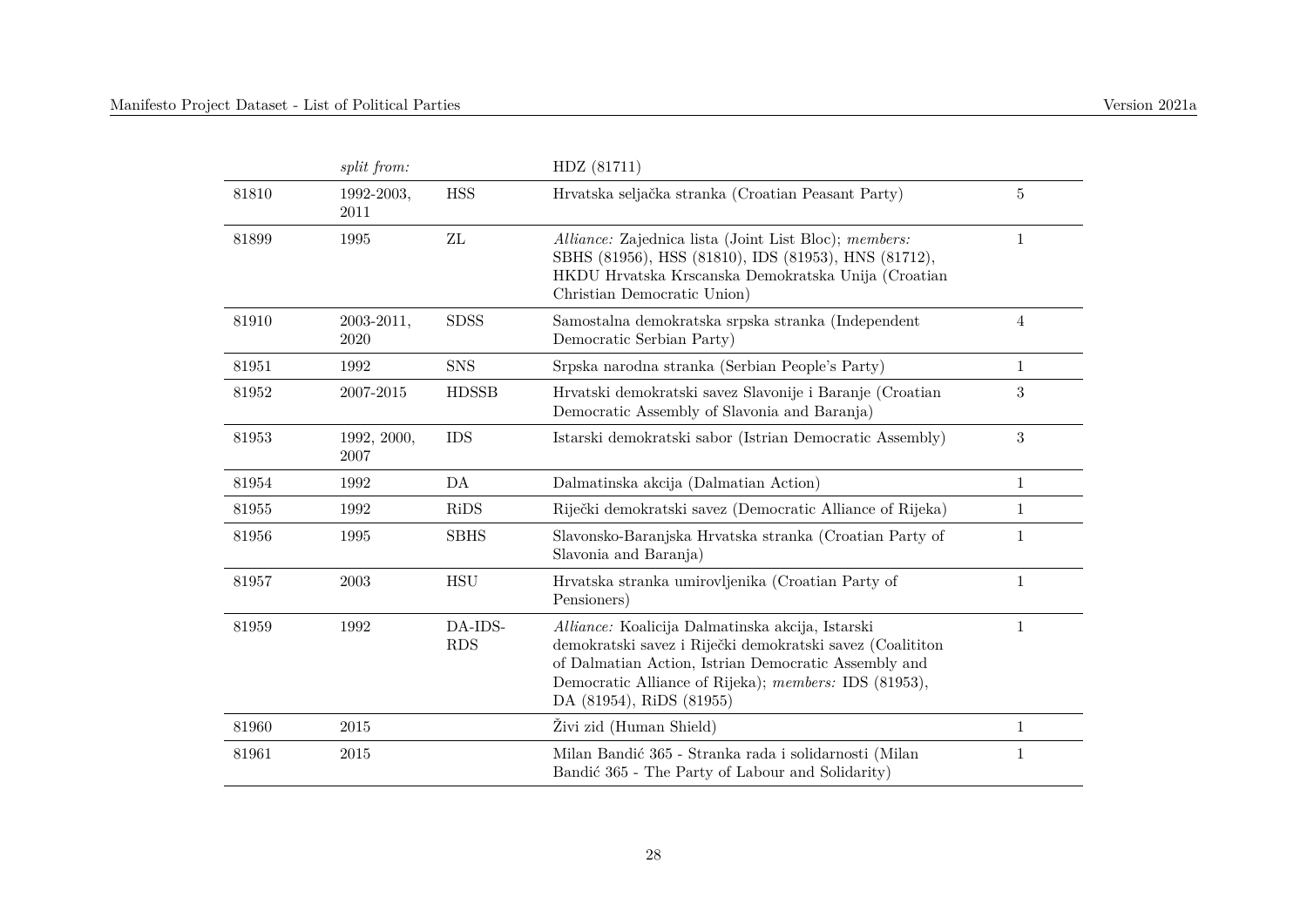#### **13 Cyprus**

| ID    | Covering                                 | Abbrev        | Parties                                                                                                                                          | No. Elections  |
|-------|------------------------------------------|---------------|--------------------------------------------------------------------------------------------------------------------------------------------------|----------------|
| 55110 | 2006-2016                                |               | Kinima Ikologon Perivallontiston (Ecological and<br>Environmental Movement)                                                                      | 3              |
|       | in 2016 renamed and<br><i>joined</i> by: |               | New name: Kinima Ikologon - Sinergasia Politón<br>(Movement of Ecologists - Citizens' Cooperation). Joined<br>by: Citizens' Cooperation Movement |                |
| 55321 | 1996-2016                                | <b>AKEL</b>   | Anorthotikó Kómma Ergazómenou Laóu (Progressive<br>Party of the Working People)                                                                  | 5              |
| 55322 | 1996-2016                                | <b>EDEK</b>   | Eniaia Demokratiki Enosi Kentrou (United Democratic<br>Union of Center)                                                                          | 5              |
|       | renamed in 2001:                         | <b>EDEK</b>   | Kinima Sosialdimokraton (Social Democrats' Movement)                                                                                             |                |
| 55340 | 2016                                     | <b>SYPOL</b>  | Simmachía Politón (Citizens' Alliance)                                                                                                           | 1              |
|       | <i>split from:</i>                       |               | AKEL (55321)                                                                                                                                     |                |
| 55421 | 1996                                     | ΚF            | Komma Fileleftheron (Liberal Party)                                                                                                              | $\mathbf{1}$   |
| 55422 | 1996-2016                                | DiKo          | Dimokratikó Kómma (Democratic Party)                                                                                                             | 5              |
| 55423 | 1996                                     | <b>KED</b>    | Kinima ton Eleftheron Dimokratikon (Free Democrats<br>Movement)                                                                                  | 1              |
| 55430 | 2006-2011                                | <b>EVROKO</b> | Evropaikó Kómma (European Party)                                                                                                                 | $\overline{2}$ |
| 55610 | 2016                                     | KA            | Kinima Allileggiis (Solidarity Movement)                                                                                                         | 1              |
|       | split from:                              |               | DISY (55711)                                                                                                                                     |                |
|       | <i>predecessor:</i>                      |               | <b>EVROKO</b> (55430)                                                                                                                            |                |
| 55711 | 1996-2016                                | <b>DISY</b>   | Dimokratikós Synagermós (Democratic Coalition)                                                                                                   | 5              |
| 55720 | 2016                                     | <b>ELAM</b>   | Ethniko Laiko Metopo (National Popular Front)                                                                                                    | 1              |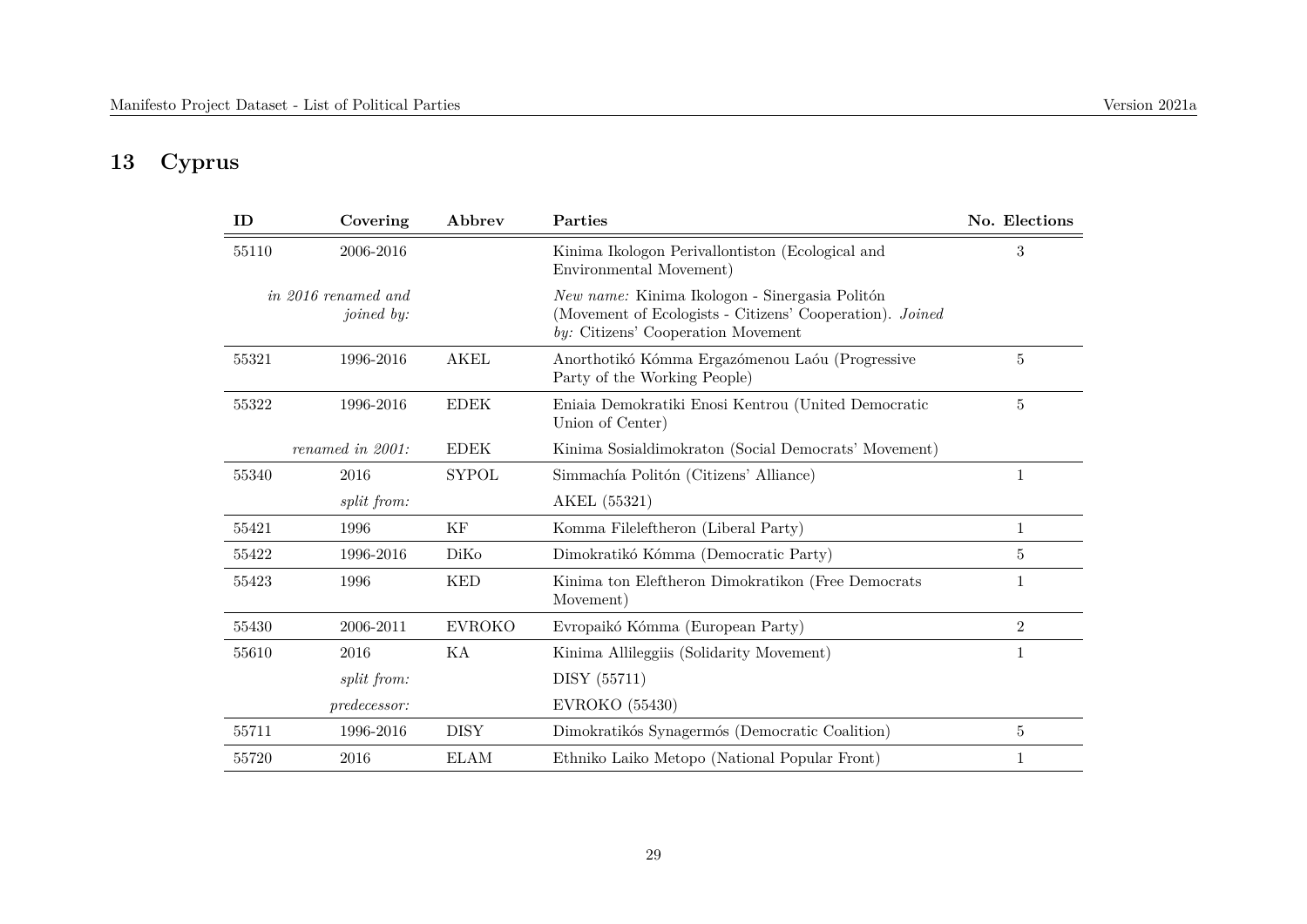## **14 Czech Republic**

| ID    | Covering           | Abbrev         | Parties                                                                                                                                                                                                                                                                                                                                                                                                      | No. Elections  |
|-------|--------------------|----------------|--------------------------------------------------------------------------------------------------------------------------------------------------------------------------------------------------------------------------------------------------------------------------------------------------------------------------------------------------------------------------------------------------------------|----------------|
| 82110 | 2006-2013          | SZ             | Strana zelených (Green Party)                                                                                                                                                                                                                                                                                                                                                                                | 3              |
| 82220 | 1990,<br>1996-2017 | KSČ            | Kommunistická strana Československa (Communist Party<br>of Czechoslovakia)                                                                                                                                                                                                                                                                                                                                   | 8              |
|       | renamed in 1992:   | <b>KSČM</b>    | Komunistická strana Čzech a Moravy (Communist Party<br>of Bohemia and Moravia)                                                                                                                                                                                                                                                                                                                               |                |
| 82221 | 1992               | LB             | Alliance: Levý blok (Left Bloc); members: KSČ (82220),<br>DL Demokratická levice (Democratic Left of the CSFR),<br>Leva Aliance (Left Alliance)                                                                                                                                                                                                                                                              | $\mathbf{1}$   |
| 82320 | 1992-2017          | ČSSD           | Československá sociální demokracie (Czechoslovak Social<br>Democratic Party)                                                                                                                                                                                                                                                                                                                                 | 8              |
|       | renamed in 1993:   | ČSSD           | Česká strana sociálně demokratická (Czech Social<br>Democratic Party)                                                                                                                                                                                                                                                                                                                                        |                |
| 82410 | 1990               | OF             | Alliance: Občanské fórum (Civic Forum); members: ASD<br>Asociace socialnich demokratu (Association of Social<br>Democrats), ODA (82412), KAN Klub angažovaných<br>nestaniku (Policitally Involved Non-Party Members Club),<br>HOS Hnutí za obĉanskou svobodu (Movement for Civic<br>Freedom), LDS Liberálně demokratická strana (Liberal<br>Democratic Party), RS Republikánská strana (Republican<br>Party) | 1              |
| 82412 | 1992-1996          | <b>ODA</b>     | Občanská demokratická aliance (Civic Democratic<br>Alliance)                                                                                                                                                                                                                                                                                                                                                 | $\overline{2}$ |
| 82413 | 1992-2017          | <b>ODS</b>     | Občanská demokratická strana (Civic Democratic Party)                                                                                                                                                                                                                                                                                                                                                        | 8              |
| 82419 | 1992               | <b>ODS-KDS</b> | Alliance: Občanská demokratická strana -<br>Křesťansko-demokratická strana (Civic Democratic Party<br>- Christian Democratic Party); members: ODS (82413),<br>KDS (82521)                                                                                                                                                                                                                                    | $\mathbf{1}$   |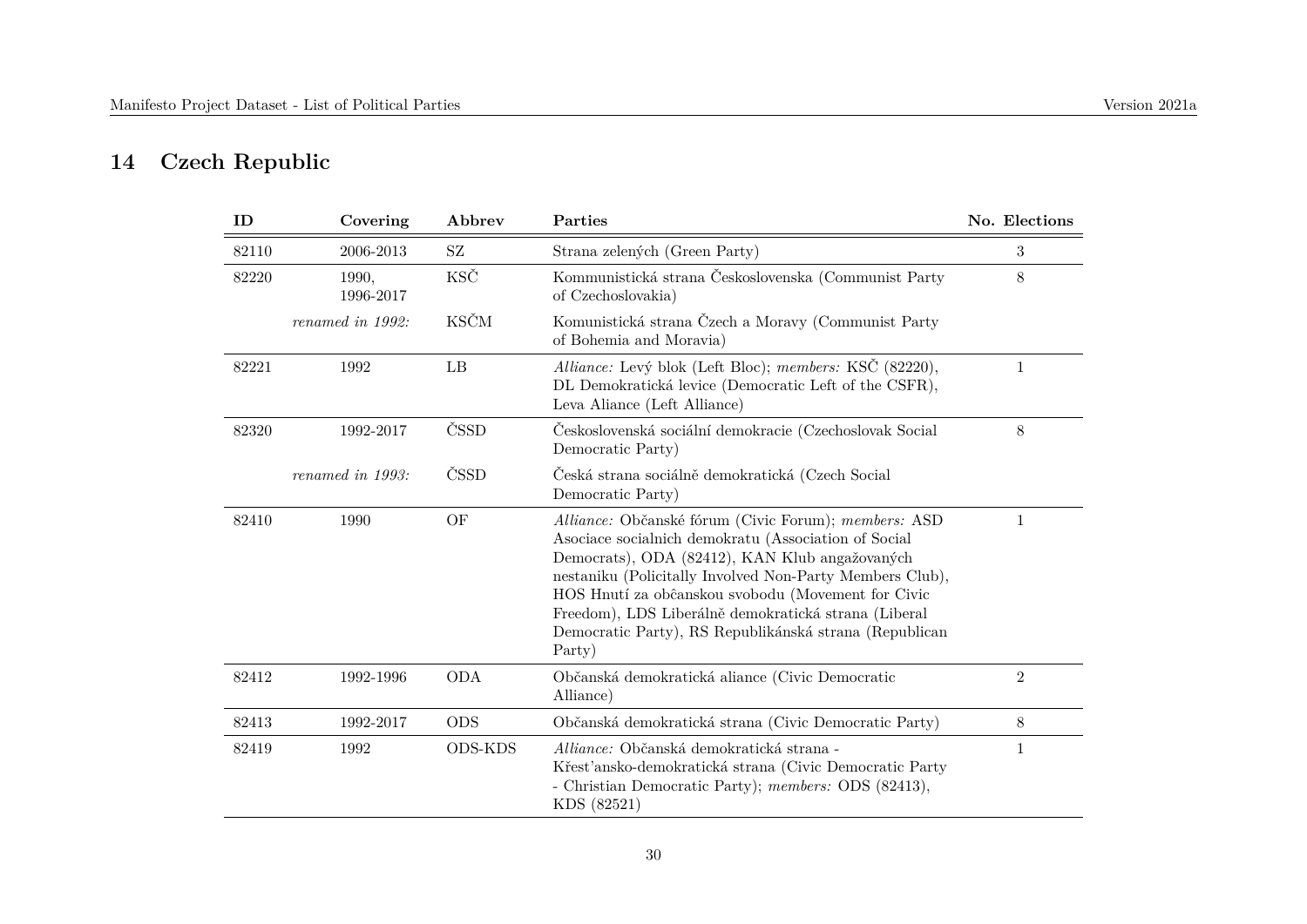| 82420 | 1992                    | <b>LSU</b>                | Alliance: Liberálně sociální unie (Liberal Social Union);<br>members: CSS Československá strana socialistická<br>(Czechoslovak Socialist Party), ZS Zemědělská strana<br>(Farmers' Party), SZ (82110)                                                                                                     | 1              |
|-------|-------------------------|---------------------------|-----------------------------------------------------------------------------------------------------------------------------------------------------------------------------------------------------------------------------------------------------------------------------------------------------------|----------------|
| 82421 | 1998                    | <b>US</b>                 | Unie svobody (Freedom Union)                                                                                                                                                                                                                                                                              | $\mathbf{1}$   |
| 82430 | 2013-2017               | <b>ANO</b>                | ANO 2011 (ANO 2011)                                                                                                                                                                                                                                                                                       | $\overline{2}$ |
| 82520 | 1990                    | ČSL                       | Československá strana lidová (Czechoslovak People's<br>Party)                                                                                                                                                                                                                                             | $\mathbf{1}$   |
| 82521 | 1992                    | <b>KDS</b>                | Křesťansko-demokratická strana (Christian Democratic<br>Party)                                                                                                                                                                                                                                            | $\mathbf{1}$   |
| 82523 | 1992-1998,<br>2006-2017 | KDU-ČSL                   | Křesťanská a demokratická unie - Česká strana lidová<br>(Christian and Democratic Union - Czech People's Party);<br><i>Merger of:</i> KDU (82529), ČSL (82520)                                                                                                                                            | 7              |
| 82524 | 2002                    | KDU-ČSL-<br><b>US-DEU</b> | Alliance: Křesťanská a demokratická unie - Česká strana<br>lidová - Unie svobody - Demokratická unie (Christian and<br>Democratic Union - Czech People's Party - Freedom<br>Union - Democratic Union); members: KDU-ČSL (82523),<br>US (82421), DEU Demokratická Unie (Democratic Union)                  | $\mathbf{1}$   |
| 82529 | 1990                    | KDU                       | Alliance: Křesťanská a demokratická unie (Christian and<br>Democratic Union); members: KDS (82521), KDH<br>Křesť'ansko-demokratické hnutí (Christian Democratic<br>Movement), PA Podnikatelské Asociace (Association of<br>Entrepreneurs), ZS Zemédélská Strana (Farmers' Party),<br>$\text{CSL} (82520)$ | $\mathbf{1}$   |
| 82530 | 2010-2017               | TOP09                     | Tradice Odpovědnost Prosperita 09 (Tradition,<br>Responsibility, Prosperity 09)                                                                                                                                                                                                                           | $\sqrt{3}$     |
|       | split from:             |                           | KDU-ČSL (82523)                                                                                                                                                                                                                                                                                           |                |
| 82610 | 2017                    | <b>STAN</b>               | Starostové a nezávislí (Mayors and Independents)                                                                                                                                                                                                                                                          | $\mathbf{1}$   |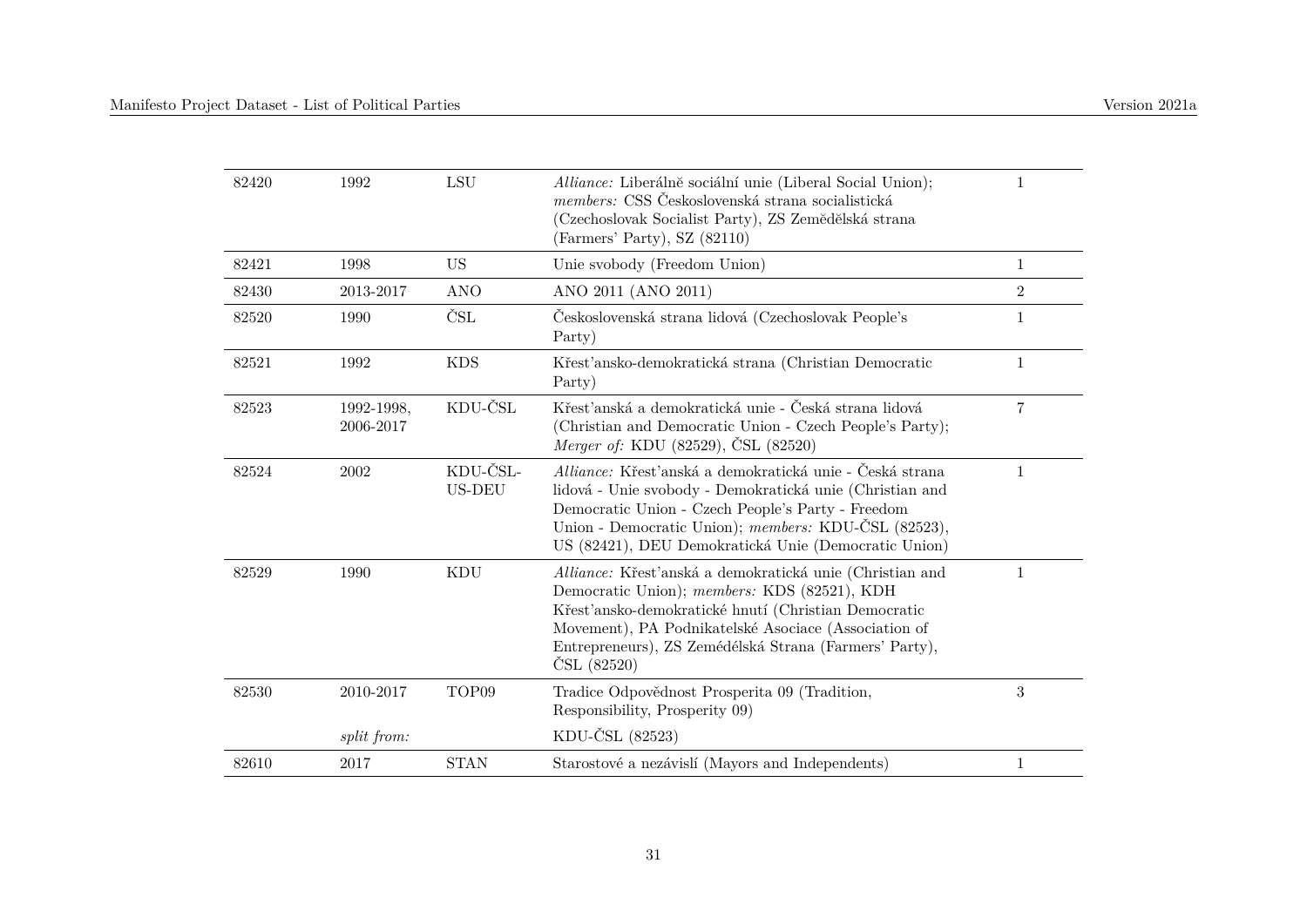| 82710 | 1992-2002          | SPR-RSČ    | Sdruženi pro republiku - Republikánská strana<br>Československa (Association for the Republic $-$<br>Republican Party of Czechoslovakia)      | 4              |
|-------|--------------------|------------|-----------------------------------------------------------------------------------------------------------------------------------------------|----------------|
| 82720 | 2013               | Úsvit      | Úsvit přímé demokracie Tomia Okamury (Tomio<br>Okamura's Dawn of Direct Democracy)                                                            |                |
| 82721 | 2017               | <b>SPD</b> | Svoboda a přímá demokracie (Freedom and Direct<br>Democracy)                                                                                  |                |
|       | <i>split from:</i> |            | Úsvit $(82720)$                                                                                                                               |                |
| 82901 | 1996-1998          | DŽJ        | Důchodci za životní jistoty (Pensioners for a Life Security)                                                                                  | $\mathfrak{D}$ |
| 82951 | 1990-1992          | HSD-SMS    | Hnutí za Samosprávnou Demokracii - Společnost pro<br>Moravu a Slezsko (Movement for an Autonomous<br>Democracy - Society for Moravia-Silesia) | $\overline{2}$ |
| 82952 | 2010               | VV         | Věci veřejné (Public Affairs)                                                                                                                 |                |
| 82953 | 2017               | Piráti     | Česká pirátská strana (Czech Pirate Party)                                                                                                    |                |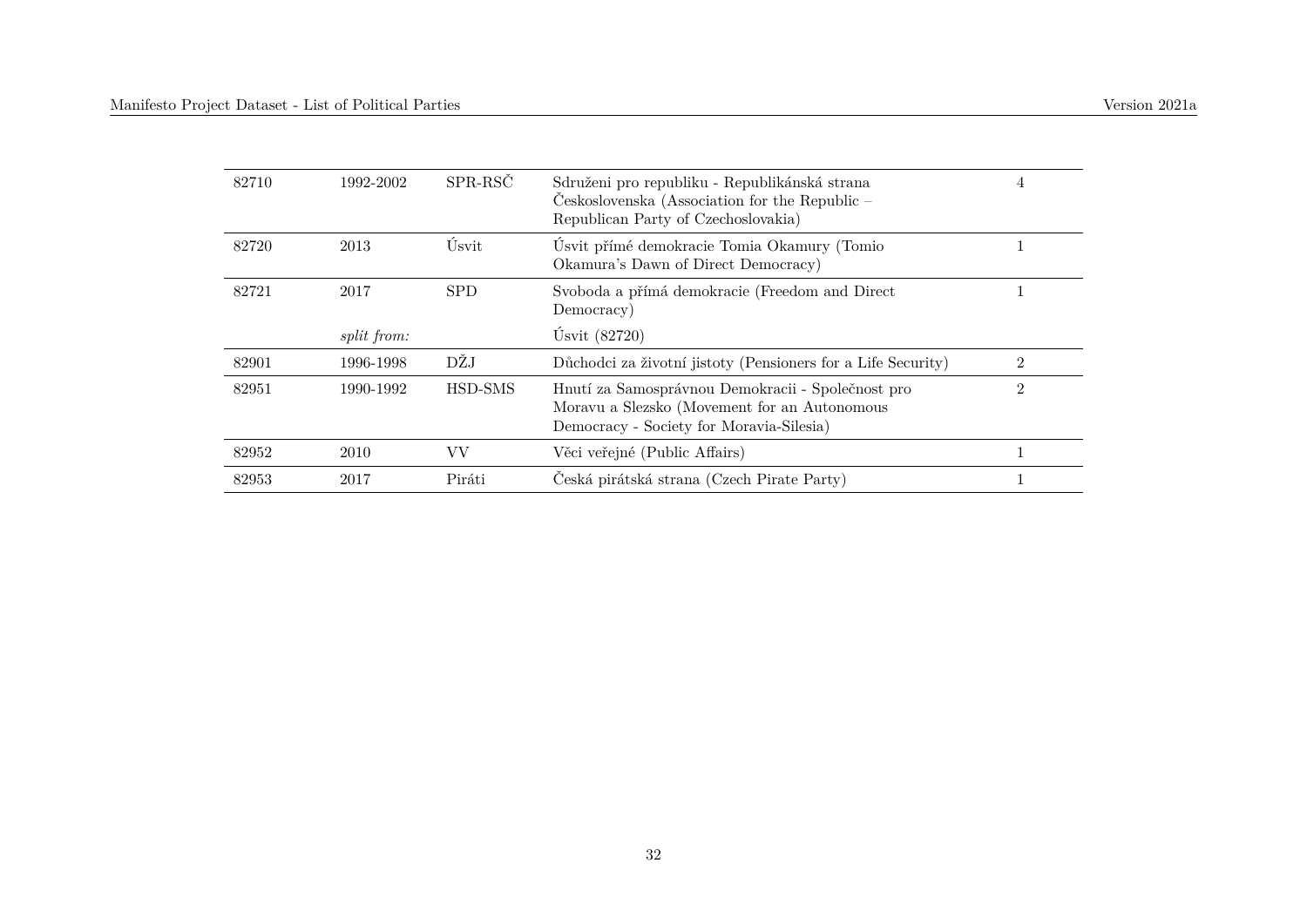#### **15 Denmark**

| ID    | Covering           | Abbrev                 | Parties                                                                                                                       | No. Elections  |
|-------|--------------------|------------------------|-------------------------------------------------------------------------------------------------------------------------------|----------------|
| 13001 | 2007-2019          | <b>NY</b>              | Ny Alliance (New Alliance)                                                                                                    | $\overline{4}$ |
|       | renamed in 2011:   |                        | Liberal Alliance (Liberal Alliance)                                                                                           |                |
| 13110 | 2015-2019          |                        | Alternativet (Alternativ)                                                                                                     | $\overline{2}$ |
|       | split from:        |                        | RV (13410)                                                                                                                    |                |
| 13210 | 1968-1984          | <b>VS</b>              | Venstresocialisterne (Left Socialist Party)                                                                                   | 8              |
| 13220 | 1945-1984          | <b>DKP</b>             | Danmarks Kommunistiske Parti (Danish Communist<br>Party)                                                                      | 17             |
| 13221 | 1987               | FK                     | Fælles Kurs (Common Course)                                                                                                   | $\mathbf{1}$   |
| 13229 | 1994-2019          | EL                     | Enhedslisten - De Rød-Grønne (Red-Green Unity List);<br>Merger of: DKP (13220), VS (13210), SAP Socialistisk<br>Arbejderparti | 8              |
| 13230 | 1960-2019          | <b>SF</b>              | Socialistisk Folkeparti (Socialist People's Party)                                                                            | 22             |
| 13320 | 1945-2019          | ${\rm SD}$             | Socialdemokratiet (Social Democratic Party)                                                                                   | 28             |
| 13330 | 1973-1998,<br>2005 | CD                     | Centrum-Demokraterne (Centre Democrats)                                                                                       | 12             |
| 13410 | 1945-2019          | $\mathbf{R}\mathbf{V}$ | Det Radikale Venstre (Danish Social-Liberal Party)                                                                            | 28             |
| 13420 | 1945-2019          | V                      | Venstre (Liberals)                                                                                                            | 28             |
| 13421 | 1953-1968          | DU                     | De Uafhængige (Independents' Party)                                                                                           | $\,6\,$        |
| 13422 | 1966-1968          | $_{\rm LC}$            | Liberalt Centrum (Liberal Centre)                                                                                             | $\overline{2}$ |
| 13520 | 1971-2005          | KrF                    | Kristeligt Folkeparti (Christian People's Party)                                                                              | 14             |
|       | renamed in 2003:   | $\rm K$                | Kristendemokraterne (Christian Democrats)                                                                                     |                |
| 13620 | 1945-2019          | KF                     | Konservative Folkeparti (Conservative People's Party)                                                                         | $\rm 28$       |
| 13720 | 1998-2019          | DF                     | Dansk Folkeparti (Danish People's Party)                                                                                      | 7              |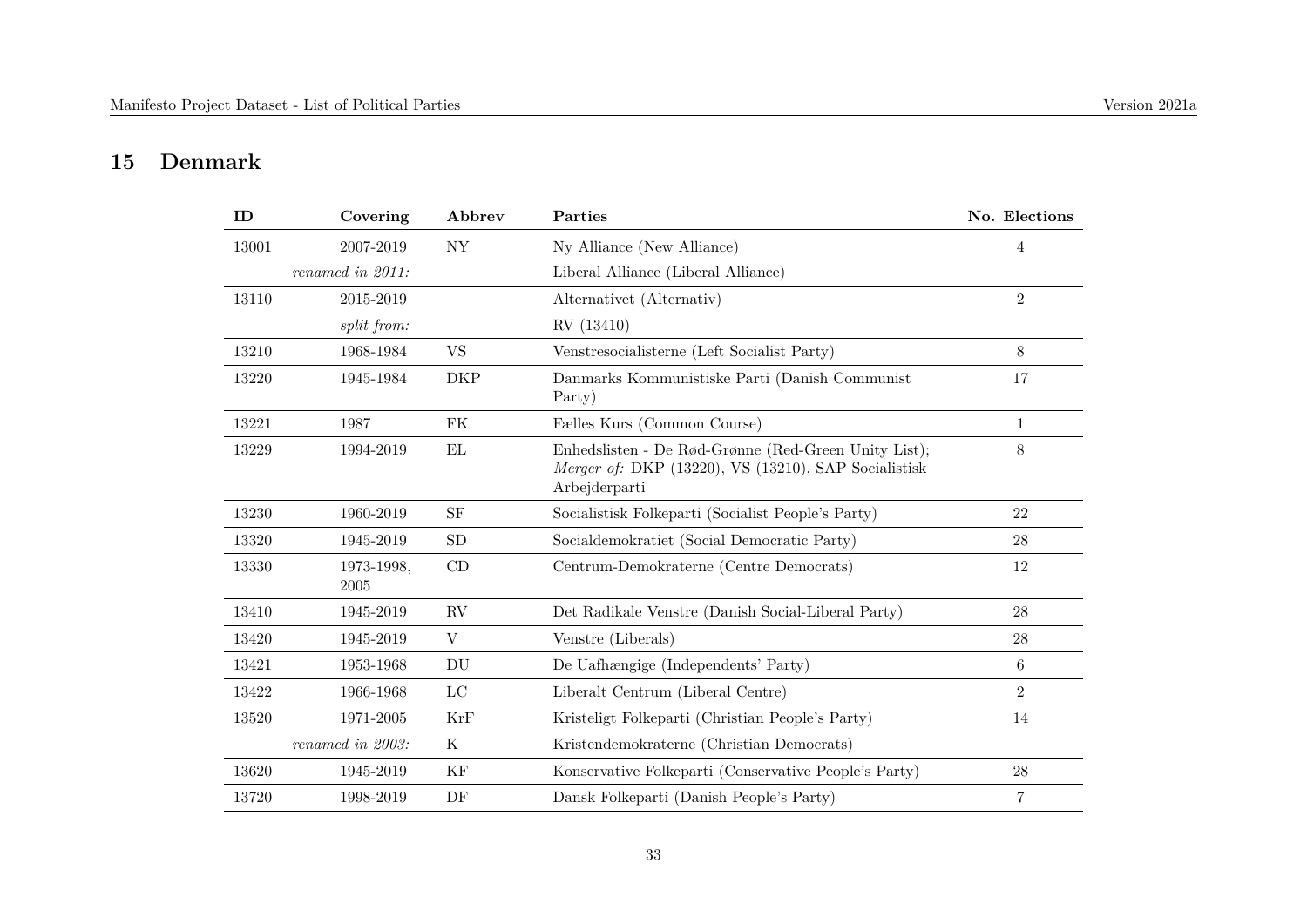| 13730 | 2019      |    | Nye Borgerlige (The New Right)      |  |
|-------|-----------|----|-------------------------------------|--|
| 13951 | 1973-1998 | FP | Fremskridtspartiet (Progress Party) |  |
| 13952 | 1945-1984 | RF | Retsforbund (Justice Party)         |  |
| 13953 | 1945      | DS | Dansk Samling (Danish Union)        |  |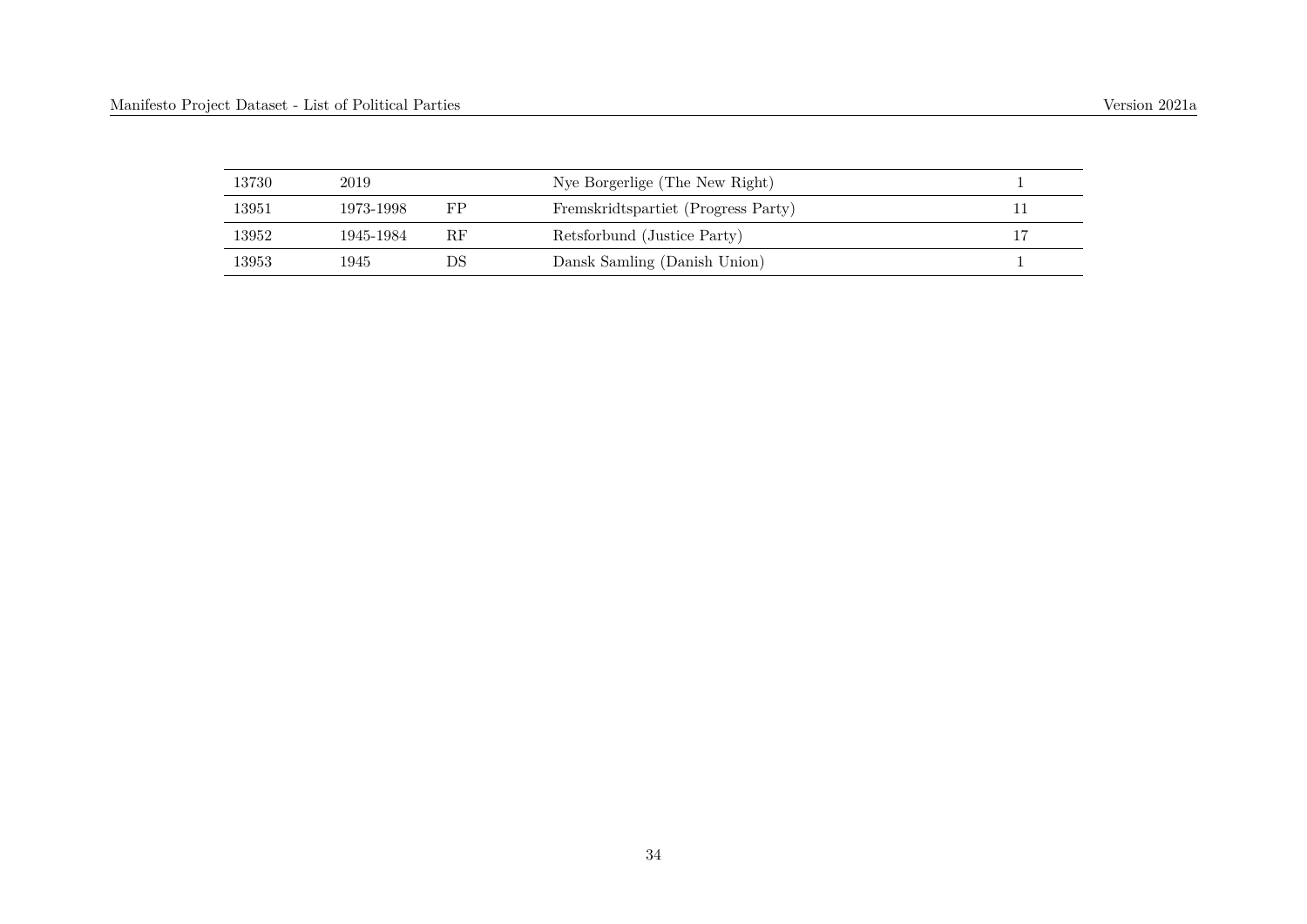#### **16 Estonia**

| ID    | Covering                               | Abbrev               | Parties                                                                                                                                                                                                                                                                      | No. Elections  |
|-------|----------------------------------------|----------------------|------------------------------------------------------------------------------------------------------------------------------------------------------------------------------------------------------------------------------------------------------------------------------|----------------|
| 83110 | 2007-2011                              | EER                  | Erakond Eestimaa Rohelise (Estonian Greens)                                                                                                                                                                                                                                  | $\overline{2}$ |
| 83220 | 1992                                   |                      | Alliance: Valimisliit 'Kindel Kodu' (Electoral Union<br>'Secure Home'); members: KE (83713), EM Eesti Maalit<br>(Estonian Rural Union), EDO Eesti Demokraatlik<br>Õiglusliit (Estonian Democratic Justice Union), EPL<br>Eesti Pensionärde Liit (Estonian Pensioner's Union) | 1              |
| 83320 | 1992                                   | <b>ESDP</b>          | Eesti Sotsiaaldemokraatlik Partei (Estonian Social<br>Democratic Party)                                                                                                                                                                                                      | $\mathbf{1}$   |
| 83410 | 1992-2019                              | EMKE/<br><b>ESDP</b> | Alliance: Valimisliit Eesti Maa-Keskerakond - Eesti<br>Sotsiaaldemokraatlik Partei (Electoral coalition Estonian<br>Rural Center Party - Estonian Social Democratic Party);<br>members: ESDP (83320), EMKE Eesti Maa-Keskerakond<br>(Estonian Rural Center Party)            | $8\,$          |
|       | change of<br>composition in 1995:      |                      | ESDP (83320), EMKE Eesti Maa-Keskerakond (Estonian<br>Rural Center Party), EAKL Eesti Ametiühinute Keskliit<br>(Central Union of Trade Unions)                                                                                                                               |                |
|       | alliance merged into<br>party in 1999: |                      | Name: Rahvaerakond Mõõdukad (People's Party<br>Moderates); members: ESDP (83320), EMKE Eesti<br>Maa-Keskerakond (Estonian Rural Center Party),<br>People's Party                                                                                                             |                |
|       | renamed in 2007:                       | <b>SDE</b>           | Sotsiaaldemokraatlik Erakond (Social Democratic Party)                                                                                                                                                                                                                       |                |
| 83411 | 1995-2019                              | $\mathbf K$          | Eesti Keskerakond (Estonian Center Party)                                                                                                                                                                                                                                    | 7              |
| 83421 | 1992                                   |                      | Alliance: Valimisliit 'Rahvarinne' (Electoral Union<br>'Popular Front'); members: K (83411), ERPT Eestima<br>Rahvarinne Perestroika Toetuseks (Popular Front), EN<br>Eesti Naisliit (Estonian Womens' Union), Estonian<br>Association of Nationalities                       | 1              |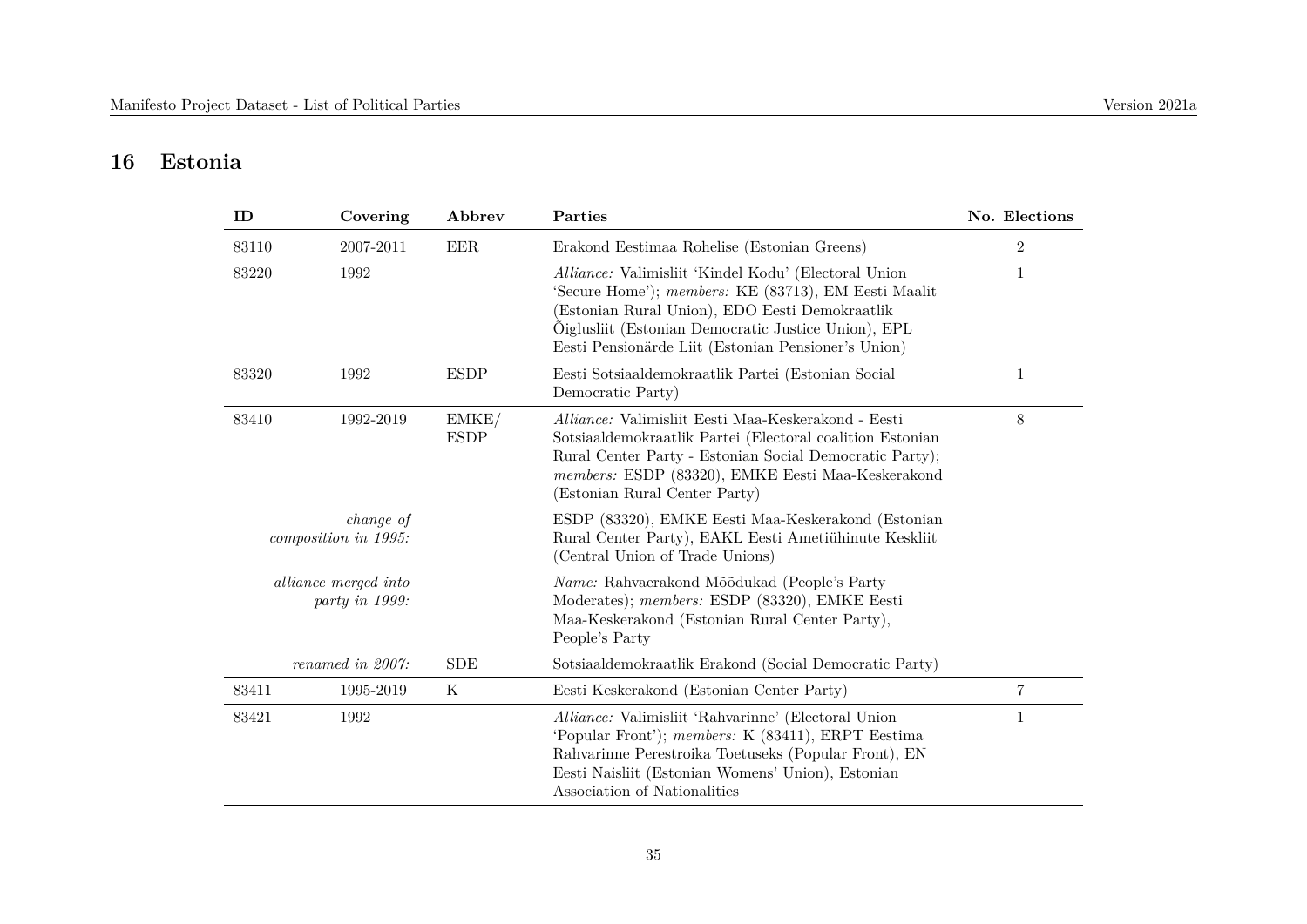| 83430 | 1995-2019                         | ER          | Eesti Reformierakond (Estonian Reform Party)                                                                                                                                                                                                                                                                                                                                                                                                                                                           | $\overline{7}$   |
|-------|-----------------------------------|-------------|--------------------------------------------------------------------------------------------------------------------------------------------------------------------------------------------------------------------------------------------------------------------------------------------------------------------------------------------------------------------------------------------------------------------------------------------------------------------------------------------------------|------------------|
| 83440 | 2015                              | <b>EVA</b>  | Eesti Vabaerakond (Free Party)                                                                                                                                                                                                                                                                                                                                                                                                                                                                         | 1                |
| 83610 | 1995                              | <b>VKRE</b> | Vabariiklaste ja Konservatiivide Rahvaerakond<br>'Parempoolsed' (Republican and Conservative People's<br>Party 'Right-wingers')                                                                                                                                                                                                                                                                                                                                                                        | 1                |
|       | split from:                       |             | RKI (83710)                                                                                                                                                                                                                                                                                                                                                                                                                                                                                            |                  |
| 83611 | 2003-2019                         | RP          | Res Publica (Union for the Republic)                                                                                                                                                                                                                                                                                                                                                                                                                                                                   | 5                |
|       | in 2007 renamed and<br>joined by: |             | New name: Isamaa ja Res Publica Liit (Pro Patria and<br>Res Publica Union). <i>Joined by:</i> RKI (83710)                                                                                                                                                                                                                                                                                                                                                                                              |                  |
|       | renamed in 2019:                  |             | Isamaa (Pro Patria)                                                                                                                                                                                                                                                                                                                                                                                                                                                                                    |                  |
| 83612 | 2003-2011                         | ERL         | Eestimaa Rahvaliit (Estonian People's Union)                                                                                                                                                                                                                                                                                                                                                                                                                                                           | $\boldsymbol{3}$ |
| 83709 | 1995                              | I/ERSP      | Alliance: Isamaa ja Eesti Rahvusliku Sõltumatuse Partei<br>Liit (Electoral Union Pro Patria and Estonian National<br>Independence Party); members: RKI (83710), ERSP<br>(83711)                                                                                                                                                                                                                                                                                                                        | 1                |
|       | successor:                        |             | RKI (83710)                                                                                                                                                                                                                                                                                                                                                                                                                                                                                            |                  |
| 83710 | 1992,<br>1999-2003                | RKI         | Alliance: Rahvuslik Koonderakond Isamaa (National<br>Coalition Pro Patria); members: KDE<br>Kristlik-Demokraatlik Erakond (Christian Democratic<br>Party), KDL Kristlik-Demokraatlik Liit (Christian<br>Democratic Union), KR Konservatiivne Rahvaerakond<br>(Conservative People's Party), VK Vabariiklaste<br>Koonderakond (Republican Coalition Party), LDP<br>Liberaaldemokraatlik Partei (Liberal Democratic Party),<br>ELL Eesti Liberaldemokraatlik Liit (Estonian Liberal<br>Democratic Union) | 3                |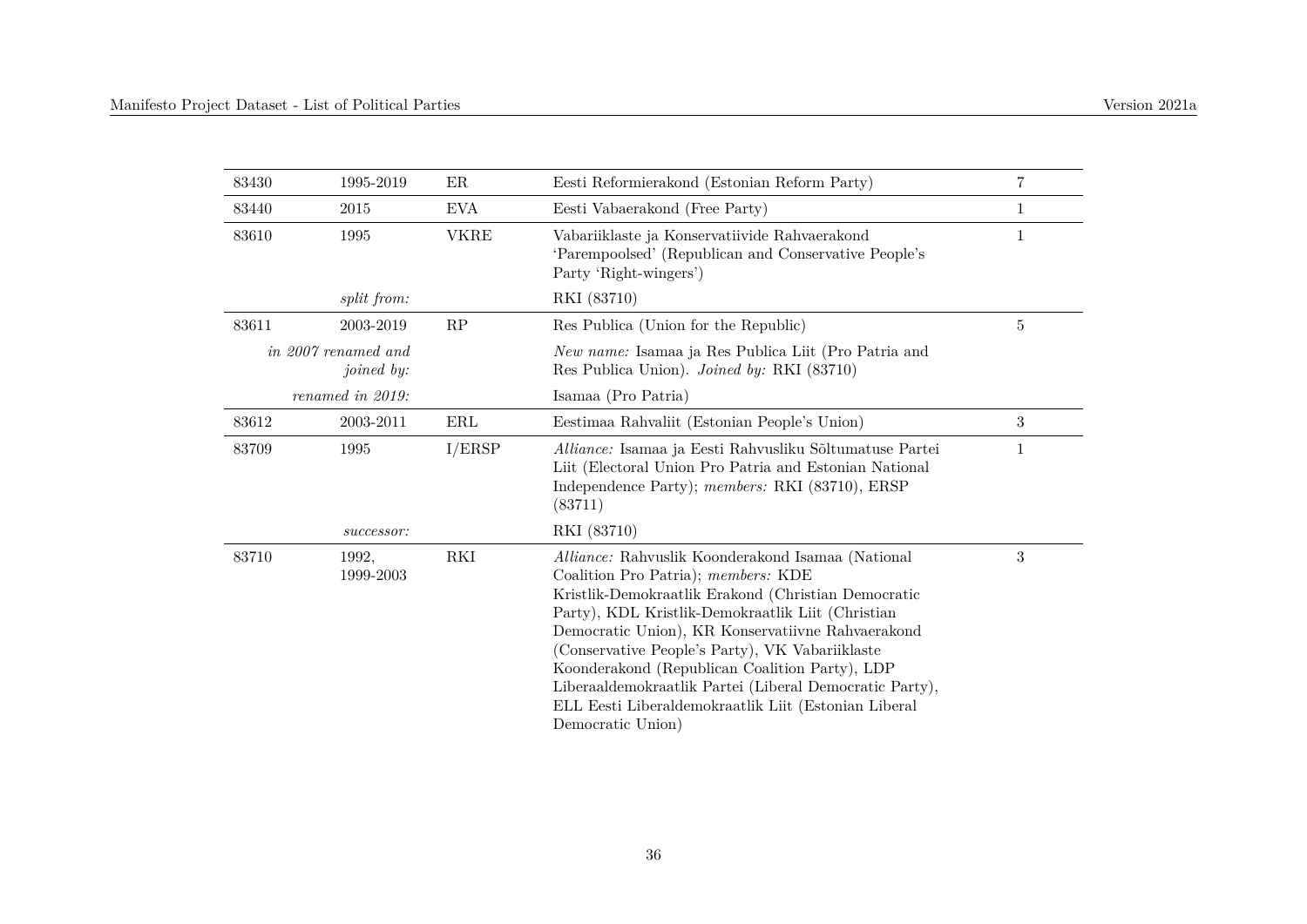|                                        | change of<br>composition in 1994: |             | KDE Kristlik-Demokraatlik Erakond (Christian<br>Democratic Party), KDL Kristlik-Demokraatlik Liit<br>(Christian Democratic Union), KR Konservatiivne<br>Rahvaerakond (Conservative People's Party), VK<br>Vabariiklaste Koonderakond (Republican Coalition<br>Party), ELL Eesti Liberaldemokraatlik Liit (Estonian<br>Liberal Democratic Union)                                                                                      |                |
|----------------------------------------|-----------------------------------|-------------|--------------------------------------------------------------------------------------------------------------------------------------------------------------------------------------------------------------------------------------------------------------------------------------------------------------------------------------------------------------------------------------------------------------------------------------|----------------|
| alliance merged into<br>party in 1999: |                                   |             | <i>Name:</i> Erakond Isamaaliit (Pro Patria Union); <i>members:</i><br>KDE Kristlik-Demokraatlik Erakond (Christian<br>Democratic Party), KDL Kristlik-Demokraatlik Liit<br>(Christian Democratic Union), KR Konservatiivne<br>Rahvaerakond (Conservative People's Party), VK<br>Vabariiklaste Koonderakond (Republican Coalition<br>Party), ELL Eesti Liberaldemokraatlik Liit (Estonian<br>Liberal Democratic Union), ERSP (83711) |                |
| 83711                                  | 1992                              | <b>ERSP</b> | Eesti Rahvusliku Sõltumatuse Partei (Estonian National<br>Independence Party)                                                                                                                                                                                                                                                                                                                                                        | $\mathbf{1}$   |
| 83712                                  | 1992                              |             | Alliance: Valimisliit 'Eesti Kodanik' (Electoral Union<br>'Estonian Citizen'); members: EVP Eesti Vabariigi Partei<br>(Estonian Republic Party), Living Health Association of<br>Naorootsi                                                                                                                                                                                                                                           | $\mathbf{1}$   |
| 83713                                  | 1995-1999                         | KE          | Eesti Koonderakond (Coalition Party)                                                                                                                                                                                                                                                                                                                                                                                                 | $\overline{2}$ |
| 83719                                  | 1995                              | KMÜ         | Alliance: Koonderakond ja Maarahva Ühendus (Coalition<br>Party and Rural Union); members: KE (83713), EM Eesti<br>Maalit (Estonian Rural Union), EME (83810), EPPL<br>Eesti Pensionäride ja Perede Liit (Estonian Pensioners'<br>and Families' League)                                                                                                                                                                               | $\mathbf{1}$   |
| 83720                                  | 2015-2019                         | <b>EKRE</b> | Eesti Konservatiivne Rahvaerakond (Conservative<br>People's Party of Estonia); Merger of: ERL (83612), ERL<br>Eesti Rahvuslik Liikumine (Estonian Patriotic Movement)                                                                                                                                                                                                                                                                | $\overline{2}$ |
| 83810                                  | 1999                              | <b>EME</b>  | Eesti Maarahva Erakond (Estonian Rural People's Party)                                                                                                                                                                                                                                                                                                                                                                               | 1              |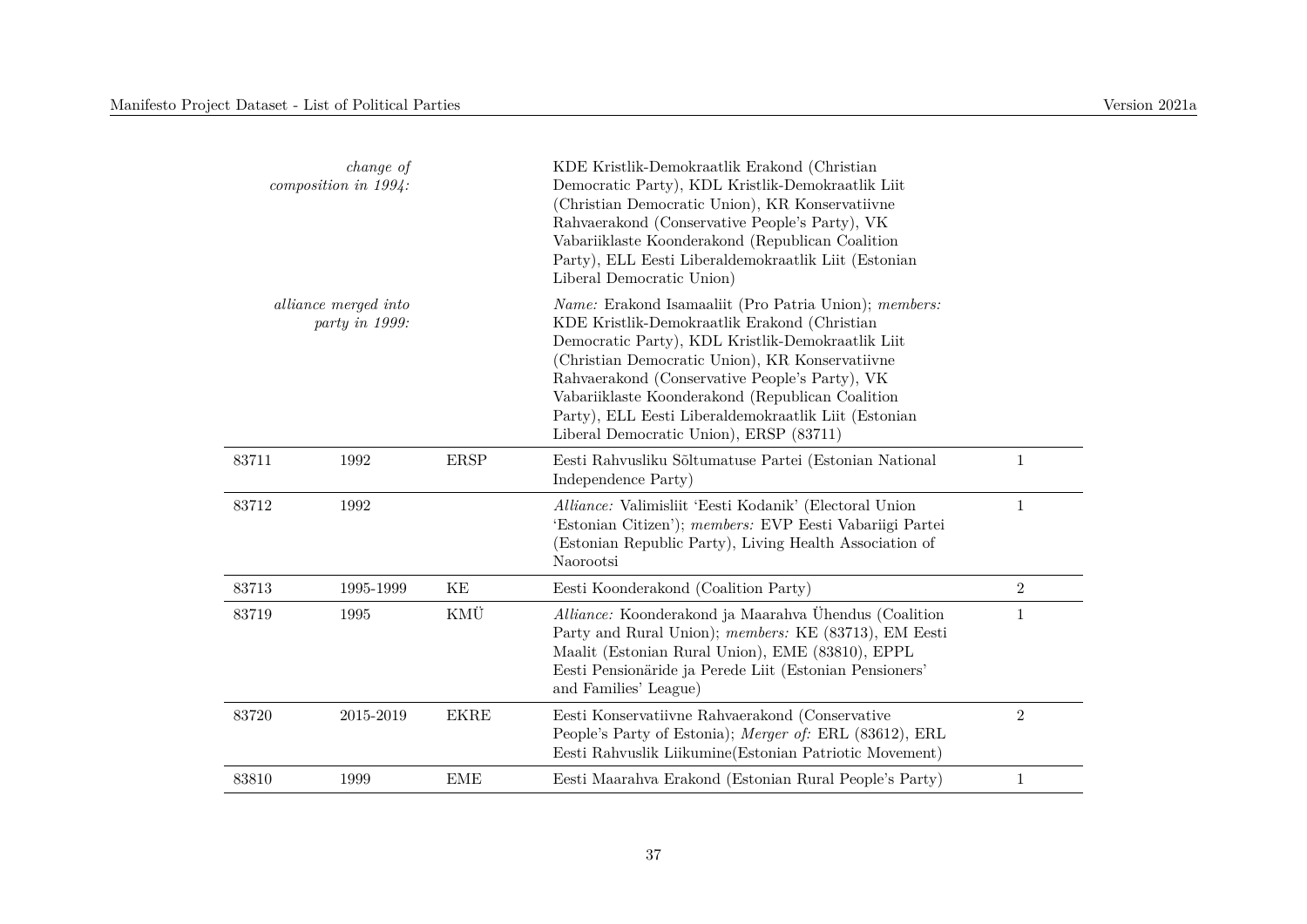| 83901 | 1992 |      | Alliance: Valimisliit 'Sõltumatud Kuningriiklased'<br>(Electoral Union 'Independent Royalists'); members: ERP<br>Eesti Rojalistlik Partei (Estonian Royalist Party), VT<br>Vaba Toome (Royalist Union) |  |
|-------|------|------|--------------------------------------------------------------------------------------------------------------------------------------------------------------------------------------------------------|--|
| 83951 | 1995 |      | Alliance: Valimisliit 'Meie Kodu on Eestimaa' (Electoral<br>Union 'Our Home is Estonia'); members: Estonian United<br>People's Party, Russian Party of Estonia, Russian Popular<br>Party of Estonia    |  |
| 83952 | 1999 | EÜRP | Eestimaa Ühendatud Rahvapartei (Estonian United<br>People's Party)                                                                                                                                     |  |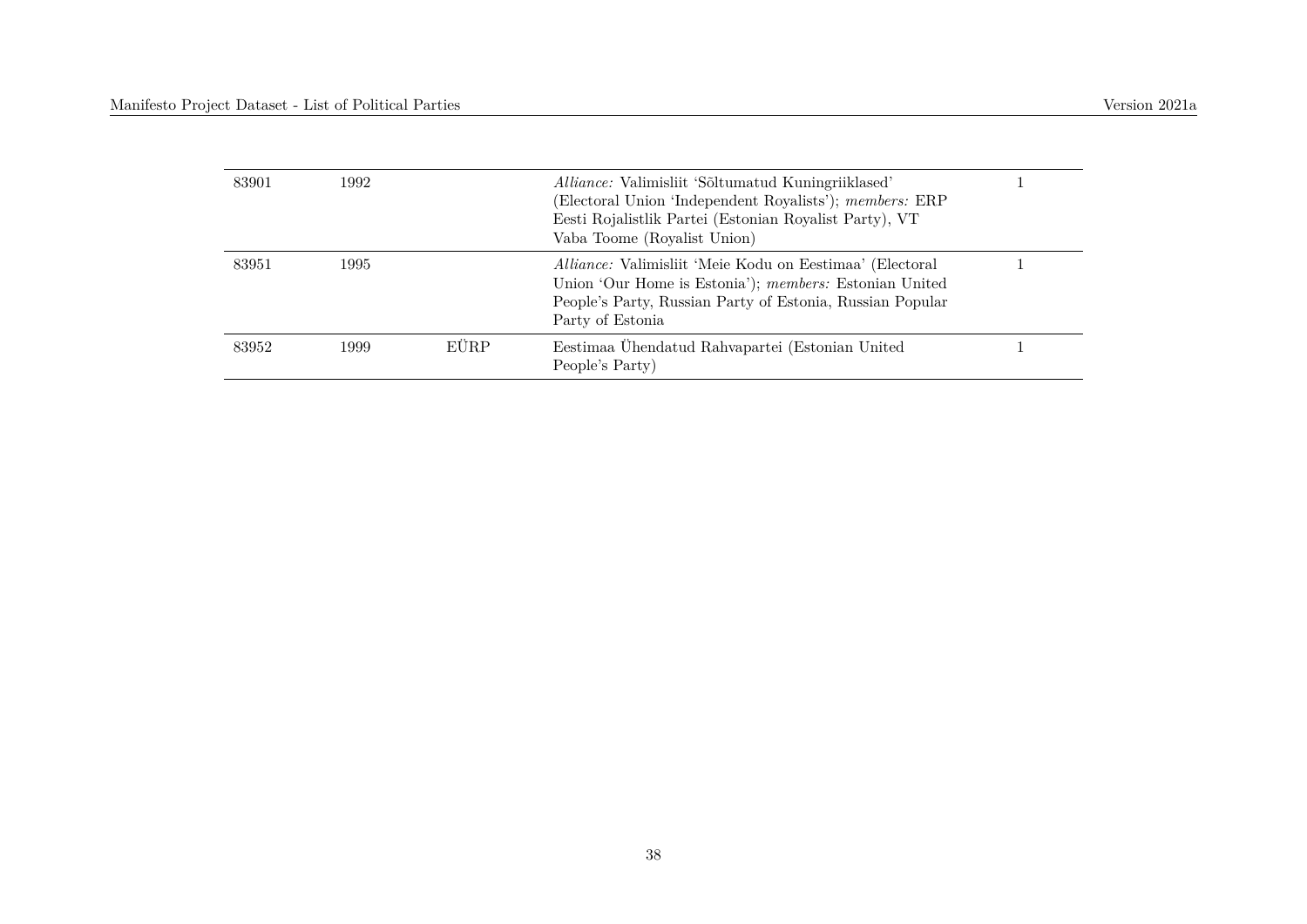## **17 Finland**

| ID    | Covering           | Abbrev      | Parties                                                                                                                                                                                                                              | No. Elections |
|-------|--------------------|-------------|--------------------------------------------------------------------------------------------------------------------------------------------------------------------------------------------------------------------------------------|---------------|
| 14110 | 1983-2019          | VL          | Vihreä Liitto (Green Union)                                                                                                                                                                                                          | 10            |
| 14221 | 1945-1987          | <b>SKDL</b> | Suomen Kansan Demokraattinen Liitto (Finnish People's<br>Democratic Union)                                                                                                                                                           | 13            |
| 14222 | 1987               | Deva        | Demokraattinen Vaihtoehto (Democratic Alternative)                                                                                                                                                                                   | $\mathbf{1}$  |
|       | split from:        |             | SKDL (14221)                                                                                                                                                                                                                         |               |
| 14223 | 1991-2019          | <b>VAS</b>  | Vasemmistoliitto (Left Wing Alliance); Merger of: SKDL<br>(14221), SKP Suomen Kommunistinen Puolue<br>(Communist Party of Finland), Deva (14222), SNDL<br>Suomen naisten demokraatinen liitto (Finnish Women's<br>Democratic League) | 8             |
| 14310 | 1958-1966          | <b>TPSL</b> | Tyäväen ja Pienviljelijäin Sosialdemokraattinen Liitto<br>(Social Democratic League of Workers and Smallholders)                                                                                                                     | 3             |
| 14320 | 1945-2019          | <b>SSDP</b> | Suomen Sosialidemokraattinen Puolue (Finnish Social<br>Democrats)                                                                                                                                                                    | 21            |
| 14420 | 1945-1979,<br>1991 | KE          | Kansallinen Edistyspuolue (National Progressive Party)                                                                                                                                                                               | 12            |
|       | renamed in 1951:   | <b>SK</b>   | Suomen Kansanpuolue (Finnish People's Party)                                                                                                                                                                                         |               |
|       | renamed in 1966:   | <b>LKP</b>  | Liberaalinen Kansanpuolue (Liberal People's Party)                                                                                                                                                                                   |               |
| 14430 | 1995               | <b>NSP</b>  | Nuorsuomalainen Puolue (Young Finnish Party)                                                                                                                                                                                         | $\mathbf{1}$  |
| 14440 | 2019               |             | Liike Nyt (Movement Now)                                                                                                                                                                                                             | $\mathbf{1}$  |
|       | split from:        |             | KK (14620)                                                                                                                                                                                                                           |               |
| 14520 | 1970-2019          | <b>SKL</b>  | Suomen Kristillinen Liitto (Finnish Christian Union)                                                                                                                                                                                 | 14            |
|       | renamed in 2001:   | <b>KD</b>   | Suomen Kristillisdemokraatit (Christian Democrats in<br>Finland)                                                                                                                                                                     |               |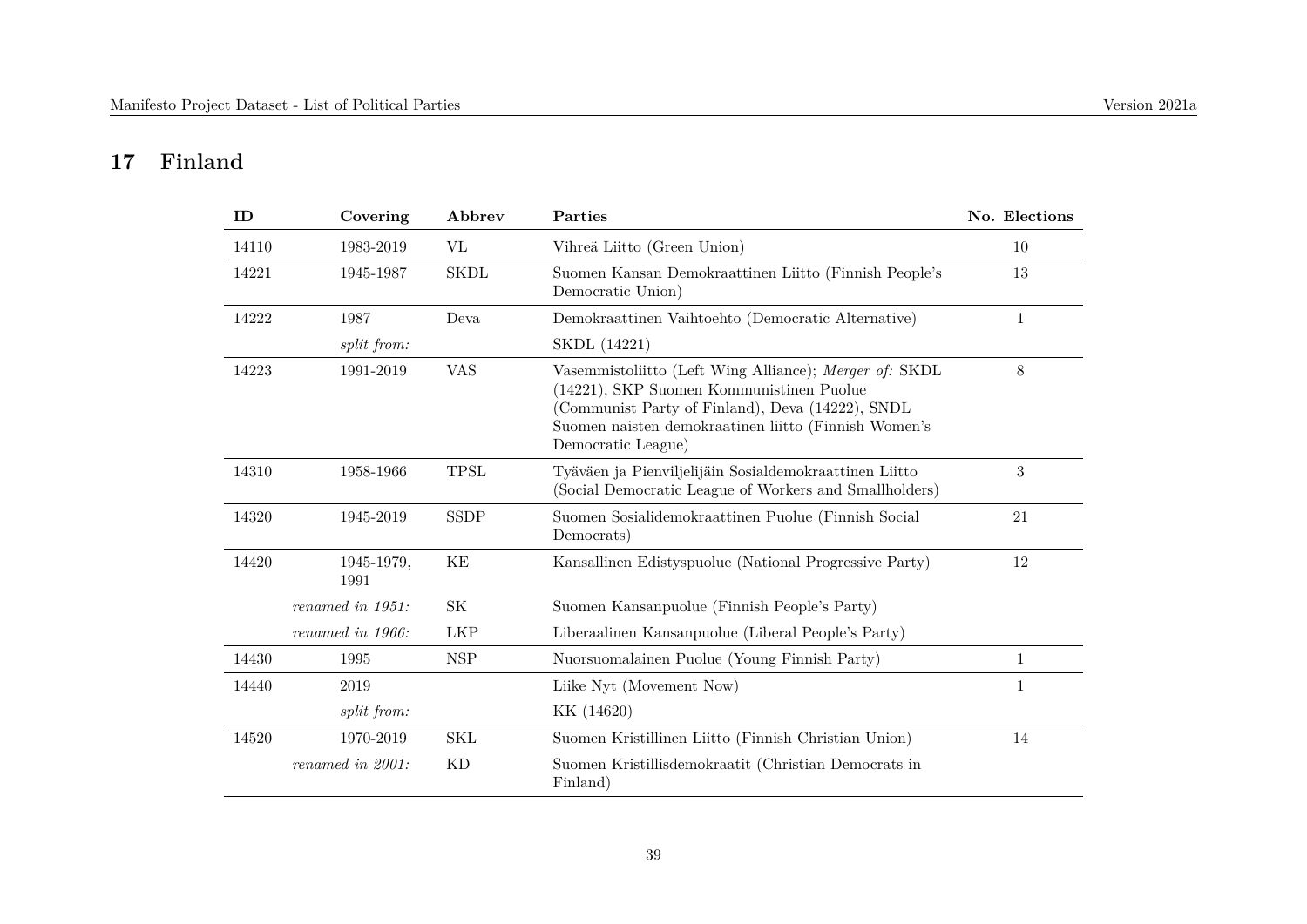| 14620 | 1945-2019           | KК          | Kansallinen Kokoomus (National Coalition)                                 | 21 |
|-------|---------------------|-------------|---------------------------------------------------------------------------|----|
| 14810 | 1945-2019           | Maal        | Maalaisliitto (Agrarian Union)                                            | 21 |
|       | renamed in $1965$ : | <b>KESK</b> | Keskustapuolue (Centre Party)                                             |    |
|       | renamed in 1988:    | SК          | Suomen Keskusta (Finnish Centre)                                          |    |
| 14820 | 1966-2019           | <b>SPP</b>  | Suomen Pientalonpoiken Puolue (Finnish Smallholders'<br>Party)            | 15 |
|       | renamed in $1970$ : | <b>SMP</b>  | Soumen Maaseudun Puolue (Finnish Rural Party)                             |    |
|       | renamed in 1998:    | <b>PS</b>   | Perussuomalaiset (True Finns)                                             |    |
| 14901 | 1945-2019           | RKP/SFP     | Ruotsalainen Kansanpuolue/Svenska Folkpartiet (Swedish<br>People's Party) | 21 |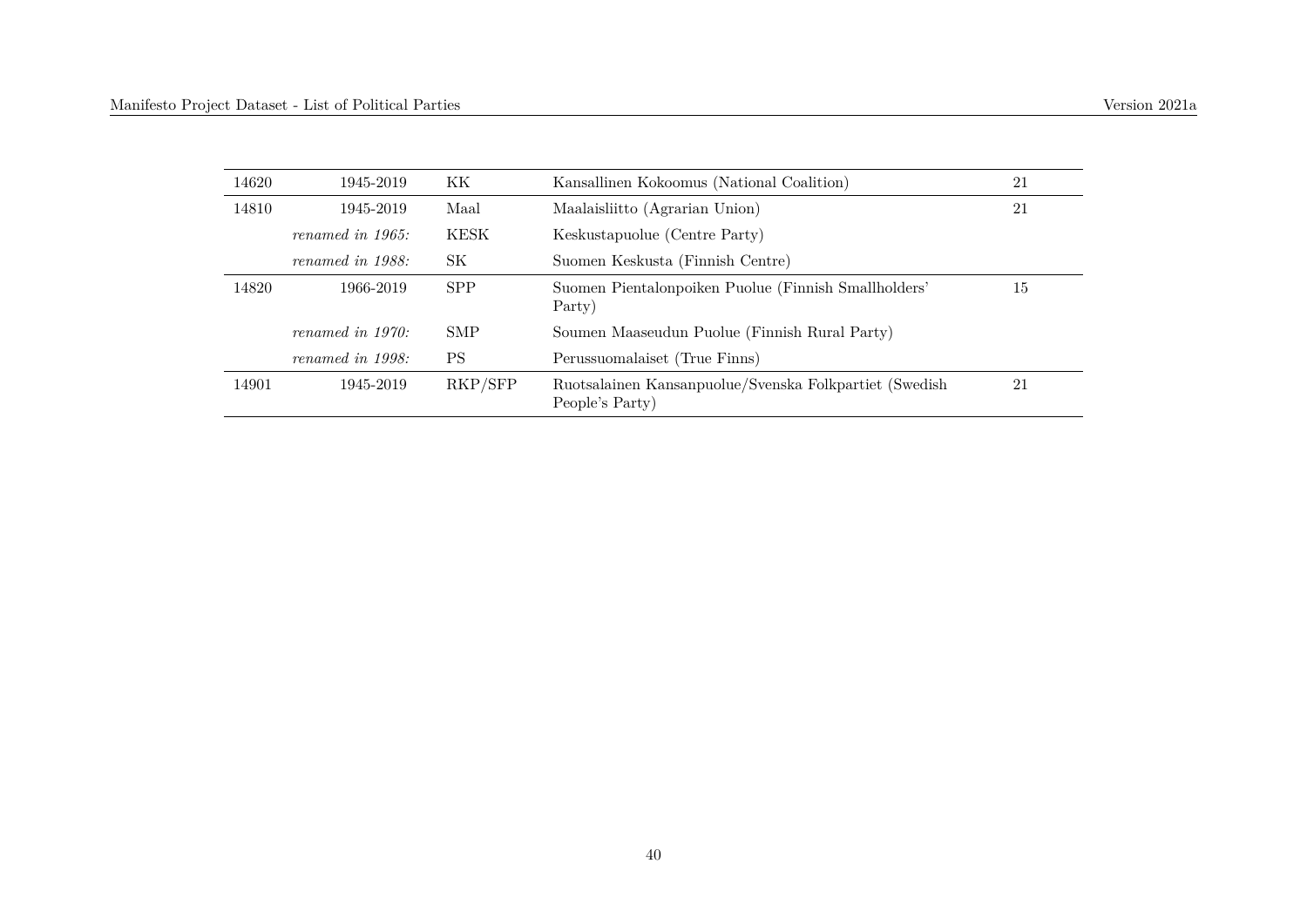#### **18 France**

| ID    | Covering            | Abbrev         | Parties                                                                                                                                                                                                                                                                                                                                                                                                                                                                                   | No. Elections  |
|-------|---------------------|----------------|-------------------------------------------------------------------------------------------------------------------------------------------------------------------------------------------------------------------------------------------------------------------------------------------------------------------------------------------------------------------------------------------------------------------------------------------------------------------------------------------|----------------|
| 31021 | 2012                | <b>FDG</b>     | Alliance: Front de Gauche (Left Front); members: PCF<br>(31220), PG Parti de Gauche (Left Party), GU Gauche<br>unitaire (Unitarian Left), FASE Fédération pour une<br>alternative sociale et écologique (Federation for a social<br>and ecologic altherative), République et socialisme<br>(Republic and Socialism), C&A Convergences et<br>alternative (Convergences and Alternative), CAP<br>Convention pour une alternative progressiste (Convention<br>for a Progressive Alternative) | 1              |
| 31110 | 1993-2017           | Les Verts      | Les Verts, Confédération Écologiste - Parti Écologiste<br>(The Greens)                                                                                                                                                                                                                                                                                                                                                                                                                    | $\,6$          |
|       | renamed in 2010:    | EÉLV           | Europe Écologie Les Verts (Europe Ecology - The Greens)                                                                                                                                                                                                                                                                                                                                                                                                                                   |                |
| 31111 | 1997                | GE             | Generation Écologie (Ecology Generation)                                                                                                                                                                                                                                                                                                                                                                                                                                                  | $\mathbf{1}$   |
| 31220 | 1946-2007,<br>2017  | ${\mbox{PCF}}$ | Parti Communiste Français (French Communist Party)                                                                                                                                                                                                                                                                                                                                                                                                                                        | 17             |
| 31230 | 2012-2017           | PRG            | Parti Radical de Gauche (Left Radical Party)                                                                                                                                                                                                                                                                                                                                                                                                                                              | $\overline{2}$ |
|       | split from:         |                | RRRS (31421)                                                                                                                                                                                                                                                                                                                                                                                                                                                                              |                |
| 31240 | 2017                |                | La France insoumise (Indomitable France)                                                                                                                                                                                                                                                                                                                                                                                                                                                  | $\mathbf{1}$   |
|       | <i>predecessor:</i> |                | PG Parti de Gauche (Left Party)                                                                                                                                                                                                                                                                                                                                                                                                                                                           |                |
| 31320 | 1946-2017           | <b>SIFO</b>    | Section Française de l'Internationale Ouvrière (French<br>Section of the Workers' International)                                                                                                                                                                                                                                                                                                                                                                                          | 18             |
|       | renamed in 1969:    | <b>PS</b>      | Parti Socialiste (Socialist Party)                                                                                                                                                                                                                                                                                                                                                                                                                                                        |                |
| 31421 | 1946-1968,<br>2012  | <b>RRRS</b>    | Parti Répulicain Radical et Radical-Socialiste (Radical<br>Socialist Party)                                                                                                                                                                                                                                                                                                                                                                                                               | $8\,$          |
|       | renamed in 2012:    | PR             | Parti Radical (Radical Party)                                                                                                                                                                                                                                                                                                                                                                                                                                                             |                |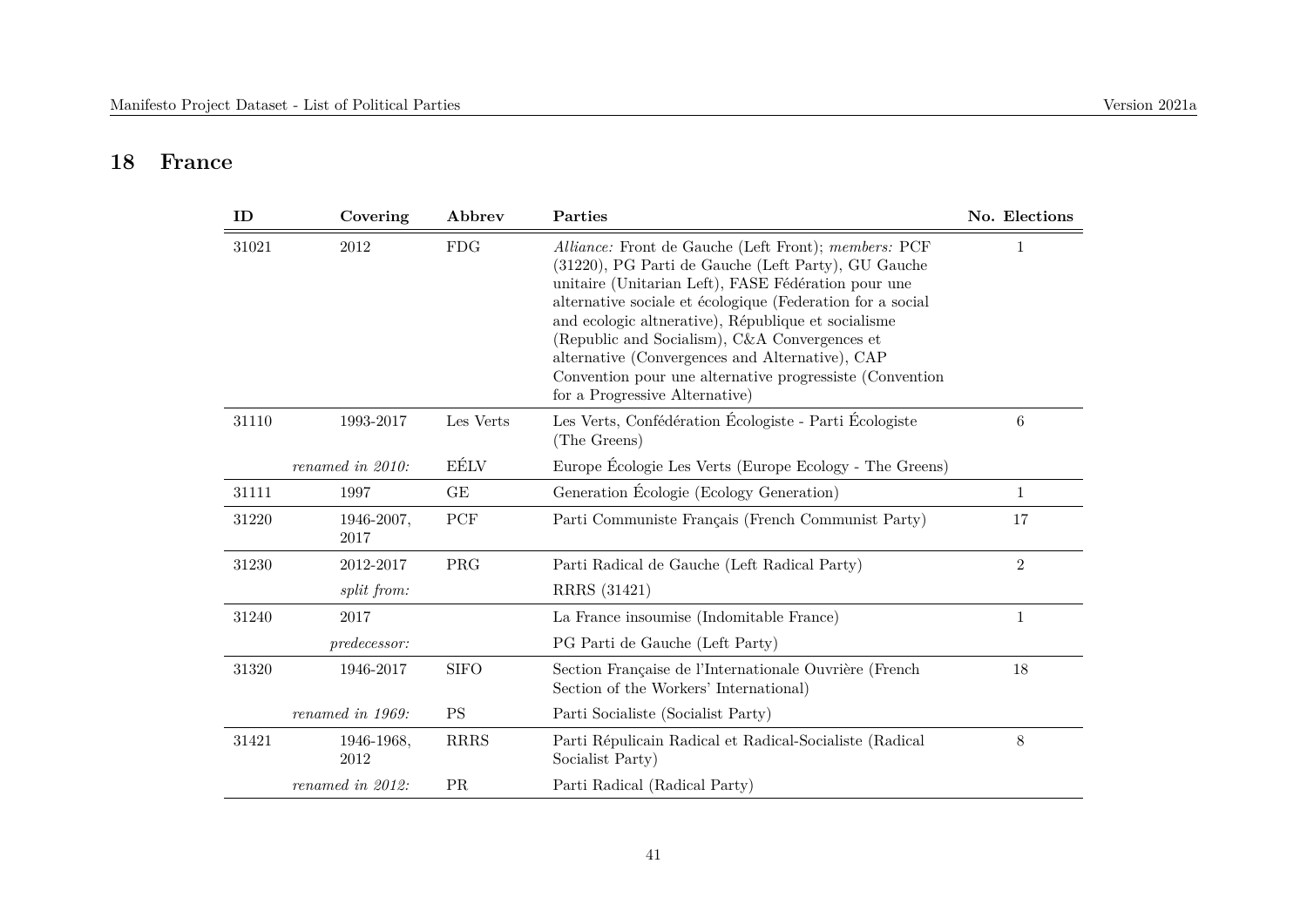| 31425 | 2017             |                     | La République En Marche! (Republic Onwards!)                                                                                                                       | $\mathbf{1}$   |
|-------|------------------|---------------------|--------------------------------------------------------------------------------------------------------------------------------------------------------------------|----------------|
| 31430 | 2017             | <b>UDI</b>          | Union des démocrates et indépendants (Union of<br>Democrats and Independents)                                                                                      | $\mathbf{1}$   |
| 31521 | 1946-1962        | <b>MRP</b>          | Mouvement Républicain Populaire (Popular Republican<br>Movement)                                                                                                   | $\overline{5}$ |
| 31522 | 1967-1968        | CD                  | Centre Démocrat (Democratic Centre); Merger of: MRP<br>(31521), CNIP Centre National des Indépendants et<br>Paysans (National Centre of Independents and Peasants) | $\overline{2}$ |
|       | renamed in 1968: | <b>PDM</b>          | Groupe Progrès et Démocratie Moderne (Progress and<br>Modern Democracy)                                                                                            |                |
| 31523 | 1973             | CDP                 | Centre Démocratie et Progrés (Centre, Democracy and<br>Progress)                                                                                                   | $\mathbf{1}$   |
| 31529 | 1973             | $\operatorname{MR}$ | Mouvement Réformateur (Reformers' Movement)                                                                                                                        | $\mathbf{1}$   |
| 31621 | 1946-1988        | RPF                 | Rassemblement du Peuple français - Gaullists (Rally for<br>the French People - Gaullists)                                                                          | 12             |
|       | renamed in 1958: | <b>UNR</b>          | Union pour la Nouvelle République - Gaullists (Union for<br>the New Republic - Gaullists)                                                                          |                |
|       | renamed in 1967: | $UD-Ve$             | Union des Démocrates pour la Ve République - Gaullists<br>(Democratic Union of the Fifth Republic - Gaulists)                                                      |                |
|       | renamed in 1968: | <b>UDR</b>          | Union pour la Défense de la République - Gaullists (Union<br>for the Defence of the Republic - Gaullists)                                                          |                |
|       | renamed in 1973: | <b>UDR</b>          | Union des Démocrates pour la République - Gaullists<br>(Union of Democrats for the Republic - Gaullists)                                                           |                |
|       | renamed in 1978: | RPR                 | Rassemblement pour la République - Gaullists (Rally for<br>the Republic - Gaullists)                                                                               |                |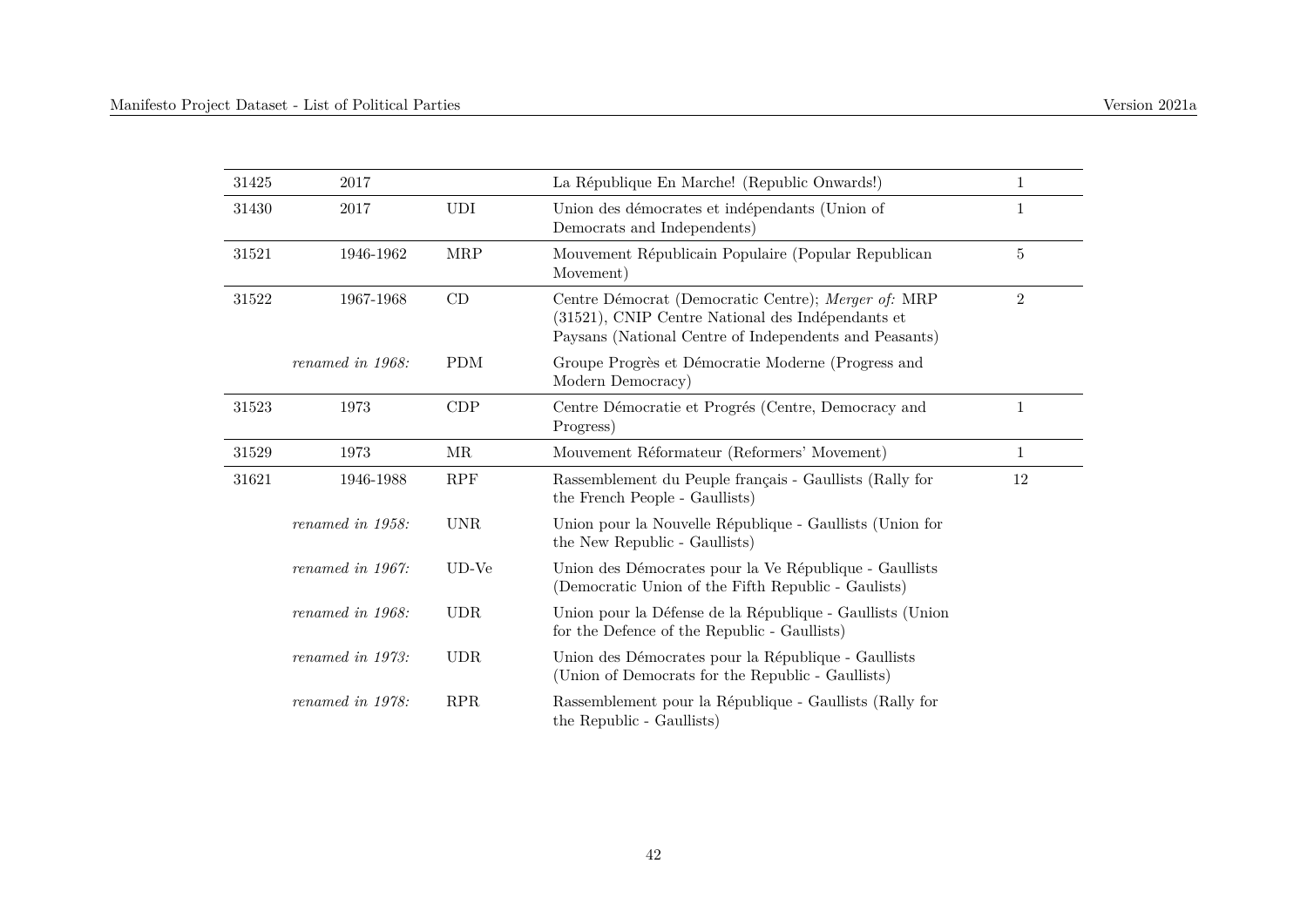|       | in 1981 coalition<br>manifesto coded: |                      | <i>Name:</i> Union de la Nouvelle Majorite - Gaullists/<br>Conservatives (Union for a New Majority - Gaullists/<br>Conservatives); members: RPF (31621), PRL (31622),<br>UDF (31624)                                                                                                                                                                                                                                         |                |
|-------|---------------------------------------|----------------------|------------------------------------------------------------------------------------------------------------------------------------------------------------------------------------------------------------------------------------------------------------------------------------------------------------------------------------------------------------------------------------------------------------------------------|----------------|
| 31622 | 1946-1988                             | $\operatorname{PRL}$ | Parti Républicain de la Liberté - Conservatives<br>(Republican Party of Liberty - Conservatives)                                                                                                                                                                                                                                                                                                                             | 12             |
|       | renamed in 1951:                      | <b>CNIP</b>          | Centre National de Independants et Paysans -<br>Conservatives (National Centre of Independents and<br>Peasants - Conservatives)                                                                                                                                                                                                                                                                                              |                |
|       | in 1981 coalition<br>manifesto coded: |                      | <i>Name:</i> Union de la Nouvelle Majorite - Conservatives/<br>Gaullists (Union for a New Majority - Conservatives/<br>Gaullists); members: RPF (31621), PRL (31622), UDF<br>(31624)                                                                                                                                                                                                                                         |                |
| 31623 | 1956                                  | <b>UDCA</b>          | Union de Defense Commercants et Artisans - Poujadists<br>(Union for the Defence of Traders and Artisans -<br>Poujadists)                                                                                                                                                                                                                                                                                                     | 1              |
| 31624 | 1978-2017                             | <b>UDF</b>           | Union pour la Démocratie Française (Union for French<br>Democracy); Merger of: RRRS (31421), CDS Centre des<br>Démocrates sociaux (Centre of Social Democrats), PR<br>Parti républicain (Republican Party), MDSF Mouvement<br>démocrate socialiste de France (Socialist-Democratic<br>Mouvement), CPR Fédération nationale des clubs<br>Perspectives et Réalités (National Federation of<br>Perspectives and Realities Club) | 10             |
|       | renamed in 2007:                      | MoDem                | Mouvement Démocrate (Democratic Movement)                                                                                                                                                                                                                                                                                                                                                                                    |                |
| 31625 | 1993-1997                             | <b>RPR</b>           | Rassemblement pour la République (Rally for the<br>Republic)                                                                                                                                                                                                                                                                                                                                                                 | $\overline{2}$ |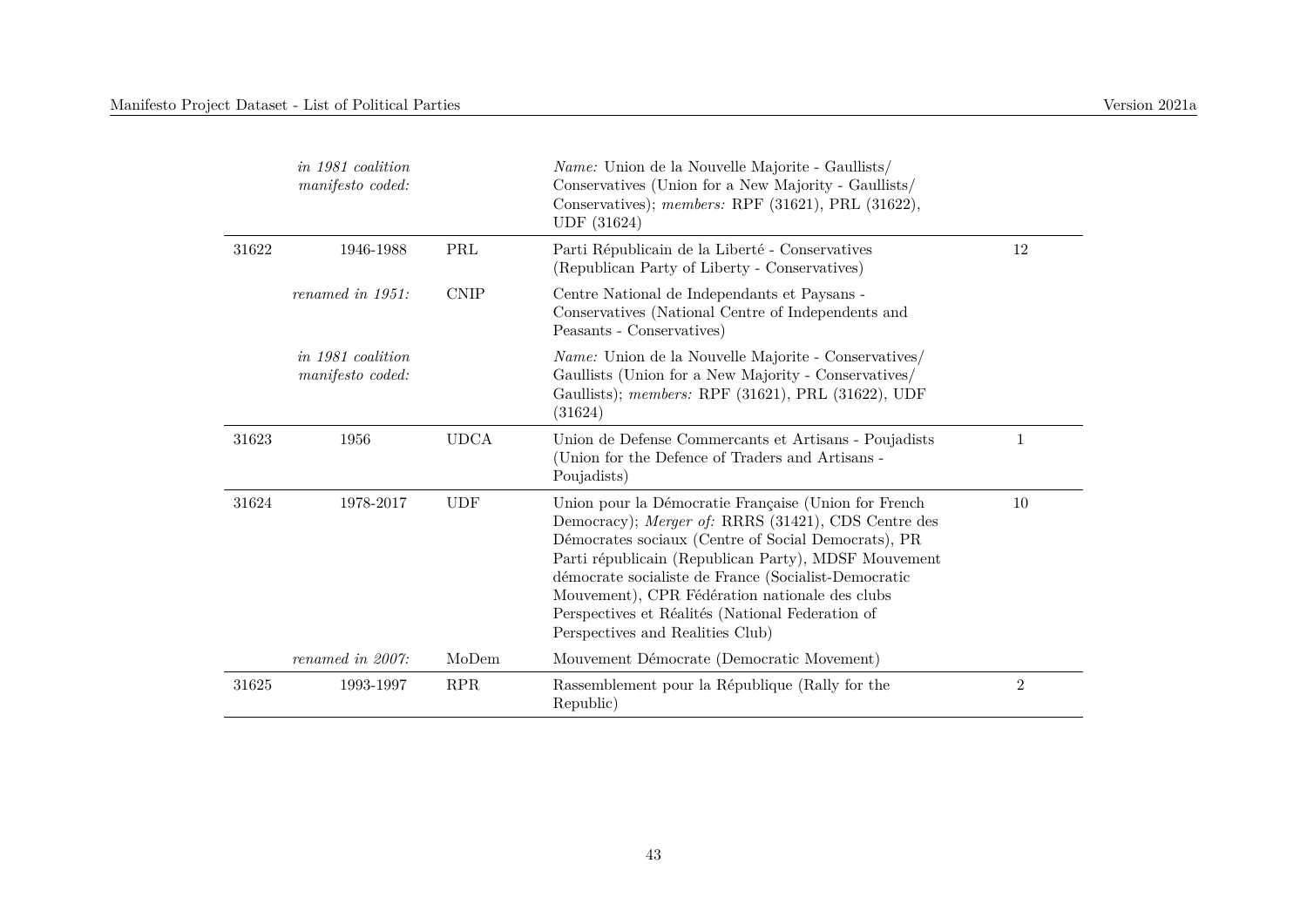| 31626 | 2002-2017           | <b>UMP</b> | Alliance: Union pour la Majorité Présidentielle (Union for<br>the Presidential Majority); members: RPR (31625), DL<br>Démocratie Libérale (Liberal Democracy), CDS Centre<br>des Démocrates sociaux (Centre of Social Democrats),<br>RRRS (31421), PPDF Parti populaire pour la démocratie<br>française (Popular Party for French Democracy) | 4 |
|-------|---------------------|------------|----------------------------------------------------------------------------------------------------------------------------------------------------------------------------------------------------------------------------------------------------------------------------------------------------------------------------------------------|---|
|       | renamed in $2007$ : | UMP        | Union pour un Mouvement Populaire (Union for a<br>Popular Movement)                                                                                                                                                                                                                                                                          |   |
|       | renamed in $2017$ : |            | Les Républicains (The Republicans)                                                                                                                                                                                                                                                                                                           |   |
| 31630 | 2012                | NC         | Nouveau Centre (New Centre)                                                                                                                                                                                                                                                                                                                  |   |
|       | split from:         |            | UDF (31624)                                                                                                                                                                                                                                                                                                                                  |   |
| 31631 | 2012                | AС         | Alliance Centriste (Centrist Alliance)                                                                                                                                                                                                                                                                                                       |   |
| 31720 | 1986-2017           | FN         | Front National (National Front)                                                                                                                                                                                                                                                                                                              | 8 |
|       |                     |            |                                                                                                                                                                                                                                                                                                                                              |   |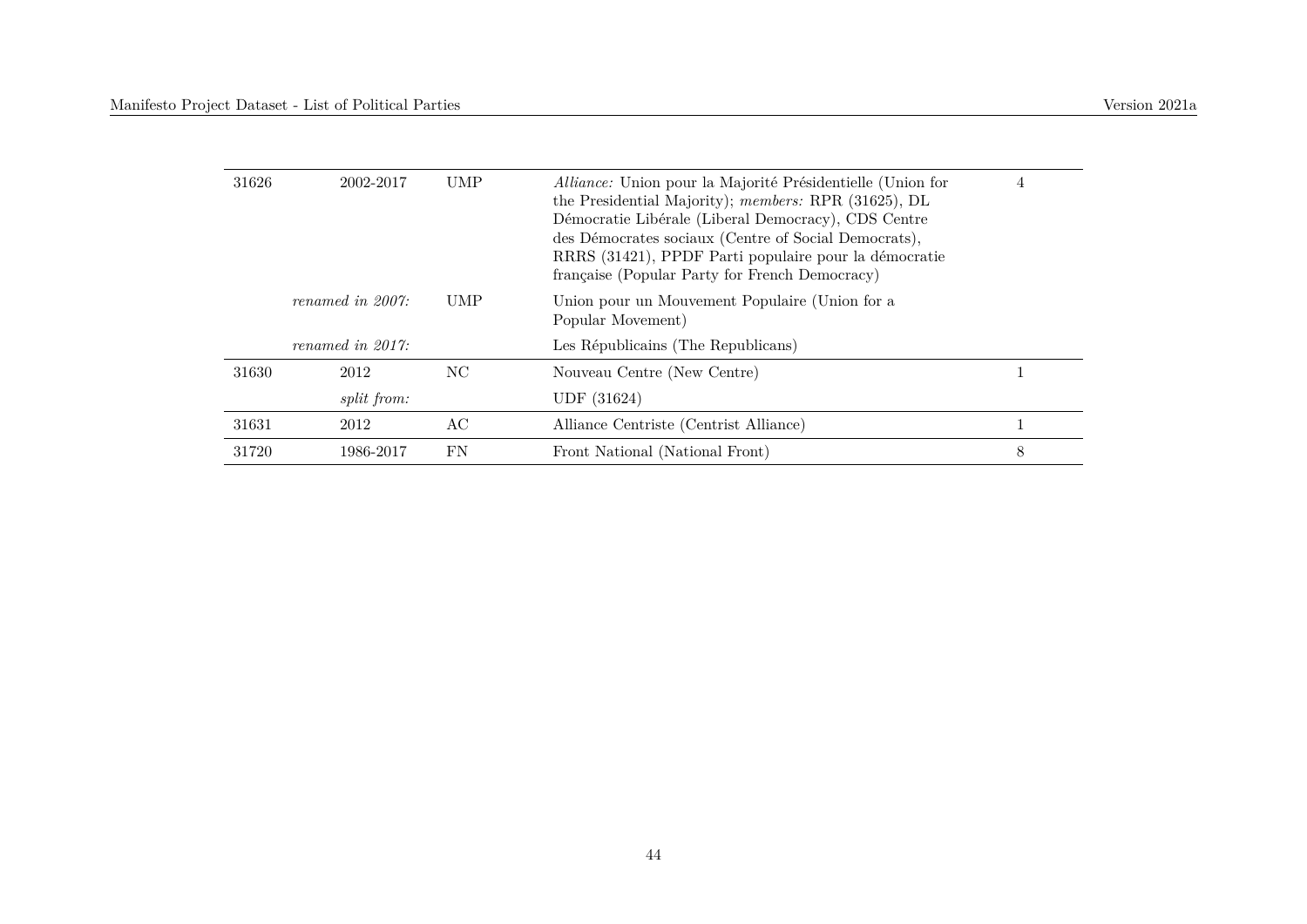# **19 Georgia**

| ID    | Covering | Abbrev      | Parties                                                                                                                                                                                                                                                                                                                                                        | No. Elections |
|-------|----------|-------------|----------------------------------------------------------------------------------------------------------------------------------------------------------------------------------------------------------------------------------------------------------------------------------------------------------------------------------------------------------------|---------------|
| 84041 | 2008     |             | Alliance: Gaertianebuli Opozitsia (Erovnuli Sabcho/<br>Memarjyeneeba) (United Opposition (National Council/<br>Rights)); members: AS (84432), AM (84431),<br>Sak'art'velos Konservatiuli Partia (Conservative Party of<br>Georgia), Sak'art'velos Gza (The Way of Georgia),<br>People's Party, We Ourselves, Kartule Dasi Movement,<br>National Forum, Freedom |               |
| 84042 | 2012     |             | Alliance: Bidzina Ivanishvili - Kartuli Otsneba (Bidzina<br>Ivanishvili - Georgian Dream); members: 84450,<br>Respublikelebi (84440), Chveni Sak'art'velo - Tavisupali<br>Demokratebi (Our Georgia - Free Democrats), Erovnuli<br>P'orumi (National Forum), Sak'art'velos Konservatiuli<br>Partia (Conservative Party of Georgia), MGS (84428)                 | 1             |
| 84095 | 1990     |             | Alliance: Mrgvali Magida - Tavisufali Saqar Tvelo (Round<br>Table - Free Georgia); members: no information                                                                                                                                                                                                                                                     | 1             |
| 84110 | 1992     | Greens      | Sak'art'velos Mtsvaneta Partia (Green Party of Georgia)                                                                                                                                                                                                                                                                                                        | 1             |
| 84220 | 1990     | <b>SKP</b>  | Sak'art'velos Komunisturi Partia (Communist Party of<br>Georgia)                                                                                                                                                                                                                                                                                               | 1             |
| 84221 | 1992     | Mshvidoba   | Alliance: Saarchevno Blok 'Mshvidoba' (Election Bloc<br>'Peace'); members: DU Democratic Union, JPG Justice<br>Party of Georgia, LESRG League of Economic and Social<br>Revival of Georgia, AU Agrarian Union, MCP<br>Monarchist-Conservative Party, LEM Association, URA<br>Union for the Revival of Ajaria                                                   | 1             |
| 84222 | 1992     | <b>SMSP</b> | Sak'art'velos Mshromelta Sotsialisturi Partia (Georgian<br>Workers' Socialist Party)                                                                                                                                                                                                                                                                           | $\mathbf 1$   |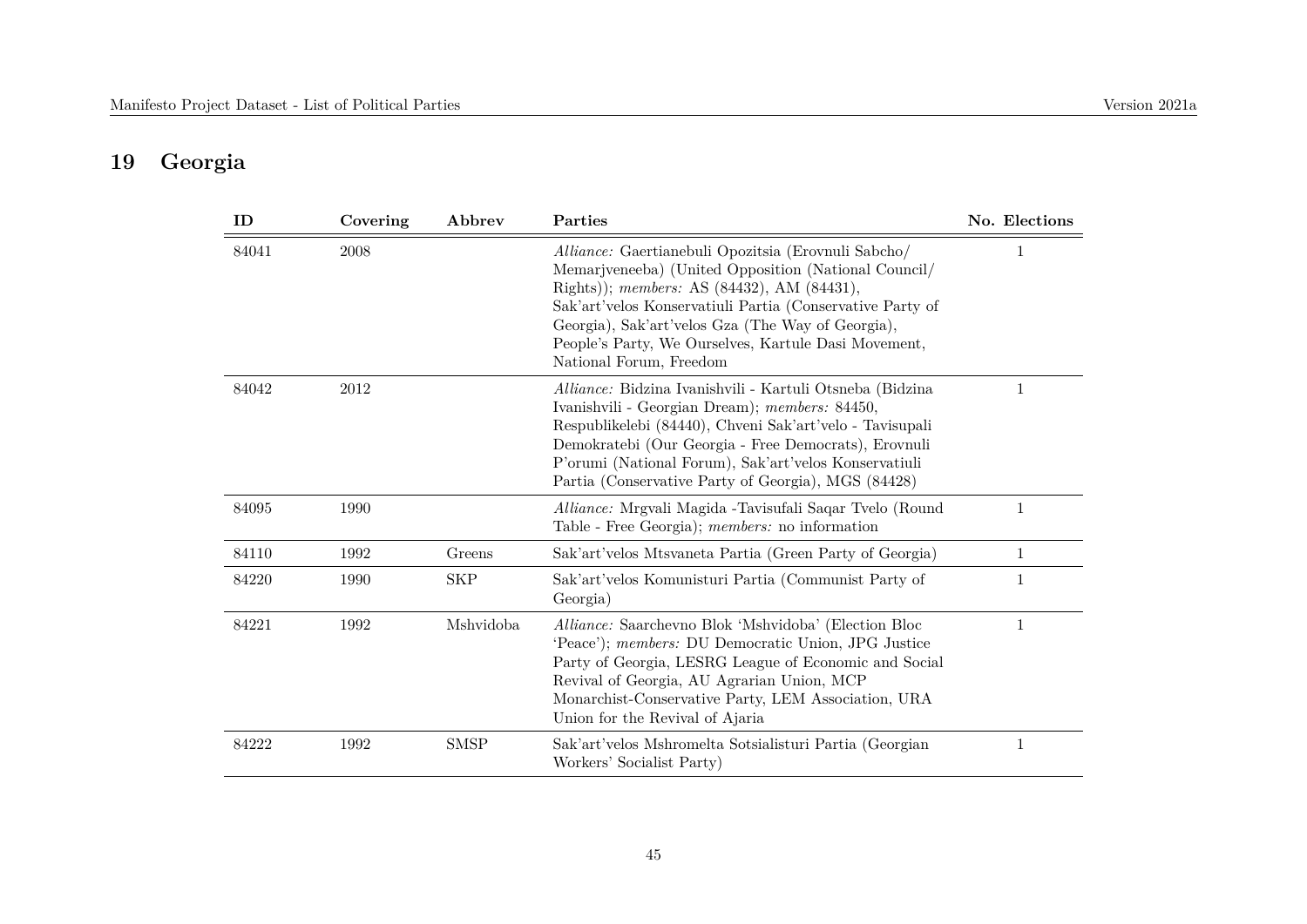| 84223 | 1995-1999        | <b>SSP</b>   | Sak'art'velos Sotsialisturi Partia (Socialist Party of<br>Georgia)                                                            | $\overline{2}$   |
|-------|------------------|--------------|-------------------------------------------------------------------------------------------------------------------------------|------------------|
| 84321 | 1992             | <b>SSDP</b>  | Sak'art'velos Sotsial-Demokratiuli Partia (Social<br>Democratic Party of Georgia)                                             | $\mathbf{1}$     |
| 84322 | 1992             | <b>SSSK</b>  | Sak'art'velos Sotsialuri Samartlianobis Kavshiri (Georgian<br>Social Justice Union)                                           | 1                |
| 84323 | 1995-1999        | <b>SMK</b>   | Sak'art'velos Mokalaketa Kavshiri (Citizens' Union of<br>Georgia)                                                             | $\boldsymbol{2}$ |
| 84411 | 1992             |              | Kartia – 91 (Charter 91)                                                                                                      | $\mathbf 1$      |
| 84421 | 1992             |              | Saarchevno Bloki 'Tertmeti Oktomberi' (Election Bloc<br>'Oktober 11')                                                         | $\mathbf{1}$     |
| 84422 | 1992             |              | Alliance: Blok 'Ertoba' ('Unity' Bloc); members: LDNP<br>Liberal-Democratic National Party, PPF Party of Peace<br>and Freedom | $\mathbf 1$      |
| 84423 | 1992             | DP           | Demokratiuli Partia (Democratic Party)                                                                                        | $\mathbf{1}$     |
| 84424 | 1995-2003        | <b>SSAK</b>  | Sruliad Sak'art'velos Aghordzinebis Kavshiri<br>(All-Georgian Revival Union)                                                  | 3                |
|       | renamed in 1999: |              | Bloki 'Sak'art'velos Aghordzineba' (Bloc 'Georgia's<br>Revival')                                                              |                  |
|       | renamed in 2003: | DAP          | Demokratiuli Aghordzinebis Pavshiri (Union for the<br>Democratic Revival)                                                     |                  |
| 84425 | 1995             | BP           | Bloki 'Progresi' (Bloc 'Progress')                                                                                            | $\mathbf{1}$     |
| 84426 | 1995             | <b>PKT</b>   | Politikuri Kavshiri 'Tanadgoma' (Political Alliance<br>'Support')                                                             | 1                |
| 84427 | 1995             | <b>SRKET</b> | Sak'art'velos Reformatorta Kavshiri - Erovnuli<br>Tankhmoba (Reformers' Union of Georgia - National<br>Concord)               | 1                |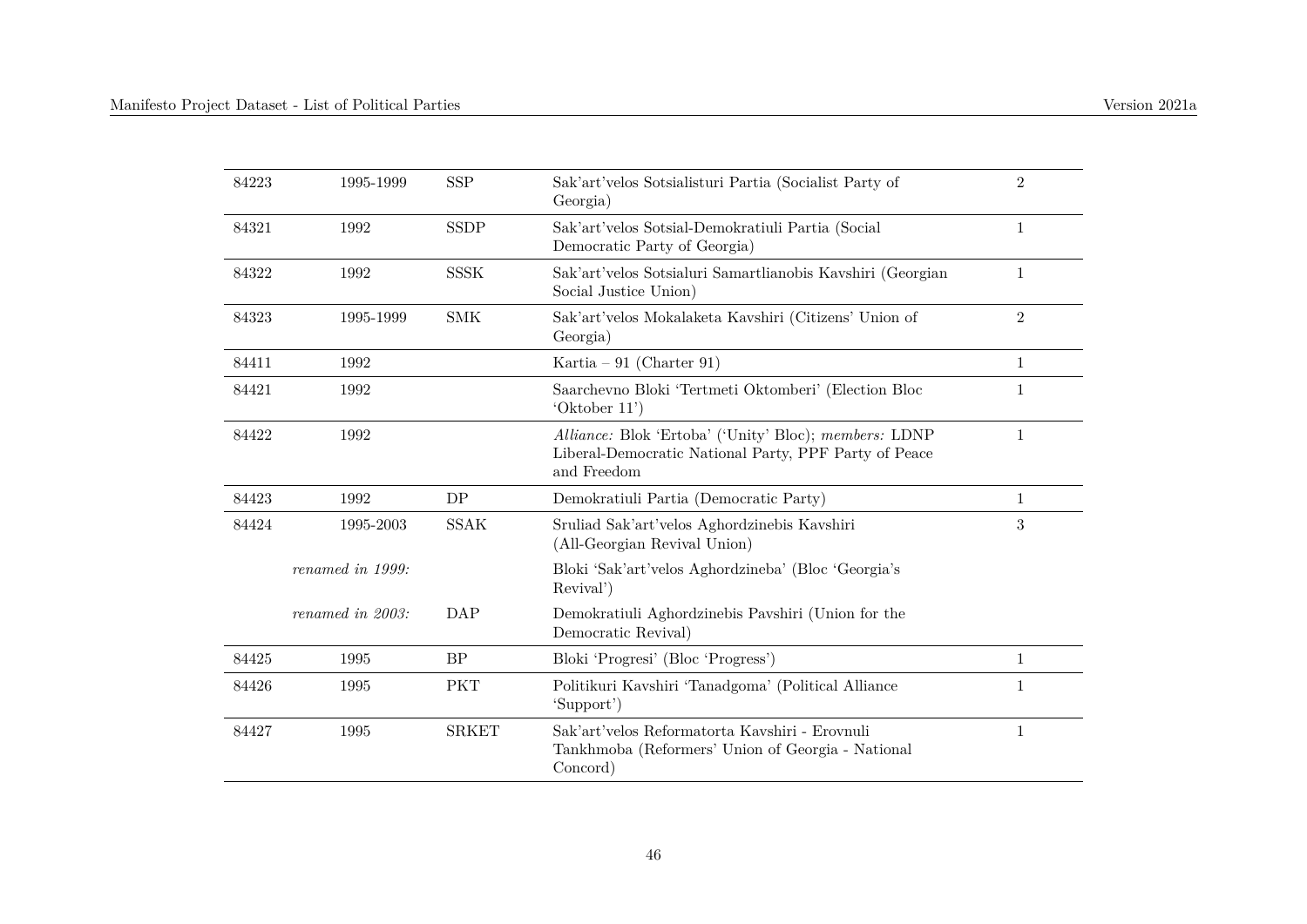| 84428 | 1999, 2004,<br>2016 | <b>MGS</b>    | Mretsvelopba Gadaarchens Sak'art'velos (Industry will<br>save Georgia)                                                                                                                                                  | 3              |
|-------|---------------------|---------------|-------------------------------------------------------------------------------------------------------------------------------------------------------------------------------------------------------------------------|----------------|
| 84429 | 2003, 2008          | <b>SLP</b>    | Sak'art'velos Leiboristuli Partia (Georgian Labour Party)                                                                                                                                                               | $\overline{2}$ |
| 84430 | 2003                | <b>BD</b>     | Bloki 'Burjanadze - Demokratebi' (Burjanadze -<br>Democrats Bloc)                                                                                                                                                       | 1              |
| 84431 | 2003-2004           | $\mathrm{AM}$ | Akhali Memarjyeneebi (New Rights)                                                                                                                                                                                       | $\overline{2}$ |
| 84432 | 2003                | AS            | Alliance: Saarchevno Bloki 'Axali Sak'art'velostvis'<br>(Election Bloc 'For a New Georgia'); members: SMK<br>(84323), SSP (84223), CDU Christian-Democratic Union,<br>EDP (84711), Party for the Liberation of Abkhazia | 1              |
| 84440 | 2008                |               | Respublikelebi Sak'art'velos Respublikuri Partia (Republican Party of<br>Georgia)                                                                                                                                       | $\mathbf{1}$   |
| 84450 | 2016                |               | K'art'uli Ots'neba - Demokratiuli Sak'art'velo (Georgian<br>Dream - Democratic Georgia)                                                                                                                                 | $\mathbf{1}$   |
| 84521 | 1992                | <b>SGK</b>    | Sak'art'velos Ghytisshvilta Kavshiri (Union of God's<br>Children of Georgia)                                                                                                                                            | $\mathbf{1}$   |
| 84530 | 2008                | <b>KDM</b>    | K'ristianul-Demokratiuli Modzraoba<br>(Christian-Democratic Movement)                                                                                                                                                   | $\mathbf{1}$   |
| 84710 | 1992-1995           | <b>KTK</b>    | Kartvel Traditsionalista Kavshiri (Union of Georgian<br>Traditionalists)                                                                                                                                                | $\overline{2}$ |
| 84711 | 1992-1995           | EDP           | Erovnul Demokratiuli Partia (National Democratic Party)                                                                                                                                                                 | $\mathbf{2}$   |
| 84712 | 1992                | ICS           | Ilia Chavchavadzis Sazogadoeba (Ilia Chavchavadze<br>Society)                                                                                                                                                           | $\mathbf{1}$   |
| 84713 | 1992                | <b>SSMKS</b>  | Sruliad Sak'art'velos Merab Kostavas Sazogadoeba<br>(Merab Kostava Society)                                                                                                                                             | $\mathbf{1}$   |
| 84714 | 1992                | <b>SETAK</b>  | Sak'art'velos Erovnuli Tankhmobis da Aghorzinebis<br>Kavshiri (Union of National Agreement and Revival of<br>Georgia)                                                                                                   | 1              |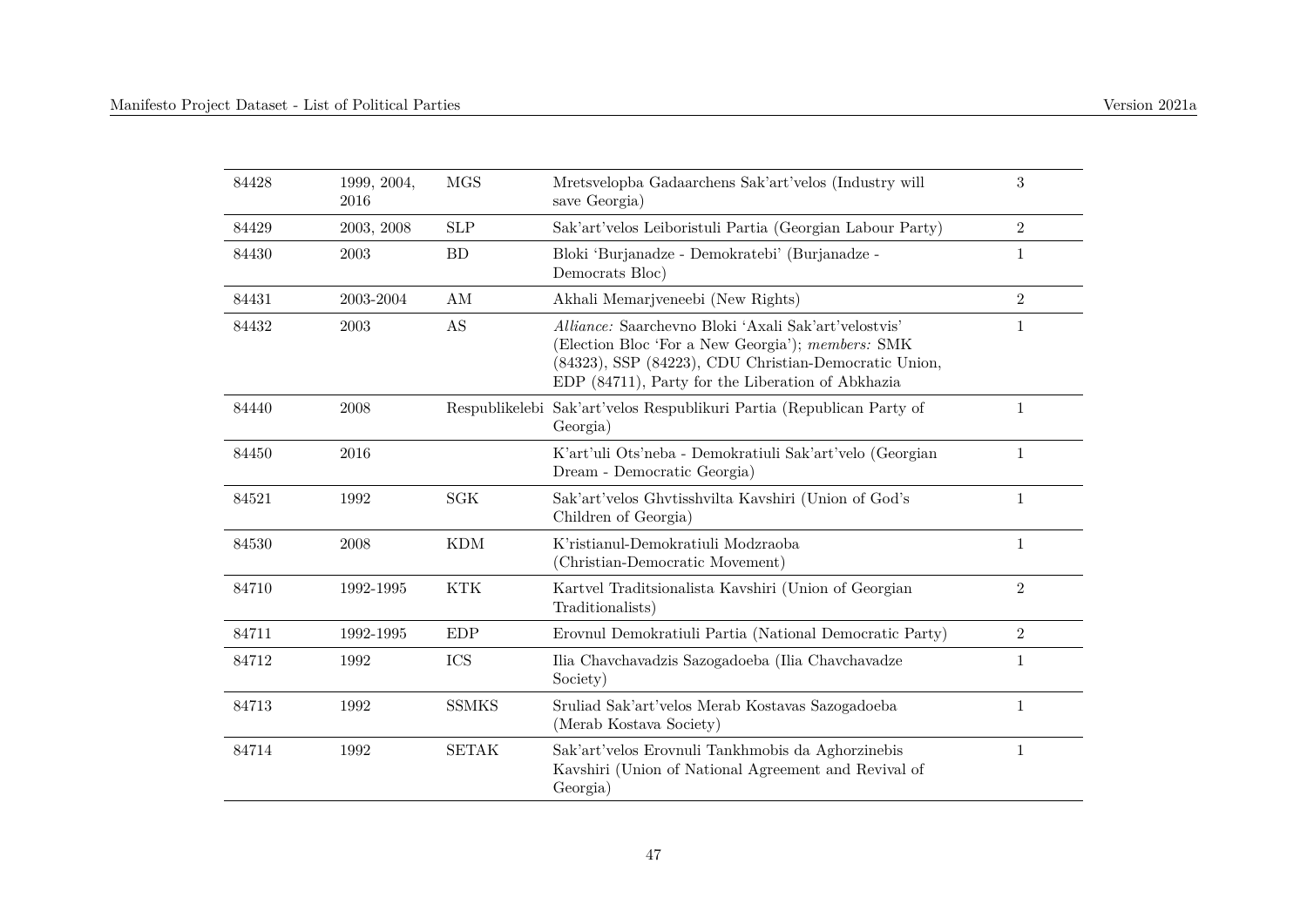| 84715 | 1992                                          | <b>SEDP</b> | Sak'art'velos Erovnuli Damoukideblobis Partia (Georgian<br>National Independent Party)                                                                                                                                                                                 |                |
|-------|-----------------------------------------------|-------------|------------------------------------------------------------------------------------------------------------------------------------------------------------------------------------------------------------------------------------------------------------------------|----------------|
| 84716 | 2003-2016                                     | S-NM        | Alliance: Bloki 'Saakashvili - Nationaluri Mozraoba' (Bloc<br>'Saakashvili - National Movement'); members: ENM<br>Ertiani Nazionaluri Modzraoba (United National<br>Movement), United Democrats, Kmara (Enough), Union<br>of National Security, Respublikelebi (84440) | $\overline{5}$ |
|       | <i>alliance merged into</i><br>party in 2004: |             | <i>Name:</i> Ertiani Natsionaluri Modzraoba (United National<br>Movement); members: ENM Ertiani Nazionaluri<br>Modzraoba (United National Movement), United<br>Democrats                                                                                               |                |
| 84720 | 1990                                          |             | Sakhalkho Fronti (Popular Front)                                                                                                                                                                                                                                       |                |
| 84730 | 2016                                          |             | Sak'art'velos Patriotta Aliansi (Alliance of Patriots of<br>Georgia)                                                                                                                                                                                                   | 1              |
| 84810 | 1992                                          | <b>SSFK</b> | Sruliad Sak'art'velos Fermerta Kavshiri (All-Georgian<br>Farmers' Union)                                                                                                                                                                                               | 1              |
| 84951 | 1992                                          | <b>KMSP</b> | Khalkhta Megobrobis da Samartlianobis Partia (People's<br>Friendship and Justice)                                                                                                                                                                                      | 1              |
| 84952 | 1990                                          |             | Demokratiuli Saqartvelo (Democratic Georgia)                                                                                                                                                                                                                           |                |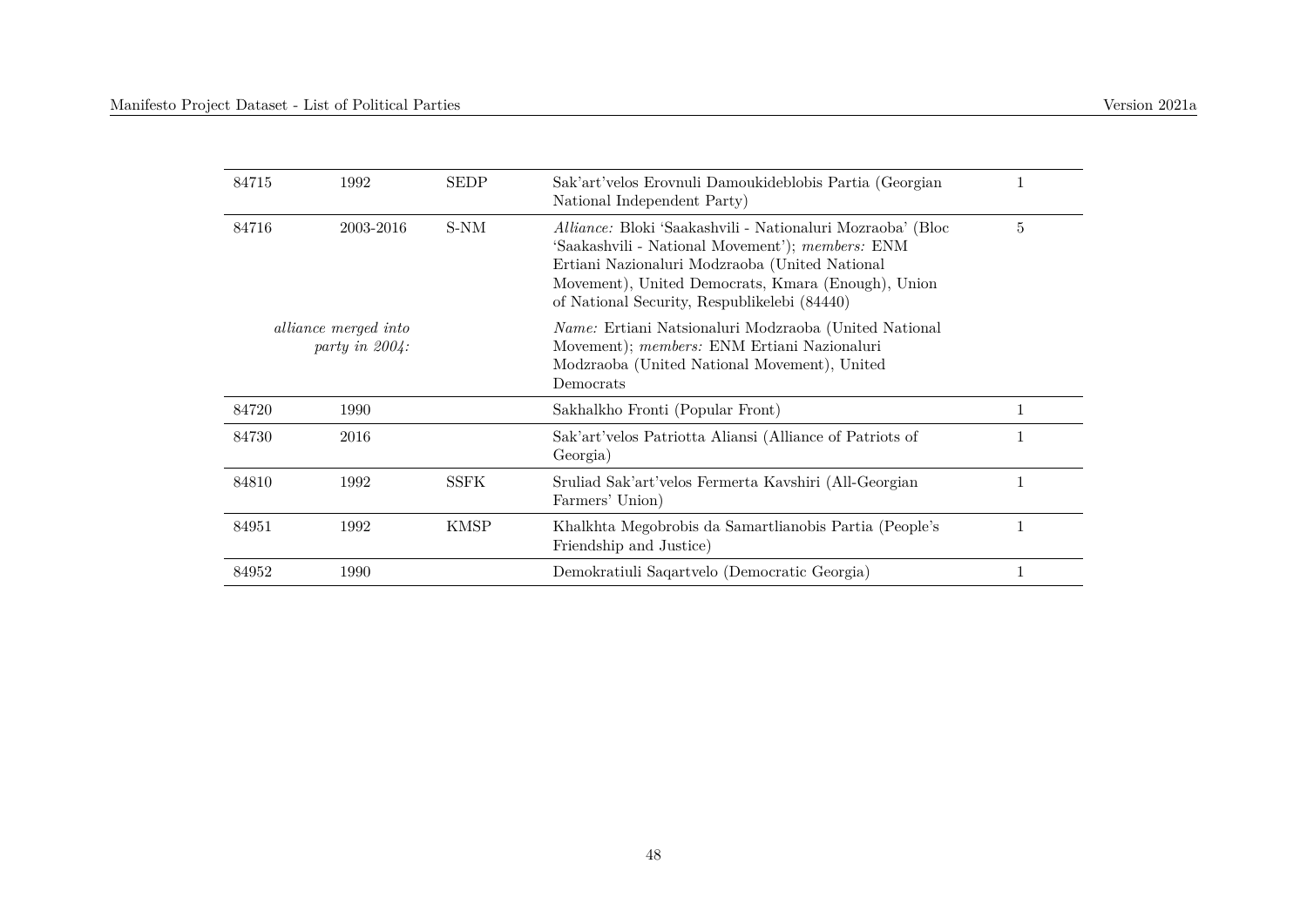## **20 German Democratic Republic**

| ID    | Covering | Abbrev      | Parties                                                                                                                                                                                                      | No. Elections |
|-------|----------|-------------|--------------------------------------------------------------------------------------------------------------------------------------------------------------------------------------------------------------|---------------|
| 85111 | 1990     | Grüne-UFV   | Alliance: Grüne Partei-Unabhängiger Frauenverband<br>(Green Party-Independent Women's League); members:<br>GP Grüne Partei (Green Party), UFV Unabhängiger<br>Frauenverband (Independent Women's League)     |               |
| 85112 | 1990     | <b>B</b> 90 | Alliance: Bündnis 90 (Alliance 90); members: NF Neues<br>Forum (New Forum), DJ Demokratie Jetzt (Democracy<br>Now), IFM Initiative für Frieden und Menschenrechte<br>(Initiative for Peace and Human Rights) | 1             |
| 85210 | 1990     | AVL         | Alliance: Aktionsbündnis Vereinigte Linke (United Left)<br>Action Alliance); <i>members:</i> Vereinigte Linke, Die Nelken                                                                                    | 1             |
| 85221 | 1990     | <b>PDS</b>  | Partei des Demokratischen Sozialismus (Party for<br>Democratic Socialism)                                                                                                                                    | 1             |
| 85320 | 1990     | <b>SPD</b>  | Sozialdemokratische Partei Deutschlands (Social<br>Democratic Party of Germany)                                                                                                                              | 1             |
| 85421 | 1990     | <b>FDP</b>  | Freie Demokratische Partei (Free Democratic Party)                                                                                                                                                           | 1             |
| 85422 | 1990     | <b>LDP</b>  | Liberal-Demokratische Partei (Liberal Democratic Party)                                                                                                                                                      | 1             |
| 85423 | 1990     | DFP         | Deutsche Forumpartei (German Forum Party)                                                                                                                                                                    | $\mathbf{1}$  |
| 85424 | 1990     | <b>NDPD</b> | National-Demokratische Partei Deutschlands (National<br>Democratic Party of Germany)                                                                                                                         | 1             |
| 85429 | 1990     | <b>BFD</b>  | Alliance: Bund Freier Demokraten (Alliance of Free<br>Democrats); members: FDP $(85421)$ , LDP $(85422)$ , DFP<br>(85423)                                                                                    | 1             |
| 85521 | 1990     | CDU         | Christlich Demokratische Union (Christian Democratic<br>Union)                                                                                                                                               | 1             |
| 85522 | 1990     | <b>DSU</b>  | Deutsche Soziale Union (German Social Union)                                                                                                                                                                 | 1             |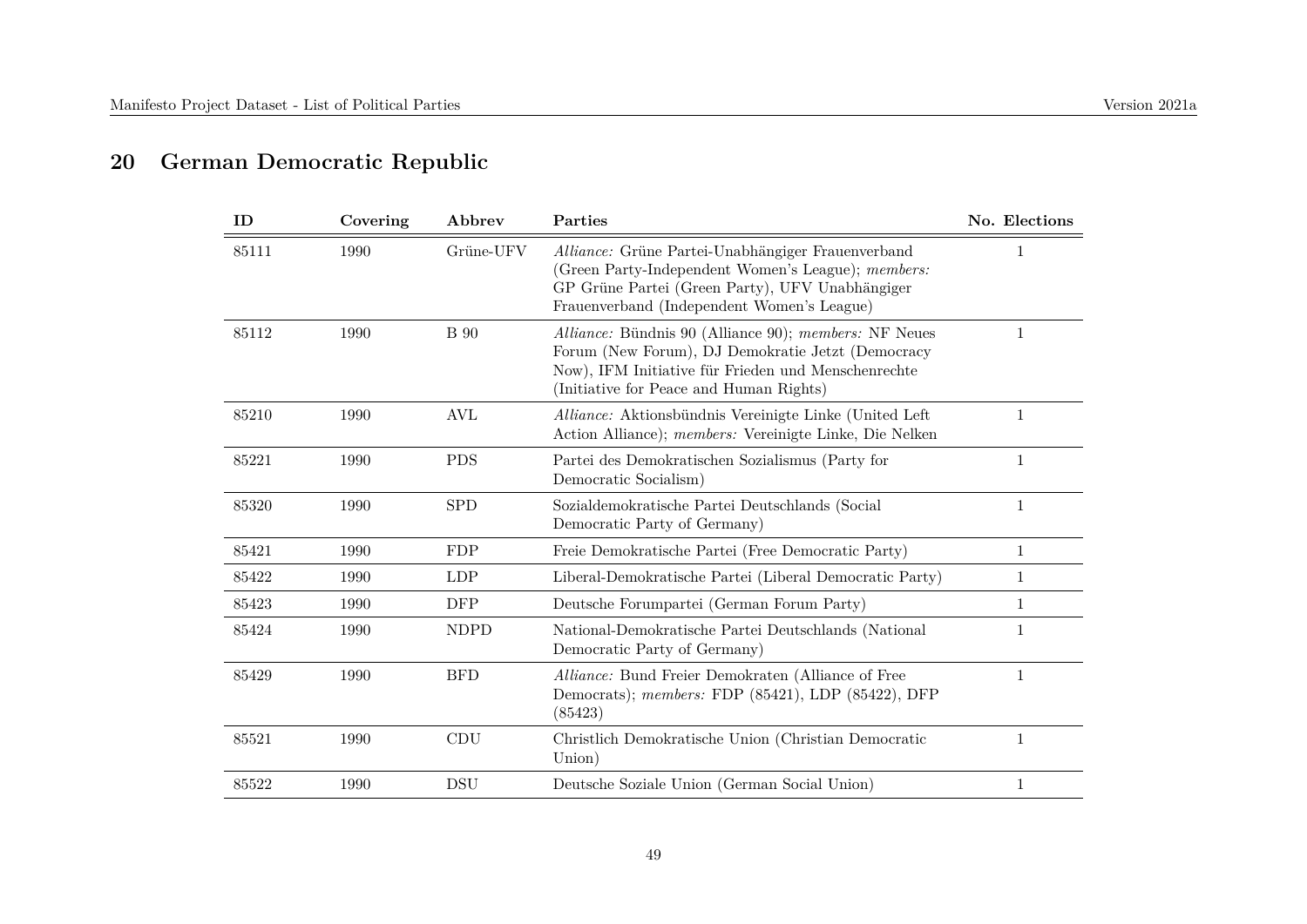| 85523 | 1990- | DA         | Demokratischer Aufbruch - 'sozial und ökologisch'<br>(Democratic Opening)          |  |
|-------|-------|------------|------------------------------------------------------------------------------------|--|
| 85524 | 1990- | <b>DBD</b> | Demokratische Bauernpartei Deutschlands (Democratic<br>Peasants' Party of Germany) |  |
| 85901 | 1990- | <b>DFD</b> | Demokratischer Frauenbund Deutschlands (Democratic<br>Women's League)              |  |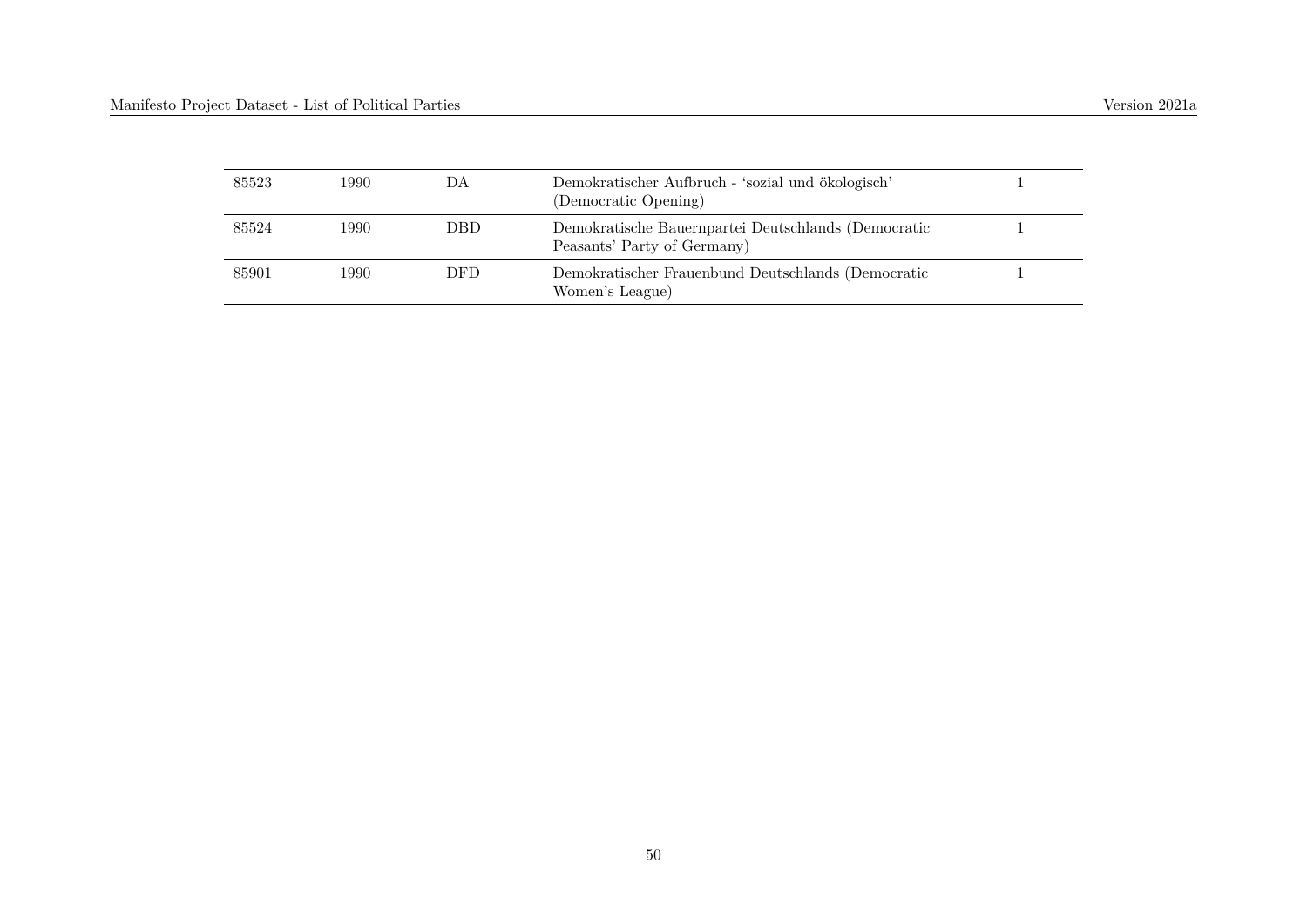## **21 Germany**

| ID    | Covering     | Abbrev       | Parties                                                                         | No. Elections  |
|-------|--------------|--------------|---------------------------------------------------------------------------------|----------------|
| 41111 | 1983-1987    |              | Die Grünen (The Greens)                                                         | $\overline{2}$ |
|       | successor:   |              | Greens/90 (41112)                                                               |                |
| 41112 | 1990         | Greens/90    | Grüne/Bündnis'90 (Greens/Alliance'90)                                           | $\mathbf{1}$   |
|       | predecessor: |              | (41111)                                                                         |                |
|       | successor:   |              | $90/G$ reens (41113)                                                            |                |
| 41113 | 1994-2021    | $90/G$ reens | Bündnis'90/Die Grünen (Alliance'90/Greens)                                      | 8              |
|       | predecessor: |              | Greens/90 (41112)                                                               |                |
| 41220 | 1949         | <b>KPD</b>   | Kommunistische Partei Deutschlands (Communist Party<br>of Germany)              | 1              |
| 41221 | 1990-2002    | <b>PDS</b>   | Partei des Demokratischen Sozialismus (Party of<br>Democratic Socialism)        | $\overline{4}$ |
|       | successor:   |              | L-PDS (41222)                                                                   |                |
| 41222 | 2005         | L-PDS        | Die Linke.PDS (The Left. Party of Democratic Socialism)                         | $\mathbf{1}$   |
|       | predecessor: |              | PDS (41221)                                                                     |                |
|       | successor:   |              | LINKE (41223)                                                                   |                |
| 41223 | 2009-2021    | <b>LINKE</b> | Die Linke (The Left)                                                            | 4              |
|       | predecessor: |              | L-PDS (41222)                                                                   |                |
| 41320 | 1949-2021    | <b>SPD</b>   | Sozialdemokratische Partei Deutschlands (Social<br>Democratic Party of Germany) | 20             |
| 41420 | 1949-2021    | <b>FDP</b>   | Freie Demokratische Partei (Free Democratic Party)                              | 20             |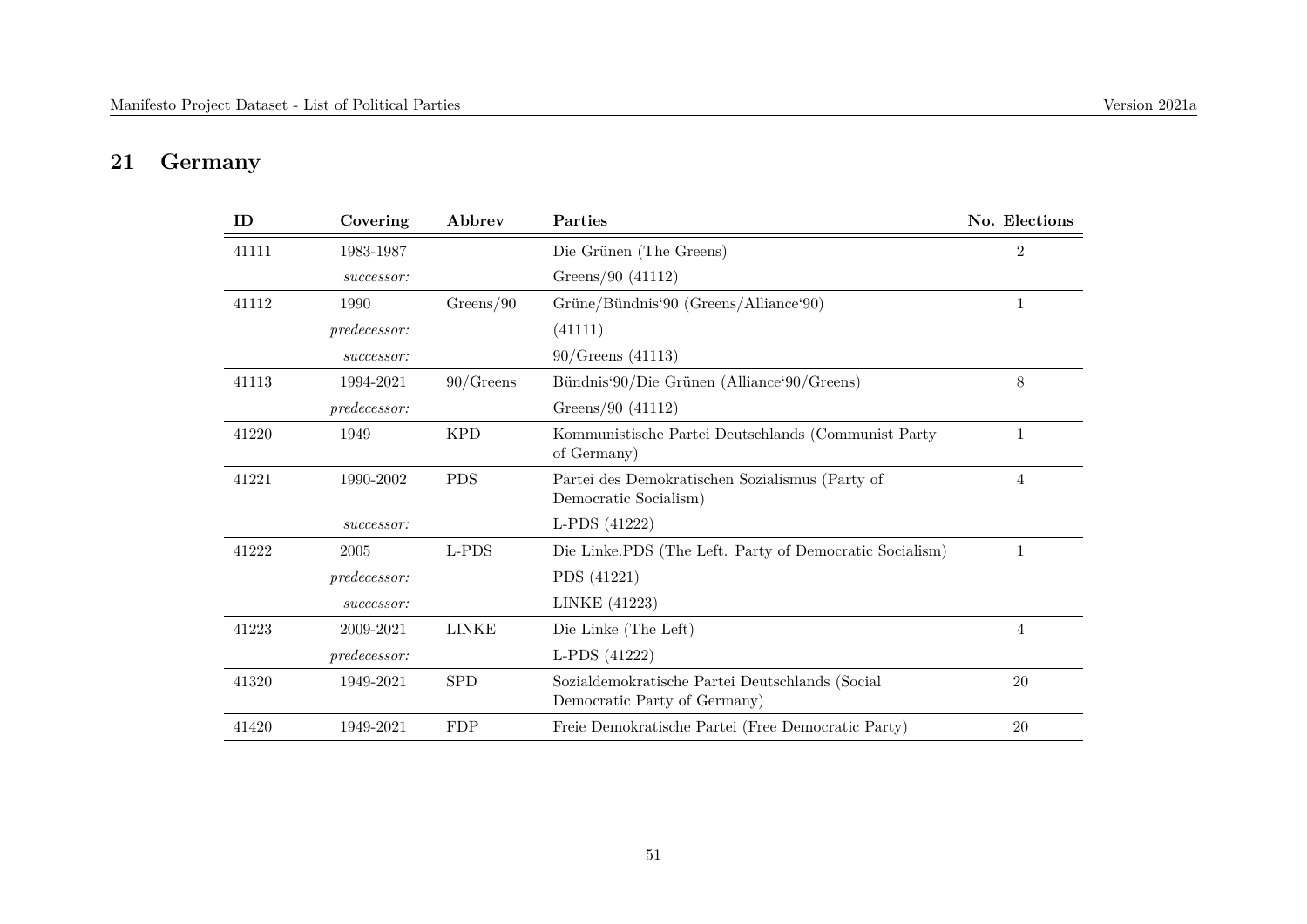| 41521 | 1949-2021 | CDU/CSU    | <i>Alliance:</i> Christlich-Demokratische Union/<br>Christlich-Soziale Union (Christian Democratic Union/<br>Christian Social Union); members: CDU<br>Christlich-Demokratische Union (Christian Democratic<br>Union), CSU Christlich-Soziale Union (Christian Social<br>Union) | 20             |
|-------|-----------|------------|--------------------------------------------------------------------------------------------------------------------------------------------------------------------------------------------------------------------------------------------------------------------------------|----------------|
| 41522 | 1949-1953 | DZ         | Deutsche Zentrumspartei (Centre Party)                                                                                                                                                                                                                                         | $\overline{2}$ |
| 41620 | 1949-1957 | DP         | Deutsche Partei (German Party)                                                                                                                                                                                                                                                 | 3              |
| 41711 | 1949      | <b>WAV</b> | Wirtschaftliche Aufbauvereinigung (Economic<br>Reconstruction League)                                                                                                                                                                                                          | 1              |
| 41712 | 1949      | DRP        | Deutsche Reichspartei (German Reich Party)                                                                                                                                                                                                                                     | $\mathbf{1}$   |
| 41911 | 1949      | BP         | Bayernpartei (Bavarian Party)                                                                                                                                                                                                                                                  |                |
| 41912 | 1949      | <b>SSW</b> | Südschleswigscher Wählerverband - Sydslesvigsk<br>Vælgerforening (South Schleswig Voters' Union)                                                                                                                                                                               |                |
| 41951 | 1953      | GB/BHE     | Gesamtdeutscher Block/Bund der Heimatvertriebenen<br>und Entrechteten (Refugee Party)                                                                                                                                                                                          |                |
| 41952 | 2013      |            | Piraten (Pirates)                                                                                                                                                                                                                                                              | $\mathbf{1}$   |
| 41953 | 2013-2021 | AfD        | Alternative für Deutschland (Alternative for Germany)                                                                                                                                                                                                                          | 3              |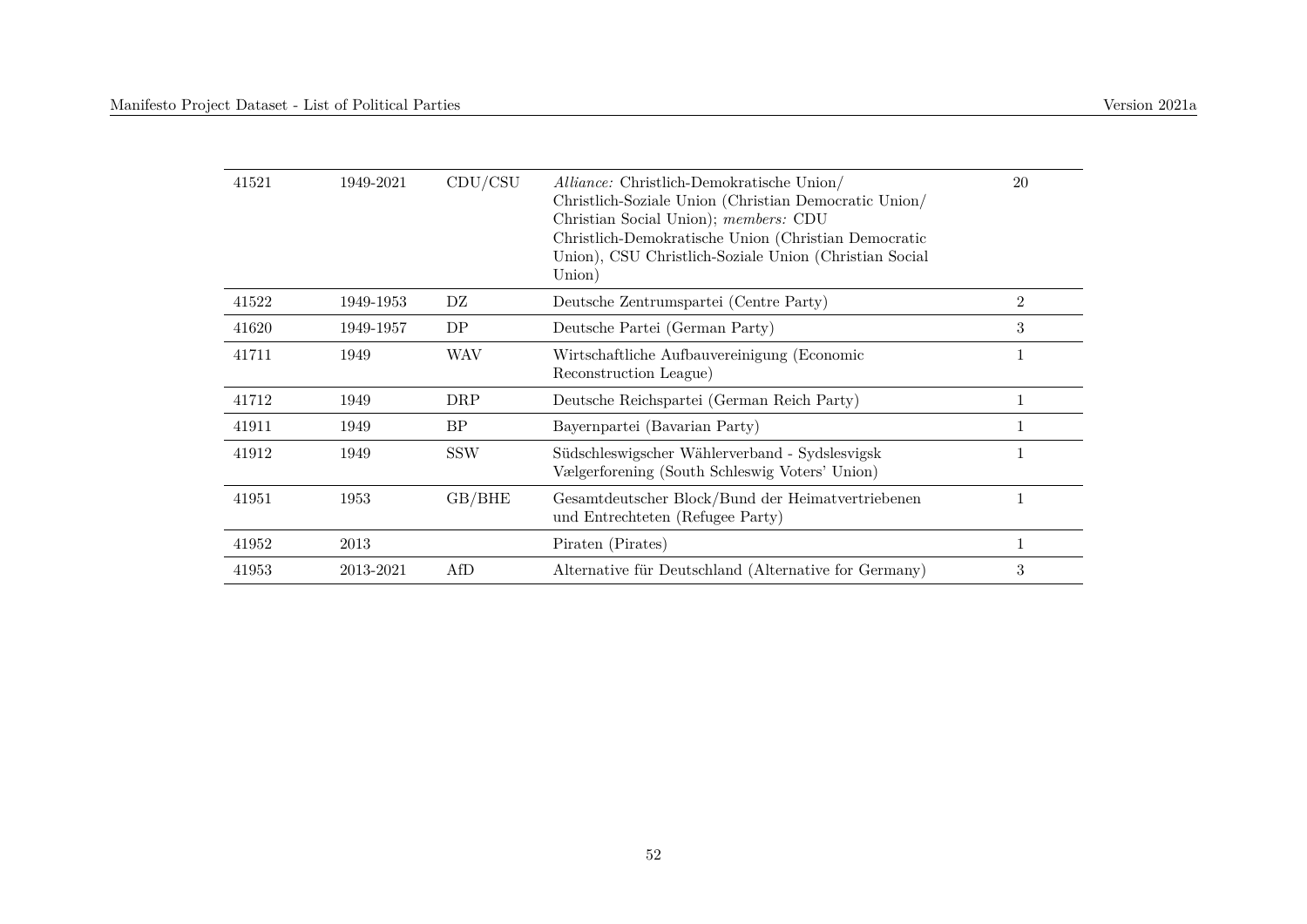#### **22 Greece**

| ID    | Covering                                 | Abbrev         | Parties                                                                                                                                                                                                                                                                                                                                                                                                                                                                   | No. Elections  |
|-------|------------------------------------------|----------------|---------------------------------------------------------------------------------------------------------------------------------------------------------------------------------------------------------------------------------------------------------------------------------------------------------------------------------------------------------------------------------------------------------------------------------------------------------------------------|----------------|
| 34020 | 2004-2012                                | <b>SYRIZA</b>  | Alliance: Synaspismós Rizospastikís Aristerás (Coalition<br>of the Radical Left); members: SYN (34211), AKAO<br>Ananeotikí Kommunistikí Oikologikí Aristerá (Renewing<br>Communist Ecological Left), DEA Diethnís Ergatikí<br>Aristerá (Internationalist Workers Left), KEDA Kínima<br>gia tin Enótita Drásis tis Aristerás (Movement for the<br>Unity of Action of the Left), EP Energoi Polites (Active<br>Citizens)                                                    | 4              |
|       | <i>change of</i><br>composition in 2004: |                | SYN (34211), AKAO Ananeotikí Kommunistikí Oikologikí<br>Aristerá (Renewing Communist Ecological Left), DEA<br>Diethnís Ergatikí Aristerá (Internationalist Workers Left),<br>KEDA Kínima gia tin Enótita Drásis tis Aristerás<br>(Movement for the Unity of Action of the Left), EP<br>Energoi Polites (Active Citizens), DIKKI (34314), KOE<br>Kommunistikí Orgánosi Elládas (Communist Organisation<br>of Greece), OP Oikologikí Parémyasi (Ecological<br>Intervention) |                |
| 34210 | 1974-1985,<br>1993-2015                  | <b>KKE</b>     | Kommounistiko Komma Elladas (Communist Party of<br>Greece)                                                                                                                                                                                                                                                                                                                                                                                                                | 14             |
| 34211 | 1989-1990,<br>1996-2000                  | <b>SYN</b>     | Alliance: Synaspismos tis Aristeras kai tis Proodou<br>(Progressive Left Coalition); members: KKE (34210),<br>EAR Greek Left, United Democratic Left, KODISO Party<br>of Democratic Socialism                                                                                                                                                                                                                                                                             | $\overline{5}$ |
| 34212 | 2012-2015                                | SYRIZA-<br>EKN | Synaspismós Rizospastikís Aristerás - Enotiko Kinonoiko<br>Metopo (Coalition of the Radical Left - Unionist Social<br>Front)                                                                                                                                                                                                                                                                                                                                              | 3              |
|       | <i>predecessor:</i>                      |                | SYRIZA (34020)                                                                                                                                                                                                                                                                                                                                                                                                                                                            |                |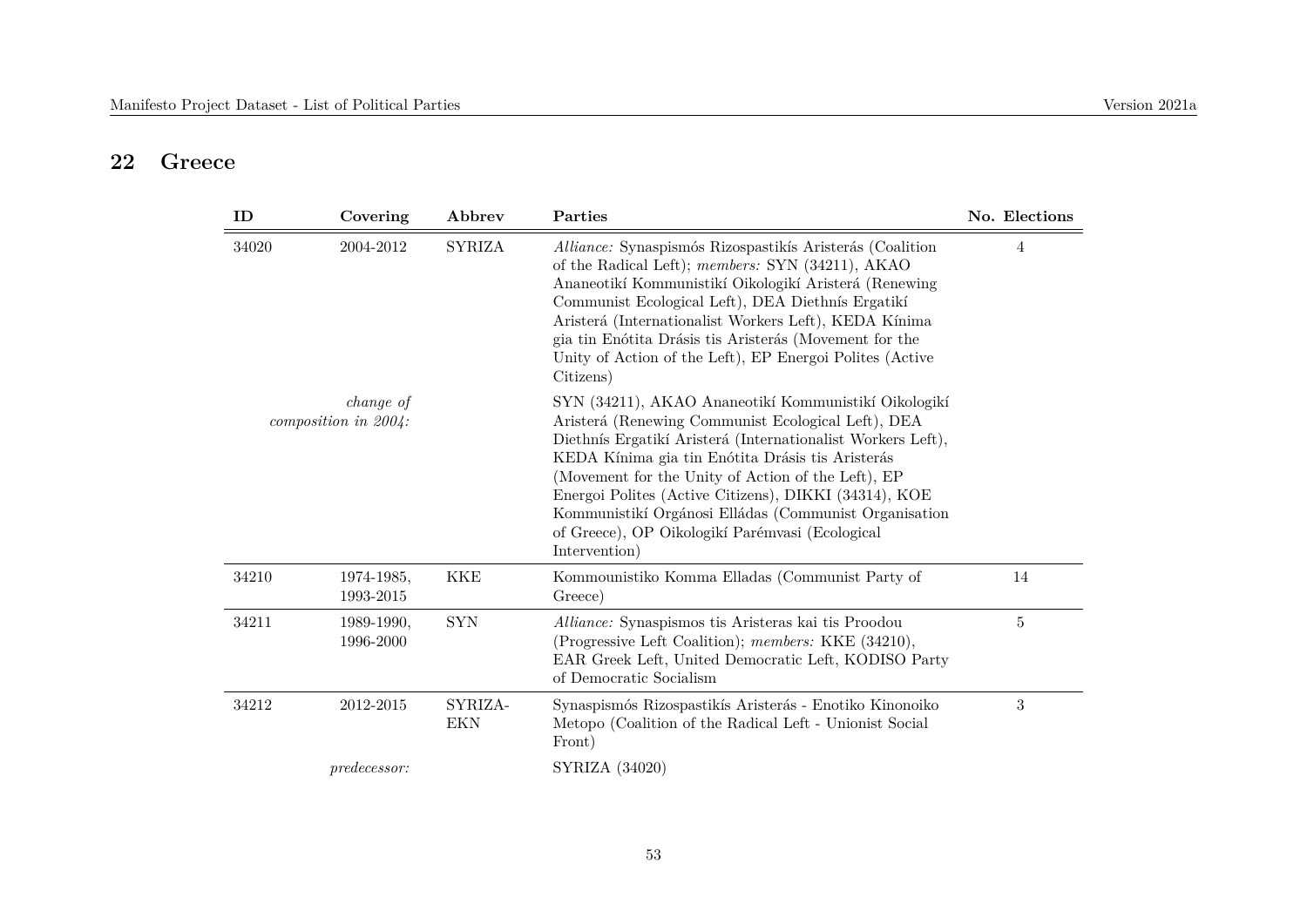|       | renamed in 2015:   | <b>SYRIZA</b> | Synaspismós Rizospastikís Aristerás (Coalition of the<br>Radical Left) |                |
|-------|--------------------|---------------|------------------------------------------------------------------------|----------------|
| 34213 | 2012-2012,<br>2015 | <b>DIMAR</b>  | Dimokratiki Aristera (Democratic Left)                                 | 3              |
|       | split from:        |               | SYRIZA (34020)                                                         |                |
| 34214 | 2015               | LAE           | Laīkí Enótita (Popular Unity)                                          | 1              |
|       | split from:        |               | SYRIZA-EKN (34212)                                                     |                |
| 34313 | 1974-2015          | <b>PASOK</b>  | Panellinio Socialistiko Kinima (Panhellenic Socialist<br>Movement)     | 17             |
| 34314 | 1996               | <b>DIKKI</b>  | Dimokratiko Kinoniko Kinima (Democratic Social<br>Movement)            | 1              |
| 34340 | 2015-2015          |               | To Potami (The River)                                                  | $\overline{2}$ |
| 34410 | 2015               | EК            | Enosi Kentroon (Union of Centrists)                                    | 1              |
|       | successor:         |               | EK (34510)                                                             |                |
| 34510 | 1974-1977          | EK            | Enosis Kentrou (Centre Union)                                          | $\overline{2}$ |
|       | renamed in 1977:   | <b>EDIK</b>   | Enosi Dimokratikou Kentrou (Union of the Democratic<br>Centre)         |                |
| 34511 | 1974-2015          | <b>ND</b>     | Nea Dimokratia (New Democracy)                                         | 17             |
| 34512 | 1993-1996          | Pola          | Politiki Anixi (Political Spring)                                      | $\overline{2}$ |
| 34610 | 1977               | EP            | Ethniki Parataxis (National Alignment)                                 | $\mathbf{1}$   |
| 34710 | 2007-2012          | <b>LAOS</b>   | Laikós Orthódoxos Synagermós (Popular Orthodox Rally)                  | 3              |
| 34720 | 2012-2015          | XA            | Chrysi Avgi (Golden Dawn)                                              | 4              |
| 34730 | 2012-2015          | <b>ANEL</b>   | Anexartitoi Ellines (Independent Greeks)                               | 4              |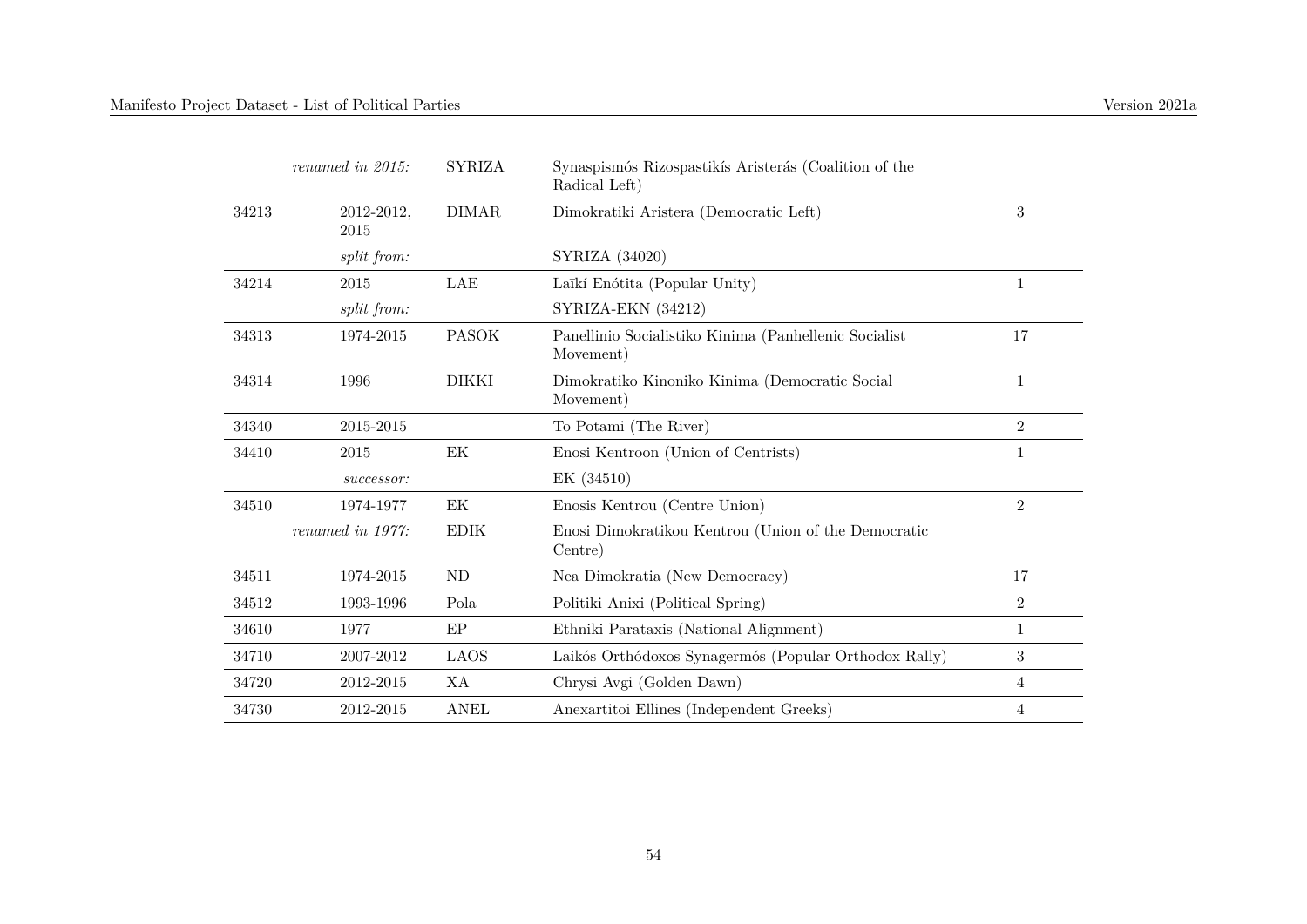## **23 Hungary**

| ID    | Covering                                           | Abbrev       | Parties                                                                                                                                                                                                                                                                  | No. Elections  |
|-------|----------------------------------------------------|--------------|--------------------------------------------------------------------------------------------------------------------------------------------------------------------------------------------------------------------------------------------------------------------------|----------------|
| 86110 | 2010-2018                                          | <b>LMP</b>   | Lehet Más Politika! (Politics Can Be Different)                                                                                                                                                                                                                          | 3              |
| 86111 | 2018                                               | PM           | Párbeszéd Magyarországért (Dialogue for Hungary)                                                                                                                                                                                                                         | 1              |
|       | split from:                                        |              | LMP (86110)                                                                                                                                                                                                                                                              |                |
| 86220 | 1990-2018                                          | <b>MSzP</b>  | Magyar Szocialista Párt (Hungarian Socialist Party)                                                                                                                                                                                                                      | 8              |
| 86221 | 2014-2018                                          | DK           | Demokratikus Koalícío (Democratic Coalition)                                                                                                                                                                                                                             | $\overline{2}$ |
|       | split from:                                        |              | MSzP (86220)                                                                                                                                                                                                                                                             |                |
| 86320 | 1990-1994,<br>2006-2010                            | <b>MSzDP</b> | Magyarországi Szociáldemokrata Párt (Hungarian Social<br>Democratic Party)                                                                                                                                                                                               | 4              |
| 86340 | 2014-2018                                          | $E14-PM$     | Együtt 2014 – Párbeszéd Magyarországért Választási<br>Szövetség (Together 2014 -Dialogue for Hungary Electoral<br>Alliance); Merger of: E14 Együtt - A Korszakváltók<br>Pártija (Together - Party for a New Era), PM Párbeszéd<br>Magyarországért (Dialogue for Hungary) | $\overline{2}$ |
| 86421 | 1990-2018                                          | FiDeSz       | Fiatal Demokraták Szövetsége (Federation of Young<br>Democrats)                                                                                                                                                                                                          | 8              |
|       | in 1998 party<br>manifesto coded for<br>coalition: |              | Name: Fiatal Demokraták Szövetsége - Magyar Polgari<br>Párt - Magyar Demokrata Fórum-Szövetség (Federation of<br>Young Democrats - Hungarian Civic Party - Hungarian<br>Democratic Forum-Alliance); members: no information                                              |                |
|       | in 2002 party<br>manifesto coded for<br>coalition: |              | Name: Fiatal Demokraták Szövetsége - Magyar Polgari<br>Párt - Magyar Demokrata Fórum-Szövetség (Federation of<br>Young Democrats - Hungarian Civic Party - Hungarian<br>Democratic Forum-Alliance); members: no information                                              |                |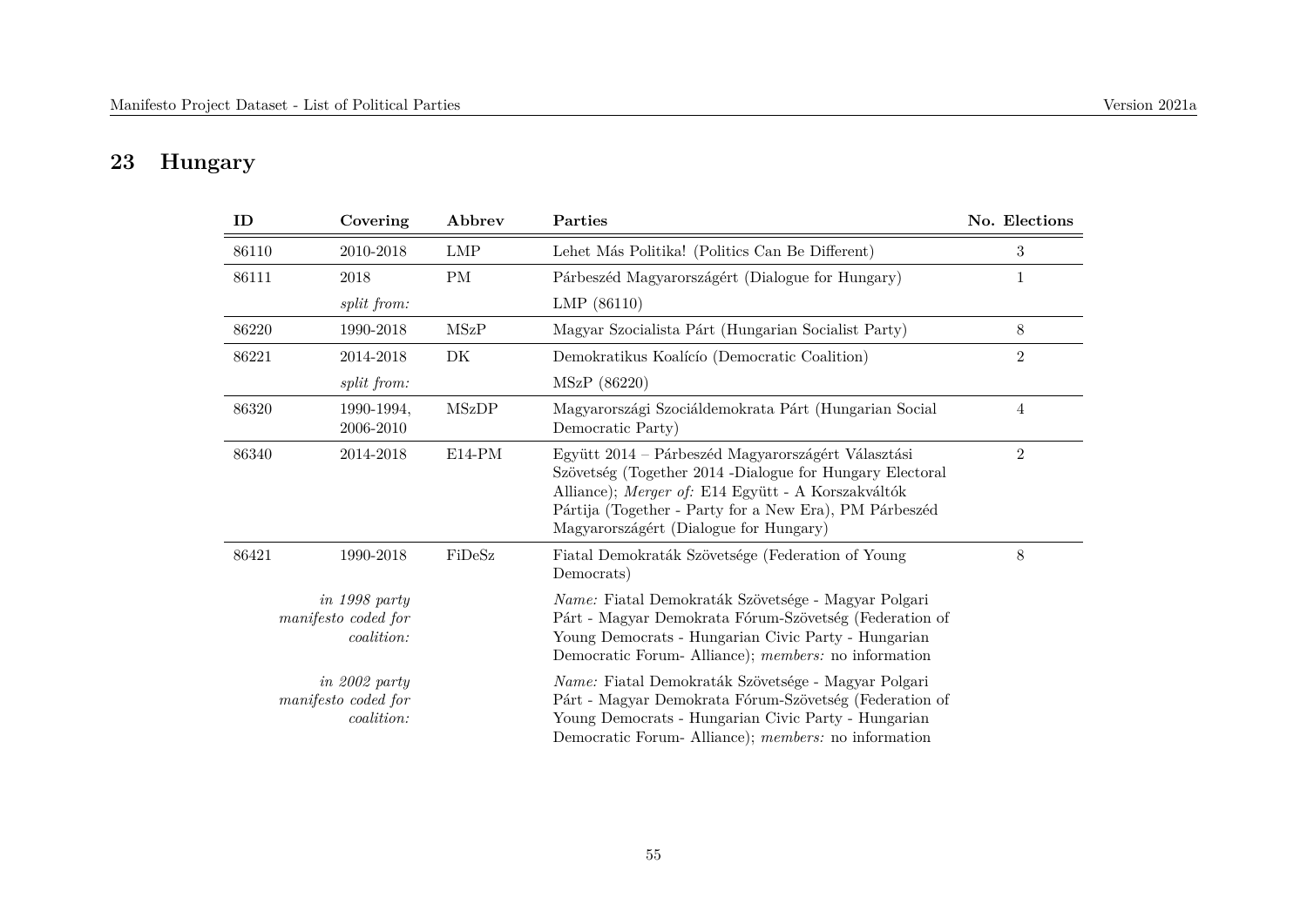|       | $in 2006$ party<br>manifesto coded for<br>coalition: |                        | Name: Szövetség Fiatal Demokraták Szövetsége - Magyar<br>Polgári Szövetség - Kereszténydemokrata Néppárt<br>(Alliance of Federation of Young Democrats - Hungarian<br>Civic Union - Christian Democratic People's Party);<br><i>members:</i> no information |                |
|-------|------------------------------------------------------|------------------------|-------------------------------------------------------------------------------------------------------------------------------------------------------------------------------------------------------------------------------------------------------------|----------------|
|       | $in 2010$ party<br>manifesto coded for<br>coalition: |                        | Name: Szövetség Fiatal Demokraták Szövetsége - Magyar<br>Polgári Szövetség - Kereszténydemokrata Néppárt<br>(Alliance of Federation of Young Democrats - Hungarian<br>Civic Union - Christian Democratic People's Party);<br><i>members:</i> no information |                |
|       | $in$ 2014 party<br>manifesto coded for<br>coalition: |                        | Name: Szövetség Fiatal Demokraták Szövetsége - Magyar<br>Polgári Szövetség - Kereszténydemokrata Néppárt<br>(Alliance of Federation of Young Democrats - Hungarian<br>Civic Union - Christian Democratic People's Party);<br>members: no information        |                |
|       | renamed in 2018:                                     | FiDeSz-<br><b>KDNP</b> | Szövetség Fiatal Demokraták Szövetsége -<br>Kereszténydemokrata Néppárt (Alliance of Federation of<br>Young Democrats - Christian Democratic People's Party)                                                                                                |                |
| 86422 | 1990-2006                                            | <b>SzDSz</b>           | Szabad Demokraták Szövetsége (Alliance of Free<br>Democrats)                                                                                                                                                                                                | $\overline{5}$ |
| 86521 | 1990-2006                                            | <b>MDF</b>             | Magyar Demokrata Fórum (Hungarian Democratic<br>Forum)                                                                                                                                                                                                      | $\overline{5}$ |
| 86522 | 1990-1998                                            | <b>KDNP</b>            | Kerezténydemokrata Néppárt (Christian Democratic<br>People's Party)                                                                                                                                                                                         | 3              |
| 86620 | 1998                                                 | MIÉP                   | Magyar Igazság és Élet Párt (Hungarian Justice and Life<br>Party)                                                                                                                                                                                           | $\mathbf{1}$   |
| 86710 | 2010-2018                                            | Jobbik                 | Jobbik Magyarországért Mozgalom (Movement for a<br>Better Hungary)                                                                                                                                                                                          | 3              |
| 86810 | 1990-2002                                            | FKgP                   | Független Kisgazda Párt (Independent Smallholders'<br>Party)                                                                                                                                                                                                | $\overline{4}$ |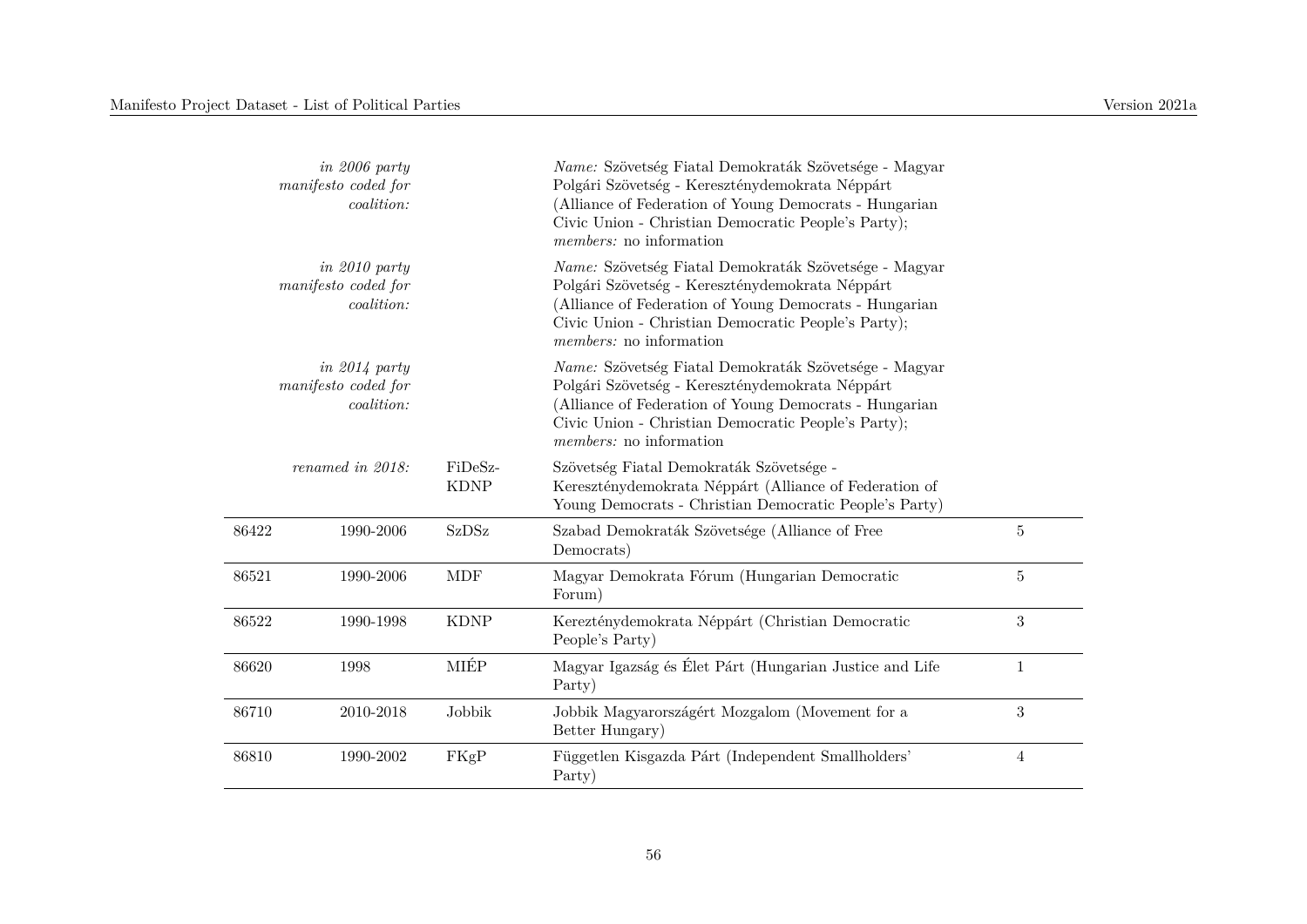| 86811 | 1990. | ASz. | Alliance: Agrárszövetsége (Agrarian Alliance); members:<br>ARS Agrár Reformkörör Szövetsége (Agrarian Reform |  |
|-------|-------|------|--------------------------------------------------------------------------------------------------------------|--|
|       |       |      | Circle Movement), ARM Agrár Reformkörör Mozgalom<br>(Association of Agrarian Reform Circles)                 |  |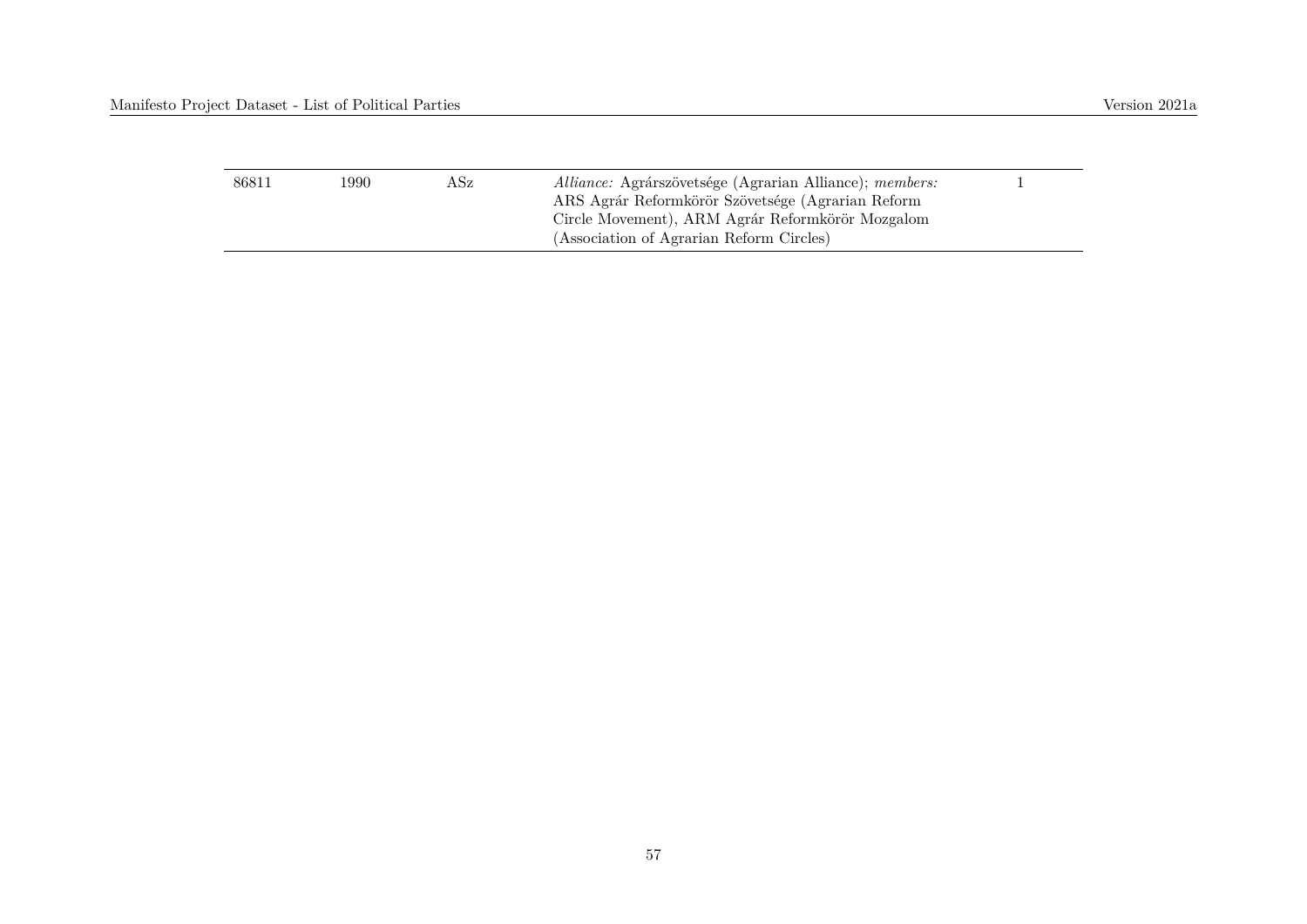## **24 Iceland**

| ID    | Covering                               | Abbrev           | Parties                                                                                                                 | No. Elections    |
|-------|----------------------------------------|------------------|-------------------------------------------------------------------------------------------------------------------------|------------------|
| 15111 | 1999-2017                              | <b>VGF</b>       | Vinstrihreyfing - Grænt Framboð (Left Green Movement)                                                                   | 7                |
| 15220 | 1946-1995                              | S <sub>o</sub>   | Sósíalistaflokkurinn (United Socialist Party)                                                                           | 16               |
|       | renamed in 1956:                       | Ab               | Alþýðubandalagið (People's Alliance)                                                                                    |                  |
| 15320 | 1946-1995                              | $\boldsymbol{A}$ | Alþýðuflokkurinn (Social Democratic Party)                                                                              | 16               |
| 15321 | 1983                                   | <b>BJ</b>        | Bandalag Jafnaðarmanna (Social Democratic Federation)                                                                   | $\mathbf{1}$     |
| 15322 | 1967-1974                              | <b>SFVM</b>      | Samtök Frjálslyndra og Vinstri Manna (Union of Liberals<br>and Leftists)                                                | $\boldsymbol{3}$ |
| 15323 | 1995                                   | TfFf             | Þjóðvaki - Hreyfing Fólksins (Awakening of the Nation)                                                                  | $\mathbf{1}$     |
| 15328 | 1999-2017                              | S                | Alliance: Samfylkingin (The Alliance); members: So<br>$(15220)$ , A $(15320)$ , Kv $(15951)$ , TfFf $(15323)$           | $\overline{7}$   |
|       | alliance merged into<br>party in 2000: |                  | <i>Name:</i> Samfylkingin (The Alliance); <i>members:</i> So<br>$(15220)$ , A $(15320)$ , Kv $(15951)$ , TfFf $(15323)$ |                  |
|       | joined in 2009 by:                     |                  | Íslandshreyfingin - lifandi land (Icelandic Movement -<br>Living Country)                                               |                  |
|       | renamed in 2013:                       | S                | Samfylkingin - Jafnaðarmannaflokkur Íslands (The<br>Alliance - Social Democratic Party of Iceland)                      |                  |
| 15420 | 1999-2007                              | FF               | Frjálslyndi Flokkurinn (Liberal Party)                                                                                  | $\overline{3}$   |
| 15430 | 2009                                   | B                | Borgarahreyfingin (Citizens' Movement)                                                                                  | $\mathbf{1}$     |
| 15440 | 2013-2017                              | Bf               | Björt framtið (Bright Future)                                                                                           | $\overline{3}$   |
| 15450 | 2016-2017                              |                  | Viðreisn (Reform Party)                                                                                                 | $\overline{2}$   |
|       | split from:                            |                  | Sj(15620)                                                                                                               |                  |
| 15620 | 1946-2017                              | Sj               | Sjálfstæðisflokkurinn (Independence Party)                                                                              | 23               |
| 15621 | 1987                                   | <b>Bf</b>        | Borgaraflokkurinn (Citizens' Party)                                                                                     | $\mathbf{1}$     |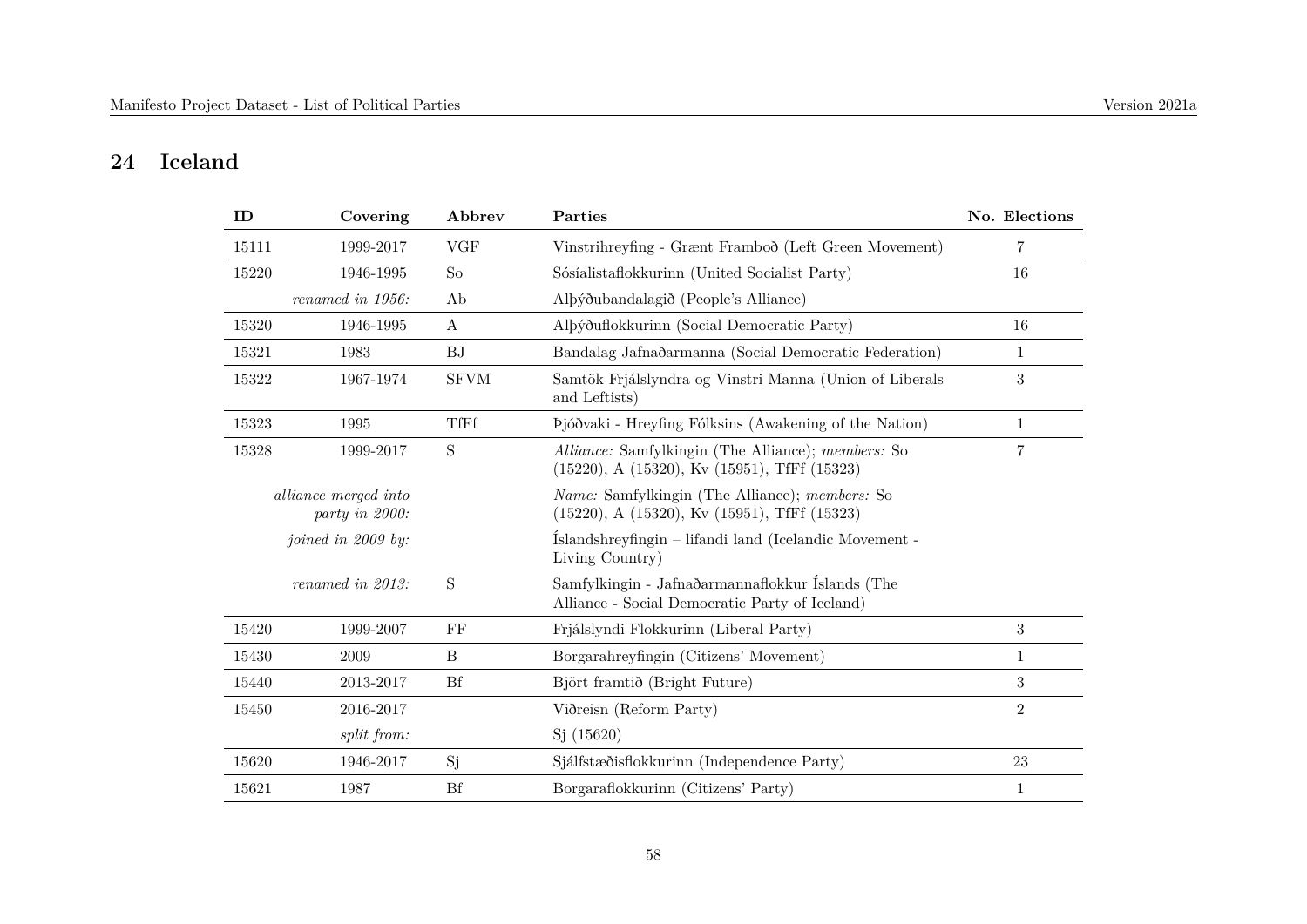| 15630 | 2017               |    | Miðflokkurinn (Centre Party)                       |    |
|-------|--------------------|----|----------------------------------------------------|----|
|       | <i>split from:</i> |    | F(15810)                                           |    |
| 15710 | 1953               | Тf | bjodvarnarflokkurinn (National Preservation Party) |    |
| 15810 | 1946-2017          | F  | Framsóknarflokkurinn (Progressive Party)           | 23 |
| 15951 | 1983-1995          | Κv | Samtök um Kvennalista (Women's Alliance)           |    |
| 15952 | 2013-2017          |    | Pírataflokkurinn (Pirate Party)                    |    |
| 15953 | 2017               |    | Flokkur fólksins (People's Party)                  |    |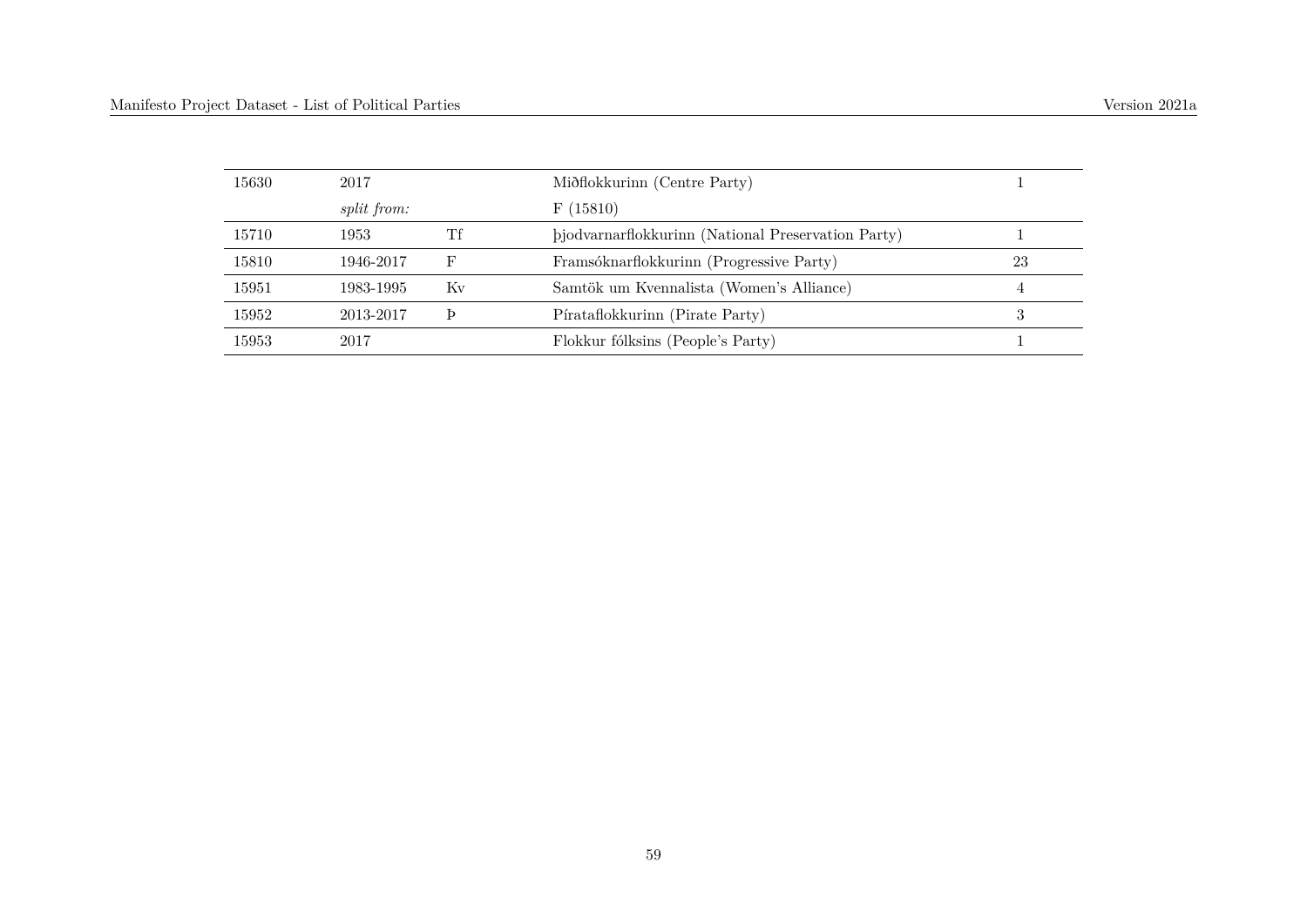#### **25 Ireland**

| ID    | Covering  | Abbrev       | Parties                                                                                                                            | No. Elections  |
|-------|-----------|--------------|------------------------------------------------------------------------------------------------------------------------------------|----------------|
| 53021 | 2011      | <b>ULA</b>   | Alliance: United Left Alliance; members: Socialist Party,<br>People Before Profit Alliance, Workers and Unemployed<br>Action Group | 1              |
| 53110 | 1989-2016 | Greens       | Green Party/Comhaontas Glas (Green Party)                                                                                          | $\overline{7}$ |
| 53220 | 1981-1989 | WP           | Páirtí na nOibri (Workers' Party)                                                                                                  | 5              |
| 53221 | 1992-1997 | $_{\rm DLP}$ | Democratic Left Party                                                                                                              | $\overline{2}$ |
| 53230 | 2011      |              | Páirtí Sóisialach (Socialist Party)                                                                                                | 1              |
| 53231 | 2016      | PBP          | People Before Profit                                                                                                               | 1              |
| 53240 | 2016      | AAA          | Anti-Austerity Alliance                                                                                                            | 1              |
| 53250 | 2016      | <b>WUA</b>   | Workers and Unemployment Action                                                                                                    | $\mathbf 1$    |
| 53320 | 1948-2016 | Labour       | Páirti Lucht Oibre (Labour Party)                                                                                                  | 20             |
| 53321 | 2016      |              | Social Democrats                                                                                                                   | 1              |
| 53420 | 1987-2007 | <b>PD</b>    | Progressive Democrats                                                                                                              | 6              |
| 53520 | 1948-2016 |              | Fine Gael (Family of the Irish)                                                                                                    | 20             |
| 53620 | 1948-2016 |              | Fianna Fáil (Soldiers of Destiny)                                                                                                  | $20\,$         |
| 53714 | 1948-1965 | CnP          | Clann na Poblachta (Republican Party)                                                                                              | 6              |
| 53810 | 1948-1961 | CnT          | Clann na Talmhan (Party of the Land)                                                                                               | $\bf 5$        |
| 53951 | 1997-2016 | <b>SF</b>    | Sinn Féin (We Ourselves)                                                                                                           | 5              |
| 53981 | 2016      |              | Independent Alliance                                                                                                               | 1              |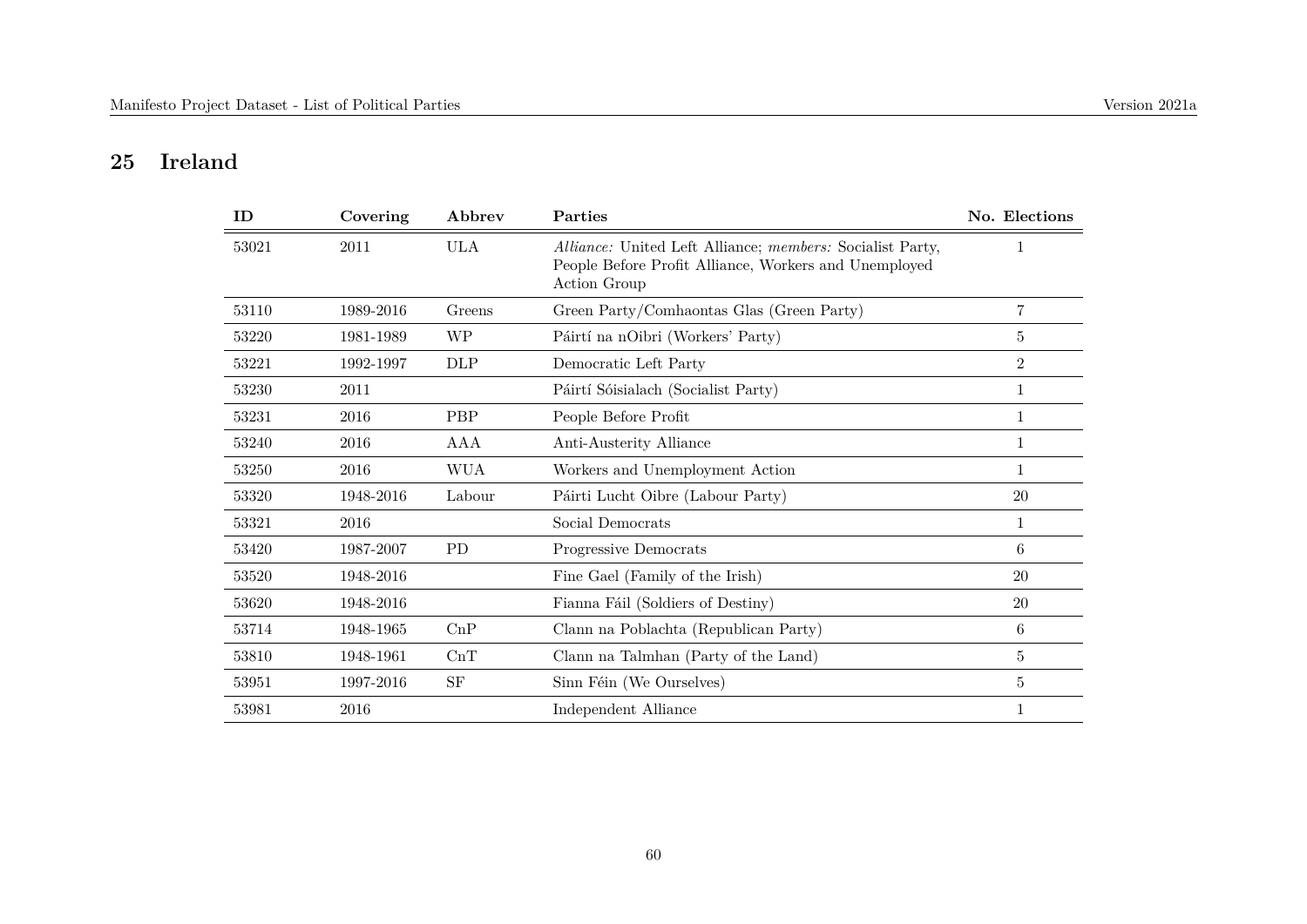#### **26 Israel**

| ID    | Covering           | Abbrev        | Parties                                                                                                                                                             | No. Elections  |
|-------|--------------------|---------------|---------------------------------------------------------------------------------------------------------------------------------------------------------------------|----------------|
| 72031 | 2019-2020          |               | Alliance: HaAvoda - Gesher (Labour - Gesher); members:<br>HaAvoda (72323), Gesher (Bridge)                                                                          | $\overline{2}$ |
| 72032 | 2019               |               | Alliance: HaMaaneh HaDemokrati (Democratic Camp);<br>members: MERETZ (72326), Yisrael Demokratit (Israel<br>Democratic Party), HaTnua HaYeruqa (Green Movement)     | $\mathbf{1}$   |
| 72041 | 2019-2020          |               | Alliance: Kahol Lavan (Blue and White); members:<br>Hosen L'Yisrael (Israel Resilience Party), 72440, Telem<br>Thua Leumit Mamlachtit                               | $\sqrt{3}$     |
| 72071 | 2019               |               | Alliance: Ihud Miflagot HaYamin (United Right);<br>members: 72701, 72710, Otzma Yehudit (Jewish Power)                                                              | 1              |
| 72072 | 2019-2020          |               | Alliance: Yemina (Right); members: HaYamin HeHadash<br>(New Right), 72710, 72701                                                                                    | $\overline{2}$ |
| 72091 | 2015,<br>2019-2020 |               | Alliance: al-Qa'imah al-Mushtaraka/HaReshima<br>HaMeshutefet (Joint List); members: HADASH (72225),<br>Ra'am (72901), 72902, BaLaD (72903)                          | 3              |
| 72092 | 2006-2009          | Ra'am-Ta'al   | <i>Alliance:</i> HaReshima Ha'aravit HaMeuchedet - Tun'a<br>Aravit LeHithadshut (United Arab List - Arab movement<br>for revival); members: Ra'am $(72901)$ , 72902 | $\overline{2}$ |
| 72220 | 1949-1969          | Maki          | HaMiflaga HaKomunistit HaYisraelit (Israel Communist)<br>Party)                                                                                                     | $\overline{7}$ |
| 72221 | 1973               | <b>MOKED</b>  | Moked (Focus); Merger of: Maki (72220), Hatnuah<br>Tchelet Adom (Blue-Red Movement)                                                                                 | 1              |
| 72222 | 1984-1988          | PLP           | <i>Alliance:</i> Hareshima Ha'mitkademet le-Shalom<br>(Progressive List for Peace); members: Alternative<br>Movement, Progressive Movement of Nazareth              | $\overline{2}$ |
| 72223 | 1977-1981          | <b>SHELLI</b> | Shalom Lemaan Israel (Peace for Israel)                                                                                                                             | $\overline{2}$ |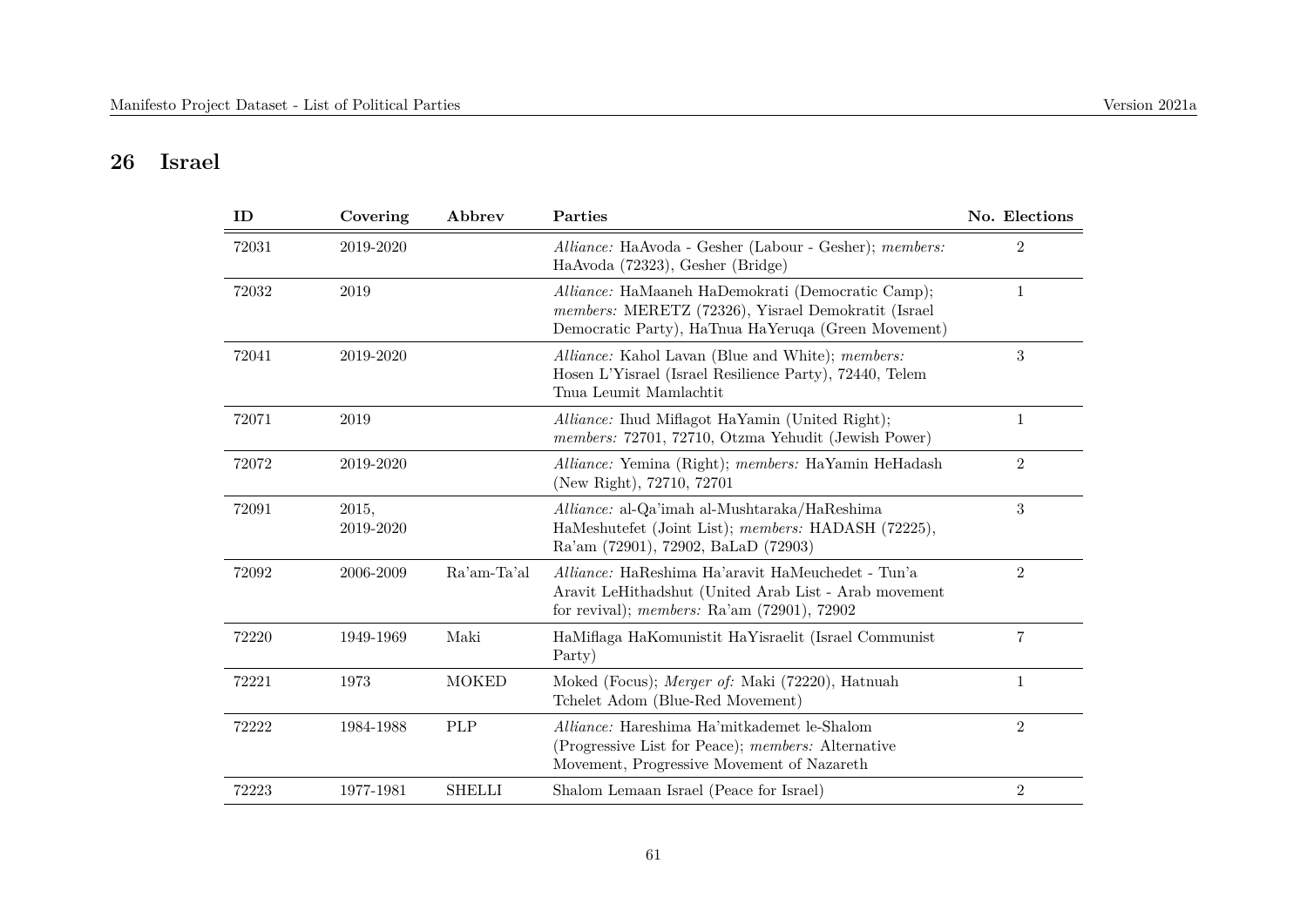| 72224 | 1965-1973                                    | RAKAH         | Reshima Kommunistit Hadasha (New Communist Party)                                                                                   | 3              |
|-------|----------------------------------------------|---------------|-------------------------------------------------------------------------------------------------------------------------------------|----------------|
|       | split from:                                  |               | Maki (72220)                                                                                                                        |                |
| 72225 | 1977-2013,<br>2019                           | <b>HADASH</b> | HaHazit HaDemocratit LeShalom VeLeShivion<br>(Democratic Front for Peace and Equality); Merger of:<br>RAKAH (72224), Black Panthers | 12             |
|       | <i>in 1996 coalition</i><br>manifesto coded: |               | <i>Name:</i> Hadash/Balad (Democratic National Party);<br>members: HADASH (72225), BaLaD (72903)                                    |                |
|       | renamed in 2013:                             | <b>HADASH</b> | HaHazit HaDemokratit LeShalom uLeShivion<br>(Democratic Front for Peace and Equality)                                               |                |
| 72310 | 1973-1988                                    | RATZ          | Hatnuah Lezhiot Ha'ezrach (Citizens' Rights Movement)                                                                               | 5              |
| 72311 | 1949-1965,<br>1988                           | <b>MAPAM</b>  | Mifleget Ha'poalim Hameudet (United Workers' Party)                                                                                 | 7              |
| 72312 | 1999-2003                                    |               | Am Ehad (One Nation)                                                                                                                | $\overline{2}$ |
| 72320 | 1965-1984                                    |               | Alliance: Maarach (Alignment); members: Mapai (72324),<br>72325                                                                     | 6              |
|       | <i>change of</i><br>composition in 1969:     |               | MAPAM (72311), HaAvoda (72323)                                                                                                      |                |
|       | change of<br>composition in 1984:            |               | MAPAM (72311), HaAvoda (72323), Independent Liberal<br>Party                                                                        |                |
| 72322 | 1965                                         | <b>RAFI</b>   | Reshimat Poalei Israel (Israel Workers' List)                                                                                       | $\mathbf{1}$   |
| 72323 | 1988-1996,<br>2003-2013,<br>2019             | HaAvoda       | Mifleget HaAvoda HaYisraelit (Israeli Labour Party);<br>Merger of: Mapai (72324), 72325, RAFI (72322)                               | 8              |
|       | joined in 2003 by:                           |               | Meimad (Democratic State)                                                                                                           |                |
|       | <i>change of</i><br>composition in 2009:     |               | Meimad (Democratic State) left electoral alliance                                                                                   |                |
| 72324 | 1949-1961                                    | Mapai         | Mifleget Poalei Eretz Yisrael (Worker's Party of the Land<br>of Israel)                                                             | 5              |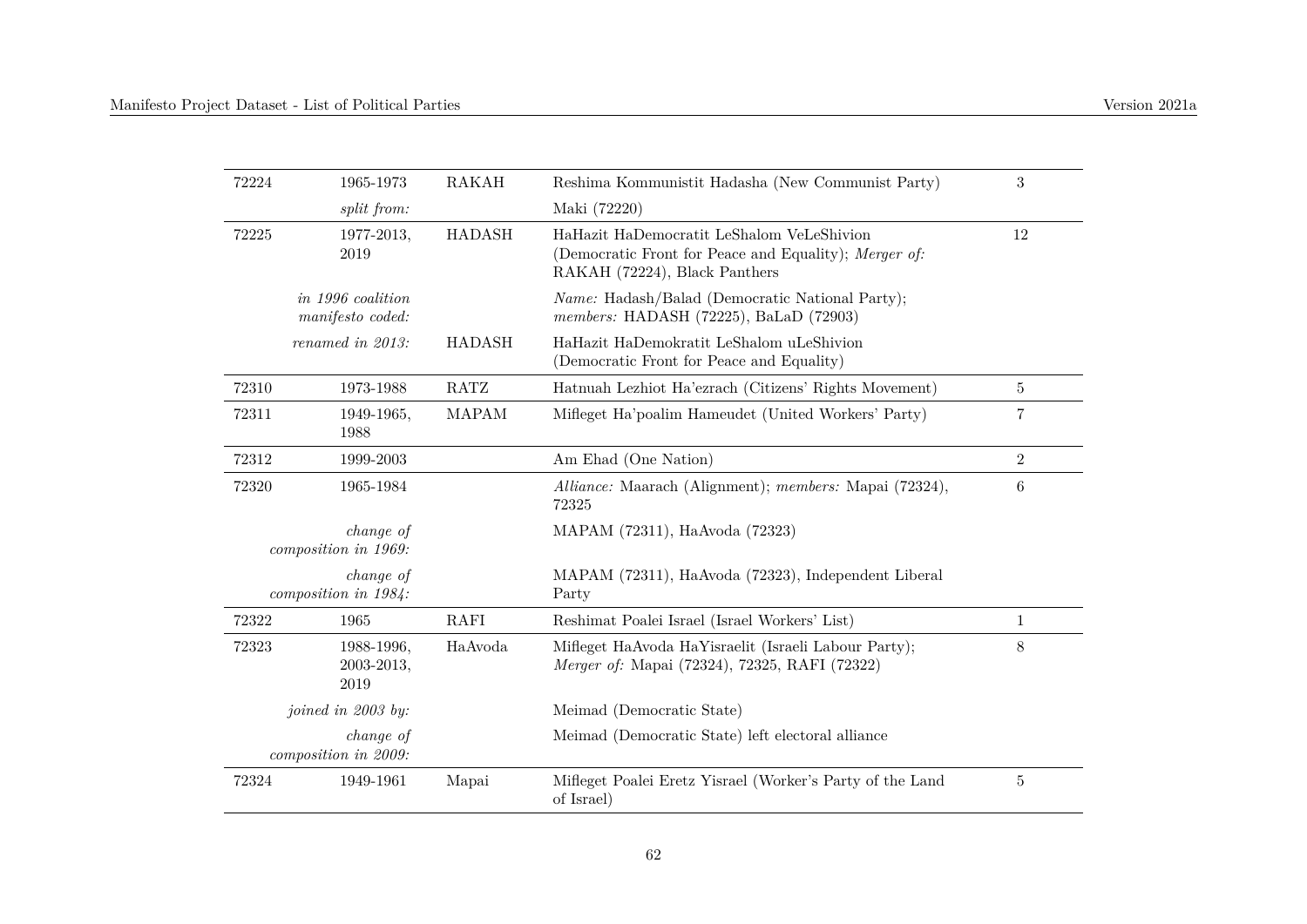| 72325 | 1955-1961          |               | Ahdut Ha'avodah (Unity of Labour); Merger of: Poalei<br>Zion (Workers of Zion), Smaller socialist Zionist groups                                     | 3              |
|-------|--------------------|---------------|------------------------------------------------------------------------------------------------------------------------------------------------------|----------------|
| 72326 | 1992-2019          | <b>MERETZ</b> | Meretz (Meretz); Merger of: MAPAM (72311), RATZ<br>(72310), SHINUI (72413)                                                                           | 9              |
| 72327 | 1999               |               | Yisrael Ahat (One Israel)                                                                                                                            | $1\,$          |
| 72328 | $\,2015$           |               | HaMahane Hazioni (Zionist Union)                                                                                                                     | $\mathbf{1}$   |
| 72410 | 1965-1981          |               | H'Miflaga H'Liberalit H'Atzmaeet (Progressive and<br>Independent Liberal Party)                                                                      | 5              |
| 72411 | 1961               |               | Miflaga Haliberalit (Liberal Party); Merger of: 72420,<br>72410                                                                                      | $\mathbf{1}$   |
| 72412 | 1977               | <b>DASH</b>   | Hatnuah Hademokratit Le-shinui (Democratic Movement<br>for Change); Merger of: SHINUI (72413), Democratic<br>Movement, Free Center, Zionist Panthers | $\mathbf{1}$   |
| 72413 | 1981-1984,<br>2003 | <b>SHINUI</b> | Shinui (Change)                                                                                                                                      | 3              |
| 72414 | 1984               |               | Yahad (Together)                                                                                                                                     | $\mathbf{1}$   |
| 72415 | 1999               |               | Center Party                                                                                                                                         | 1              |
| 72420 | 1949-1959          |               | Zionim Klalim (General Zionists')                                                                                                                    | 4              |
| 72425 | 1984               |               | Ometz (Courage)                                                                                                                                      | 1              |
| 72427 | 1996               |               | Ha'Derech Ha'Shlishit (The Third Way)                                                                                                                | 1              |
| 72428 | 1996-1999          |               | Yisrael Ba-Aliya (Israel for Immigration)                                                                                                            | $\overline{2}$ |
| 72430 | 2006-2013          |               | Kadima (Forward)                                                                                                                                     | 3              |
| 72431 | 2013               |               | Hatnua (The Movement)                                                                                                                                | $\mathbf{1}$   |
|       | split from:        |               | 72430                                                                                                                                                |                |
| 72440 | 2013-2015          |               | Yesh Atid (There is a Future)                                                                                                                        | $\overline{2}$ |
| 72450 | 2015-2019          |               | Kulanu (All of us)                                                                                                                                   | $\overline{2}$ |
|       |                    |               |                                                                                                                                                      |                |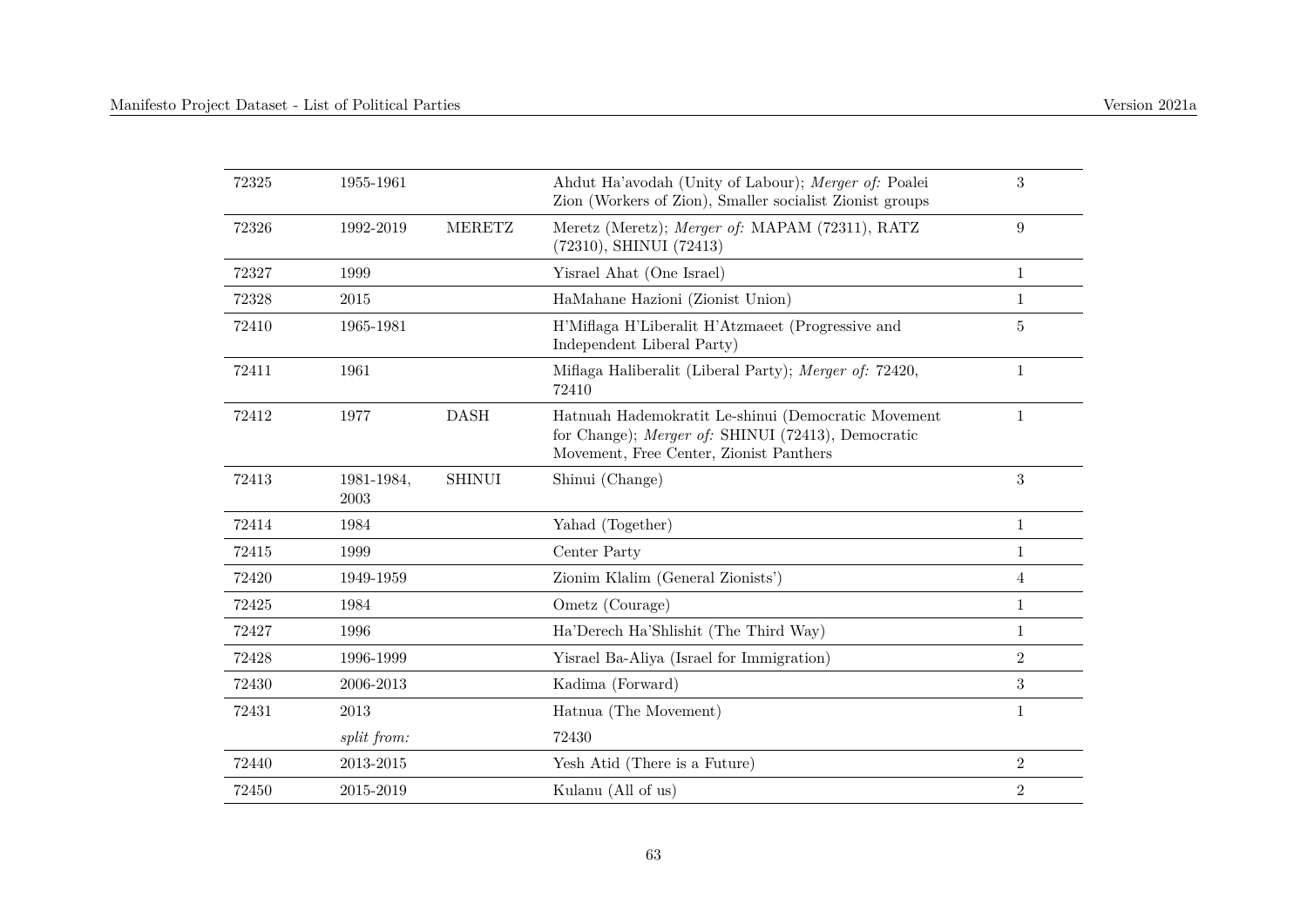| 72530 | 1955-2006                             | Mafdal        | Mifleget Datit Leumit (National Religious Party)                                                           | 15             |
|-------|---------------------------------------|---------------|------------------------------------------------------------------------------------------------------------|----------------|
| 72531 | 1949-1988                             |               | Agudat Yisrael (Union of Israel)                                                                           | 12             |
|       | renamed in 1961:                      |               | Poalei Agudat Yisrael (Agudat Israel Workers)                                                              |                |
|       | renamed in 1965:                      |               | Agudat Yisrael (Union of Israel)                                                                           |                |
|       | in 1973 coalition<br>manifesto coded: |               | <i>Name:</i> Hazit Datit Toratit (Religious Torah Front);<br>members: 72531, Poalei Agudat Yisrael         |                |
|       | renamed in 1977:                      |               | Agudat Yisrael (Union of Israel)                                                                           |                |
| 72532 | 1981-1984                             | <b>TAMI</b>   | Tenua le'Massoret Yisrael (Movement for Israel's<br>Tradition)                                             | $\overline{2}$ |
| 72533 | 1984-2009,<br>2015-2020               | Shas          | Shomrei Torah Sephardim (Sephardi Torah Guardians)                                                         | 12             |
|       | split from:                           |               | 72531                                                                                                      |                |
| 72534 | 1984                                  |               | Morasha (Heritage)                                                                                         | $\mathbf 1$    |
| 72535 | 1992-2009,<br>2019-2020               |               | Alliance: Yahadut HaTorah (Torah Judaism); members:<br>72614, 72531                                        | 9              |
|       | renamed in 1999:                      |               | Yahadut HaTorah HaMeukhedet (United Torah Judaism)                                                         |                |
| 72610 | 1969                                  |               | Hamerkaz Hahofshi (Free Centre)                                                                            | $\mathbf{1}$   |
| 72611 | 1969                                  |               | Reshima Mamlachtit (State List)                                                                            | $\mathbf{1}$   |
| 72612 | 1981-1992                             | Tehiya        | Tenuat Hetehiya (Renaissance Movement)                                                                     | 4              |
| 72613 | 1988-1992                             | <b>Tzomet</b> | HaTenua LeHithadashot Zionit Vevilti Miflagtaim<br>(Crossroads - non-aligned movement for Zionist Renewal) | $\overline{2}$ |
| 72614 | 1988                                  |               | Degel Hatorah (Torah Flag)                                                                                 | $\mathbf{1}$   |
| 72615 | 1988-1996                             |               | Moledet (Homeland)                                                                                         | 3              |
|       | joined in 1996 by:                    |               | Tehiya (72612)                                                                                             |                |
| 72620 | 1949-1961                             |               | Tenuat Ha'Herut (Freedom)                                                                                  | $\mathbf 5$    |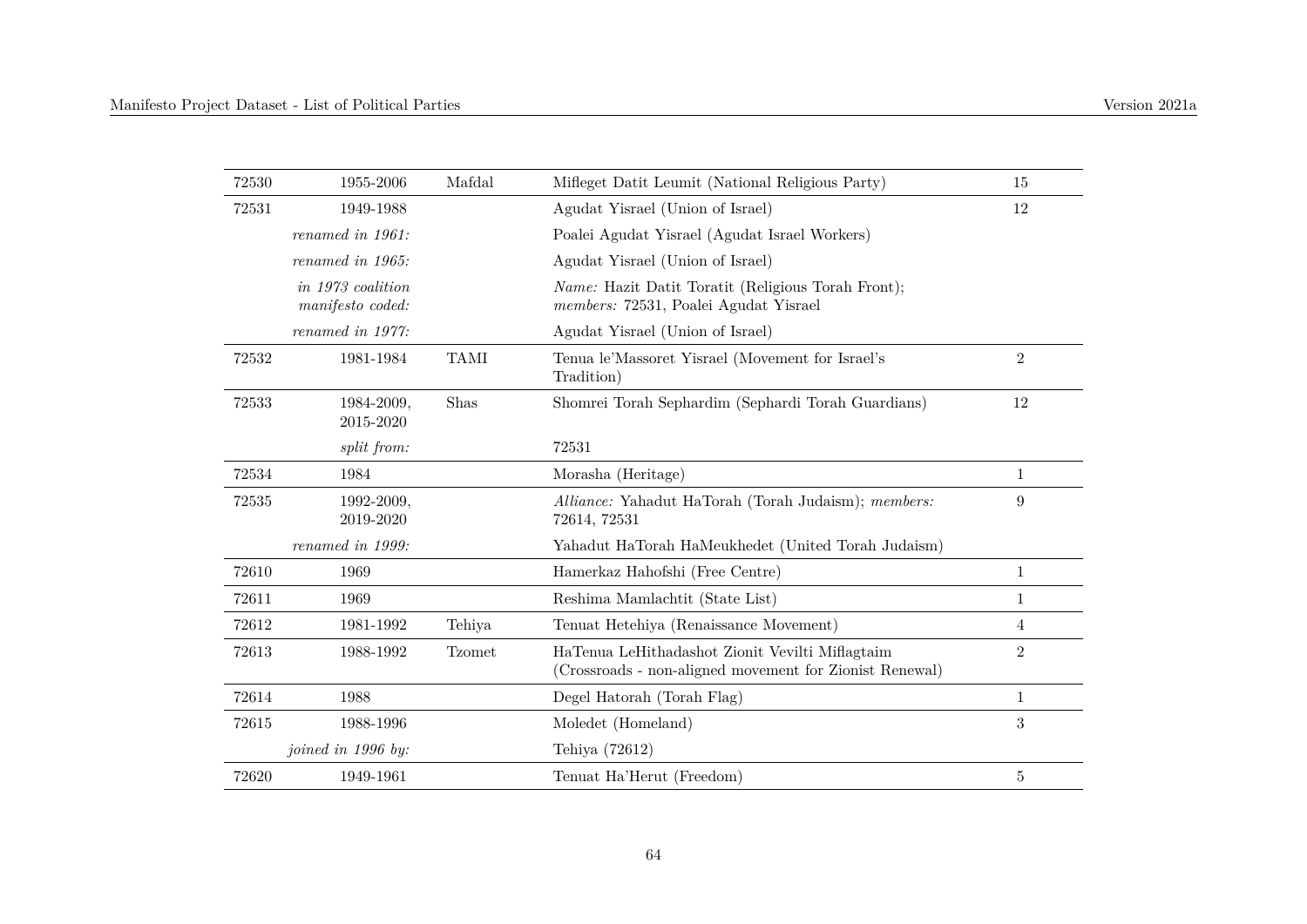| 72621 | 1965-1969                         | Gahal | Gush-Herut Liberalim (Herut-Liberal Bloc); Merger of:<br>72620, parts of 72411               | $\overline{2}$ |
|-------|-----------------------------------|-------|----------------------------------------------------------------------------------------------|----------------|
|       | successor:                        |       | Likud (72622)                                                                                |                |
| 72622 | 1973-2020                         | Likud | HaLikud (The Consolidation)                                                                  | 16             |
|       | predecessor:                      |       | Gahal (72621)                                                                                |                |
| 72623 | 1977                              |       | Shlomzion (Peace to Zion)                                                                    | 1              |
| 72624 | 1999-2009                         | IL    | Alliance: HaIchud HaLeumi (National Union); members:<br>72620, 72615, 72710                  | 4              |
|       | change of<br>composition in 2001: |       | 72625, 72615, 72710                                                                          |                |
|       | change of<br>composition in 2006: |       | 72620, 72615, 72710, Renewed Religious Zionist Party                                         |                |
| 72625 | 1999,<br>2006-2020                |       | Israel Beiteinu (Israel is Our Home)                                                         | 8              |
| 72701 | 2009-2015                         |       | HaBayit HaYehudi (The Jewish Home); Merger of:<br>Mafdal (72530)                             | 3              |
| 72901 | 1996, 2019                        | Ra'am | HaReshima Ha'aravit HaMeuchedet (United Arab List)                                           | 2              |
| 72903 | 2003-2013,<br>2019                | BaLaD | at-Tajamu' al-Watanī ad-Dīmūcratī/ Brit Le'umit<br>Demokratit (National Democratic Assembly) | $\bf 5$        |
| 72951 | 2006                              | Gil   | Gimla'ey Yisrael LaKnesset (Pensioners Party)                                                |                |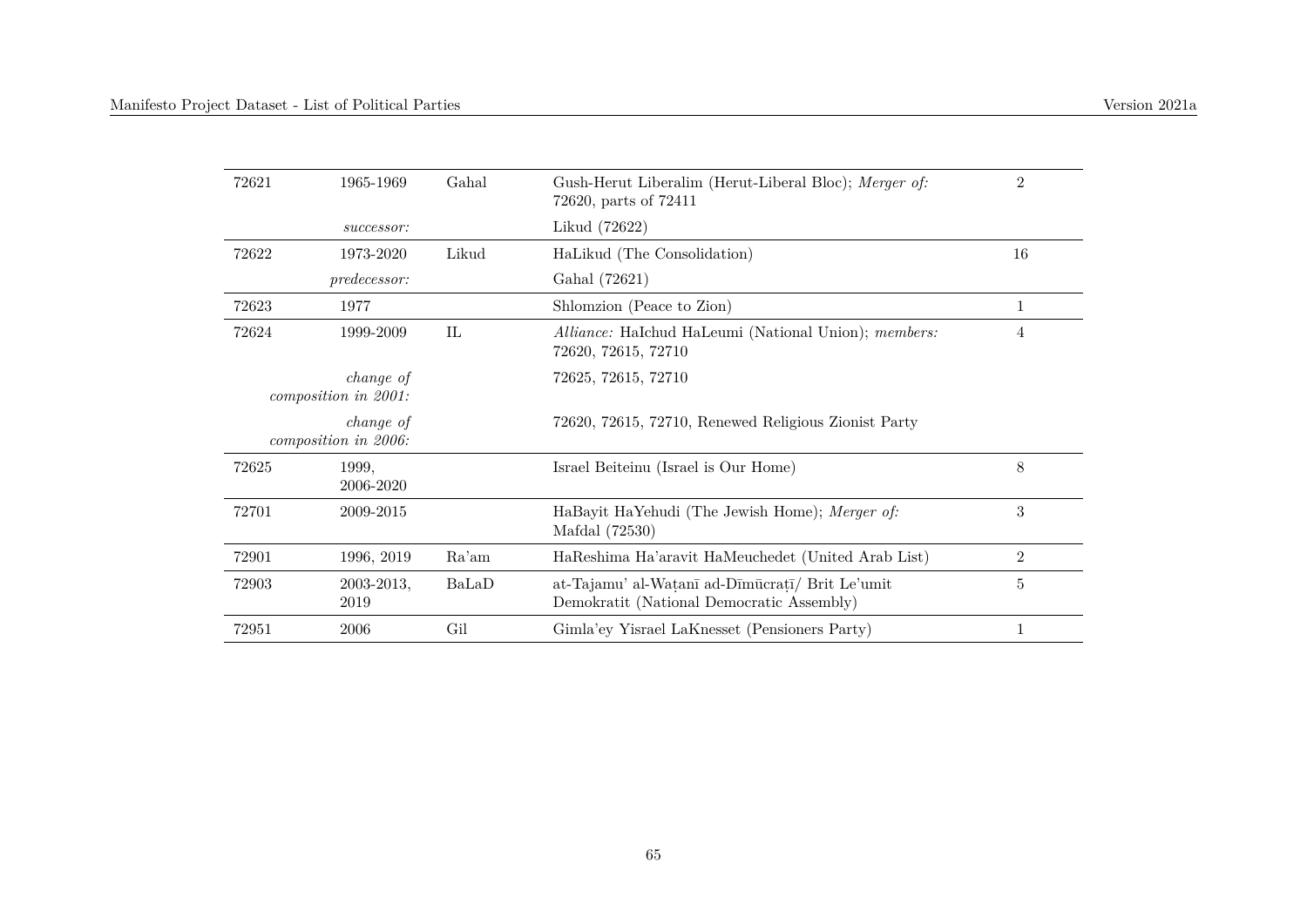## **27 Italy**

| ID    | Covering | Abbrev      | Parties                                                                                                                                                                                                                                                                                                                                                                                                                                                                                  | No. Elections |
|-------|----------|-------------|------------------------------------------------------------------------------------------------------------------------------------------------------------------------------------------------------------------------------------------------------------------------------------------------------------------------------------------------------------------------------------------------------------------------------------------------------------------------------------------|---------------|
| 32021 | 2013     | RC          | Alliance: Rivoluzione Civile (Civil Revolution); members:<br>IdV (32902), FdV (32110), PRC (32212), PdCI (32213),<br>Azione Civile (Civil Action), La Rete 2018 (The Net<br>2018), Destra Libertaria (Right Libertarians)                                                                                                                                                                                                                                                                |               |
| 32022 | 2018     | Ι           | Alliance: Italia Europa Insieme (Italy Europe Together);<br>members: PSI (32320), FdV (32110), AC Area Civica<br>(Civic Area)                                                                                                                                                                                                                                                                                                                                                            |               |
| 32031 | 2018     | LeU         | Alliance: Liberi e Uguali (Free and Equal); members:<br>Democratici e Progressisti (Democrats and Progressives),<br>SI Sinistra Italiana (Italian Left), P Possibile (Possible)                                                                                                                                                                                                                                                                                                          | 1             |
| 32051 | $\,2018$ | ${\cal CP}$ | Alliance: Civica Popolare (Popular Civic List); members:<br>AP Alternativa Popolare (Popular Alternative), IdV<br>(32902), CpE Centristi per l'Europa (Centrists for<br>Europe), DeS Democrazia Solidale (Solidary Democracy),<br>UpT Unione per il Trentino (Union for Trentino), IP<br>L'Italia è Popolare (Italy is Popular), UPC Unione<br>Popolare Cristiana (Christian Popular Union), IP-MpE<br>Italia Popolare – Movimento per l'Europa (Popular Italy –<br>Movement for Europe) | 1             |
| 32055 | $\,2018$ | NcL         | Alliance: Noi con l'Italia (Us with Italy); members: parts<br>of AP Alternativa Popolare (Popular Alternative), DI<br>Direzione Italia (Direction Italy), SC (32460), F! Fare!<br>(Act!), CP Cantiere Popolare (Popular Construction),<br>32905, UDC (32530)                                                                                                                                                                                                                             | 1             |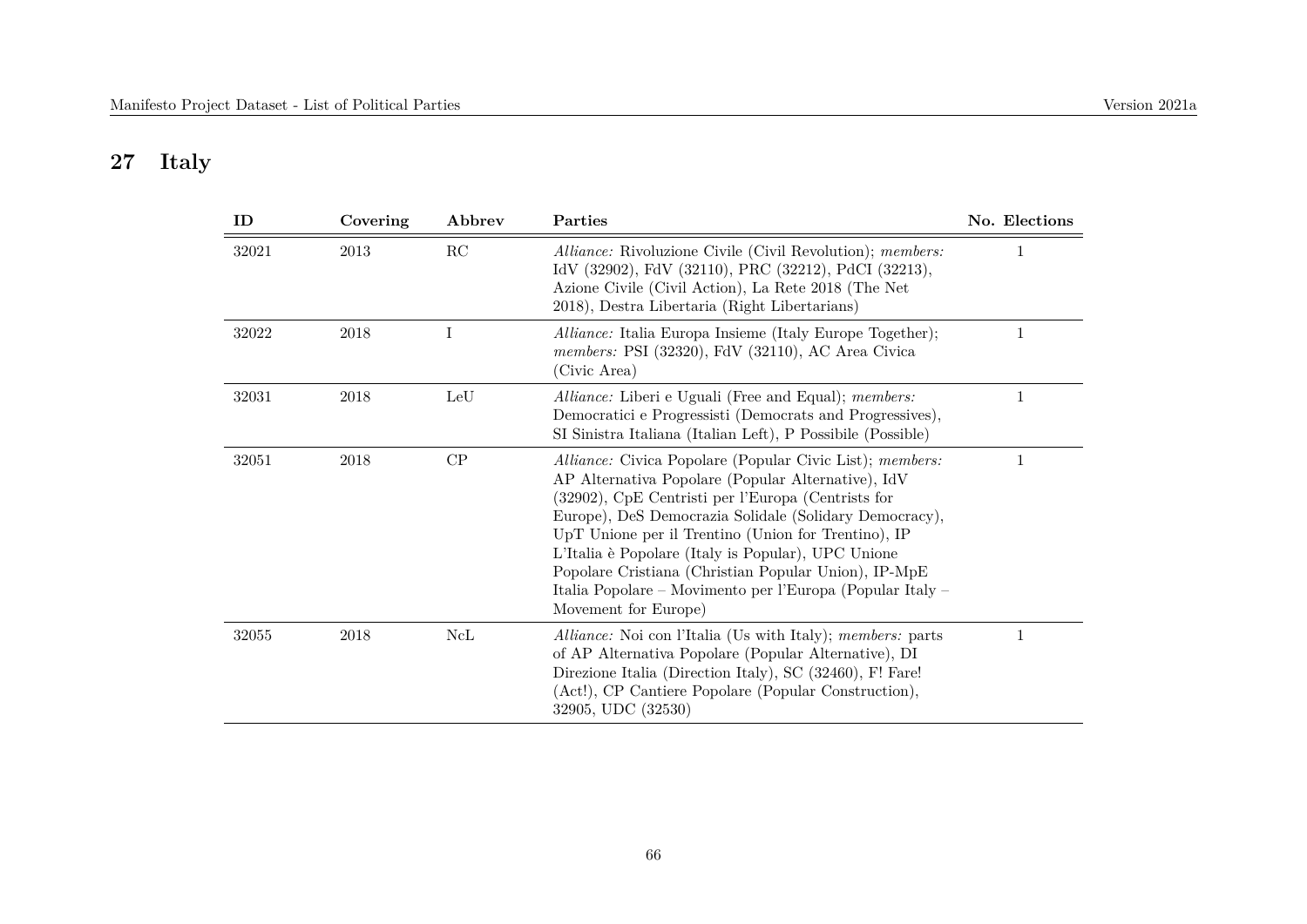| 32061 | 2008-2013                              | PdL             | Alliance: Il Popolo della Libertà (People of Freedom);<br>members: FI (32610), MSI (32710), NPSI (32611), InM<br>(32952), Popolari Liberali (Carlo Giovanardi), Democrazia<br>Cristiana per le Autonomie (Christian Democracy for the<br>Autonomies), Azione Soziale (Social Action), Riformatori<br>Liberali (Liberal Reformers), Federazione dei Christiano<br>Poplari (Federation of Christian People), Destra<br>Libertaria (Right Libertarians) | $\overline{2}$   |
|-------|----------------------------------------|-----------------|------------------------------------------------------------------------------------------------------------------------------------------------------------------------------------------------------------------------------------------------------------------------------------------------------------------------------------------------------------------------------------------------------------------------------------------------------|------------------|
|       | alliance merged into<br>party in 2013: |                 | Name: Il Popolo della Libertà (People of Freedom);<br>members: FI (32610), MSI (32710), NPSI (32611), InM<br>(32952), Popolari Liberali (Carlo Giovanardi), Democrazia<br>Cristiana per le Autonomie (Christian Democracy for the<br>Autonomies), Azione Soziale (Social Action), Riformatori<br>Liberali (Liberal Reformers), Federazione dei Christiano<br>Poplari (Federation of Christian People), Destra<br>Libertaria (Right Libertarians)     |                  |
| 32090 | 2018                                   | <b>SVP-PATT</b> | Alliance: Coalizione Südtiroler Volkspartei e Partito<br>Autonomista Trentino Tirolese (Coalition of South<br>Tyrolean People's Party and Trentino Tyrolean<br>Autonomist Party); members: SVP (32904), 32907                                                                                                                                                                                                                                        | $\mathbf{1}$     |
| 32110 | 1987-1996,<br>2006                     | FdV             | Federazione dei Verdi (Green Federation)                                                                                                                                                                                                                                                                                                                                                                                                             | $\overline{5}$   |
| 32111 | 2001                                   |                 | Alliance: Il Girasole (The Girasole ('Sunflower'));<br>members: FdV (32110), SDI Socialisti Democratici Italiani<br>(Italian Democratic Socialists)                                                                                                                                                                                                                                                                                                  | $\mathbf{1}$     |
| 32210 | 1976-1983                              | PdUP            | Partito di Unità Proletaria per il Comunismo (Il<br>Manifesto + Partito di Unità Proletaria) (Proletarian<br>Unity Party for Communism (The Manifesto $+$<br>Proletarian Unity Party)                                                                                                                                                                                                                                                                | $\boldsymbol{3}$ |
| 32211 | 1983-1987                              | DP              | Democrazia Proletaria (Proletarian Democracy)                                                                                                                                                                                                                                                                                                                                                                                                        | $\boldsymbol{2}$ |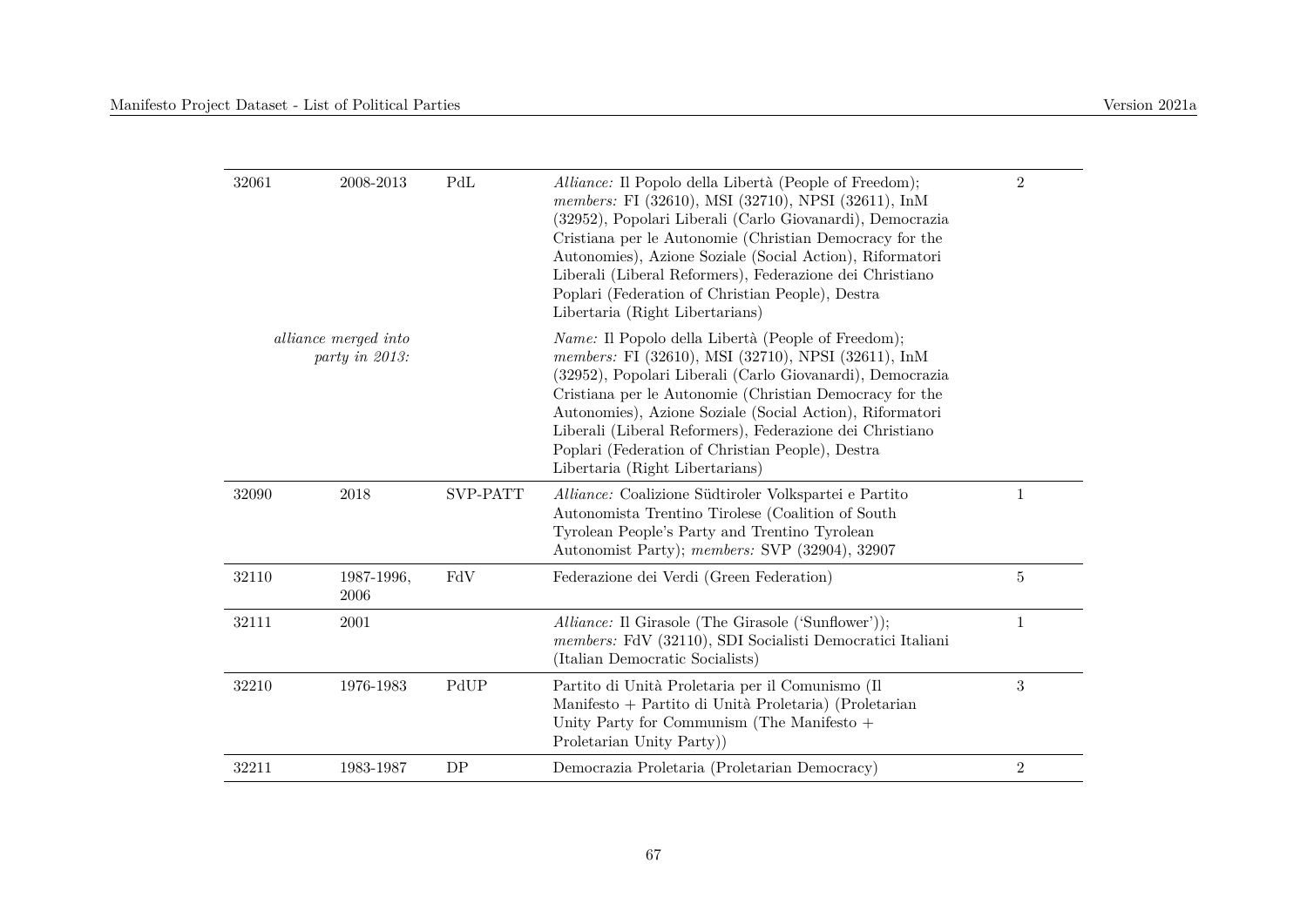| 32212 | 1992-2006               | <b>PRC</b> | Partito della Rifondazione Comunista (Communist<br>Refoundation Party)                                                                                                                                       | 5              |
|-------|-------------------------|------------|--------------------------------------------------------------------------------------------------------------------------------------------------------------------------------------------------------------|----------------|
| 32213 | 2001-2006               | PdCI       | Partito dei Comunisti Italiani (Party of Italian<br>Communists)                                                                                                                                              | $\overline{2}$ |
| 32220 | 1946-2001               | PCI        | Partito Comunista Italiano (Italian Communist Party)                                                                                                                                                         | 15             |
|       | renamed in 1990:        | <b>PDS</b> | Partito Democratico della Sinistra (Democratic Party of<br>the Left)                                                                                                                                         |                |
|       | renamed in 1998:        | DS         | Democratici di Sinistra (Democrats of the Left)                                                                                                                                                              |                |
| 32221 | 2006                    | RnP        | Alliance: Rosa nel Pugno (Rose in the Fist); members:<br>PR (32310), SDI Socialisti Democratici Italiani (Italian<br>Democratic Socialists)                                                                  | 1              |
| 32230 | 2013                    | <b>SEL</b> | Sinistra Ecologia Libertà (Left Ecology Freedom); Merger<br>of: PCI (32220), MpS Movimento per la Sinistra<br>(Movement for the Left), ULS Unire la Sinistra (Unite the<br>Left), AE Associazione Ecologisti | 1              |
| 32310 | 1976-1996               | PR         | Partito Radicale (Radical Party)                                                                                                                                                                             | $\overline{7}$ |
|       | renamed in 1992:        | LP         | Lista Pannella (Pannella List)                                                                                                                                                                               |                |
|       | renamed in $1994$ :     |            | Lista Pannella-Riformatori (Pannella-Riformatori List)                                                                                                                                                       |                |
|       | renamed in 1996:        |            | Lista Pannella-Sgarbi (Pannella-Sgarbi List)                                                                                                                                                                 |                |
| 32320 | 1946-1963,<br>1972-1994 | PSI        | Partito Socialista Italiano (Italian Socialist Party)                                                                                                                                                        | 12             |
| 32321 | 1996                    | RI         | Rinnovamento Italiano (Italian Renewal)                                                                                                                                                                      | 1              |
| 32322 | 1968                    | PSI-PSDI   | Partito Socialista Italiano-Partito Socialista Democratico<br>Italiano Unificati (Unified Italian Socialist Party-Italian<br>Democratic Socialist Party)                                                     | 1              |
| 32329 | 2001-2006               |            | Alliance: L'Ulivo (Olive Tree); members: 32111, PdCI<br>(32213), PCI (32220), M-DL (32421), PRC (32212)                                                                                                      | $\overline{2}$ |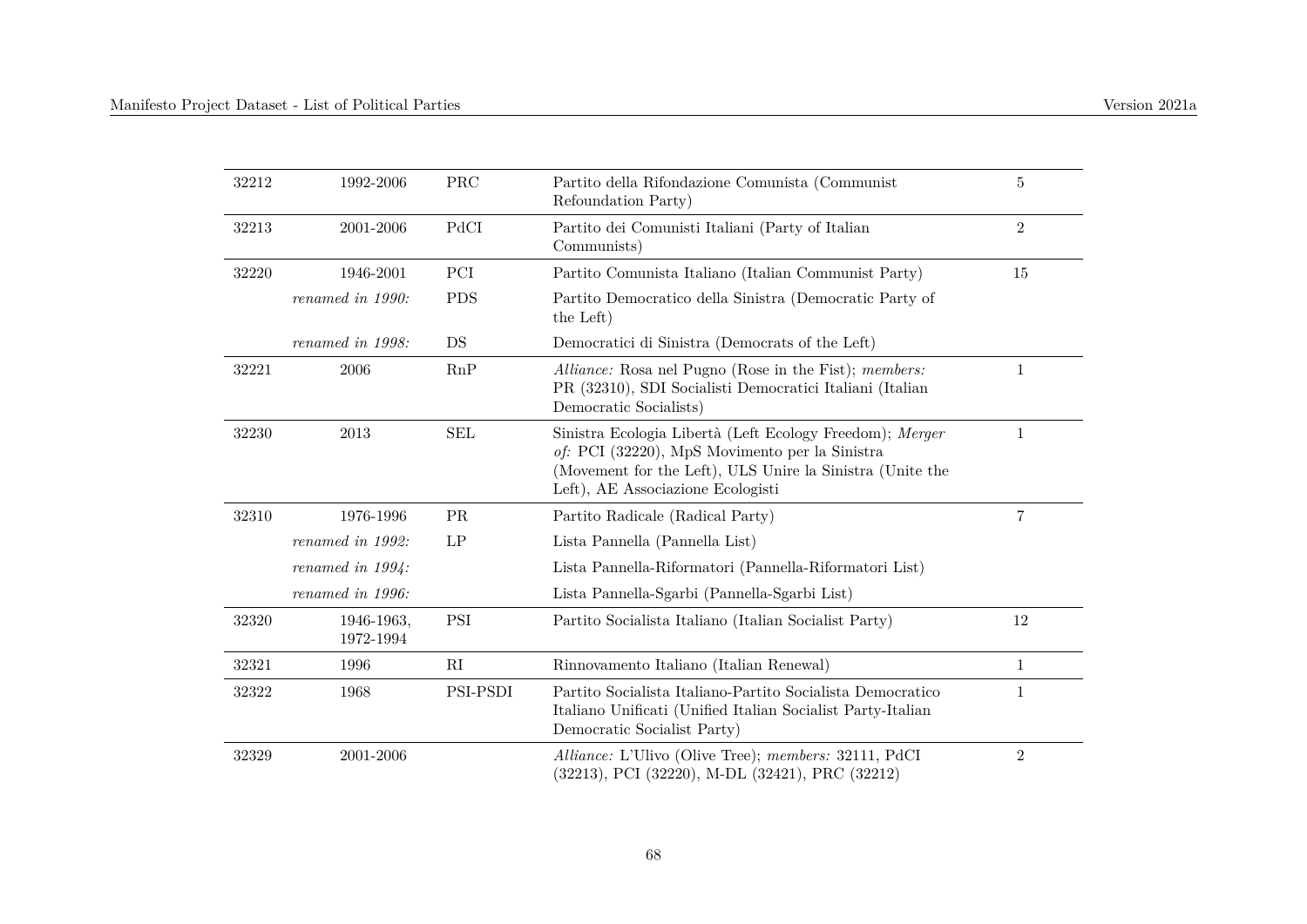|           | <i>change of</i><br>composition in 2006: |             | PCI (32220), M-DL (32421), MRE Movimento<br>Repubblicani Europei (Movement of European<br>Republicans)                                                                                                                                                                                              |              |
|-----------|------------------------------------------|-------------|-----------------------------------------------------------------------------------------------------------------------------------------------------------------------------------------------------------------------------------------------------------------------------------------------------|--------------|
| 32330     | 1948-1963,<br>1972-1992                  | <b>PSLI</b> | Partito Socialista dei Lavoratori Italiani (Socialist Party<br>of Italian Workers)                                                                                                                                                                                                                  | 10           |
|           | renamed in $1953$ :                      | <b>PSDI</b> | Partito Socialista Democratico Italiano (Italian<br>Democratic Socialist Party)                                                                                                                                                                                                                     |              |
| 32410     | 1946-1992                                | PRI         | Partito Repubblicano Italiano (Italian Republican Party)                                                                                                                                                                                                                                            | 12           |
| 32420     | 1946-1992                                | PLI         | Partito Liberale Italiano (Italian Liberal Party)                                                                                                                                                                                                                                                   | 12           |
| 32421     | 2001                                     | $M-DL$      | Margherita - Democrazia è Libertà (Daisy - Democracy is<br>Freedom); Merger of: DC (32520), RI (32321), I<br>Democratici (The Democrats), P-UDEUR (32953)                                                                                                                                           | $\mathbf{1}$ |
| 32440     | 2008-2018                                | <b>PD</b>   | Partito Democratico (Democratic Party); Merger of: PCI<br>(32220), M-DL (32421), DC (32520), PRC (32212), MRE<br>Movimento Republicani Europei (Movement of European<br>Republicans), SD Sinistra Democratica per il Socialismo<br>Europeo (Democratic Left for European Socialism), RnP<br>(32221) | 3            |
| $32450\,$ | 2013                                     | CD          | Centro Democratico (Democratic Centre)                                                                                                                                                                                                                                                              | $\mathbf{1}$ |
| 32451     | 2018                                     | E           | Più Europa (More Europe); Merger of: RI Radicali<br>Italiani (Italian Radicals), FE Forward Europe (Forza<br>Europa), CD (32450), AP Area Progressista (Progressive<br>Area)                                                                                                                        | $\mathbf{1}$ |
| 32460     | 2013                                     | SC          | Scelta Civica (Civic Choice)                                                                                                                                                                                                                                                                        | $\mathbf{1}$ |
| 32520     | 1946-1996                                | DC          | Democrazia Cristiana (Christian Democrats)                                                                                                                                                                                                                                                          | 14           |
|           | renamed in $1994$ :                      | PPI         | Partito Popolare Italiano (Italian Popular Party)                                                                                                                                                                                                                                                   |              |

1

32521 1996 CCD Centro Cristiano Democratico (Christian Democratic Centre)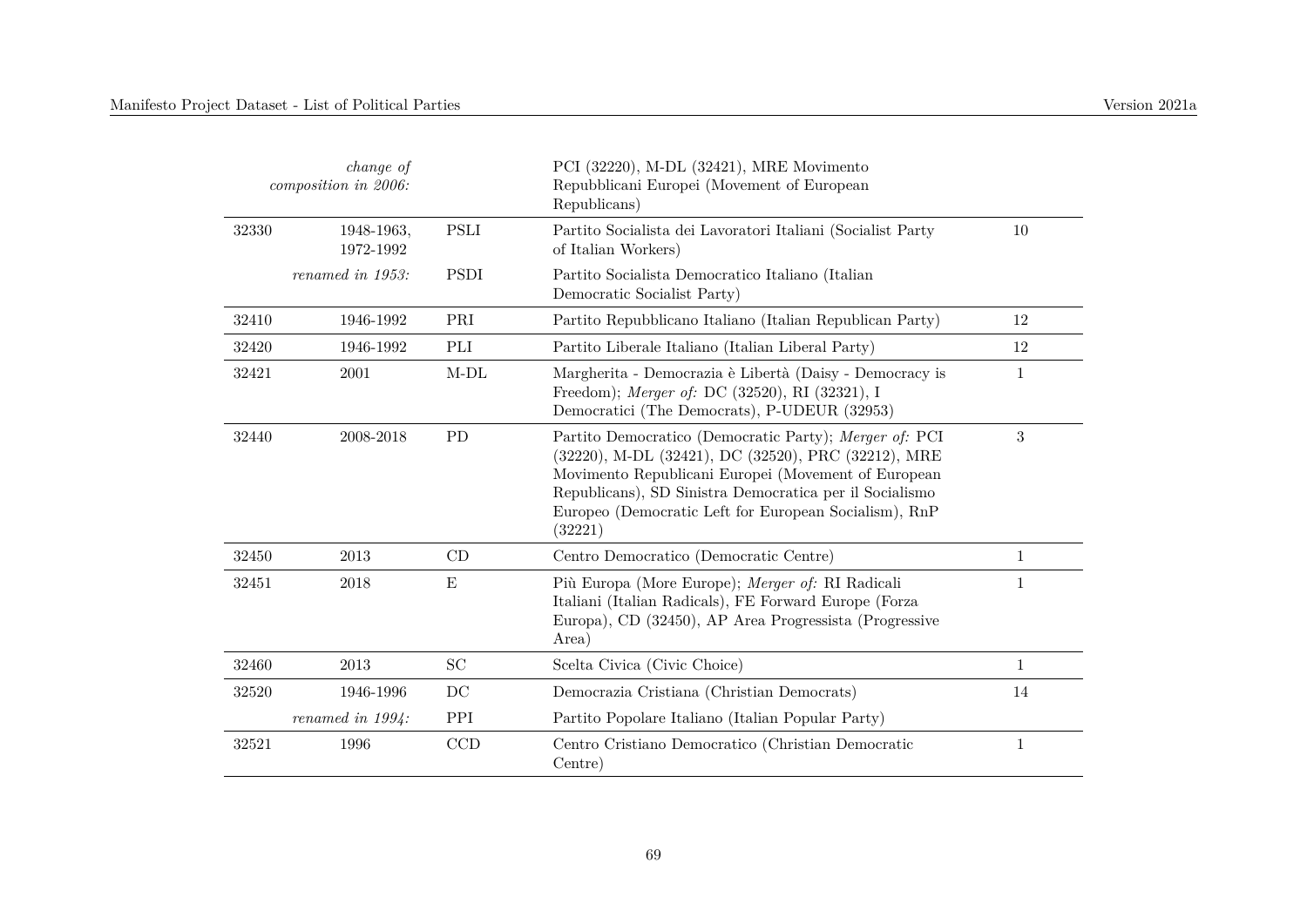| 32522 | 2001                              |             | Alliance: Biancofiore (White Flower); members: CCD<br>(32521), CDU Christiani Democratici Uniti (United<br>Christian Democrats)                                                                             | 1              |
|-------|-----------------------------------|-------------|-------------------------------------------------------------------------------------------------------------------------------------------------------------------------------------------------------------|----------------|
| 32528 | 1994                              | PI          | Patto per l'Italia (Pact for Italy)                                                                                                                                                                         | $\mathbf 1$    |
| 32529 | 1994-1996                         | AD          | Alleanza Democratica (Democratic Alliance)                                                                                                                                                                  | $\overline{2}$ |
| 32530 | 2006-2013                         | <b>UDC</b>  | Alliance: Unione dei Democratici Cristiani e di Centro<br>(Union for Christian and Center Democrats); members:<br>CCD (32521), CDU Christiani Democratici Uniti (United<br>Christian Democrats), DE (32901) | 3              |
|       | renamed in 2008:                  | <b>UdC</b>  | Unione di Centro (Union of the Center)                                                                                                                                                                      |                |
| 32610 | 1994-2006,<br>2018                | FI          | Forza Italia (Go Italy)                                                                                                                                                                                     | 5              |
| 32611 | 2001-2006                         | <b>NPSI</b> | Nuovo Partito Socialista Italiano (New Italian Socialist<br>Party)                                                                                                                                          | 2              |
| 32629 | 2001-2006                         |             | Alliance: Casa delle Libertà (House of Freedom);<br>members: 32522, FI (32610), NPSI (32611), MSI (32710),<br>LN(32720)                                                                                     | $\overline{2}$ |
|       | change of<br>composition in 2006: |             | UDC (32530), FI (32610), NPSI (32611), MSI (32710), LN<br>$(32720)$ , InM $(32952)$                                                                                                                         |                |
| 32630 | 2013-2018                         | FDI-CDN     | Fratelli d'Italia - Centrodestra Nazionale (Brothers of<br>Italy - National Centre-right)                                                                                                                   | 2              |
|       | split from:                       |             | PdL (32061)                                                                                                                                                                                                 |                |
|       | renamed in 2018:                  | <b>FDI</b>  | Fratelli d'Italia (Brothers of Italy)                                                                                                                                                                       |                |
| 32640 | 2013                              | 3L          | Lista Lavoro e Libertà (Labour and Freedom List)                                                                                                                                                            | $\mathbf{1}$   |
| 32710 | 1948-2006                         | <b>MSI</b>  | Movimento Sociale Italiano (Italian Social Movement)                                                                                                                                                        | 15             |
|       | renamed in 1972:                  | MSI-DN      | Movimento Sociale Italiano-Destra Nazionale (Italian<br>Social Movement-National Right)                                                                                                                     |                |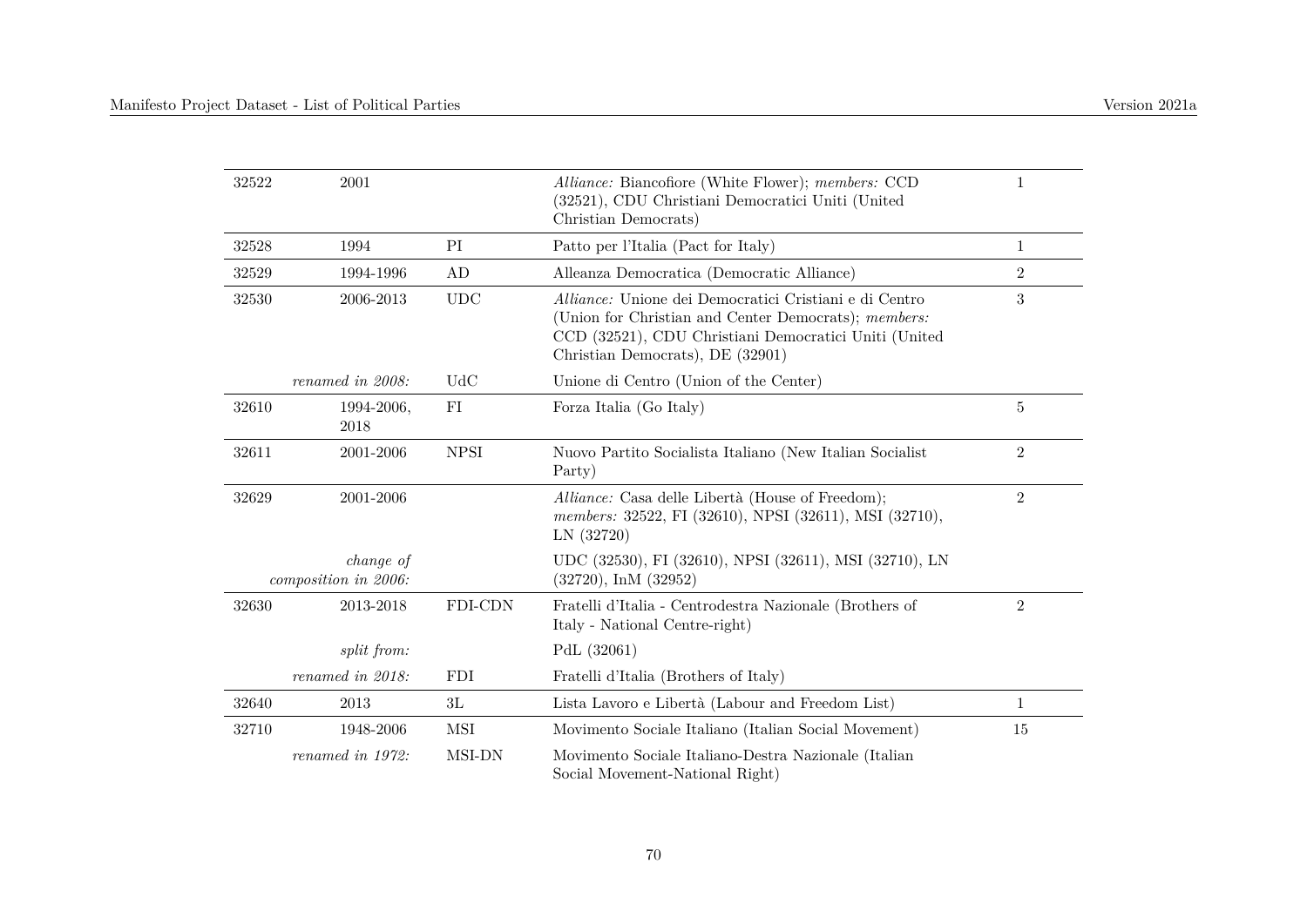|       | renamed in $1994$ : | AN         | Alleanza Nazionale (National Alliance)                                                                                                                                                                                                                                          |                |
|-------|---------------------|------------|---------------------------------------------------------------------------------------------------------------------------------------------------------------------------------------------------------------------------------------------------------------------------------|----------------|
| 32720 | 1992-2018           | $\rm LN$   | Lega Nord (Northern League)                                                                                                                                                                                                                                                     | 8              |
|       | renamed in 2018:    | L          | Lega (League)                                                                                                                                                                                                                                                                   |                |
| 32901 | 2001                | DE         | Democrazia Europea (European Democracy)                                                                                                                                                                                                                                         | 1              |
| 32902 | 2001-2008           | IdV        | Lista di Pietro - Italia del Valori (List Di Pietro - Italy of<br>Values)                                                                                                                                                                                                       | 3              |
| 32903 | 2006                | ALD        | Autonomie Liberté Démocratie (Valle d'Aosta)<br>(Autonomy Liberty Democracy (Aosta Valley))                                                                                                                                                                                     | 1              |
| 32904 | 2006, 2013          | <b>SVP</b> | Südtiroler Volkspartei (South Tyrolean People's Party)                                                                                                                                                                                                                          | $\overline{2}$ |
| 32906 | 2013                |            | Alliance: Vallée d'Aoste - Autonomie Prògres Fédéralisme<br>(Autonomy Progress Federalism Aosta Valley); members:<br>FA Fédération Autonomiste (Autonomist Federation), UV<br>Union Valdôtaine (Valdotanian Union), SA Stella Alpina<br>Vallée d'Aoste (Edelweiss Aosta Valley) | 1              |
| 32951 | 1992-1994           | LR         | La Rete/Movimento per la Democrazia (The Network/<br>Movement for Democracy)                                                                                                                                                                                                    | $\overline{2}$ |
| 32952 | 2006                | InM        | Italiani nel Mondo (Italy in the World)                                                                                                                                                                                                                                         | 1              |
| 32953 | 2006                | P-UDEUR    | Popolari Unione Democratica per l'Europa (Popular<br>Democratic Union for Europe)                                                                                                                                                                                               | 1              |
| 32955 | 2006                |            | Alliance: L'Unione-Prodi (The Union – Prodi); members:<br>FdV (32110), PdCI (32213), 32329, RnP (32221), PRC<br>(32212), SVP (32904), IdV (32902), P-UDEUR (32953),<br>ALD (32903)                                                                                              | 1              |
| 32956 | 2013-2018           | M5S        | MoVimento 5 Stelle (Five Star Movement)                                                                                                                                                                                                                                         | $\overline{2}$ |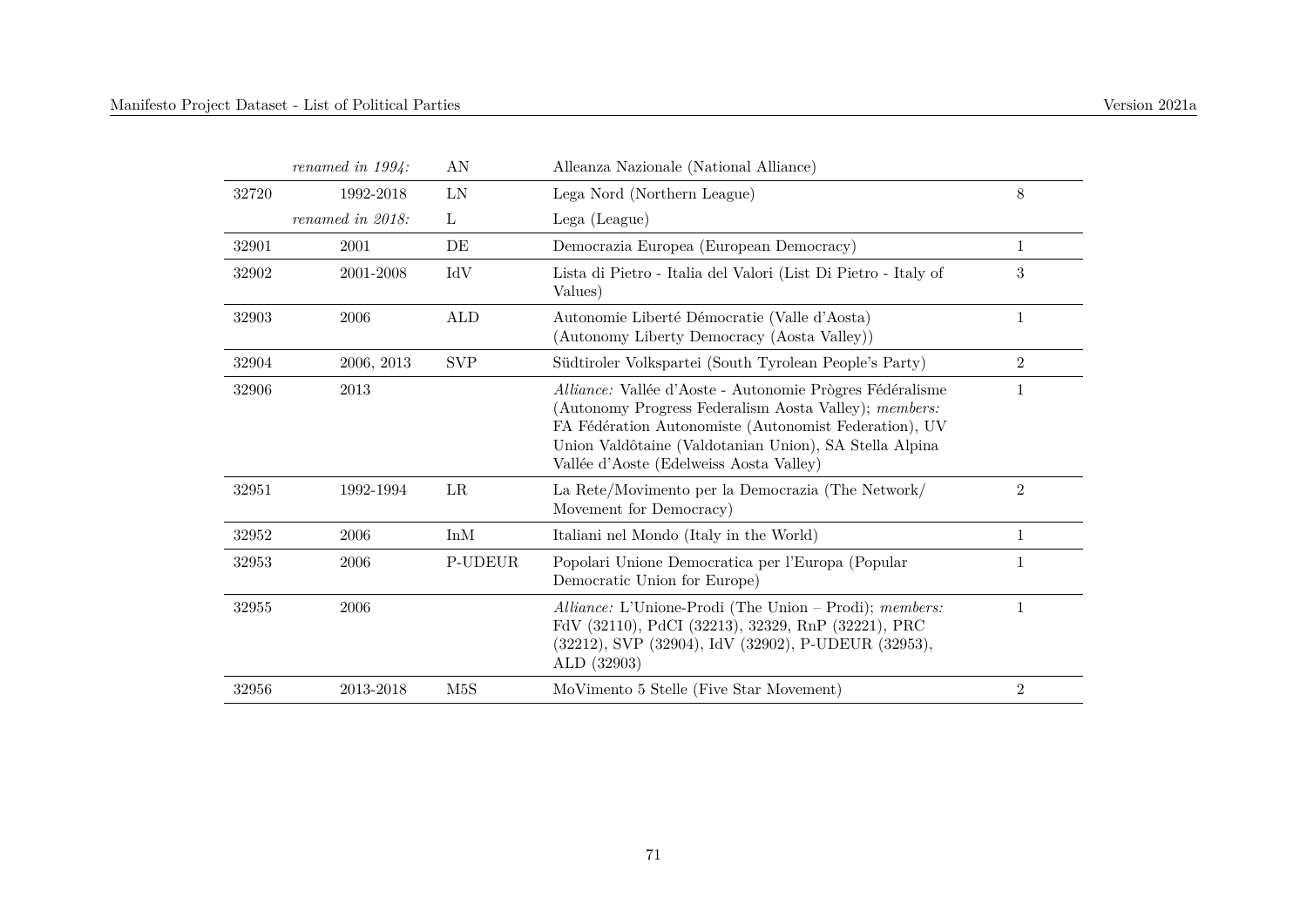# **28 Japan**

| ID    | Covering                          | Abbrev      | Parties                                                                                            | No. Elections  |
|-------|-----------------------------------|-------------|----------------------------------------------------------------------------------------------------|----------------|
| 71110 | 2012                              |             | Nippon Mirai no Tō (Tomorrow Party of Japan)                                                       | $\mathbf{1}$   |
| 71111 | 2014                              | PLP         | Seikatsu no Tō (People's Life Party)                                                               | $\mathbf{1}$   |
|       | split from:                       |             | 71110                                                                                              |                |
| 71220 | 1960-2014                         | JCP         | Nihon Kyōsan-tō (Japanese Communist Party)                                                         | 19             |
| 71320 | 1960-2014                         | <b>JSP</b>  | Nihon Shakai-tō (Japan Socialist Party)                                                            | 19             |
|       | renamed in 1991:                  | <b>SDPJ</b> | Nihon Shakai-tō (Social Democratic Party of Japan)                                                 |                |
|       | renamed in 1996:                  | <b>SDP</b>  | Shakai Minshu-tō (Social Democratic Party)                                                         |                |
| 71321 | 1960-1993                         | <b>DSP</b>  | Minshu-Shakai-tō (Democratic Socialist Party)                                                      | 12             |
| 71322 | 1979,<br>1983-1990                | <b>SDF</b>  | Shaminren (Social Democratic Federation)                                                           | $\overline{4}$ |
| 71410 | 2009-2012                         |             | Minna no Tō (Your Party)                                                                           | $\overline{2}$ |
| 71420 | 2003                              | LL          | Jiyū Rengō (Liberal League)                                                                        | $\mathbf 1$    |
| 71430 | 2012                              | <b>JRP</b>  | Nippon Ishin no Kai (Japan Restoration Party)                                                      | $\mathbf{1}$   |
| 71530 | 1967-1993,<br>2000-2014           | CGP         | Kōmei-tō (Clean Government Party)                                                                  | 16             |
|       | in 1998 renamed and<br>joined by: |             | New name: Shin Kōmei-tō (New Clean Government<br>Party). Joined by: Shinto Heiwa (New Peace Party) |                |
| 71620 | 1960-2014                         | <b>LDP</b>  | Jiyū-Minshu-tō (Liberal Democratic Party)                                                          | 19             |
| 71621 | 1976-1986                         | $\rm NLC$   | Shin-Jiyū-Kurabu (New Liberal Club)                                                                | $5\,$          |
| 71622 | 1993                              | JRP         | Shinsei-tō (Japan Renewal Party)                                                                   | $\mathbf{1}$   |
| 71623 | 1996                              | <b>NFP</b>  | Sinshin-to (New Frontier Party)                                                                    | $\mathbf{1}$   |
| 71624 | 1996-2014                         | <b>DPJ</b>  | Minshu-tō (Democratic Party of Japan)                                                              | $\,7$          |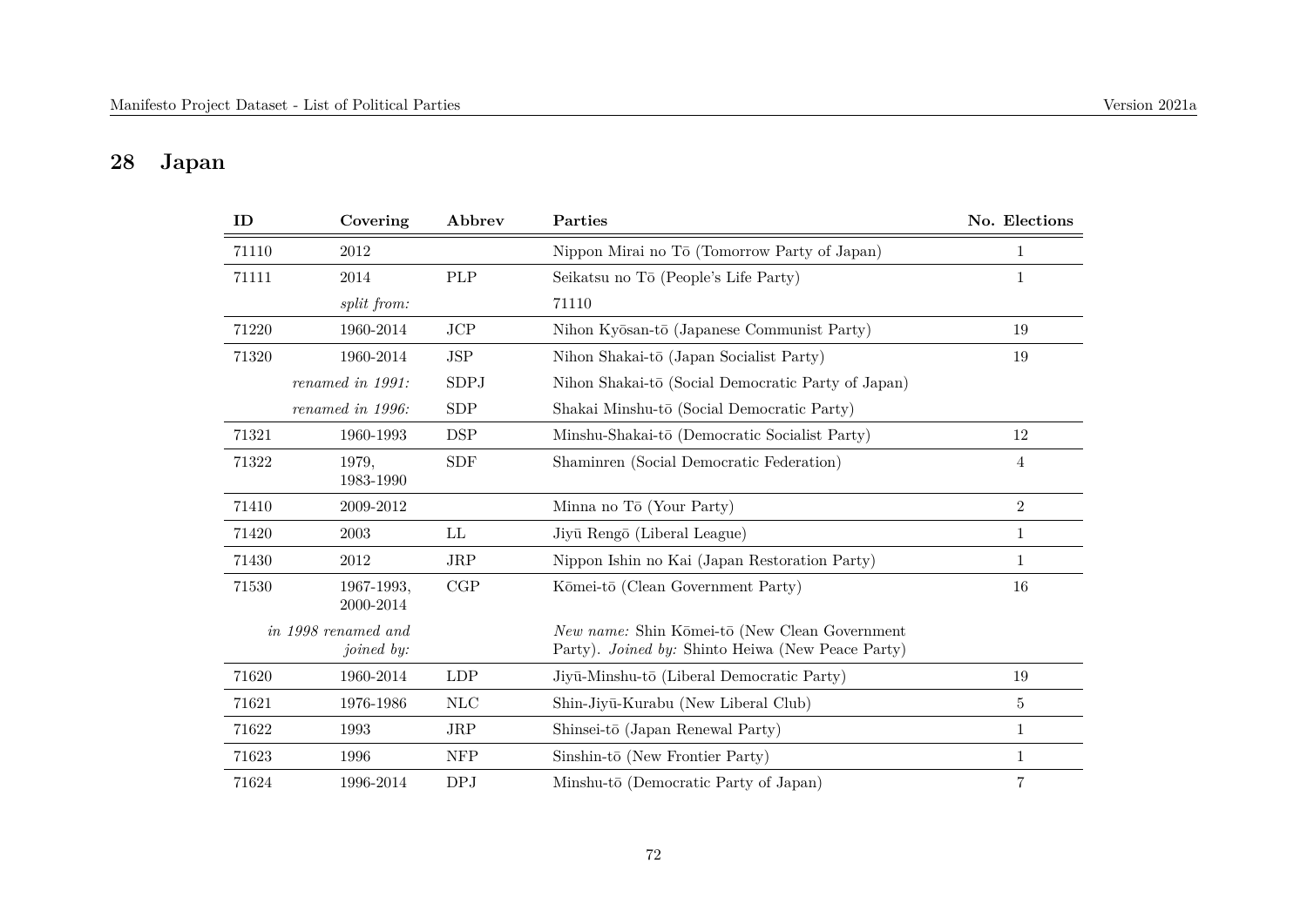|       | joined in 1998 by: |            | Democratic Reform Party, Minseitō (Good Governance<br>Party), Shintō Yūai (New Fraternity Party) |                |
|-------|--------------------|------------|--------------------------------------------------------------------------------------------------|----------------|
| 71625 | <b>2000</b>        | LP         | $Jiy\bar{u}$ -tō (Liberal Party)                                                                 | 1              |
| 71626 | 2000-2003          | <b>NCP</b> | Hoshu-tō (New Conservative Party)                                                                | $\overline{2}$ |
| 71630 | 2005-2012          | <b>PNP</b> | Kokumin Shin-tō (People's New Party)                                                             | 3              |
| 71640 | 2003               |            | Mushozoku no Kai (Independent's Party)                                                           | 1              |
| 71650 | 2012               | <b>NPD</b> | Shin-tō Daichi (New Party Mother Earth)                                                          | 1              |
| 71660 | 2014               | JIP        | Ishin no Tō $((Japan Innovation Party)$                                                          | 1              |
|       | split from:        |            | JRP (71430)                                                                                      |                |
| 71710 | 2014               | <b>PFG</b> | Jisedai No Tou (Party for Future Generations)                                                    | 1              |
|       | <i>split from:</i> |            | JRP (71430)                                                                                      |                |
| 71951 | 1993-1996          | <b>NPH</b> | Shin-tō Sakigake (New Party Harbinger)                                                           | $\overline{2}$ |
| 71952 | 1993               | JNP        | Nihon Shin-tō (Japan New Party)                                                                  | 1              |
| 71953 | 2009               | <b>NPN</b> | Shin-tō Nippon (New Party Nippon)                                                                |                |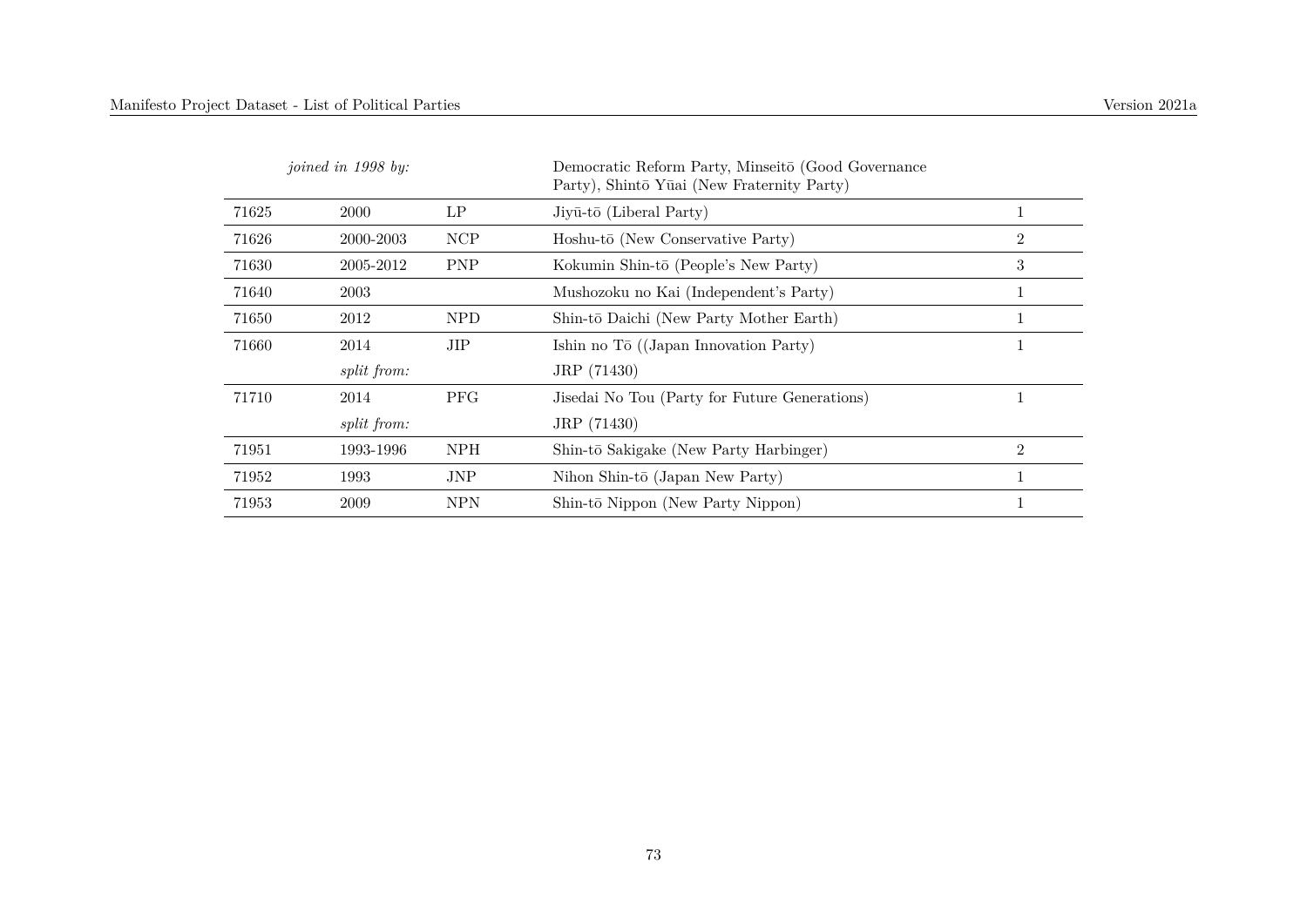## **29 Latvia**

| ID    | Covering                               | Abbrev    | Parties                                                                                                                                                                                                                                    | No. Elections |
|-------|----------------------------------------|-----------|--------------------------------------------------------------------------------------------------------------------------------------------------------------------------------------------------------------------------------------------|---------------|
| 87021 | 2006-2011                              | <b>SC</b> | Alliance: Saskanas Centrs (Concord Centre); members:<br>TSP (87421), LSP Latvijas Sociālistiskā partija (Socialist<br>Party of Latvia), JC Jaunais Centrs (New Centre)                                                                     | 3             |
|       | change of<br>composition in 2010:      |           | TSP (87421), SDP Socialdemokrātiskā partija (Social<br>Democratic Party), JC Jaunais Centrs (New Centre),<br>DPP Daugavpils pilsētas partija (Daugavpils City Party),<br>LSP Latvijas Sociālistiskā partija (Socialist Party of<br>Latvia) |               |
| 87041 | 2006                                   | LPP/LC    | Alliance: 'Latvijas Pirmā partijas' un partijas 'Latvijas<br>Ceļš' vēlēšanu apvienība' ('Latvia's First Party' and<br>'Latvian Way' Union); members: LPP (87521), LC<br>(87410), We for our District, Vidzeme Union                        | 1             |
| 87042 | 2018                                   |           | Alliance: Attīstībai/Par! (Development/For!); members:<br>Kustība Par! (Movement For!), Latvijas attīstībai (For<br>Latvia's Dvelopment), Izaugsme (Growth)                                                                                | 1             |
| 87061 | 2010                                   | PLL       | Alliance: Par Labu Latviju! (For a Good Latvia);<br>members: TP $(87610)$ , LPP/LC $(87041)$ , Businessmen's<br>Movement 'For a Good Latvia', Ogres novadem, Vienota<br>Rēzekne, Latgales tauta                                            | 1             |
| 87062 | 2010-2018                              |           | Alliance: Vienotība (Unity); members: JL (87423), PS<br>Pilsoniskā savienība (Civic Union), SCP Sabiedrība Citai<br>Politikai (Society for Other Politics)                                                                                 | 4             |
|       | alliance merged into<br>party in 2011: |           | <i>Name:</i> Vienotība (Unity); <i>members:</i> JL (87423), PS<br>Pilsoniskā savienība (Civic Union), SCP Sabiedrība Citai<br>Politikai (Society for Political Change)                                                                     |               |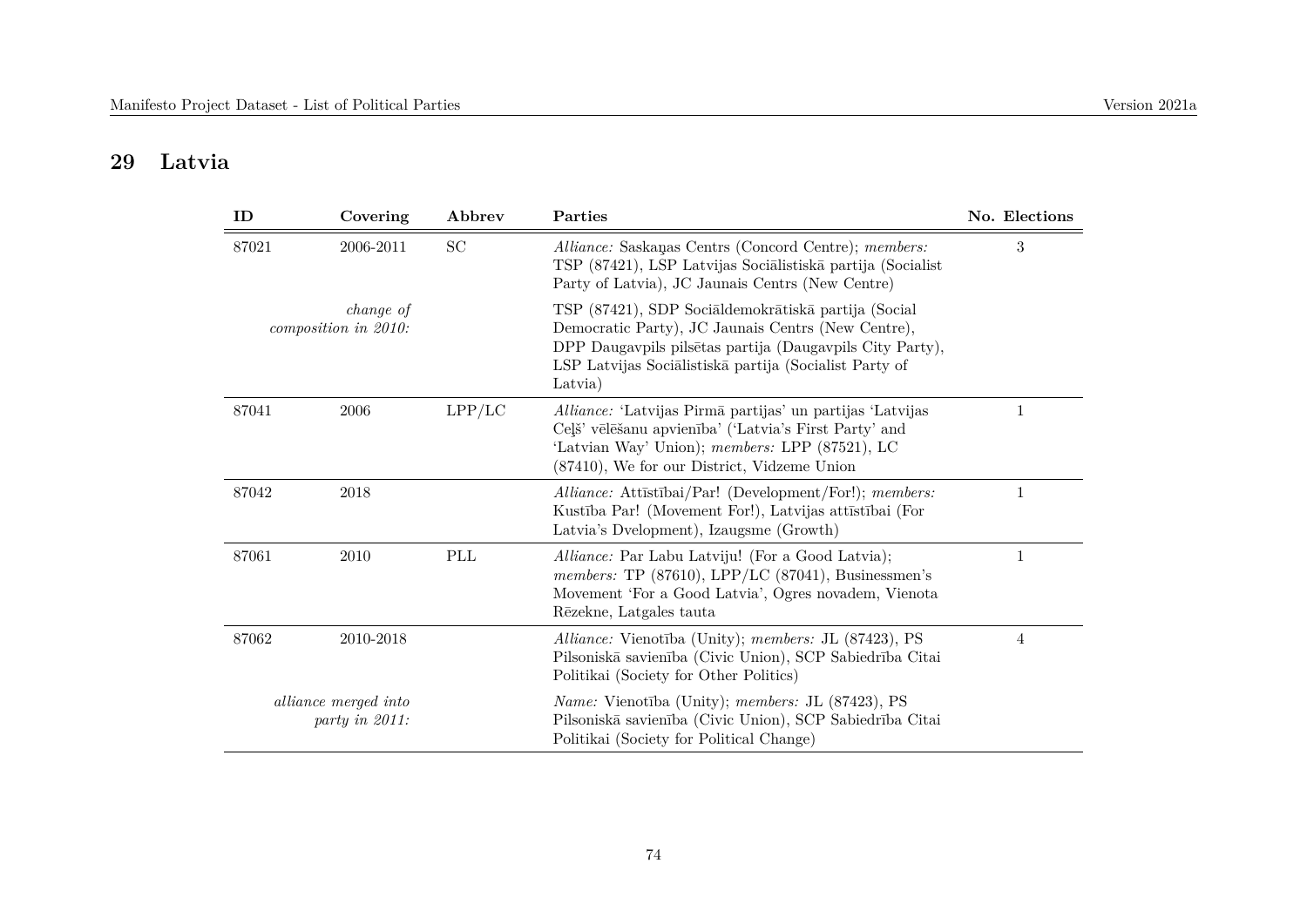| 87071 | 2010-2018                              | NA          | Alliance: Nacionālā apvienība 'Visu Latvijai!' -<br>'Apvienība Tēvzemei un brīvībai - Latvijas Nacionālās<br>neatkaribas kustība' (National Alliance 'All For Latvia!' -<br>'For Fatherland and Freedom - Latvian National<br>Independence Movement'); members: VL Visu Latvijai!<br>(All For Latvia!), TB-LNNK (87723)      | $\overline{4}$ |
|-------|----------------------------------------|-------------|------------------------------------------------------------------------------------------------------------------------------------------------------------------------------------------------------------------------------------------------------------------------------------------------------------------------------|----------------|
|       | alliance merged into<br>party in 2011: |             | <i>Name:</i> Nacionālā apvienība 'Visu Latvijai!' $-$ 'Apvienība<br>Tēvzemei un brīvībai - Latvijas Nacionālās neatkaribas<br>kustība' (National Alliance 'All For Latvia!' – 'For<br>Fatherland and Freedom - Latvian National Independence<br>Movement'); members: VL Visu Latvijai! (All For<br>Latvia!), TB-LNNK (87723) |                |
| 87110 | 2002-2018                              | ZZS         | Alliance: Zalo un Zemnieku savienība (Greens' and<br>Farmers' Union); members: LZS (87810), LZP Latvijas<br>Zaļā Partija (Latvian Green Party)                                                                                                                                                                               | $\,6\,$        |
| 87220 | 1993                                   | <b>SLAT</b> | Saskaņa Latvijai - Atdzimšana Tautsaimniecībai<br>(Harmony for Latvia - Rebirth of the Economy)                                                                                                                                                                                                                              | $\mathbf{1}$   |
| 87310 | 1995                                   | <b>LSP</b>  | Latvijas Sociālistiska partija (Latvian Socialist Party)                                                                                                                                                                                                                                                                     | $\mathbf{1}$   |
| 87311 | 1998                                   | <b>LSDA</b> | Latvijas Sociāldemokrātu apvienība (Latvian Social<br>Democratic Alliance)                                                                                                                                                                                                                                                   | 1              |
| 87320 | 1995                                   | ${\rm LVP}$ | Latvijas Vienības partija (Latvian Unity Party)                                                                                                                                                                                                                                                                              | $\mathbf{1}$   |
| 87340 | 2014-2018                              | <b>SDPS</b> | Sociāldemokrātiskā Partija 'Saskaņa' (Social Democartic<br>Party 'Harmony'); Merger of: TSP (87421), JC Jaunais<br>Centrs (New Centre), SDP Socialdemokrātiskā partija<br>(Social Democratic Party)                                                                                                                          | $\overline{2}$ |
| 87410 | 1993-2002                              | $_{\rm LC}$ | Savienība 'Latvijas ceļš' (Latvian Way Union)                                                                                                                                                                                                                                                                                | $\overline{4}$ |
| 87411 | 1995                                   | <b>DPS</b>  | Demokrātiskā partija 'Saimnieks' (Democratic Party<br>'Saimnieks')                                                                                                                                                                                                                                                           | $\mathbf{1}$   |
| 87420 | 1993                                   | <b>LLP</b>  | Latvijas Liberālā partija (Latvian Liberal Party)                                                                                                                                                                                                                                                                            | $\mathbf{1}$   |
|       |                                        |             |                                                                                                                                                                                                                                                                                                                              |                |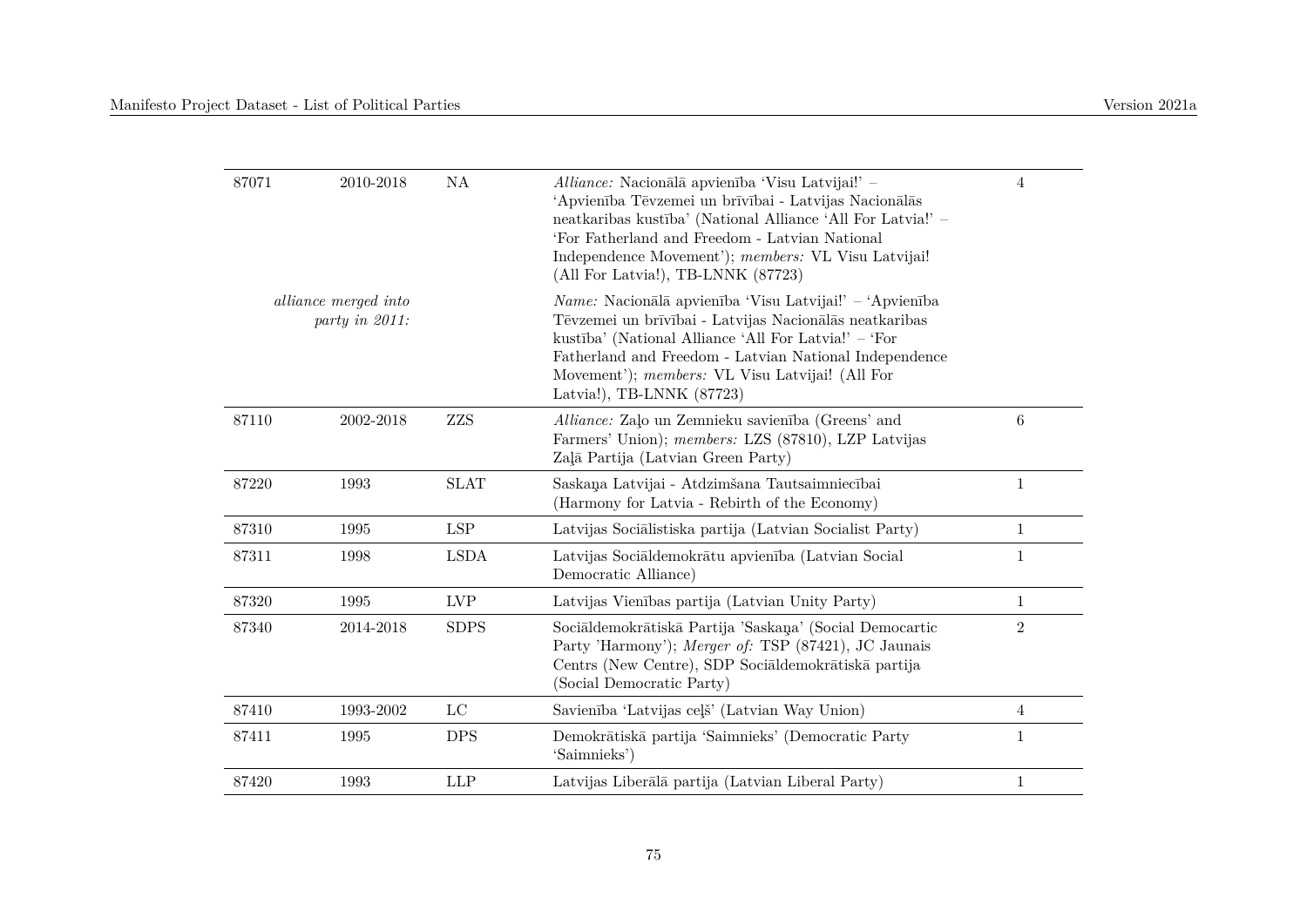| 87421 | 1995-1998 | <b>TSP</b>           | Tautas Saskaņas partija (National Harmony Party)                                                                                                                                                                                                 | $\sqrt{2}$       |
|-------|-----------|----------------------|--------------------------------------------------------------------------------------------------------------------------------------------------------------------------------------------------------------------------------------------------|------------------|
| 87422 | 2002-2006 | <b>PCTVL</b>         | Par cilvēka tiesībām vienotā Latvijā (For Human Rights<br>in a United Latvia)                                                                                                                                                                    | $\overline{2}$   |
| 87423 | 2002-2006 | $J\mathbf{L}$        | Jaunais laiks (New Era)                                                                                                                                                                                                                          | $\overline{2}$   |
| 87430 | 1993      | DCP                  | Demokrātiskā centra partija (Democratic Centre Party)                                                                                                                                                                                            | $\mathbf{1}$     |
| 87431 | 1998      | JP                   | Jauna partija (New Party)                                                                                                                                                                                                                        | $\mathbf{1}$     |
| 87520 | 1993      | <b>KDS</b>           | Kristīgi demokrātiskā savienība (Christian Democratic<br>Union)                                                                                                                                                                                  | $\mathbf{1}$     |
| 87521 | 2002      | <b>LPP</b>           | Latvijas Pirmā partija (Latvia's First Party)                                                                                                                                                                                                    | $\mathbf{1}$     |
| 87610 | 1998-2006 | TP                   | Tautas partija (People's Party)                                                                                                                                                                                                                  | $\boldsymbol{3}$ |
| 87611 | 1995      | LNNK-LZP             | Alliance: Koalīcija Latvijas Nacionālā Konservatīvā<br>Partija un Latvijas Zaļā Partija (Coalition Latvian<br>National Conservative Party and Latvian Green Party);<br>members: LNNK (87710), LZP Latvijas Zaļā Partija<br>(Latvian Green Party) | 1                |
| 87620 | 2011      | $\operatorname{ZRP}$ | Zatlera Reformu Partija (Zatlers' Reform Party)                                                                                                                                                                                                  | $\mathbf{1}$     |
| 87630 | 2014      |                      | No sirds Latvijai (For Latvia from the Heart)                                                                                                                                                                                                    | $\mathbf{1}$     |
| 87640 | 2018      |                      | Jaunā konservatīvā partija (New Conservative Party)                                                                                                                                                                                              | $\mathbf{1}$     |
| 87710 | 1993      | <b>LNNK</b>          | Latvijas Nacionālās neatkarības kustība (Latvian National<br>Independence Movement)                                                                                                                                                              | $\mathbf{1}$     |
| 87721 | 1993-1995 | TB                   | Tēvzemei un brīvībai (For Fatherland and Freedom)                                                                                                                                                                                                | $\sqrt{2}$       |
| 87722 | 1995      | TKL-ZP               | Tautas Kustība 'Latvijai'-Zīgerista partija (Popular<br>Movement for Latvia-Zigerista Party)                                                                                                                                                     | $\mathbf{1}$     |
| 87723 | 1998-2006 | TB-LNNK              | Alliance: Apvienība Tēvzemei un brīvībai - Latvijas<br>Nacionālās neatkaribas kustība (For Fatherland and<br>Freedom - Latvian National Independence Movement);<br>members: LNNK (87710), TB (87721)                                             | $\sqrt{3}$       |
|       |           |                      |                                                                                                                                                                                                                                                  |                  |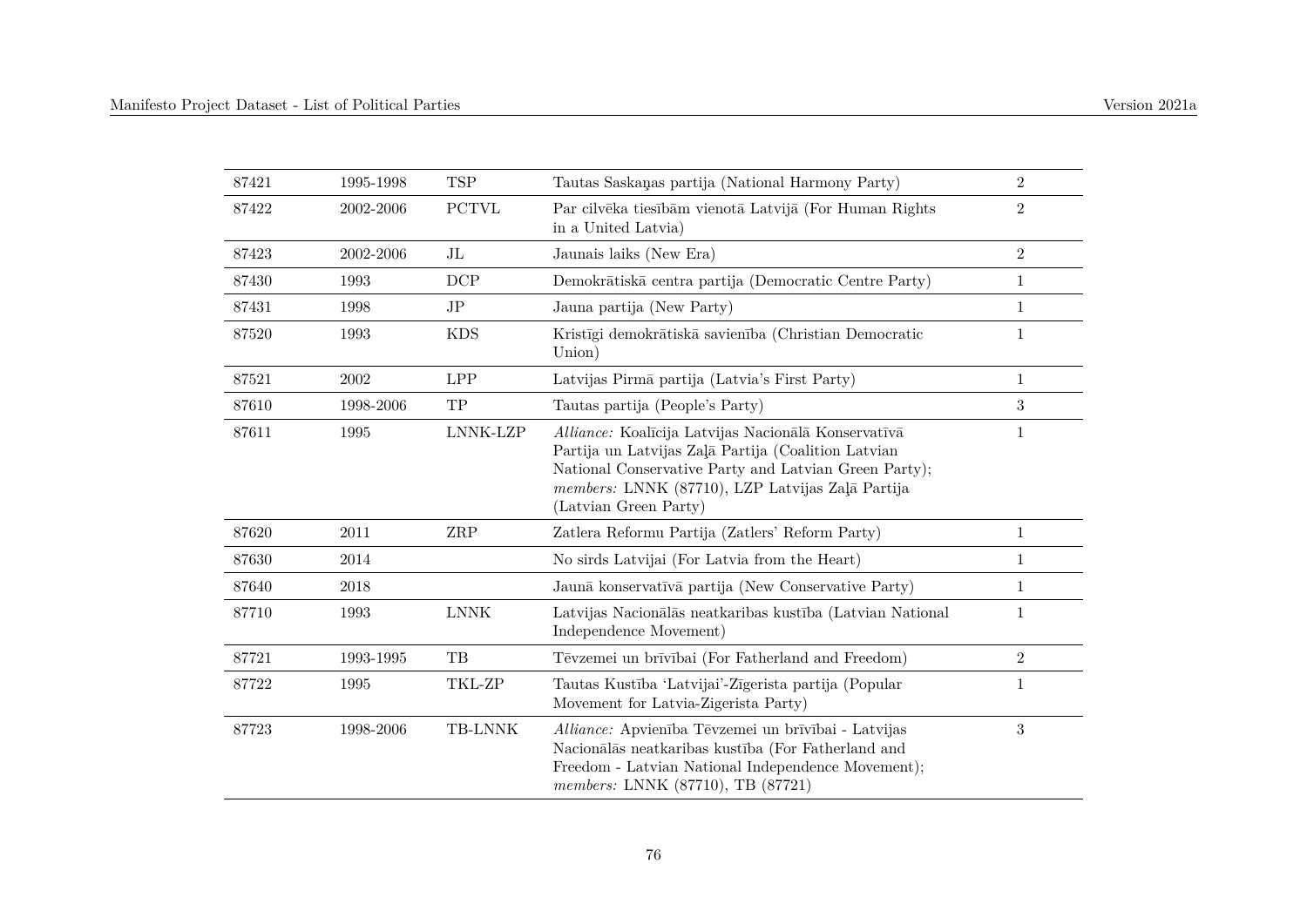| 87730 | 2018 | KPV LV                  | Kam pieder valsts? (Who owns the state?)                                                                                                                                                                                                                                                                                                                       |  |
|-------|------|-------------------------|----------------------------------------------------------------------------------------------------------------------------------------------------------------------------------------------------------------------------------------------------------------------------------------------------------------------------------------------------------------|--|
| 87810 | 1993 | LZS                     | Latvijas Zemnieku savienība (Latvian Farmers' Union)                                                                                                                                                                                                                                                                                                           |  |
| 87811 | 1995 | LZS-LKDS-<br><b>LDP</b> | <i>Alliance:</i> Koalīcija Latvijas Zemnieku savienība, Latvijas<br>Kristîgi demokratu savienība un Latgales demokrātiskā<br>partija (Coalition of Latvian Farmers' Union, Latvian<br>Christian Democratic Union and Democratic Party of<br>Latgale); members: LZS (87810), KDS (87520), LDP<br>Latgales demokrātiskā partija (Democratic Party of<br>Latgale) |  |
| 87901 | 2014 |                         | Latvijas Reģionu apvienība (Latvian Association of<br>Regions)                                                                                                                                                                                                                                                                                                 |  |
| 87951 | 1993 |                         | Līdztiesība (Equal Rights)                                                                                                                                                                                                                                                                                                                                     |  |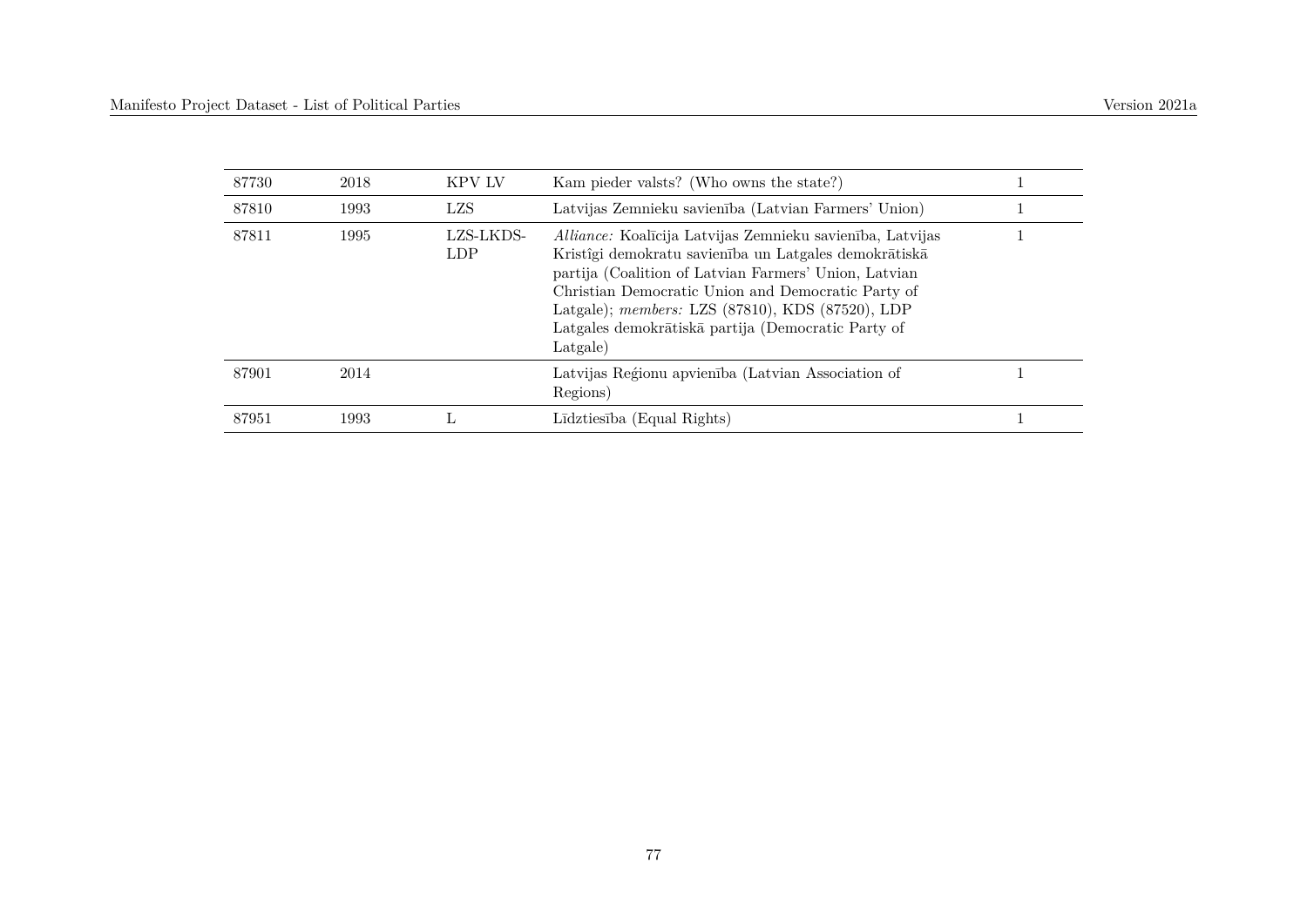## **30 Lithuania**

| ID    | Covering                | Abbrev      | Parties                                                                                                                                                                                                                                                                                                        | No. Elections  |
|-------|-------------------------|-------------|----------------------------------------------------------------------------------------------------------------------------------------------------------------------------------------------------------------------------------------------------------------------------------------------------------------|----------------|
| 88031 | 2004                    | UdL         | Alliance: Koalicija 'Už darbą Lietuvai' (Working for<br>Lithuania); members: LSDP $(88320)$ , NS $(88410)$                                                                                                                                                                                                     | 1              |
| 88041 | 2004                    | <b>UTT</b>  | Alliance: Rolando Pakso Koalicijos 'Už Tvarką ir<br>teisinguma' (Coalition of Rolandas Paksas 'For Order and<br>Justice'); members: LDP Liberalų demokratų partija<br>(Liberal Democratic Party), LLS Lietuvos liaudies<br>sąjunga 'Už teisingą Lietuvą' (Lithuanian People's Union<br>'For a Fair Lithuania') | 1              |
|       | successor:              |             | PTT (88460)                                                                                                                                                                                                                                                                                                    |                |
| 88042 | 2008                    |             | Alliance: Koalicija Darbo partija + Jaunimas (Coalition<br>Labour Party and Youth); members: DP (88440),<br>Jaunimas (Youth)                                                                                                                                                                                   |                |
| 88220 | 1992-1996               | <b>LDDP</b> | Lietuvos demokratinė darbo partija (Lithuanian<br>Democratic Labour Party)                                                                                                                                                                                                                                     | $\overline{2}$ |
| 88320 | 1992-1996,<br>2008-2016 | <b>LSDP</b> | Lietuvos socialdemokratų partija (Lithuanian Social<br>Democratic Party)                                                                                                                                                                                                                                       | 5              |
| 88321 | 2000                    | <b>BSDK</b> | Alliance: A. Brazausko socialdemokratinė koalicija (A.<br>Brazauskas Social Democratic Coalition); members:<br>LSDP (88320), LDDP (88220), NDP Naujosios<br>demokratijos partija (New Democratic Party), LRS<br>Lietuvos rusų sąjunga (Lithuanian Russian Union)                                               | 1              |
| 88410 | 2000                    | <b>NS</b>   | Naujoji sąjunga (socialliberalai) (New Union (Social<br>Liberals)                                                                                                                                                                                                                                              | 1              |
| 88420 | 1992-2000               | LCJ         | Lietuvos centristų judėjimas (Centre Movement of<br>Lithuania)                                                                                                                                                                                                                                                 | 3              |
|       | renamed in 1996:        | LCS         | Lietuvos centro sąjunga (Lithuanian Centre Union)                                                                                                                                                                                                                                                              |                |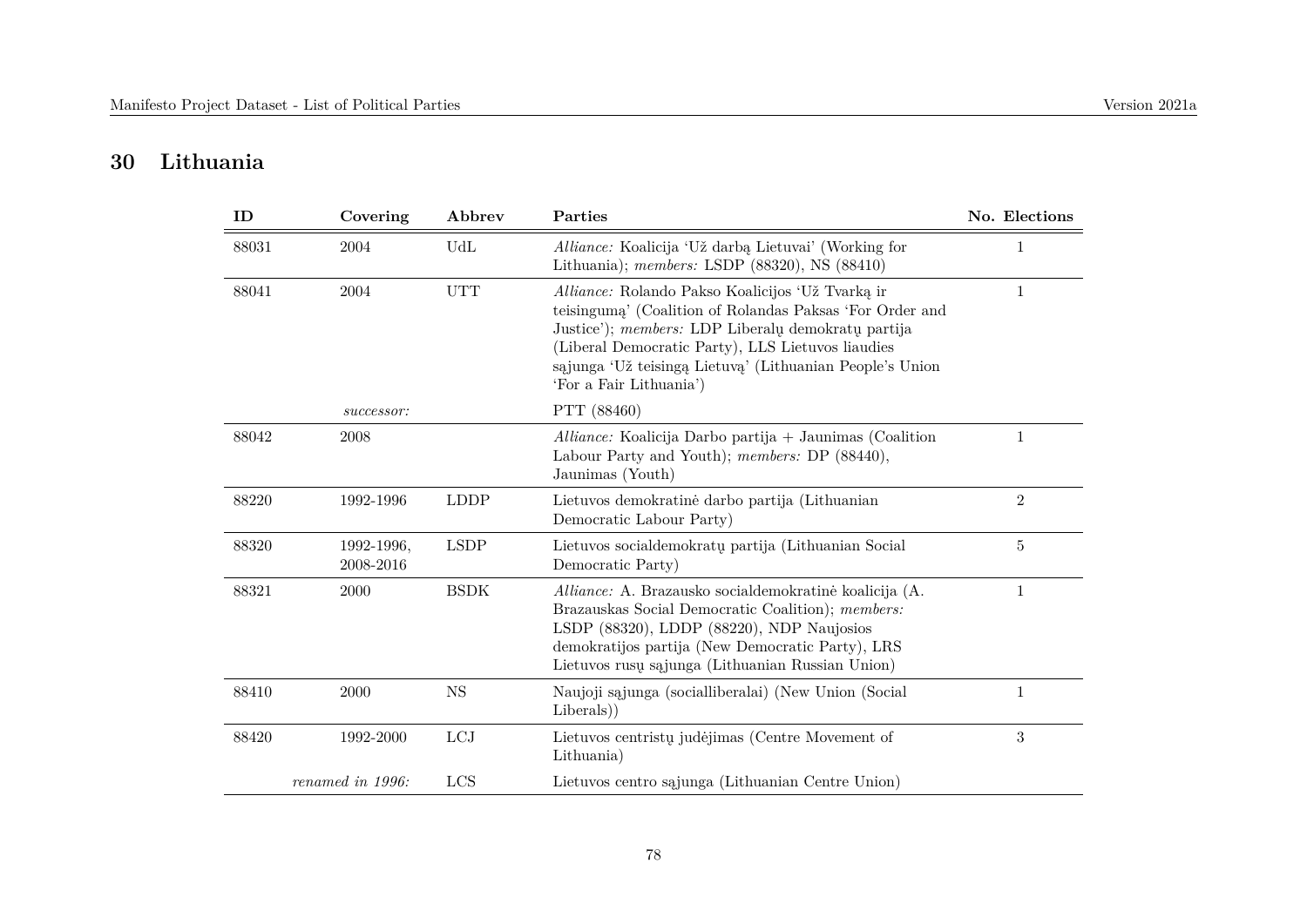| 88421 | 1992               | <b>SK</b>    | Alliance: Sajūdis koalicija (Sajudis Coalition); members:<br>Sajūdis (Sajūdis Movement), LZP Lietuvos žaliloji partija<br>(Lithuanian Green Party), PC Piliečių chartiją (Citizens' | 1              |
|-------|--------------------|--------------|-------------------------------------------------------------------------------------------------------------------------------------------------------------------------------------|----------------|
|       |                    |              | Charter), LPKP Lietuvos politinių kalinių partija (Union<br>of Political Prisoners)                                                                                                 |                |
| 88422 | 2000               | <b>LLS</b>   | Lietuvos liberalų sąjunga (Lithuanian Liberal Union)                                                                                                                                | 1              |
| 88430 | 2004-2008          | LiCS         | Liberalu ir centro sąjunga (Liberal and Centre Union);<br>Merger of: LLS (88422), LCJ (88420), MKDS<br>Modernijujų Krikščionių Demokratų Sajunga                                    | $\overline{2}$ |
| 88440 | 2004,<br>2012-2016 | DP           | Darbo Partija (Labour Party)                                                                                                                                                        | 3              |
| 88450 | 2008-2016          | <b>LRLS</b>  | Lietuvos respublikos Liberalų sąjūdis (Liberal Movement)                                                                                                                            | 3              |
|       | split from:        |              | LiCS (88430)                                                                                                                                                                        |                |
| 88460 | 2008-2016          | <b>PTT</b>   | Partija tvarką ir teisingumąs (Order and Justice)                                                                                                                                   | 3              |
|       | predecessor:       |              | UTT (88041)                                                                                                                                                                         |                |
| 88521 | 1992-2000          | <b>LKDP</b>  | Lietuvos krikščionių demokratų partija (Lithuanian<br>Christian Democratic Party)                                                                                                   | 3              |
| 88522 | 1992-1996          | <b>LDP</b>   | Lietuvos demokratų partija (Lithuanian Democratic<br>Party)                                                                                                                         | $\overline{2}$ |
| 88523 | 1992               | <b>LPKTS</b> | Lietuvos politinių kalinių ir tremtinių sąjunga (Lithuanian<br>Union of Political Prisoners and Deportees)                                                                          | $\mathbf{1}$   |
| 88529 | 1992               | <b>LKDPK</b> | Alliance: Lietuvos krikščionių demokratų partija koalicija<br>(Lithuanian Christian Democratic Party Coalition);<br>members: LKDP (88521), LDP (88522), LPKTS (88523)               | $\mathbf{1}$   |
| 88620 | 1996-2004          | <b>TS</b>    | Tėvynės sąjunga (Homeland Union)                                                                                                                                                    | 3              |
|       |                    |              |                                                                                                                                                                                     |                |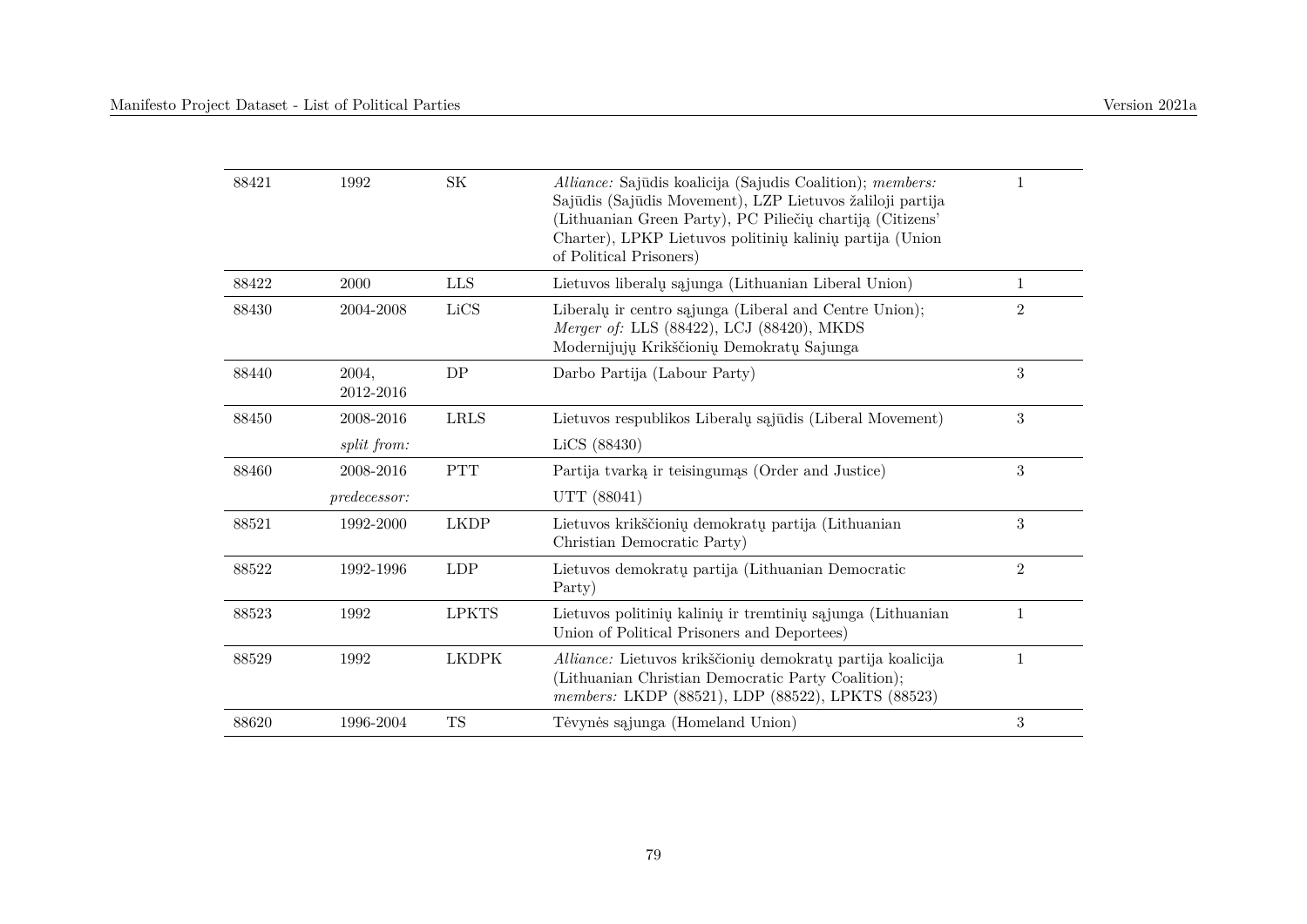| 88621 | 2008-2016                         | TS-LKD               | Tėvynės sąjunga - Lietuvos krikščionys demokratai<br>(Homeland Union - Lithuanian Christian Democrats);<br>Merger of: TS (88620), LKD Lietuvos Krikščionys<br>Demokratai (Lithuanian Christian Democrats), LPKTS<br>(88523), LDS Lietucvos Dešiniuijų Sajunga (Lithuanian<br>Rightist Union), LTS (88710) | 3              |
|-------|-----------------------------------|----------------------|-----------------------------------------------------------------------------------------------------------------------------------------------------------------------------------------------------------------------------------------------------------------------------------------------------------|----------------|
|       | change of<br>composition in 2011: |                      | TS (88620), LKD Lietuvos Krikščionys Demokratai<br>(Lithuanian Christian Democrats) merger of 88521 and<br>KDS Krikščionių Demokratų Sajunga (Christian<br>Democratic Union), LPKTS (88523), LDS Lietucvos<br>Dešiniuiju Sajunga (Lithuanian Rightist Union)                                              |                |
| 88630 | 2008                              | TPP                  | Tautos prisikėlimo partija (National Resurrection Party)                                                                                                                                                                                                                                                  | $\mathbf{1}$   |
| 88710 | 1992                              | <b>LTS</b>           | Lietuvių tautininkų sąjunga (Lithuanian National Union);<br>Merger of: LLS (88951), NP Nepriklausomybės partija<br>(Independence Party)                                                                                                                                                                   | 1              |
| 88810 | 2000                              | <b>LVP</b>           | Lietuvos valstiečių partija (Lithuanian Peasants Party)                                                                                                                                                                                                                                                   | $\mathbf{1}$   |
| 88820 | 2004,<br>2012-2016                | <b>VNDS</b>          | Valstiečių ir Naujosios Demokratijos Partiju Sąjunga<br>(Union of Peasants and New Democracy Party); Merger<br>of: LVP (88810), NDP Naujosios demokratijos partija<br>(New Democratic Party)                                                                                                              | 3              |
|       | renamed in 2012:                  | LVŽS                 | Lietuvos valstiečių ir žaliųjų sąjunga (Lithuanian Peasant<br>and Green Union)                                                                                                                                                                                                                            |                |
| 88951 | 1992, 2000,<br>2012-2016          | <b>LLS</b>           | Lietuvos lenkų sąjunga (Lithuanian Polish Union)                                                                                                                                                                                                                                                          | $\overline{4}$ |
|       | renamed in 2000:                  | LLRA/<br><b>AWPL</b> | Lietuvos lenkų rinkimų akcija/Akcja Wyborcza Polaków<br>na Litwie (Election Action of Lithuania's Poles)                                                                                                                                                                                                  |                |
| 88952 | 2012                              | DK                   | Drasos kelias (The Way of Courage)                                                                                                                                                                                                                                                                        | $\mathbf{1}$   |
|       | <i>joined in Inf by:</i>          |                      | LDDP (88220)                                                                                                                                                                                                                                                                                              |                |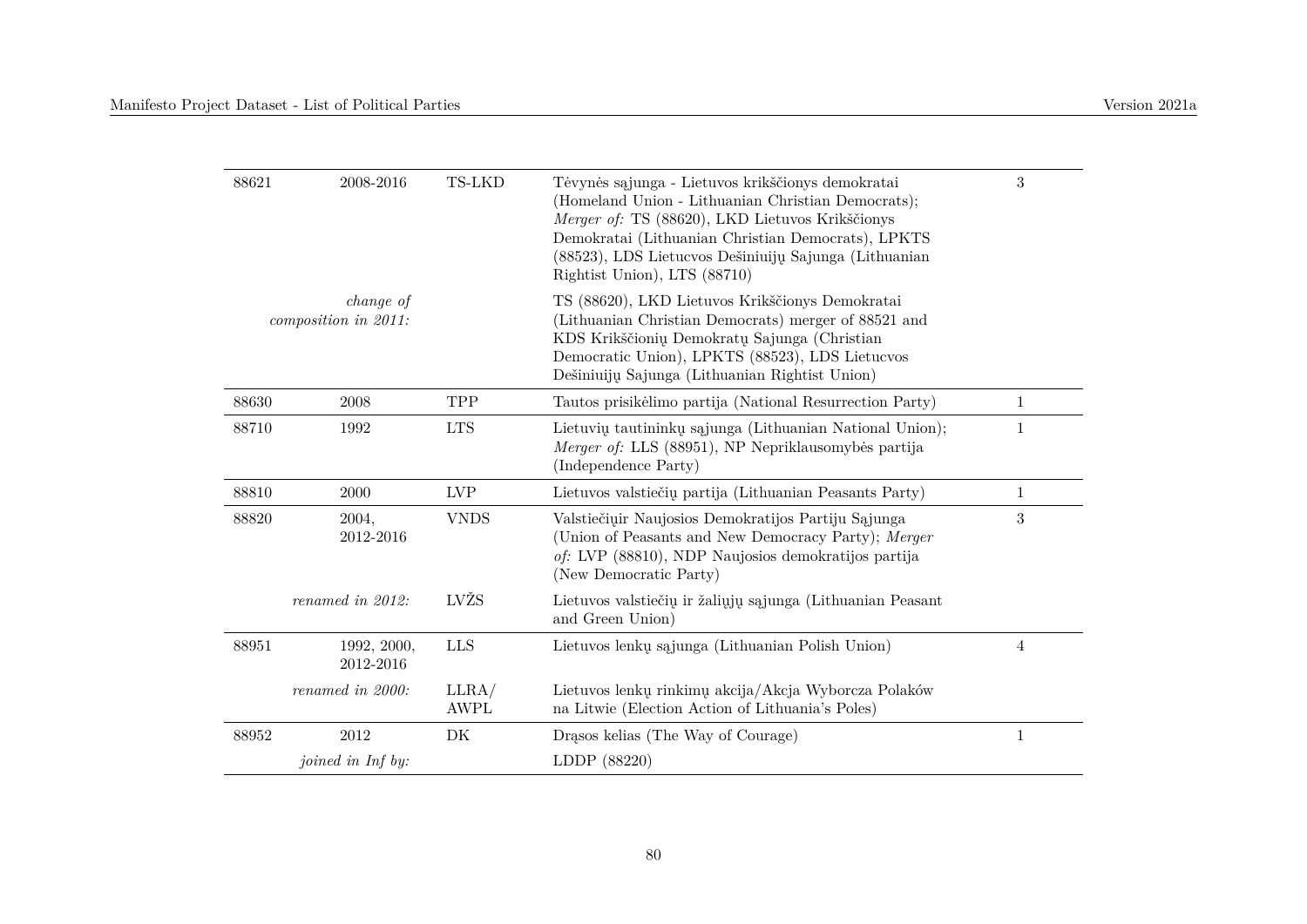# **31 Luxembourg**

| ID    | Covering            | Abbrev               | Parties                                                                                                                                                                                                                           | No. Elections  |
|-------|---------------------|----------------------|-----------------------------------------------------------------------------------------------------------------------------------------------------------------------------------------------------------------------------------|----------------|
| 23111 | 1989                | <b>GLEI</b>          | Gréng Lëscht Ekologesch Initiativ/Liste Verte, Initiative<br>Écologiste (Green Left Ecological Initiative)                                                                                                                        | 1              |
|       | split from:         |                      | GAP (23112)                                                                                                                                                                                                                       |                |
|       | successor:          |                      | GLEI-GAP (23113)                                                                                                                                                                                                                  |                |
| 23112 | 1984-1989           | GAP                  | Déi Gréng Alternativ/Parti de l'Alternative Verte (Green<br>Alternative)                                                                                                                                                          | $\overline{2}$ |
|       | successor:          |                      | GLEI-GAP (23113)                                                                                                                                                                                                                  |                |
| 23113 | 1994-2013           | <b>GLEI-GAP</b>      | Gréng Lëscht Ekologesch Initiativ - Déi Gréng Alternativ/<br>Liste Verte, Initiative Écologiste - Parti de l'Alternative<br>Verte (Green Left Ecological Initiative - Green<br>Alternative); Merger of: GAP (23112), GLEI (23111) | $\bf 5$        |
|       | renamed in $2004$ : |                      | Déi Gréng/Les Verts (The Greens)                                                                                                                                                                                                  |                |
| 23220 | 1945-1989           | KPL/PCL              | Kommunistesch Partei vu Lëtzebuerg/Parti Communiste<br>Luxembourgeois (Communist Party of Luxembourg)                                                                                                                             | 11             |
| 23230 | 2009-2013           |                      | Déi Lénk/La Gauche (The Left)                                                                                                                                                                                                     | $\overline{2}$ |
| 23320 | 1945-2013           | LSAP/<br><b>POSL</b> | Lëtzebuerger Sozialistesch Arbechterpartei/Parti Ouvrier<br>Socialiste Luxembourgeois (Socialist Workers' Party of<br>Luxembourg)                                                                                                 | 16             |
| 23420 | 1945-2013           |                      | Groupement Patriotique et Démocratique (Patriotic and<br>Democratic Group)                                                                                                                                                        | 16             |
|       | renamed in 1951:    |                      | Groupement Démocratique (Democratic Group)                                                                                                                                                                                        |                |
|       | renamed in 1959:    | DP/PD                | Demokratesch Partei/Parti Démocratique (Democratic<br>Party)                                                                                                                                                                      |                |
| 23520 | 1945-2013           | $\text{CSV/PCS}$     | Chrëschtlech Sozial Vollekspartei/Parti Chrétien Social<br>(Christian Social People's Party)                                                                                                                                      | 16             |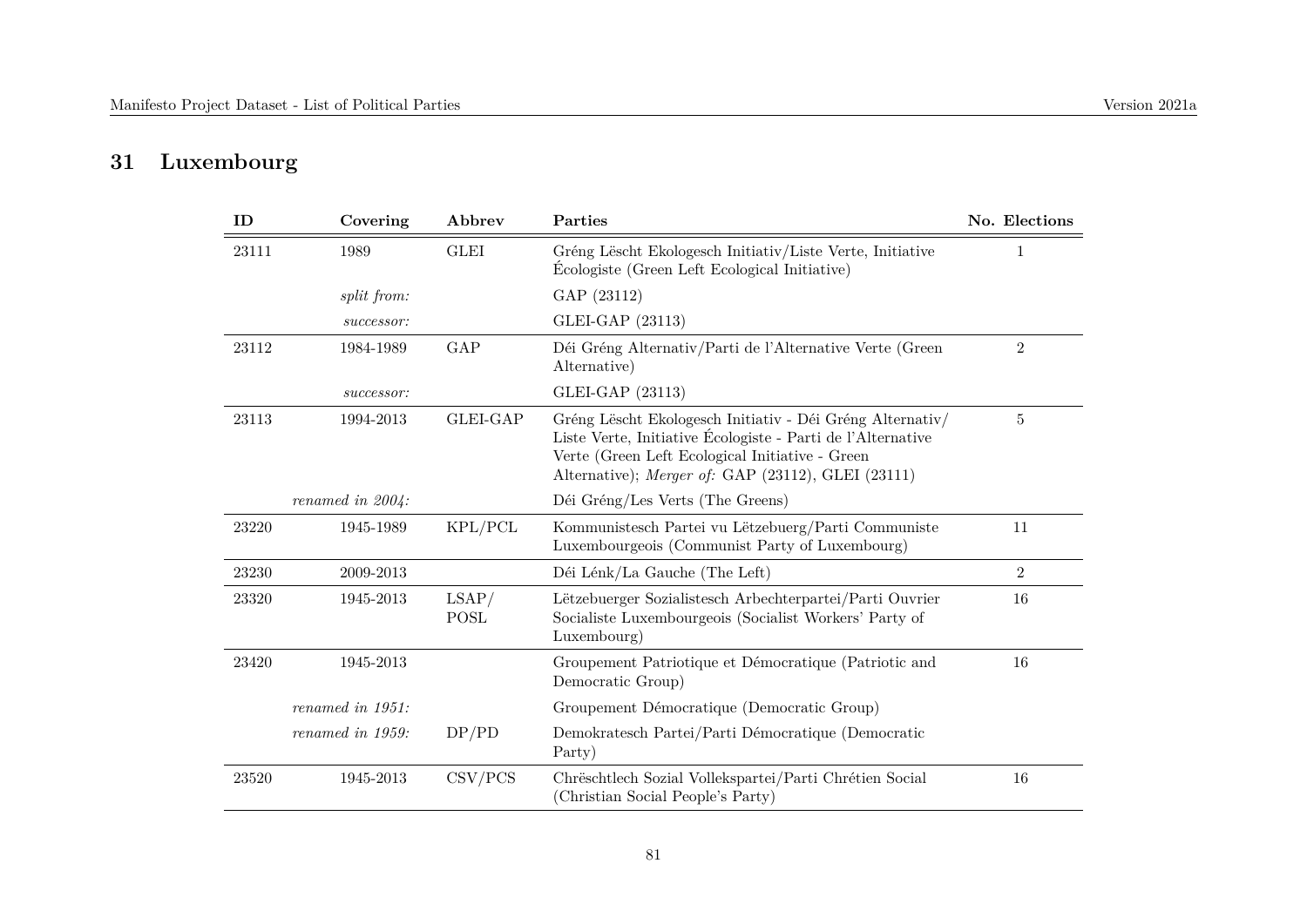| 23951 | 1989-2013        | ADR. | Aktiounskomitee fir Demokratie a Rentegerechtegkeet<br>(Action Committee for Democracy and Pension Justice)                 |  |
|-------|------------------|------|-----------------------------------------------------------------------------------------------------------------------------|--|
|       | renamed in 2006: | ADR. | Alternativ Demokratesch Reformpartei/Parti Réformiste<br>d'Alternative Démocratique (Alternative Democatic<br>Reform Party) |  |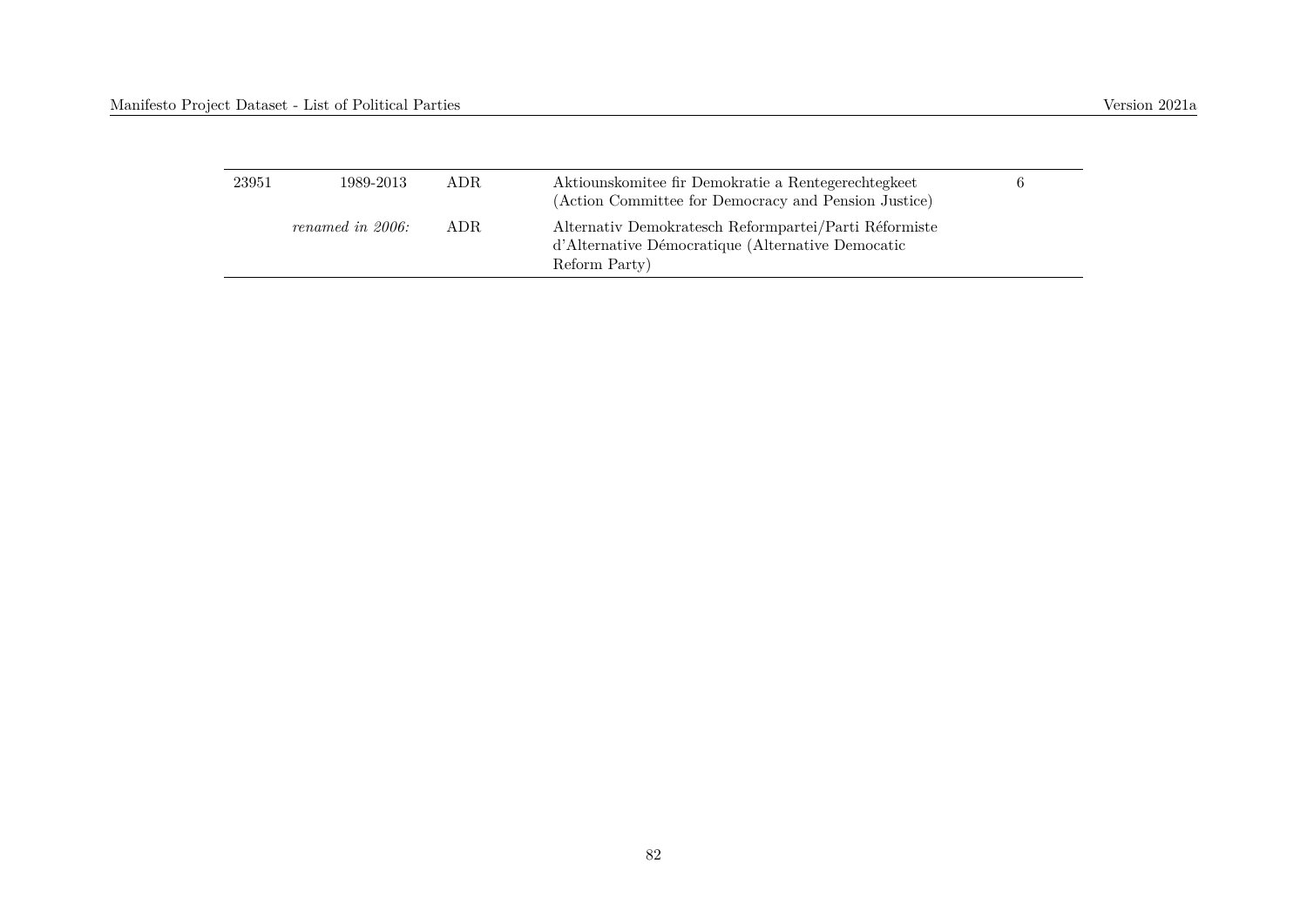## **32 Malta**

|       | Covering  | Abbrev | <b>Parties</b>                           | No. Elections |
|-------|-----------|--------|------------------------------------------|---------------|
| 54320 | 1996-1998 | PL     | Partit Laburista (Labour Party)          |               |
| 54620 | 1996-1998 | РN     | Partit Nazzjonalista (Nationalist Party) |               |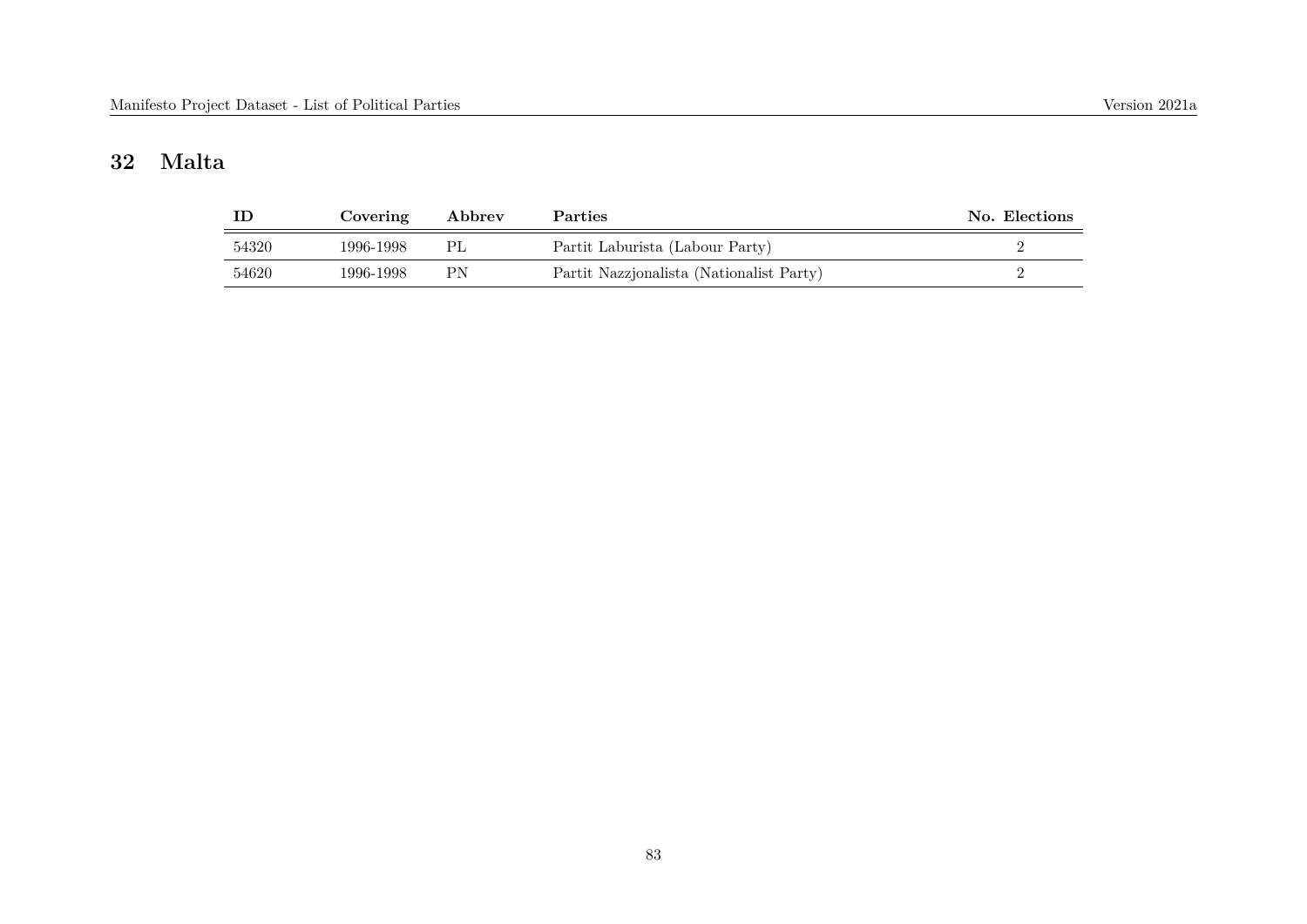## **33 Mexico**

| ID     | Covering                 | Abbrev         | Parties                                                                                                                                                                                                           | No. Elections   |
|--------|--------------------------|----------------|-------------------------------------------------------------------------------------------------------------------------------------------------------------------------------------------------------------------|-----------------|
| 171031 | 2000                     | AM             | Alliance: Alianza por México 2000 (Alliance for Mexico<br>2000); members: PRD (171305), PT (171306), CD<br>(171311), Alternativa (171310), PSN Partido de la<br>Sociedad Nacionalista (Nacionalist Society Party) | 1               |
| 171032 | 2006-2012                | AM             | <i>Alliance:</i> Alianza por México 2006 (Alliance for Mexico)<br>2006); members: PVEM (171101), PRI (171301)                                                                                                     | 3               |
|        | renamed in 2009:         |                | Coalición 'Primero México' (Coalition 'Mexico First')                                                                                                                                                             |                 |
|        | renamed in 2012:         |                | Compromiso por México (Commitment for Mexico)                                                                                                                                                                     |                 |
| 171033 | 2006                     |                | Alliance: Coalición 'Por el Bien de Todos' (Coalition 'For<br>the Good of All'); members: PRD (171305), PT (171306),<br>CD (171311)                                                                               | $\mathbf{1}$    |
| 171034 | 2009                     |                | Alliance: Coalición 'Salvemos a México' (Coalition 'We<br>save Mexico'); <i>members:</i> PT (171306), CD (171311)                                                                                                 | $\mathbf{1}$    |
| 171035 | 2012                     |                | <i>Alliance:</i> Movimiento Progressita (Progressive<br>Movement); members: PRD (171305), PT (171306), CD<br>(171311)                                                                                             | $\mathbf{1}$    |
| 171101 | 1997, 2003,<br>2009-2018 | <b>PVEM</b>    | Partido Verde Ecologista de México (Mexican Green<br>Ecologist Party)                                                                                                                                             | $6\phantom{.}6$ |
| 171201 | 1979                     | ${\mbox{PCM}}$ | Partido Comunista Mexicano (Mexican Communist Party)                                                                                                                                                              | $\mathbf{1}$    |
| 171202 | 1985                     | PRT            | Partido Revolucionario de los Trabajadores<br>(Revolutionary Workers' Party)                                                                                                                                      | 1               |
| 171203 | 1982-1985                | <b>PSUM</b>    | Partido Socialista Unificado de México (Unified Socialist<br>Party of Mexico)                                                                                                                                     | $\overline{2}$  |
| 171210 | 2015-2018                | <b>MORENA</b>  | Movimiento Regeneración Nacional (National<br>Regeneration Movement)                                                                                                                                              | $\overline{2}$  |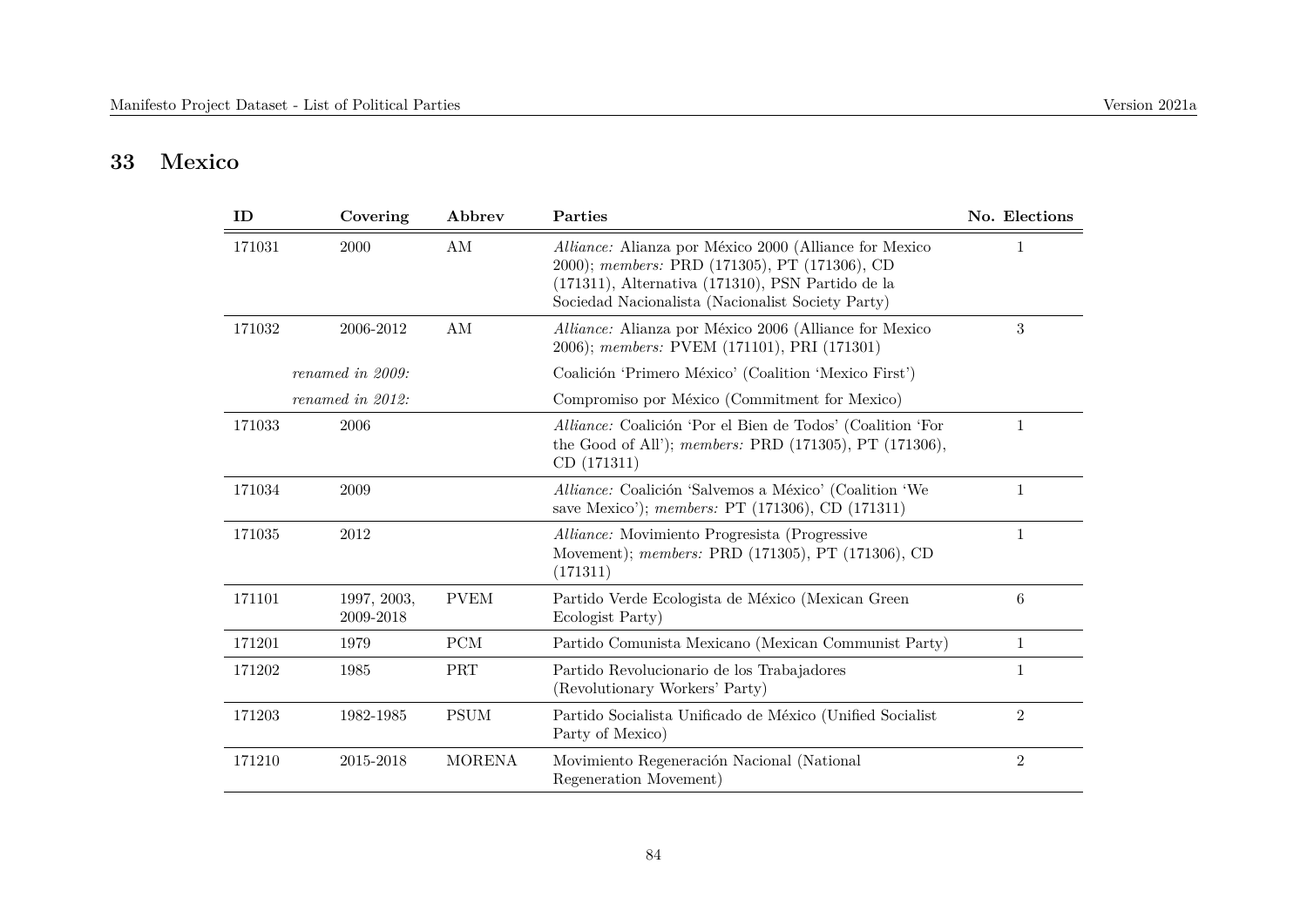| 171301 | 1946, 1955,<br>1961-1964,<br>1970-2003,<br>2009-2018 | PRI         | Partido Revolucionario Institucional (Institutional<br>Revolutionary Party)                                                                                                                                                                                                                                                                                        | 20             |
|--------|------------------------------------------------------|-------------|--------------------------------------------------------------------------------------------------------------------------------------------------------------------------------------------------------------------------------------------------------------------------------------------------------------------------------------------------------------------|----------------|
| 171302 | 1970, 1982,<br>1991                                  | <b>PPS</b>  | Partido Popular Socialista (Popular Socialist Party)                                                                                                                                                                                                                                                                                                               | $\sqrt{3}$     |
| 171303 | 1970, 1985,<br>1991                                  | <b>PARM</b> | Partido Auténtico de la Revolución Mexicana (Authentic<br>Party of the Mexican Revolution)                                                                                                                                                                                                                                                                         | 3              |
| 171304 | 1979, 1991                                           | <b>PST</b>  | Partido Socialista de los Trabajadores (Workers' Socialist<br>Party)                                                                                                                                                                                                                                                                                               | $\overline{2}$ |
|        | renamed in 1988:                                     | PFCRN       | Partido del Frente Cardenista de Reconstucción Nacional<br>(Party of the Cardenist Front of National Reconstruction)                                                                                                                                                                                                                                               |                |
| 171305 | 1991-1997,<br>2003,<br>2009-2018                     | PRD         | Partido de la Revolución Democrática (Democratic<br>Revolutionary Party); Merger of: PMS Partido Mexicano<br>Socialista (Mexican Socialist Party), PMT (171308),<br>PSUM (171203), PPR Partido Partiotico Revolucionario<br>(Patriotic Revolutionary Party), MRP Movimiento<br>Revolucionario del Pueblo (Revolutionary Movement of<br>the People), PST $(171304)$ | 8              |
| 171306 | 1994-1997,<br>2003,<br>2009-2018                     | PT          | Partido del Trabajo (Labor Party)                                                                                                                                                                                                                                                                                                                                  | $\overline{7}$ |
| 171307 | 1988                                                 | <b>FDN</b>  | Alliance: Frente Democrático Nacional (National<br>Democratic Front); members: PPS (171302), PARM<br>(171303), PST (171304), PMS Partido Mexicano Socialista<br>(Mexican Socialist Party), PVEM (171101), PSD Partido<br>Social Democráta (Social Democratic Party), MAS<br>Movimiento al Socialismo (Movement Toward Socialism)                                   | $\mathbf{1}$   |
| 171308 | 1985                                                 | <b>PMT</b>  | Partido Mexicano de los Trabajadores (Mexican Workers'<br>Party)                                                                                                                                                                                                                                                                                                   | 1              |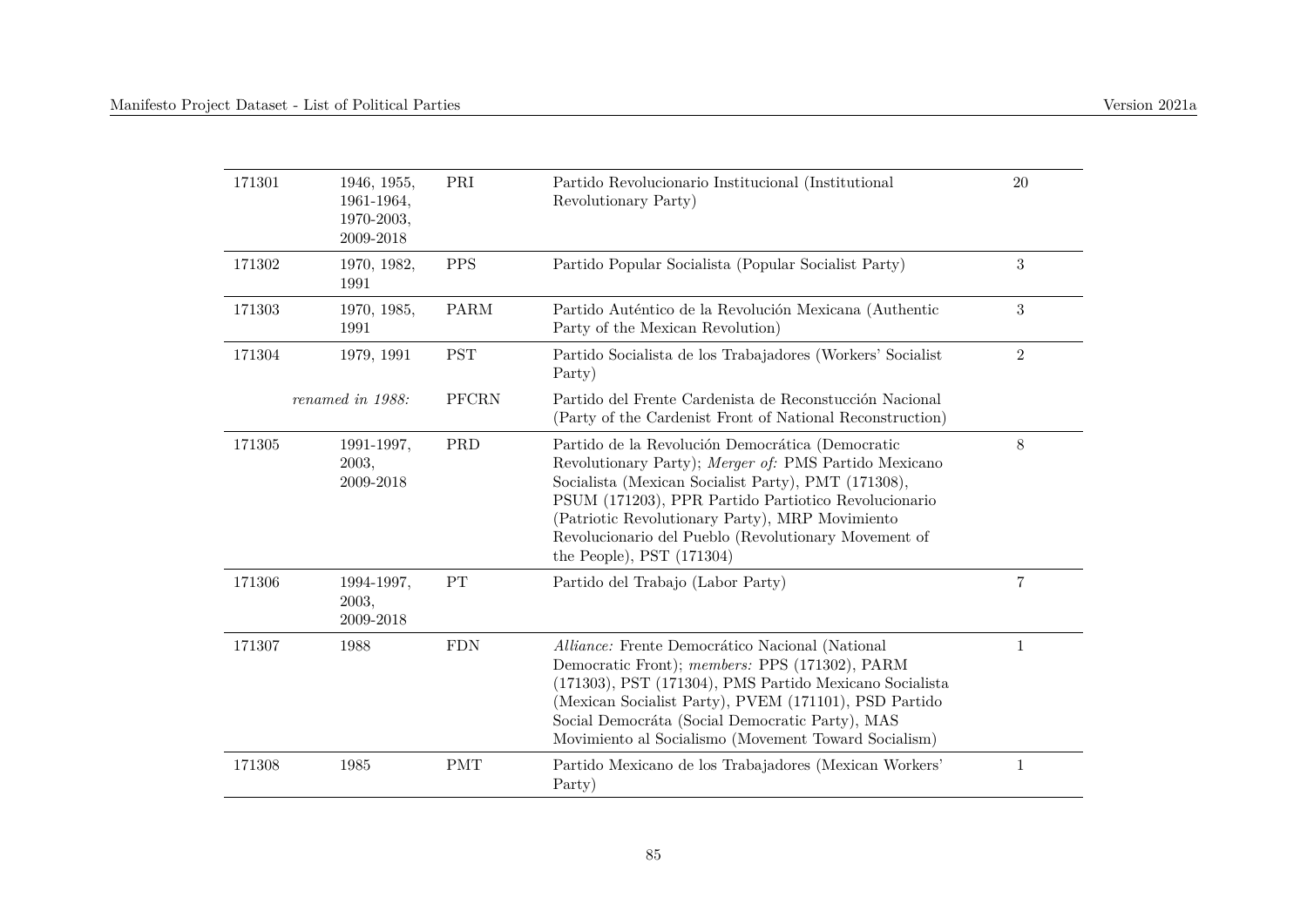| 171309 | 2006-2018                                    | <b>PANAL</b>       | Partido Nueva Alianza (New Alliance Party)                                                          | 5              |
|--------|----------------------------------------------|--------------------|-----------------------------------------------------------------------------------------------------|----------------|
| 171310 | 2006-2009                                    | <i>Alternativa</i> | Partido Alternativa Socialdemócrata y Campesina (Social<br>Democratic and Farmer Alternative Party) | $\overline{2}$ |
|        | renamed in $2009$ :                          | <b>PSD</b>         | Partido Socialdemócrata (Social Democratic Party)                                                   |                |
| 171311 | 2003.<br>2009-2018                           | CD                 | Convergencia por la Democracia (Convergence for<br>Democracy)                                       | 5              |
|        | renamed in 2009:                             |                    | Convergencia (Convergence)                                                                          |                |
|        | renamed in $2012$ :                          |                    | Movimiento Ciudadano (Citizens' Movement)                                                           |                |
| 171601 | 1946-2018                                    | <b>PAN</b>         | Partido Acción Nacional (National Action Party)                                                     | 25             |
|        | <i>in 2000 coalition</i><br>manifesto coded: |                    | <i>Name:</i> Allianza por el cambio (Alliance for Change);<br>members: PAN (171601), PVEM (171101)  |                |
| 171611 | 2015-2018                                    | <b>PES</b>         | Partido Encuentro Social (Social Encounter Party)                                                   | $\overline{2}$ |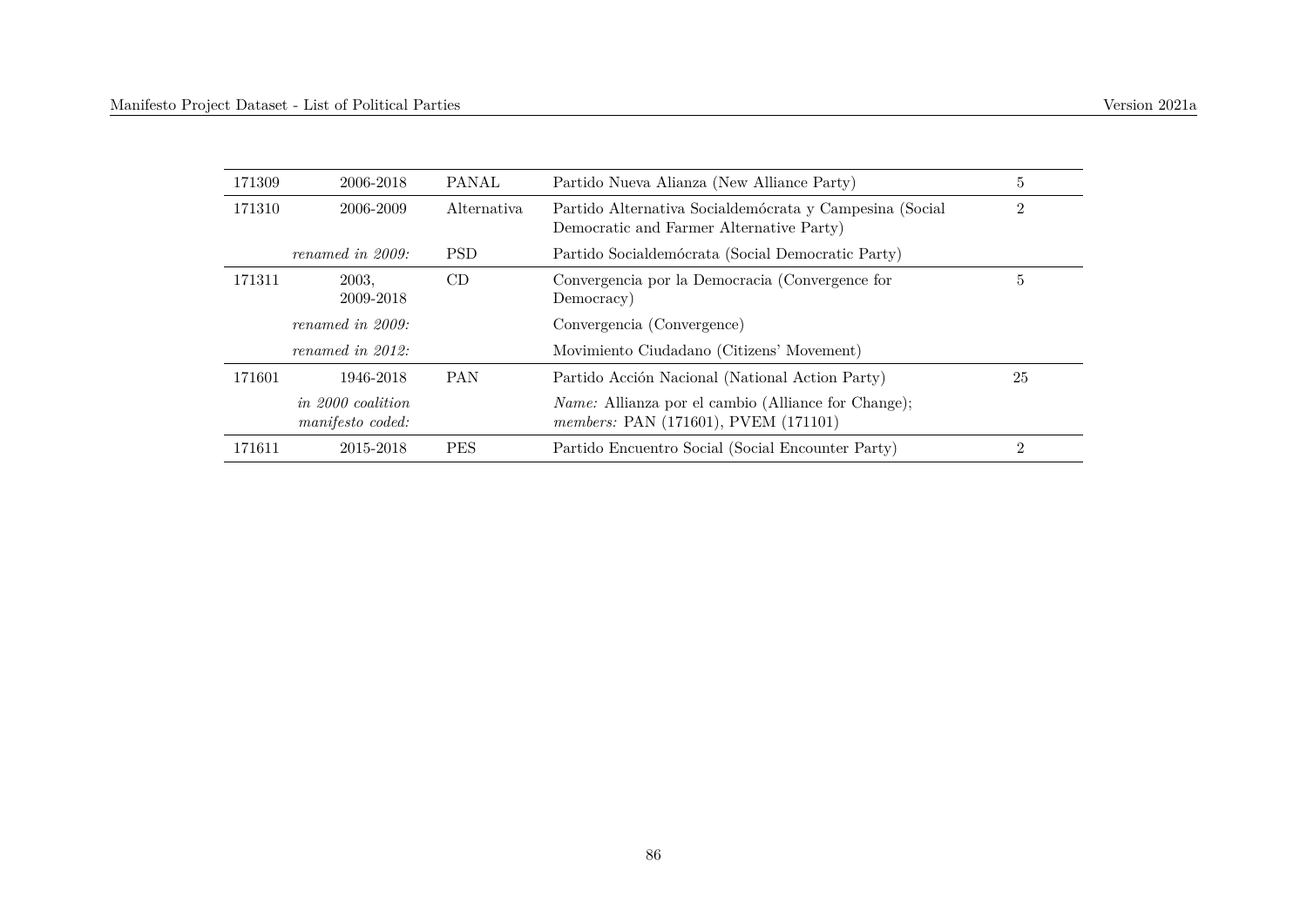## **34 Moldova**

| ID    | Covering  | Abbrev       | Parties                                                                                                                                                                                                                                                                  | No. Elections  |
|-------|-----------|--------------|--------------------------------------------------------------------------------------------------------------------------------------------------------------------------------------------------------------------------------------------------------------------------|----------------|
| 90040 | 2019      | <b>ACUM</b>  | Blocul electoral "ACUM Platforma DA i PAS" (Electoral<br>blok 'NOW Platform DA and PAS')                                                                                                                                                                                 | 1              |
| 90220 | 1994      | <b>PSMUE</b> | Alliance: Blocul electoral Partidul Socialist și Mișcarea<br>'Unitate-Edinstvo' (Electoral Bloc of the Socialist Party<br>and the Movement 'Unity'); members: PS Partidul<br>Socialist (Socialist Party), MUE Miscarea<br>'Unitate-Edinstvo' (Movement 'Unity')          | 1              |
| 90221 | 1998-2014 | <b>PCRM</b>  | Partidul Comunistilor din Republica Moldova (Party of<br>Communists of the Republic of Moldova)                                                                                                                                                                          | 6              |
| 90231 | 2014-2019 | <b>PSRM</b>  | Partidul Socialistilor din Republica Moldova (Party of<br>Socialists of the Republic of Moldova)                                                                                                                                                                         | $\overline{2}$ |
| 90320 | 2005      | <b>BMD</b>   | Alliance: Blocul electoral 'Moldova Democrată' (Electoral<br>Bloc 'Democratic Moldova'); members: AMN (90321),<br>PDM (90330), PSL Partidul Social Liberal (Social Liberal<br>Party)                                                                                     | $\mathbf{1}$   |
| 90321 | 2009      | <b>AMN</b>   | Alliance: Alianță Moldova Noastră (Our Moldova<br>Alliance); members: BEAB (90952), PL (90620), Alianta<br>Independentilor din Republica Moldova (Independents'<br>Alliance of Moldova), Partidul Democrat-Popular din<br>Moldova (Democratic Peoples' Party of Moldova) | $\mathbf{1}$   |
| 90330 | 2009-2019 | <b>PDM</b>   | Partidul Democrat din Moldova (Democratic Party of<br>Moldova)                                                                                                                                                                                                           | 4              |
| 90410 | 1998      | <b>PFD</b>   | Partidul Fortelor Democratice (Party of Democratic<br>Forces)                                                                                                                                                                                                            | 1              |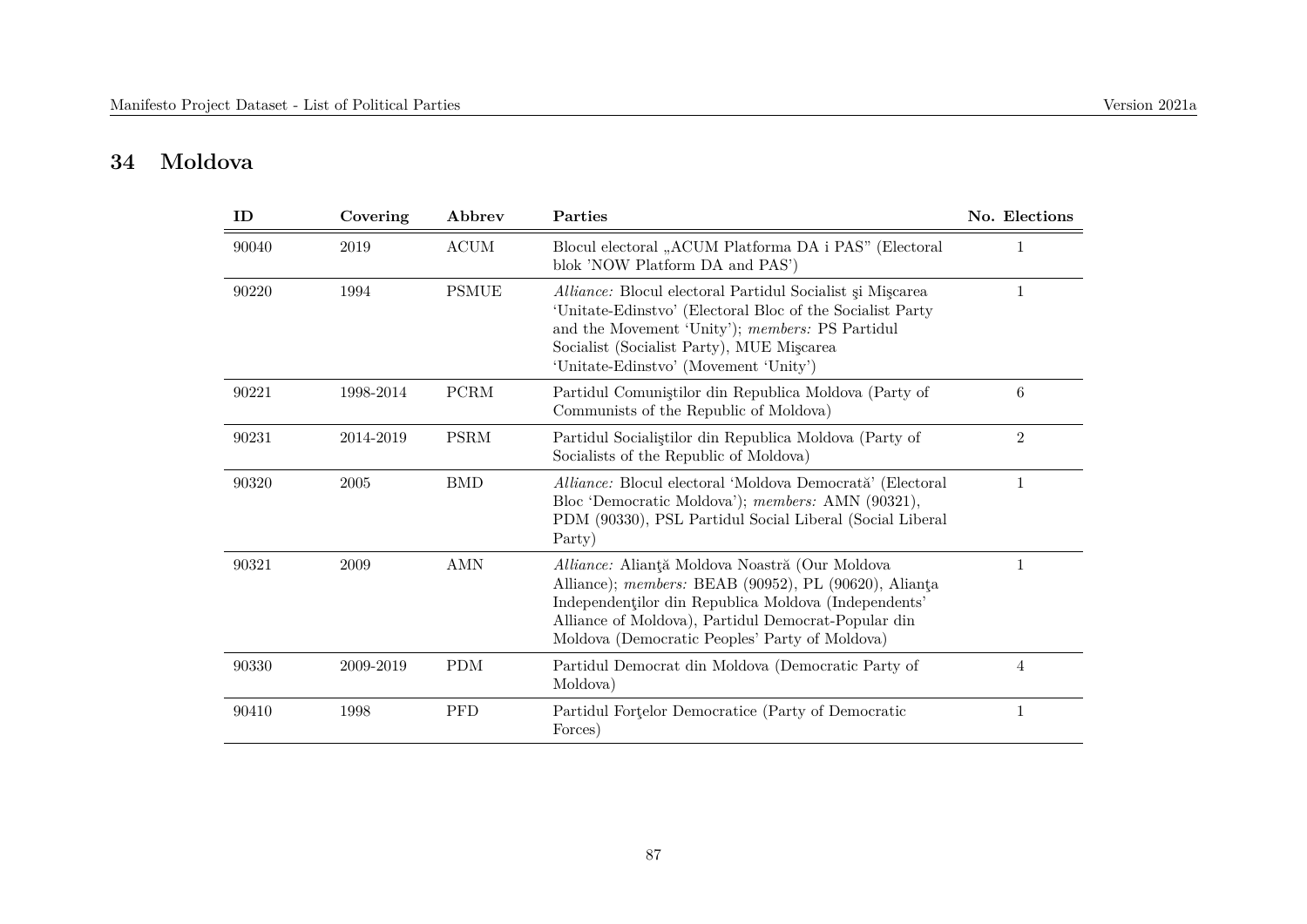| 90420 | 1998               | <b>PMDP</b>  | Alliance: Blocul Electoral 'Pentru o Moldovă Democratică<br>și Prosperă <sup>,</sup> (Electoral Bloc 'For a Democratic and<br>Prosperous Moldova'); members: Miscarea social-politică<br>'Pentru o Moldovă Democratică și Prosperă' ('For a<br>Democratic and Prosperous Moldova' Social Political<br>Movement), PCM Partidul Civic din Moldova (Civic<br>Party of Moldova), PDPM Partidul Democrat Popular din<br>Moldova (Popular Democratic Party of Moldova), MFN<br>Miscarea social-politică 'Forța Nouă' ('New Force'<br>Social-Political Movement) | 1                |
|-------|--------------------|--------------|-----------------------------------------------------------------------------------------------------------------------------------------------------------------------------------------------------------------------------------------------------------------------------------------------------------------------------------------------------------------------------------------------------------------------------------------------------------------------------------------------------------------------------------------------------------|------------------|
| 90430 | 2009-2014          | <b>PLDM</b>  | Partidul Liberal Democrat din Moldova (Liberal<br>Democratic Party of Moldova)                                                                                                                                                                                                                                                                                                                                                                                                                                                                            | $\sqrt{3}$       |
| 90520 | 1994,<br>2001-2005 | <b>AFPCD</b> | Alliance: Blocul electoral Alianta Frontului Popular<br>Creștin Democrat (Alliance of the Christian Democratic<br>People's Front); members: Democratic Movement of<br>Moldova, Popular Front of Moldova, Christian Democratic<br>Popular Front                                                                                                                                                                                                                                                                                                            | $\boldsymbol{3}$ |
|       | renamed in 2001:   | <b>PPCD</b>  | Partidul Popular Creștin și Democrat (Christian<br>Democratic People's Party)                                                                                                                                                                                                                                                                                                                                                                                                                                                                             |                  |
| 90610 | 1998               | CDM          | Alliance: Blocul Electoral 'Conventia Democrată din<br>Moldova' (Electoral Bloc 'Democratic Convention of<br>Moldova'); members: PRCM Partidul Renașterii și<br>Concilierii din Moldova (Party of Rebirth and<br>Conciliation), AFPCD (90520), PEM Partidul Ecologist<br>'Alianta Verde' din Moldova (Ecology Party 'Green<br>Alliance of Moldova'), PTCDM Partidul Tărănesc Creștin<br>din Moldova (Peasants Christian Democratic Party of<br>Moldova), LDCF Liga Democrat-Creștină a Femeilor<br>(Women's Christian Democratic League)                  | $\mathbf{1}$     |
| 90620 | 2009-2019          | PL           | Partidul Liberal (Liberal Party)                                                                                                                                                                                                                                                                                                                                                                                                                                                                                                                          | 4                |
| 90630 | 2019               | <b>OR</b>    | Partidul or (or Party)                                                                                                                                                                                                                                                                                                                                                                                                                                                                                                                                    | $\mathbf{1}$     |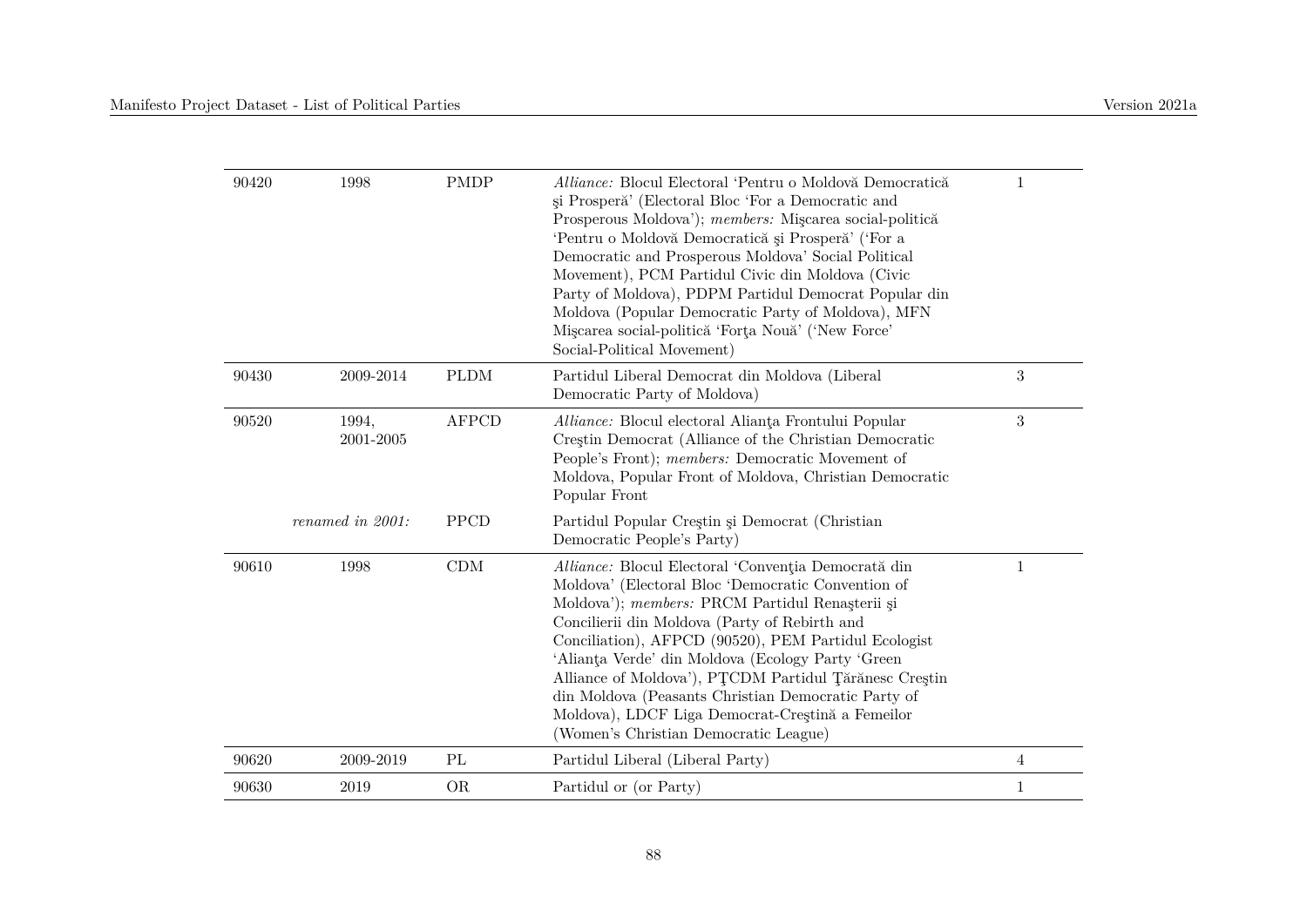| 90810 | 1994 | <b>PDAM</b> | Partidul Democrat Agrar din Moldova (Agrarian<br>Democratic Party of Moldova)                                                                                                                                                                                                                                                                                                                                                                                                                                                                                                       |  |
|-------|------|-------------|-------------------------------------------------------------------------------------------------------------------------------------------------------------------------------------------------------------------------------------------------------------------------------------------------------------------------------------------------------------------------------------------------------------------------------------------------------------------------------------------------------------------------------------------------------------------------------------|--|
| 90951 | 1994 | BŢI         | Alliance: Blocul Tăranilior și Intelectualilor (Bloc of<br>Peasants and Intellectuals); members: PCDM Partidul<br>Creștin- Democrat din Moldova (Christian Democratic<br>Party of Moldova), CI Congresul Intelectualității<br>(Congress of the Intelligentsia), ATL Alianta Tăranilor<br>Liberi (Alliance of Free Peasants), LDCF Liga<br>Democrat-Creștină a Femeilor (Women's Christian<br>Democratic League), PNL Partidul National Liberal<br>(National Liberal Party)                                                                                                          |  |
| 90952 | 2001 | <b>BEAB</b> | <i>Alliance:</i> Blocul Electoral 'Alianta Braghis' (Electoral<br>Block 'Braghis Alliance'); members: MFN Miscarea<br>social-politică 'Forța Nouă' ('New Force' Social Political<br>Movement), MSPN Miscarea Profesionistilor<br>'Sperenta-Nadeja' (Movement of Professionals 'Hope'),<br>PSM Partidul Socialist din Moldova (Socialist Party of<br>Moldova), PM Partidul Muncii (Labour Party), UCM<br>Partidul politic 'Uniunea Centristă din Moldova' (Centrist<br>Union of Moldova), PDSF Partidul Democratiei Sociale<br>'Furnica' (Party of Social Democracy 'Furnica (Ant)') |  |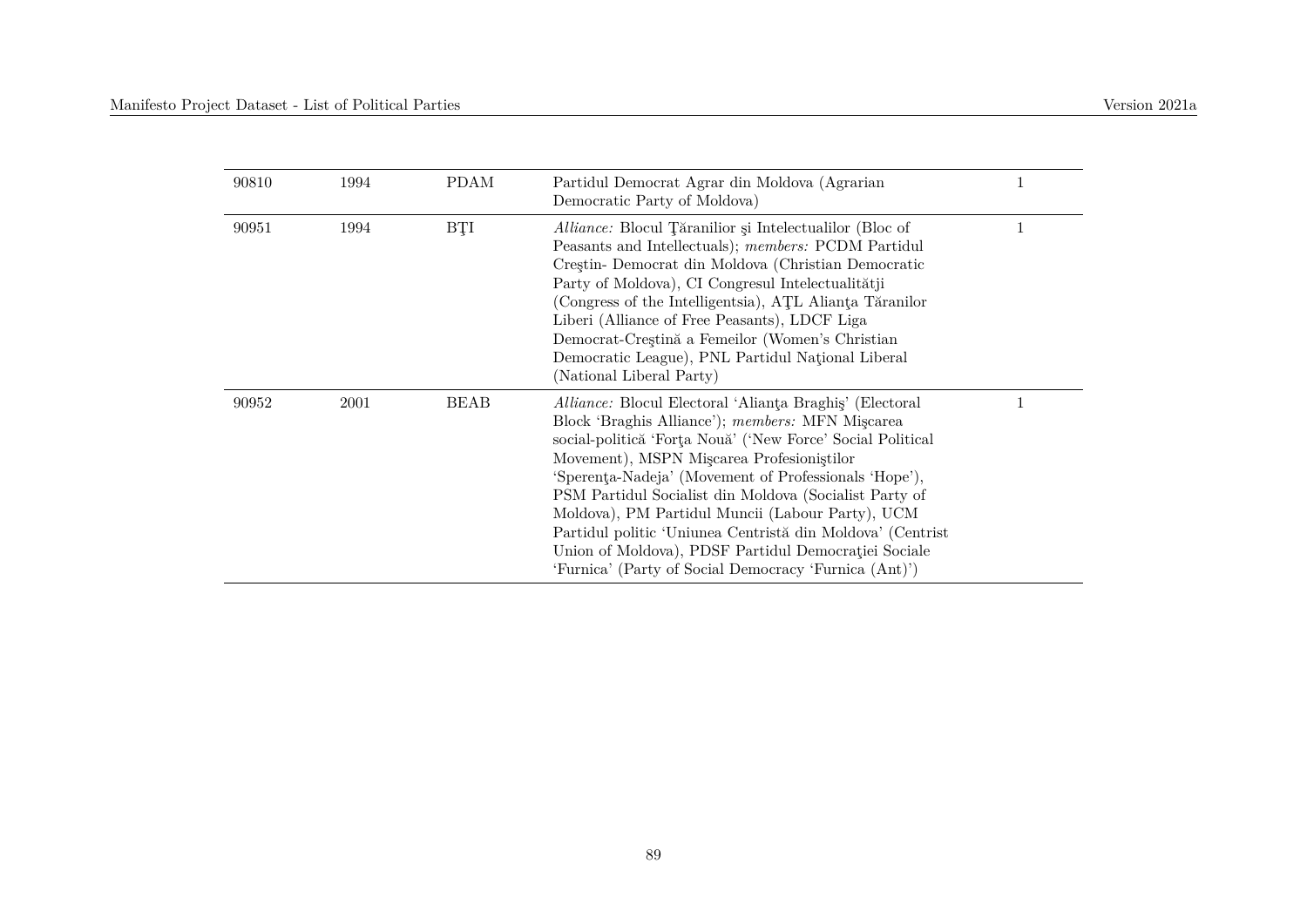# **35 Montenegro**

| ID    | Covering                                 | Abbrev      | Parties                                                                                                                                                                                                                                                                                                                                                                                                                                                                                                  | No. Elections  |
|-------|------------------------------------------|-------------|----------------------------------------------------------------------------------------------------------------------------------------------------------------------------------------------------------------------------------------------------------------------------------------------------------------------------------------------------------------------------------------------------------------------------------------------------------------------------------------------------------|----------------|
| 91020 | 2006-2012                                | ECG         | Alliance: Koalicija za Evropsku Crnu Goru (Coalition for<br>European Montenegro); members: SKCG (91220), SDP<br>CG (91321), HGI Hrvatska Gradjanska Inicijativa<br>(Croation Civic Initative)                                                                                                                                                                                                                                                                                                            | 3              |
|       | change of<br>composition in 2009:        |             | SKCG (91220), SDP CG (91321), HGI Hrvatska<br>Gradjanska Inicijativa (Croation Civic Initative), BS<br>(91920)                                                                                                                                                                                                                                                                                                                                                                                           |                |
|       | <i>change of</i><br>composition in 2012: |             | SKCG (91220), SDP CG (91321), LPCG (91421)                                                                                                                                                                                                                                                                                                                                                                                                                                                               |                |
| 91030 | 2016                                     |             | Koalicija Ključ (Key Coalition)                                                                                                                                                                                                                                                                                                                                                                                                                                                                          | $\mathbf{1}$   |
| 91040 | 2020                                     |             | <i>Alliance:</i> Mir je naša nacija (Peace is our Nation);<br>members: DCG (91440), DEMOS (91610), NL Nova<br>Ljevica (New Left), PUPI Partija penzionera, invalida i<br>restitucije (Party of Pensioners, Disabled and Restitution)                                                                                                                                                                                                                                                                     | 1              |
| 91060 | 2012-2016                                | DF          | Demokratiski Front (Democratic Front)                                                                                                                                                                                                                                                                                                                                                                                                                                                                    | $\overline{2}$ |
|       | change of<br>composition in 2016:        |             | NOVA (91910), PzP (91430), DSJ Demokratska stranka<br>jedinstva (Democratic Party of Unity), DNP Demokratska<br>narodna partija (Democratic People's Party), RP<br>Radnička partija (Workers' Party), OB Otpor beznađu<br>(Resistance to Hopelessness, PUPI Partija ujedinjenih<br>penzionera i invalida (Party of United Pensioners and the<br>Disabled), JKP Jugoslovenska komunistička partija<br>(Yugoslavy Communist Party), DSS Demokratska srpska<br>stranka (Democratic Serb Party), SRS (91711) |                |
| 91090 | 2020                                     | ZBCG        | Za budućnost Crne Gore (For the Future of Montenegro)                                                                                                                                                                                                                                                                                                                                                                                                                                                    | $\mathbf{1}$   |
| 91220 | 1990-2002,<br>2016-2020                  | <b>SKCG</b> | Savez Komunista Crne Gore (League of Communists of<br>Montenegro)                                                                                                                                                                                                                                                                                                                                                                                                                                        | 8              |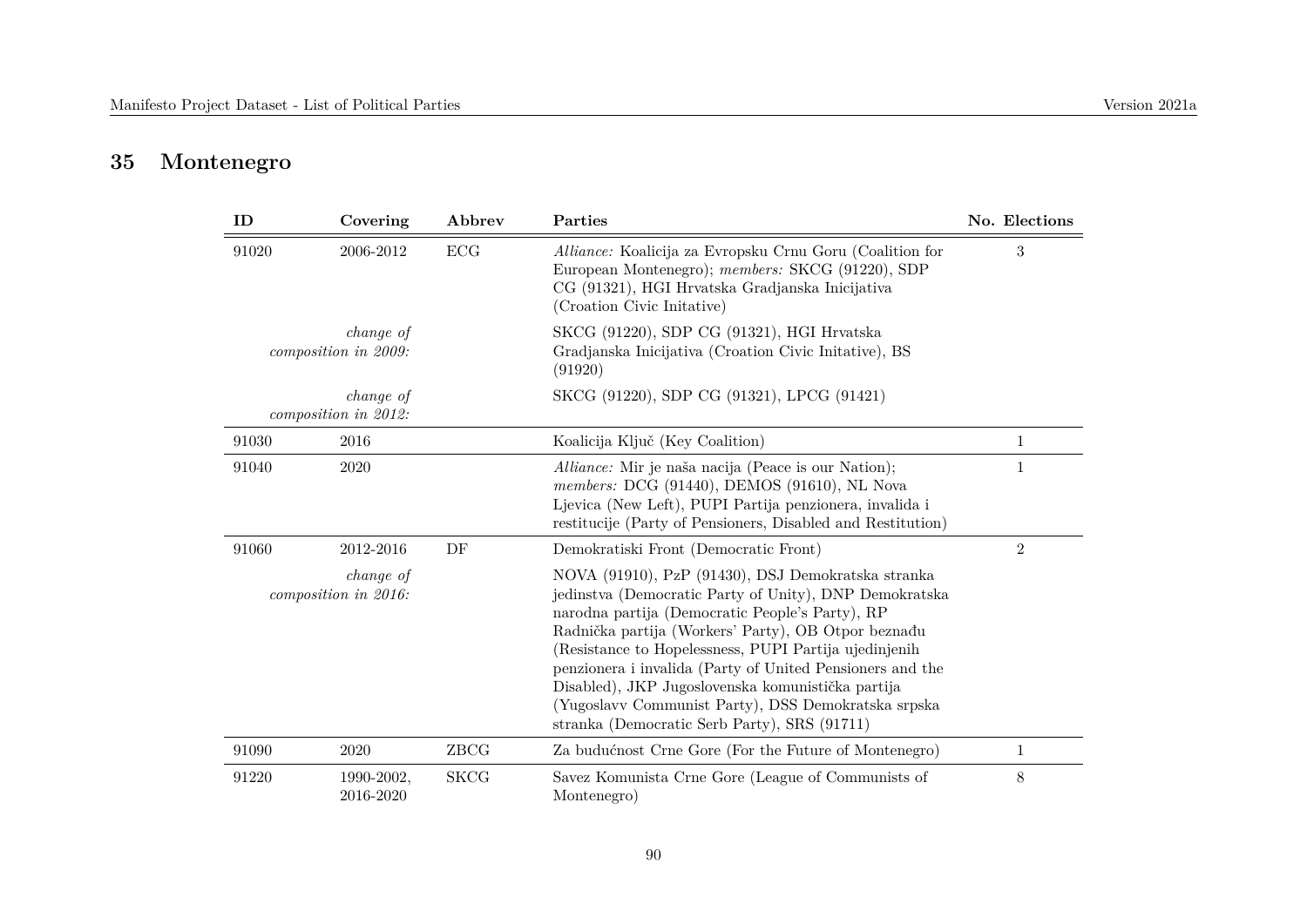|       | renamed in 1992:                 | DPS CG       | Demokratska Partija Socijalista Crne Gore (Democratic<br>Party of Socialists of Montenegro)                                                             |                 |
|-------|----------------------------------|--------------|---------------------------------------------------------------------------------------------------------------------------------------------------------|-----------------|
| 91222 | 1990                             | <b>PSCG</b>  | Partija Socijalista Crne Gore (Socialist Party of<br>Montenegro)                                                                                        | $\mathbf{1}$    |
| 91223 | 1990                             | ${\rm SP}$   | Socijalisticka Partija (Socialist Party)                                                                                                                | $\mathbf{1}$    |
| 91224 | 1998-2012                        | SNP CG       | Socijalistička Narodna Partija Crne Gore (Socialist<br>People's Party of Montenegro)                                                                    | 6               |
| 91229 | 1990                             | <b>SRSCG</b> | Alliance: Savez Reformskih Snaga za Crnu Goru (Alliance<br>of Reform Forces for Montenegro); members: LSCG<br>$(91420)$ , PSCG $(91222)$ , SP $(91223)$ | $\mathbf{1}$    |
| 91320 | 1992                             | <b>SDPR</b>  | Socijaldemokratska Partija Reformista (Social Democratic<br>Party of Reformists)                                                                        | 1               |
| 91321 | 1996,<br>2001-2002,<br>2016-2020 | SDP CG       | Socijaldemokratska Partija Crne Gore (Social Democratic<br>Party of Montenegro)                                                                         | $\overline{5}$  |
| 91322 | 2016-2020                        | $\rm URA$    | Ujedinjena reformska akcija (United Reform Action)                                                                                                      | $\overline{2}$  |
|       | split from:                      |              | SDP CG (91321)                                                                                                                                          |                 |
| 91323 | 1998                             | <b>DZB</b>   | <i>Alliance:</i> Da Živimo Bolje (For a Better Live); <i>members:</i><br>SKCG (91220), SDP CG (91321), NS (91710)                                       | $\mathbf{1}$    |
| 91324 | 2016-2020                        | <b>SDCG</b>  | Socijaldemokrate Crne Gore (Social Democrats of<br>Montenegro)                                                                                          | $\overline{2}$  |
|       | split from:                      |              | SDP CG (91321)                                                                                                                                          |                 |
| 91330 | 2012                             | PCG          | Pozitivna Crna Gora (Positive Montenegro)                                                                                                               | $\mathbf{1}$    |
| 91420 | 1990-2002                        | <b>LSCG</b>  | Liberalni Savez Crne Gore (Liberal Alliance of<br>Montenegro)                                                                                           | $6\phantom{.}6$ |
| 91421 | 2006                             | <b>LPCG</b>  | Liberalna Partija Crne Gore (Liberal Party of<br>Montenegro)                                                                                            | $\mathbf 1$     |
|       | split from:                      |              | LSCG (91420)                                                                                                                                            |                 |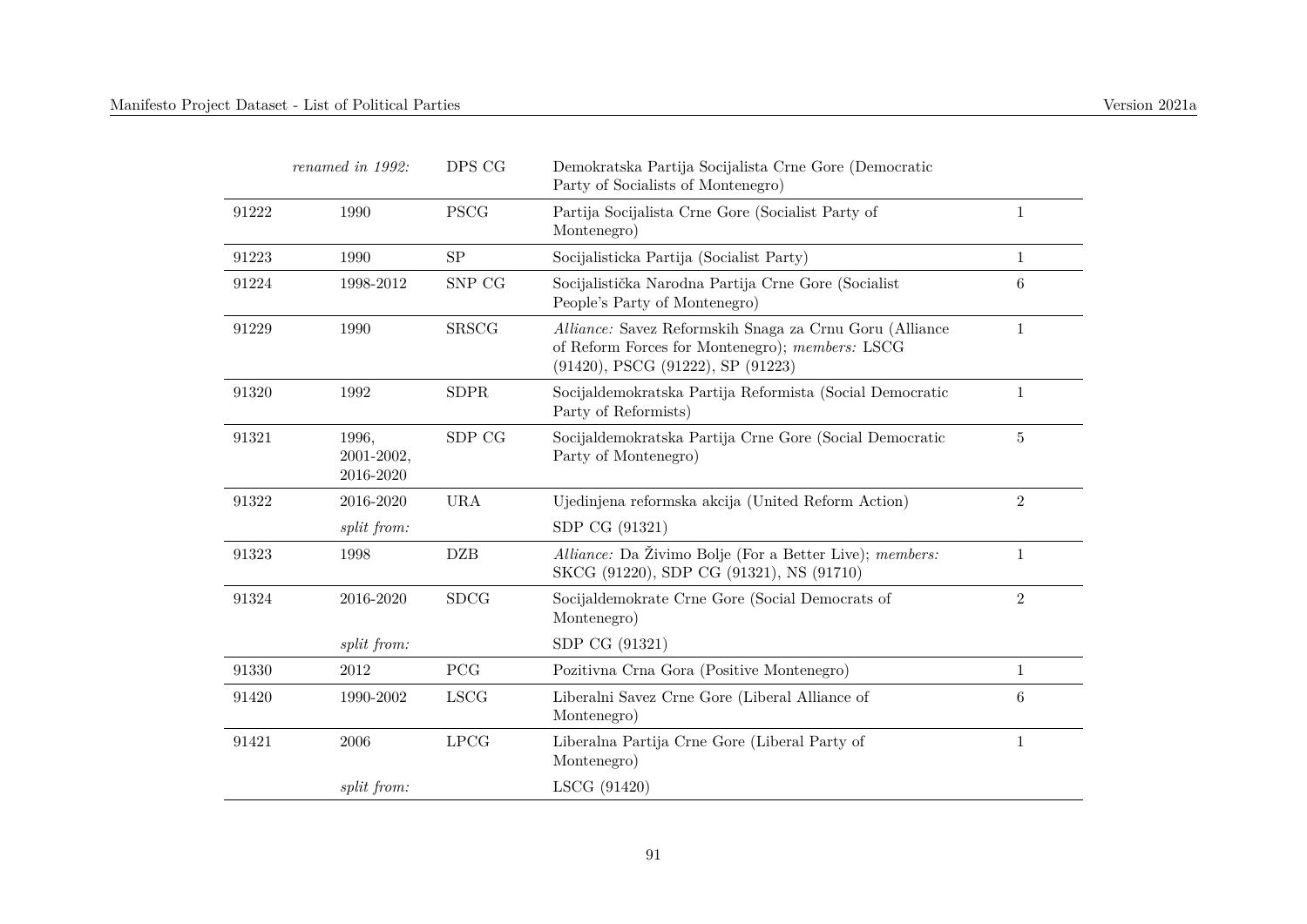| 91430 | 2006-2009               | PzP          | Pokret za Promjene (Movement for Changes)                                                                                                                                                                                                                                                                                                                                           | $\overline{2}$   |
|-------|-------------------------|--------------|-------------------------------------------------------------------------------------------------------------------------------------------------------------------------------------------------------------------------------------------------------------------------------------------------------------------------------------------------------------------------------------|------------------|
| 91440 | 2016                    | DCG          | Demokratska Crna Gora (Democratic Montenegro)                                                                                                                                                                                                                                                                                                                                       | 1                |
|       | split from:             |              | SNP CG (91224)                                                                                                                                                                                                                                                                                                                                                                      |                  |
| 91610 | 2016                    | <b>DEMOS</b> | Demokratski savez (Democratic Alliance)                                                                                                                                                                                                                                                                                                                                             | $\mathbf{1}$     |
|       | split from:             |              | DF (91060)                                                                                                                                                                                                                                                                                                                                                                          |                  |
| 91710 | 1990-1996,<br>2001-2006 | <b>NS</b>    | Narodna Stranka (People's Party)                                                                                                                                                                                                                                                                                                                                                    | $\,6$            |
| 91711 | 1992                    | <b>SRS</b>   | Srpska Radikalna Stranka (Serbian Radical Party)                                                                                                                                                                                                                                                                                                                                    | 1                |
| 91712 | 2001-2002               | <b>SNS</b>   | Srpska Narodna Stranka (Serbian People's Party)                                                                                                                                                                                                                                                                                                                                     | $\sqrt{2}$       |
|       | split from:             |              | NS (91710)                                                                                                                                                                                                                                                                                                                                                                          |                  |
| 91910 | 2009                    | <b>NOVA</b>  | Nova srpska demokratija (New Serbian Democracy);<br>Merger of: SNS (91712), NSS CG Narodna Socijalistička<br>Stranka Crne Gore (People's Socialist Party of<br>Montengro)                                                                                                                                                                                                           | $\mathbf{1}$     |
| 91920 | 2012-2020               | <b>BS</b>    | Bošnjačka Stranka (Bosniak Party); Merger of: Bosniak<br>Muslim Alliance, International Democratic Union,<br>Bosniak Democratic Alternative, Party of National<br>Equality                                                                                                                                                                                                          | $\boldsymbol{3}$ |
| 91930 | 2006                    | ${\rm SL}$   | Alliance: Srpska Lista (Serb list); members: SNS (91712),<br>SSR Stranka srpskih radikala (Party of Serb Radicals),<br>NSS CG Narodna Socijalistička Stranka Crne Gore<br>(People's Socialist Party of Montengro), DSJ<br>Demokratska stranka jedinstva (Democartic Party of<br>Unity), SNV Srpsko Narodno Vijece (Serbian National<br>Council of Montenegro), Academic Alternative | 1                |
| 91951 | 1990                    | <b>SNR</b>   | Stranka Nacionalne Ravnopravnosti (Party of National<br>Equality)                                                                                                                                                                                                                                                                                                                   | 1                |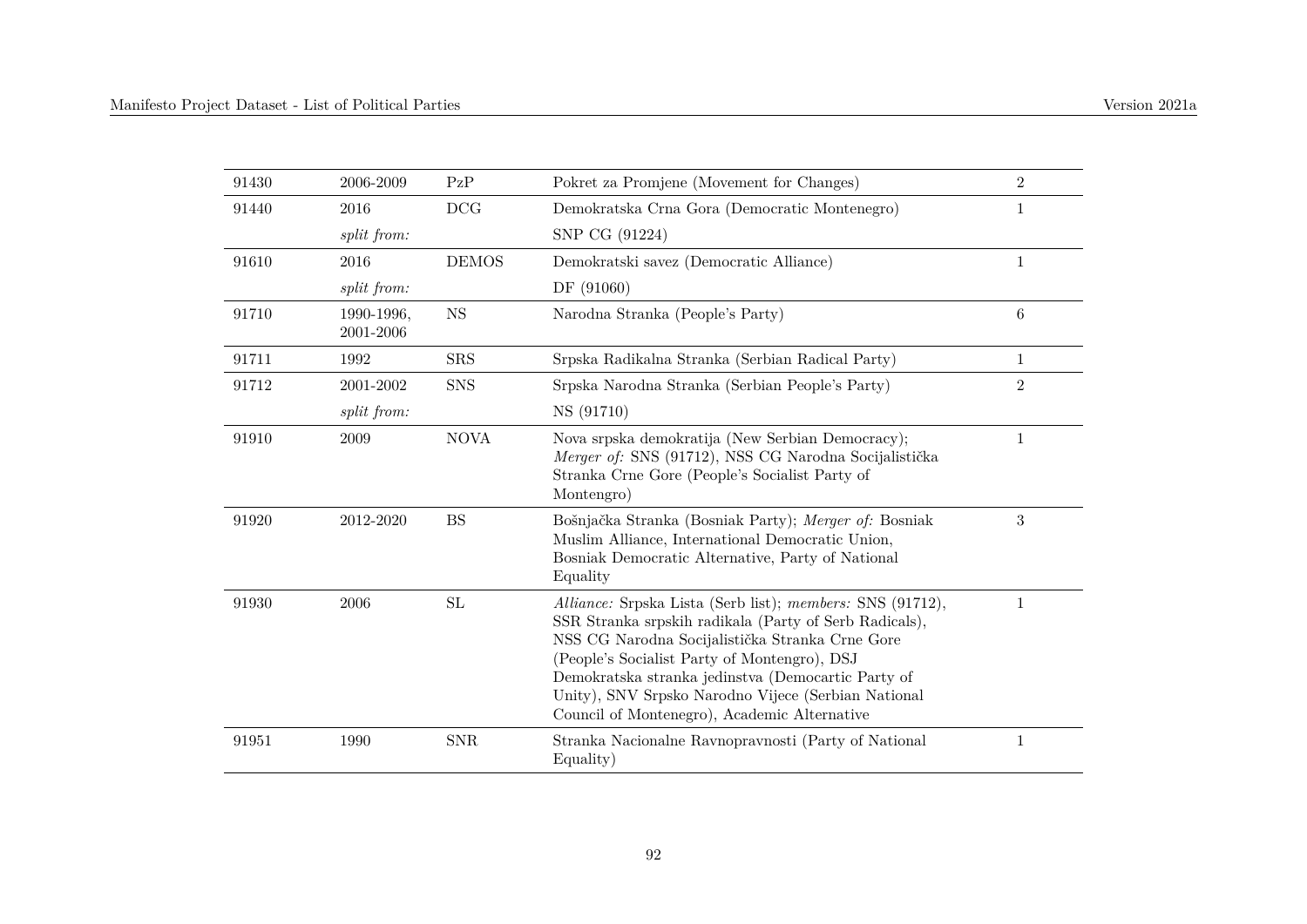| 91952 | 1990- | DSCG-        | Demokratski Savez u Crnoj Gori (Democratic League in<br>Montenegro)                                          |  |
|-------|-------|--------------|--------------------------------------------------------------------------------------------------------------|--|
| 91953 | 1996. | <b>SDACG</b> | Stranka Demokratske Akcije Crne Gore (Democratic<br>Action Party of Montenegro)                              |  |
| 91959 | 1990- | DК           | Alliance: Demokratska Koalicija (Democratic Coalition);<br>members: SNR (91951), DSCG (91952), SDACG (91953) |  |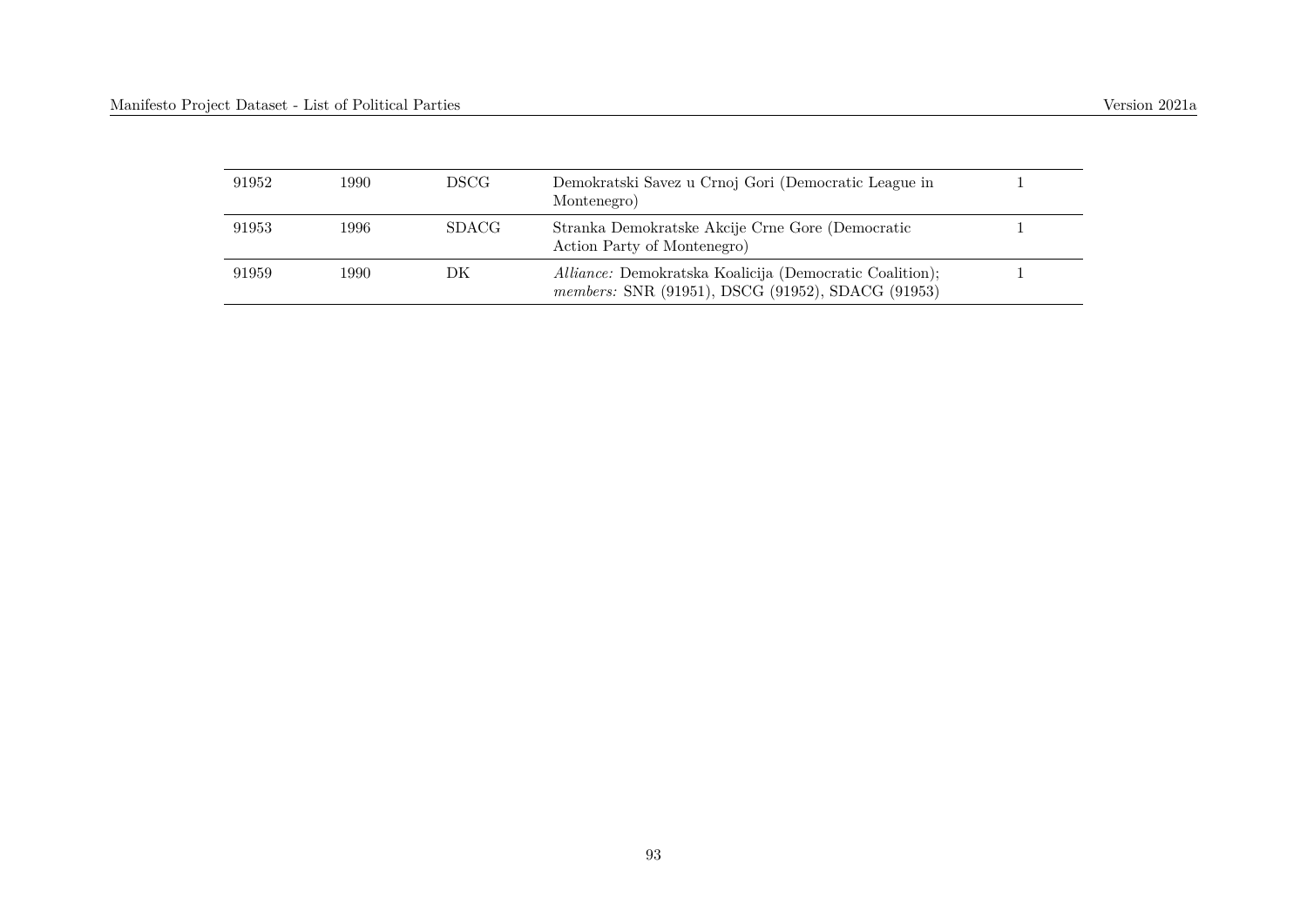## **36 Netherlands**

| ID    | Covering                | Abbrev      | Parties                                                                     | No. Elections    |
|-------|-------------------------|-------------|-----------------------------------------------------------------------------|------------------|
| 22110 | 1989-2017               | GL          | GroenLinks (Green Left)                                                     | 9                |
| 22210 | 1946-1948,<br>1982      | CPN         | Communistische Partij van Nederland (Communist Party<br>of the Netherlands) | 3                |
| 22220 | 1994-2017               | SP          | Socialistische Partij (Socialist Party)                                     | 8                |
| 22230 | 1986                    | <b>PSP</b>  | Pacifistisch-Socialistische Partij (Pacifist Socialist Party)               | $\mathbf{1}$     |
| 22310 | 1971-1986               | <b>PPR</b>  | Politieke Partij Radicalen (Radical Political Party)                        | 6                |
| 22320 | 1946-2017               | PvdA        | Partij van de Arbeid (Labour Party)                                         | 22               |
| 22321 | 2017                    | <b>DENK</b> | DENK (DENK)                                                                 | $\mathbf{1}$     |
|       | split from:             |             | PvdA (22320)                                                                |                  |
| 22330 | 1967-2017               | D'66        | Democraten'66 (Democrats'66)                                                | 16               |
| 22420 | 1946-2017               | PvdV        | Partij van de Vrijheid (Freedom Party)                                      | $22\,$           |
| 22430 | 2002-2003               | LN          | Leefbaar Nederland (Livable Netherlands)                                    | $\overline{2}$   |
| 22521 | 1977-2017               | CDA         | Christen-Democratisch Appèl (Christian Democratic<br>Appeal)                | 13               |
| 22522 | 1946-1972               | <b>KVP</b>  | Katholieke Volkspartij (Catholic People's Party)                            | $\boldsymbol{9}$ |
| 22523 | 1946-1972               | ${\rm ARP}$ | Anti-Revolutionaire Partij (Anti-Revolutionary Party)                       | $\boldsymbol{9}$ |
| 22524 | 1971-1977               | DS'70       | Democratisch Socialisten'70 (Democratic Socialists'70)                      | 3                |
| 22525 | 1946-1972               | <b>CHU</b>  | Christelijk-Historische Unie (Christian Historical Union)                   | $\boldsymbol{9}$ |
| 22526 | 2002-2017               | CU          | ChristenUnie (Christian Union)                                              | $6\phantom{.}6$  |
| 22527 | 1982,<br>1989-1998      | <b>GPV</b>  | Gereformeerd Politiek Verbond (Reformed Political<br>League)                | 4                |
| 22528 | 1981-1982,<br>1989-1998 | RPF         | Reformatorische Politieke Federatie (Reformatory<br>Political Federation)   | $\bf 5$          |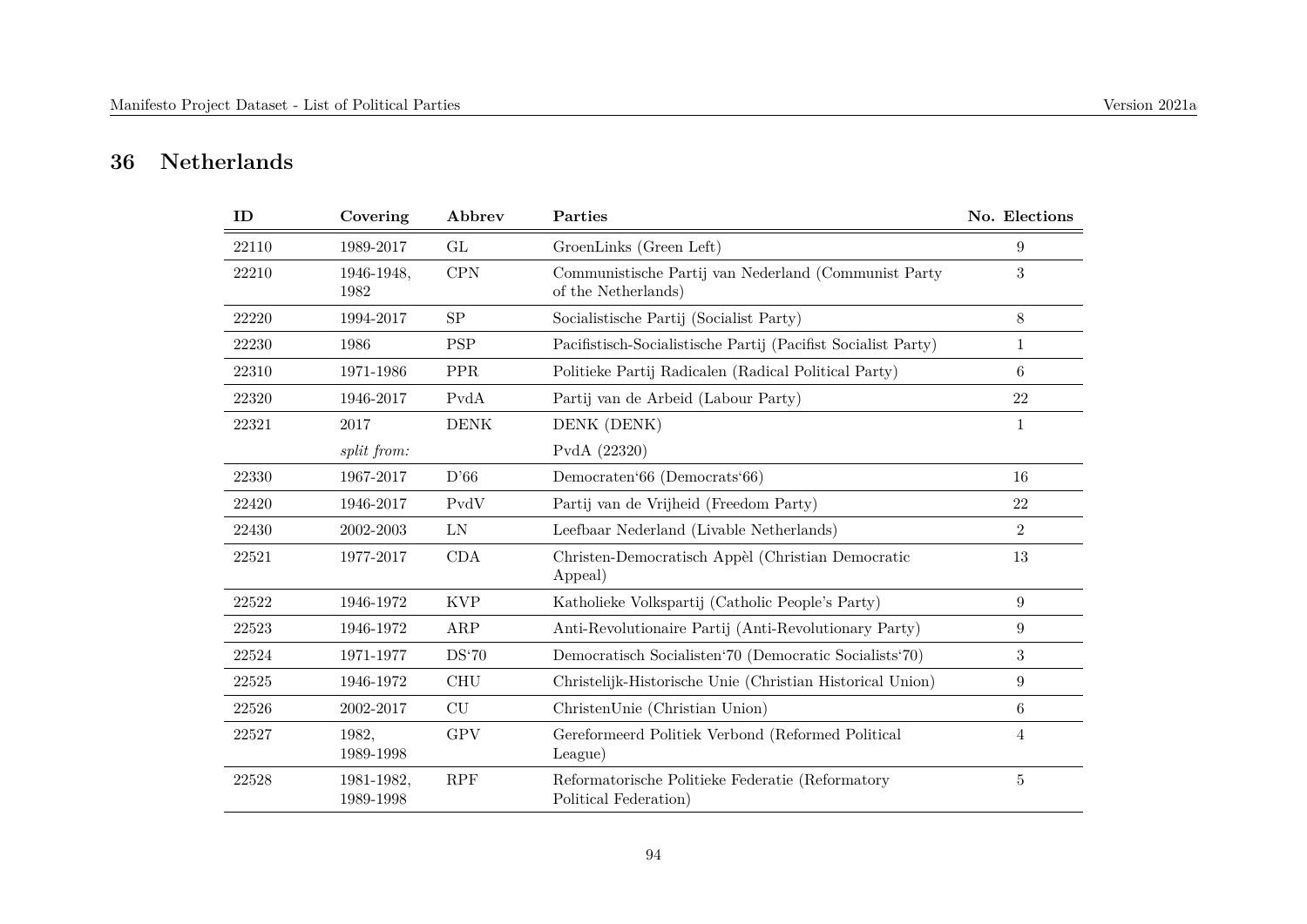| 22710 | 1982                     |            | Centrumpartij (Centre Party)                                                          |                |
|-------|--------------------------|------------|---------------------------------------------------------------------------------------|----------------|
| 22711 | 1989-1994                |            | Centrumdemocraten (Centre Democrats)                                                  | 2              |
| 22720 | 2002-2003                | <b>LPF</b> | Lijst Pim Fortuyn (List Pim Fortuyn)                                                  | $\overline{2}$ |
| 22722 | 2006-2017                | <b>PVV</b> | Partij voor de Vrijheid (Party of Freedom)                                            | 4              |
| 22730 | 2017                     | FvD        | Forum voor Democratie (Forum for Democracy)                                           |                |
| 22951 | 2006-2017                | PvdD       | Partij voor de Dieren (Party for the Animals)                                         | 4              |
| 22952 | 1946-1948.<br>1982-2002. | SGP        | Staatskundig Gereformeerde Partij (Reformed Political<br>Party)                       | 12             |
|       | 2006-2017                |            |                                                                                       |                |
| 22953 | 2012-2017                | 50PLUS     | $50$ Plus $(50$ Plus $)$                                                              | $\overline{2}$ |
| 22954 | 1994                     | AOV        | Algemeen Ouderenverbond (General Elderly Alliance)                                    |                |
| 22955 | 1994                     | Unie $55+$ | Unie $55+$ (Union $55+$ )                                                             |                |
|       | renamed in Inf:          | <b>VVD</b> | Volkspartij voor Vrijheid en Democratie (People's Party<br>for Freedom and Democracy) |                |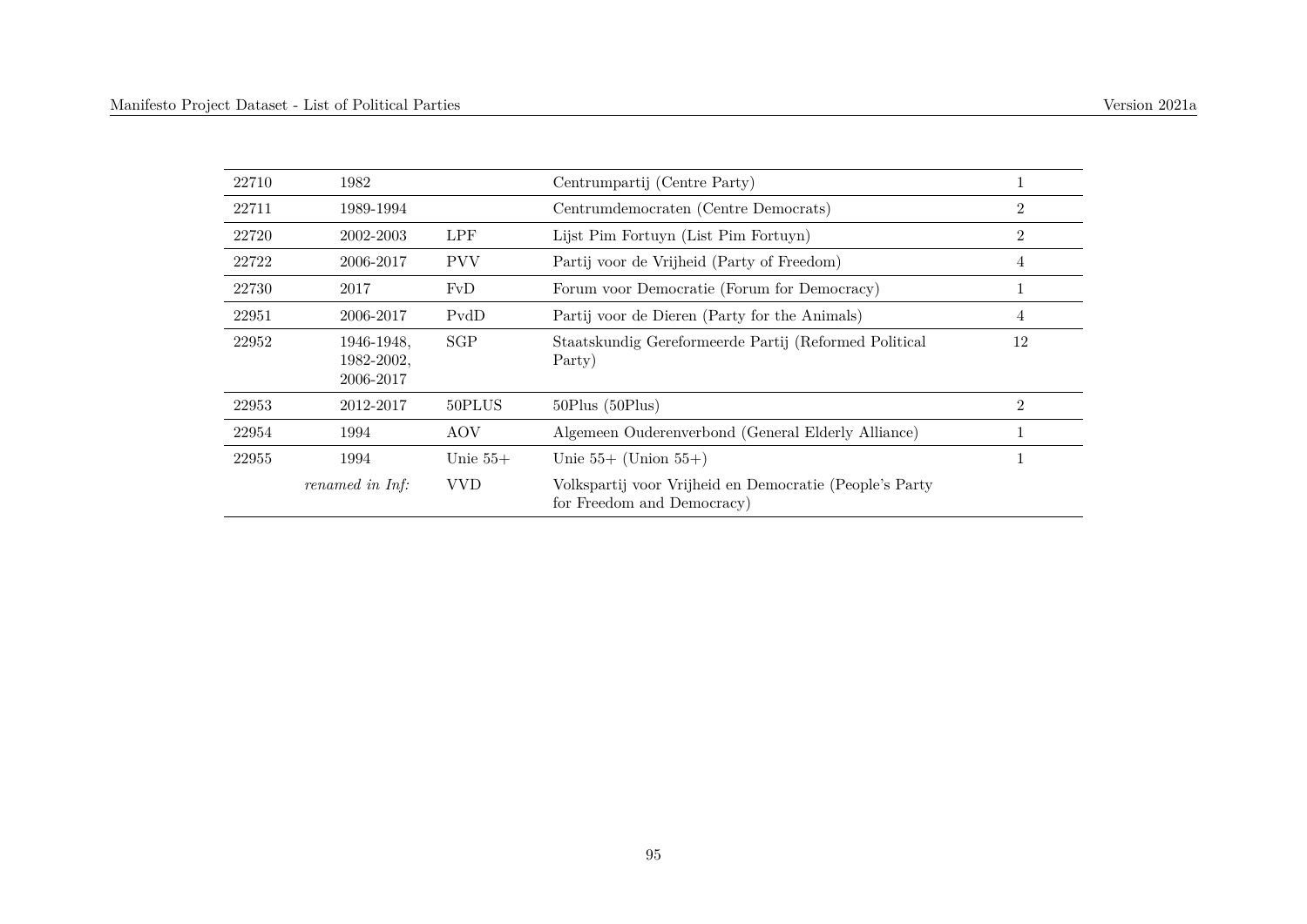## **37 New Zealand**

| ID    | Covering                | Abbrev      | Parties                                                                                                                          | No. Elections  |
|-------|-------------------------|-------------|----------------------------------------------------------------------------------------------------------------------------------|----------------|
| 64110 | 1999-2017               | Greens      | Green Party of Aotearoa New Zealand                                                                                              | 7              |
| 64320 | 1946-2017               | Labour      | New Zealand Labour Party                                                                                                         | 25             |
| 64321 | 1993-1999               | Alliance    | <i>Alliance:</i> The Alliance; <i>members:</i> New Labour Party,<br>Greens (64110), NZF (64621), Liberal Party, Mana<br>Motuhake | 3              |
| 64420 | 1996-2017               | ACT         | ACT New Zealand                                                                                                                  | 8              |
| 64421 | 2002,<br>2008-2014      |             | United Future New Zealand; Merger of: United New<br>Zealand, Future New Zealand                                                  | 4              |
| 64422 | 2002-2008               | Progressive | Jim Anderton's Progressive Coalition                                                                                             | 3              |
|       | renamed in 2005:        | Progressive | Jim Anderton's Progressive                                                                                                       |                |
|       | renamed in 2008:        | Progressive | Progressive Party                                                                                                                |                |
| 64620 | 1946-2017               | National    | New Zealand National Party                                                                                                       | 25             |
| 64621 | 1993-2002,<br>2011-2017 | NZF         | New Zealand First Party                                                                                                          | $\overline{7}$ |
| 64901 | 2005-2017               |             | Māori Party                                                                                                                      | 5              |
| 64902 | 2011                    | Mana        | Mana Party                                                                                                                       | 1              |
| 64951 | 1954-1990               |             | Social Credit Political League                                                                                                   | 13             |
|       | renamed in 1985:        | <b>NZDP</b> | New Zealand Democratic Party                                                                                                     |                |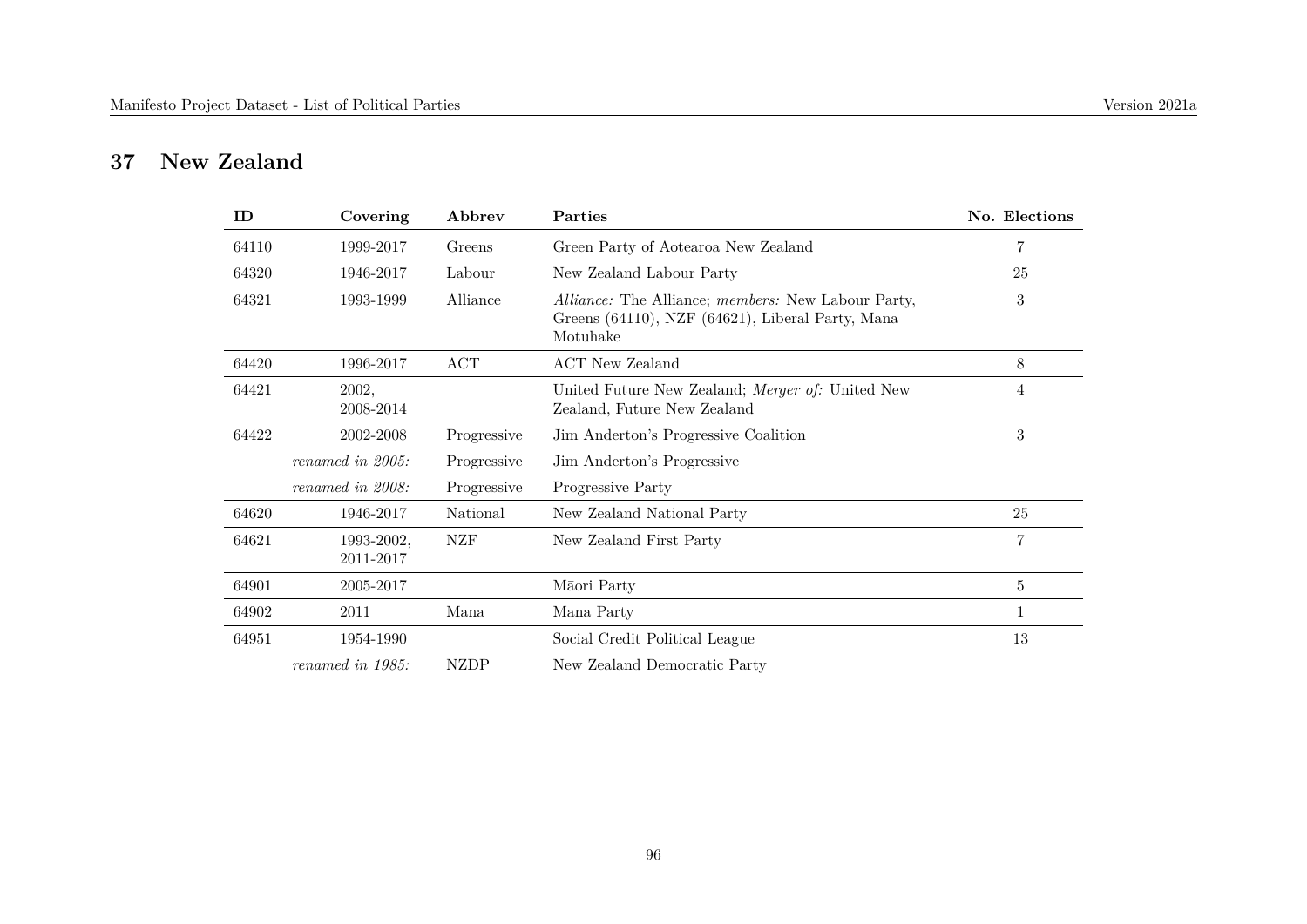## **38 Northern Ireland**

| ID    | Covering                              | Abbrev      | Parties                       | No. Elections |
|-------|---------------------------------------|-------------|-------------------------------|---------------|
| 52320 | 1925,<br>1933-1969                    | <b>NILP</b> | Northern Ireland Labour Party | 10            |
| 52620 | 1921-1973                             | UP          | Unionist Party                | 13            |
| 52710 | 1921-1929,<br>1938-1949,<br>1958-1969 | NP          | Nationalist Party             | 10            |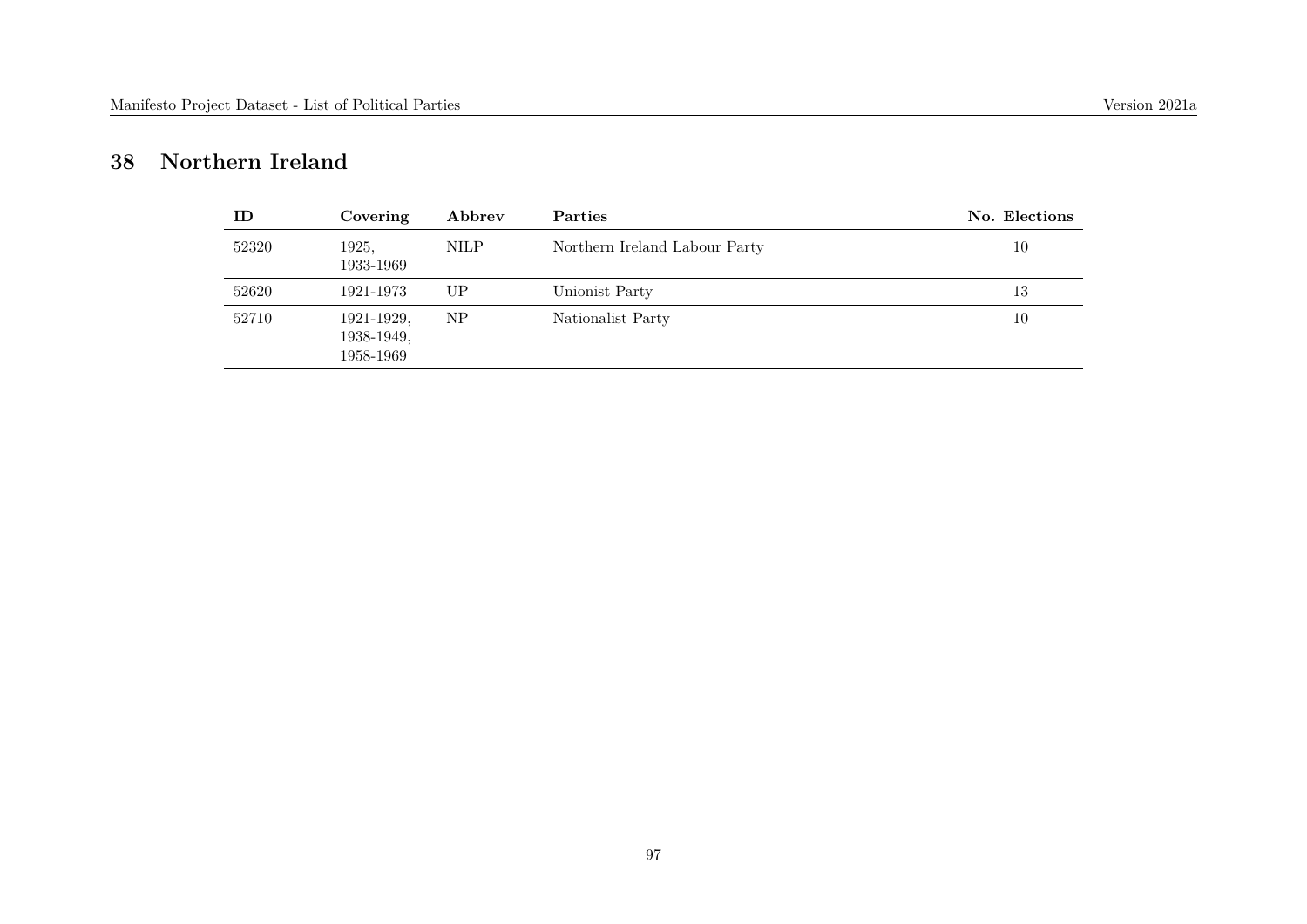### **39 North Macedonia**

| ID    | Covering            | Abbrev       | Parties                                                                                                                                                                                                                                                                                                                                                                  | No. Elections  |
|-------|---------------------|--------------|--------------------------------------------------------------------------------------------------------------------------------------------------------------------------------------------------------------------------------------------------------------------------------------------------------------------------------------------------------------------------|----------------|
| 89031 | 2014                | <b>GROM</b>  | Alliance: Graganska Opcija za Maekedonija (Coalition<br>Civic Option for Macedonia); members: GROM<br>Graganska Opcija za Maekedonija (Civic Option for<br>Macedonia), SRSM (89222), SNSM Srpska Napredna<br>Stranka vo Makedonija (Serbian Advanced Party in<br>Macedonia), STLS Sojuz na Titovi levi sili (Alliance of<br>Tito's Left Forces), Party of Free Democrats |                |
| 89221 | 1990-2016           | SKM-PDP      | Sojuz na Komunistite na Makedonija - Partija za<br>Demokratska Preobrazba (League of Communists of<br>Macedonia - Party of Democratic Change)                                                                                                                                                                                                                            | 9              |
|       | renamed in $1991$ : | <b>SDSM</b>  | Socijaldemokratski Sojuz na Makedonija<br>(Social-Democratic League of Macedonia)                                                                                                                                                                                                                                                                                        |                |
| 89222 | 1990-1994           | <b>SRSM</b>  | Sojuz na Reformskite Sili na Makedonija (Alliance of<br>Reform Forces of Macedonia)                                                                                                                                                                                                                                                                                      | $\overline{2}$ |
|       | renamed in $1994$ : | LP           | Liberalna Partija (Liberal Party)                                                                                                                                                                                                                                                                                                                                        |                |
| 89223 | 1990                | <b>MDPSM</b> | Mlada Demokratsko-Progresivna Stranka na Makedonija<br>(Young Democratic Progressive Party of Macedonia)                                                                                                                                                                                                                                                                 | 1              |
| 89224 | 1998-2011.<br>2016  | LDP          | Liberalno Demokratska Partija (Liberal Democratic<br>Party)                                                                                                                                                                                                                                                                                                              | 6              |
| 89227 | 1994                | SM           | <i>Alliance:</i> Sojuz na Makedonija (Union of Macedonia);<br>members: SKM-PDP (89221), SRSM (89222), SPM<br>(89320)                                                                                                                                                                                                                                                     | 1              |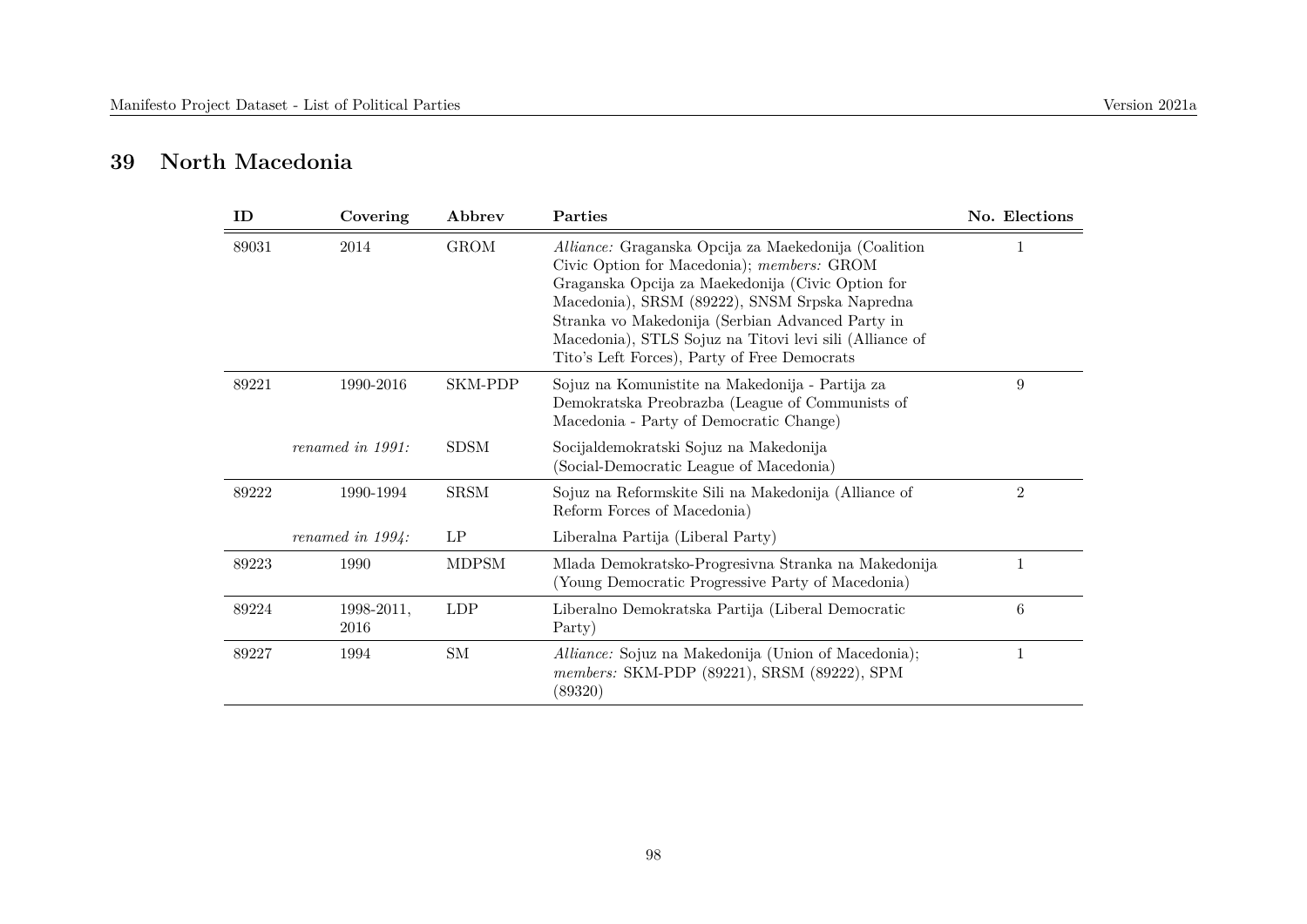| 89228 | 1990                    | SPM/<br>MDPSM/<br><b>SRSM</b>   | Alliance: Socijalistička Partija na Makedonija/Mlada<br>Demokratsko-Progresivna Stranka na Makedonija/Sojuz<br>na Reformskite Sili na Makedonija (Joint Candidates of<br>Socialist Party of Macedonia/Young Democratic<br>Progressive Party of Macedonia/Alliance of Reform Forces<br>of Macedonia); members: SRSM (89222), MDPSM<br>$(89223),$ SPM $(89320)$                                                                                                            | 1               |
|-------|-------------------------|---------------------------------|--------------------------------------------------------------------------------------------------------------------------------------------------------------------------------------------------------------------------------------------------------------------------------------------------------------------------------------------------------------------------------------------------------------------------------------------------------------------------|-----------------|
| 89229 | 1990                    | SPM/<br>MDPSM/<br>SRSM/<br>PCER | Alliance: Socijalistička Partija na Makedonija/Mlada<br>Demokratsko-Progresivna Stranka na Makedonija/Sojuz<br>na Reformskite Sili na Makedonija/Partija za Celosna<br>Emancipacija na Romite (Joint Candidates of Socialist<br>Party of Macedonia/Young Democratic Progressive Party<br>of Macedonia/Alliance of Reform Forces of Macedonia/<br>Party for the Complete Emancipation of the Roma);<br>members: SRSM (89222), MDPSM (89223), SPM (89320),<br>PCER (89953) | $\mathbf{1}$    |
| 89230 | 2006-2011               | <b>NSDP</b>                     | Nova Socijaldemokratska Partija (New Social Democratic<br>Party)                                                                                                                                                                                                                                                                                                                                                                                                         | 3               |
| 89320 | 1990-1998,<br>2006-2011 | ${\rm SPM}$                     | Socijalistička Partija na Makedonija (Socialist Party of<br>Macedonia)                                                                                                                                                                                                                                                                                                                                                                                                   | $6\phantom{.}6$ |
| 89321 | 1998                    | DA                              | Demokratska Alternativa (Democratic Alternative)                                                                                                                                                                                                                                                                                                                                                                                                                         | 1               |
| 89330 | 2011, 2016              | <b>DOM</b>                      | Demokratska Obnova na Makedonija (Democratic<br>Renewal of Macedonia)                                                                                                                                                                                                                                                                                                                                                                                                    | $\overline{2}$  |
| 89420 | 1990                    | SIM                             | Stranka na Jugoslovenite vo Makedonija (Party of<br>Yugoslavs in Macedonia)                                                                                                                                                                                                                                                                                                                                                                                              | $\mathbf{1}$    |
| 89430 | 2002-2006               | $\operatorname{LPM}$            | Liberalna Partija na Makedonija (Liberal Party of<br>Macedonia)                                                                                                                                                                                                                                                                                                                                                                                                          | $\overline{2}$  |
| 89511 | 2006                    | VMRO-NP                         | Vnatrešna Makedonska Revolucionerna Organizacija -<br>Narodna Partija (Internal Macedonian Revolutionary<br>Organization–People's Party)                                                                                                                                                                                                                                                                                                                                 | 1               |
|       |                         |                                 |                                                                                                                                                                                                                                                                                                                                                                                                                                                                          |                 |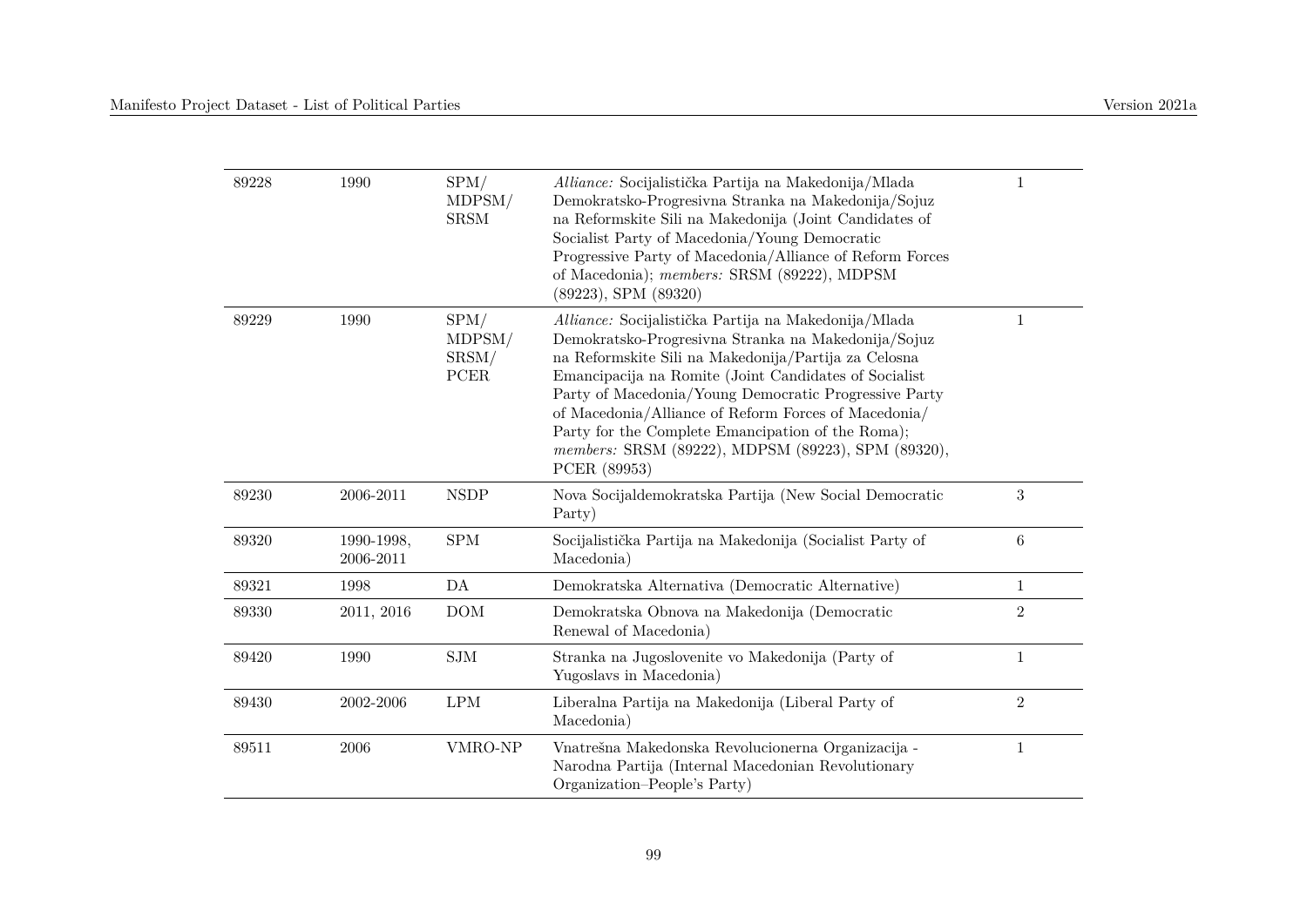| 89710 | 1990,<br>1998-2016  | VMRO-<br><b>DPMNE</b> | Vnatrešna Makedonska Revolucionerna Organizacija -<br>Demokratska Partija za Makedonsko Nacionalno Edinstvo<br>(Internal Macedonian Revolutionary Organization -<br>Democratic Party for Macedonian National Unity) | 8              |
|-------|---------------------|-----------------------|---------------------------------------------------------------------------------------------------------------------------------------------------------------------------------------------------------------------|----------------|
| 89810 | $2011\,$            | PEI                   | Partija za Evropska Idnina (Party for European Future)                                                                                                                                                              | 1              |
| 89910 | 2002-2016           | DPA/PDSh              | Demokratska partija na Albancite/Partia Demokratike<br>Shqiptare (Democratic Party of Albanians)                                                                                                                    | 6              |
| 89911 | 2016                | $DR-DPA/$<br>LR-PDSH  | Dviženje za reformi - Demokratska partija na Albancite/<br>Lëvizja Për Reforma - Partia Demokratike Shqiptare<br>(Movement for Reforms - Democratic Party of Albanians)                                             | $\mathbf{1}$   |
|       | split from:         |                       | DPA/PDSh(89910)                                                                                                                                                                                                     |                |
| 89912 | 2016                | AA/ASH                | Alliance: Alijansa za Albancite/Aleanca për Shqiptarët<br>(Alliance for Albanians); members: DR-DPA/LR-PDSH<br>$(89911)$ , NDP/RDK $(89930)$                                                                        | $\mathbf{1}$   |
| 89916 | 2016                | <b>BESA</b>           | Dviženje BESA/Lëvizja BESA (Besa Movement)                                                                                                                                                                          | $\mathbf{1}$   |
| 89920 | 2006                | DPT/TDP               | Demokratska Partija na Turcite/Türk Demokratik Partisī<br>(Democratic Party of Turks)                                                                                                                               | $\mathbf{1}$   |
| 89930 | 2011-2014           | NDP/RDK               | Nacionalna Demokratska Prerodba/Rilindja Demokratike<br>Kombëtare (National Democratic Revival)                                                                                                                     | $\overline{2}$ |
| 89940 | 2002-2016           | DUI/BDI               | Demokratska unija za integracija/Bashkimi Demokratik<br>për Integrim (Democratic Union for Integration)                                                                                                             | 6              |
| 89951 | 1990-2002           | <b>PDPM</b>           | Partija za Demokratski Prosperitet vo Makedonija (Party<br>for Democratic Prosperity in Macedonia)                                                                                                                  | $\overline{4}$ |
|       | renamed in $1994$ : | PDP                   | Partija za Demokratski Prosperitet (Party for Democratic<br>Prosperity)                                                                                                                                             |                |
| 89952 | 1990-1998           | <b>PDP</b>            | Narodna Demokratska Partija/Partisë Demokratike<br>Popullore (People's Democratic Party)                                                                                                                            | 3              |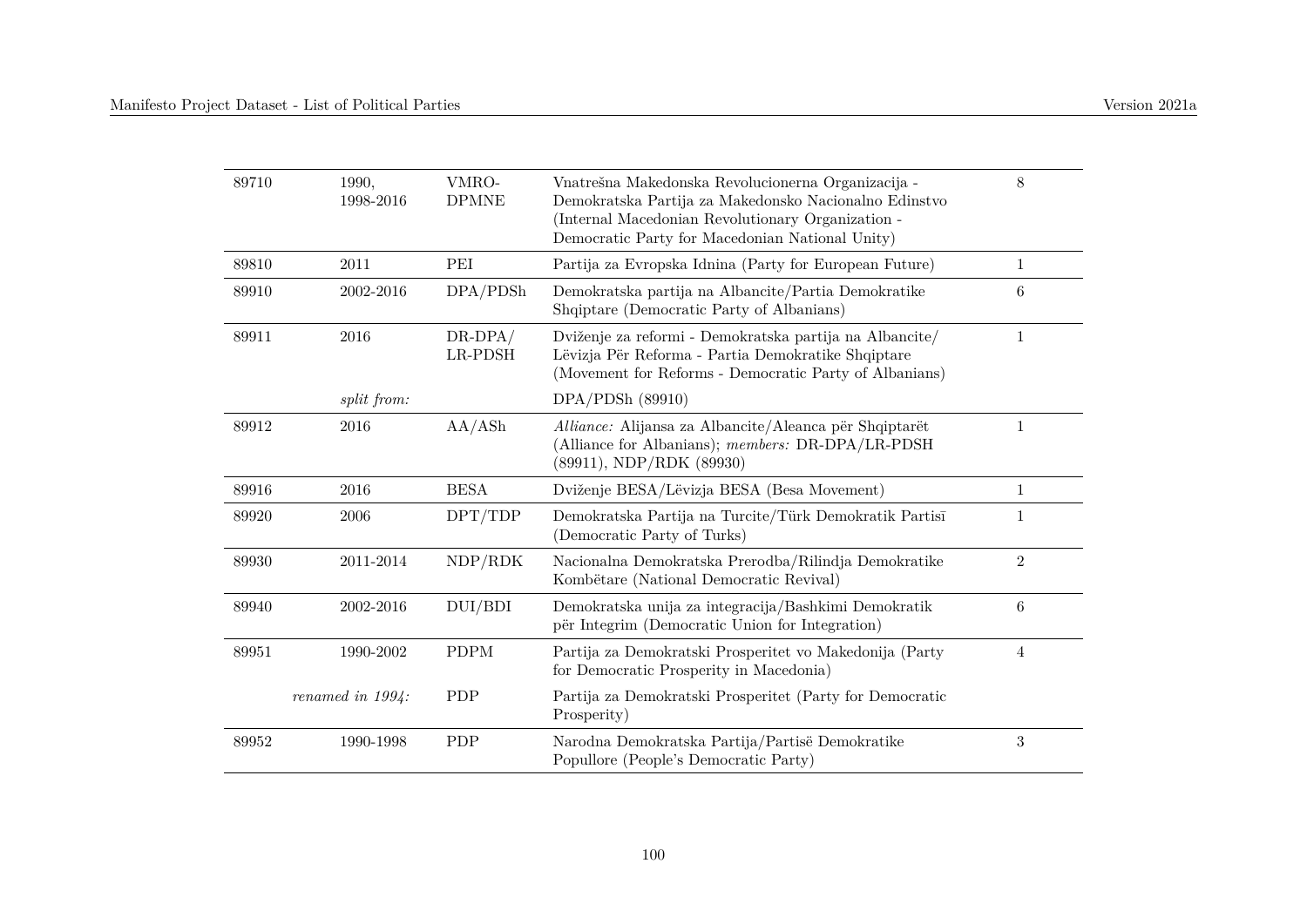| 89953 | 1990- | PCER.    | Partija za Celosna Emancipacija na Romite (Party for the<br>Complete Emancipation of the Roma)                                                                                                                                            |  |
|-------|-------|----------|-------------------------------------------------------------------------------------------------------------------------------------------------------------------------------------------------------------------------------------------|--|
| 89959 | 1990- | PDPM/PDP | Alliance: Partija za Demokratski Prosperitet vo<br>Makedonija/Partisë Demokratike Popullore (Joint<br>Candidates of Party for Democratic Prosperity in<br>Macedonia/People's Democratic Party); members: PDPM<br>$(89951),$ PDP $(89952)$ |  |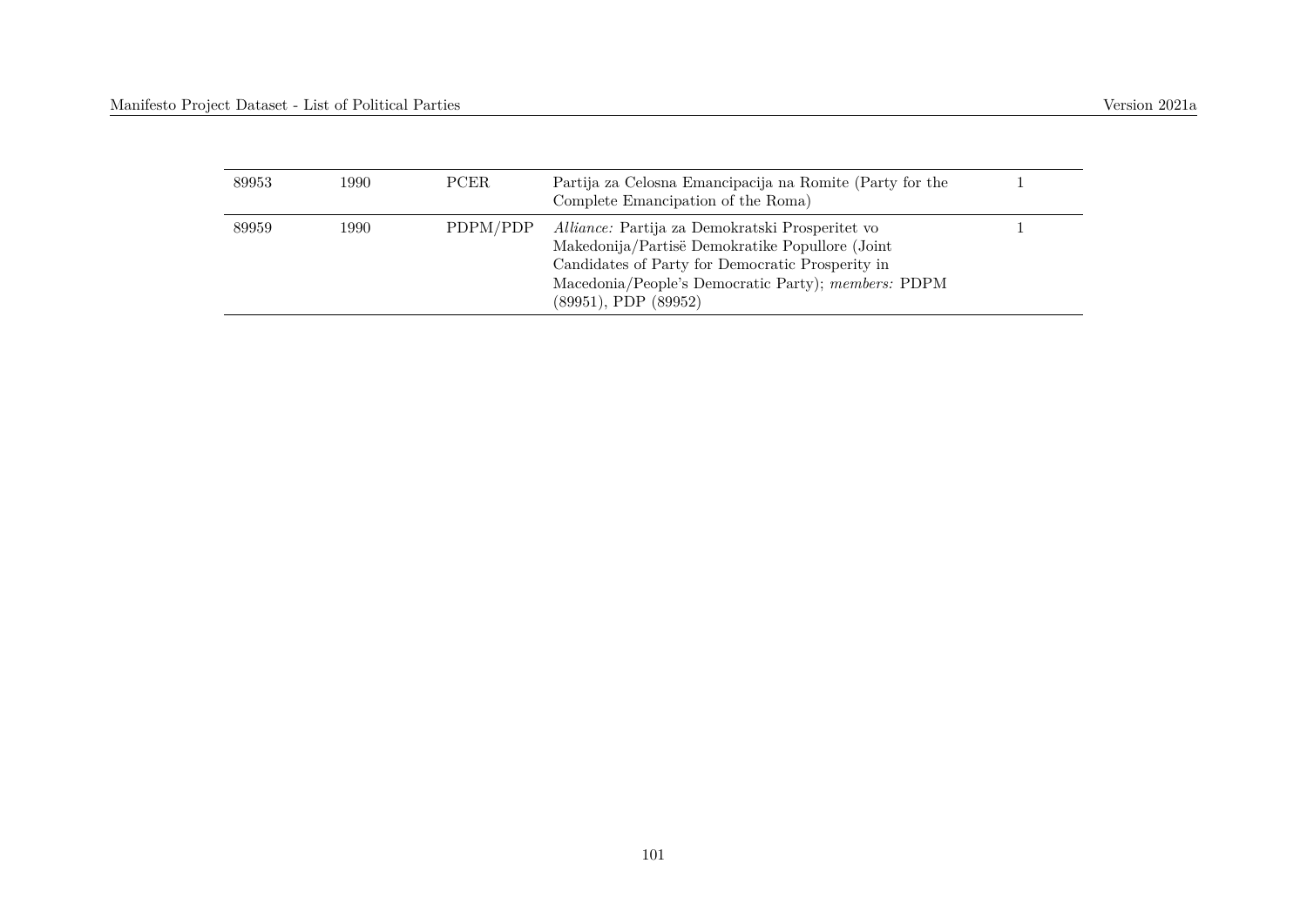# **40 Norway**

| ID    | Covering         | Abbrev     | Parties                                                   | No. Elections  |
|-------|------------------|------------|-----------------------------------------------------------|----------------|
| 12110 | 2013-2017        | <b>MDG</b> | Miljøpartiet De Grønna (Green Party)                      | $\overline{2}$ |
| 12220 | 1945-1957        | <b>NKP</b> | Norges Kommunistiske Parti (Norwegian Communist<br>Party) | 4              |
| 12221 | 1961-2017        |            | Sosialistisk Folkeparti (Socialist People's Party)        | 15             |
|       | renamed in 1975: | SV         | Sosialistisk Venstreparti (Socialist Left Party)          |                |
| 12230 | 2017             |            | Rødt (Red Party)                                          | 1              |
| 12320 | 1945-2017        | DnA        | Det norske Arbeiderparti (Norwegian Labour Party)         | 19             |
|       | renamed in 2013: | Ap         | Arbeiderpartiet (Labour Party)                            |                |
| 12410 | 1973             |            | Det Nye Folkepartiet (New People's Party)                 | $\mathbf{1}$   |
| 12420 | 1945-2017        | V          | Venstre (Liberal Party)                                   | 19             |
| 12520 | 1945-2017        | KrF        | Kristelig Folkeparti (Christian People's Party)           | 19             |
| 12620 | 1945-2017        | H          | Høyre (Conservative Party)                                | 19             |
| 12810 | 1945-2017        |            | Bondepartiet (Farmers' Party)                             | 19             |
|       | renamed in 1959: | Sp         | Senterpartiet (Centre Party)                              |                |
| 12951 | 1973-2017        | ALP        | Anders Langes Parti (Anders Lange's Party)                | 12             |
|       | renamed in 1977: | FrP        | Fremskrittspartiet (Progress Party)                       |                |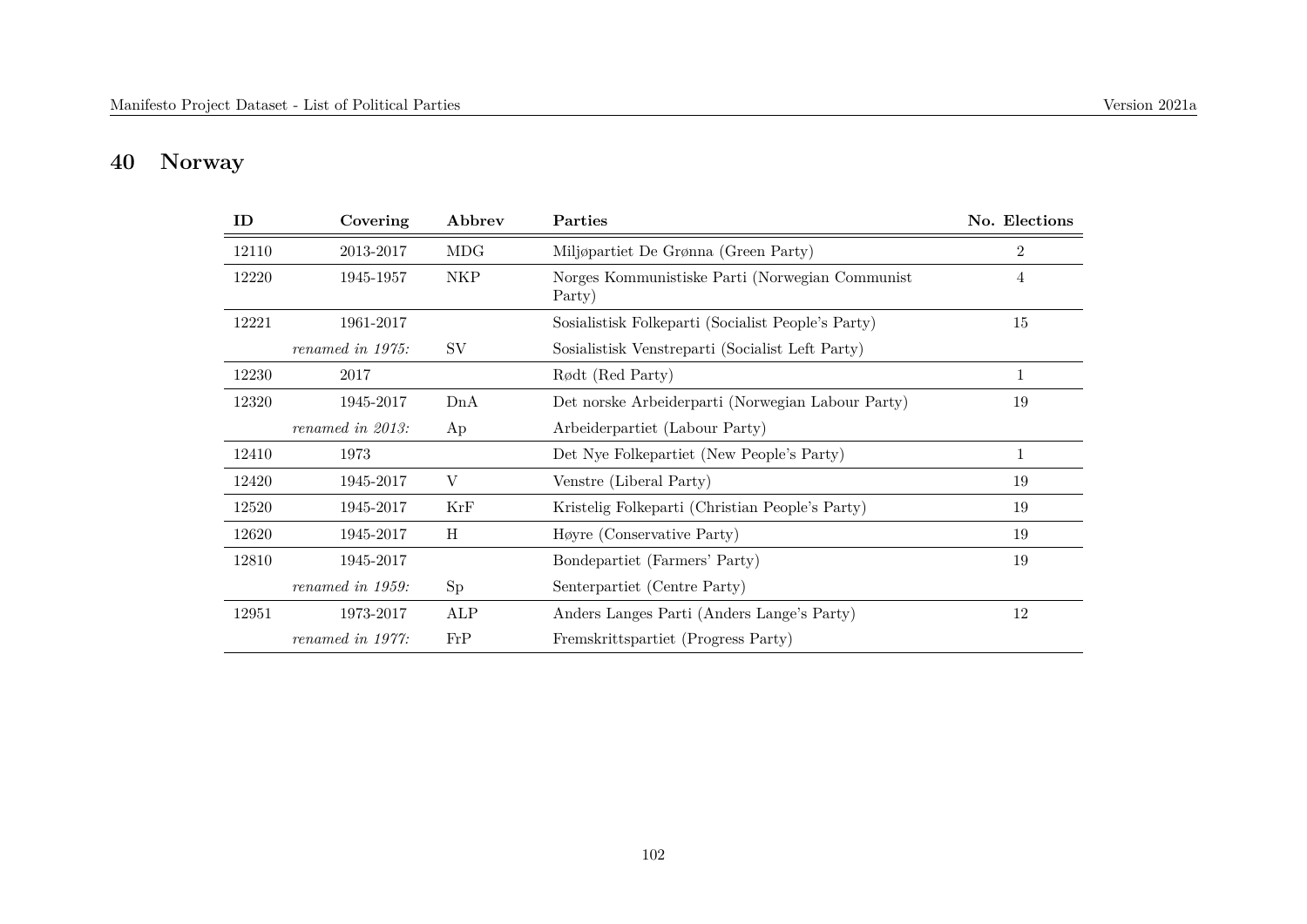# **41 Poland**

| ID    | Covering | Abbrev               | Parties                                                                                                                                                                                                                                                                                                                                                                                                                                                                                                            | No. Elections |
|-------|----------|----------------------|--------------------------------------------------------------------------------------------------------------------------------------------------------------------------------------------------------------------------------------------------------------------------------------------------------------------------------------------------------------------------------------------------------------------------------------------------------------------------------------------------------------------|---------------|
| 92021 | 2007     | LiD                  | Alliance: Lewica i Demokraci (Left and Democrats);<br>members: SLD (92210), UP (92322), SDPL<br>Socjaldemokracja Polska (Polish Social Democracy<br>Party), PD Partia Demokratyczna (Democratic Party)                                                                                                                                                                                                                                                                                                             |               |
| 92023 | 2019     |                      | Alliance: Lewica (The Left); members: SLD (92210),<br>92455, Lewica Razem (Left Together)                                                                                                                                                                                                                                                                                                                                                                                                                          | 1             |
| 92040 | 2019     | KO                   | Alliance: Koalicja Obywatelska (Civic Coalition);<br>members: PO $(92435)$ , N $(92450)$ , PZ Partia Zieloni (The<br>Greens), iPL Iniciatywa Polska (Polish Initative)                                                                                                                                                                                                                                                                                                                                             | 1             |
| 92050 | 2019     | $\operatorname{PSL}$ | Alliance: Koalicja Polska (Polish Coalition); members:<br>PSL (92811), 92720, UED Unia Europejskich Demokratów<br>(Union of European Democrats), SD Stronnictwo<br>Demokratyczne (Alliance of Democrats), Ślonzoki Razem<br>(Silesians Together), Polska Nas Potrzebuje (Poland<br>Needs Us), Jeden-PL (One-PL)                                                                                                                                                                                                    | 1             |
| 92070 | 2019     | KWiN                 | Alliance: Konfederacja Wolność i Niepodległość<br>(Confederation Liberty and Independence); members:<br>KORWIN Koalicja Odnowy Rzeczypospolitej Wolność i<br>Nadzieja (Coalition for the Renewal of the Republic -<br>Liberty and Hope), RN Ruch Narodowy (National<br>Movement), KKP Konfederacja Korony Polskiej<br>(Confederation of the Polish Crown), ZChR Zjednoczenie<br>Chrześcijańskich Rodzin (Union of Christian Families),<br>LN Liga Narodowa (National League), Partia Kierowców<br>(Drivers' Party) | 1             |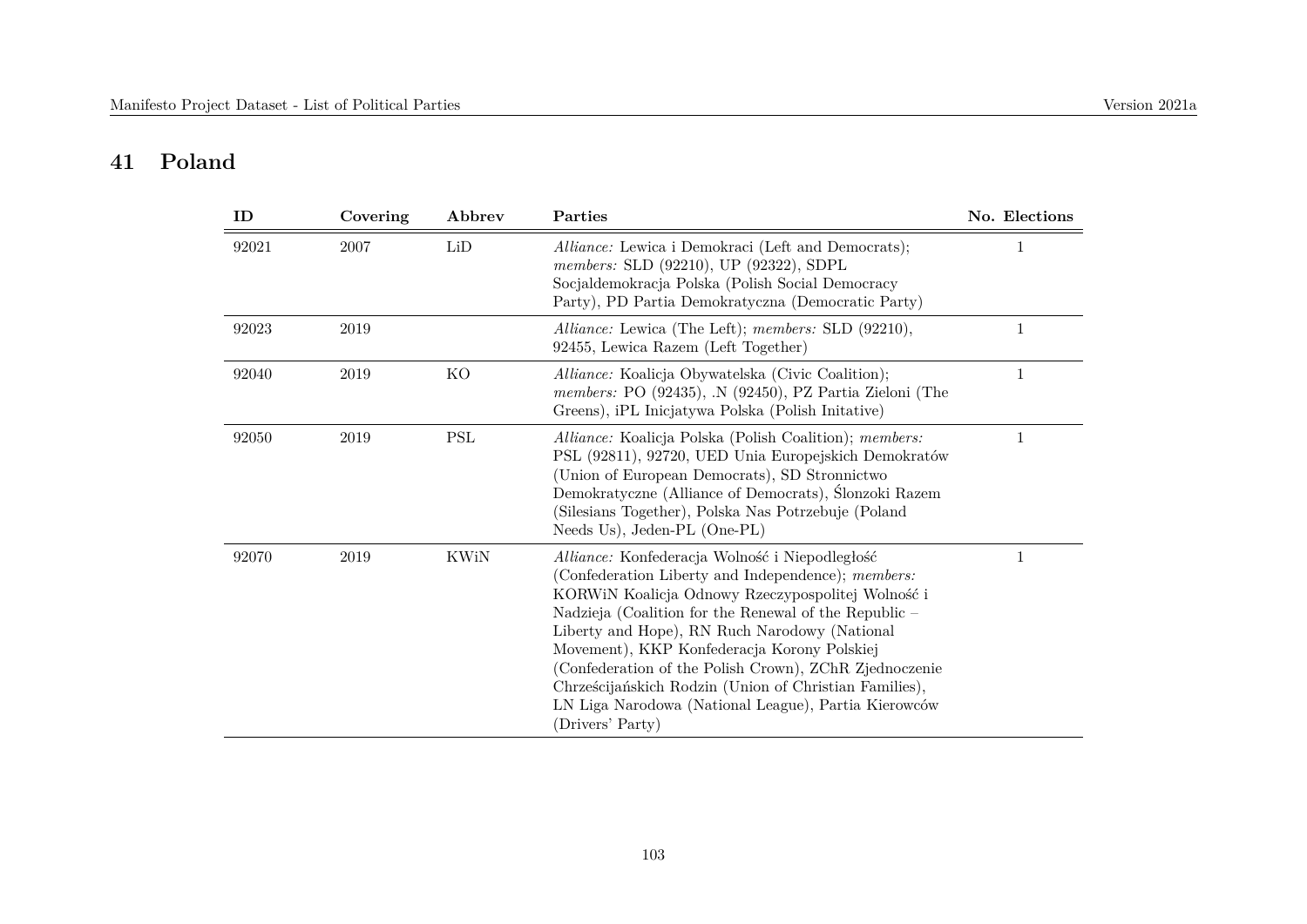| 92210 | 1991-1997,<br>2005, 2011               | <b>SLD</b>  | Alliance: Sojusz Lewicy Demokratycznej (Democratic Left<br>Alliance); members: SdPR Socjaldemokracja<br>Rzeczypospolitej Polskiej (Social Democracy of the<br>Republic of Poland), SDU Polska Unia<br>Socjaldemokratyczna (Polish Social Democratic Union) | $\overline{5}$ |
|-------|----------------------------------------|-------------|------------------------------------------------------------------------------------------------------------------------------------------------------------------------------------------------------------------------------------------------------------|----------------|
|       | alliance merged into<br>party in 1999: |             | Name: Sojusz Lewicy Demokratycznej (Democratic Left<br>Alliance); members: SdPR Socjaldemokracja<br>Rzeczypospolitej Polskiej (Social Democracy of the<br>Republic of Poland), SDU Polska Unia<br>Socjaldemokratyczna (Polish Social Democratic Union)     |                |
| 92211 | 1991                                   | ${\rm SD}$  | Stronnictwo Demokratyczne (Democratic Party)                                                                                                                                                                                                               | $\mathbf{1}$   |
| 92212 | 2001                                   | SLD-UP      | Alliance: Koalicja Sojuszu Lewicky Demokratycznej i Unii<br>Pracy (Coalion of the Democratic Left Alliance and the<br>Union of Labour); members: SLD $(92210)$ , UP $(92322)$                                                                              | $\mathbf{1}$   |
| 92320 | 1991                                   | <b>NSZZ</b> | Niezależny Samorządny Związek Zawodowy 'Solidarność'<br>(Independent Self-governing Trade Union 'Solidarity')                                                                                                                                              | $1\,$          |
| 92321 | 1991                                   | <b>SP</b>   | Solidarność Pracy (Labour Solidarity)                                                                                                                                                                                                                      | $\mathbf{1}$   |
| 92322 | 1993-1997                              | UP          | Unia Pracy (Union of Labour)                                                                                                                                                                                                                               | $\overline{2}$ |
| 92410 | 1991-1993                              | <b>UD</b>   | Unia Demokratyczna (Democratic Union); Merger of: UD<br>Unia Demokratyczna (Democratic Union), ROAD Ruch<br>Obywatelski - Akcja Demokratyczna (Democratic Action<br>Civic Movement), FPD Forum Prawicy Demokratycznej<br>(Forum of the Democratic Right)   | $\sqrt{2}$     |
| 92420 | 1991                                   | <b>KLD</b>  | Kongres Liberalno-Demokratyczny (Liberal-Democratic<br>Congress)                                                                                                                                                                                           | $\mathbf{1}$   |
| 92431 | 1991                                   | PPPP        | Polska Partia Przyjacioł Piwa (Polish Beer-Lovers' Party)                                                                                                                                                                                                  | $\mathbf{1}$   |
| 92432 | 1991                                   | <b>UPR</b>  | Unia Polityki Realnej (Union of Real Politics)                                                                                                                                                                                                             | $\mathbf{1}$   |
| 92433 | 1991                                   | <b>PPG</b>  | Polski Program Gospodarczy (Duże Piwo) (Polish<br>Economic Program (Large Beer))                                                                                                                                                                           | $\mathbf{1}$   |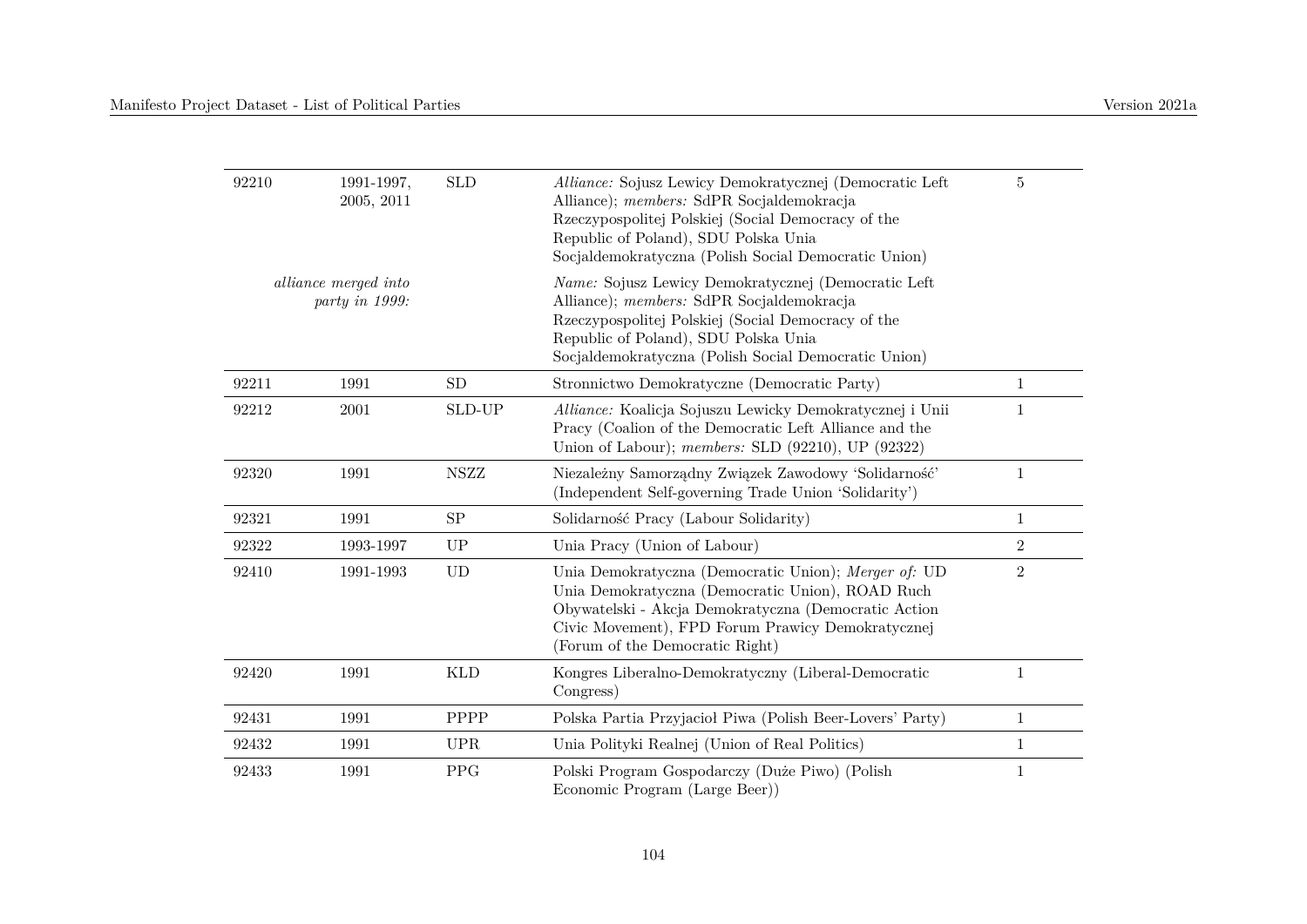| split from: |                | PPPP (92431)                                                                                                                                                                                                                                                               |                |
|-------------|----------------|----------------------------------------------------------------------------------------------------------------------------------------------------------------------------------------------------------------------------------------------------------------------------|----------------|
| 1997        | UW             | Unia Wolnósci (Freedom Union)                                                                                                                                                                                                                                              | $\mathbf{1}$   |
| 2001-2015   | P <sub>O</sub> | Platforma Obywatelska (Civic Platform)                                                                                                                                                                                                                                     | 5              |
| 2001-2019   | PiS            | Prawo i Sprawiedliwość (Law and Justice)                                                                                                                                                                                                                                   | $\,6$          |
| 2011        | RP             | Ruch Palikota (Palikot's Movement)                                                                                                                                                                                                                                         | $\mathbf{1}$   |
| 2015        | $\cdot$ N      | .Nowoczesna (Modern)                                                                                                                                                                                                                                                       | $\mathbf{1}$   |
| 2019        |                | Wiosna (Spring)                                                                                                                                                                                                                                                            | 1              |
| split from: |                | SLD (92210)                                                                                                                                                                                                                                                                |                |
| 1991        | ChDSP          | Chrześcijańsko-Demokratyczne Stronnictwo Pracy<br>(Christian Democratic Labour Party)                                                                                                                                                                                      | 1              |
| 1991        | POC            | Alliance: Porozumienie Obywatelskie Centrum (Centre<br>Citizens' Alliance); members: PC Porozumienie Centrum<br>(Centre Agreement), KO'S' Komitet Obywatelski<br>'Solidarność' (Solidarity Citizens' Committee)                                                            | $\mathbf{1}$   |
| 1991        | PChD           | Partia Chrześcijańskich Demokratów (Party of Christian<br>Democrats)                                                                                                                                                                                                       | $\mathbf{1}$   |
| 1991        | RdR            | Ruch dla Rzeczpospolitej (Movement for the Republic)                                                                                                                                                                                                                       | 1              |
| 1991        | <b>WAK</b>     | Alliance: Wyborcza Akcja Katolickia (Catholic Electoral<br>Action); members: ZChN Zjednoczenie<br>Chrześcijańsko-Narodowe (Christian National Union), KP<br>Konwencja Polska (Polish Convention), SChL Stronnictwo<br>Ludowe-Chrześcijańskie (Christian Farmers' Alliance) | $\mathbf{1}$   |
| 1997        | <b>AWS</b>     | Akcja Wyborcza 'Solidarność' (Electoral Action<br>'Solidarity')                                                                                                                                                                                                            | $\mathbf{1}$   |
| 1997        | ROP            | Ruch Odbudowy Polski (Movement for the Reconstruction<br>of Poland)                                                                                                                                                                                                        | $\mathbf{1}$   |
| 2001-2005   | ${\rm SRP}$    | Samoobrona Rzeczypospolitej Polskiej (Self-Defence of the<br>Polish Republic)                                                                                                                                                                                              | $\overline{2}$ |
|             |                |                                                                                                                                                                                                                                                                            |                |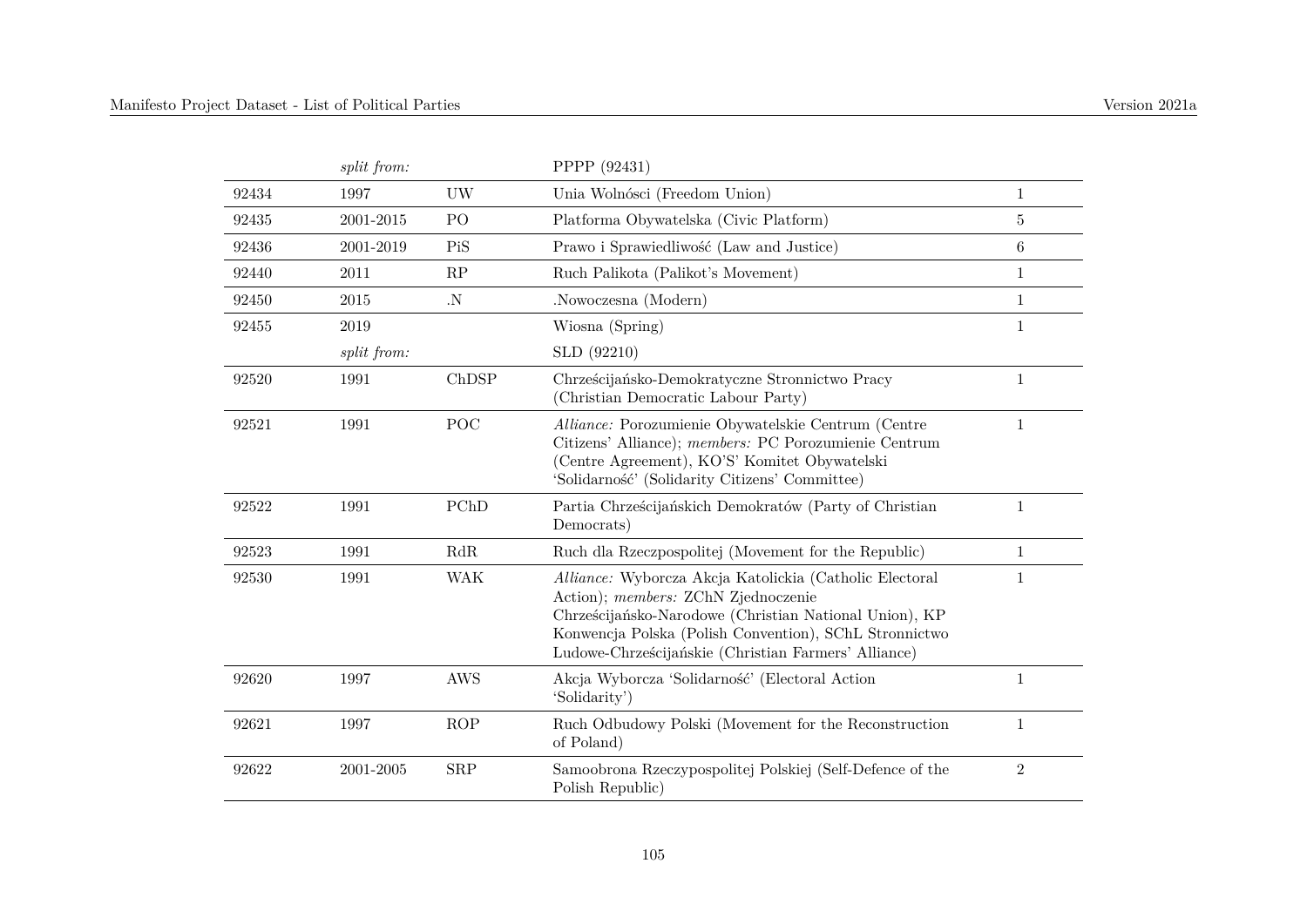| 92710 | 1991-1993 | <b>KPN</b>  | Konfederacja Polski Niepodległej (Confederation for an<br>Independent Poland)                                                                                                                                                         | $\overline{2}$ |
|-------|-----------|-------------|---------------------------------------------------------------------------------------------------------------------------------------------------------------------------------------------------------------------------------------|----------------|
| 92711 | 1991      | PZZ         | Polski Związek Zachodni (Polish Western Union)                                                                                                                                                                                        |                |
| 92712 | 1991      | PХ          | Partia $X$ (Party $X$ )                                                                                                                                                                                                               |                |
| 92713 | 2001-2005 | <b>LPR</b>  | Liga Polskich Rodzin (League of Polish Families)                                                                                                                                                                                      | $\overline{2}$ |
| 92720 | 2015      |             | Kukiz'15 (Kukiz'15)                                                                                                                                                                                                                   |                |
| 92810 | 1991      | PL          | Porozumienie Ludowe (Peasant Accord)                                                                                                                                                                                                  |                |
| 92811 | 1991-2015 | <b>PSL</b>  | Polskie Stronnictwo Ludowe (Polish Peasants' Party);<br>Merger of: PSL-O Polski Stronnictwo Ludowe -<br>Odrodzenie (Polish Peasant Party - Rebirth), PSL-W<br>Polski Stronnictwo Ludowe-Wilanowskie (Polish Peasant<br>Party-Wilanów) | 8              |
| 92901 | 1993      | <b>BBWR</b> | Bezpartyjny Blok Wspierania Reform (Non-Party Bloc in<br>Support of Reforms)                                                                                                                                                          |                |
| 92952 | 1991      | RAŚ         | Ruch Autonomii Śląska (Movement for the Autonomy of<br>Silesia)                                                                                                                                                                       | 1              |
| 92953 | 1991-2019 | ΜN          | Mniejszość Niemiecka (German Minority)                                                                                                                                                                                                | 9              |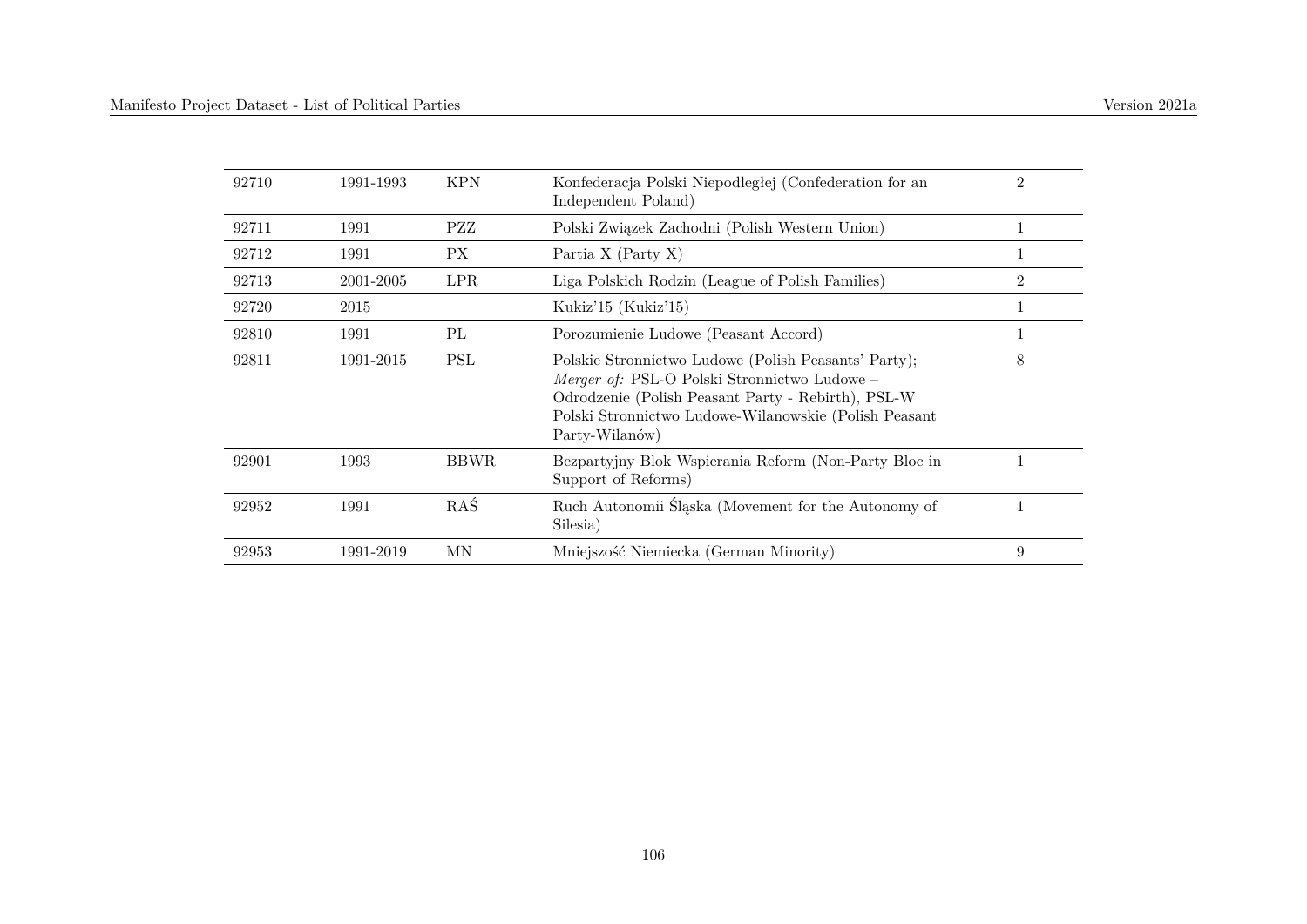## **42 Portugal**

| ID    | Covering                | Abbrev      | Parties                                                                                          | No. Elections  |
|-------|-------------------------|-------------|--------------------------------------------------------------------------------------------------|----------------|
| 35060 | 2015                    | PàF         | Alliance: Portugal à Frente (Portugal Ahead); members:<br>PPD (35313), CDS (35520)               | 1              |
| 35110 | 1983-1987.<br>2002-2019 | PEV         | Partido Ecologista 'Os Verdes' (Ecologist Party 'The<br>Greens')                                 | $9\phantom{.}$ |
| 35120 | 2015-2019               | PAN         | Pessoas-Animais-Natureza (People-Animals-Nature)                                                 | $\overline{2}$ |
| 35130 | 2019                    | L           | LIVRE (Free)                                                                                     | 1              |
| 35210 | 1975-1987               | <b>UDP</b>  | União Democrática Popular (Popular Democratic Union)                                             | $\overline{7}$ |
| 35211 | 1999-2019               | BE          | Bloco de Esquerda (Left Bloc)                                                                    | $\overline{7}$ |
| 35220 | 1975-2019               | PCP         | Partido Comunista Português (Portuguese Communist<br>Party)                                      | 16             |
| 35229 | 1991-2005               | CDU         | Coligação Democrática Unitária (Unified Democratic<br>Coalition)                                 | $\overline{5}$ |
| 35310 | 1975,<br>1979-1985      | <b>MDP</b>  | Movimento Democrático Português (Popular Democratic<br>Movement)                                 | 5              |
| 35311 | 1975-2019               | <b>PS</b>   | Partido Socialista (Socialist Party)                                                             | 16             |
| 35312 | 1985-1987               | PRD         | Partido Renovador Democrático (Democratic Renewal<br>Party)                                      | $\overline{2}$ |
| 35313 | 1975-2011,<br>2019      | <b>PPD</b>  | Partido Popular Democrático (Popular Democratic Party)                                           | 15             |
|       | renamed in 1977:        | <b>PSD</b>  | Partido Social Democrata (Social Democratic Party)                                               |                |
| 35315 | 1987                    | ID          | Intervenção Democrática (Democratic Intervention)                                                | 1              |
| 35316 | 1980                    | <b>ASDI</b> | Associação dos Sociais Democratas Independentes<br>(Association of Independent Social Democrats) | 1              |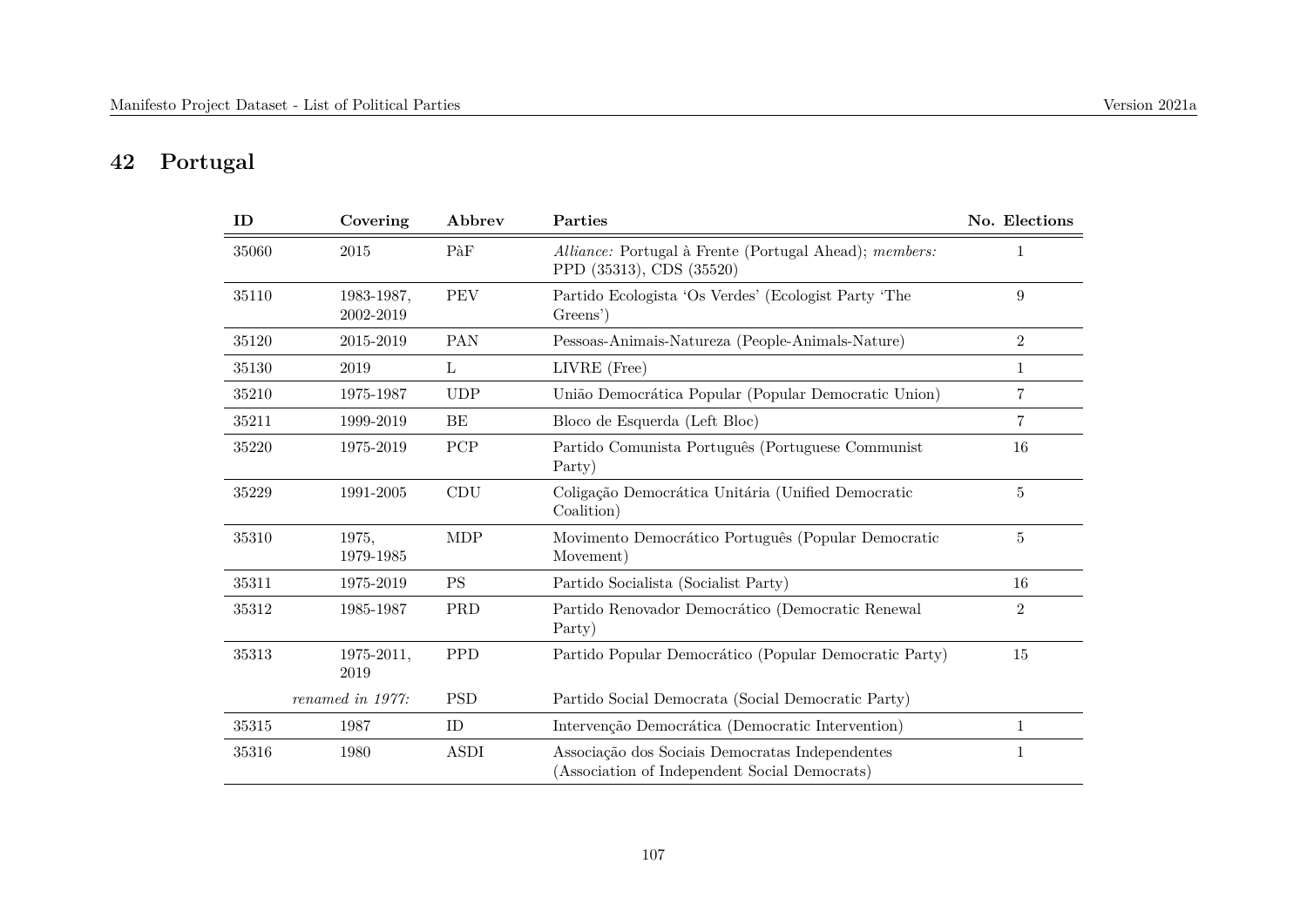| 35317 | 1980                | <b>UEDS</b> | União de Esquerda para a Democracia Socialista<br>(Leftwing Union for the Socialist Democracy) |    |
|-------|---------------------|-------------|------------------------------------------------------------------------------------------------|----|
| 35410 | 2019                | IL          | Iniciativa Liberal (Liberal Iniciative)                                                        |    |
| 35520 | 1975-2011.<br>2019  | <b>CDS</b>  | Partido do Centro Democrático Social (Social Democratic<br>Center Party)                       | 15 |
|       | renamed in $1995$ : | CDS-PP      | Centro Democrático Social-Partido Popular (Social<br>Democratic Center-Popular Party)          |    |
| 35710 | 1976-1983           | <b>PPM</b>  | Partido Popular Monárquico (Popular Monarchist Party)                                          |    |
| 35720 | 2019                |             | Chega (Enough)                                                                                 |    |
| 35951 | 1991                | <b>PSN</b>  | Partido de Solidariedade Nacional (National Solidarity<br>Party)                               |    |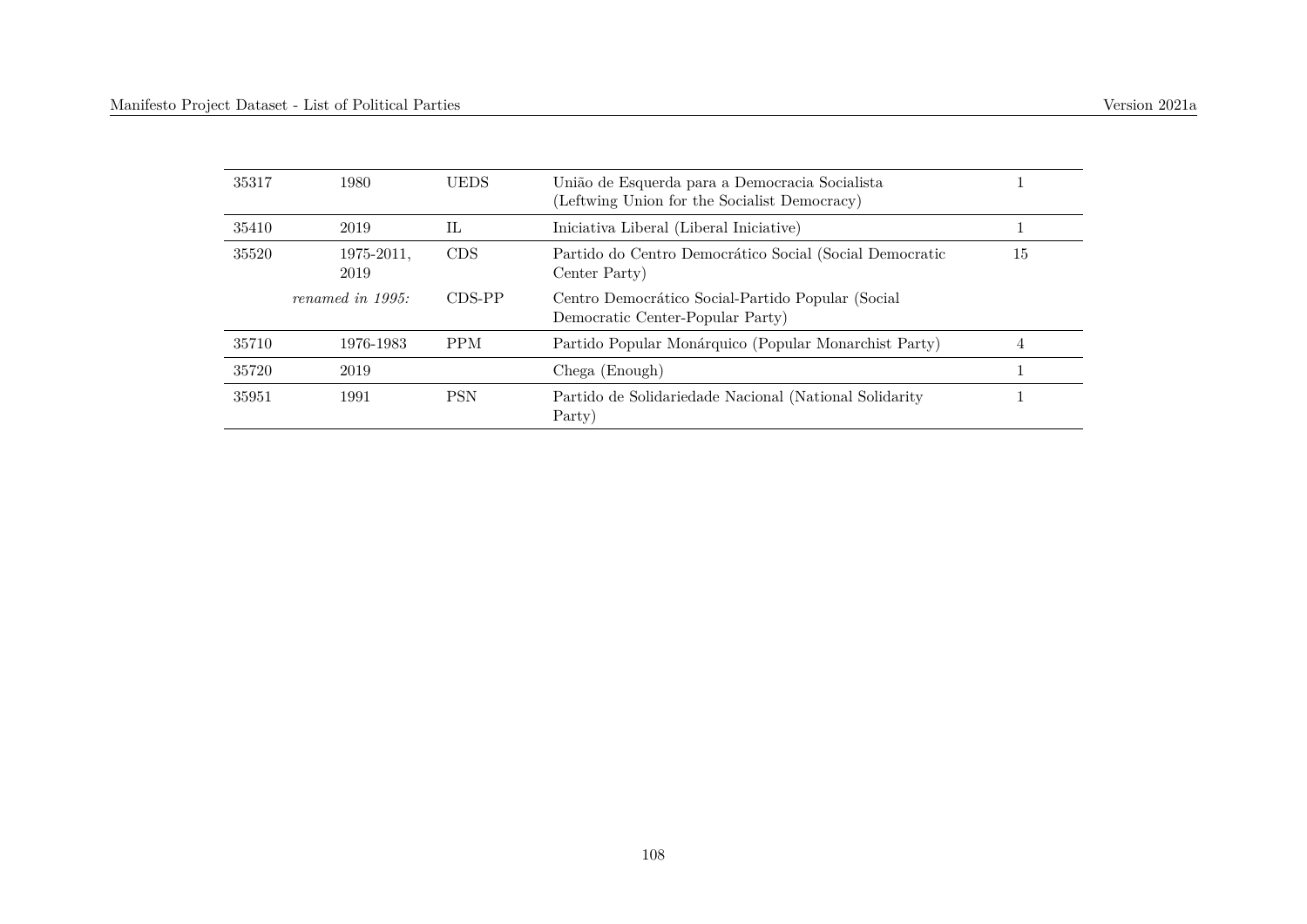# **43 Romania**

| ID    | Covering           | Abbrev     | Parties                                                                                                                                                                                                                                              | No. Elections |
|-------|--------------------|------------|------------------------------------------------------------------------------------------------------------------------------------------------------------------------------------------------------------------------------------------------------|---------------|
| 93001 | 2004               | PSD-PUR    | Alliance: Uniunea Națională PSD+PUR (National Union<br>PSR+PUR); members: FDSN (93223), PUR Partidul<br>Umanist din România (Humanist Party of Romania)                                                                                              | 1             |
|       | predecessor:       |            | FDSN (93223)                                                                                                                                                                                                                                         |               |
| 93002 | 2008               | PSD-PC     | Alliance: Alianța Politică Partidul Social Democrat +<br>Partidul Conservator (Social Democratic Party +<br>Conservative Party Alliance); members: FDSN (93223),<br>PC Partidul Conservator (Conservative Party)                                     | $\mathbf{1}$  |
| 93031 | 2012               | <b>USL</b> | Alliance: Uniunea Social Liberală (Social Liberal Union);<br>members: FDSN (93223), PC Partidul Conservator<br>(Conservative Party), PNL (93430), UNPR Uniunea<br>Națională pentru Progresul României (National Union of<br>the Progress of Romania) | 1             |
| 93041 | 2004               | <b>ADA</b> | Alliance: Alianta Dreptate și Adevăr (Justice and Truth<br>Alliance); <i>members:</i> PNL (93430), FSN (93221)                                                                                                                                       | $\mathbf{1}$  |
| 93061 | 2012               | ARD        | Alliance: Alianța România Dreaptă (Right Romania<br>Alliance); <i>members:</i> PDL (93530), PNTCD (93521), FC<br>Forta Civică (Civic Force)                                                                                                          | $\mathbf{1}$  |
| 93111 | 1990               | <b>MER</b> | Miscarea Ecologistă din România (Ecological Movement<br>of Romania)                                                                                                                                                                                  | $\mathbf{1}$  |
| 93112 | 1990               | <b>PER</b> | Partidul Ecologist Român (Romanian Ecological Party)                                                                                                                                                                                                 | $\mathbf{1}$  |
| 93221 | 1990-1992,<br>2000 | <b>FSN</b> | Frontul Salvării Naționale (National Salvation Front)                                                                                                                                                                                                | 3             |
|       | renamed in 1993:   | PD-FSN     | Partidul Democrat - Frontul Salvării Naționale<br>(Democratic Party - National Salvation Front)                                                                                                                                                      |               |
|       | renamed in 1996:   | <b>PD</b>  | Partidul Democrat (Democratic Party)                                                                                                                                                                                                                 |               |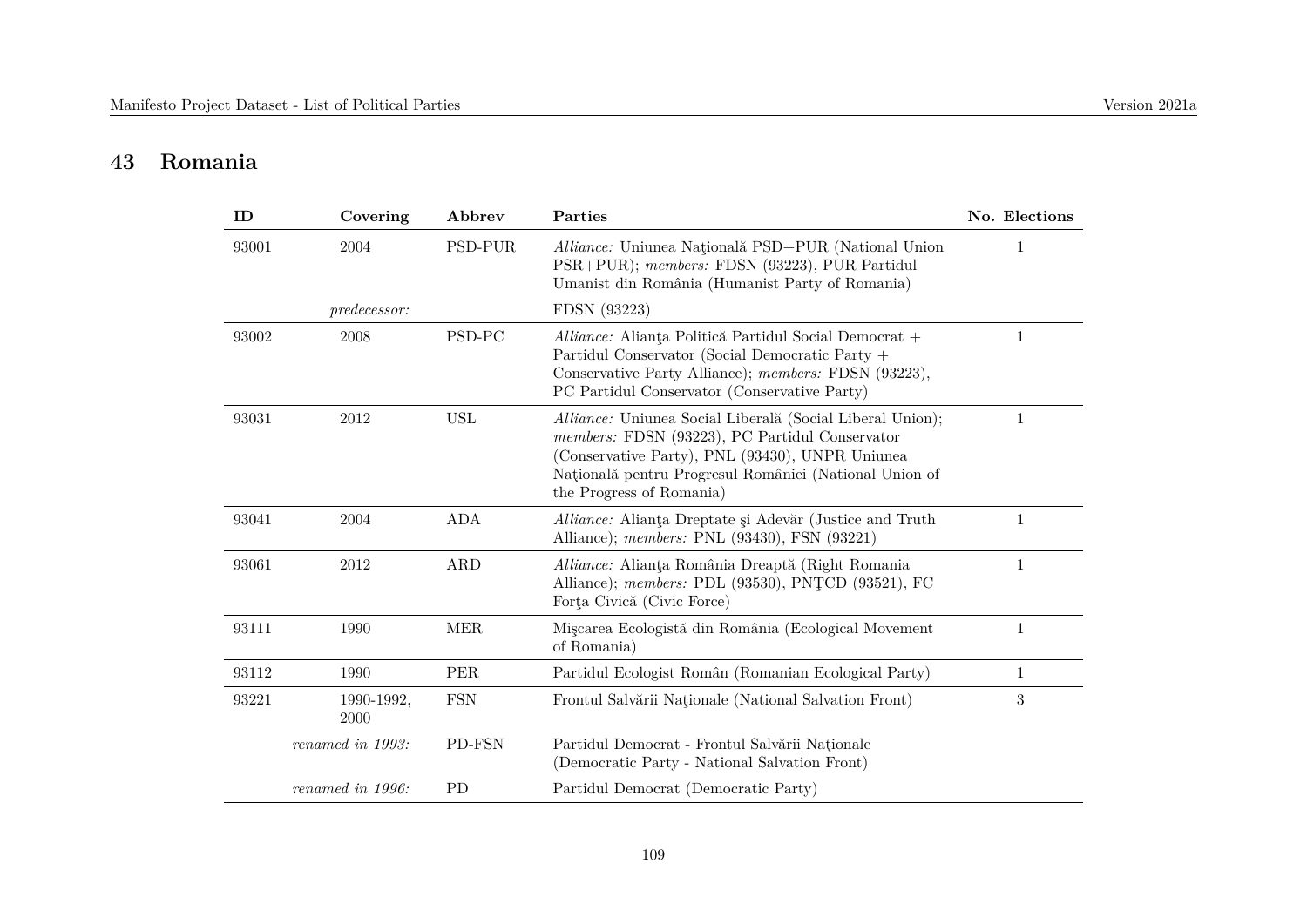| Version 2021a |  |
|---------------|--|
|               |  |

| 93222 | 1990                                          | <b>PSDR</b> | Partidul Socialist Democratic Român (Romanian Socialist<br>Democratic Party)                                                                                                                                                                                                                                                                                    | 1              |
|-------|-----------------------------------------------|-------------|-----------------------------------------------------------------------------------------------------------------------------------------------------------------------------------------------------------------------------------------------------------------------------------------------------------------------------------------------------------------|----------------|
| 93223 | 1992-2000,<br>2016                            | <b>FDSN</b> | Frontul Democrat al Salvării Naționale (Democratic<br>National Salvation Front)                                                                                                                                                                                                                                                                                 | 4              |
|       | <i>in 1993 renamed and</i><br>joined by:      |             | New name: Partidul Democrației Sociale din România<br>(Party of Social Democracy of Romania). Joined by: PC<br>Partidul Cooperatist (Cooperative Party), PSDR (93222),<br>PR (93714)                                                                                                                                                                            |                |
|       | renamed and change<br>of composition in 2000: |             | <i>Name:</i> Polul Democrat-Social din România (Social<br>Democratic Pole of Romania); members: FDSN (93223),<br>PSDR (93320), PUR Partidul Umanist din România<br>(Humanist Party of Romania)                                                                                                                                                                  |                |
|       | alliance merged into<br>party in 2001:        |             | Name: Partidul Social Democrat (Social Democratic<br>Party); members: FDSN (93223), PSDR (93320)                                                                                                                                                                                                                                                                |                |
| 93320 | 1990                                          | PSDR        | Partidul Social Democrat Român (Romanian Social<br>Democratic Party)                                                                                                                                                                                                                                                                                            | 1              |
| 93322 | 1996                                          | <b>USD</b>  | Alliance: Uniunea Social Democrat (Social Democratic<br>Union); <i>members:</i> FSN (93221), PSDR (93320)                                                                                                                                                                                                                                                       | 1              |
| 93411 | 1992-1996                                     | CDR         | Alliance: Convenția Democrată România (Democratic<br>Convention of Romania); members: FDSN (93223), PER<br>(93112), PNTCD (93521), FER (Romanian Ecologist<br>Federation), PAC Partidul Alianței Civice (Civic Alliance<br>Party), AFDPdR, SU, PL-93 Partidul Liberal 1993<br>(Liberal Party 1993), AR21Dec89, MRV, UMRL, UU,<br>UNS, PUD, PUDC, SPFMTR, PNL-CD | $\overline{2}$ |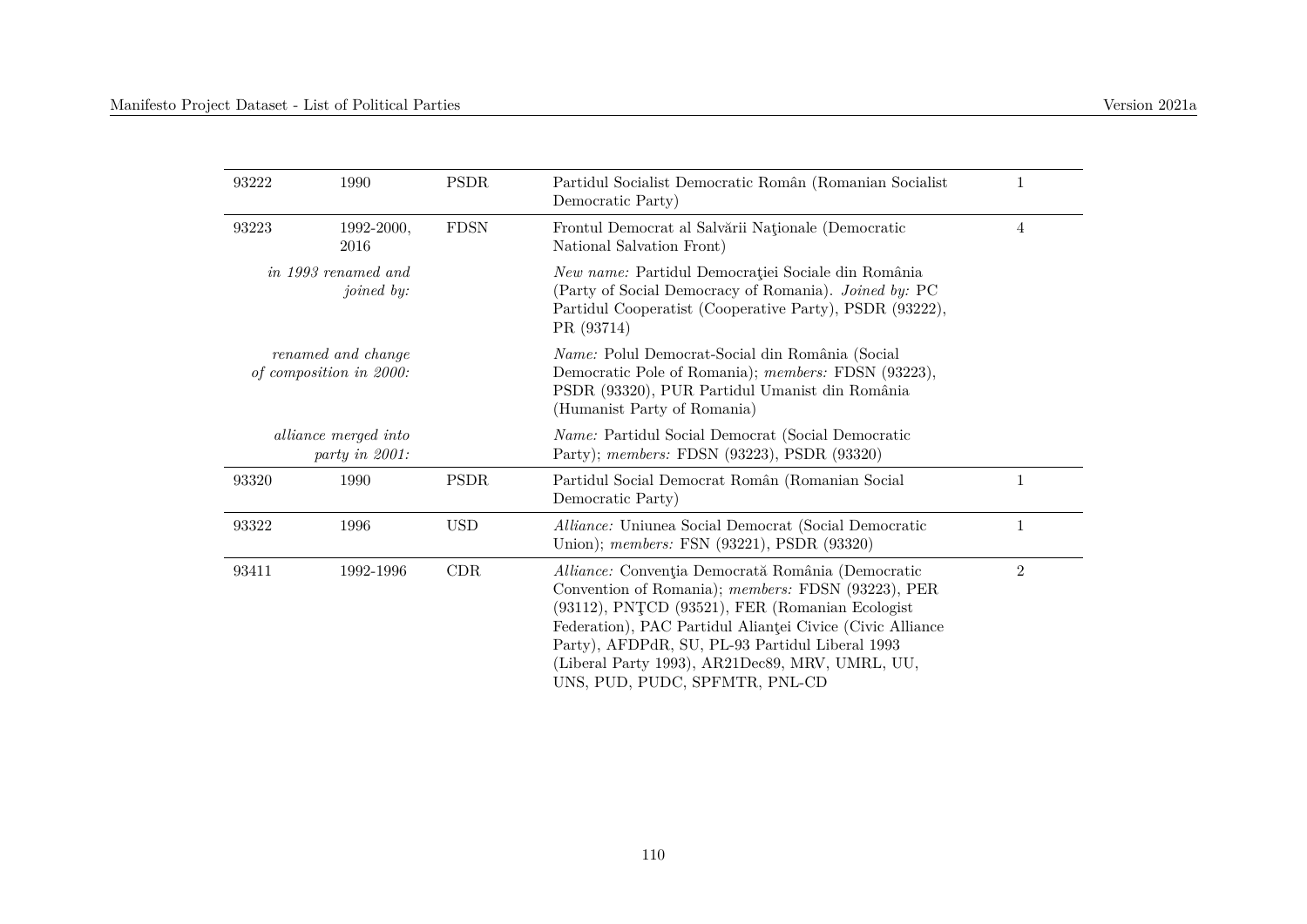|       | <i>change of</i><br>composition in 1996: |             | PNTCD (93521), PNL (93430), PNL-CD (National liberal<br>Party - Democratic Convention), PER (93112), PAR<br>Partidul Alternativa României (Romania's Alternative<br>Party), FER (Romanian Ecologist Federation), PAC<br>Partidul Alianței Civice (Civic Alliance Party), AFDPR,<br>AR21Dec89, MRV, UMRL, SU, UNS                                                                                                                                                                                                            |                |
|-------|------------------------------------------|-------------|-----------------------------------------------------------------------------------------------------------------------------------------------------------------------------------------------------------------------------------------------------------------------------------------------------------------------------------------------------------------------------------------------------------------------------------------------------------------------------------------------------------------------------|----------------|
| 93420 | 2016                                     | <b>ALDE</b> | Aliana Liberalilor i Democrailor (Alliance of Liberals and<br>Democrats); Merger of: PLR Partidul Liberal Reformator<br>(Liberal Reformist Party), PC Partidul Conservator<br>(Conservative Party)                                                                                                                                                                                                                                                                                                                          | $\mathbf{1}$   |
| 93430 | 1990, 2000,<br>2008, 2016                | <b>PNL</b>  | Partidul National Liberal (National Liberal Party)                                                                                                                                                                                                                                                                                                                                                                                                                                                                          | $\overline{4}$ |
| 93440 | 2016                                     | <b>USR</b>  | Uniunea Salvati România (Save Romania Union)                                                                                                                                                                                                                                                                                                                                                                                                                                                                                | $\mathbf{1}$   |
| 93521 | 1990                                     | PNTCD       | Partidul Național Tărănesc Creștin și Democrat<br>(Christian Democratic National Peasants' Party)                                                                                                                                                                                                                                                                                                                                                                                                                           | $\mathbf{1}$   |
| 93523 | 1990                                     | <b>PND</b>  | Partidul National Democrat (National Democratic Party)                                                                                                                                                                                                                                                                                                                                                                                                                                                                      | $\mathbf{1}$   |
| 93524 | 1990                                     | <b>FDRT</b> | Alliance: Frontul Democrat Român din Timișoara<br>(Romanian Democratic Front from Timisoara); members:<br>PND (93523), PDS Partidul Dreptatii Sociale din<br>Romania (Social Justice Party of Romania), PNP<br>Partidul National Progressist (National Progressist Party),<br>PDC Partidul Democrat din Cluj (Democratic Party from<br>Cluj), MDM Miscarea Democratia Moderna (Modern<br>Democratic Movement), MDI Miscarea Democratia din<br>Iasi (Modern Democracy from Iasi), PE Partidul Ecogolist<br>(Ecologist Party) | $\mathbf{1}$   |
| 93529 | 1990                                     | GDC         | Alliance: Grupul Democrat de Centru (Democratic Group<br>of the Centre); members: PND $(93523)$ , FDRT $(93524)$                                                                                                                                                                                                                                                                                                                                                                                                            | $\mathbf{1}$   |
| 93530 | 2008                                     | PDL         | Partidul Democrat Liberal (Democratic Liberal Party);<br>Merger of: FSN (93221), PLD Partidul Liberal Democrat<br>(Democratic Liberal Party)                                                                                                                                                                                                                                                                                                                                                                                | $\mathbf{1}$   |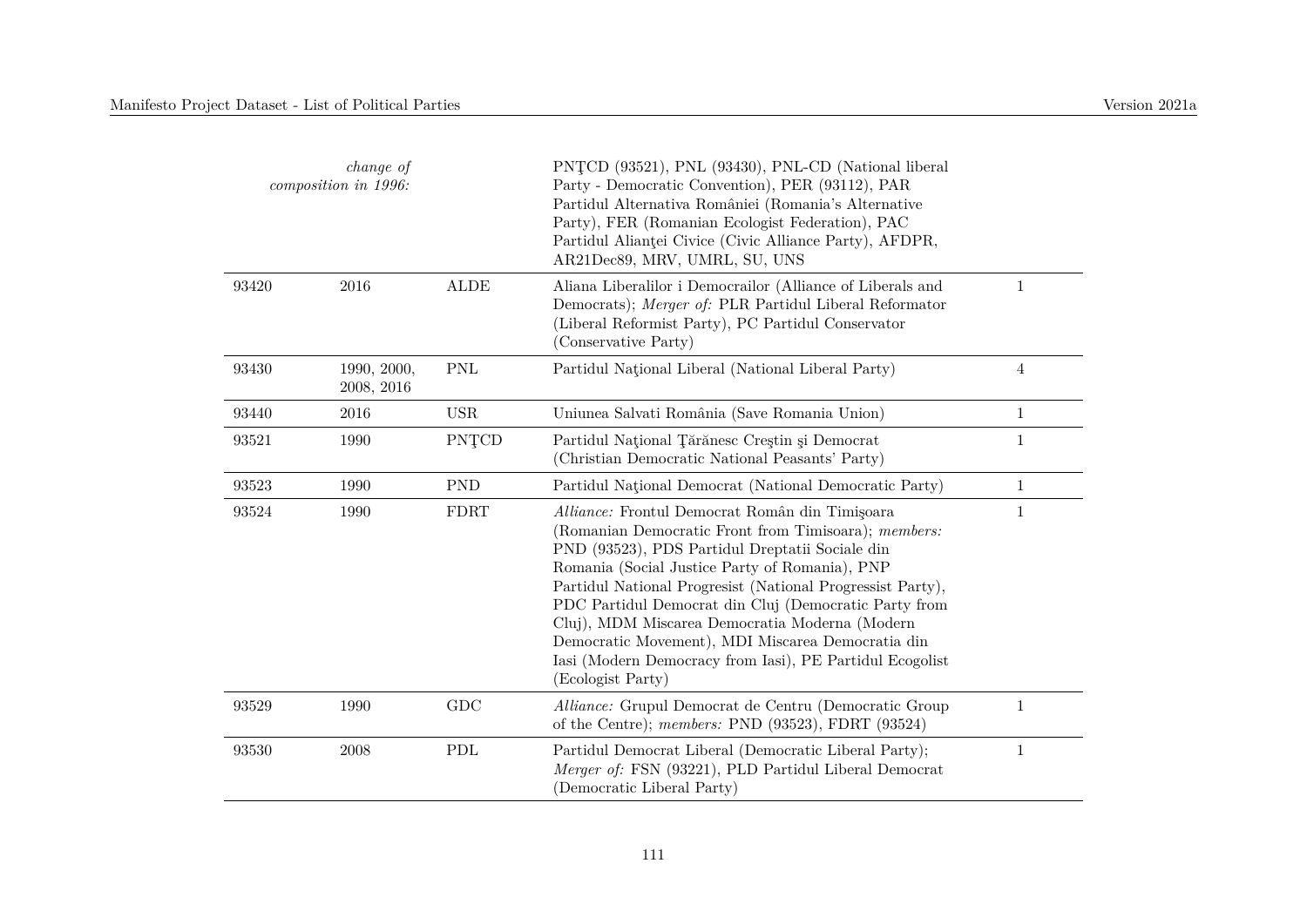| 93540 | 2016      | <b>PMP</b>            | Partidul Micarea Populară (People's Movement Party)                                                                          |   |
|-------|-----------|-----------------------|------------------------------------------------------------------------------------------------------------------------------|---|
| 93711 | 1990-1996 | <b>PUNR</b>           | Partidul Unității Națiunii Române (Romanian National<br>Unity Party)                                                         | 3 |
| 93712 | 1992-2004 | <b>PRM</b>            | Partidul România Mare (Greater Romania Party)                                                                                | 4 |
| 93713 | 1992      | <b>PSM</b>            | Partidul Socialist al Muncii (Socialist Labour Party)                                                                        | 1 |
| 93714 | 1990      | PR.                   | Partidul Republican (Republican Party)                                                                                       | 1 |
| 93719 | 1990      | AUR.                  | Alliance: Alianța pentru Unitatea Românilor (Romanian<br>Unity Alliance); members: PUNR (93711), PR (93714)                  |   |
| 93810 | 1990-1992 | PDAR.                 | Partidul Democrat Agrar din România (Democratic<br>Agrarian Party of Romania)                                                | 2 |
| 93951 | 1990-2016 | UDMR/<br><b>RMDSz</b> | Uniunea Democratã Maghiarã din România/ Romániai<br>Magyar Demokrata Szövetség (Hungarian Democratic<br>Alliance of Romania) | 8 |
| 93981 | 2012      | PP-DD                 | Partidul Poporului - Dan Dianconescu (People's Party -<br>Dan Dianconescu                                                    |   |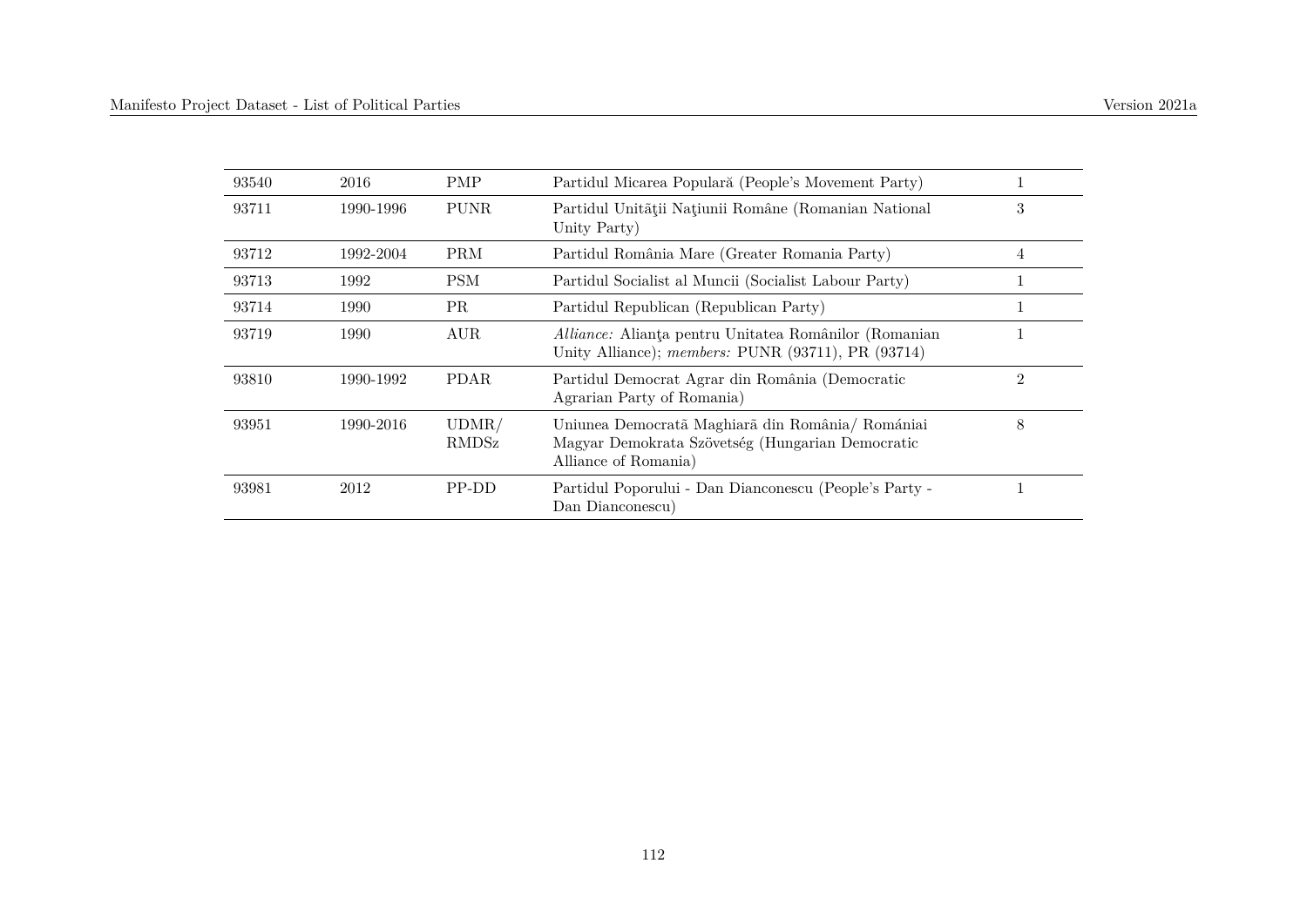# **44 Russia**

| ID    | Covering                               | Abbrev      | Parties                                                                                                                                                                                                                                                                                                                                                                                                                    | No. Elections    |
|-------|----------------------------------------|-------------|----------------------------------------------------------------------------------------------------------------------------------------------------------------------------------------------------------------------------------------------------------------------------------------------------------------------------------------------------------------------------------------------------------------------------|------------------|
| 94221 | 1993-2011                              | <b>KPRF</b> | Kommunisticheskaya Partiya Rossijskoi Federatsii<br>(Communist Party ot the Russian Federation)                                                                                                                                                                                                                                                                                                                            | $6\phantom{.}6$  |
| 94222 | 1993-1995,<br>2003                     | <b>APR</b>  | Agramaya Partiya Rossii (Agraman Party of Russia)                                                                                                                                                                                                                                                                                                                                                                          | $\boldsymbol{3}$ |
| 94223 | 1993-1995                              | $\rm ZR$    | Zhenshchiny Rossii (Women of Russia)                                                                                                                                                                                                                                                                                                                                                                                       | $\sqrt{2}$       |
| 94224 | 1993                                   | DM          | Dostoinstvoi i Miloserdie (Dignity and Charity)                                                                                                                                                                                                                                                                                                                                                                            | $\mathbf{1}$     |
| 94225 | 1995                                   | VN          | Vlast Narodu! (Power to the People!)                                                                                                                                                                                                                                                                                                                                                                                       | $\mathbf 1$      |
| 94310 | 2003                                   | Rodina      | Alliance: Rodina - Narodno-Patrioticheskij Soyuz<br>(Motherland - People's Patriotic Union); members: PRR<br>Partiya Rossiiskih Regionov (Party of Russian Regions),<br>PNV-NV Partiya Natsionalnogo Vozrozhdeniya<br>'Narodnaya Volya' (Party of National Rebirth 'People's<br>Will'), SEPR Sotsialisticheskaya Edinaya Partiya Rossii<br>(Dukhovnoe Nasledie) (Socialist United Party of Russia<br>(Spiritual Heritage)) | $\mathbf{1}$     |
| 94320 | 1993                                   | <b>RDDR</b> | Rossijskoe Dvizheniye Demokraticheskikh Reform<br>(Russian Movement for Democratic Reform)                                                                                                                                                                                                                                                                                                                                 | $\mathbf{1}$     |
| 94321 | 1995                                   | <b>IBIR</b> | Blok Ivana Rybkina (Ivan Rybkin's Bloc)                                                                                                                                                                                                                                                                                                                                                                                    | 1                |
| 94421 | 1993-1995                              | <b>DVR</b>  | Demokraticheskij Vybor Rossii (Russia's Democratic<br>Choice)                                                                                                                                                                                                                                                                                                                                                              | $\overline{2}$   |
| 94422 | 1993-2003                              | Yabloko     | Alliance: Yavlinsky-Boldyrev-Lukin Blok<br>(Yavlinsky-Boldyrev-Lukin Bloc); members: no<br>information                                                                                                                                                                                                                                                                                                                     | $\overline{4}$   |
|       | alliance merged into<br>party in 1995: |             | Name: Rossijskaya Obyedinyonnaya Demokraticheskaya<br>Partiya 'Yabloko' (Russian United Democratic Party<br>'Yabloko'); members: no information                                                                                                                                                                                                                                                                            |                  |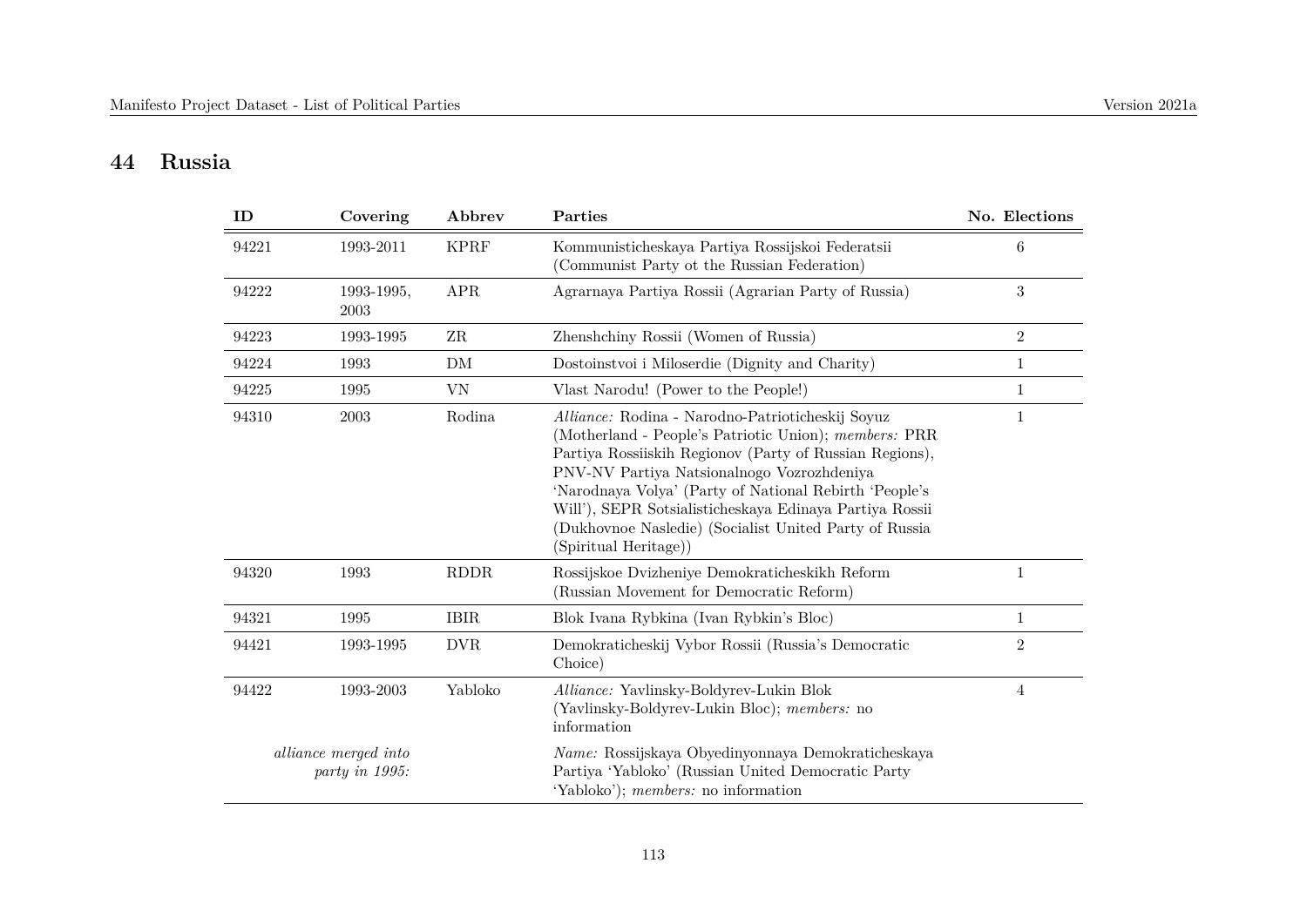| 94423 | 1993                    | PRES                 | Partiya Rossijskogo Edinstva I Soglasiya (Party of<br>Russian Unity and Accord)                                                                                                                                                                                                                                                                                                | 1              |
|-------|-------------------------|----------------------|--------------------------------------------------------------------------------------------------------------------------------------------------------------------------------------------------------------------------------------------------------------------------------------------------------------------------------------------------------------------------------|----------------|
| 94424 | 1995-1999               | <b>NDR</b>           | Nash Dom - Rossiya (Our Home - Russia)                                                                                                                                                                                                                                                                                                                                         | $\sqrt{2}$     |
| 94425 | 1995                    | <b>VR</b>            | Vpered, Rossiya! (Forward, Russia!)                                                                                                                                                                                                                                                                                                                                            | $\mathbf{1}$   |
| 94426 | 1995                    | $\operatorname{PGL}$ | Pamfilova - Gurov - V. Lysenko Blok (Respublikanskaya<br>Partija Rossii) (Pamfilova - Gurov - V. Lysenko Bloc<br>(Republican Party of Russia))                                                                                                                                                                                                                                 | $\mathbf 1$    |
| 94427 | 1995                    | DVR-OD               | Alliance: Demokraticheskij Vybor Rossii – Ob'edinennye<br>Demokraty (Russia's Democratic Choice – United<br>Democrats); members: DVR (94421), RPSD Rossiskaya<br>Partiya Sotsalnoy Demokratii (Russian Party for<br>Social-Democracy), RPP Russia's Peasant Party, WS<br>Woman for Solidarity, SfD Soldiers for Democracy, CNAR<br>Congress of National Associations of Russia | $\mathbf{1}$   |
| 94620 | 1999                    | Yedinstvo            | Mezhregional'noye Dvizhenie 'Edinstvo' (Inter-Regional<br>Movement 'Unity')                                                                                                                                                                                                                                                                                                    | $\mathbf{1}$   |
| 94621 | 1999-2003               | <b>SPS</b>           | Soyuz Pravykh Sil (Union of Right Forces)                                                                                                                                                                                                                                                                                                                                      | $\overline{2}$ |
| 94622 | 1999                    | OVR                  | Otechestvo - Vsya Rossiya (Fatherland - All Russia)                                                                                                                                                                                                                                                                                                                            | $\mathbf{1}$   |
| 94710 | 1999                    | BZ                   | Alliance: Blok Zhirinovskogo (Zhirinovsky Bloc);<br>members: PDVR Partiya Duhovnogo Vozrozheniya Rossii<br>(Spiritual Revival of Russia Party), RSSM Rossiiskii<br>Soyuz Svobodnoi Molodezhi (Russia Free Youth Union)                                                                                                                                                         | 1              |
| 94711 | 1993-1995,<br>2003-2011 | LDPR                 | Liberal'no Demokraticheskaya Partiya Rossii (Liberal<br>Democratic Party of Russia)                                                                                                                                                                                                                                                                                            | $\sqrt{5}$     |
| 94712 | 1993                    | <b>DPR</b>           | Demokraticheskaya Partiya Rossii (Democratic Party of<br>Russia)                                                                                                                                                                                                                                                                                                               | $\mathbf{1}$   |
| 94713 | 1995                    | <b>KRO</b>           | Kongress Russkikh Obshchin (Congress of Russian<br>Communities)                                                                                                                                                                                                                                                                                                                | 1              |
| 94901 | 2007-2011               | ${\rm SR}$           | Spravedlivaya Rossiya (Just Russia)                                                                                                                                                                                                                                                                                                                                            | $\overline{2}$ |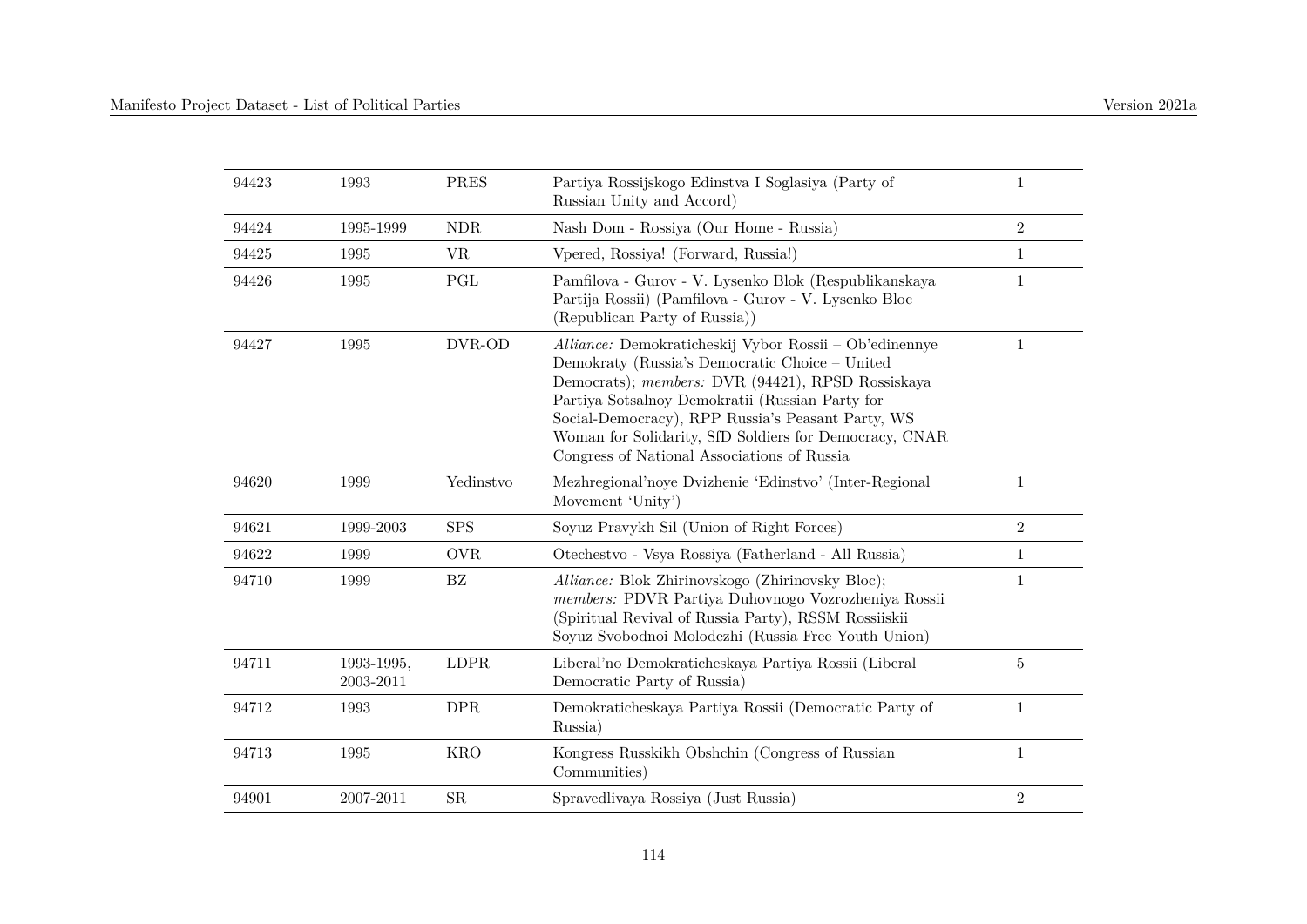| 94951 | 2003-2011 |  | Edinaya Rossiya (United Russia) |  |
|-------|-----------|--|---------------------------------|--|
|-------|-----------|--|---------------------------------|--|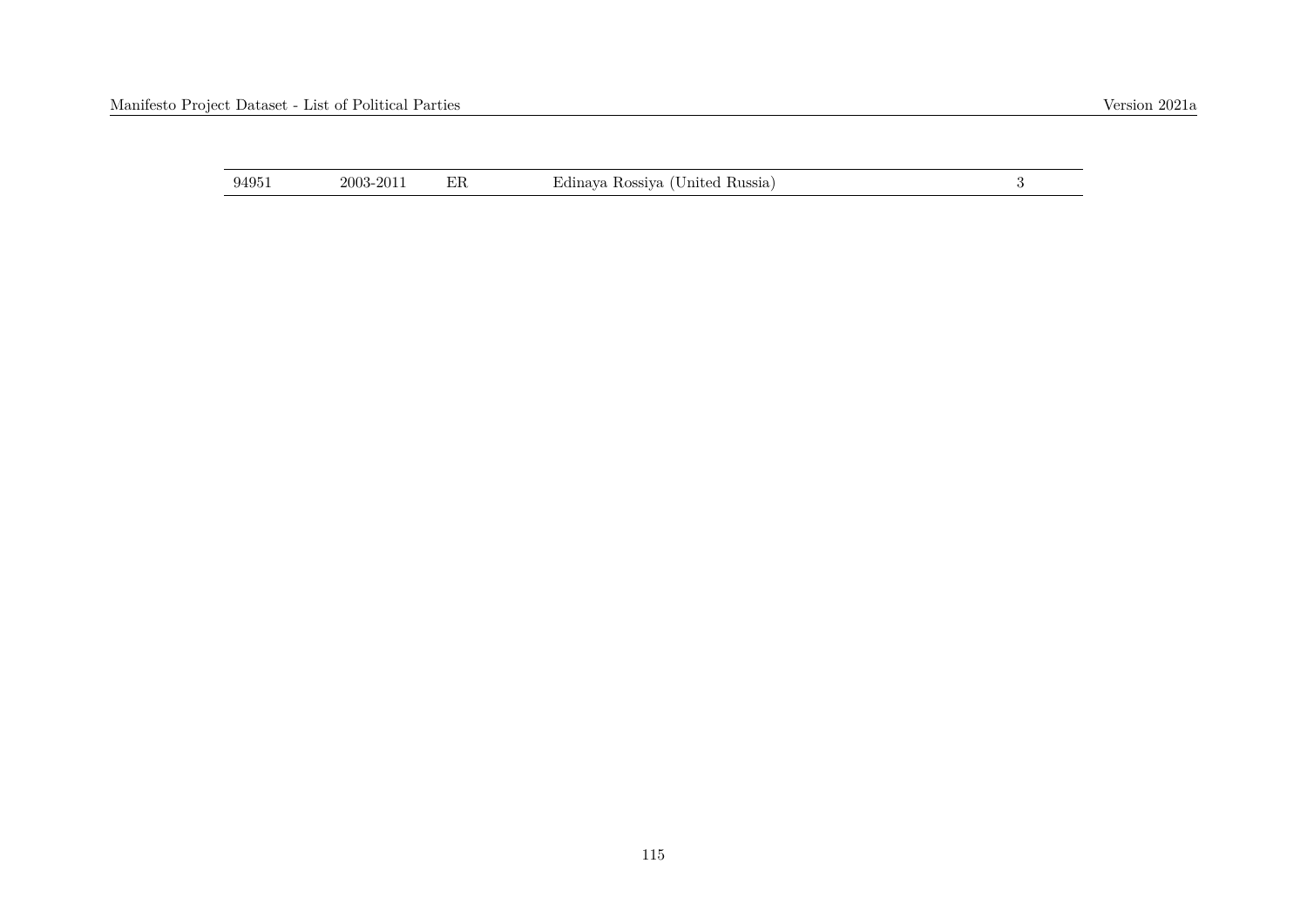# **45 Serbia**

| ID    | Covering                                      | Abbrev          | Parties                                                                                                                                                                                                                                                                                                                                                                                                                                                                                             | No. Elections |
|-------|-----------------------------------------------|-----------------|-----------------------------------------------------------------------------------------------------------------------------------------------------------------------------------------------------------------------------------------------------------------------------------------------------------------------------------------------------------------------------------------------------------------------------------------------------------------------------------------------------|---------------|
| 95021 | 2012-2020                                     | SPS/PUPS/<br>JS | Alliance: Socijalistička Partija Srbije/Partija Ujedinjenih<br>Penzionera Srbija/Jedinstvena Srbija (Socialist Party of<br>Serbia/Party of United Pensioners of Serbia/United<br>Serbia); members: SPS (95221), PUPS Partija Ujedinjenih<br>Penzionera Srbija (Party of United Pensioners of Serbia),<br>JS Jedinstvena Srbija (United Serbia)                                                                                                                                                      | 4             |
|       | renamed and change<br>of composition in 2016: |                 | <i>Name:</i> Ivica Dačić – Socijalistička Partija Srbije,<br>Jedinstvena Srbija – Dragan Marković Palma (Ivica Dačić<br>- Socialist Party of Serbia, United Serbia - Dragan<br>Markovic Palma); members: SPS (95221), JS Jedinstvena<br>Srbija (United Serbia), ZS Zeleni Srbije (Greens of<br>Serbia), KP Komunistička partija (Communist Party)                                                                                                                                                   |               |
| 95040 | 2008                                          | <b>ZES</b>      | <i>Alliance:</i> Za Evropsku Srbiju (For a European Serbia<br>Alliance); members: DS (95430), 95450, SDPS<br>Socijaldemokratska Partija Srbije (Social Democratic<br>Party of Serbia), SPO (95710), LSV Liga<br>Socijaldemokrata Vojvodine (League of Vojvodina Social<br>Democrats)                                                                                                                                                                                                                | 1             |
| 95041 | 2012                                          |                 | Alliance: Izbor za bolji život - Boris Tadić (Choice For a<br>Better Life – Boris Tadić); members: DS (95430), SDPS<br>Socijaldemokratska Partija Srbije (Social Democratic<br>Party of Serbia), LSV Liga Socijaldemokrata Vojvodine<br>(League of Vojvodina Social Democrats), ZS Zeleni Srbije<br>(Greens of Serbia), DSHV Demokratski Savez Hrvata u<br>Voijvodini (Democratic Alliance of Croats in Vojvodina),<br>DHSS Demohrišćanska Stranka Srbije (Christian<br>Democratic Party of Serbia) | 1             |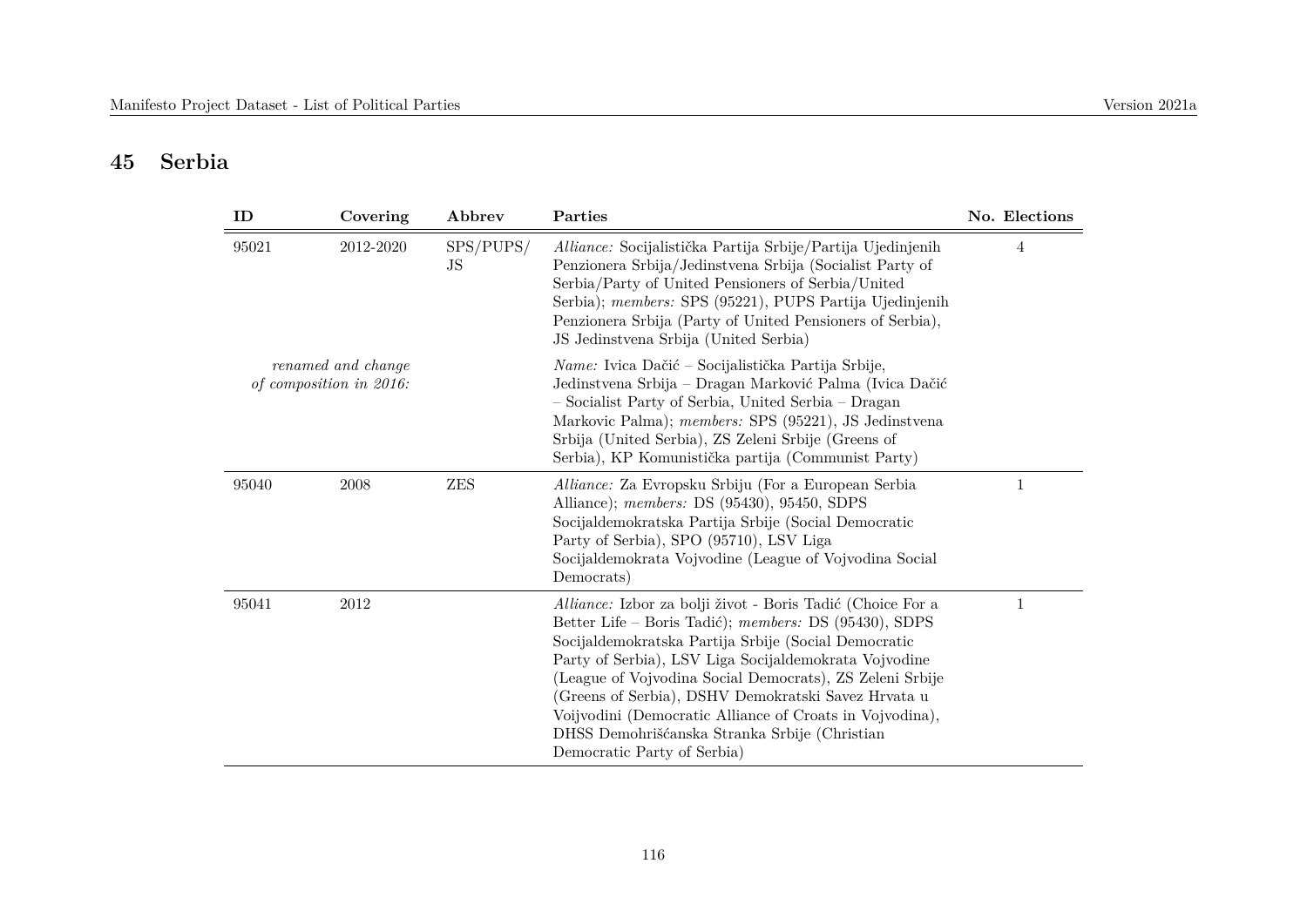| 95042 | 2012 |                        | Alliance: Preokret – Čedomir Jovanović (Turnover –<br>Čedomir Jovanović); members: LDP (95431), SPO<br>(95710), SDU Socijaldemokratska Unija (Social<br>Democartic Union), BS Bogata Srbija (Rich Serbia), VP<br>Vojvođanska Partija (Vojvodina's Party), SDP Sandžačka<br>Demokratska Partija (Democratic Party of Sandžak),<br>ZEP-Z Zelena Ekoloshka Partija - Zeleni (Green<br>Ecological Party - Green), PBS Partija Bugara Srbije<br>(Party of Bulgarians of Serbia) |   |
|-------|------|------------------------|----------------------------------------------------------------------------------------------------------------------------------------------------------------------------------------------------------------------------------------------------------------------------------------------------------------------------------------------------------------------------------------------------------------------------------------------------------------------------|---|
| 95043 | 2016 | LDP/LSV/<br><b>SDS</b> | Alliance: Boris Tadić, Čedomir Jovanović – Savez za bolju<br>Srbiju (Boris Tadić, Čedomir Jovanović – Alliance for a<br>Better Serbia); members: LDP (95431), LSV Liga<br>socijaldemokrata Vojvodine (League of Social Democrats<br>of Vojvodina), SDS Socijaldemokratska stranka (Social<br>Democratic Party)                                                                                                                                                             | 1 |
| 95044 | 2016 |                        | <i>Alliance:</i> Za pravednu Srbiju (DS, Nova, DSHV, ZZS)<br>(For a just Serbia (DS, Nova, DSHV, ZZS)); members: DS<br>(95430), Nova stranka (New Party), DSHV Demokratski<br>Savez Hrvata u Voijvodini (Democratic Alliance of Croats<br>in Vojvodina), ZZS Zajedno za Srbiju (Together for<br>Serbia)                                                                                                                                                                    |   |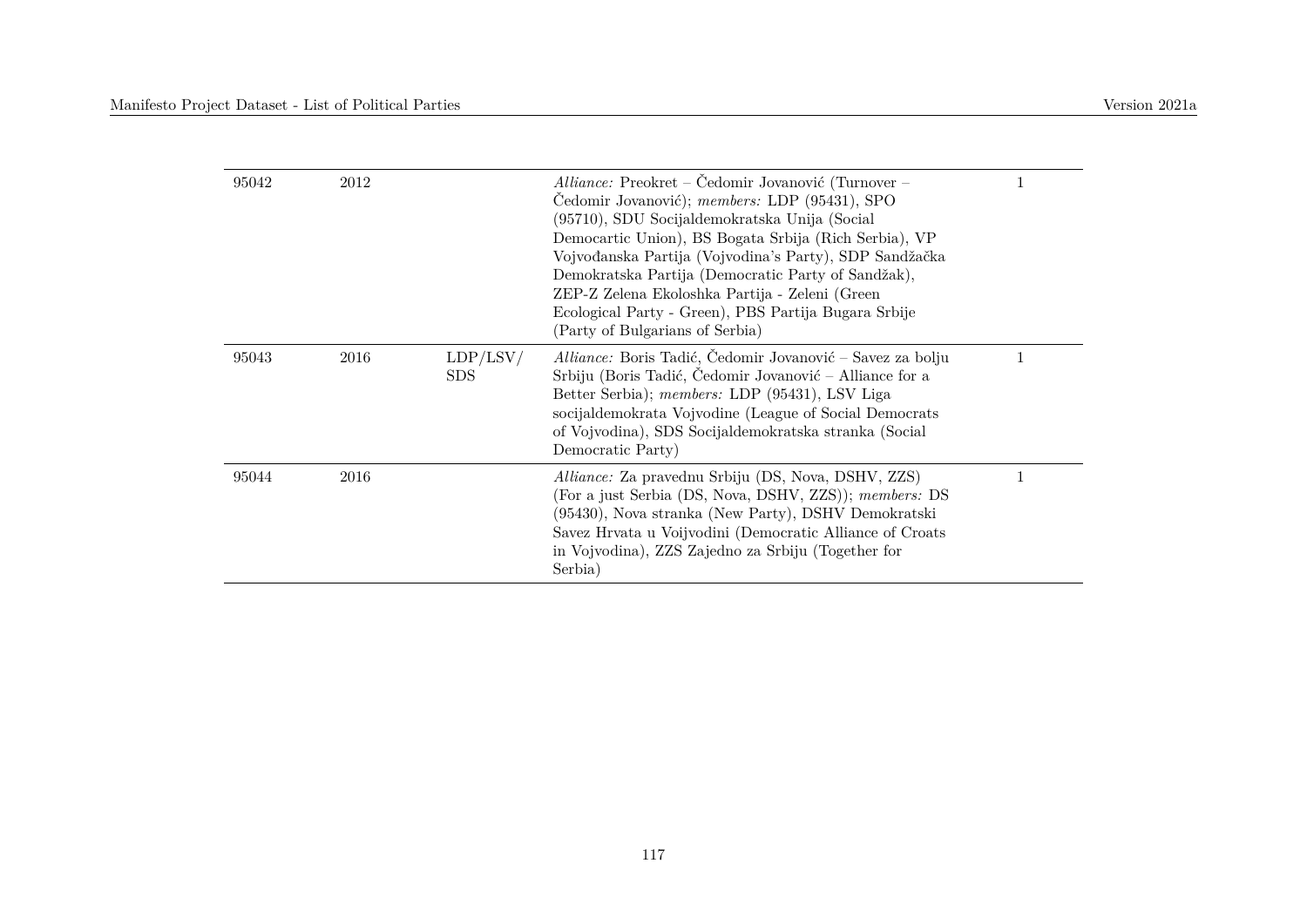| 95045 | 2014      | $NDS-Z/$<br>LSV/ZZS/<br>VMDK/<br>ZZV/DLR | Alliance: Nova demokratska stranka - Zelenī/Liga<br>socijaldemokrata Vojvodine/Zajedno za Srbiju/<br>Demokratska zajednica vojvođanskih Mađara/Zajedno za<br>Vojvodinu/Demokratska levica Roma (New Democratic<br>Party-Greens/League of Social Democrats of Vojvodina/<br>Together for Serbia/Democartic Fellowship of Vojvodina<br>Hungarians/Together for Vojvodina/Democratic Left of<br>Roma); members: NDS-Z Nova demokratska stranka -<br>Zelenī (New Democratic Party-Greens), LSV Liga<br>socijaldemokrata Vojvodine (League of Social Democrats<br>of Vojvodina), ZZS Zajedno za Srbiju (Together for<br>Serbia), VMDK Demokratska zajednica vojvođanskih<br>Mađara (Democratic Fellowship of Vojvodina<br>Hungarians), ZZV Zajedno za Vojvodinu (Together for<br>Vojvodina), DLR Demokratska levica Roma (Democratic<br>Left of Roma) |                |
|-------|-----------|------------------------------------------|--------------------------------------------------------------------------------------------------------------------------------------------------------------------------------------------------------------------------------------------------------------------------------------------------------------------------------------------------------------------------------------------------------------------------------------------------------------------------------------------------------------------------------------------------------------------------------------------------------------------------------------------------------------------------------------------------------------------------------------------------------------------------------------------------------------------------------------------------|----------------|
| 95060 | 2003      | SPO/NS                                   | Alliance: Srpski Pokret Obnove/Nova Srbija (Serbian<br>Renewal Movement/New Serbia); members: SPO (95710),<br>NS Nova Srbija (New Serbia)                                                                                                                                                                                                                                                                                                                                                                                                                                                                                                                                                                                                                                                                                                        | 1              |
| 95065 | 2007-2008 | DSS/NS                                   | Alliance: Demokratska Stranka Srbije/Nova Srbija<br>(Democratic Party of Serbia/New Serbia); members: DSS<br>(95712), NS Nova Srbija (New Serbia)                                                                                                                                                                                                                                                                                                                                                                                                                                                                                                                                                                                                                                                                                                | $\overline{2}$ |
| 95066 | 2016      | Dveri/DSS                                | Alliance: Dveri – DSS – Sanda Raskovic Ivic – Bosko<br>Obradovic (Dveri – DPS – Sanda Raskovic Ivic – Bosko<br>Obradovic); members: Dveri Srpski pokret Dveri (Serbian<br>Movement Dveri), DSS (95712)                                                                                                                                                                                                                                                                                                                                                                                                                                                                                                                                                                                                                                           |                |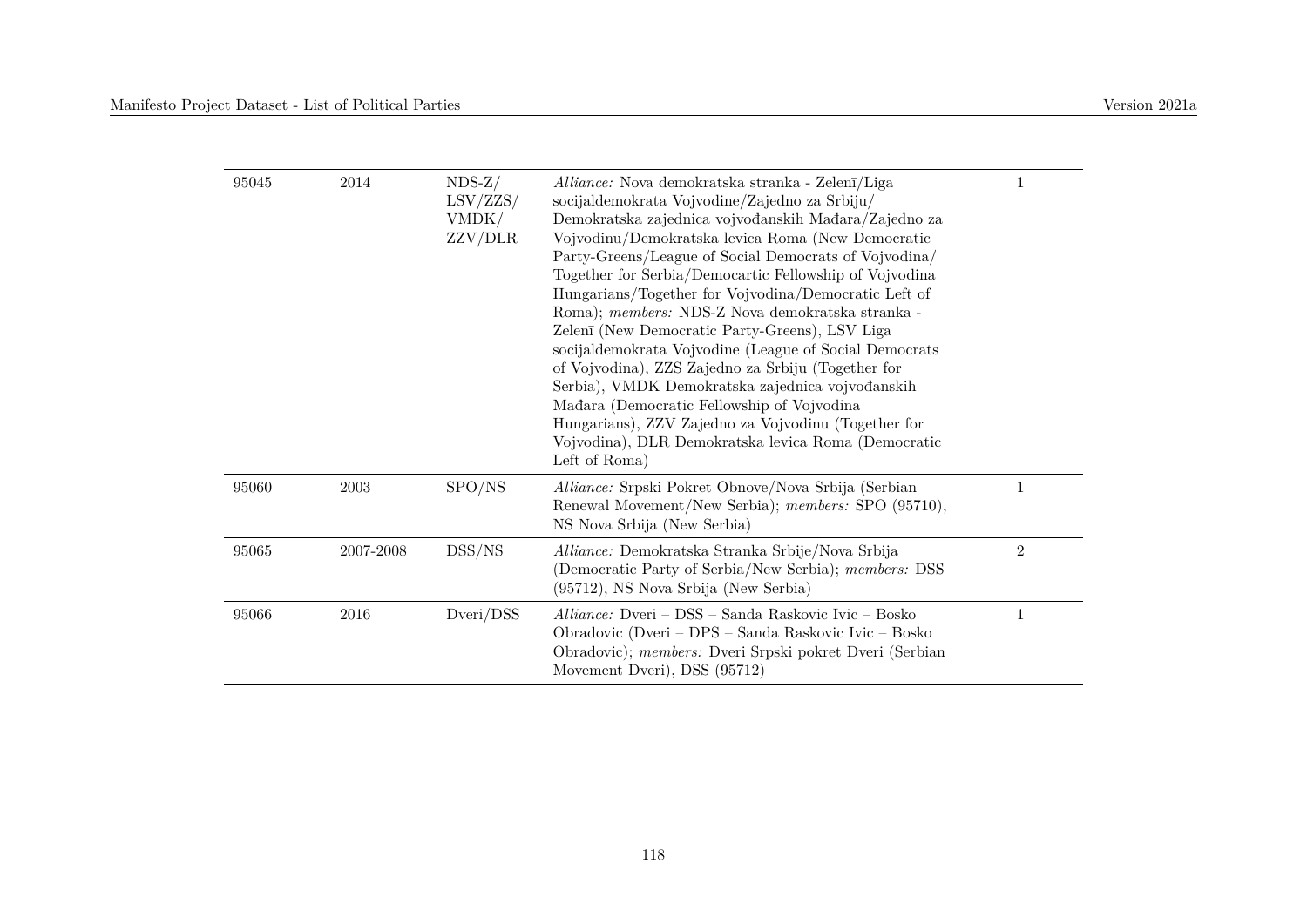| 95070 | 2012      |                        | <i>Alliance:</i> Pokrenimo Srbiju - Tomislav Nikolic (Let's get<br>Serbia moving - Tomislav Nikolic); members: SNS Srpska<br>Napredna Stranka (Serbian Progressive Party), NS Nova<br>Srbija (New Serbia), PS Pokret Socijalista (Movement of<br>Socialists), PSS Pokret Snaga Srbije (Strength of Serbia<br>Movement), Asocijacija malih i srednjih Predućeca i<br>Predućetnika Srbije (Association of Small and Medium<br>Businesses and Entrepreneurs of Serbia), Udruzhene<br>Izbeglica u Srbiji (Coalition of Refugee Associations in<br>Serbia), NSS Narodna Seljačka Stranka (People's Peasant<br>Party), BNS Boshnjacka Narodna Strana (Bosniak<br>People's Party), DPM Demokratska Partija Makedonaca<br>(Democratic Party of Macedonia), RP Romska Partija<br>(Roma Party), Pokret vlaškog ujedinjenja (Movement of<br>Vlach Unity), Pokret Pribredni Preporod Srbije<br>(Economic Renewal of Serbia) | 1          |
|-------|-----------|------------------------|-----------------------------------------------------------------------------------------------------------------------------------------------------------------------------------------------------------------------------------------------------------------------------------------------------------------------------------------------------------------------------------------------------------------------------------------------------------------------------------------------------------------------------------------------------------------------------------------------------------------------------------------------------------------------------------------------------------------------------------------------------------------------------------------------------------------------------------------------------------------------------------------------------------------|------------|
| 95071 | 2014-2020 | SNS/SDPS/<br>NS/SPO/PS | Alliance: Aleksandar Vučić - Budućnost u koju verujemo<br>(Aleksandar Vucic - The future in which we believe);<br>members: SNS Srpska Napredna Stranka (Serbian<br>Progressive Party), SDPS Socijaldemokratska Partija<br>Srbije (Social Democratic Party of Serbia), NS Nova<br>Srbija (New Serbia), SPO (95710), PS Pokret Socijalista<br>(Movement of Socialists), PSS Pokret Snaga Srbije<br>(Strength of Serbia Movement), NSS Narodna Seljačka<br>Stranka (People's Peasant Party), BNS Boshnjacka<br>Narodna Strana (Bosniak People's Party), DHSS<br>Demohrišćanska Stranka Srbije (Christian Democratic<br>Party of Serbia)                                                                                                                                                                                                                                                                            | $\sqrt{3}$ |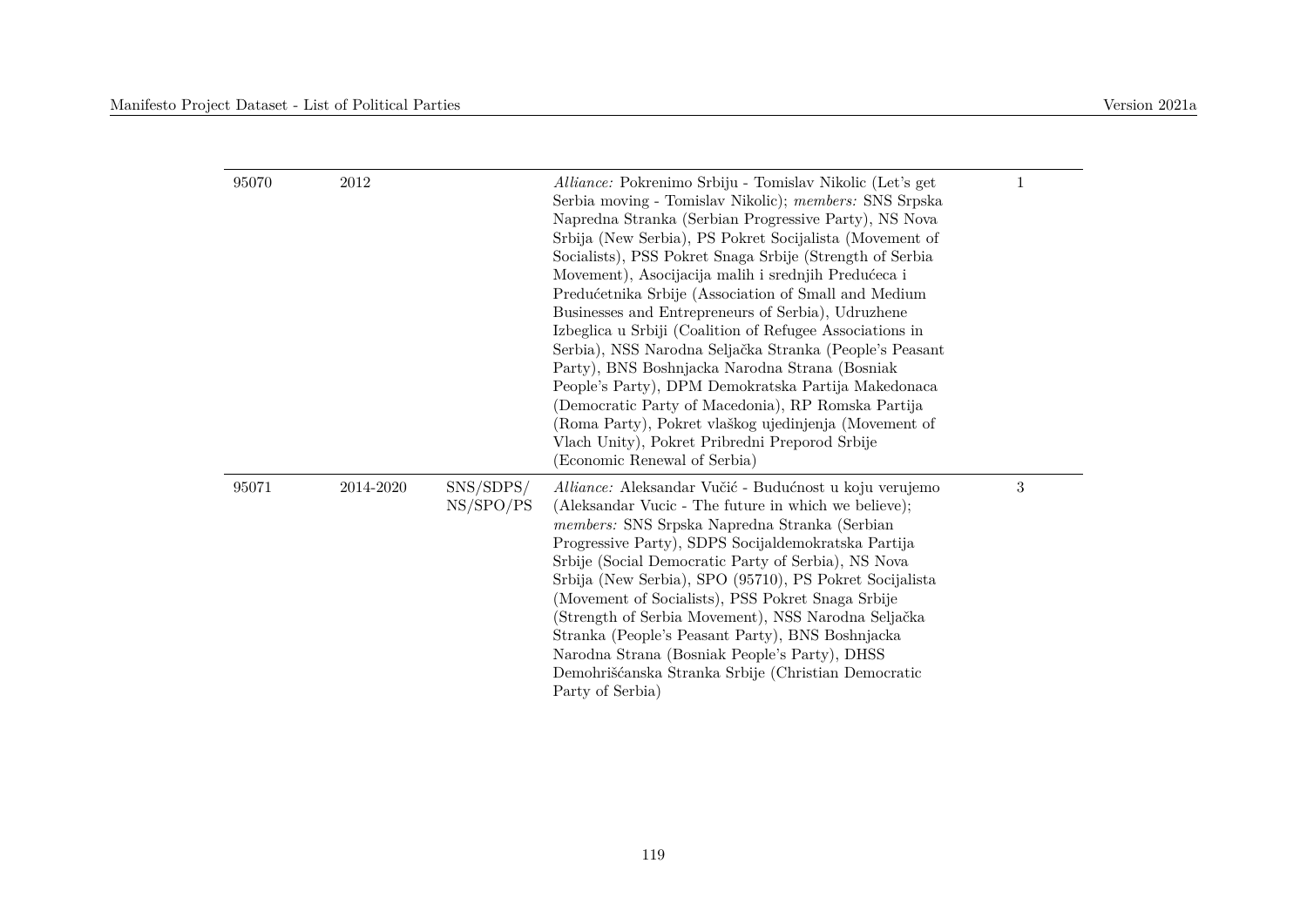| renamed and change<br>of composition in 2016: |                                               |    | <i>Name:</i> Aleksandar Vučić – Srbija pobedjuje (Aleksandar<br>Vucic – Serbia wins); members: SNS Srpska Napredna<br>Stranka (Serbian Progressive Party), SDPS<br>Socijaldemokratska Partija Srbije (Social Democratic<br>Party of Serbia), NS Nova Srbija (New Serbia), SPO<br>(95710), PS Pokret Socijalista (Movement of Socialists),<br>PUPS Partija Ujedinjenih Penzionera Srbija (Party of<br>United Pensioners of Serbia), PSS Pokret Snaga Srbije<br>(Strength of Serbia Movement), SNP Srpska narodna<br>partija (Serbian People's Party), SDSS Samostalna<br>Demokratska stranka Srbije (Independent Democratic<br>Party of Serbia), NSS Narodna Seljačka Stranka (People's<br>Peasant Party) |   |
|-----------------------------------------------|-----------------------------------------------|----|----------------------------------------------------------------------------------------------------------------------------------------------------------------------------------------------------------------------------------------------------------------------------------------------------------------------------------------------------------------------------------------------------------------------------------------------------------------------------------------------------------------------------------------------------------------------------------------------------------------------------------------------------------------------------------------------------------|---|
|                                               | renamed and change<br>of composition in 2020: |    | Name: Aleksandar Vučić - Za našu decu (Aleksandar<br>Vučić — For Our Children); members: SNS Srpska<br>Napredna Stranka (Serbian Progressive Party), SDPS<br>Socijaldemokratska Partija Srbije (Social Democratic<br>Party of Serbia), SPO (95710), PS Pokret Socijalista<br>(Movement of Socialists), PUPS Partija Ujedinjenih<br>Penzionera Srbija (Party of United Pensioners of Serbia),<br>PSS Pokret Snaga Srbije (Strength of Serbia Movement),<br>SNP Srpska narodna partija (Serbian People's Party),<br>NSS Narodna Seljačka Stranka (People's Peasant Party)                                                                                                                                  |   |
| 95091                                         | 1997                                          | KV | Alliance: Koalicija Vojvodina (Vojvodina Coalition);<br>members: LSV Liga socijaldemokrata Vojvodine (League<br>of Social Democrats of Vojvodina), Narodna Seljačka<br>Stranka (People's Peasant Party), SRSV (95222)                                                                                                                                                                                                                                                                                                                                                                                                                                                                                    | 1 |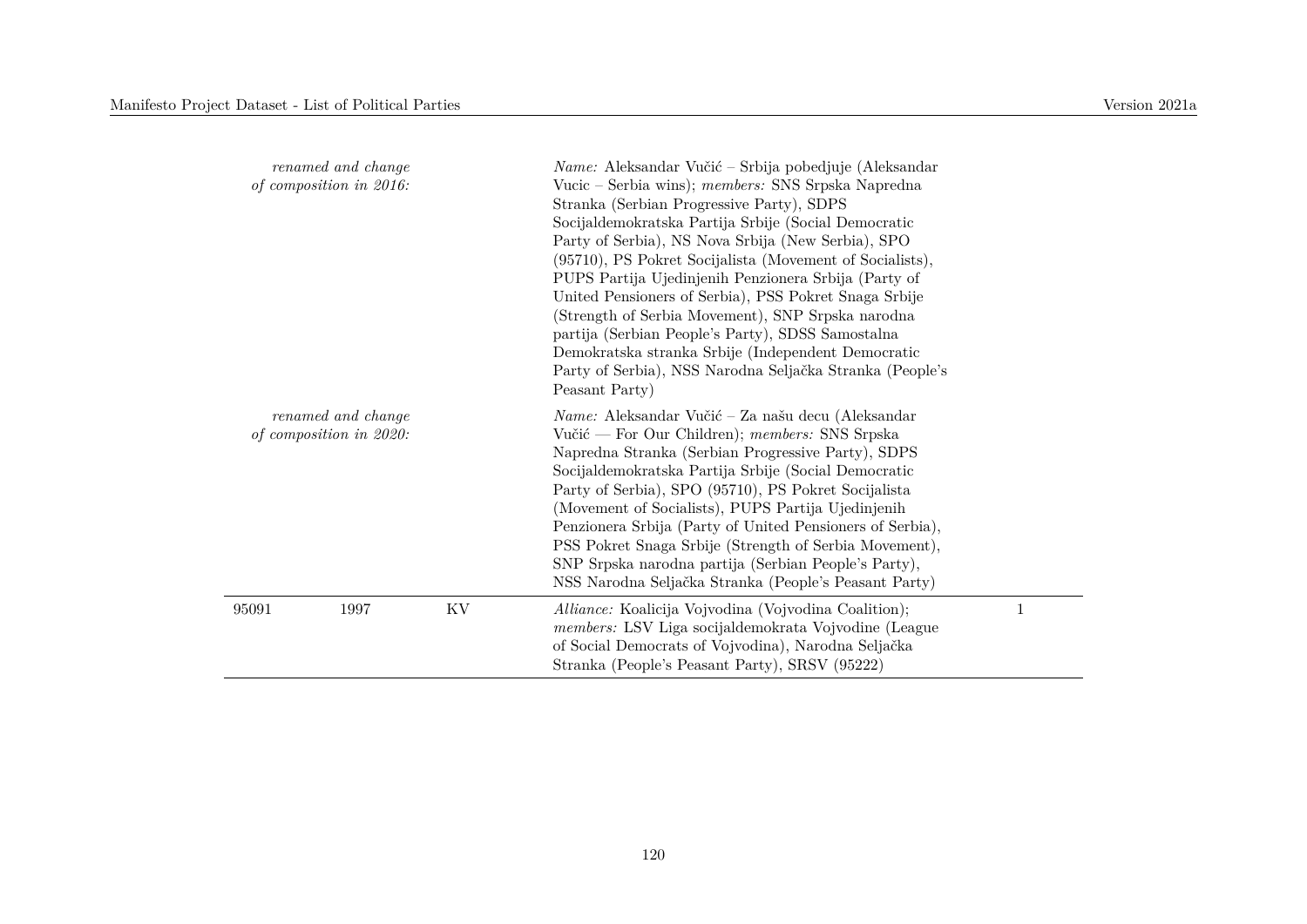| 95093                             | 2020             |              | <i>Alliance:</i> Akademik Muamer Zukorlić - Samo Pravo -<br>Stranka pravde i pomirenja (SPP) - Demokratska partija<br>Makedonaca (DPM) (Academician Muamer Zukorlic -<br>Straight ahead - Party of Justice and Reconciliation<br>(SPP) - Democratic Party of Macedonians (DPM));<br>members: BDZ (95903), DPM Demokratska partija<br>Makedonaca (Democratic Party of Macedonians) | $\mathbf 1$    |
|-----------------------------------|------------------|--------------|-----------------------------------------------------------------------------------------------------------------------------------------------------------------------------------------------------------------------------------------------------------------------------------------------------------------------------------------------------------------------------------|----------------|
| 95100                             | 2016             | ZS           | Zelena stranka (Green Party)                                                                                                                                                                                                                                                                                                                                                      | $\mathbf{1}$   |
| 95221                             | 1990-2007        | <b>SPS</b>   | Socijalistička Partija Srbije (Socialist Party of Serbia)                                                                                                                                                                                                                                                                                                                         | $\overline{7}$ |
| 95222                             | 1990-1992        | <b>SRSV</b>  | Savez Reformskih Snaga Jugoslavije za Vojvodinu<br>(Alliance of Reform Forces of Yugoslavia for Vojvodina)                                                                                                                                                                                                                                                                        | $\overline{2}$ |
|                                   | renamed in 1992: | <b>RDSV</b>  | Reformska Demokartska - Stranka Vojvodine (Reformist<br>Democratic Party of Vojvodina)                                                                                                                                                                                                                                                                                            |                |
| 95223                             | 1997             | JUL          | Jugoslovenska Levica (Yugoslav Left)                                                                                                                                                                                                                                                                                                                                              | $\mathbf{1}$   |
| 95229                             | 1997             |              | Alliance: Koalicija Socijalističke Partije Srbije,<br>Jugoslovenske Levice i Nove Demokratije (Coalition of<br>Socialist Party of Serbia, Yugoslav Left and New<br>Democracy); members: SPS (95221), JUL (95223), ND<br>(95422)                                                                                                                                                   | $\mathbf{1}$   |
| 95420                             | 1992-1993        | <b>DEPOS</b> | Alliance: Demokratski Pokret Srbije (Democratic<br>Movement of Serbia); members: ND (95422), SPO<br>(95710), DSS (95712), SLS Srpska Liberalna Stranka<br>(Serbian Liberal Party)                                                                                                                                                                                                 | $\overline{2}$ |
| change of<br>composition in 1993: |                  |              | ND (95422), SPO (95710), GSS (95421), SLS Srpska<br>Liberalna Stranka (Serbian Liberal Party), NSS Narodna<br>Seljačka Stranka (People's Peasant Party)                                                                                                                                                                                                                           |                |
| 95421                             | 1993             | <b>GSS</b>   | Građanski Savez Srbije (Civic Alliance of Serbia)                                                                                                                                                                                                                                                                                                                                 | $\mathbf{1}$   |
| 95422                             | 1992-1997        | ND           | Nova Demokratija (New Democracy)                                                                                                                                                                                                                                                                                                                                                  | $\sqrt{3}$     |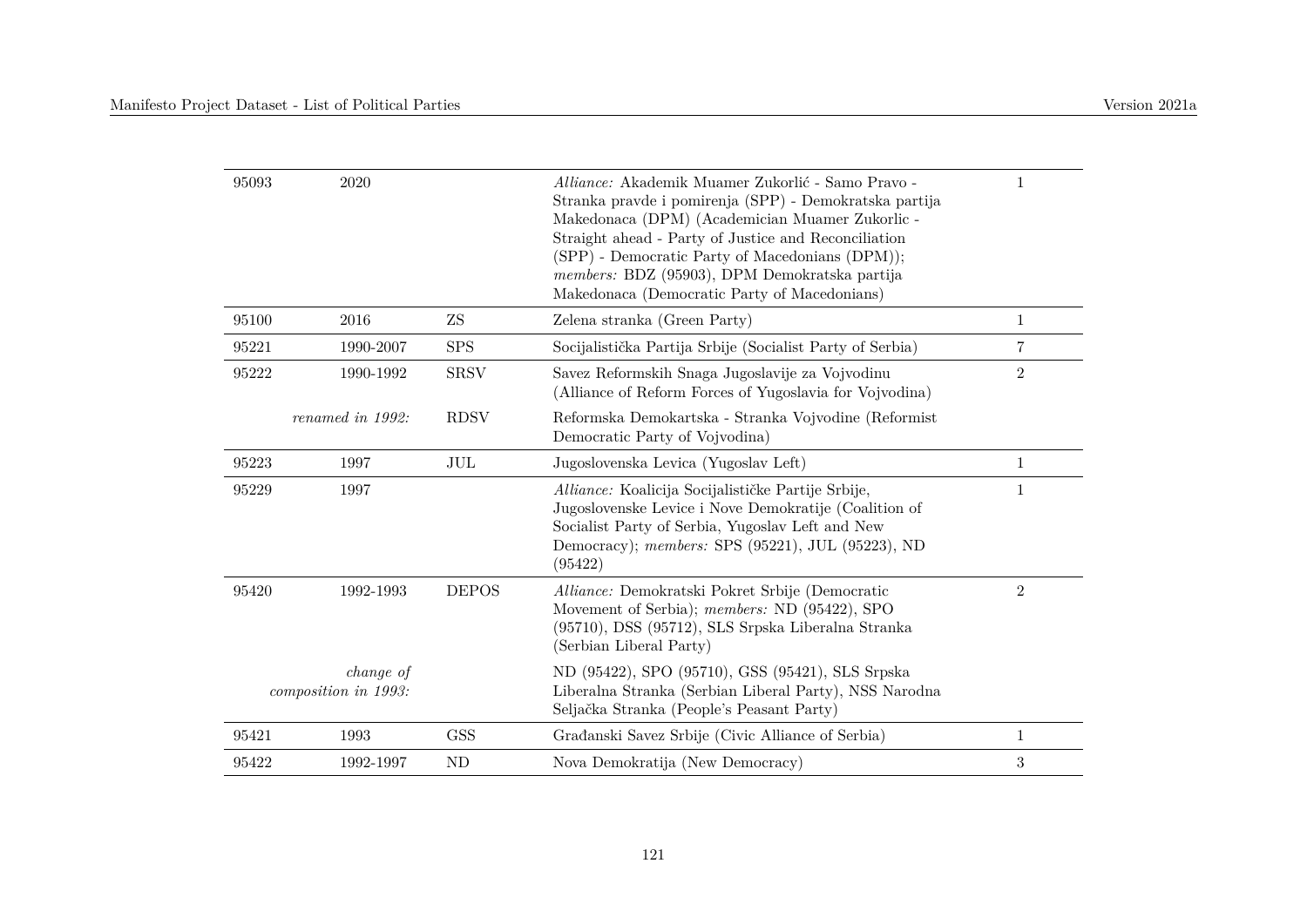| 95423 | 2000                             | <b>DOS</b>  | Alliance: Demokratska Opozicija Srbije (Democratic<br>Opposition of Serbia); members: DS (95430), DHSS<br>Demohrišćanska Stranka Srbije (Christian Democratic<br>Party of Serbia), GSS (95421), NS Nova Demokratija<br>(New Democracy), DSS (95712), DZVM (95951)                                                  | 1              |
|-------|----------------------------------|-------------|--------------------------------------------------------------------------------------------------------------------------------------------------------------------------------------------------------------------------------------------------------------------------------------------------------------------|----------------|
| 95430 | 1990-1993,<br>2003-2007,<br>2014 | DS          | Demokratska Stranka (Democratic Party)                                                                                                                                                                                                                                                                             | $\,6$          |
| 95431 | 2007-2008                        | <b>LDP</b>  | Liberalno-Demokratska Partija (Liberal Democratic<br>Party)                                                                                                                                                                                                                                                        | $\overline{2}$ |
| 95440 | 2016                             | DJB         | Dosta je bilo – Sasa Radulovic (Now it's enough – Sasa<br>Radulovic)                                                                                                                                                                                                                                               | $\mathbf{1}$   |
| 95450 | 2003-2007                        |             | G17 plus (G17 plus)                                                                                                                                                                                                                                                                                                | $\overline{2}$ |
| 95451 | 2012                             | <b>URS</b>  | Alliance: Ujedninjeni regioni Srbije - Mlađan Dinkić<br>(United Regions of Serbia - Mlađan Dinkić); members:<br>G17+ (G17 plus), ZZŠ Zajedno za Šumadiju (Together for<br>Šumadija), PŽK Pokret Živim za Krajinu (Movement I<br>live for the Krajina), Koalicija za Pirot (Coalition for<br>Pirot), Bunjevac Party | $\mathbf{1}$   |
| 95710 | 1990,<br>1993-1997               | <b>SPO</b>  | Srpski Pokret Obnove (Serbian Renewal Movement)                                                                                                                                                                                                                                                                    | 3              |
| 95711 | 1992-2008,<br>2016               | <b>SRS</b>  | Srpska Radikalna Stranka (Serbian Radical Party)                                                                                                                                                                                                                                                                   | 8              |
| 95712 | 1993, 2003,<br>2012-2014         | <b>DSS</b>  | Demokratska Stranka Srbije (Democratic Party of Serbia)                                                                                                                                                                                                                                                            | $\overline{4}$ |
| 95720 | 2012                             |             | Nijedan od ponudjenih odgovora (None-of-the-above)                                                                                                                                                                                                                                                                 | $\mathbf{1}$   |
| 95730 | 2020                             | <b>SPAS</b> | Srpski patriotski savez (Serbian Partiotic Alliance)                                                                                                                                                                                                                                                               | 1              |
| 95810 | 1990-1992                        | SSS         | Seljačka Stranka Srbije (Peasants Party of Serbia)                                                                                                                                                                                                                                                                 | $\overline{2}$ |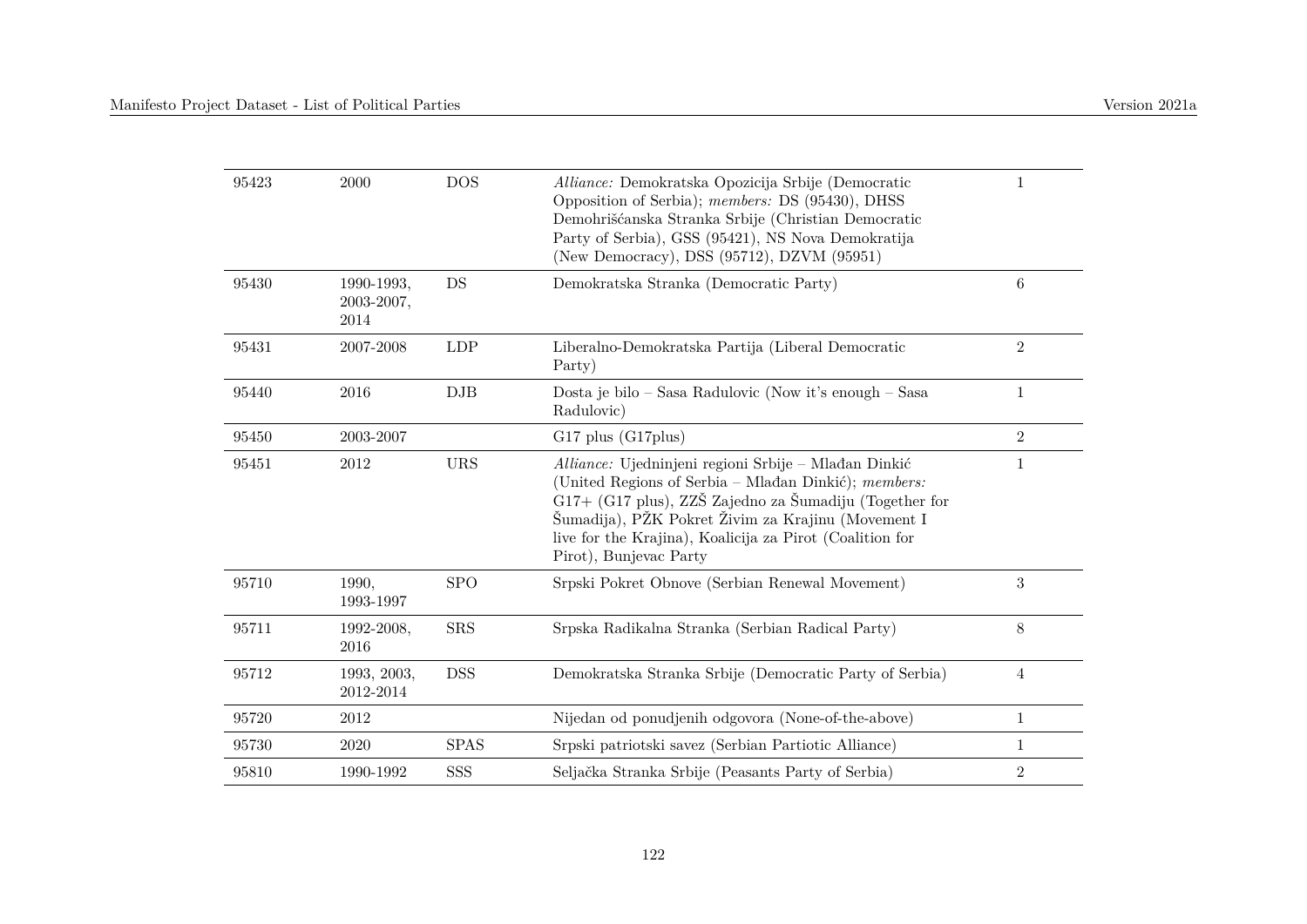| 95901 | 2008                | МK          | <i>Alliance:</i> Madjarska Koalicija (Hungarian Coalition);<br>members: VMSZ (95902), VMDP Vajdasági Magyar<br>Demokrata Párt (Democratic Party of Vojvodina<br>Hungarians), DZVM (95951) |   |
|-------|---------------------|-------------|-------------------------------------------------------------------------------------------------------------------------------------------------------------------------------------------|---|
| 95902 | 2012-2020           | VMSZ        | Vajdasági Magyar Szövetség (Alliance of Vojvodina<br>Hungarians)                                                                                                                          | 4 |
| 95903 | 2016                | BDZ         | Bošnjačka demokratska zajednica Sandžaka (Bosniak<br>Democratic Community of Sandzak)                                                                                                     |   |
| 95951 | 1990-1993           | <b>DZVM</b> | Demokratska Zajednica Vojvođanskih Mađara<br>(Democratic Community of Magyars of Vojvodina)                                                                                               | 3 |
| 95952 | 1990.<br>2014-2020  | <b>SDA</b>  | Stranka Demokratske Akcije (Party of Democratic Action)                                                                                                                                   | 4 |
| 95954 | 1993                | KAP         | <i>Alliance:</i> Koalicija Albanskih Partija (Coalition of<br>Albanian Parties); members: PVD/PDD (95955), DPA<br>Demokratska Partija Albanaca (Democratic Party of<br>Albanians)         |   |
| 95955 | 1993, 2014,<br>2020 | PVD/PDD     | Partia për veprim demokratik/Partija za Demokratsko<br>Delovanje (Party for Democratic Activity)                                                                                          | 3 |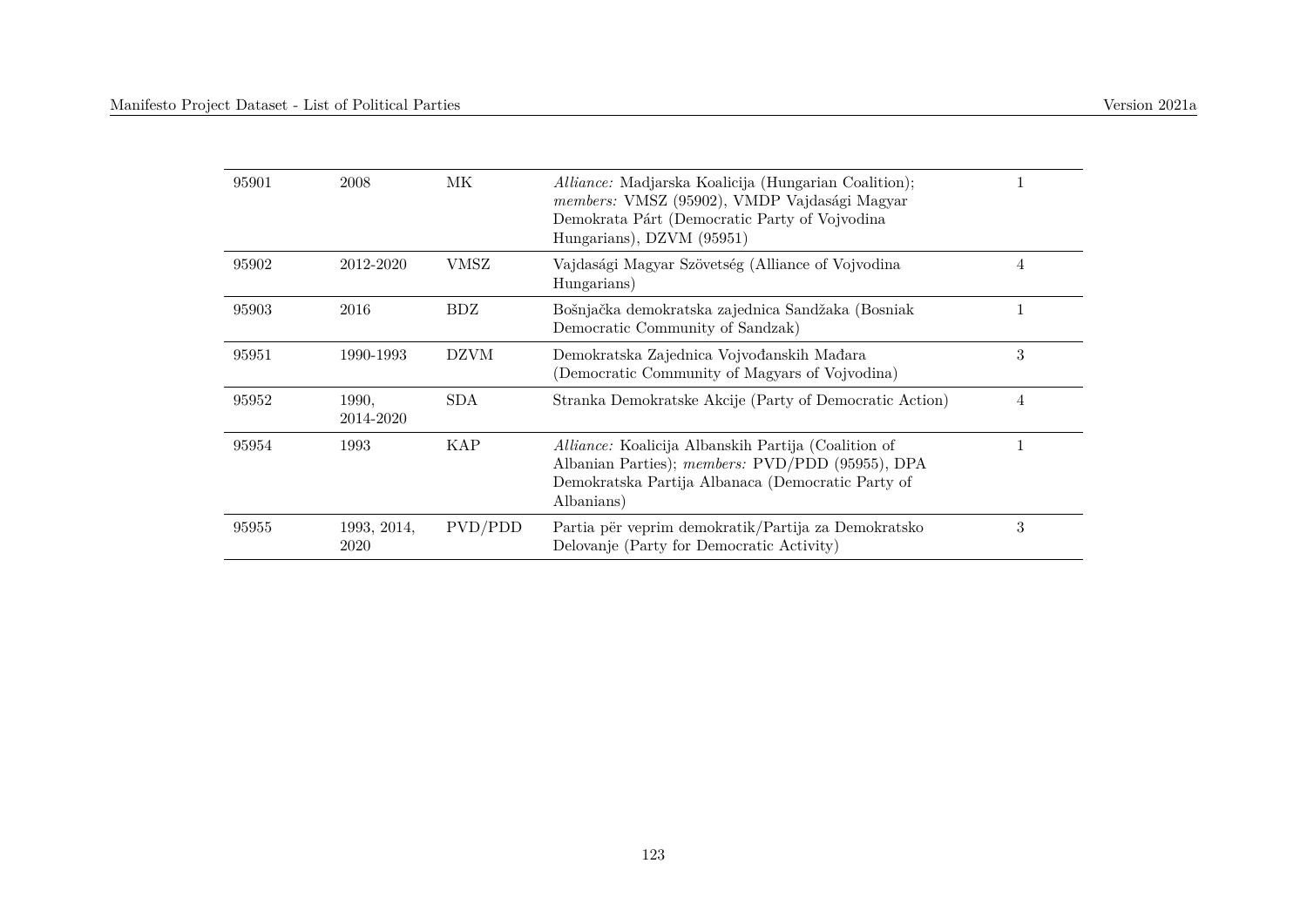# **46 Slovakia**

| ID    | Covering                | Abbrev      | Parties                                                                                                                                                                                                                                                      | No. Elections |
|-------|-------------------------|-------------|--------------------------------------------------------------------------------------------------------------------------------------------------------------------------------------------------------------------------------------------------------------|---------------|
| 96111 | 1990                    | SZ          | Strana zelených Slovenska (Green Party of Slovakia)                                                                                                                                                                                                          | 1             |
| 96210 | 1994                    | ZRS         | Zdruzenie robotníkov Slovenska (Workers' Association of<br>Slovakia)                                                                                                                                                                                         | 1             |
| 96220 | 1990-1992,<br>1998-2002 | KSČ         | Komunistická strana Českoslovenka (Communist Party of<br>Chechoslovakia)                                                                                                                                                                                     | 4             |
|       | renamed in 1990:        | SDI         | Strana demokratickej ľavice (Party of the Democratic<br>Left)                                                                                                                                                                                                |               |
| 96221 | 1994                    | SV          | Alliance: Spoločná Voľba (Common Choice); members:<br>KSČ (96220), SDSS Sociálnodemokratická strana<br>Slovenska (Social Democratic Party of Slovakia), SZ<br>(96111), HP SR Hnutie poľnohospodárov Slovenskej<br>republiky (Peasants' Movement of Slovakia) | 1             |
| 96222 | 2002                    | <b>KSS</b>  | Komunistická strana Slovenska (Communist Party of<br>Slovakia)                                                                                                                                                                                               | 1             |
| 96420 | 1990                    | DS          | Democratická Strana (Democratic Party)                                                                                                                                                                                                                       | $\mathbf{1}$  |
| 96421 | 1994                    | DÚS         | Demokratická Únia Slovenska (Democratic Union of<br>Slovakia)                                                                                                                                                                                                | 1             |
| 96422 | 1998                    | <b>SOP</b>  | Strana občianskeho porozumenia (Party of Civic<br>Understanding)                                                                                                                                                                                             | $\mathbf{1}$  |
| 96423 | 2002-2016               | Smer        | Smer-Sociálna Demokracia (Direction-Social Democracy)                                                                                                                                                                                                        | 5             |
| 96424 | 2002                    | <b>ANO</b>  | Aliancia nového občana (Alliance of the New Citizen)                                                                                                                                                                                                         | $\mathbf{1}$  |
| 96430 | 1990                    | <b>VPN</b>  | Verejnosť proti násiliu (Public Against Violence)                                                                                                                                                                                                            | $\mathbf{1}$  |
| 96431 | 1992                    | <b>ADSR</b> | Aliancia demokratov Slovenskej republiky (Alliance of<br>Democrats of the Slovak Republic)                                                                                                                                                                   | 1             |
| 96440 | 2010-2016               | SaS         | Sloboda a Solidarita (Freedom and Solidarity)                                                                                                                                                                                                                | 3             |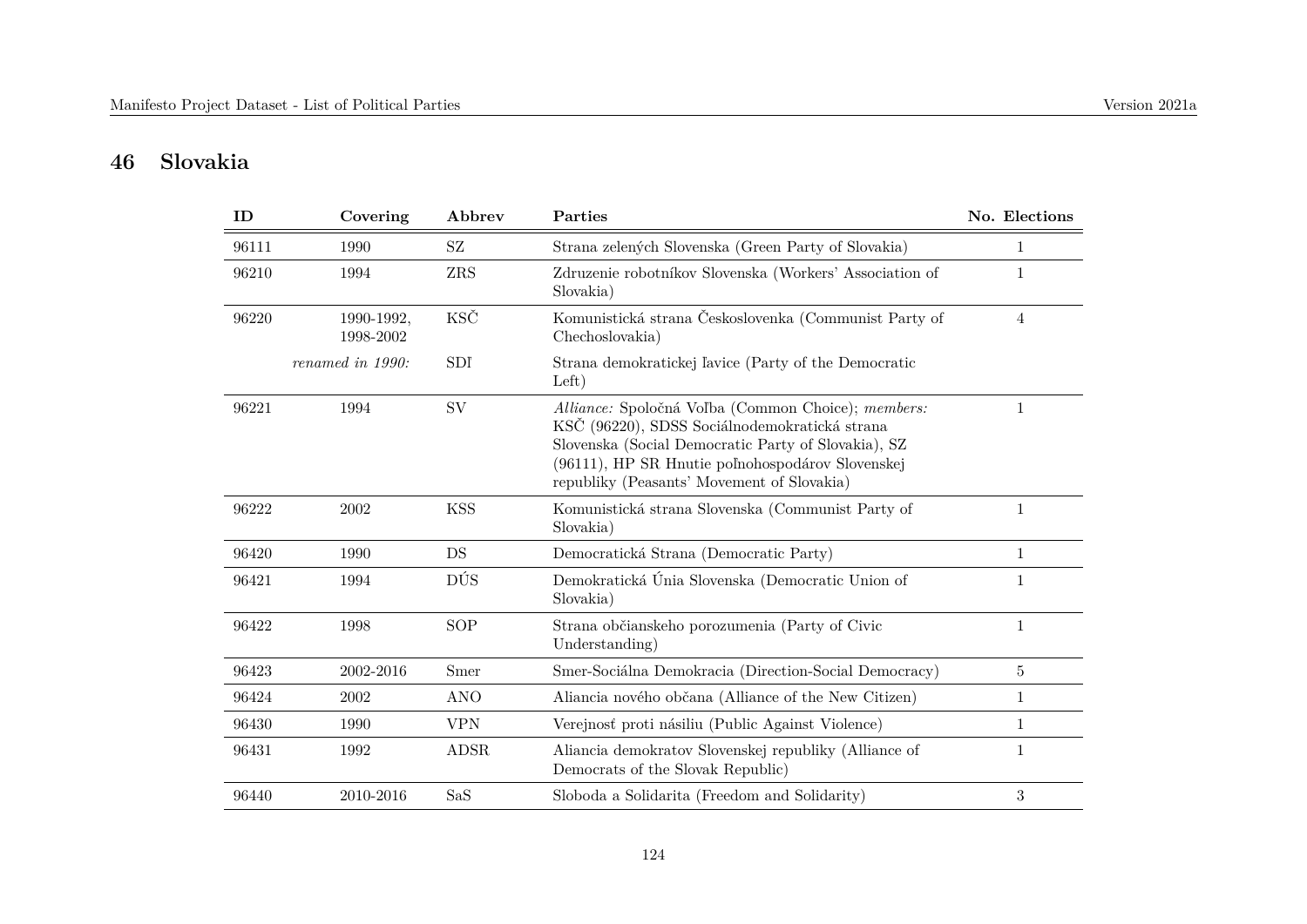| 96521 | 1990-1994,<br>2002-2016               | <b>KDH</b>   | Kresťanskodemokratické hnutie (Christian Democratic<br>Movement)                                                                                                                                                  | 8              |
|-------|---------------------------------------|--------------|-------------------------------------------------------------------------------------------------------------------------------------------------------------------------------------------------------------------|----------------|
| 96522 | 1998                                  | <b>SDK</b>   | Alliance: Slovenská demokratická koalicia (Slovak<br>Democratic Coalition); members: KDH (96521), DÚS<br>(96421), SDSS Socialnodemokratická strana Slovenska<br>(Social Democratic Party), SZ (96111), DS (96420) | $\mathbf{1}$   |
| 96523 | 2002-2012                             | SDKÚ         | Slovenská demokratická a kresťanská únia (Slovak<br>Democratic and Christian Union)                                                                                                                               | $\overline{4}$ |
|       | renamed in 2006:                      | SDKÚ-DS      | Slovenská demokratická a kresťanská únia - Demokratická<br>strana (Slovak Democratic and Christian Union -<br>Democartic Party)                                                                                   |                |
| 96610 | 2010                                  | <b>OKS</b>   | Občianska konzervatívna strana (Civic Conservative<br>Party)                                                                                                                                                      | $\mathbf{1}$   |
| 96620 | 2012-2016                             | <b>O</b> aNO | Obyčajní Ľudia a nezávislé osobnosti (Ordinary People<br>and Independent Personalities)                                                                                                                           | $\overline{2}$ |
| 96630 | 2016                                  |              | Siet (Network)                                                                                                                                                                                                    | $\mathbf{1}$   |
|       | split from:                           |              | KDH (96521)                                                                                                                                                                                                       |                |
| 96710 | 1990-1998,<br>2006-2016               | <b>SNS</b>   | Slovenská národná strana (Slovak National Party)                                                                                                                                                                  | 8              |
| 96711 | 1992-2010                             | <b>HZDS</b>  | Hnutie za demokratické Slovensko (Movement for a<br>Democratic Slovakia)                                                                                                                                          | 6              |
|       | in 1994 coalition<br>manifesto coded: |              | members: HZDS (96711), RRS Roľnícka strana Slovenska<br>(Peasants' Party of Slovakia), SGA Slovinská Zelených<br>Alternativa (Slovak Green Alternative)                                                           |                |
| 96712 | 1994                                  | <b>NDS</b>   | Národnodemokratická strana - Nová alternatíva (National<br>Democratic Party - New Alternative)                                                                                                                    | $\mathbf{1}$   |
| 96720 | 2016                                  | <b>LSNS</b>  | Kotleba – Ľudová strana Naše Slovensko (Kotleba –<br>People's Party Our Slovakia)                                                                                                                                 | $\mathbf{1}$   |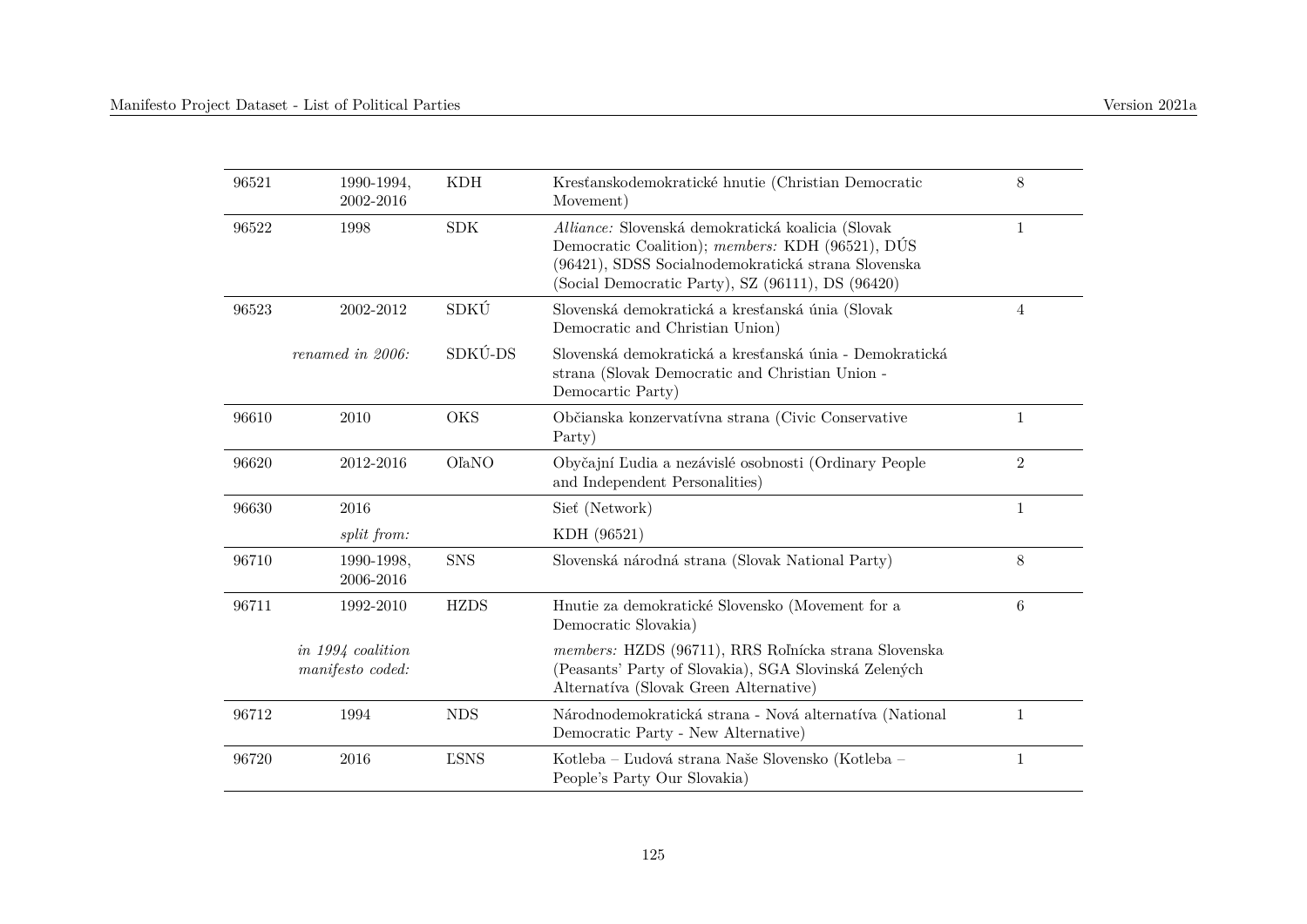| 96725 | 2016                |               | Sme Rodina (We Are Family)                                                                                                                                                                                                             |                |
|-------|---------------------|---------------|----------------------------------------------------------------------------------------------------------------------------------------------------------------------------------------------------------------------------------------|----------------|
| 96951 | 1992-1994           | <b>ESWS</b>   | Együttélés/Spolužitie/Wspólnota/Souižtí (Coexistence)                                                                                                                                                                                  | $\overline{2}$ |
| 96952 | 1990-2006           | ESWS-<br>MKdH | Alliance: Koalicia Együttélés/Spolužitie/Wspólnota/<br>Soujžtí a Maďarská krestánskodemokratické hnutie<br>(Coalition of Coexistence and the Hungarian)<br>Christian-Democratic Movement); members: ESWS<br>(96951), MKdH/MKdM (96953) | 6              |
|       | renamed in $1994$ : | МK            | Maďarská koalícia (Hungarian Coalition)                                                                                                                                                                                                |                |
|       | renamed in $1998$ : | SMK/MKP       | Strana maďarskej koalície/Magyar koalício partja (Party<br>of the Hungarian Coalition)                                                                                                                                                 |                |
| 96953 | 1994                | MKdH/<br>MKdM | Maďarská kresťanskodemokratické hnutie/Magyar<br>Kereszténydemokrata Mozgalom (Hungarian Christian<br>Democratic Movement)                                                                                                             |                |
| 96954 | 1994                | MOS/MPP       | Maďarská občianska strana/Magyar Polgári Párt<br>(Hungarian Civic Party)                                                                                                                                                               |                |
| 96955 | 2010-2016           |               | Most-Híd (Bridge)                                                                                                                                                                                                                      | 3              |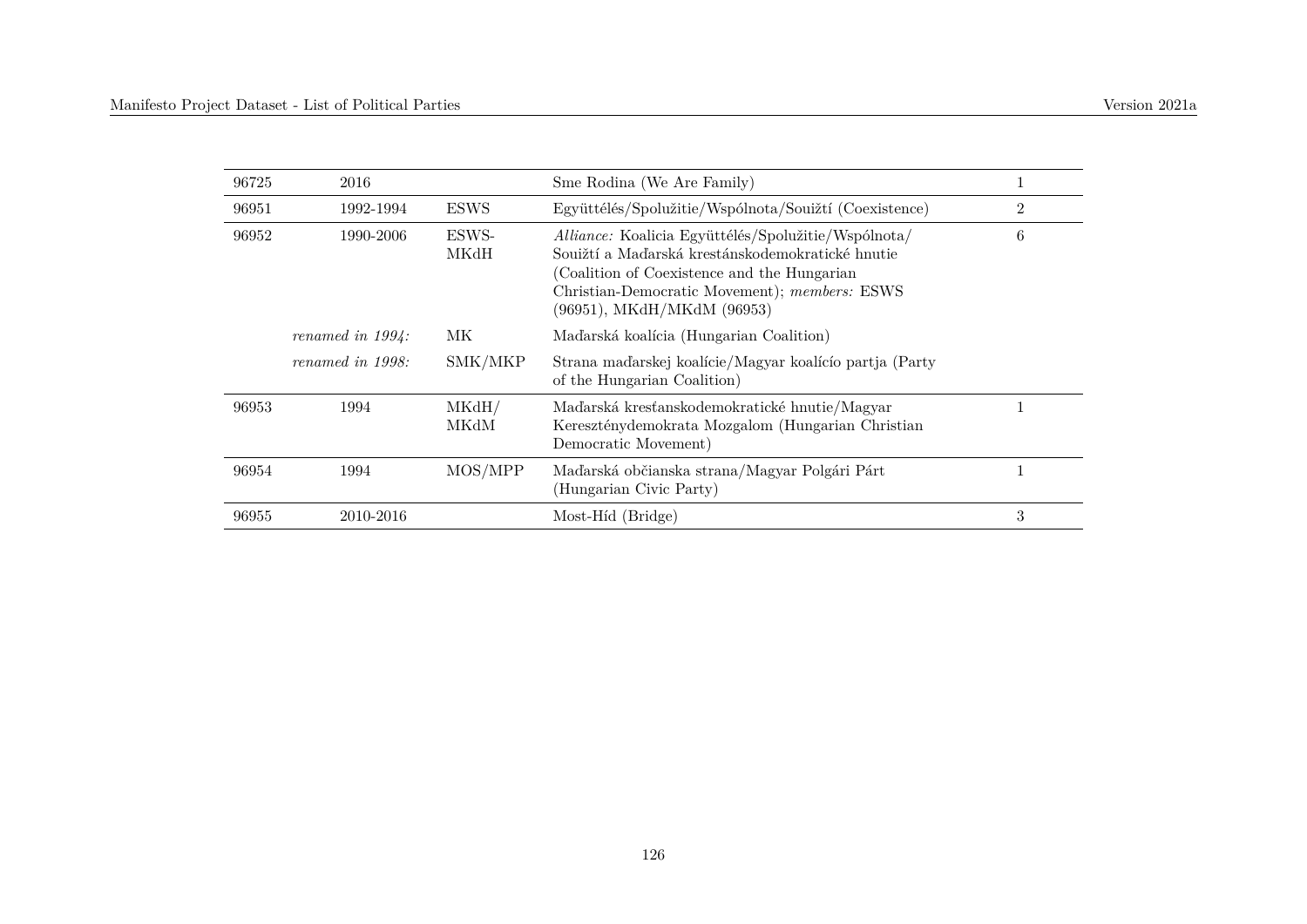# **47 Slovenia**

| ID    | Covering            | Abbrev      | Parties                                                                                                                                                                                                                                                                                               | No. Elections  |
|-------|---------------------|-------------|-------------------------------------------------------------------------------------------------------------------------------------------------------------------------------------------------------------------------------------------------------------------------------------------------------|----------------|
| 97020 | 2014                | ZL          | Alliance: Združena levica (United Left); members: IDS<br>Iniciative za demokratični socializem (Initiative for<br>Democratic Socialism), TRS Stranke za trajnostni razvoj<br>Slovenije (Party for Sustainable Development of Slovenia),<br>DSD Demokratične stranke dela (Democratic Labour<br>Party) |                |
|       | successor:          |             | (97230)                                                                                                                                                                                                                                                                                               |                |
| 97110 | 1990-1992           | ZS          | Zeleni Slovenije (Greens of Slovenia)                                                                                                                                                                                                                                                                 | $\overline{2}$ |
| 97220 | 1990                | <b>ZKS</b>  | Zveza Komunistov Slovenije (League of Communists of<br>Slovenia)                                                                                                                                                                                                                                      | 1              |
| 97223 | 1992                | ZL          | Alliance: Združena Lista (Unity, Asssociated List);<br>members: SDU Socialdemokratska Unija (Social<br>Democratic Union), DSS Delavska Stranka Slovenije<br>(Workers' Party of Slovenia), SDR Stranka Demokratiskih<br>Reformi (Party of Democratic Reform), DeSUS (97951)                            | 1              |
|       | successor:          |             | ZLSD (97321)                                                                                                                                                                                                                                                                                          |                |
| 97230 | 2018                |             | Levica (The Left); Merger of: IDS Iniciative za<br>demokratični socializem (Initiative for Democratic<br>Socialism), TRS Stranke za trajnostni razvoj Slovenije<br>(Party for Sustainable Development of Slovenia)                                                                                    | 1              |
|       | <i>predecessor:</i> |             | ZL (97020)                                                                                                                                                                                                                                                                                            |                |
| 97320 | 1990-2000           | <b>SDSS</b> | Socialdemokratska Stranka Slovenije (Social-Democratic<br>Party of Slovenia)                                                                                                                                                                                                                          | 4              |
|       | successor:          |             | SDS (97330)                                                                                                                                                                                                                                                                                           |                |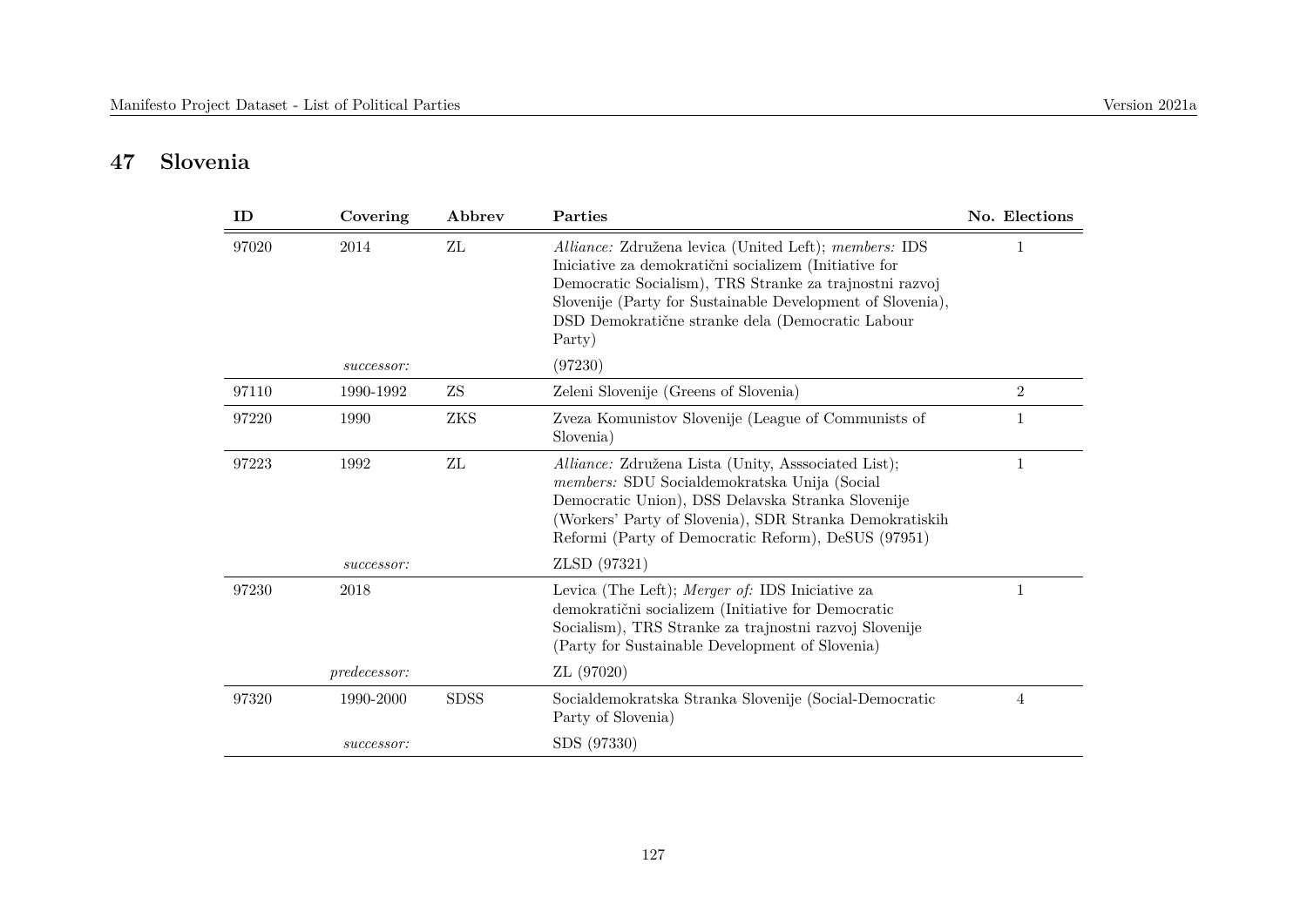| 97321 | 1996-2000           | <b>ZLSD</b>              | Združena Lista Socialninh Demokratov (Associated List of<br>Social Democrats); Merger of: SDU Socialdemokratska<br>Unija (Social Democratic Union), DSS Delavska Stranka<br>Slovenije (Workers' Party of Slovenia), DeSUS (97951) | $\overline{2}$ |
|-------|---------------------|--------------------------|-----------------------------------------------------------------------------------------------------------------------------------------------------------------------------------------------------------------------------------|----------------|
|       | <i>predecessor:</i> |                          | ZL (97223)                                                                                                                                                                                                                        |                |
|       | successor:          |                          | SD (97322)                                                                                                                                                                                                                        |                |
| 97322 | 2004-2018           | ${\rm SD}$               | Socialni Demokrati (Social Democratic Party)                                                                                                                                                                                      | 5              |
|       | predecessor:        |                          | ZLSD (97321)                                                                                                                                                                                                                      |                |
| 97330 | 2004-2018           | <b>SDS</b>               | Slovenska Demokratska Stranka (Slovenian Democratic<br>Party)                                                                                                                                                                     | 5              |
|       | predecessor:        |                          | SDSS (97320)                                                                                                                                                                                                                      |                |
| 97340 | 2011                | $\mathcal{P}\mathcal{S}$ | Lista Zorana Jankovića - Pozitivna Slovenija (Zoran<br>Janković's List - Positive Slovenia)                                                                                                                                       | $\mathbf{1}$   |
| 97341 | 2018                | LMŠ                      | Lista Marjana Šarca (List of Marjan Šarec)                                                                                                                                                                                        | $\mathbf{1}$   |
| 97421 | 1990-2011           | <b>LDS</b>               | Liberalna Democraticna Stranka (Liberal Democratic<br>Party)                                                                                                                                                                      | 7              |
|       | renamed in $1994$ : | <b>LDS</b>               | Liberalna Democracija Slovenije (Liberal Democracy of<br>Slovenia)                                                                                                                                                                |                |
| 97430 | 1990-1992           | <b>DSS</b>               | Demokratska Stranka Slovenje (Democratic Party of<br>Slovenia)                                                                                                                                                                    | $\overline{2}$ |
| 97440 | 2008-2011           |                          | Zares (For Real)                                                                                                                                                                                                                  | $\overline{2}$ |
| 97450 | 2011                | LGV                      | Državljanska lista Gregorja Viranta (Gregor Virant's<br>Civic List)                                                                                                                                                               | $\mathbf{1}$   |
| 97460 | 2014-2018           | ZaAB                     | Zavezništvo Alenke Bratušek (Alliance of Alenka<br>Bratušek)                                                                                                                                                                      | $\overline{2}$ |
|       | split from:         |                          | PS (97340)                                                                                                                                                                                                                        |                |
|       | renamed in 2018:    | <b>SAB</b>               | Stranka Alenke Bratušek (Party of Alenka Bratušek)                                                                                                                                                                                |                |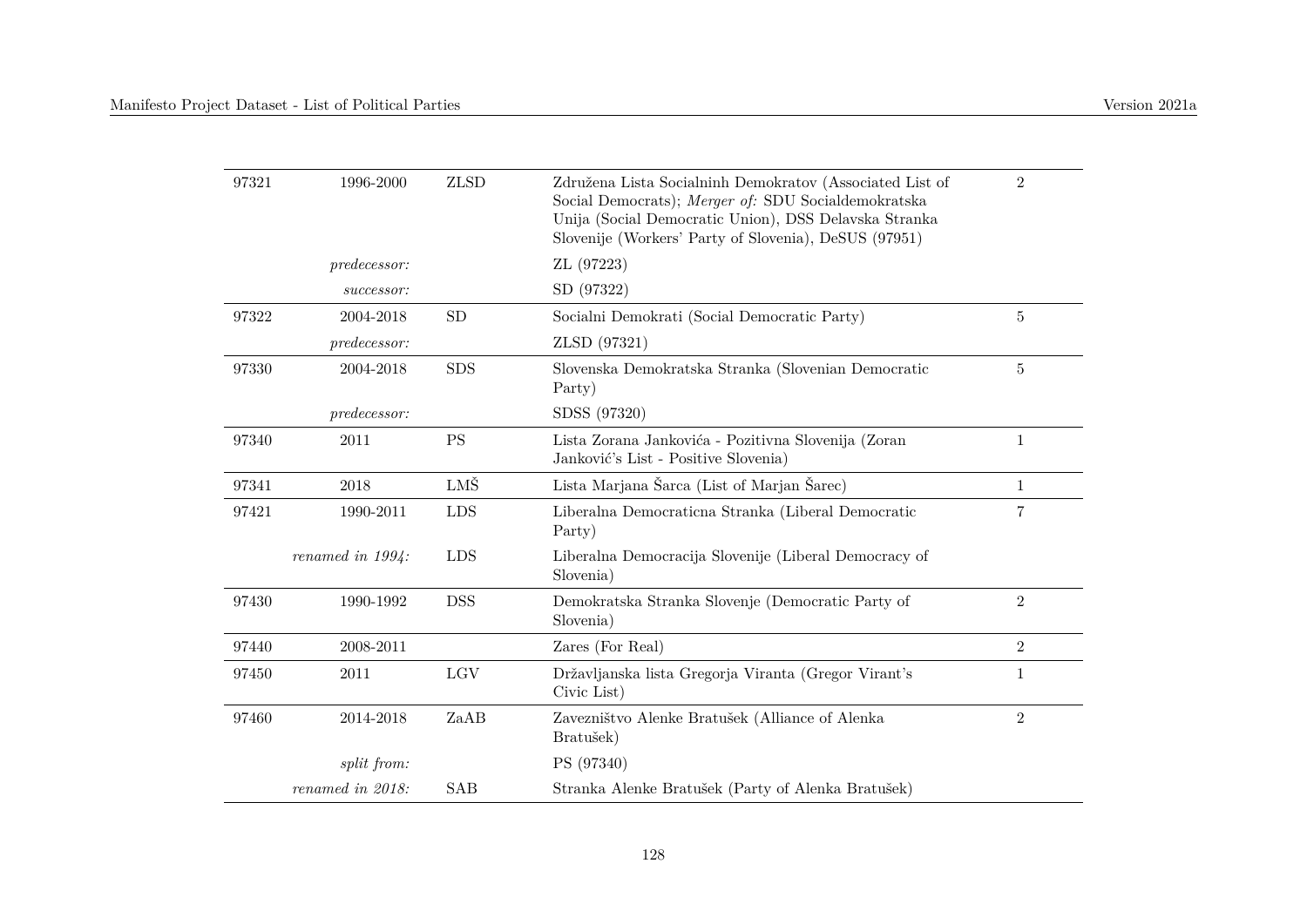| 97461 | 2014-2018                 | <b>SMC</b>   | Stranka Mira Cerarja (Party of Miro Cerar)                                                 | $\overline{2}$ |
|-------|---------------------------|--------------|--------------------------------------------------------------------------------------------|----------------|
|       | renamed in 2018:          | <b>SMC</b>   | Stranka modernega centra (Modern Centre Party)                                             |                |
| 97520 | 1990-1996                 | <b>SKD</b>   | Slovenski Krscanski Demokrati (Slovenian Christian<br>Democrats)                           | 3              |
| 97521 | 1990-2011                 | <b>SLS</b>   | Slovenska Ljudska Stranka (Slovenian People's Party)                                       |                |
|       | <i>ioined in 2000 by:</i> |              | SKD Slovenskimi krščanskimi demokrati (Slovene<br>Christian Democrats)                     |                |
| 97522 | 2000-2018                 | Nsi          | Nova Slovenija Krščanski Ljudska Stranka (New Slovenian<br>Christian People's Party)       | 6              |
| 97710 | 1992-2011,<br>2018        | <b>SNS</b>   | Slovenska Nacionalna Stranka (Slovenian National Party)                                    |                |
| 97810 | 1990                      | SKZ          | Slovenska Kmecka Zveza (Slovenian Peasant League)                                          |                |
| 97951 | 1996-2018                 | <b>DeSUS</b> | Demokraticna Stranka Upokojencev Slovenije<br>(Democratic Party of Pensioners of Slovenia) | $\overline{7}$ |
| 97952 | <b>2000</b>               | SMS          | Stranka Mladih Slovenije (Party of Slovenian Youth)                                        |                |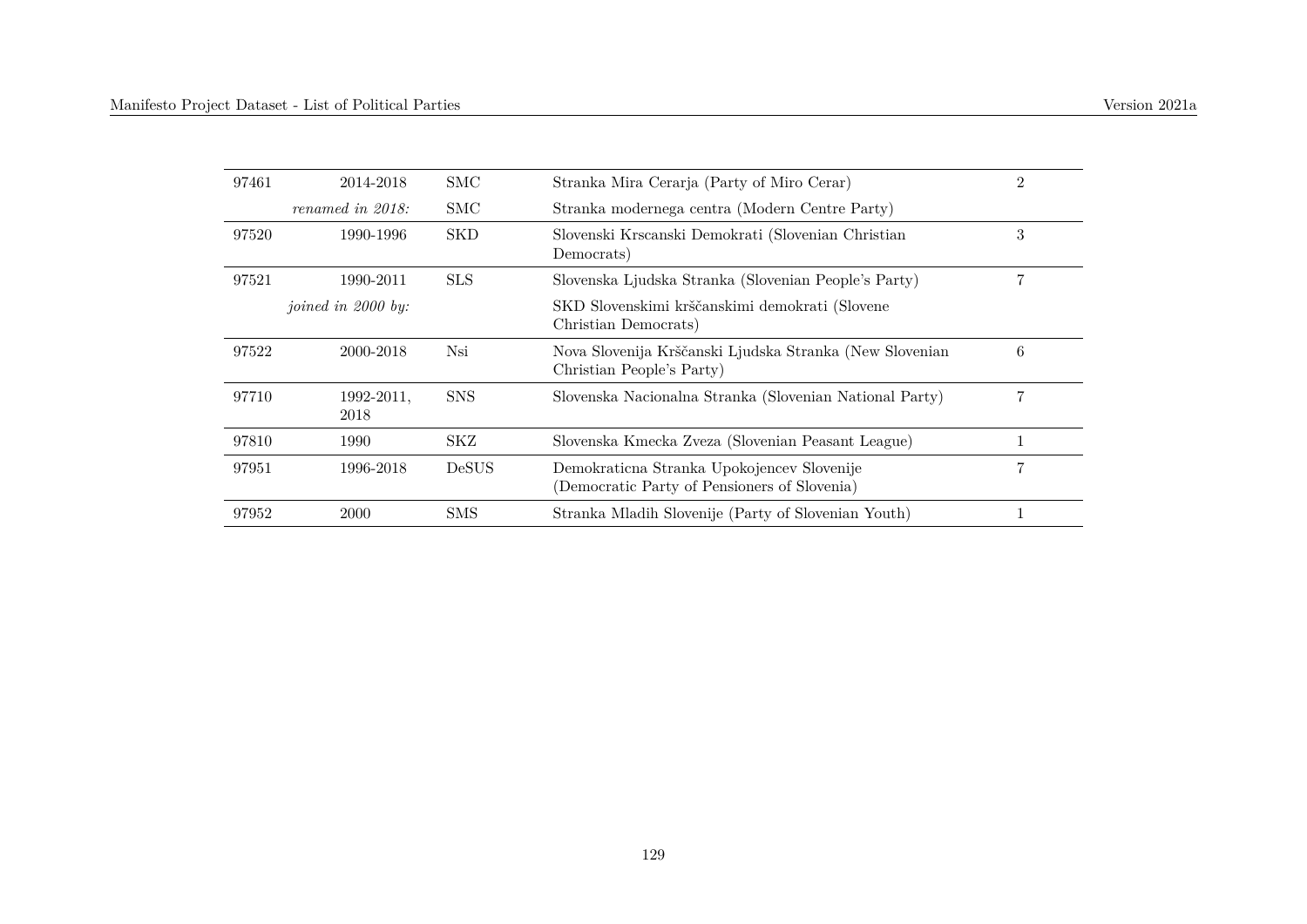# **48 South Africa**

| ID     | Covering     | Abbrev                      | Parties                                                                                     | No. Elections  |
|--------|--------------|-----------------------------|---------------------------------------------------------------------------------------------|----------------|
| 181210 | 2014-2019    | <b>EEF</b>                  | Economic Freedom Fighters                                                                   | $\overline{2}$ |
| 181310 | 1994-2019    | $\rm{ANC}$                  | African National Congress                                                                   | 6              |
| 181311 | 2019         | $\ensuremath{\mathrm{UDM}}$ | United Democratic Movement                                                                  | $\mathbf{1}$   |
|        | split from:  |                             | ANC (181310)                                                                                |                |
| 181320 | 2019         |                             | Good                                                                                        | 1              |
|        | split from:  |                             | DA (181411)                                                                                 |                |
| 181325 | 2019         | <b>NFP</b>                  | National Freedom Party                                                                      | $\mathbf{1}$   |
|        | split from:  |                             | IFP (181910)                                                                                |                |
| 181410 | 1994-1999    | $\mathrm{D}\mathrm{P}$      | Democratic Party                                                                            | $\overline{2}$ |
|        | successor:   |                             | DA (181411)                                                                                 |                |
| 181411 | 2004-2019    | DA                          | Democratic Alliance; Merger of: DP (181410), NNP New<br>National Party, FA Federal Alliance | $\overline{4}$ |
|        | predecessor: |                             | DP (181410)                                                                                 |                |
| 181420 | 2009-2019    | <b>COPE</b>                 | Congress of the People                                                                      | $\sqrt{3}$     |
|        | split from:  |                             | ANC (181310)                                                                                |                |
| 181510 | 2019         | ACDP                        | African Christian Democratic Party                                                          | $\mathbf{1}$   |
| 181520 | 2019         | $\mathop{\rm ATM}\nolimits$ | African Transformation Movement                                                             | $\mathbf{1}$   |
| 181710 | 2019         | $FF+$                       | Freedom Front Plus                                                                          | 1              |
| 181910 | 1999-2019    | <b>IFP</b>                  | Inkatha Freedom Party                                                                       | $\overline{5}$ |
| 181980 | 2019         | <b>AIC</b>                  | African Independent Congress                                                                | 1              |
|        |              |                             |                                                                                             |                |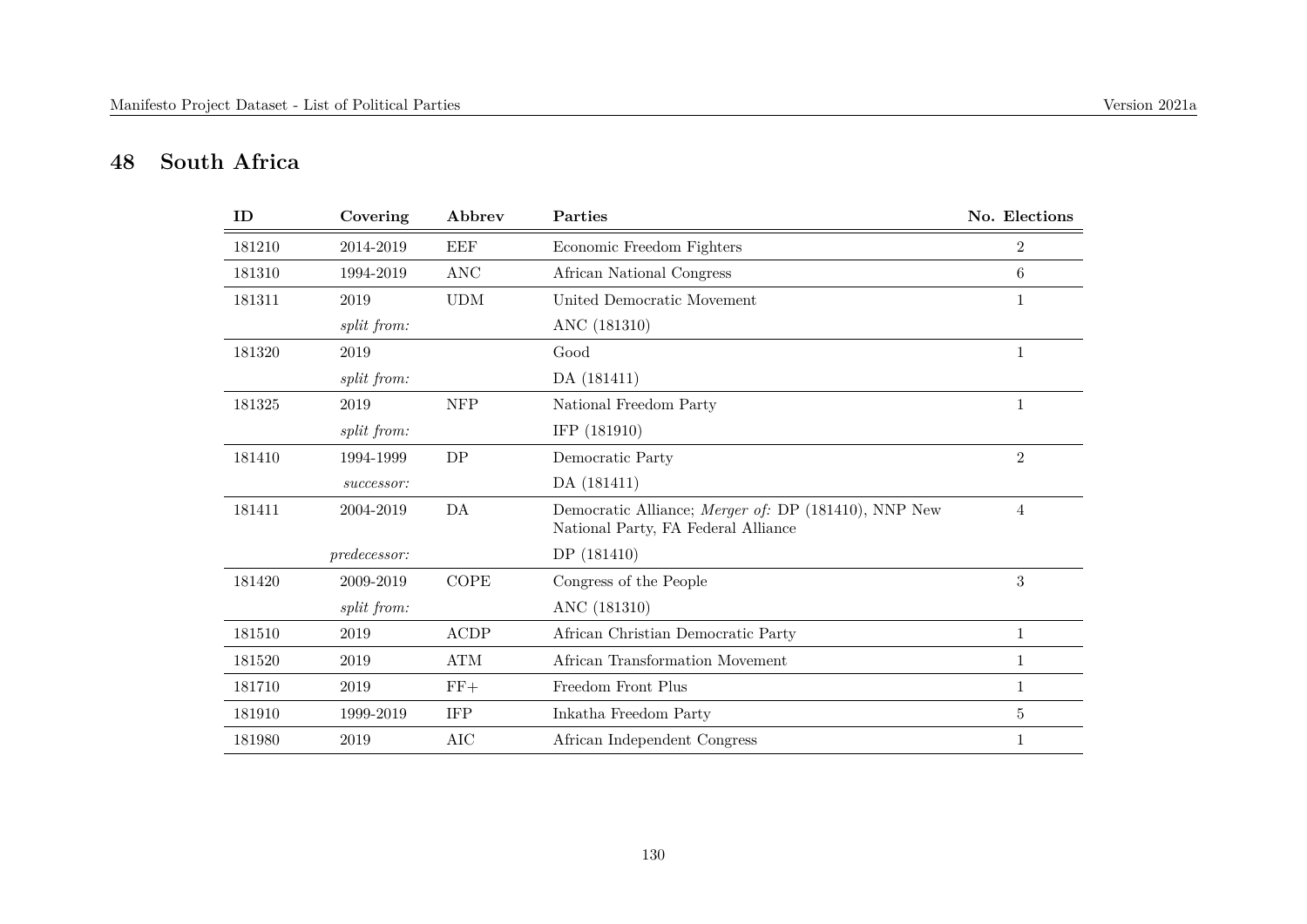# **49 South Korea**

| ID     | Covering         | Abbrev      | Parties                                                                                                                                                                                 | No. Elections  |
|--------|------------------|-------------|-----------------------------------------------------------------------------------------------------------------------------------------------------------------------------------------|----------------|
| 113320 | 2000-2008        | <b>DLP</b>  | Minju Nodong Dang (Democratic Labour Party)                                                                                                                                             | 3              |
| 113321 | 2012             | <b>UPP</b>  | Tonghap Jinbo Dang (United Progressive Party); Merger<br>of: DLP (113320), PPP People's Participation Party,<br>NPP Jinbo Shin Dang (New Progressive Party) (fraction<br>of this party) | 1              |
| 113322 | 2016-2020        | JP          | Jeongui Dang (Justice Party)                                                                                                                                                            | $\overline{2}$ |
|        | split from:      |             | UPP (113321)                                                                                                                                                                            |                |
| 113420 | 1992-1996        | DP          | Minju Dang (Democratic Party)                                                                                                                                                           | $\overline{2}$ |
| 113421 | 1996             | <b>NCNP</b> | Sae Jungchi Kukmin Hoiee (National Congress for New<br>Politics)                                                                                                                        | 1              |
| 113422 | 2004             | Uri         | Uri Dang (Uri Party)                                                                                                                                                                    | $\mathbf{1}$   |
|        | predecessor:     |             | DP (113420)                                                                                                                                                                             |                |
| 113430 | 2000-2004        | <b>MDP</b>  | Saecheonnyeonminju Dang (Millenium Democratic Party)                                                                                                                                    | $\overline{2}$ |
| 113440 | 2008-2012        | <b>UDP</b>  | Daetonghap Minju-sindang (United Democratic Party);<br>Merger of: UNDP United New Democratic Party, DP<br>Democratic Party, Uri (113422)                                                | $\overline{2}$ |
|        | renamed in 2012: | DP          | Minju Dang (Democratic Party)                                                                                                                                                           |                |
| 113441 | 2016-2020        | <b>DPK</b>  | Deobureominju Dang (Democratic Party)                                                                                                                                                   | $\overline{2}$ |
|        | split from:      |             | NPAD Saejeongchi Minju Yeonhap (New Politics Alliance<br>for Democracy)                                                                                                                 |                |
|        | predecessor:     |             | UDP (113440)                                                                                                                                                                            |                |
| 113442 | 2016             | PP          | Gungminui Dang (People's Party)                                                                                                                                                         | $\mathbf{1}$   |
|        | split from:      |             | NPAD Saejeongchi Minju Yeonhap (New Politics Alliance<br>for Democracy)                                                                                                                 |                |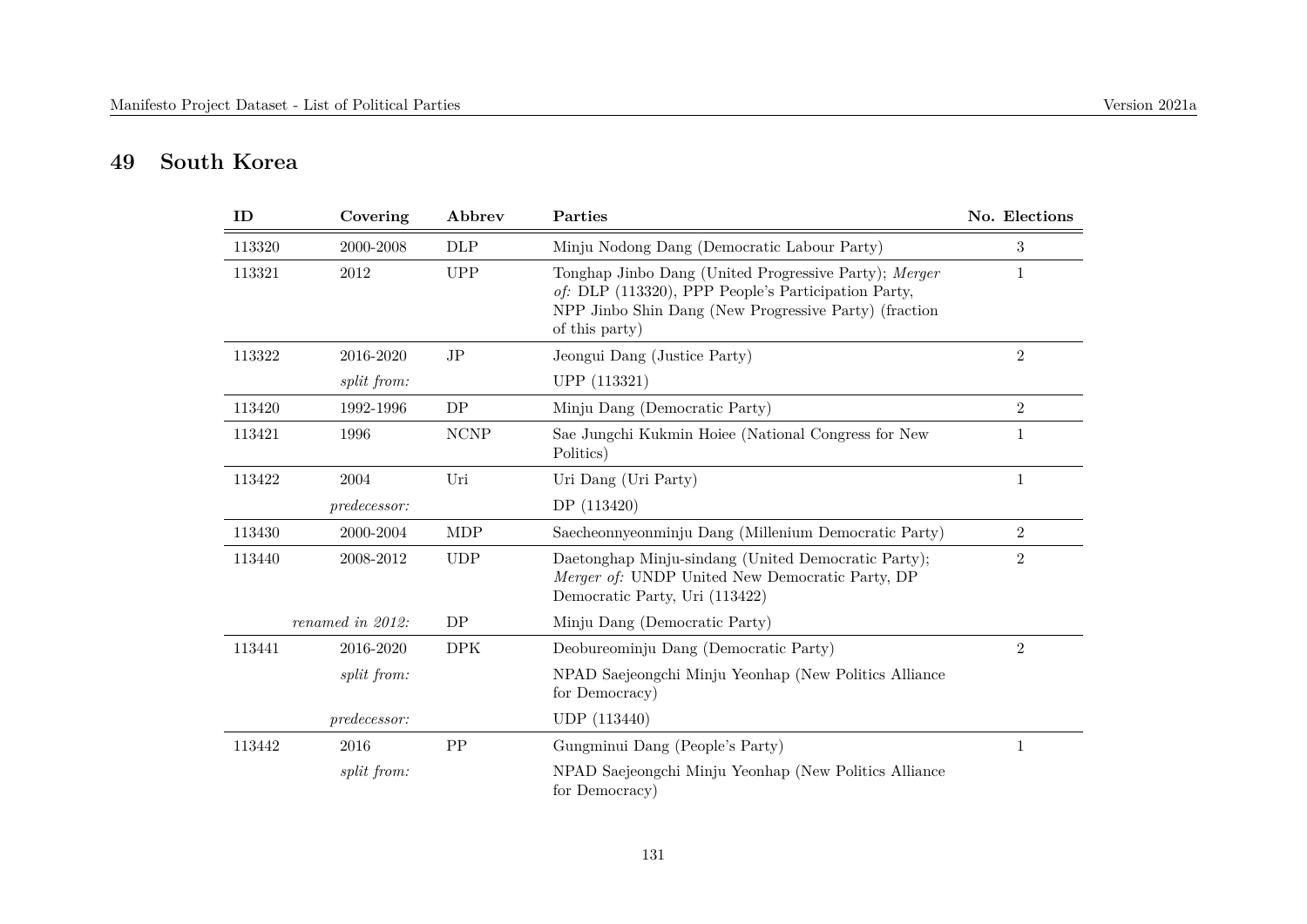|        | <i>predecessor:</i> |            | UDP (113440)                                                                                                                                                                              |                |
|--------|---------------------|------------|-------------------------------------------------------------------------------------------------------------------------------------------------------------------------------------------|----------------|
| 113443 | 2020                |            | Yeollin-minju-dang (Open Democratic Party)                                                                                                                                                | 1              |
|        | split from:         |            | DPK (113441)                                                                                                                                                                              |                |
| 113450 | 2020                | PP         | Gungminuidang (People Party)                                                                                                                                                              |                |
| 113620 | 1992                | DLP        | Minju Dayu Dang (Democratic Liberal Party)                                                                                                                                                |                |
|        | successor:          |            | NKP (113622)                                                                                                                                                                              |                |
| 113621 | 1992                | <b>NUP</b> | Minjok T'ongil-tang (National Unification Party)                                                                                                                                          | 1              |
| 113622 | 1996                | NKP        | Shin Hankuk Dang (New Korea Party)                                                                                                                                                        |                |
|        | predecessor:        |            | DLP (113620)                                                                                                                                                                              |                |
| 113630 | 2000-2016           | <b>GNP</b> | Hannara Dang (Grand National Party); Merger of: NKP<br>$(113622)$ , DP $(113420)$                                                                                                         | 5              |
|        | renamed in 2012:    | <b>NFP</b> | Saenuri Dang (New Frontier Party)                                                                                                                                                         |                |
| 113631 | 2020                | <b>UFP</b> | Miraetonghapdang -Miraehangukdang (United Future<br>Party - including Future Korea Party); Merger of: GNP<br>(113630), Saerounbosudang (New Conservative Party),<br>Onward for Future 4.0 | 1              |
| 113650 | 1996-2004           | <b>ULD</b> | Jayu Minju Yonmaeng (United Liberal Party)                                                                                                                                                | 3              |
| 113651 | 2008-2012           | <b>LFP</b> | Jayou Seonjin Dang (Liberty Forward Party)                                                                                                                                                | $\overline{2}$ |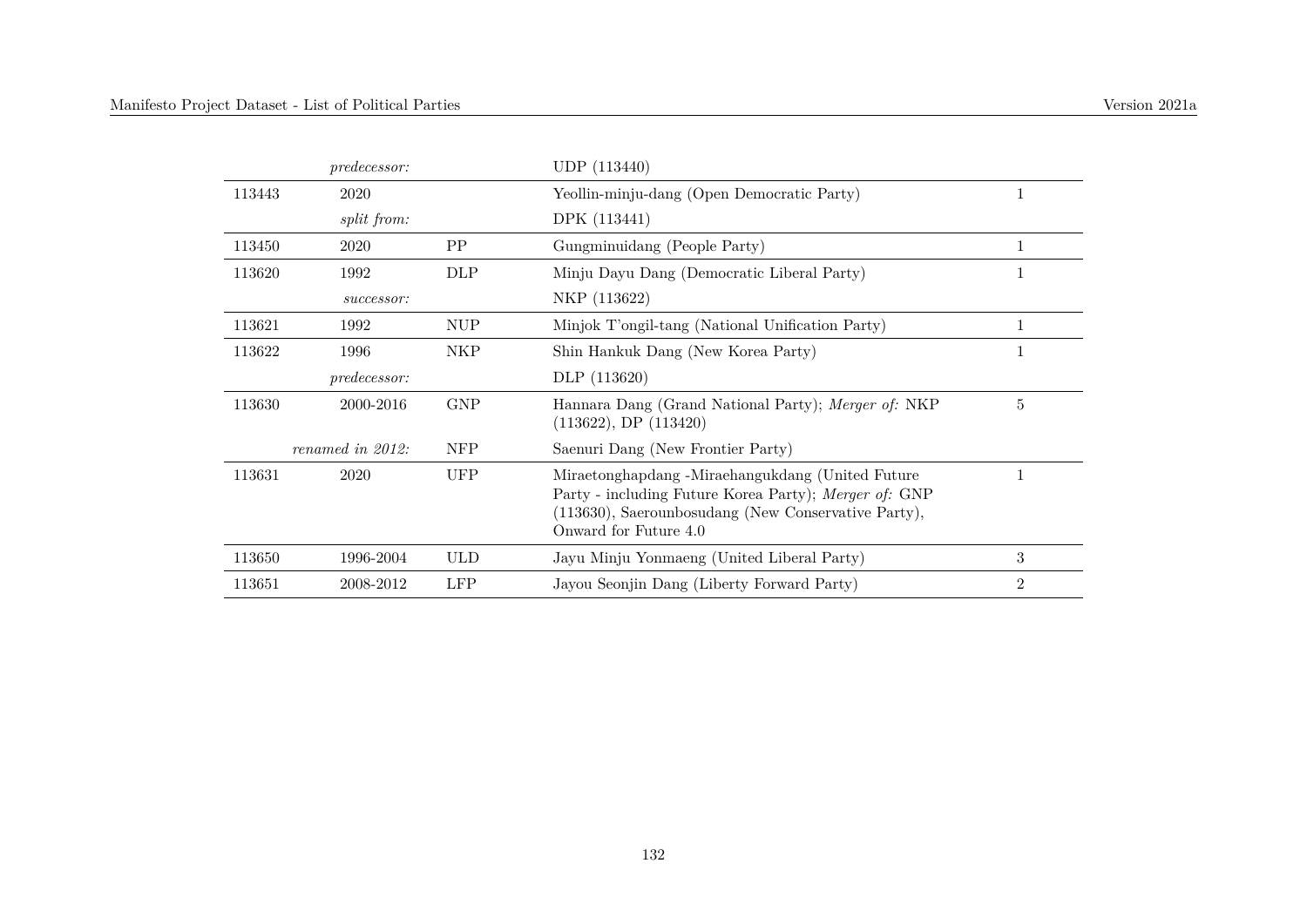# **50 Spain**

| ID    | Covering  | Abbrev    | Parties                                                                                                                                                                                                                                                                                                                                                                                                               | No. Elections  |
|-------|-----------|-----------|-----------------------------------------------------------------------------------------------------------------------------------------------------------------------------------------------------------------------------------------------------------------------------------------------------------------------------------------------------------------------------------------------------------------------|----------------|
| 33020 | 2015      | <b>UP</b> | Alliance: Unidad Popular (Popular Unity); members:<br>PCE (33220), Unidad Popular en Común, CHA (33909),<br>IAS Izquierda Asturiana (Asturian Left),<br>Batzarre-Asamblea de Izquierdas (Assembly of the Left),<br>CLIAS Construyendo la Izquierda-Alternativa Socialista<br>(Building the Left-Socialist Alternative), Segoviemos,<br>IzCa Izquierda Castellana (Castilian Left), Entre Tod@s<br>Sí Se Puede Córdoba | 1              |
| 33025 | 2016      |           | Alliance: Unidos Podemos (United We Can); members:<br>33210, PCE (33220), Equo (Equo)                                                                                                                                                                                                                                                                                                                                 | 1              |
| 33091 | $2011\,$  |           | Alliance: Geroa Bai (Future Yes); members: PNV Partido<br>Nacionalista Vasco (Basque Nationalist Party), AT<br>Atarrabia Taldea (Team Atarrabia), ZBN Zabaltzen                                                                                                                                                                                                                                                       | $\mathbf{1}$   |
| 33092 | 2011      |           | Alliance: Amaiur (Amaiur); members: EA (33903),<br>Alternatiba (The Alternative), Aralar (Aralar)                                                                                                                                                                                                                                                                                                                     | 1              |
| 33093 | 2011      |           | Alliance: Compromís-Q (Commitment-Q); members:<br>Compromís (33914), Equo (Equo)                                                                                                                                                                                                                                                                                                                                      | 1              |
| 33095 | 2015-2019 | EH Bildu  | <i>Alliance:</i> Euskal Herria Bildu (Basque Country Unite);<br>members: EA (33903), Alternatiba (The Alternative),<br>Aralar (Aralar), Sortu (Create)                                                                                                                                                                                                                                                                | 4              |
| 33096 | 2015-2016 |           | Alliance: En Comú Podem (In Common We Can);<br>members: 33210, BC Barcelona en Comú (Barcelona in<br>Common), ICV Iniciativa per Catalunya Verds (Initative<br>for Catalonia Greens), EUiA Esquerra Unida i Alternative<br>(United and Alterantive Left)                                                                                                                                                              | $\overline{2}$ |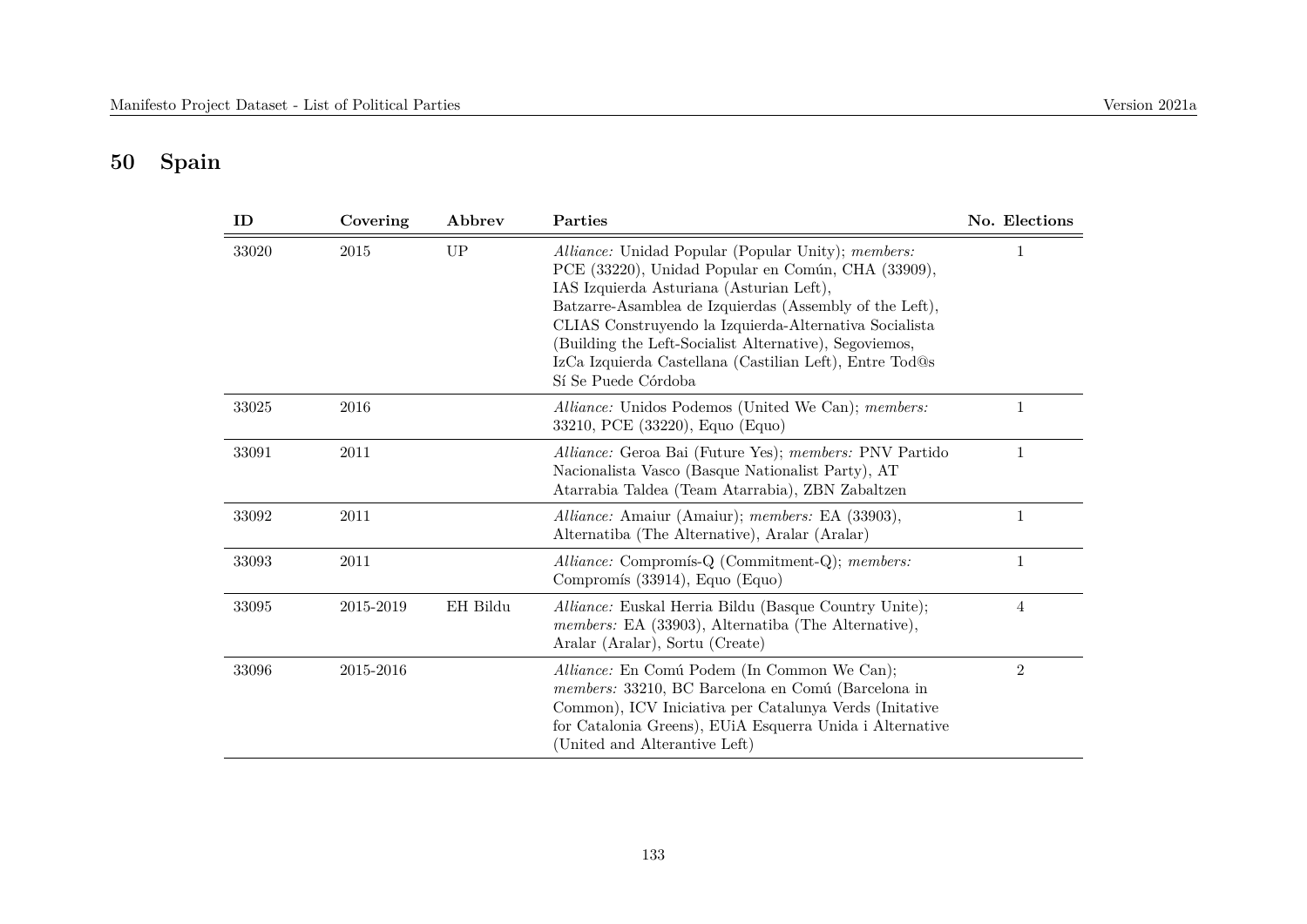| 33097 | 2015-2016                                     |     | Alliance: En marea (In Tide); members: 33210, Anova<br>ANOVA-Irmandade Nacionalista (Anova-Nationalist<br>Brotherhood), EU-IU Esquerda Unida-Izquierda Unida<br>(United Left), Marea Atlántica (Atlantic Tide),<br>Compostela Aberta (Open Compostela), FeC Ferrol en<br>Común (Ferrol Together)                            | $\overline{2}$ |
|-------|-----------------------------------------------|-----|-----------------------------------------------------------------------------------------------------------------------------------------------------------------------------------------------------------------------------------------------------------------------------------------------------------------------------|----------------|
|       | <i>change of</i><br>composition in 2016:      |     | 33210, Anova ANOVA-Irmandade Nacionalista<br>(Anova-Nationalist Brotherhood), EU-IU Esquerda<br>Unida-Izquierda Unida (United Left), En marea (In Tide)                                                                                                                                                                     |                |
| 33098 | 2015-2016                                     |     | <i>Alliance:</i> Compromís-Podemos-És el moment<br>(Commitment-We can-It is time); members: 33210,<br>Compromís (33914)                                                                                                                                                                                                     | $\sqrt{2}$     |
|       | renamed and change<br>of composition in 2016: |     | <i>Name:</i> A la valencia (Valencian style); <i>members:</i> 33210,<br>Compromís (33914), EUPV Esquerra Unida del País<br>Valencià (United Left of the Valencian Country)                                                                                                                                                  |                |
| 33099 | 2015                                          | DL  | Alliance: Democràcia i Libertat (Democracy and<br>Freedom); members: CDC (33911), DC Demòcrates de<br>Catalunya (Democrats of Catalonia), RI.cat<br>Reagrupament Independentista (Realingment for<br>Independence or Independence Rally)                                                                                    | $\mathbf{1}$   |
| 33210 | 2015-2019                                     |     | Podemos (We can)                                                                                                                                                                                                                                                                                                            | $\overline{4}$ |
| 33220 | 1977-2011,<br>2019-2019                       | PCE | Partido Comunista de España (Communist Party of<br>Spain)                                                                                                                                                                                                                                                                   | 13             |
|       | in 1986 coalition<br>manifesto coded:         |     | <i>Name:</i> Izquierda Unida (United Left); <i>members:</i> PCE<br>(33220), PCPE Partdio Comunista de los Peublos de<br>España (Communist Party of the Peoples of Spain), FP<br>Federcaión Progresista (Progressive Federation), PSUC<br>Partido Socialista Unificado de Cataluña (Unified<br>Socialist Party of Catalonia) |                |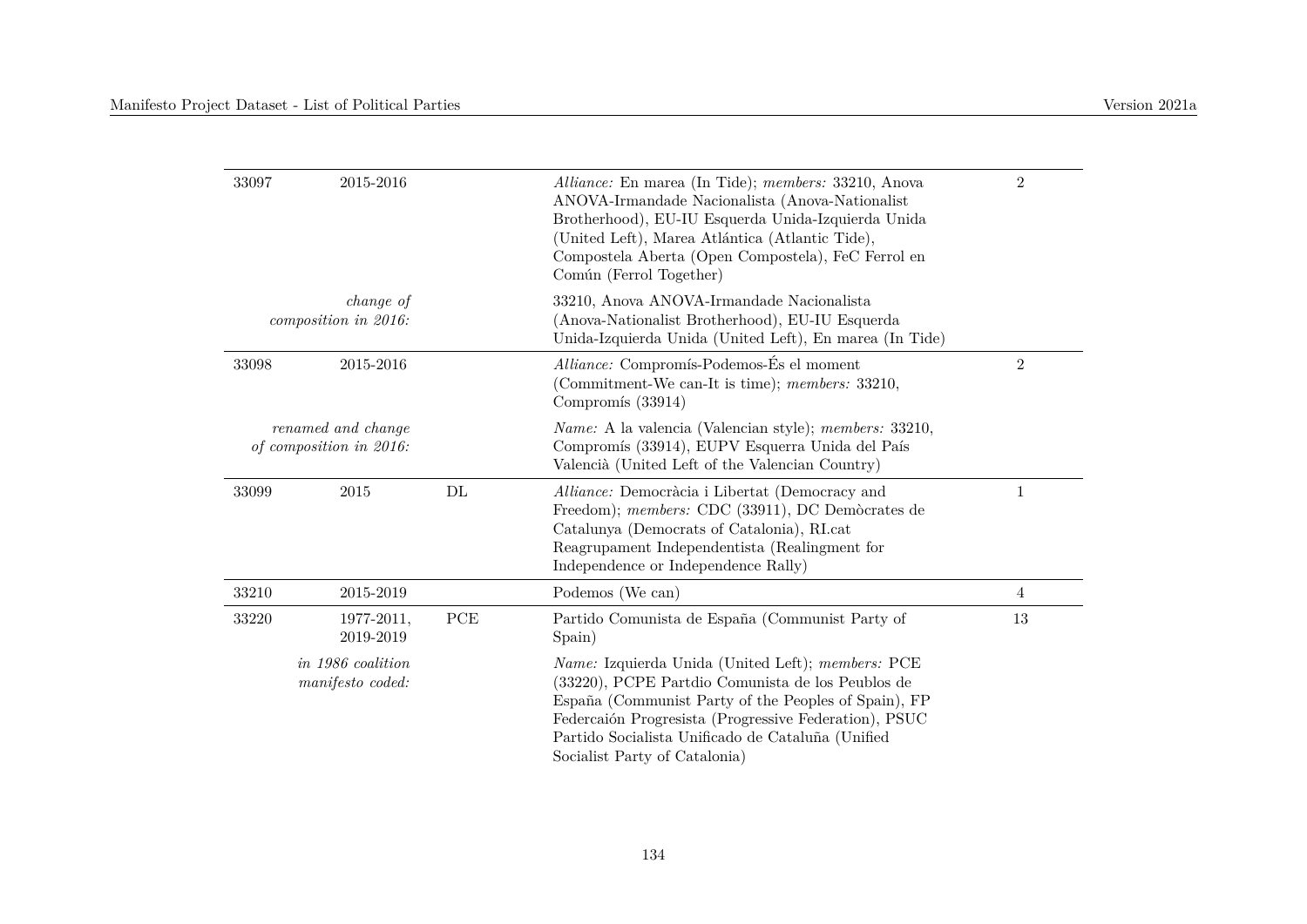|       | change of<br>composition in 1989: |                          | PCE (33220), PSUC Partido Socialista Unificado de<br>Cataluña (Unified Socialist Party of Catalonia), PASOC<br>Partido de Acción Socialista (Party of Socialist Action)                                                                                          |                |
|-------|-----------------------------------|--------------------------|------------------------------------------------------------------------------------------------------------------------------------------------------------------------------------------------------------------------------------------------------------------|----------------|
|       | change of<br>composition in 1996: |                          | PCE (33220), PSUC Partido Socialista Unificado de<br>Cataluña (Unified Socialist Party of Catalonia), PDNI<br>Partido Democrático de la Nueva Izquierda (Democratic<br>Party of the New Left), PASOC Partido de Acción<br>Socialista (Party of Socialist Action) |                |
|       | change of<br>composition in 2000: |                          | PCE (33220)                                                                                                                                                                                                                                                      |                |
|       | change of<br>composition in 2011: |                          | PCE (33220), UJCE Unión de Juventudes Comunistas de<br>España (Communist Youth Union of Spain), IzAb<br>Izquierda Abierta (Open Left), PCC Partido de los<br>Comunistas de Cataluña (Communist Party of Catalonia)                                               |                |
| 33230 | $2019\,$                          |                          | Alliance: Más País-Equo (More Country - Equo);<br>members: Más País (More Country), Equo (Equo)                                                                                                                                                                  | $\mathbf{1}$   |
| 33320 | 1977-2019                         | <b>PSOE</b>              | Partido Socialista Obrero Español (Spanish Socialist<br>Workers' Party)                                                                                                                                                                                          | 15             |
| 33420 | 2015-2019                         | C's                      | Ciudadanos - Partido de la Ciudadania (Citizens - Party<br>of the Citizens)                                                                                                                                                                                      | $\overline{4}$ |
| 33430 | 1977-1982                         | <b>UCD</b>               | Unión de Centro Democrático (Union of the Democratic<br>Centre/Centrist Bloc)                                                                                                                                                                                    | 3              |
| 33438 | 1982-1986                         | PDP                      | Partido Demócrata Popular (Popular Democratic Party)                                                                                                                                                                                                             | $\overline{2}$ |
| 33439 | 1986                              | $\mathcal{P}\mathcal{L}$ | Partido Liberal (Liberal Party)                                                                                                                                                                                                                                  | $\mathbf{1}$   |
| 33440 | 2011                              | UPyD                     | Unión, Progreso y Democracia (Union, Progress and<br>Democracy)                                                                                                                                                                                                  | $\mathbf{1}$   |
| 33512 | 1982-1993                         | CDS                      | Centro Democrático y Social (Centre Democrats)                                                                                                                                                                                                                   | $\overline{4}$ |
| 33610 | 1977-2019                         | AP                       | Alianza Popular (Popular Alliance)                                                                                                                                                                                                                               | 15             |
|       | renamed in 1989:                  | PP                       | Partido Popular (People's Party)                                                                                                                                                                                                                                 |                |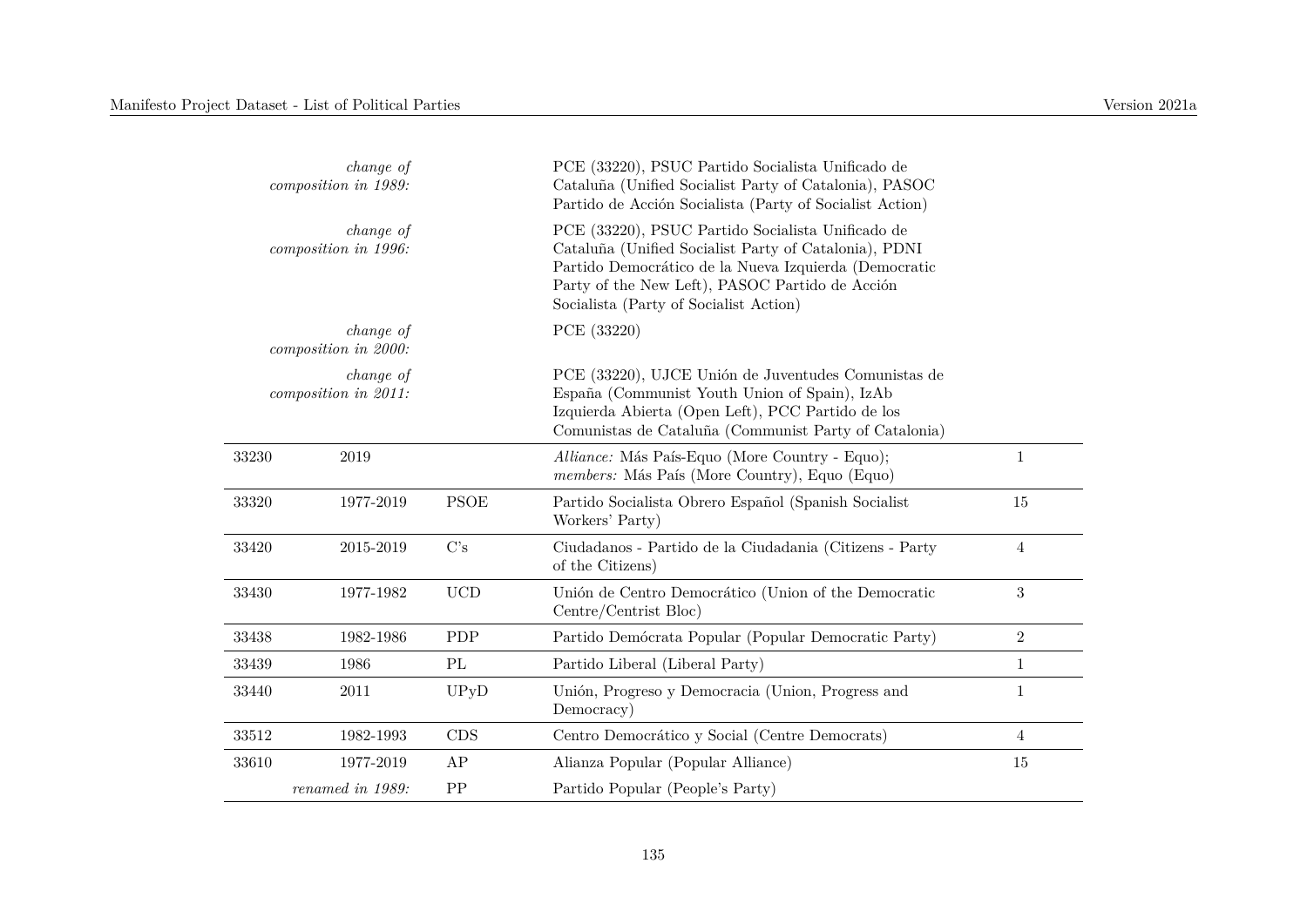| 33611 | 1979-2011                             | CiU        | Alliance: Convergència i Unió (Convergence and Union);<br>members: CDC (33911), UDC Unió Democràtica de<br>Catalunya (Democratic Union of Catalonia)                                                    | 10             |
|-------|---------------------------------------|------------|---------------------------------------------------------------------------------------------------------------------------------------------------------------------------------------------------------|----------------|
| 33612 | 2011                                  | <b>FAC</b> | Foro Asturias (Forum Asturias)                                                                                                                                                                          | 1              |
|       | split from:                           |            | AP(33610)                                                                                                                                                                                               |                |
| 33710 | 2019-2019                             | <b>VOX</b> | Vox (Voice)                                                                                                                                                                                             | $\overline{2}$ |
|       | split from:                           |            | AP(33610)                                                                                                                                                                                               |                |
| 33901 | 1977-1989                             | EE         | Euskadiko Ezkerra (Basque Left)                                                                                                                                                                         | 5              |
| 33902 | 1977-2019                             | PNV/EAJ    | Partido Nacionalista Vasco/Euzko Alderdi Jeltzalea<br>(Basque Nationalist Party)                                                                                                                        | 15             |
| 33903 | 1989-2008                             | EA         | Eusko Alkartasuna (Basque Solidarity)                                                                                                                                                                   | $\,6\,$        |
| 33904 | 1977-1979,<br>1986-1993,<br>2000      | PAR        | Partido Aragonés Regionalista (Aragonese Regionalist<br>Party)                                                                                                                                          | 6              |
|       | renamed in 1990:                      | PAR        | Partido Aragonés (Aragonese Party)                                                                                                                                                                      |                |
| 33905 | 1977-2019                             | ERC        | Esquerra Republicana de Catalunya (Catalan Republican<br>Left)                                                                                                                                          | 15             |
| 33906 | 1977-1979,<br>1989-1993,<br>2000-2004 | <b>PA</b>  | Partido Andalucista (Andalusian Party)                                                                                                                                                                  | 6              |
| 33907 | 1993-2019                             | CC         | Coalición Canaria (Canarian Coalition)                                                                                                                                                                  | 10             |
|       | in 2015 coalition<br>manifesto coded: |            | Name: Coalición Canaria y Partido Nacionalista Canario<br>(Canarian Coalition and Canarian Nationalist Party);<br>members: CC (33907), PNC Partido Nacionalista Canario<br>(Canarian Nationalist Party) |                |
|       | change of<br>composition in 2019:     |            | CC (33907), PNC Partido Nacionalista Canario (Canarian<br>Nationalist Party), NC Nueva Canarias (New Canaries)                                                                                          |                |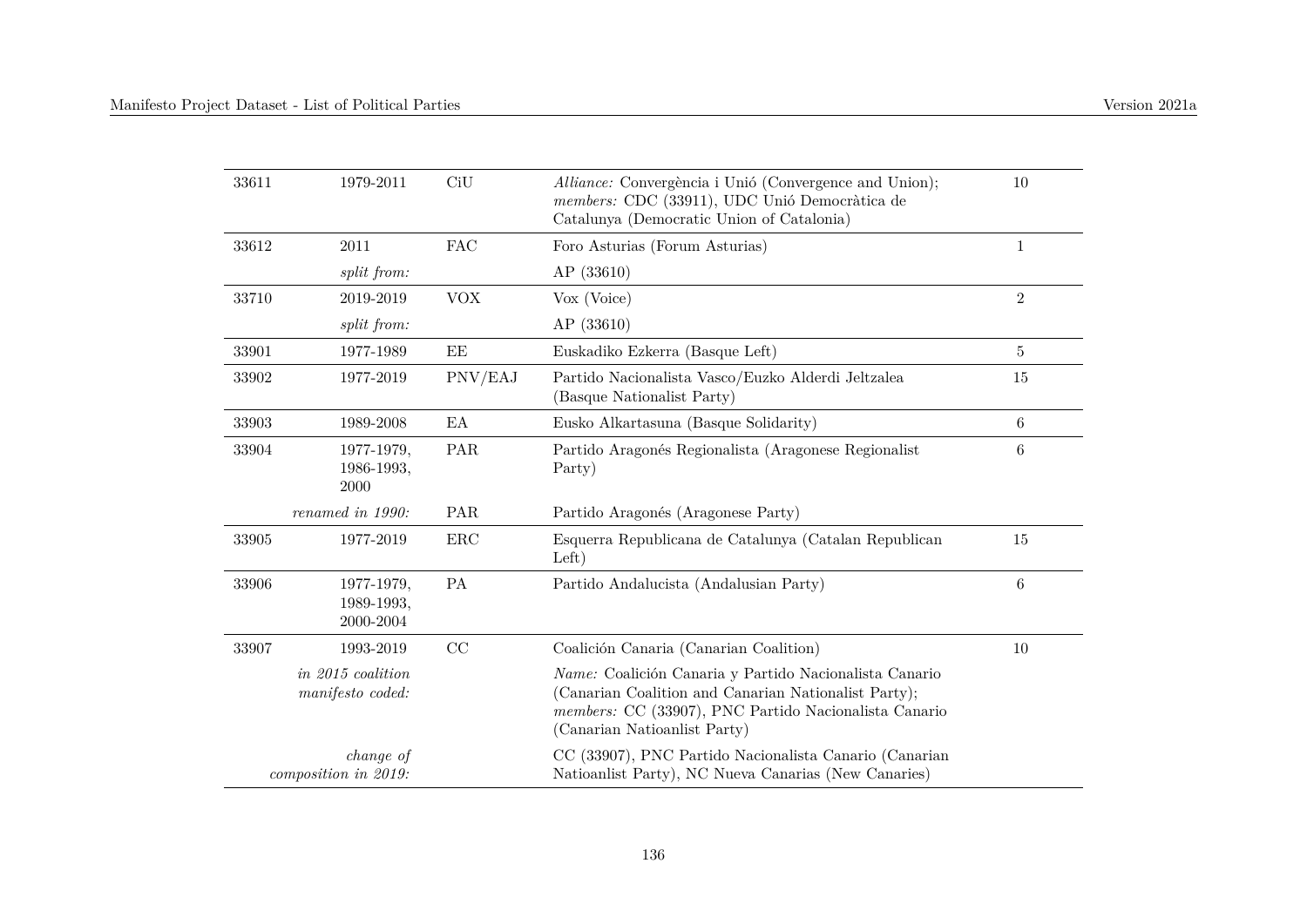| 33908 | 1996-2011.<br>2019                    | <b>BNG</b> | Bloque Nacionalista Galego (Galician Nationalist Bloc)                                                                                            | 6              |
|-------|---------------------------------------|------------|---------------------------------------------------------------------------------------------------------------------------------------------------|----------------|
| 33909 | 2004-2008                             | CHA        | Chunta Aragonesista (Aragonist Council)                                                                                                           | $\overline{2}$ |
| 33910 | 2004-2008                             | <b>UPN</b> | Unión del Pueblo Navarro (Navarrese People's Union)                                                                                               | $\overline{2}$ |
| 33911 | 2016                                  | CDC        | Convergència Democràtica de Catalunya (Democratic<br>Convergence of Catalonia)                                                                    | 1              |
| 33912 | 2019-2019                             | JxCat      | Junts per Catalunya (Together for Catalonia); Merger of:<br>CDC (33911), CNxR Crida Nacional per la República<br>(National Call for the Republic) | $\overline{2}$ |
| 33913 | 2019                                  | <b>PRC</b> | Partido Regionalista de Cantabria (Regionalist Party of<br>Cantabria)                                                                             | 1              |
| 33914 | 2019-2019                             | Compromís  | Coalició Compromís (Commitment Coalition)                                                                                                         | $\overline{2}$ |
|       | in 2019 coalition<br>manifesto coded: |            | <i>Name:</i> Més Compromís (More Commitment); <i>members:</i><br>Compromís (33914), Más País (More Country)                                       |                |
| 33915 | 2019                                  | CUP        | Cadidatura d'Unitat Popular (Popular Unity Candidacy)                                                                                             |                |
| 33916 | 2019                                  |            | Teruel Existe! (Teruel exists)                                                                                                                    | 1              |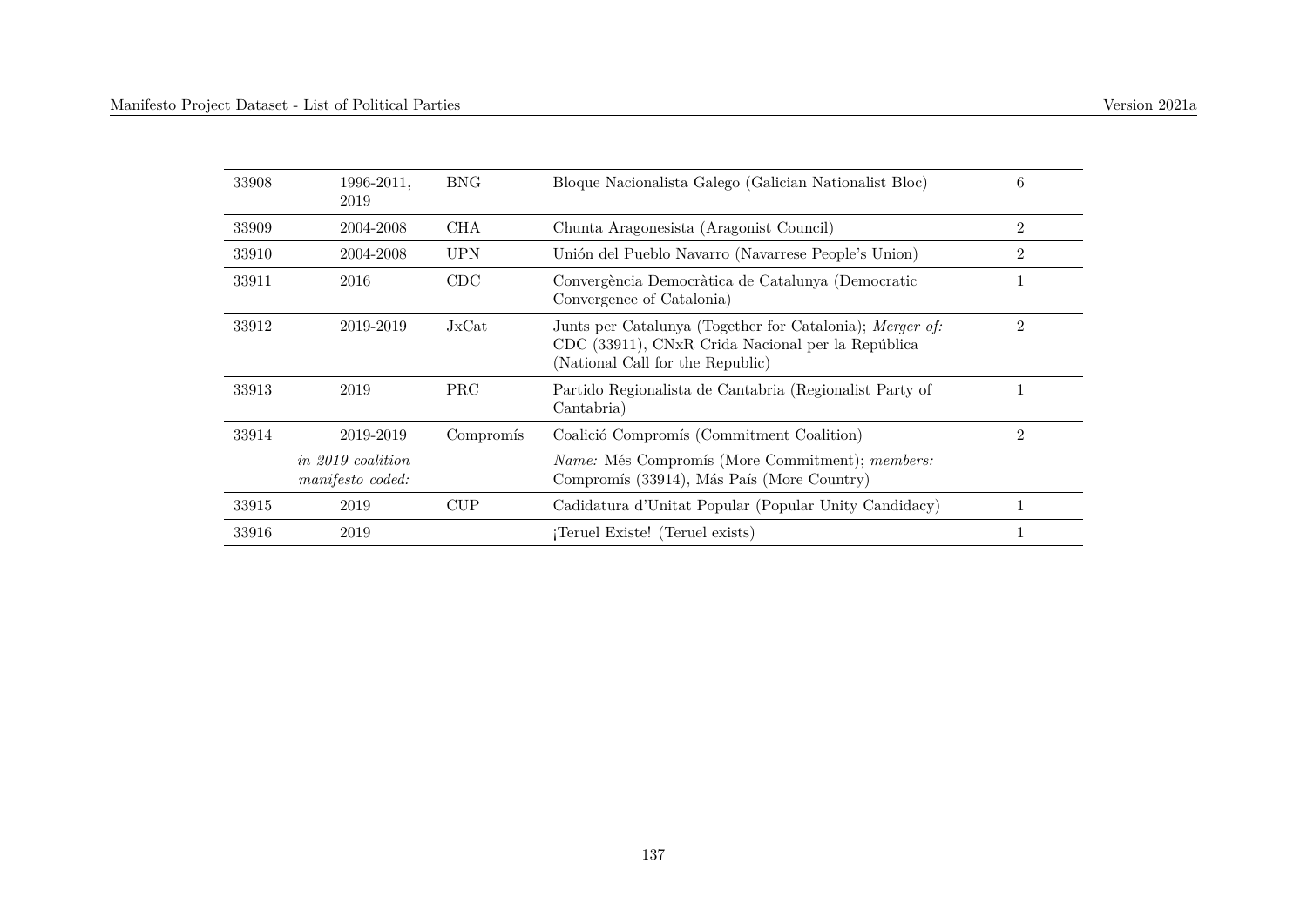# **51 Sri Lanka**

|       | Covering  | Abbrev      | <b>Parties</b>                                       | No. Elections |
|-------|-----------|-------------|------------------------------------------------------|---------------|
| 73310 | 1952-1977 | <b>SLFP</b> | Sri Lanka Nidahas Pakshaya (Sri Lanka Freedom Party) |               |
| 73330 | 1947-1977 | UNP         | Ekshat Jathika Pakshaya (United National Party)      |               |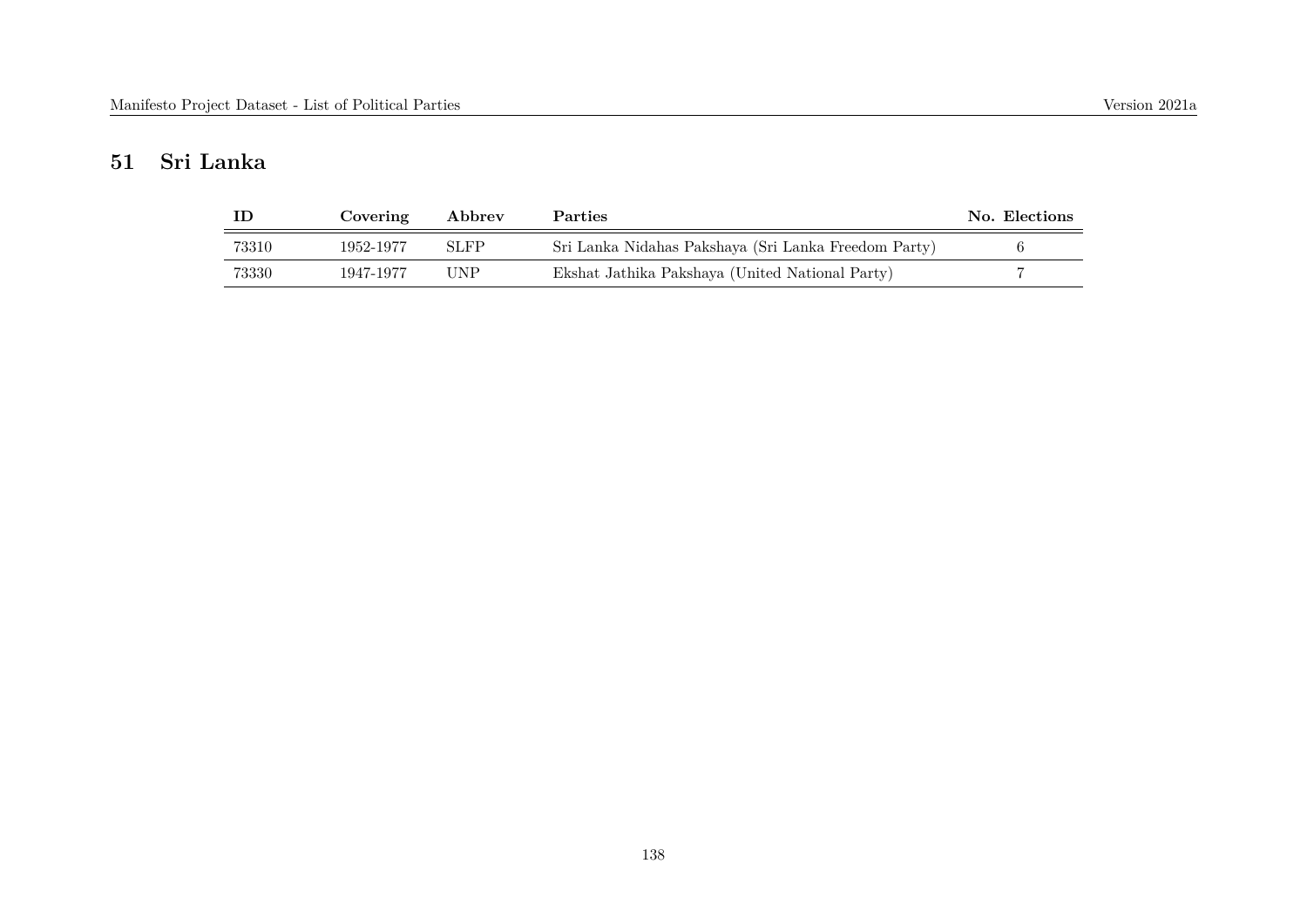# **52 Sweden**

| ID    | Covering           | Abbrev     | Parties                                                                     | No. Elections    |
|-------|--------------------|------------|-----------------------------------------------------------------------------|------------------|
| 11110 | 1988-2018          | MP         | Miljöpartiet de Gröna (Green Ecology Party)                                 | 9                |
| 11220 | 1944-2018          | <b>SKP</b> | Sveriges Kommunistiska Parti (Communist Party of<br>Sweden)                 | 23               |
|       | renamed in 1967:   | <b>VPK</b> | Vänsterpartiet Kommunisterna (Left Communists Party)                        |                  |
|       | renamed in 1990:   | V          | Vänsterpartiet (Left Party)                                                 |                  |
| 11320 | 1944-2018          | <b>SAP</b> | Socialdemokratiska Arbetareparti (Social Democratic<br>Labour Party)        | 23               |
| 11420 | 1944-2018          | FP         | Folkpartiet (People's Party)                                                | 23               |
|       | renamed in 1990:   | FP         | Folkpartiet Liberalerna (Liberal People's Party)                            |                  |
|       | renamed in 2015:   | L          | Liberalerna (Liberals)                                                      |                  |
| 11520 | 1985,<br>1991-2018 | <b>KDS</b> | Kristen Demokratisk Samling (Christian Democratic<br>Coalition)             | $\boldsymbol{9}$ |
|       | renamed in 1987:   | KdS        | Kristdemokratiska Samhällspartiet (Christian Democratic<br>Community Party) |                  |
|       | renamed in 1998:   | Κd         | Kristdemokraterna (Christian Democrats)                                     |                  |
| 11620 | 1944-2018          |            | Hogerpartiet (Right Party)                                                  | 23               |
|       | renamed in 1969:   | <b>MSP</b> | Moderata Samlingspartiet (Moderate Coalition Party)                         |                  |
| 11710 | 2010-2018          | SD         | Sverigedemokraterna (Sweden Democrats)                                      | 3                |
| 11810 | 1944-2018          |            | Bondeforbundet (Agrarian Party)                                             | 23               |
|       | renamed in 1957:   | CP         | Centerpartiet (Centre Party)                                                |                  |
| 11951 | 1991               | <b>NyD</b> | Ny Demokrati (New Democracy)                                                | $\mathbf{1}$     |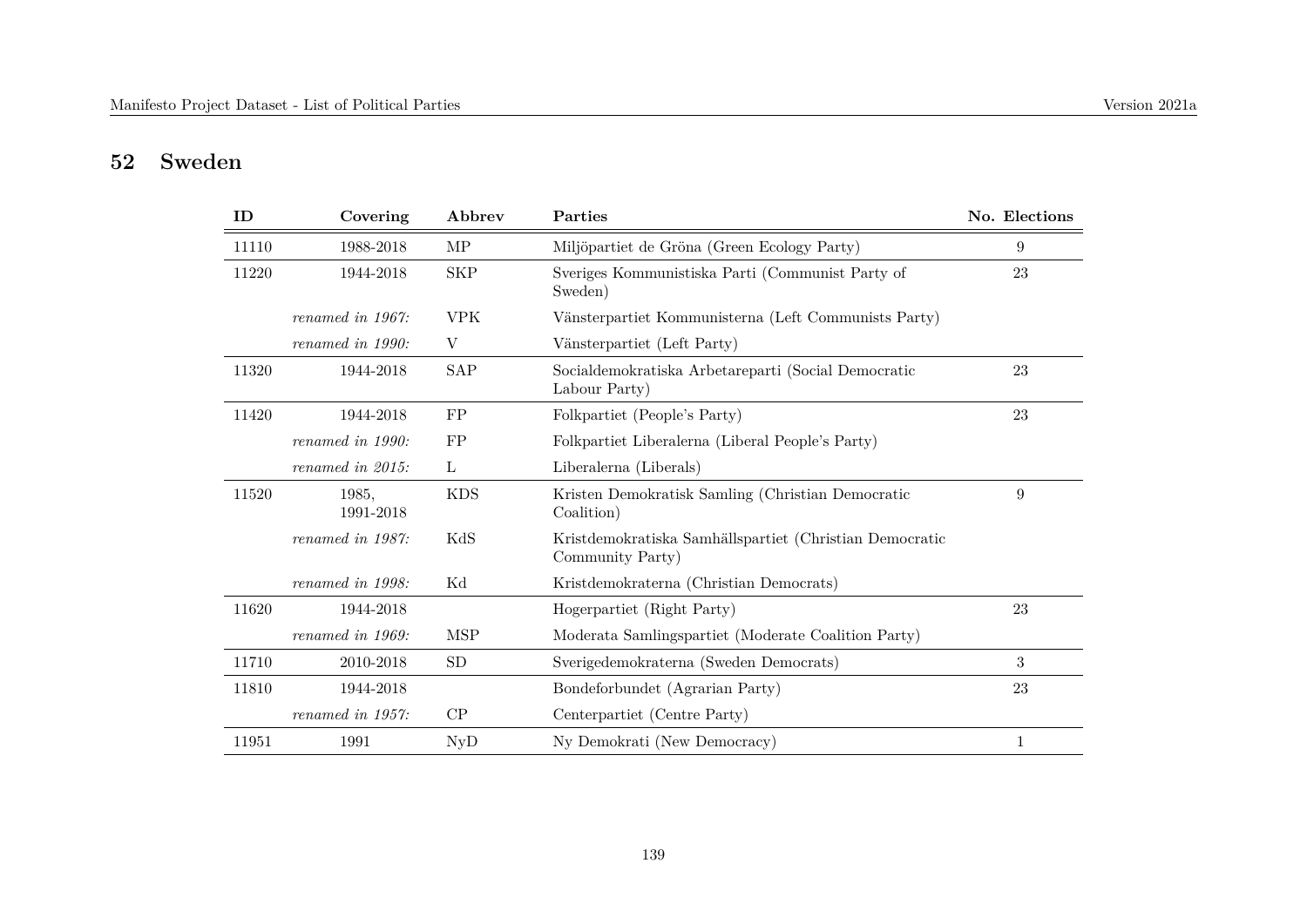# **53 Switzerland**

| ID    | Covering                | Abbrev     | Parties                                                                                                                                                                                                                                             | No. Elections |
|-------|-------------------------|------------|-----------------------------------------------------------------------------------------------------------------------------------------------------------------------------------------------------------------------------------------------------|---------------|
| 43020 | 2019                    | EAG        | Alliance: Ensemble à Gauche (Together on the Left);<br>members: Sol SolidaritéS (Solidarity), 43220, section de<br>Genève, DAL Défense des aînés, des locataires, de l'emploi<br>et du social, 43220, section de Vaud, Décroissance<br>Alternatives |               |
| 43110 | 1979-2019               |            | Grüne (Greens)                                                                                                                                                                                                                                      | 11            |
|       | renamed in 1983:        | GPS/FPE    | Föderation der Grünen Parteien der Schweiz/Fédération<br>des partis écologistes de Suisse (Federation of Green<br>Parties)                                                                                                                          |               |
|       | renamed in 1987:        | GPS/PES    | Grüne Partei der Schweiz/Parti écologiste suisse (Green<br>Party of Switzerland)                                                                                                                                                                    |               |
| 43120 | 2007-2019               | <b>GLP</b> | Grünliberale Partei der Schweiz (Green Liberal Party)                                                                                                                                                                                               | 4             |
| 43220 | 1991-2007,<br>2015-2019 | PdAS/PdTS  | Partei der Arbeit der Schweiz/Parti suisse du travail<br>(Swiss Labour Party)                                                                                                                                                                       | 7             |
| 43320 | 1947-2019               | SPS/PSS    | Sozialdemokratische Partei der Schweiz/Parti socialiste<br>suisse (Social Democratic Party of Switzerland)                                                                                                                                          | 19            |
| 43321 | 1947-1999               | LdU/AdI    | Landesring der Unabhängigen/Alliance des Indépendants<br>(Independents' Alliance)                                                                                                                                                                   | 14            |
| 43420 | 1947-2019               | FDP/PRD    | Freisinnig-Demokratische Partei der Schweiz/Parti<br>radical-démocratique suisse (Radical Democratic Party)                                                                                                                                         | 19            |
|       | $renamed$ in $2011$ :   | FDP/PLR    | FDP.Die Liberalen/PLR.Les Libéraux-Radicaux<br>(FDP. The Liberals)                                                                                                                                                                                  |               |
| 43520 | 1947-2019               |            | Schweizerische Konservative Volkspartei/Parti<br>conservateur populaire suisse (Conservative People's<br>Party)                                                                                                                                     | 19            |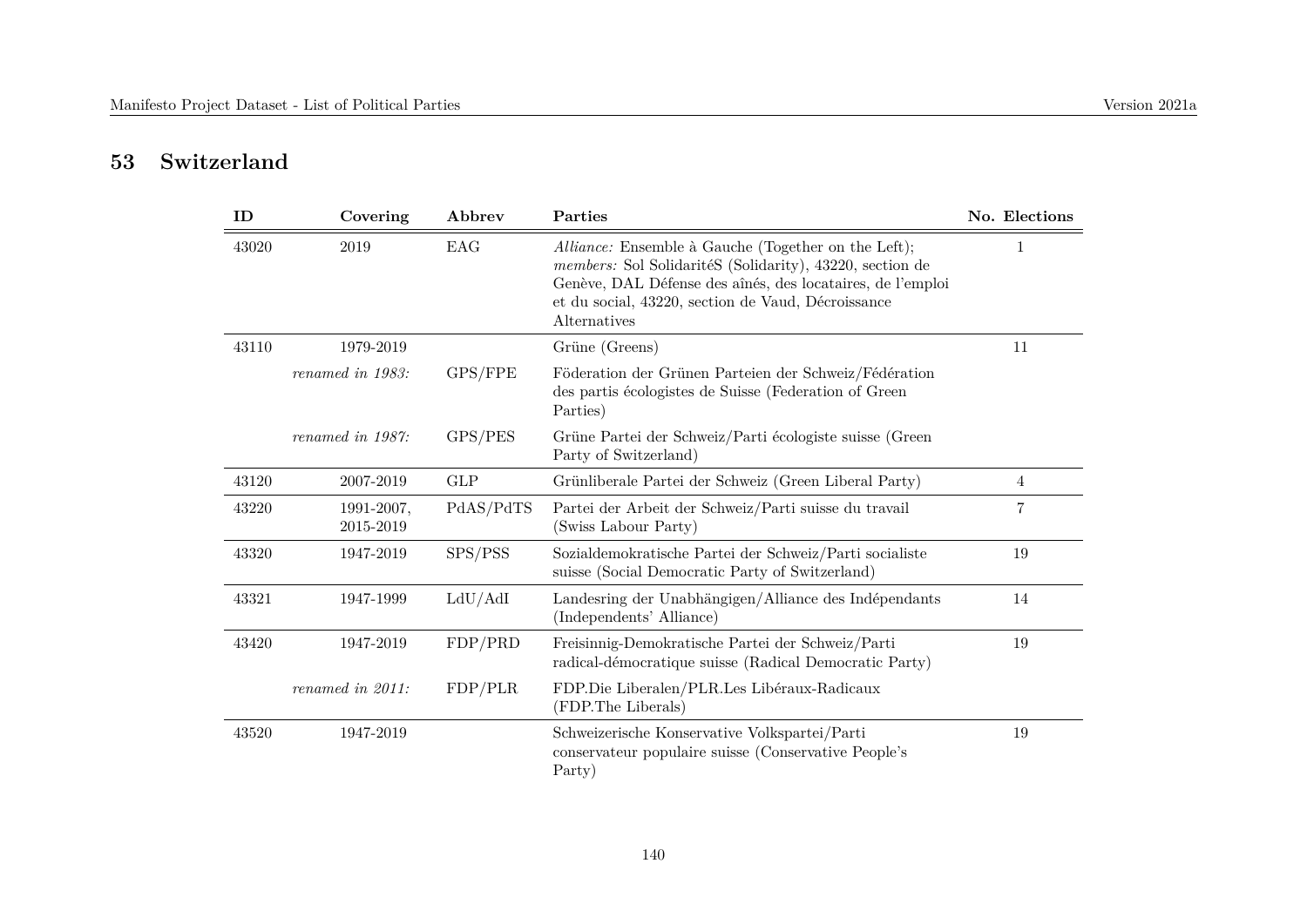|       | renamed in 1957:   |         | Konservativ-Christlich Soziale Partei/Parti conservateur<br>chrétien-social (Conservative Christian Social Party)                                                 |                  |
|-------|--------------------|---------|-------------------------------------------------------------------------------------------------------------------------------------------------------------------|------------------|
|       | renamed in 1971:   | CVP/PDC | Christlichdemokratische Volkspartei der Schweiz/Parti<br>démocrate-chrétien suisse (Christian Democratic People's<br>Party of Switzerland)                        |                  |
| 43530 | 1971-2019          | EVP/PEV | Evangelische Volkspartei der Schweiz/Parti Evangélique<br>Suisse (Protestant People's Party of Switzerland)                                                       | 13               |
| 43531 | 1991-2003          | LPS/PLS | Liberale Partei der Schweiz/Parti libéral suisse (Liberal<br>Party of Switzerland)                                                                                | 4                |
| 43540 | 2007-2011          | CSP/PCS | Christlich-soziale Partei/Parti Chrétien-Social (Christian<br>Social Party)                                                                                       | $\overline{2}$   |
| 43710 | 1971-2003          | NA/AN   | Nationale Aktion gegen die Überfremdung von Volk und<br>Heimat/Action nationale contre la surpopulation<br>étrangère (National Action against Foreign Domination) | $\boldsymbol{9}$ |
|       | renamed in 1979:   | NA/AN   | Nationale Aktion für Volk und Heimat/Action nationale<br>pour le peuple et la patrie (National Action for People<br>and Fatherland)                               |                  |
|       | renamed in 1991:   | SD/DS   | Schweizer Demokraten/Démocrates suisses (Swiss<br>Democrats)                                                                                                      |                  |
| 43711 | 1991-2007,<br>2019 | EDU/UDF | Eidgenössisch-Demokratische Union/Union Démocratique<br>Fédérale (Federal Democratic Union)                                                                       | 6                |
| 43810 | 1947-2019          | BGB/PAB | Schweizerische Bauern-, Gewerbe- und Bürgerpartei/Parti<br>suisse des paysans, artisans et bourgeois (Farmers',<br>Traders' and Citizens' Party)                  | 19               |
|       | renamed in 1971:   | SVP/UDC | Schweizerische Volkspartei/Union démocratique du centre<br>(Swiss People's Party)                                                                                 |                  |
| 43811 | 2011-2019          | BDP/PBD | Bürgerlich-Demokratische Partei Schweiz/Parti Bourgeois<br>Démocratique Suisse (Conservative Democratic Party of<br>Switzerland)                                  | $\sqrt{3}$       |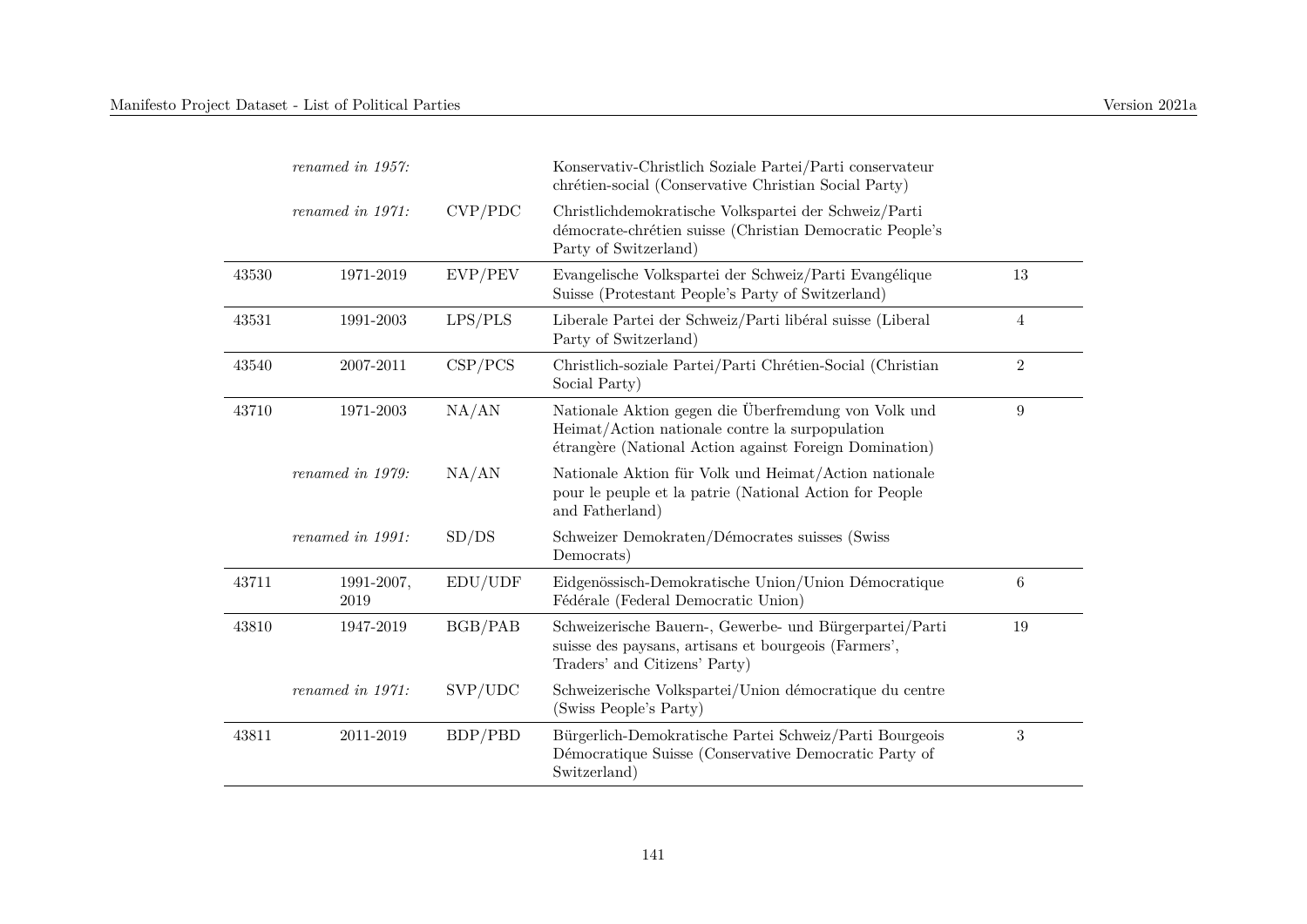| 43901 | $2007 - 2011$ ,<br>2019 | LdT        | Lega dei Ticinesi (Ticino League)                                            | 3 |
|-------|-------------------------|------------|------------------------------------------------------------------------------|---|
| 43902 | 2011-2015               | MCG        | Mouvement Citoyens Genevios (Geneva Citizens'<br>Movement)                   |   |
| 43951 | 1987-1995               |            | Schweizer Auto Partei/Parti Automobiliste Suisse (Swiss<br>Motorists' Party) | 3 |
|       | renamed in $1994$ :     | <b>FPS</b> | Freiheitspartei der Schweiz (Freedom Party of<br>Switzerland)                |   |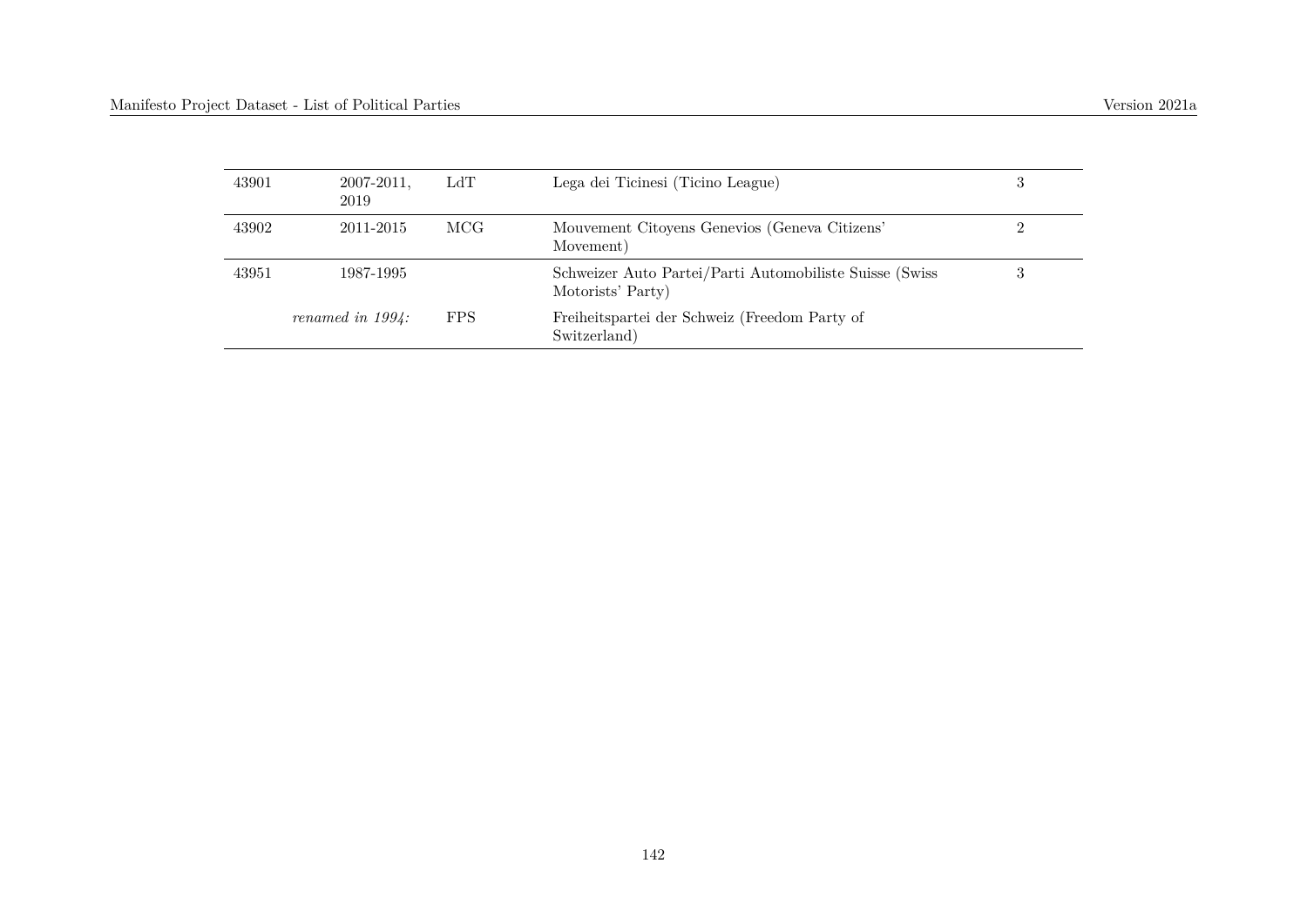# **54 Turkey**

| ID    | Covering                | Abbrev      | Parties                                                           | No. Elections  |
|-------|-------------------------|-------------|-------------------------------------------------------------------|----------------|
| 74210 | 2015-2018               | HDP         | Halkların Demokratik Partisi (Peoples' Democratic Party)          | 3              |
|       | predecessor:            |             | BDP (74325)                                                       |                |
| 74321 | 1950-1977,<br>1995-2018 | CHP         | Cumhuriyet Halk Partisi (Republican People's Party)               | 16             |
| 74322 | 1983                    | HP          | Halkçi Parti (Populist Party)                                     | $\mathbf{1}$   |
| 74323 | 1987-1991               | <b>SHP</b>  | Sosyal Demokrat Halçi Parti (Social Democratic Populist<br>Party) | $\overline{2}$ |
| 74324 | 1991-1999               | <b>DSP</b>  | Demokratik Sol Parti (Democratic Left Party)                      | 3              |
| 74325 | 2011                    | <b>BDP</b>  | Baris ve Demokrasi Partisi (Peace and Democracy Party)            | 1              |
|       | predecessor:            |             | DTP (74326)                                                       |                |
|       | successor:              |             | HDP (74210)                                                       |                |
| 74326 | 2007                    | <b>DTP</b>  | Democratic Toplum Partisi (Democratic Society Party)              | 1              |
|       | successor:              |             | BDP (74325)                                                       |                |
| 74621 | 1950-1957               | DP          | Demokrat Parti (Democratic Party)                                 | 3              |
| 74622 | 1961-1977               | AP          | Adalet Partisi (Justice Party)                                    | 5              |
| 74623 | 1983-1999               | <b>ANAP</b> | Anavatan Partisi (Motherland Party)                               | 5              |
| 74624 | 1987-1999               | <b>DYP</b>  | Doğru Yol Partisi (True Path Party)                               | 4              |
| 74625 | 1965-1969               | MP          | Millet Partisi (Nation Party)                                     | $\overline{2}$ |
| 74626 | 1999                    | <b>BBP</b>  | Büyük Birlik Partisi (Grand Unity Party)                          | 1              |
| 74627 | 1999                    | <b>DTP</b>  | Demokrat Türkiye Partisi (Democratic Turkey Party)                | $\mathbf 1$    |
| 74628 | 2002-2018               | <b>AKP</b>  | Adalet ve Kalkınma Partisi (Justice and Development<br>Party)     | 6              |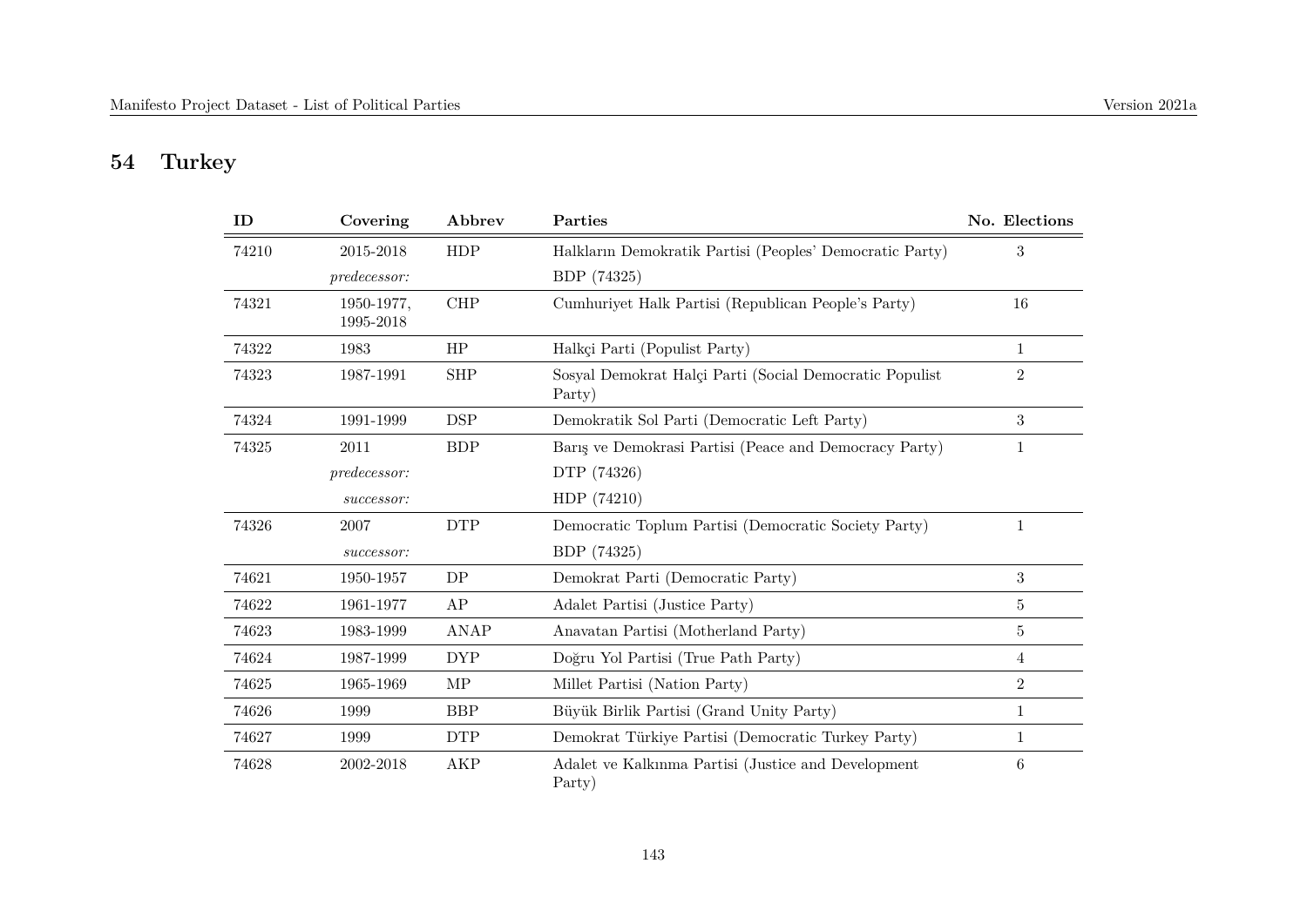|       | <i>predecessor:</i>     |               | FP (74716)                                                                                                                                              |                |
|-------|-------------------------|---------------|---------------------------------------------------------------------------------------------------------------------------------------------------------|----------------|
| 74640 | 2018                    | İYİ           | IYI Parti (Good Party)                                                                                                                                  | 1              |
|       | split from:             |               | CKMP (74712)                                                                                                                                            |                |
| 74710 | 1954                    | <b>CMP</b>    | Cumhuriyetçi Millet Partisi (Republican National Party)                                                                                                 | 1              |
| 74711 | 1983                    | MDP           | Milliyetçi Demokrasi Partisi (Nationalist Democratic<br>Party)                                                                                          | 1              |
| 74712 | 1961-1977,<br>1995-2018 | CKMP          | Cumhuriyetçi Köylü Millet Partisi (Republican Peasants'<br>Nation Party); Merger of: CMP (74710), TKP Türkiye<br>Köylü Partisi (Turkey Villagers Party) | 13             |
|       | renamed in 1969:        | <b>MHP</b>    | Milliyetçi Hareket Partisi (National Action Party)                                                                                                      |                |
| 74714 | 1973-1977               | <b>MSP</b>    | Millî Selamet Partisi (National Salvation Party)                                                                                                        | $\overline{2}$ |
|       | successor:              |               | RP (74715)                                                                                                                                              |                |
| 74715 | 1987-1995               | RP            | Refah Partisi (Welfare Party)                                                                                                                           | 3              |
|       | predecessor:            |               | MSP (74714)                                                                                                                                             |                |
|       | successor:              |               | FP (74716)                                                                                                                                              |                |
| 74716 | 1999                    | ${\rm FP}$    | Fazilet Partisi (Virtue Party)                                                                                                                          | 1              |
|       | <i>predecessor:</i>     |               | RP (74715)                                                                                                                                              |                |
|       | successor:              |               | <b>SAADET</b> (74717)                                                                                                                                   |                |
| 74717 | 2018                    | <b>SAADET</b> | Saadet Partisi (Felicity Party)                                                                                                                         | 1              |
|       | <i>predecessor:</i>     |               | FP (74716)                                                                                                                                              |                |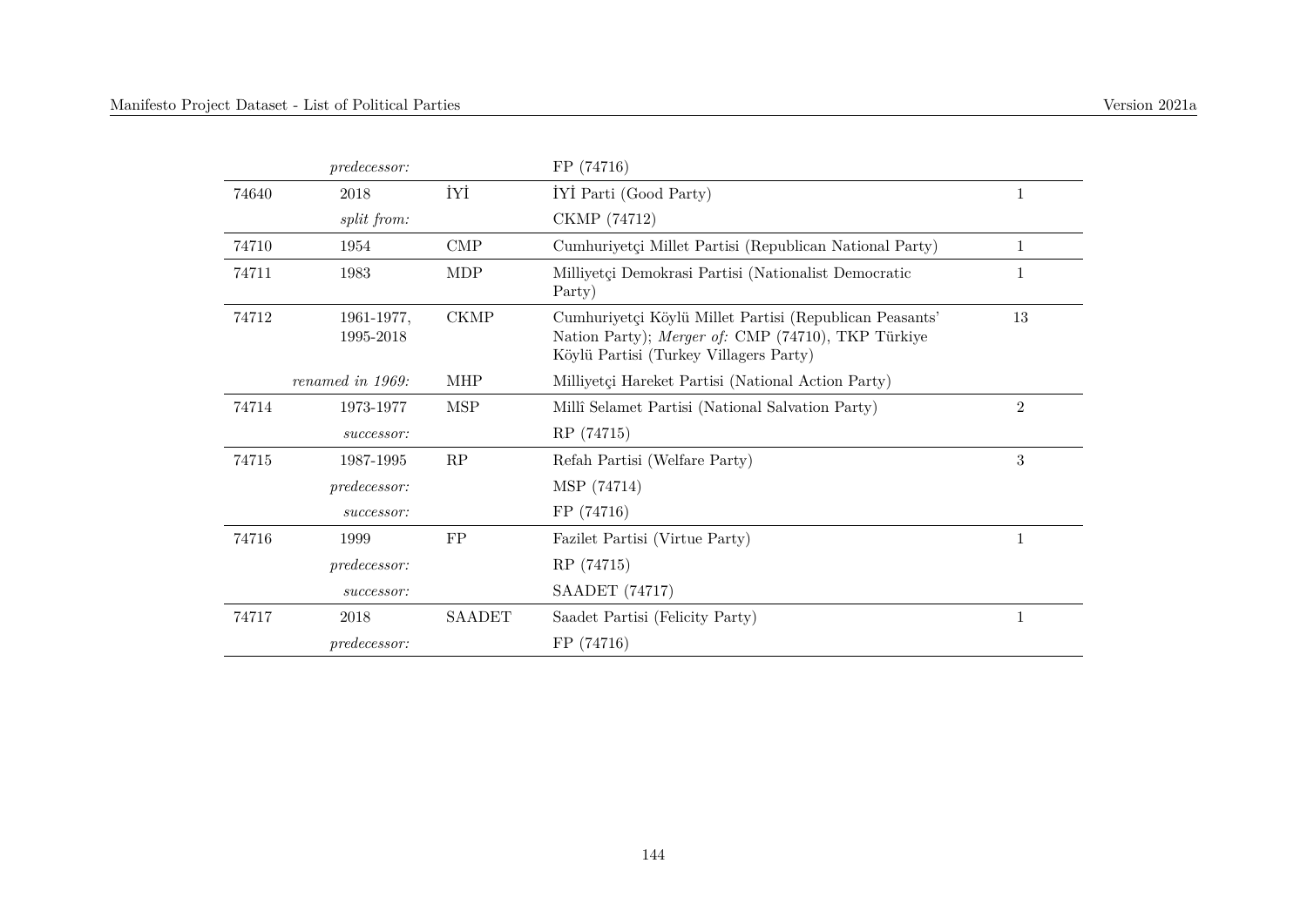## **55 Ukraine**

| ID    | Covering           | Abbrev      | Parties                                                                                                                                                    | No. Elections  |
|-------|--------------------|-------------|------------------------------------------------------------------------------------------------------------------------------------------------------------|----------------|
| 98081 | 2007               | LB          | Alliance: Blok Lytvyna (Lytvyn Bloc); members: 98820,<br>TU Trudova Ukraina (Working Ukraine)                                                              | $\mathbf{1}$   |
| 98111 | 1998               | PZU         | Partiya Zelenykh Ukrainy (Green Party of Ukraine)                                                                                                          | $\mathbf{1}$   |
| 98221 | 1994-2012          | <b>KPU</b>  | Komunistychna Partiya Ukrainy (Communist Party of<br>Ukraine)                                                                                              | 6              |
| 98321 | 1994.<br>2002-2007 | <b>SPU</b>  | Sotsialistychna Partiya Ukrainy (Socialist Party of<br>Ukraine)                                                                                            | $\overline{4}$ |
| 98322 | 1998               | <b>PSPU</b> | Prohresyvna Sotsialistychna Partiya Ukrainy (Progressive<br>Socialist Party of Ukraine)                                                                    | 1              |
| 98323 | 1998               | SPU-SelPU   | Blok Sotsialistychna Partiya Ukrainy ta Selyans'ka<br>Partiya Ukrainy (Bloc Socialist Party of Ukraine and<br>Peasant Party of Ukraine)                    | 1              |
| 98324 | 1998               |             | Vseukrains' ke Ob'ednannya 'Hromada' (All-Ukrainian<br>Association 'Community')                                                                            | 1              |
| 98325 | 1994               | <b>SDPU</b> | Sotsial-Demokratychna Partiya Ukrainy (Social<br>Democractic Party of Ukraine)                                                                             | 1              |
| 98340 | 2019               |             | Opozycijna platforma - Za žittja (Opposition Platform -<br>For Life); Merger of: 98910, 98428, Za Zhittya (For Life),<br>(Party of Development of Ukraine) | 1              |
| 98350 | 2019               |             | Opozycijnyj blok (Opposition Bloc); Merger of: 98910,<br>Partiya myru ta rozvytku (Party for Peace and<br>Development)                                     | 1              |
| 98421 | 1994               | MBR         | Mizhregional'nyj Blok Reform (Interregional Reform Bloc)                                                                                                   | 1              |
| 98422 | 1994               | <b>PDVU</b> | Partiya Demokratychnoho Vidrodzhennya Ukrainy (Party<br>of Democratic Rebirth of Ukraine)                                                                  | 1              |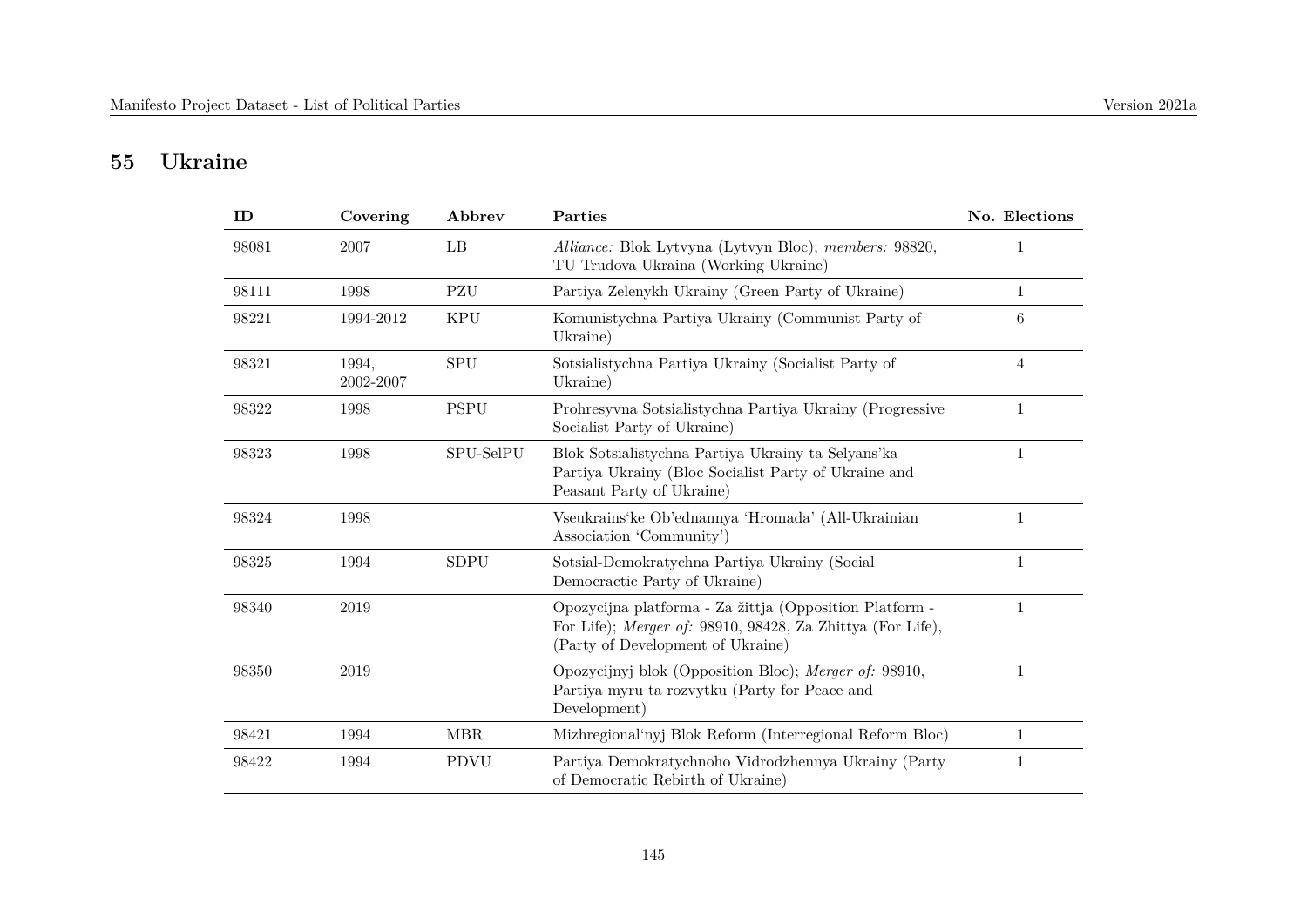| 98423 | 1994      | PT          | Partiya Truda (Labour Party)                                                                                                                                                                                                                                      | $\mathbf{1}$   |
|-------|-----------|-------------|-------------------------------------------------------------------------------------------------------------------------------------------------------------------------------------------------------------------------------------------------------------------|----------------|
| 98424 | 1994      | <b>HKU</b>  | Hrazhdanskyj Konhres Ukrainy (Civic Congress of<br>Ukraine)                                                                                                                                                                                                       | $\mathbf{1}$   |
| 98426 | 1998      | <b>NDPU</b> | Narodno-Demokratychna Partiya Ukrainy (People's<br>Democratic Party of Ukraine)                                                                                                                                                                                   | $\mathbf{1}$   |
| 98427 | 1998-2002 | SDPU(O)     | Sotsial-Demokratychna Partiya Ukrainy (Obyednana)<br>(Social Democratic Party of Ukraine (United))                                                                                                                                                                | $\sqrt{2}$     |
| 98428 | 1998      |             | Vpered, Ukraina (Forward, Ukraine!)                                                                                                                                                                                                                               | $\mathbf{1}$   |
| 98429 | 2002      | ZYU         | Alliance: Za Yedinu Ukrainu! (For a United Ukraine!);<br>members: APU (98811), NDPU (98426), PPPU Partiya<br>Promislovtsiv i Pidpryyemtsiv Ukrainy (Party of<br>Industrialists and Enterpreneurs of Ukraine), PR (98952),<br>TU Trudova Ukraina (Working Ukraine) | 1              |
| 98440 | 2019      |             | Sluha Narodu (Servant of the People)                                                                                                                                                                                                                              | $\mathbf{1}$   |
| 98450 | 2019      |             | Holos (Voice)                                                                                                                                                                                                                                                     | 1              |
| 98521 | 1994-1998 | KhDPU       | Khrystyyans'ko-Demokratychna Partiya Ukrainy<br>(Christian Democratic Party of Ukraine)                                                                                                                                                                           | $\overline{2}$ |
| 98611 | 1994-1998 | Rukh        | Narodnyi Rukh Ukrainy (Popular Movement of Ukraine)                                                                                                                                                                                                               | $\overline{2}$ |
| 98612 | 1994      | <b>URP</b>  | Ukrainska Respublikanska Partiya (Ukrainian Republican<br>Party)                                                                                                                                                                                                  | 1              |
| 98613 | 1994      | <b>DPU</b>  | Demokratychna Partiya Ukrainy (Democratic Party of<br>Ukraine)                                                                                                                                                                                                    | $\mathbf{1}$   |
| 98614 | 1998      | NF          | Viborchyj Blok 'Natsional'nyi Front' (Electoral Bloc<br>'National Front')                                                                                                                                                                                         | $\mathbf{1}$   |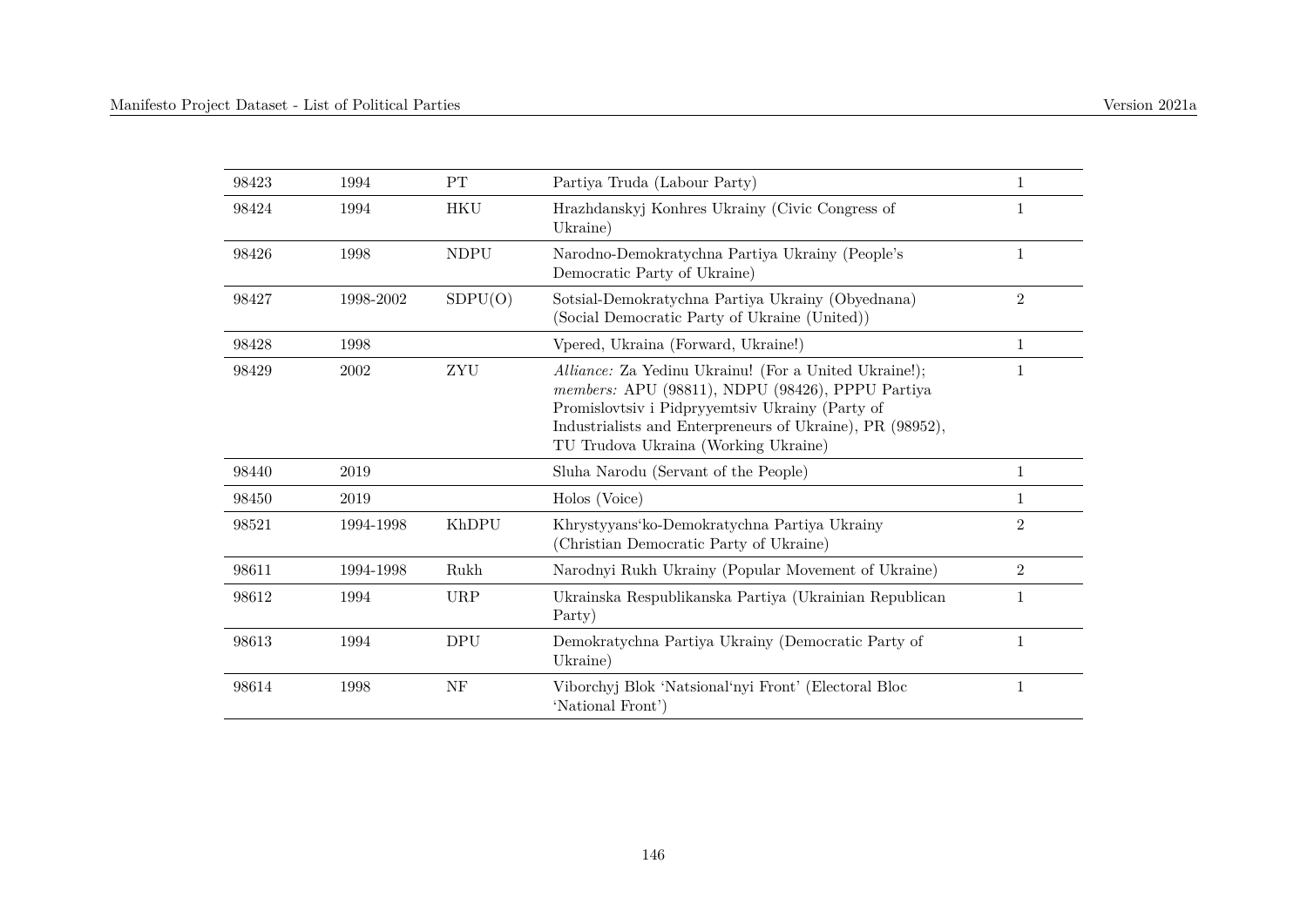| ${\rm NU}$<br>98615<br>2002-2007<br>renamed and change<br>of composition in 2007: |           |             | <i>Alliance:</i> Blok Viktora Yushchenka 'Nasha Ukraina'<br>(Viktor Yushchenko Bloc 'Our Ukraine'); members: Rukh<br>(98611), KUN (98711), PKNS Partiya<br>Khrystiyanska-Narodniy Soyuz (Christian-Popular Union<br>Party), RiP Reformy i Poryadok Partiya (Reforms and<br>Order Party), LPU Liberalna Partiya Ukrainy (Liberal<br>Party of Ukraine), Solidarnist (Solidarity), RKP<br>Respublikanska Krystyyanska Partiya (Republican<br>Christian Party), MPU Molodizna Partiya Ukrainy<br>(Youth Party of Ukraine) | 3 |
|-----------------------------------------------------------------------------------|-----------|-------------|-----------------------------------------------------------------------------------------------------------------------------------------------------------------------------------------------------------------------------------------------------------------------------------------------------------------------------------------------------------------------------------------------------------------------------------------------------------------------------------------------------------------------|---|
|                                                                                   |           |             | <i>Name:</i> 'Nasha Ukraina - Narodna Samooborona' ('Our<br>Ukraine - People's Self-Defense'); members: NSNU<br>Narodni Syuz 'Nasha Ukraina' (People's Union 'Our<br>Ukraine'), KUN (98711), UNP Ukrainskoho Narodnoho<br>Partiya (Ukrainian People's Party), KDS Khrystyyans'ko<br>Demokratychnyj Soyuz (Christian Democratic Union),<br>URP Ukrainska Respublikanska Partiya 'Sobor'<br>(Ukrainian Republican Party 'Assembly'), 98428, Pora (It<br>Is Time)                                                        |   |
| 98616                                                                             | 2002-2007 | <b>BYuT</b> | Alliance: Viborchiy Blok Yuliyi Tymoshenko (Juliya<br>Tymoshenko Election Bloc); members: Partiya<br>Bat'kivshchyna (Fatherland Party), UNP Ukrainskoho<br>Narodnoho Partiya 'Sabor' (Ukrainian People's Party<br>'Assembly'), URP (98612), SDPU Ukrainska<br>Sotsial-Demokratychna Partiya (Ukrainian Social<br>Democratic Party)                                                                                                                                                                                    | 3 |
| <i>change of</i><br>composition in 2005:                                          |           |             | Partiya Bat'kivshchyna (Fatherland Party), SDPU<br>Ukrainska Sotsial-Demokratychna Partiya (Ukrainian<br>Social Democratic Party)                                                                                                                                                                                                                                                                                                                                                                                     |   |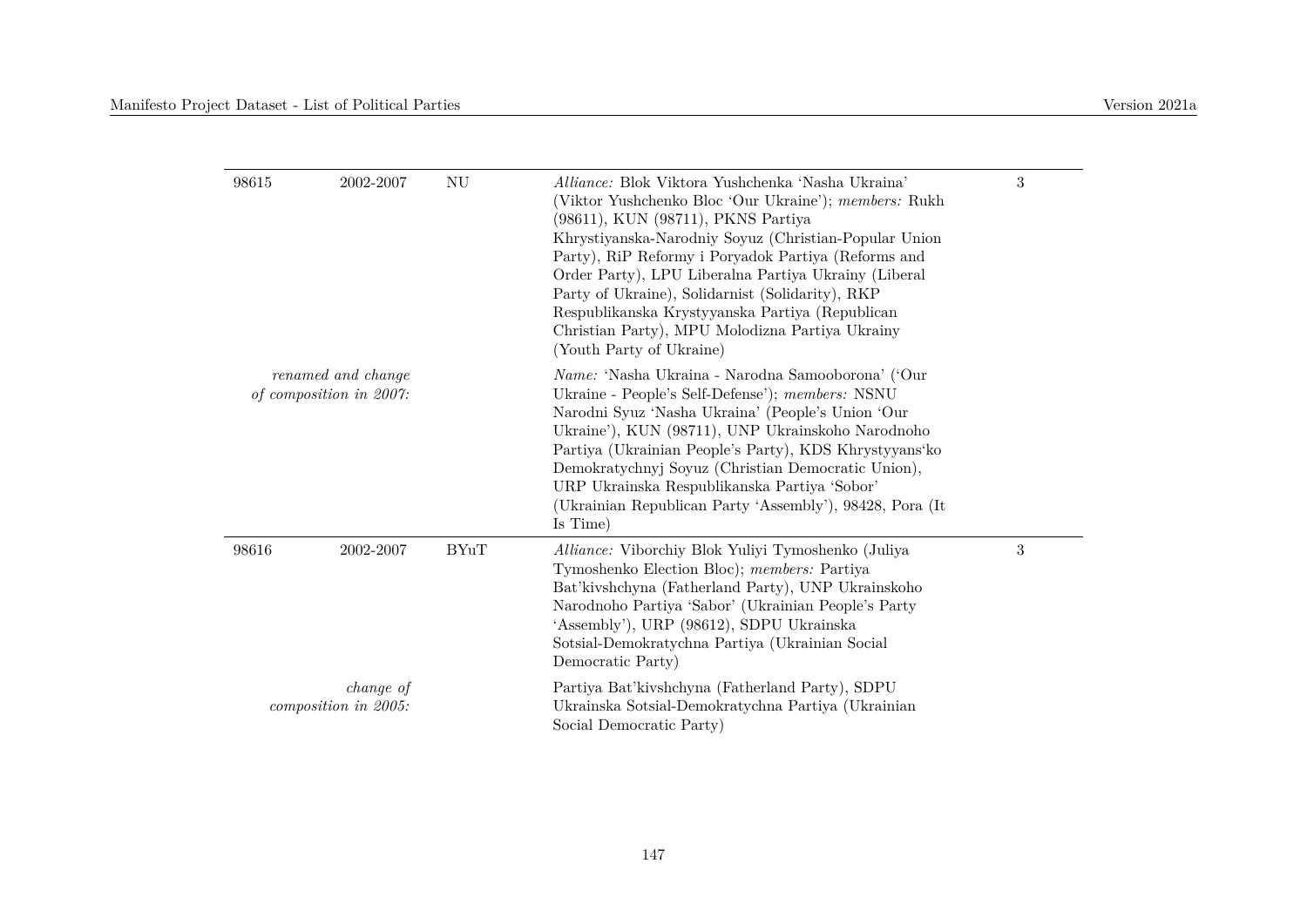| change of<br>composition in 2007: |                  |             | Partiya Bat'kivshchyna (Fatherland Party), SDPU<br>Ukrainska Sotsial-Demokratychna Partiya (Ukrainian<br>Social Democratic Party), PRP Partiya Reformy i<br>Poriadok (Party Reform and Order)                                          |                  |
|-----------------------------------|------------------|-------------|----------------------------------------------------------------------------------------------------------------------------------------------------------------------------------------------------------------------------------------|------------------|
| 98617                             | 2012-2019        |             | Vseukrayins'ke Obyednannya Bat'kivshchyna<br>(All-Ukrainian Union 'Fatherland'); Merger of: Partiya<br>Bat'kivshchyna (Fatherland Party), PRP Partiya Reformy<br>i Poriadok (Party Reform and Order), Front zmin (Front<br>for Change) | $\boldsymbol{3}$ |
|                                   | predecessor:     |             | BYuT (98616)                                                                                                                                                                                                                           |                  |
| 98618                             | 2014             |             | Narodnyj Front (People's Front)                                                                                                                                                                                                        | $\mathbf{1}$     |
|                                   | split from:      |             | Batkivshchyna (Fatherland)                                                                                                                                                                                                             |                  |
| 98620                             | 2014             |             | Ob'yednannya 'Samopomich' (Union 'Self Help')                                                                                                                                                                                          | $\mathbf{1}$     |
| 98630                             | 2012             | <b>UDAR</b> | Ukrajinskyj Demokratytschnyj Aljans za Reformy<br>(Ukrainian Democratic Alliance for Reform)                                                                                                                                           | $\mathbf{1}$     |
|                                   | predecessor:     |             | (98631)                                                                                                                                                                                                                                |                  |
| 98631                             | 2014-2019        |             | Blok Petra Poroshenka 'Solidarnist" (Petro Poroshenko<br>Bloc 'Solidarity')                                                                                                                                                            | $\overline{2}$   |
|                                   | renamed in 2019: |             | Yevropeys'ka Solidarnist' (European Solidarity)                                                                                                                                                                                        |                  |
| 98711                             | 1994             | <b>KUN</b>  | Konhres Ukrains' kykh Natsionalistiv (Congress of<br>Ukrainian Nationalists)                                                                                                                                                           | $\mathbf{1}$     |
| 98712                             | 1994             | <b>UKRP</b> | Ukrains'ka Konservatyvna Respublikans'ka Partiya<br>(Ukrainian Conservative Republican Party)                                                                                                                                          | $\mathbf{1}$     |
| 98713                             | 1994             | <b>UNA</b>  | Ukrains'ka Natsional'na Asambleya (Ukrainian National<br>Assembly)                                                                                                                                                                     | $\mathbf{1}$     |
| 98720                             | 2012-2014        |             | Vseukrayinske obyednannia 'Svoboda' (All-Ukrainian<br>Union 'Freedom')                                                                                                                                                                 | $\overline{2}$   |
| 98730                             | 2014             |             | Radikal'na Partiya Oleha Lyashka (Radical Party of Oleh<br>Lyashko)                                                                                                                                                                    | $\mathbf{1}$     |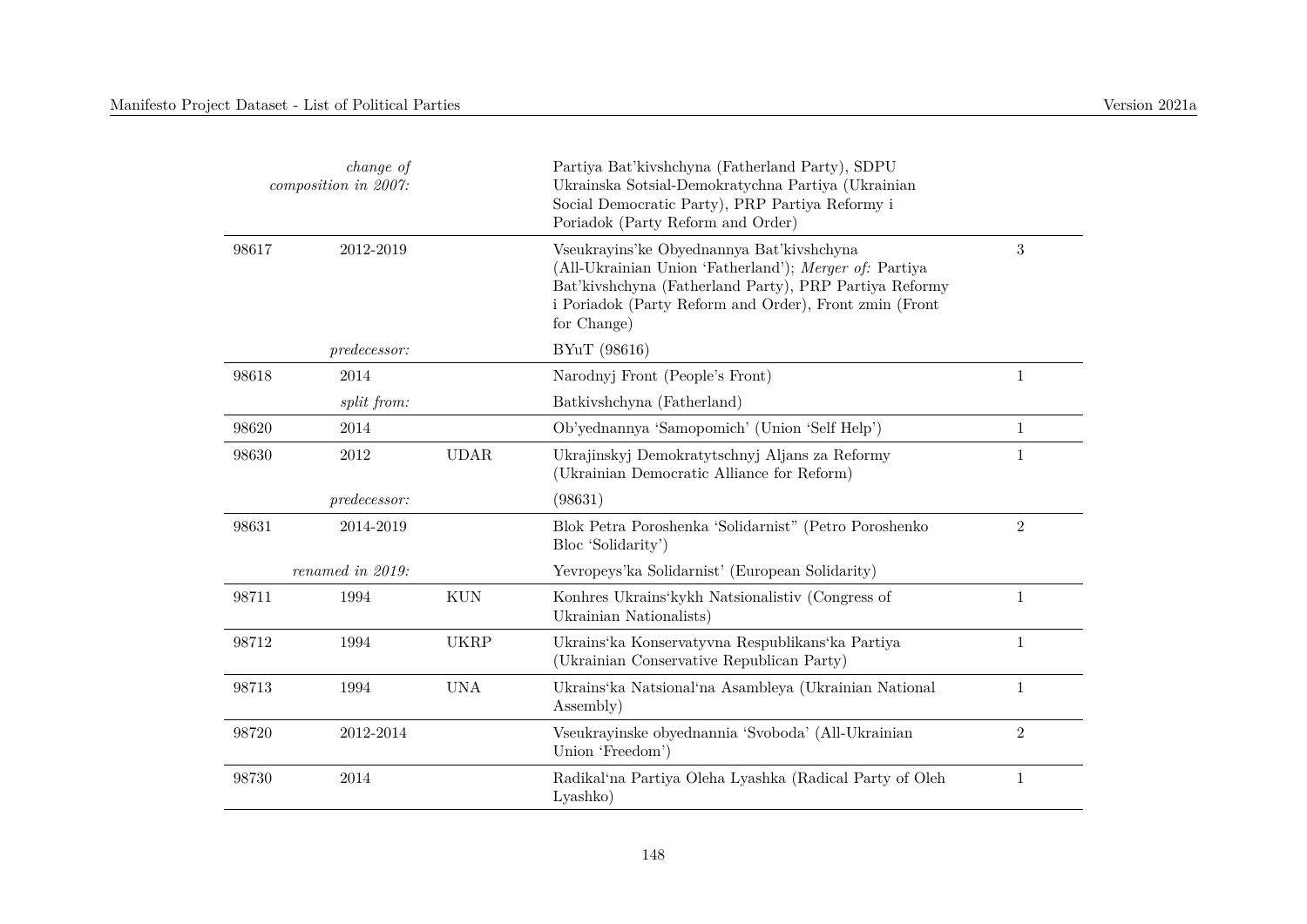| 98810 | 1994      | SelPU       | Selyans'ka Partiya Ukrainy (Peasant Party of Ukraine)                                                                                                                                                                                                                                          |   |
|-------|-----------|-------------|------------------------------------------------------------------------------------------------------------------------------------------------------------------------------------------------------------------------------------------------------------------------------------------------|---|
| 98811 | 1998      | APU         | Ahrarna Partiya Ukrainy (Agrarian Party of Ukraine)                                                                                                                                                                                                                                            |   |
| 98910 | 2014      |             | Opozycijnyj Blok (Opposition Bloc); Merger of: Ukrajina<br>- Vpered! (Ukraine - Forward!), Trudova Ukrajina<br>(Labour Ukraine), Partiya rozvytku Ukrainy (Party of<br>Development of Ukraine), Partiya 'Centr', Nova Polityka<br>(New Politics), 'Deržavnij nejtralitet' ('State Neutrality') |   |
| 98951 | 1994      | <b>PEVK</b> | Partiya Ekonomycheskoho Vozrozhdeniya Kryma (Party<br>of Economic Revival of Crimea)                                                                                                                                                                                                           |   |
| 98952 | 2006-2012 | PR.         | Partiya Rehioniy (Party of Regions)                                                                                                                                                                                                                                                            | 3 |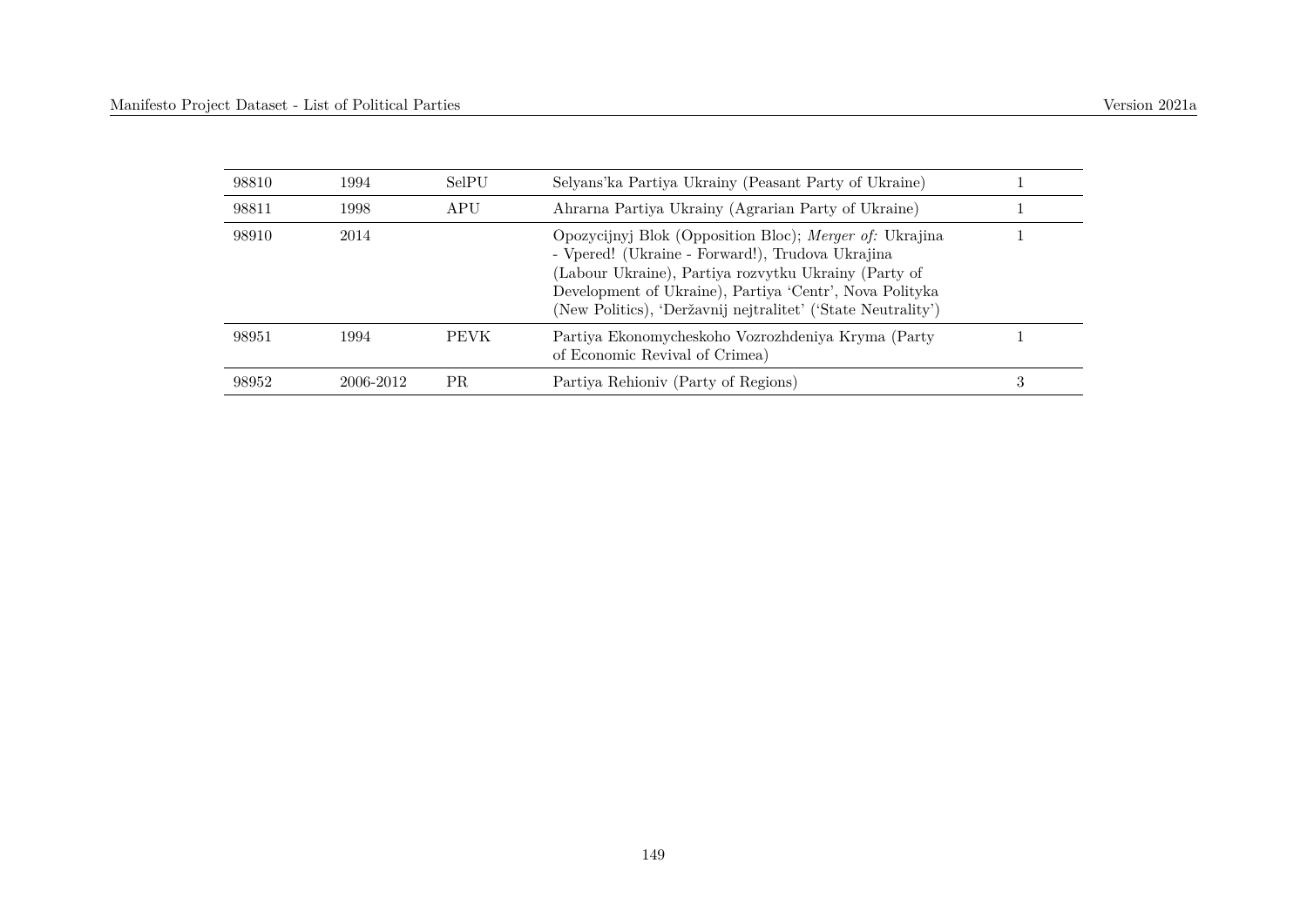## **56 United Kingdom**

| ID    | Covering                | Abbrev          | Parties                                                                    | No. Elections  |
|-------|-------------------------|-----------------|----------------------------------------------------------------------------|----------------|
| 51110 | 2015-2019               | <b>GPEW</b>     | Green Party of England and Wales (Green Party of<br>England and Wales)     | 3              |
| 51210 | 1997-2001,<br>2015-2019 | SF              | Sinn Féin (We Ourselves)                                                   | $\overline{5}$ |
| 51320 | 1945-2019               | Labour          | Labour Party (Labour Party)                                                | 21             |
| 51330 | 1983-1987               | <b>SDP</b>      | Social Democratic Party (Social Democratic Party)                          | $\overline{2}$ |
| 51340 | 2015, 2019              | <b>SDLP</b>     | Social Democratic and Labour Party (Social Democratic<br>and Labour Party) | $\overline{2}$ |
| 51420 | 1945-1987               |                 | Liberal Party (Liberal Party)                                              | 13             |
| 51421 | 1992-2019               | LibDems         | Liberal Democrats (Liberal Democrats); Merger of: SDP<br>(51330), 51420    | 8              |
| 51430 | 2019                    | Alliance        | Alliance Party of Northern Ireland (Alliance Party of<br>Northern Ireland) | $\mathbf{1}$   |
| 51620 | 1945-2019               | Conservatives   | Conservative Party (Conservative Party)                                    | 21             |
| 51621 | 1992-2001,<br>$2015\,$  | <b>UUP</b>      | Ulster Unionist Party (Ulster Unionist Party)                              | 4              |
| 51901 | 2015-2019               | $\overline{PC}$ | Plaid Cymru (The Party of Wales)                                           | 3              |
| 51902 | 1992-2001,<br>2015-2019 | <b>SNP</b>      | Scottish National Party (Scottish National Party)                          | 6              |
| 51903 | 1992-2001,<br>2015-2019 | <b>DUP</b>      | Democratic Unionist Party (Democratic Unionist Party)                      | 6              |
| 51951 | 2001,<br>2015-2017      | UKIP            | United Kingdom Independence Party (United Kingdom<br>Independence Party)   | 3              |